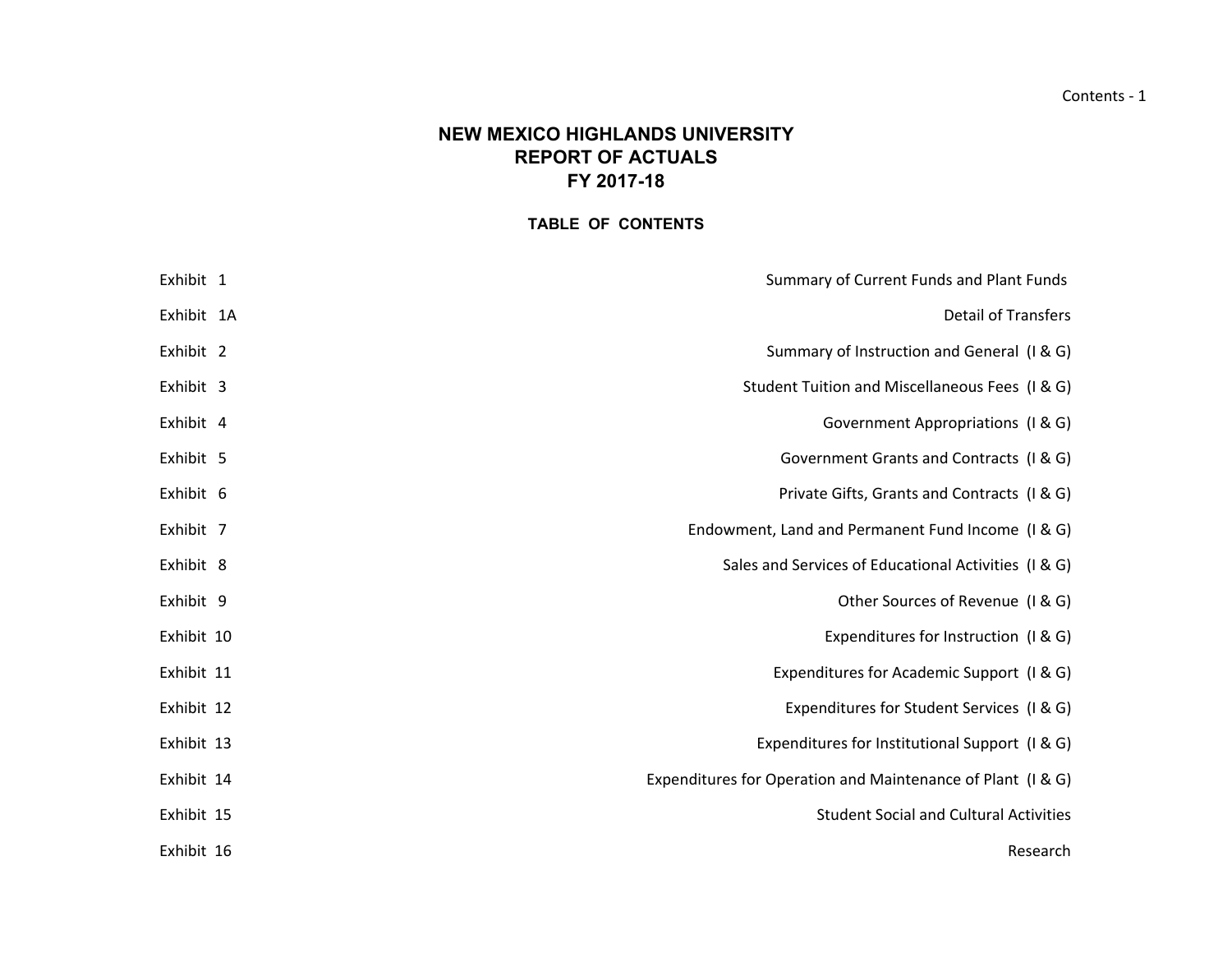### Contents ‐ 2

# **NEW MEXICO HIGHLANDS UNIVERSITYREPORT OF ACTUALS FY 2017-18**

# **TABLE OF CONTENTS**

| Exhibit 17  | <b>Public Service</b>                                        |
|-------------|--------------------------------------------------------------|
| Exhibit 18  | <b>Internal Service Department</b>                           |
| Exhibit 19  | Student Aid, Grants and Stipends                             |
| Exhibit 20  | <b>Auxiliary Enterprises</b>                                 |
| Exhibit 21  | Intercollegiate Athletics                                    |
| Exhibit 22  | Independent Operations (Not Applicable)                      |
| Exhibit I   | Capital Outlay                                               |
| Exhibit II  | Renewals and Replacements                                    |
| Exhibit III | Retirement of Indebtedness                                   |
| Exhibit a   | Summary of Current Funds Revenue by Source                   |
| Exhibit b   | Summary of Salaries in All Current Funds                     |
| Exhibit c   | Proposed Salary Increase                                     |
| Exhibit d   | <b>Tuition and Required Fees</b>                             |
| Exhibit e   | Salaries of Principal Officers                               |
| ExpSum      | Summary of Current Funds Expenditures (Supplemental Exhibit) |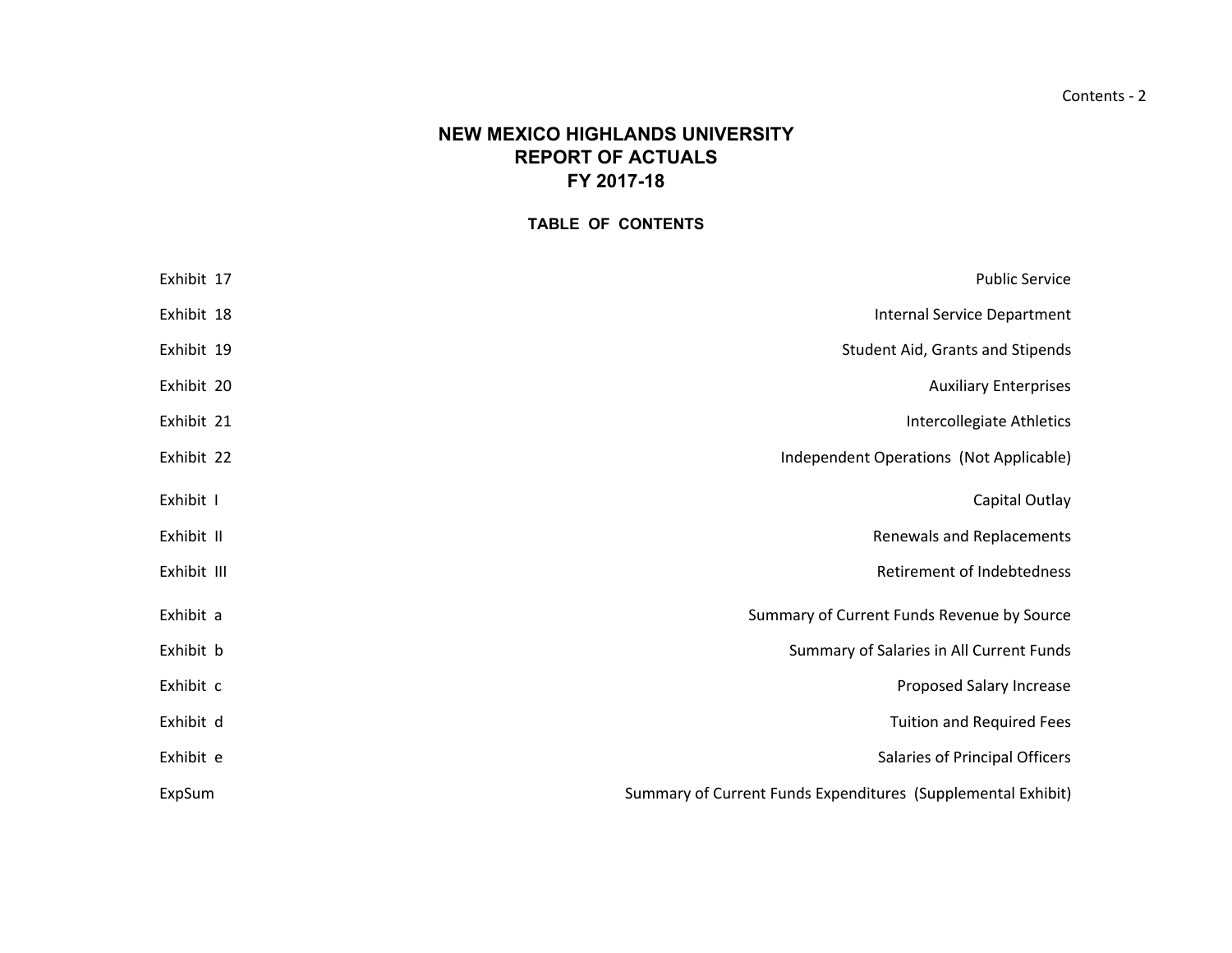### **NEW MEXICO HIGHLANDS UNIVERSITYEXHIBIT 1 - SUMMARY OF CURRENT FUNDS AND PLANT FUNDS**

|                                                        |              |                      | Original Budget 2017-18 |                     |            | <b>Estimated Actuals 2017-18</b> |            |                     |            | <b>Unaudited Actuals 2017-18</b> |            |                     |
|--------------------------------------------------------|--------------|----------------------|-------------------------|---------------------|------------|----------------------------------|------------|---------------------|------------|----------------------------------|------------|---------------------|
|                                                        | Unrestricted |                      |                         | Restricted          |            | Unrestricted                     |            | Restricted          |            | Unrestricted                     |            | Restricted          |
|                                                        | <b>FTE</b>   | Amount               | <b>FTE</b>              | Amount              | <b>FTE</b> | Amount                           | <b>FTE</b> | Amount              | <b>FTE</b> | Amount                           | <b>FTE</b> | Amount              |
| <b>REVENUES:</b>                                       |              |                      |                         |                     |            |                                  |            |                     |            |                                  |            |                     |
| <b>Instruction and General</b>                         |              | 42,482,311           |                         | 529,971             |            | 41,856,618                       |            | 425,027             |            | 43,219,672                       |            | 393,726             |
| <b>Student Social and Cultural</b>                     |              | 1,418,115            |                         | 111,103             |            | 1,579,671                        |            | 52,769              |            |                                  |            | 62,268              |
| Research                                               |              |                      |                         | 1,260,633           |            |                                  |            | 2,254,959           |            | 1,675,642                        |            | 950,575             |
| <b>Public Service</b>                                  |              | 980,625              |                         | 5,820,085           |            | 936,097                          |            | 9,960,766           |            | 910,857                          |            | 6,883,072           |
| Internal Service Dept.                                 |              | 13,000               |                         | 20,040              |            | 18,423                           |            | 18,330              |            | 20,797                           |            | 11,803              |
| <b>Student Financial Aid</b>                           |              |                      |                         | 7,719,302           |            | 100,000                          |            | 7,983,226           |            |                                  |            | 7,046,089           |
| <b>Auxiliary Enterprises</b>                           |              | 4,488,094            |                         | 30,519              |            | 4,136,469                        |            | 21,419              |            | 3,917,048                        |            | 13,438              |
| <b>Intercollegiate Athletics</b>                       |              | 2,703,540            |                         | 10,000              |            | 2,900,000                        |            | 16,046              |            | 2,852,974                        |            | 15,114              |
| <b>Independent Operations</b>                          |              |                      |                         |                     |            |                                  |            |                     |            |                                  |            | $\Omega$            |
| <b>Subtotal Current Funds</b>                          |              | 52,085,685           |                         | 15,501,653          |            | 51,527,277                       |            | 20,732,542          |            | 52,596,990                       |            | 15,376,085          |
| Capital Outlay                                         |              | 5,557,690            |                         | $\Omega$            |            | 6,593,488                        |            | 0                   |            | 1,668,745                        |            | $\Omega$            |
| Renewals & Replacements                                |              | n                    |                         | $\Omega$            |            | ∩                                |            | $\Omega$            |            |                                  |            | $\Omega$            |
| Retirement of Indebtedness                             |              | 1,246,181            |                         | 0                   |            | 1,246,181                        |            | 0                   |            | 200,124                          |            | 0                   |
| <b>Subtotal Plant Funds</b>                            |              | 6,803,871            |                         | $\mathbf 0$         |            | 7,839,669                        |            | $\mathbf 0$         |            | 1,868,869                        |            | $\Omega$            |
| <b>TOTAL REVENUES</b>                                  |              | 58,889,556           |                         | 15,501,653          |            | 59,366,946                       |            | 20,732,542          |            | 54,465,859                       |            | 15,376,085          |
| <b>BEGINNING BALANCES:</b>                             |              |                      |                         |                     |            |                                  |            |                     |            |                                  |            |                     |
| <b>Instruction and General</b>                         |              | 1,692,211            |                         | 0                   |            | 5,523,572                        |            | $\Omega$            |            | 5,523,572                        |            | $\Omega$            |
| <b>Student Social and Cultural</b>                     |              | 167,049              |                         | $\mathbf 0$         |            | 138,893                          |            | $\Omega$            |            | 138,893                          |            | $\Omega$            |
| Research                                               |              | 1,066,380            |                         | $\Omega$            |            | 447,790                          |            |                     |            | 447,790                          |            | $\Omega$            |
| <b>Public Service</b>                                  |              | 258,950              |                         | $\Omega$            |            | 75,167                           |            |                     |            | 75,167                           |            | $\Omega$            |
| Internal Service Dept.                                 |              | 12,930               |                         | $\Omega$            |            | 12,950                           |            |                     |            | 12,950                           |            | $\sqrt{2}$          |
| Student Financial Aid                                  |              | 200,146              |                         | $\Omega$            |            | 258,438                          |            | n                   |            | 258,438                          |            |                     |
| <b>Auxiliary Enterprises</b>                           |              | 6,121                |                         | $\Omega$            |            | (2, 170, 770)                    |            | $\Omega$            |            | (2, 170, 770)                    |            | $\Omega$            |
| <b>Intercollegiate Athletics</b>                       |              | $\Omega$             |                         | $\Omega$            |            | 261,043                          |            | 0                   |            | 261,043                          |            | $\Omega$            |
| <b>Independent Operations</b>                          |              |                      |                         |                     |            |                                  |            |                     |            |                                  |            |                     |
| <b>Subtotal Current Funds</b>                          |              | 3,403,787            |                         | 0                   |            | 4,547,083                        |            | $\Omega$            |            | 4,547,083                        |            | 0                   |
| Capital Outlay                                         |              | 7,156,813            |                         | 0                   |            | 585,971                          |            | 0                   |            | 585,971                          |            | $\mathbf 0$         |
| Renewals & Replacements                                |              | 168,943              |                         | 0                   |            | 133,133                          |            | $\mathbf 0$         |            | 133,133                          |            | $\mathbf 0$         |
| Retirement of Indebtedness                             |              | 4,786,081            |                         | 0                   |            | 3,772,906                        |            | 0                   |            | 3,772,906                        |            | $\mathbf 0$         |
| <b>Subtotal Plant Funds</b>                            |              | 12,111,837           |                         | $\mathbf 0$         |            | 4,492,010                        |            | 0                   |            | 4,492,010                        |            | $\mathsf{O}$        |
| TOTAL BEGINNING BALANCES                               |              | 15,515,624           |                         | $\Omega$            |            | 9,039,093                        |            | $\Omega$            |            | 9,039,093                        |            | $\Omega$            |
| <b>TOTAL AVAILABLE:</b>                                |              |                      |                         |                     |            |                                  |            |                     |            |                                  |            |                     |
| <b>Instruction and General</b>                         |              | 44,174,522           |                         | 529,971             |            | 47,380,190                       |            | 425,027             |            | 48,743,244                       |            | 393,726             |
| <b>Student Social and Cultural</b>                     |              | 1,585,164            |                         | 111,103             |            | 1,718,564                        |            | 52,769              |            | 1,814,535                        |            | 62,268              |
| Research                                               |              | 1,066,380            |                         | 1,260,633           |            | 447,790                          |            | 2,254,959           |            | 447,790                          |            | 950,575             |
| <b>Public Service</b>                                  |              | 1,239,575            |                         | 5,820,085           |            | 1,011,264                        |            | 9,960,766           |            | 986,024                          |            | 6,883,072           |
| Internal Service Dept.<br><b>Student Financial Aid</b> |              | 25,930               |                         | 20,040              |            | 31,373                           |            | 18,330              |            | 33,747                           |            | 11,803              |
| <b>Auxiliary Enterprises</b>                           |              | 200,146<br>4,494,215 |                         | 7,719,302<br>30,519 |            | 358,438<br>1,965,699             |            | 7,983,226<br>21,419 |            | 258,438<br>1,746,278             |            | 7,046,089<br>13,438 |
| Intercollegiate Athletics                              |              | 2,703,540            |                         | 10,000              |            | 3,161,043                        |            | 16,046              |            | 3,114,017                        |            | 15,114              |
| <b>Independent Operations</b>                          |              |                      |                         |                     |            |                                  |            |                     |            |                                  |            |                     |
| <b>Subtotal Current Funds</b>                          |              | 55,489,471           |                         | 15,501,653          |            | 56,074,360                       |            | 20,732,542          |            | 57,144,073                       |            | 15,376,085          |
| Capital Outlay                                         |              | 12,714,503           |                         | $\Omega$            |            | 7,179,459                        |            | $\Omega$            |            | 2,254,716                        |            | $\Omega$            |
| Renewals & Replacements                                |              | 168,943              |                         | $\Omega$            |            | 133,133                          |            | $\Omega$            |            | 133,133                          |            | $\Omega$            |
| Retirement of Indebtedness                             |              | 6,032,262            |                         | 0                   |            | 5,019,087                        |            | $\Omega$            |            | 3,973,030                        |            | $\mathbf 0$         |
| <b>Subtotal Plant Funds</b>                            |              | 18,915,708           |                         | $\mathbf 0$         |            | 12,331,679                       |            | $\mathbf 0$         |            | 6,360,879                        |            | $\mathsf{O}$        |
| <b>TOTAL AVAILABLE</b>                                 |              | 74,405,181           |                         | 15,501,653          |            | 68,406,040                       |            | 20,732,542          |            | 63,504,952                       |            | 15,376,085          |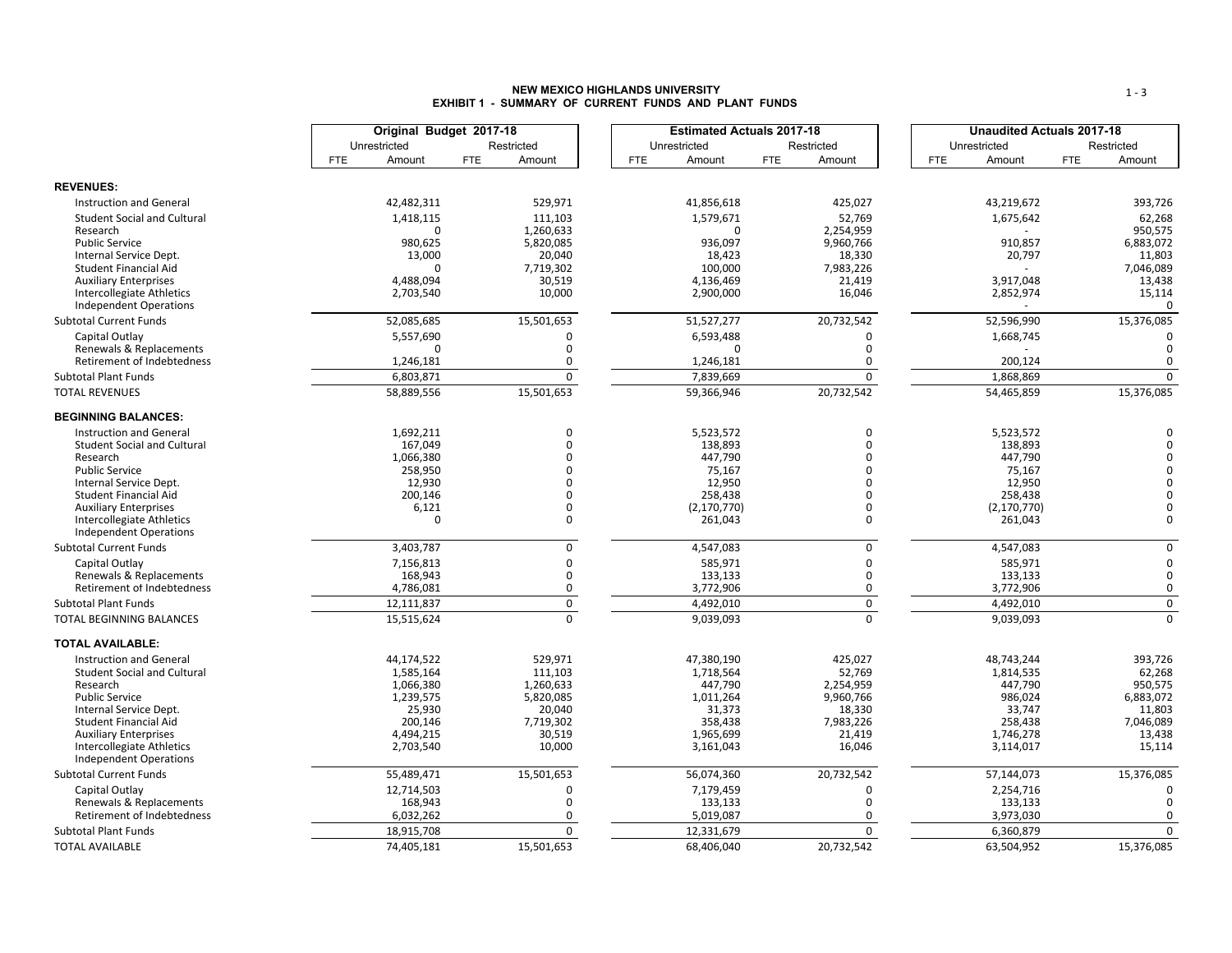### **NEW MEXICO HIGHLANDS UNIVERSITYEXHIBIT 1 - SUMMARY OF CURRENT FUNDS AND PLANT FUNDS**

|                                                                      |                | Original Budget 2017-18 |               |                    |                 | <b>Estimated Actuals 2017-18</b> |               |                      |            |                 | <b>Unaudited Actuals 2017-18</b> |               |                      |
|----------------------------------------------------------------------|----------------|-------------------------|---------------|--------------------|-----------------|----------------------------------|---------------|----------------------|------------|-----------------|----------------------------------|---------------|----------------------|
|                                                                      |                | Unrestricted            |               | Restricted         |                 | Unrestricted                     |               | Restricted           |            |                 | Unrestricted                     |               | Restricted           |
|                                                                      | <b>FTE</b>     | Amount                  | <b>FTE</b>    | Amount             | <b>FTE</b>      | Amount                           | <b>FTE</b>    | Amount               | <b>FTE</b> |                 | Amount                           | <b>FTE</b>    | Amount               |
| <b>EXPENDITURES:</b>                                                 |                |                         |               |                    |                 |                                  |               |                      |            |                 |                                  |               |                      |
| <b>Instruction and General</b><br><b>Student Social and Cultural</b> | 498.65<br>9.38 | 39,916,210<br>1,420,351 | 29.34<br>6.67 | 529,971<br>111,103 | 566.46<br>20.28 | 40,662,953<br>1,703,871          | 12.45<br>1.80 | 425,027<br>52,769    |            | 580.94<br>20.01 | 37,400,798<br>1,589,168          | 16.40<br>0.96 | 285,527<br>15,011    |
| Research                                                             | 1.62           | 385,000                 | 11.21         | 1,260,633          | 3.29            | 750,729                          | 10.78         | 2,254,959            |            | 4.50            | 704,620                          | 18.36         | 953,269              |
| <b>Public Service</b>                                                | 6.02           | 987,566                 | 70.32         | 5,820,085          | 6.93            | 785,184                          | 127.00        | 9,960,766            |            | 10.45           | 800,224                          | 50.87         | 6,880,378            |
| Internal Service Dept.                                               | 22.38          | 13,000                  | 1.20          | 20,040             | 24.49           | 52,347                           | 1.20          | 18,330               |            | 22.79           | 57,090                           | 0.76          | 11,803               |
| Student Financial Aid                                                | 0.00           | 1,005,385               | 0.00          | 7,719,302          | 0.00            | 953,660                          | 2.00          | 7,983,226            |            | 0.00            | 929,536                          | 0.00          | 7,046,089            |
| <b>Auxiliary Enterprises</b><br>Intercollegiate Athletics            | 20.31<br>27.98 | 3,988,483<br>2,703,540  | 1.83<br>0.00  | 30,519<br>10,000   | 23.21<br>39.10  | 3,861,724<br>2,900,001           | 0.30<br>0.60  | 21,419<br>16,046     |            | 26.25<br>25.74  | 2,888,475<br>2,886,061           | 0.86<br>0.97  | 13,438<br>15,114     |
| <b>Independent Operations</b><br><b>Subtotal Current Funds</b>       | 586.34         | 50,419,535              | 120.57        | 15,501,653         | 683.76          | 51,670,468                       | 156.13        | 20,732,542           |            | 690.68          | 47,255,971                       | 89.18         | 15,220,629           |
|                                                                      |                |                         |               |                    |                 |                                  |               |                      |            |                 |                                  |               |                      |
| Capital Outlay<br>Renewals & Replacements                            | 0.00<br>0.00   | 2,260,735<br>1,271,022  | 0.00<br>0.00  | $\mathbf 0$<br>0   | 0.00<br>0.00    | 3,814,704<br>1,271,022           | 0.00<br>0.00  | $\Omega$<br>0        |            | 0.00<br>0.00    | 2,026,321<br>1,184,968           | 0.00<br>0.00  | 0                    |
| Retirement of Indebtedness                                           | 0.00           | 510,000                 | 0.00          | 0                  | 0.00            | 2,298,487                        | 0.00          | 0                    |            | 0.00            | 1,190,086                        | 0.00          | $\Omega$             |
| <b>Subtotal Plant Funds</b>                                          | 0.00           | 4,041,757               | 0.00          | 0                  | 0.00            | 7,384,213                        | 0.00          | $\mathbf 0$          |            | 0.00            | 4,401,375                        | 0.00          | $\mathbf 0$          |
| <b>TOTAL EXPENDITURES</b>                                            | 586.34         | 54,461,292              | 120.57        | 15,501,653         | 683.76          | 59,054,681                       | 156.13        | 20,732,542           |            | 690.68          | 51,657,346                       | 89.18         | 15,220,629           |
|                                                                      |                |                         |               |                    |                 |                                  |               |                      |            |                 |                                  |               |                      |
| <b>TRANSFERS IN (OUT):</b>                                           |                |                         |               |                    |                 |                                  |               |                      |            |                 |                                  |               |                      |
| <b>Instruction and General</b>                                       |                | (3,086,030)             |               | 0<br>$\Omega$      |                 | (3,780,256)                      |               | $\Omega$<br>$\Omega$ |            |                 | (2,722,466)                      |               |                      |
| <b>Student Social and Cultural</b><br>Research                       |                | 124,200<br>345,000      |               | ŋ                  |                 | 124,200<br>775,000               |               |                      |            |                 | 124,200<br>43,249                |               | $\Omega$<br>$\Omega$ |
| <b>Public Service</b>                                                |                | 42,480                  |               | U                  |                 | 42.480                           |               |                      |            |                 | 42.480                           |               |                      |
| Internal Service Dept.                                               |                | $\Omega$                |               |                    |                 | 35,000                           |               |                      |            |                 | 35,000                           |               |                      |
| Student Financial Aid                                                |                | 1,005,385               |               | U                  |                 | 1,234,611                        |               | $\Omega$             |            |                 | 951,821                          |               |                      |
| <b>Auxiliary Enterprises</b>                                         |                | (947, 057)              |               | 0                  |                 | (947, 057)                       |               | 0                    |            |                 | (735, 268)                       |               | $\Omega$             |
| <b>Intercollegiate Athletics</b><br><b>Independent Operations</b>    |                | $\Omega$                |               | 0                  |                 | $\Omega$                         |               | 0                    |            |                 |                                  |               | $\Omega$             |
| <b>Subtotal Current Funds</b>                                        |                | (2,516,022)             |               | 0                  |                 | (2,516,022)                      |               | 0                    |            |                 | (2, 260, 984)                    |               | $\Omega$             |
| Capital Outlay                                                       |                | $\Omega$                |               | 0                  |                 | $\Omega$                         |               | 0                    |            |                 |                                  |               | $\mathbf 0$          |
| Renewals & Replacements                                              |                | 1,271,022               |               | 0                  |                 | 1,271,022                        |               | $\mathbf 0$          |            |                 | 1,271,022                        |               | $\mathbf 0$          |
| Retirement of Indebtedness                                           |                | 1,245,000               |               | 0                  |                 | 1,245,000                        |               | $\mathbf 0$          |            |                 | 989,962                          |               | $\mathbf 0$          |
| <b>Subtotal Plant Funds</b>                                          |                | 2,516,022               |               | 0                  |                 | 2,516,022                        |               | 0                    |            |                 | 2,260,984                        |               | $\mathbf 0$          |
| <b>NET TRANSFERS</b>                                                 |                | $\mathbf 0$             |               | $\Omega$           |                 | $\Omega$                         |               | $\Omega$             |            |                 |                                  |               | $\Omega$             |
| <b>ENDING BALANCES:</b>                                              |                |                         |               |                    |                 |                                  |               |                      |            |                 |                                  |               |                      |
| <b>Instruction and General</b>                                       |                | 1,172,282               |               | 0                  |                 | 2,936,981                        |               | $\overline{2}$       |            |                 | 8,619,981                        |               | 108,199              |
| <b>Student Social and Cultural</b>                                   |                | 289,013                 |               | 0                  |                 | 138,893                          |               | $\Omega$             |            |                 | 349,567                          |               | 47,257               |
| Research<br><b>Public Service</b>                                    |                | 1,026,380<br>294,489    |               | 0<br>(0)           |                 | 472,061<br>268,560               |               | $\Omega$<br>$\Omega$ |            |                 | (213, 581)<br>228,280            |               | (2,694)<br>2,694     |
| Internal Service Dept.                                               |                | 12,930                  |               | $\Omega$           |                 | 14,030                           |               |                      |            |                 | 11,657                           |               | $\Omega$             |
| Student Financial Aid                                                |                | 200,146                 |               | $\Omega$           |                 | 639.389                          |               | $\Omega$             |            |                 | 280,723                          |               | $\Omega$             |
| <b>Auxiliary Enterprises</b>                                         |                | (441, 325)              |               | 0                  |                 | (2,843,083)                      |               | $\Omega$             |            |                 | (1,877,465)                      |               | $\Omega$             |
| Intercollegiate Athletics<br><b>Independent Operations</b>           |                | $\Omega$                |               | $\Omega$           |                 | 261,040                          |               | $\Omega$             |            |                 | 227,956                          |               | $\Omega$             |
| <b>Subtotal Current Funds</b>                                        |                | 2,553,915               | 4.7%          | (0)                |                 | 1,887,872 3.2%                   |               | $\overline{2}$       |            |                 | 7,627,118                        | 14.8%         | 155,456              |
| Capital Outlay                                                       |                | 10,453,768              |               | 0                  |                 | 3,364,755                        |               | $\Omega$             |            |                 | 228,395                          |               | $\Omega$             |
| Renewals & Replacements                                              |                | 168,943                 |               | 0                  |                 | 133,133                          |               | $\mathbf 0$          |            |                 | 219,187                          |               | $\mathbf 0$          |
| Retirement of Indebtedness                                           |                | 6,767,262               |               | 0                  |                 | 3,965,600                        |               | 0                    |            |                 | 3,772,906                        |               | 0                    |
| <b>Subtotal Plant Funds</b>                                          |                | 17,389,973              |               | 0                  |                 | 7,463,488                        |               | 0                    |            |                 | 4,220,488                        |               | $\Omega$             |
| TOTAL ENDING BALANCES                                                |                | 19,943,888              |               | (0)                |                 | 9,351,360                        |               | $\overline{2}$       |            |                 | 11,847,606                       |               | 155,456              |
| TOT EXP. TRANSF & BAL                                                |                | 74.405.181              |               | 15,501,653         |                 | 68,406,040                       |               | 20,732,542           |            |                 | 63,504,952                       |               | 15,376,085           |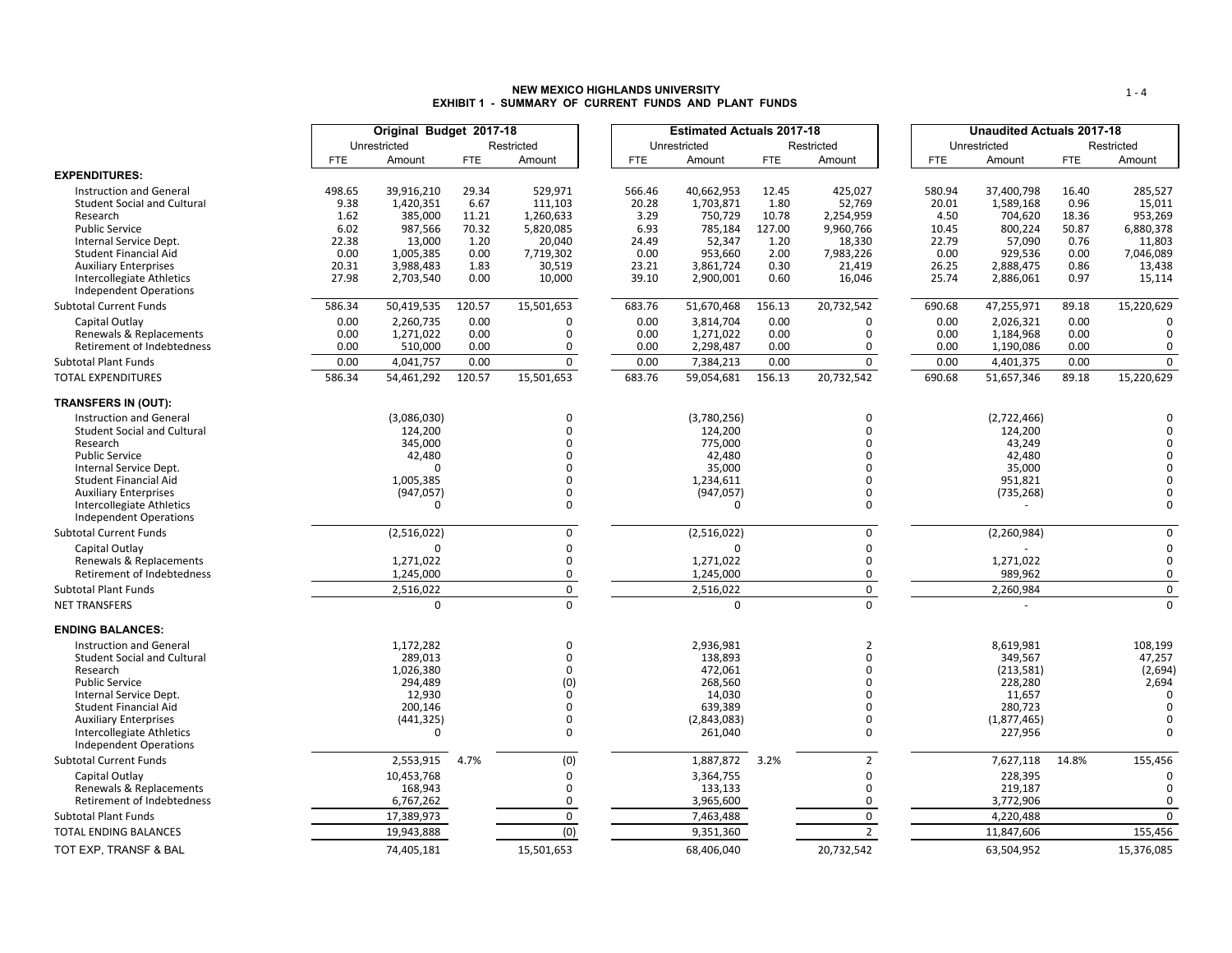### **NEW MEXICO HIGHLANDS UNIVERSITY EXHIBIT 1ADETAIL OF TRANSFERS**

|                                                                                   |                      | Original Budget 2017-18 |                      |            |                  | <b>Estimated Actuals 2017-18</b> | <b>Unaudited Actuals 2017-18</b> |                      |
|-----------------------------------------------------------------------------------|----------------------|-------------------------|----------------------|------------|------------------|----------------------------------|----------------------------------|----------------------|
|                                                                                   |                      | Unrestricted            | Restricted           |            | Unrestricted     | Restricted                       | Unrestricted                     | Restricted           |
|                                                                                   |                      | <b>FTE</b><br>Amount    | <b>FTE</b><br>Amount | <b>FTE</b> | Amount           | <b>FTE</b><br>Amount             | <b>FTE</b><br>Amount             | <b>FTE</b><br>Amount |
| <b>INSTRUCTION &amp; GENERAL - FROM (TO)</b>                                      |                      |                         |                      |            |                  |                                  |                                  |                      |
| Financial Aid - 3% Scholarship                                                    | Exh. 19              | 343,174                 |                      |            | 472,400          |                                  | 472,400                          |                      |
| <b>Building Renewals - State Appropr</b>                                          | Exh. II              | 1,162,527               |                      |            | 1,162,527        |                                  | 1,162,527                        |                      |
| Equipment Replacem - State Appropr                                                | Exh. II              | 108,495                 |                      |            | 108,495          |                                  | 108,495                          |                      |
| Retirement of Indebtedness                                                        | Exh. III             | O                       |                      |            | 0                |                                  | 0                                |                      |
| <b>Student Social and Cultrual</b>                                                | Exh 15               | 124,200                 |                      |            | 124,200          |                                  | 124,200                          |                      |
| Research                                                                          | Exh. 16              | 345,000                 |                      |            | 775,000          |                                  | 43,249                           |                      |
| <b>Public Service</b>                                                             | Exh. 17              | 42,480                  |                      |            | 42,480           |                                  | 42,480                           |                      |
| Internal Service Dept.                                                            | Exh. 18              | 0                       |                      |            | 35,000           |                                  | 35,000                           |                      |
| Financial Aid - SEOG Match                                                        | Exh. 19              | 62,211                  |                      |            | 62,211           |                                  | 62,211                           |                      |
| Financial Aid - NMHU Scholarships                                                 | Exh. 19              | 600,000                 |                      |            | 700,000          |                                  | 417,210                          |                      |
| <b>Auxiliary Enterprises</b>                                                      | Exh. 20              | 297,943                 |                      |            | 297,943          |                                  | 254,694                          |                      |
| Intercollegiate Athletics                                                         | Exh. 21              | 0                       |                      |            | 0                |                                  | 0                                |                      |
| Capital Outlay                                                                    | Exh. I               | $\Omega$                |                      |            | 0                |                                  | 0                                |                      |
| TOTAL FROM (TO) I & G                                                             |                      | 3,086,030               |                      |            | 3,780,256        |                                  | 2,722,466                        |                      |
| <b>NET TRANSFERS IN (OUT)</b>                                                     |                      |                         |                      |            |                  |                                  |                                  |                      |
| Instruction & General (per above)                                                 | Exh. 2               | (3,086,030)             |                      |            | (3,780,256)      |                                  | (2,722,466)                      |                      |
| <b>Student Social and Cultrual</b>                                                | Exh 15               | 124,200                 |                      |            | 124,200          |                                  | 124,200                          |                      |
| Research - from I&G                                                               | Exh. 16              | 345,000                 |                      |            | 775,000          |                                  | 43,249                           |                      |
| Research - to Debt Service                                                        | Exh. 16              | $\mathbf{0}$            |                      |            | 0                |                                  | 0                                |                      |
| Public Service                                                                    | Exh. 17              | 42,480                  | $\pmb{0}$            |            | 42,480           | 0                                | 42,480                           | 0                    |
| Internal Service Dept. - from I&G                                                 | Exh. 18              | $\Omega$                |                      |            | 35,000           |                                  | 35,000                           |                      |
| Student Financial Aid - from I&G                                                  | Exh. 19              | 1,005,385               |                      |            | 1,234,611        |                                  | 951,821                          |                      |
| Auxiliary Enterprises - to I&G                                                    | Exh. 20              | 297,943                 |                      |            | 297,943          |                                  | 254,694                          |                      |
| <b>Auxiliary Enterprises - to Debt Service</b>                                    | Exh. 20              | (1,245,000)             |                      |            | (1,245,000)      |                                  | (989, 962)                       |                      |
| Intercollegiate Athletics<br><b>Subtotal Current Funds</b>                        | Exh. 21              | 0<br>(2,516,022)        | 0                    |            | 0<br>(2,516,022) | 0                                | 0<br>(2, 260, 984)               | 0                    |
|                                                                                   |                      |                         |                      |            |                  |                                  |                                  |                      |
| Capital Outlay - from I&G                                                         | Exh. I               | 0                       |                      |            | 0                |                                  | 0                                |                      |
| Renewals & Replacements - from I&G                                                | Exh. II              | 1,271,022               |                      |            | 1,271,022        |                                  | 1,271,022                        |                      |
| Retirement of Indebt. - from I&G                                                  | Exh. III             | 0                       |                      |            | 0                |                                  | 0                                |                      |
| Retirement of Indebt. - from Research<br>Retirement of Indebt. - from Auxiliaries | Exh. III<br>Exh. III | $\Omega$<br>1,245,000   |                      |            | 0<br>1,245,000   |                                  | $\Omega$<br>989,962              |                      |
|                                                                                   |                      |                         |                      |            |                  |                                  |                                  |                      |
| <b>Subtotal Plant Funds</b>                                                       |                      | 2,516,022               |                      |            | 2,516,022        |                                  | 2,260,984                        |                      |
| <b>NET TRANSFERS</b>                                                              |                      | 0                       |                      |            | 0                |                                  | 0                                |                      |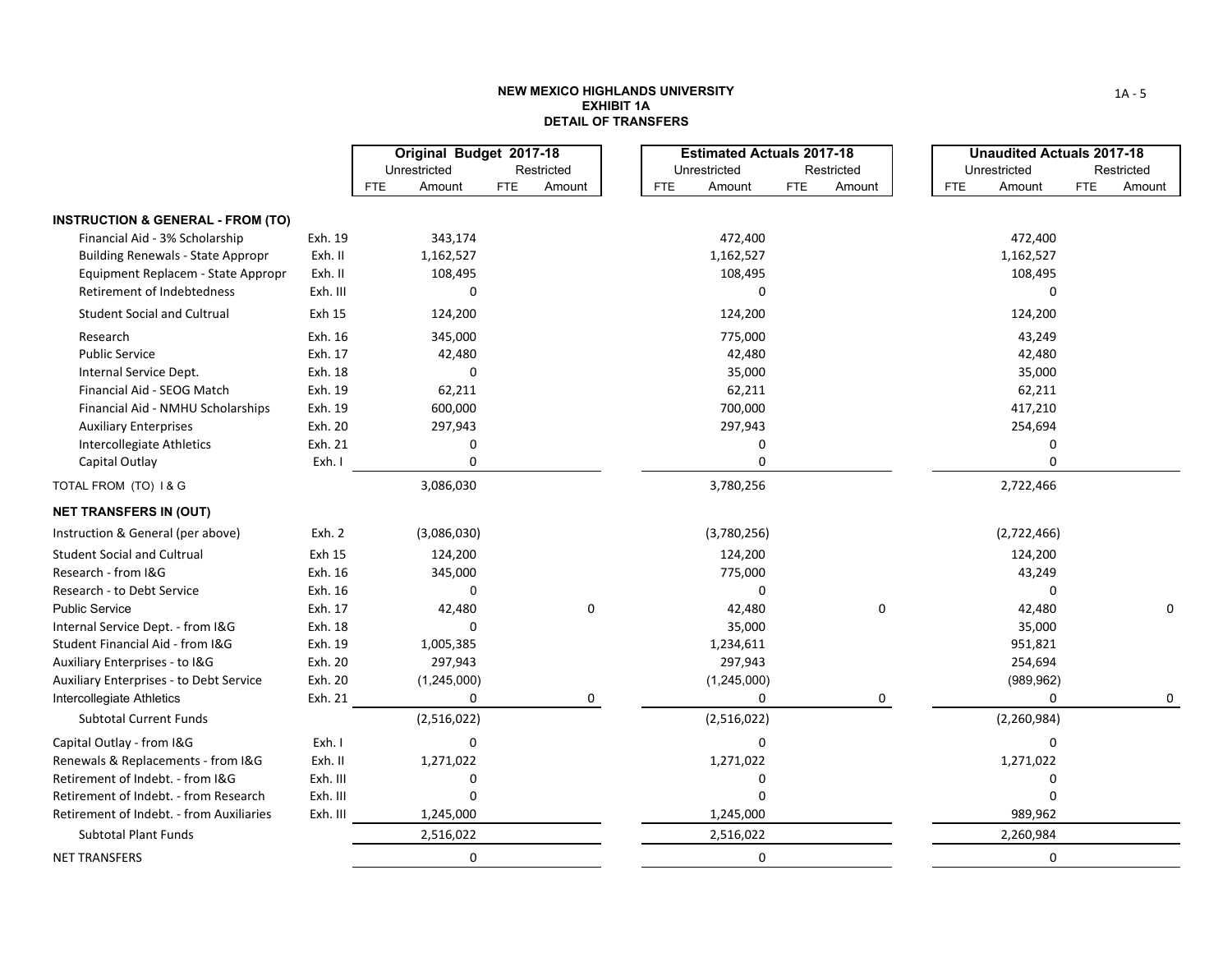## **NEW MEXICO HIGHLANDS UNIVERSITYEXHIBIT 2SUMMARY OF INSTRUCTION AND GENERAL**

|                                      |          |            | Original Budget 2017-18 |            |                         |            | <b>Estimated Actuals 2017-18</b> |            |           |            | <b>Unaudited Actuals 2017-18</b> |            |            |
|--------------------------------------|----------|------------|-------------------------|------------|-------------------------|------------|----------------------------------|------------|-----------|------------|----------------------------------|------------|------------|
|                                      |          |            | Unrestricted            | Restricted |                         |            | Unrestricted                     | Restricted |           |            | Unrestricted                     |            | Restricted |
|                                      |          | <b>FTE</b> | Amount                  | <b>FTE</b> | Amount                  | <b>FTE</b> | Amount                           | <b>FTE</b> | Amount    | <b>FTE</b> | Amount                           | <b>FTE</b> |            |
| <b>REVENUE:</b>                      |          |            |                         |            |                         |            |                                  |            |           |            |                                  |            |            |
| <b>Tuition and Fees</b>              |          |            | 15,344,150              |            | $\Omega$                |            | 14,775,403                       |            | 0         |            | 15,862,059                       |            |            |
| <b>Federal Gov't Appropriations</b>  |          |            | $\mathbf 0$             |            | $\Omega$                |            | $\mathbf 0$                      |            | $\Omega$  |            | $\mathbf 0$                      |            |            |
| <b>State Gov't Appropriations</b>    |          |            | 26,216,760              |            | $\Omega$                |            | 26,216,760                       |            | 0         |            | 26,216,769                       |            |            |
| Local Gov't Appropriations           |          |            | $\mathbf 0$             |            | $\Omega$                |            | $\Omega$                         |            | $\Omega$  |            | $\mathbf 0$                      |            |            |
| Federal Gov't Grants/Contracts       |          |            | $\Omega$                |            | 330,421                 |            | $\Omega$                         |            | 275,498   |            | $\Omega$                         |            |            |
| State Gov't Grants/Contracts         |          |            | $\Omega$                |            | 172,089                 |            | $\Omega$                         |            | 133,854   |            | O                                |            |            |
| <b>Local Gov't Grants/Contracts</b>  |          |            | $\Omega$                |            | 27,461                  |            | $\Omega$                         |            | 15,675    |            | $\Omega$                         |            |            |
| Private Gifts/Grants/Contracts       |          |            | $\Omega$                |            | $\Omega$                |            | $\Omega$                         |            | $\Omega$  |            | $\Omega$                         |            |            |
| Endowment/Land/Perm Fund             |          |            | 220,801                 |            | $\Omega$                |            | 258,431                          |            | $\Omega$  |            | 290,203                          |            |            |
| Sales and Services                   |          |            | 1,500                   |            | $\Omega$                |            | 1,662                            |            | 0         |            | 11,072                           |            |            |
| <b>Other Sources</b>                 |          |            | 699,100                 |            | $\mathbf 0$             |            | 604,362                          |            | 0         |            | 839,569                          |            |            |
| <b>TOTAL REVENUE</b>                 |          |            | 42,482,311              |            | 529,971                 |            | 41,856,618                       |            | 425,027   |            | 43,219,672                       |            |            |
| <b>BEGINNING BALANCE</b>             |          |            | 1,692,211               |            | 0                       |            | 5,523,572                        |            | 0         |            | 5,523,572                        |            |            |
| <b>TOTAL AVAILABLE</b>               |          |            | 44, 174, 522            |            | 529,971                 |            | 47,380,190                       |            | 425,027   |            | 48,743,244                       |            |            |
| <b>EXPENDITURES:</b>                 |          |            |                         |            |                         |            |                                  |            |           |            |                                  |            |            |
| Instruction                          |          | 276.78     | 20,868,331              | 15.56      | 286,320                 | 320.09     | 21,300,520                       | 3.90       | 200,745   | 317.61     | 19,279,400                       | 11.83      |            |
| Academic Support                     |          | 24.68      | 2,824,629               | 2.66       | 44,154                  | 29.14      | 2,816,408                        | 1.20       | 23,773    | 31.47      | 2,634,427                        | 1.49       |            |
| <b>Student Services</b>              |          | 48.46      | 4, 172, 153             | 8.38       | 139,479                 | 59.92      | 4,435,121                        | 3.75       | 127,012   | 72.44      | 3,507,995                        | 0.00       |            |
| <b>Institutional Support</b>         |          | 65.03      | 6,778,973               | 0.73       | 26,560                  | 78.37      | 6,996,161                        | 3.00       | 55,469    | 84.70      | 6,816,626                        | 2.11       |            |
| Oper & Maint of Plant                |          | 83.70      | 5,272,124               | 2.01       | 33,458                  | 78.94      | 5,114,742                        | 0.60       | 18,028    | 74.73      | 5,162,350                        | 0.97       |            |
| <b>TOTAL EXPENDITURES</b>            |          | 498.65     | 39,916,210              | 29.34      | 529,971                 | 566.46     | 40,662,953                       | 12.45      | 425,027   | 580.94     | 37,400,798                       | 16.40      |            |
| TRANSFERS (IN) OUT:                  |          |            |                         |            |                         |            |                                  |            |           |            |                                  |            |            |
| <b>Student Social/Cultural Activ</b> | Exh. 15  |            | 124,200                 |            | 0                       |            | 124,200                          |            | 0         |            | 124,200                          |            |            |
| Research                             | Exh. 16  |            | 345,000                 |            | $\mathbf 0$             |            | 775,000                          |            | 0         |            | 43,249                           |            |            |
| <b>Public Service</b>                | Exh. 17  |            | 42,480                  |            | $\Omega$                |            | 42,480                           |            | 0         |            | 42,480                           |            |            |
| Internal Service Dept.               | Exh. 18  |            | $\Omega$                |            |                         |            | 35,000                           |            |           |            | 35,000                           |            |            |
| <b>Student Financial Aid</b>         | Exh. 19  |            | 1,005,385               |            |                         |            | 1,234,611                        |            |           |            | 951,821                          |            |            |
| <b>Auxiliary Enterprises</b>         | Exh. 20  |            | 297,943                 |            | $\mathbf 0$<br>$\Omega$ |            | 297,943                          |            | $\pmb{0}$ |            | 254,694                          |            |            |
| Intercollegiate Athletics            | Exh. 21  |            | $\Omega$                |            |                         |            | $\Omega$                         |            | 0         |            | $\mathbf 0$                      |            |            |
| Capital Outlay                       | Exh. I   |            | $\Omega$                |            |                         |            | $\Omega$                         |            |           |            | $\mathbf 0$                      |            |            |
| Renewals & Replacements              | Exh. II  |            | 1,271,022               |            |                         |            | 1,271,022                        |            |           |            | 1,271,022                        |            |            |
| Retirement of Indebtedness           | Exh. III |            | $\mathbf 0$             |            |                         |            | $\mathbf 0$                      |            |           |            | $\mathbf 0$                      |            |            |
| <b>TOTAL TRANSFERS</b>               |          |            | 3,086,030               |            | $\mathbf 0$             |            | 3,780,256                        |            | 0         |            | 2,722,466                        |            |            |
| <b>ENDING BALANCE</b>                |          |            | 1,172,282               | 2.9%       | $\mathbf 0$             |            | 2,936,981                        | 7.2%       | 0         |            | 8,619,981                        |            |            |
| TOT EXP, TRANSF & BAL                |          |            | 44,174,522              |            | 529,971                 |            | 47,380,190                       |            | 425,027   |            | 48,743,244                       |            |            |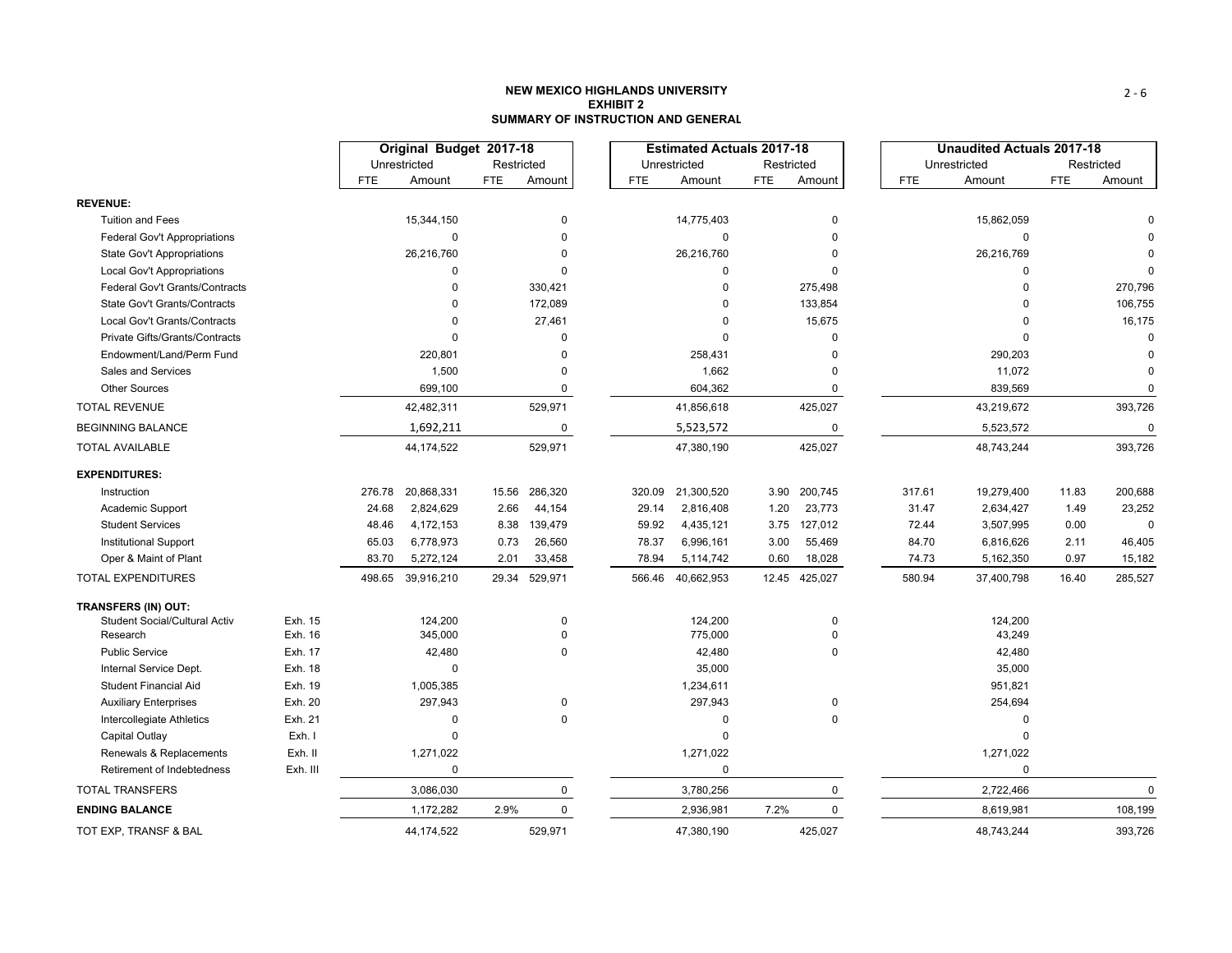### **NEW MEXICO HIGHLANDS UNIVERSITY EXHIBIT 3STUDENT TUITION AND MISCELLANEOUS FEES FOR INSTRUCTION AND GENERAL**

|                                      | Original Budget 2017-18            |            | <b>Estimated Actuals 2017-18</b> |            |        |            | <b>Unaudited Actuals 2017-18</b> |            |            |
|--------------------------------------|------------------------------------|------------|----------------------------------|------------|--------|------------|----------------------------------|------------|------------|
|                                      | Unrestricted                       | Restricted | Unrestricted                     | Restricted |        |            | Unrestricted                     |            | Restricted |
|                                      | <b>FTE</b><br>Amount<br><b>FTE</b> | Amount     | <b>FTE</b><br>Amount             | <b>FTE</b> | Amount | <b>FTE</b> | Amount                           | <b>FTE</b> | Amount     |
|                                      |                                    |            |                                  |            |        |            |                                  |            |            |
| <b>TUITION</b>                       |                                    |            |                                  |            |        |            |                                  |            |            |
| <b>CREDIT - MAIN CAMPUS</b>          |                                    |            |                                  |            |        |            |                                  |            |            |
| <b>SUMMER</b>                        |                                    |            |                                  |            |        |            |                                  |            |            |
| <b>Resident Full-time</b>            | 12,800                             |            | 27,166                           |            |        |            | 27,166                           |            |            |
| <b>Resident Part-time</b>            | 687,700                            |            | 734,539                          |            |        |            | 734,539                          |            |            |
| Non-resident Full-time               | 10,400                             |            | 3,791                            |            |        |            | 3,791                            |            |            |
| Non-resident Part-time               | 108,500                            |            | 106,534                          |            |        |            | 106,534                          |            |            |
| <b>Subtotal Summer</b>               | 819,400                            |            | 872,030                          |            |        |            | 872,030                          |            |            |
| <b>FALL</b>                          |                                    |            |                                  |            |        |            |                                  |            |            |
| <b>Resident Full-time</b>            | 1,687,400                          |            | 1,943,034                        |            |        |            | 1,970,810                        |            |            |
| <b>Resident Part-time</b>            | 977,200                            |            | 1,199,404                        |            |        |            | 1,185,915                        |            |            |
| Non-resident Full-time               | 1,510,200                          |            | 1,363,200                        |            |        |            | 1,369,928                        |            |            |
| Non-resident Part-time               | 202,900                            |            | 314,750                          |            |        |            | 304,922                          |            |            |
| <b>Subtotal Fall</b>                 | 4,377,700                          |            | 4,820,388                        |            |        |            | 4,831,576                        |            |            |
| <b>SPRING</b>                        |                                    |            |                                  |            |        |            |                                  |            |            |
| <b>Resident Full-time</b>            | 1,461,000                          |            | 1,739,821                        |            |        |            | 1,742,120                        |            |            |
| <b>Resident Part-time</b>            | 986,400                            |            | 1,246,186                        |            |        |            | 1,235,134                        |            |            |
| Non-resident Full-time               | 1,316,800                          |            | 1,205,234                        |            |        |            | 1,205,421                        |            |            |
| Non-resident Part-time               | 170,900                            |            | 311,569                          |            |        |            | 302,839                          |            |            |
| Subtotal Spring                      | 3,935,100                          |            | 4,502,810                        |            |        |            | 4,485,514                        |            |            |
| TOTAL TUITION - CREDIT - MAIN        | 9,132,200                          |            | 10,195,228                       |            |        |            | 10,189,120                       |            |            |
| <b>CREDIT - EOS &amp; CENTERS</b>    |                                    |            |                                  |            |        |            |                                  |            |            |
| <b>Educational Outreach Services</b> | 618,050                            |            | 0                                |            |        |            |                                  |            |            |
| Center - Farmington                  | 601,100                            |            | 417,934                          |            |        |            | 417,934                          |            |            |
| Center - Rio Rancho                  | 1,160,800                          |            | 740,958                          |            |        |            | 740,958                          |            |            |
| Center - Roswell                     | 75,000                             |            | 53,591                           |            |        |            | 53,591                           |            |            |
| Center - Santa Fe                    | 456,300                            |            | 410,940                          |            |        |            | 410,940                          |            |            |
| Center - Raton                       | O                                  |            | 0                                |            |        |            | O                                |            |            |
| Center - Albuquerque                 | 1,822,200                          |            | 1,438,616                        |            |        |            | 1,438,616                        |            |            |
| TOTAL TUITION - CREDIT - EOS/CTRS    | 4,733,450                          |            | 3,062,039                        |            |        |            | 3,062,039                        |            |            |
| <b>NON-CREDIT - CONT EDUC</b>        | 0                                  |            | 0                                |            |        |            | 0                                |            |            |
| <b>TOTAL TUITION</b>                 | 13,865,650                         |            | 13,257,267                       |            |        |            | 13,251,159                       |            |            |
| <b>MISCELLANEOUS FEES</b>            |                                    |            |                                  |            |        |            |                                  |            |            |
| Application/Matriculation            | 146,000                            |            | 257,403                          |            |        |            | 1,001,165                        |            |            |
| Collection                           | 7,500                              |            | 7,500                            |            |        |            | 4,243                            |            |            |
| Course                               | 135,000                            |            | 215,056                          |            |        |            | 434,740                          |            |            |
| Graduation<br>Installment Plan       | 40,000<br>100,000                  |            | 44,652<br>74,225                 |            |        |            | 47,145<br>72,350                 |            |            |
|                                      | 1,050,000                          |            | 919,300                          |            |        |            | 1,051,256                        |            |            |
| <b>Technology Fee</b>                |                                    |            |                                  |            |        |            |                                  |            |            |
| <b>TOTAL FEES</b>                    | 1,478,500                          |            | 1,518,136                        |            |        |            | 2,610,900                        |            |            |
| <b>TOTAL TUITION AND FEES</b>        | 15,344,150                         |            | 14,775,403                       |            |        |            | 15,862,059                       |            |            |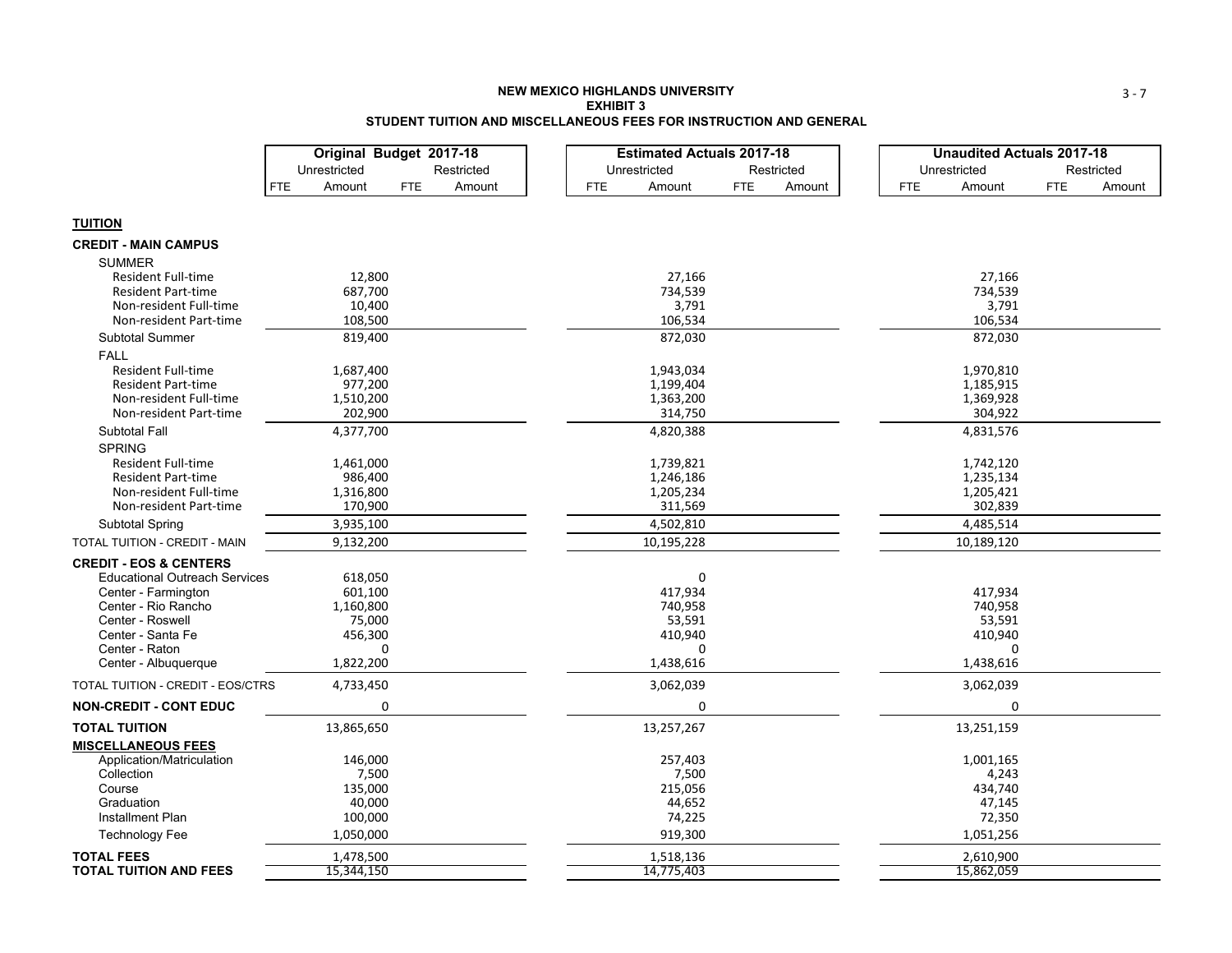# **NEW MEXICO HIGHLANDS UNIVERSITYEXHIBIT 4GOVERNMENT APPROPRIATIONS (I & G)**

|                                         |            | Original Budget 2017-18 |            |            |     | <b>Estimated Actuals 2017-18</b> |            |            |            | <b>Unaudited Actuals 2017-18</b> |            |            |
|-----------------------------------------|------------|-------------------------|------------|------------|-----|----------------------------------|------------|------------|------------|----------------------------------|------------|------------|
|                                         |            | Unrestricted            |            | Restricted |     | Unrestricted                     |            | Restricted |            | Unrestricted                     |            | Restricted |
|                                         | <b>FTE</b> | Amount                  | <b>FTE</b> | Amount     | FTE | Amount                           | <b>FTE</b> | Amount     | <b>FTE</b> | Amount                           | <b>FTE</b> | Amount     |
|                                         |            |                         |            |            |     |                                  |            |            |            |                                  |            |            |
|                                         |            |                         |            |            |     |                                  |            |            |            |                                  |            |            |
|                                         |            |                         |            |            |     |                                  |            |            |            |                                  |            |            |
|                                         |            |                         |            |            |     |                                  |            |            |            |                                  |            |            |
|                                         |            |                         |            |            |     |                                  |            |            |            |                                  |            |            |
| <b>FEDERAL</b>                          |            | $\mathbf 0$             |            |            |     | $\mathsf 0$                      |            |            |            | $\mathsf 0$                      |            |            |
|                                         |            |                         |            |            |     |                                  |            |            |            |                                  |            |            |
|                                         |            |                         |            |            |     |                                  |            |            |            |                                  |            |            |
| STATE:                                  |            |                         |            |            |     |                                  |            |            |            |                                  |            |            |
| Regular                                 |            | 26,216,760              |            |            |     | 26,216,760                       |            |            |            | 26,216,769                       |            |            |
| Non-recurring                           |            | 0                       |            |            |     | 0                                |            |            |            | 0                                |            |            |
| <b>TOTAL STATE</b>                      |            | 26,216,760              |            |            |     | 26,216,760                       |            |            |            | 26,216,769                       |            |            |
|                                         |            |                         |            |            |     |                                  |            |            |            |                                  |            |            |
|                                         |            |                         |            |            |     |                                  |            |            |            |                                  |            |            |
| LOCAL                                   |            | 0                       |            |            |     | $\mathbf 0$                      |            |            |            | 0                                |            |            |
|                                         |            |                         |            |            |     |                                  |            |            |            |                                  |            |            |
|                                         |            |                         |            |            |     |                                  |            |            |            |                                  |            |            |
| TOTAL GOVERNM APPROPR                   |            | 26,216,760              |            |            |     | 26,216,760                       |            |            |            | 26,216,769                       |            |            |
|                                         |            |                         |            |            |     |                                  |            |            |            |                                  |            |            |
|                                         |            |                         |            |            |     |                                  |            |            |            |                                  |            |            |
| Itemized State Appropriations:<br>1 & G |            | 26,046,100              |            |            |     | 26,046,100                       |            |            |            | 26,046,109                       |            |            |
| Native American Access/Retention        |            | 0                       |            |            |     | $\Omega$                         |            |            |            | $\mathbf{0}$                     |            |            |
| Spanish Program                         |            | 170,660                 |            |            |     | 170,660                          |            |            |            | 170,660                          |            |            |
| <b>Total Recurring</b>                  |            | 26,216,760              |            |            |     | 26,216,760                       |            |            |            | 26,216,769                       |            |            |
| Deferred Maintenance                    |            | 0                       |            |            |     | 0                                |            |            |            | 0                                |            |            |
| <b>Total Non-recurring</b>              |            | $\overline{0}$          |            |            |     | $\overline{0}$                   |            |            |            | $\overline{0}$                   |            |            |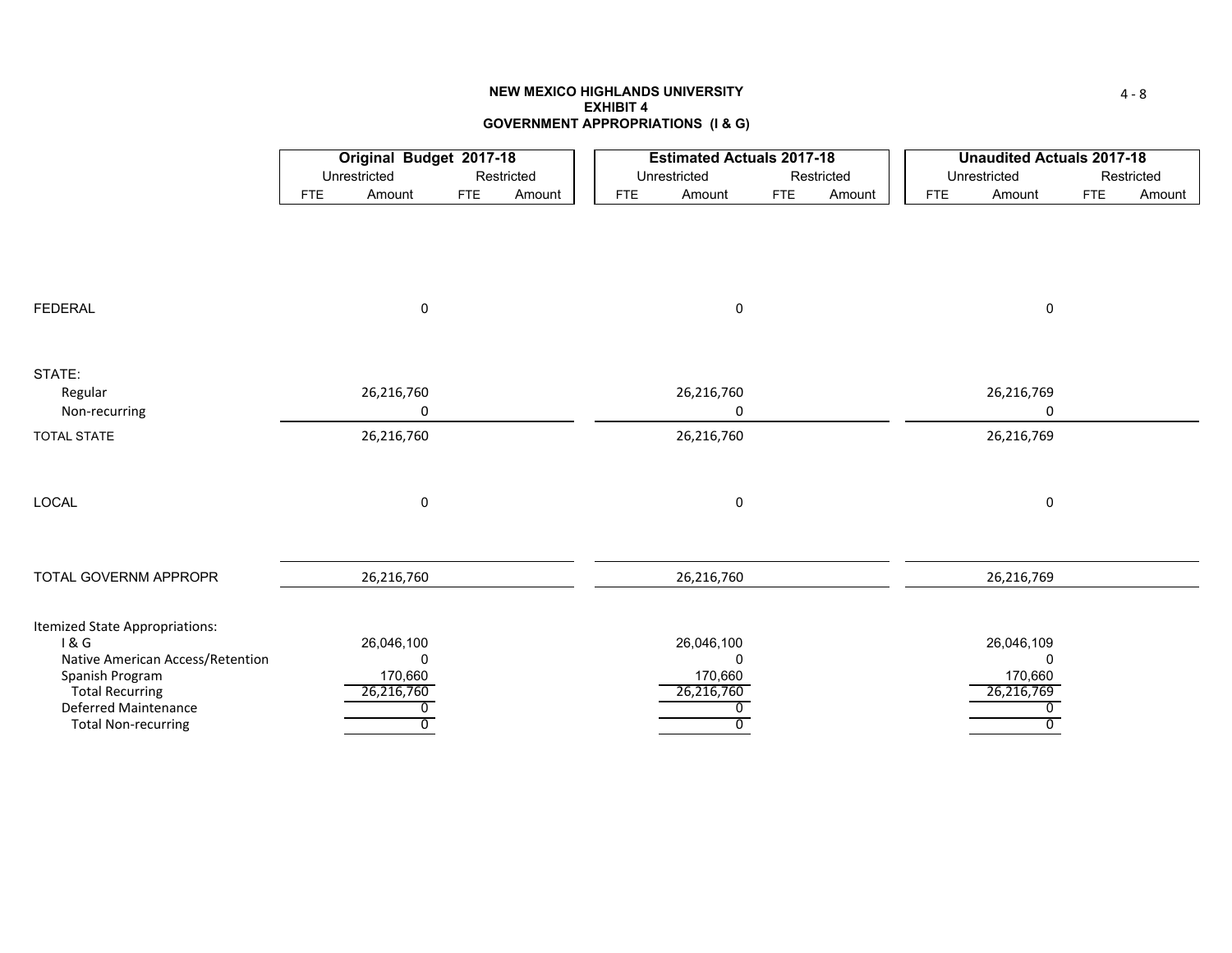## **NEW MEXICO HIGHLANDS UNIVERSITY EXHIBIT 5GOVERNMENT GRANTS AND CONTRACTS (I & G)**

|                               |            | <b>Original Budget 2017-18</b> |            |            |     | <b>Estimated Actuals 2017-18</b> |            |            |     | <b>Unaudited Actuals 2017-18</b> |            |            |
|-------------------------------|------------|--------------------------------|------------|------------|-----|----------------------------------|------------|------------|-----|----------------------------------|------------|------------|
|                               |            | Unrestricted                   |            | Restricted |     | Unrestricted                     |            | Restricted |     | Unrestricted                     |            | Restricted |
|                               | <b>FTE</b> | Amount                         | <b>FTE</b> | Amount     | FTE | Amount                           | <b>FTE</b> | Amount     | FTE | Amount                           | <b>FTE</b> | Amount     |
|                               |            |                                |            |            |     |                                  |            |            |     |                                  |            |            |
|                               |            |                                |            |            |     |                                  |            |            |     |                                  |            |            |
|                               |            |                                |            |            |     |                                  |            |            |     |                                  |            |            |
|                               |            |                                |            |            |     |                                  |            |            |     |                                  |            |            |
|                               |            |                                |            |            |     |                                  |            |            |     |                                  |            |            |
| FEDERAL                       |            |                                |            | 330,421    |     |                                  |            | 275,498    |     |                                  |            | 270,796    |
|                               |            |                                |            |            |     |                                  |            |            |     |                                  |            |            |
|                               |            |                                |            |            |     |                                  |            |            |     |                                  |            |            |
| STATE                         |            |                                |            | 172,089    |     |                                  |            | 133,854    |     |                                  |            | 106,755    |
|                               |            |                                |            |            |     |                                  |            |            |     |                                  |            |            |
|                               |            |                                |            |            |     |                                  |            |            |     |                                  |            |            |
|                               |            |                                |            |            |     |                                  |            |            |     |                                  |            |            |
| LOCAL                         |            |                                |            | 27,461     |     |                                  |            | 15,675     |     |                                  |            | 16,175     |
|                               |            |                                |            |            |     |                                  |            |            |     |                                  |            |            |
|                               |            |                                |            |            |     |                                  |            |            |     |                                  |            |            |
| TOTAL GOVERNMENT              |            |                                |            |            |     |                                  |            |            |     |                                  |            |            |
| <b>GRANTS &amp; CONTRACTS</b> |            |                                |            | 529,971    |     |                                  |            | 425,027    |     |                                  |            | 393,726    |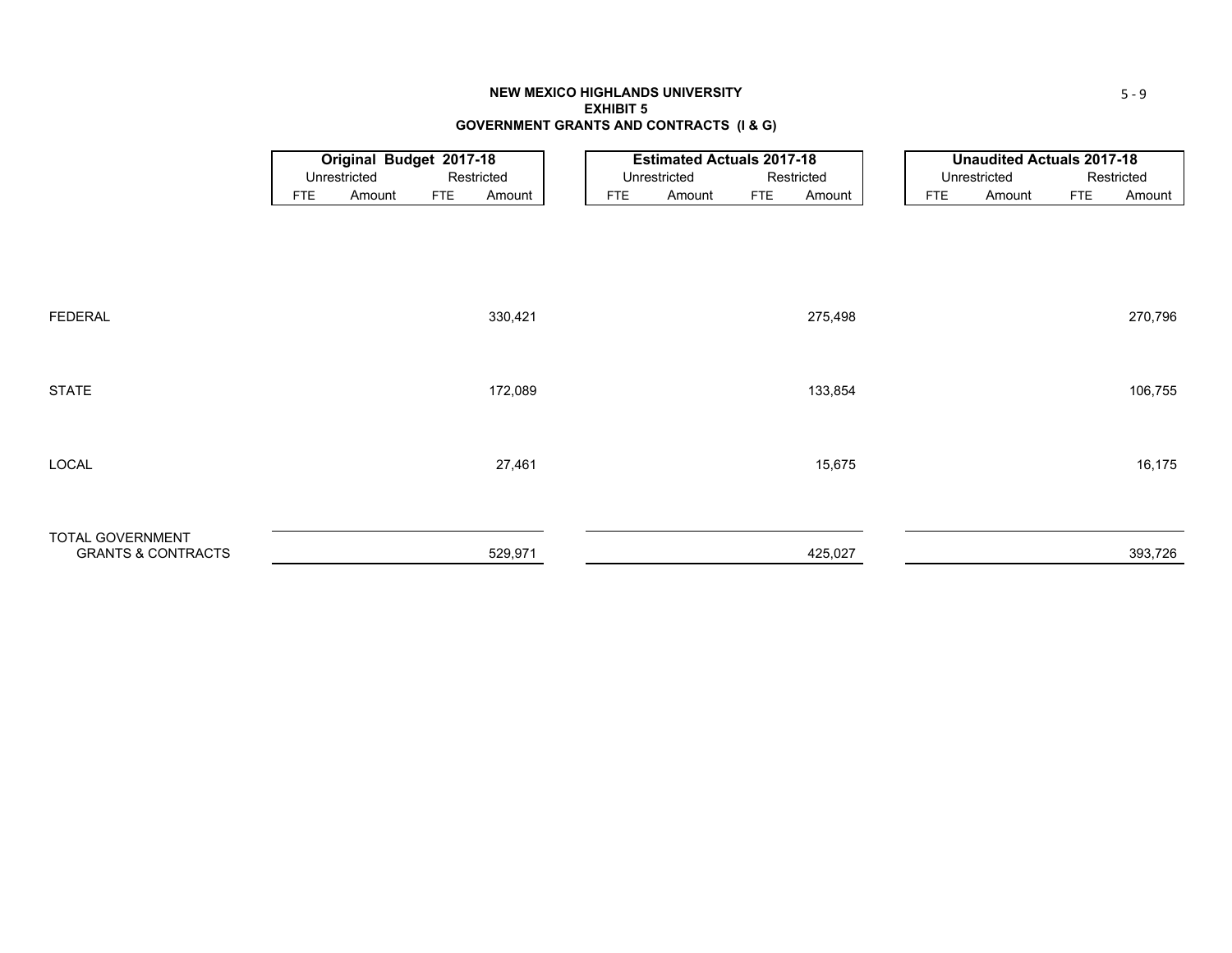# **NEW MEXICO HIGHLANDS UNIVERSITYEXHIBIT 6PRIVATE GIFTS, GRANTS AND CONTRACTS (I & G)**

|            | Original Budget 2017-18 |     |            |               | <b>Estimated Actuals 2017-18</b> |                      |            |                      |              | <b>Unaudited Actuals 2017-18</b> |            |  |
|------------|-------------------------|-----|------------|---------------|----------------------------------|----------------------|------------|----------------------|--------------|----------------------------------|------------|--|
|            | Unrestricted            |     | Restricted |               | Unrestricted                     |                      | Restricted |                      | Unrestricted |                                  | Restricted |  |
| <b>FTE</b> | Amount                  | FTE | Amount     | FTE<br>Amount |                                  | <b>FTE</b><br>Amount |            | <b>FTE</b><br>Amount |              | FTE                              | Amount     |  |
|            |                         |     |            |               |                                  |                      |            |                      |              |                                  |            |  |
|            |                         |     |            |               |                                  |                      |            |                      |              |                                  |            |  |
|            |                         |     |            |               |                                  |                      |            |                      |              |                                  |            |  |
|            |                         |     |            |               |                                  |                      |            |                      |              |                                  |            |  |

TOTAL PRIVATE GIFTS, GRANTS & CONTRACTS 0 0 0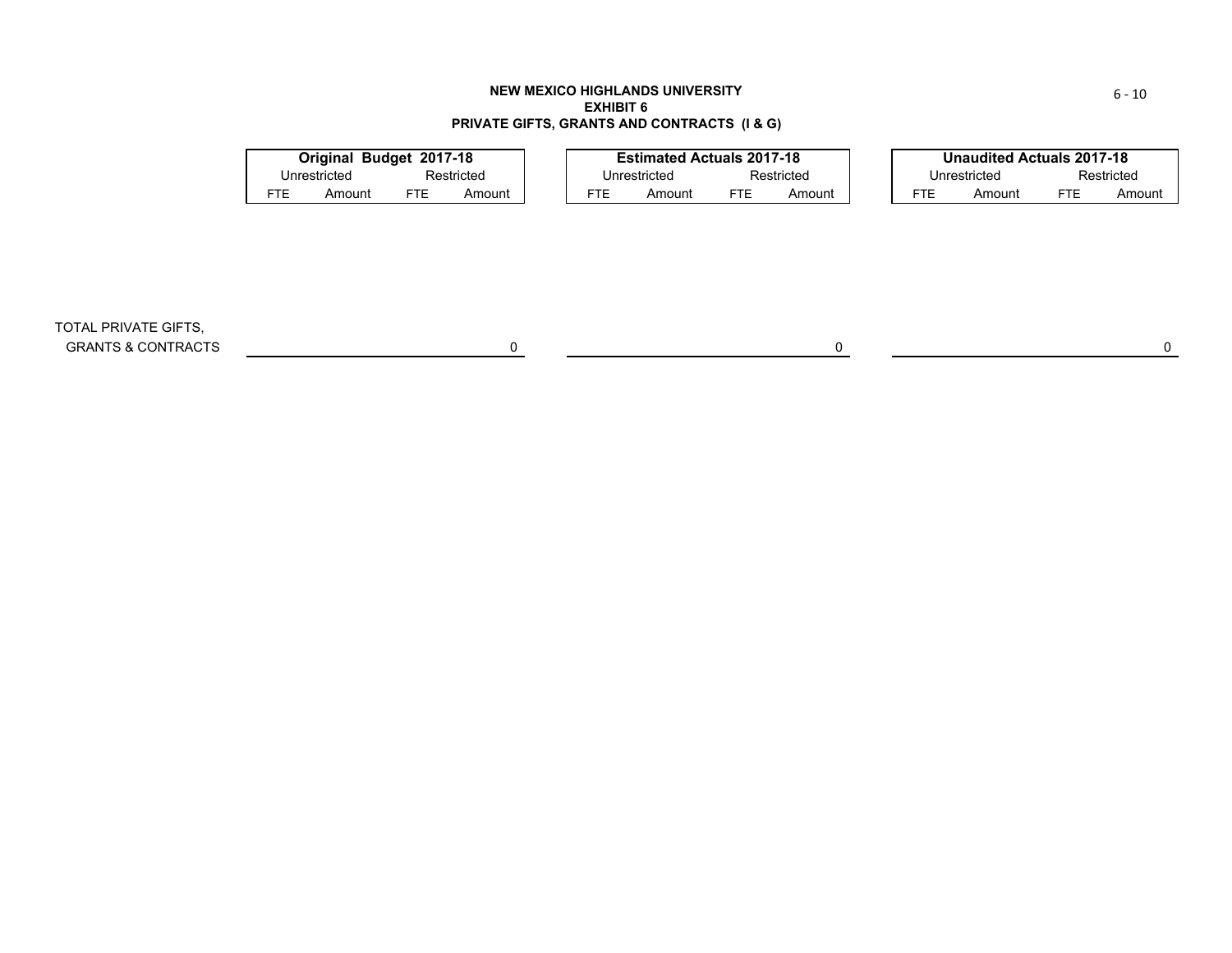# **NEW MEXICO HIGHLANDS UNIVERSITYEXHIBIT 7ENDOWMENT, LAND AND PERMANENT FUND INCOME (I&G)**

|                         |                      | Original Budget 2017-18 |            | <b>Estimated Actuals 2017-18</b> |     |            |            | <b>Unaudited Actuals 2017-18</b> |     |            |
|-------------------------|----------------------|-------------------------|------------|----------------------------------|-----|------------|------------|----------------------------------|-----|------------|
|                         | Unrestricted         | Restricted              |            | Unrestricted                     |     | Restricted |            | Unrestricted                     |     | Restricted |
|                         | Amount<br><b>FTE</b> | <b>FTE</b><br>Amount    | <b>FTE</b> | Amount                           | FTE | Amount     | <b>FTE</b> | Amount                           | FTE | Amount     |
|                         |                      |                         |            |                                  |     |            |            |                                  |     |            |
|                         |                      |                         |            |                                  |     |            |            |                                  |     |            |
|                         |                      |                         |            |                                  |     |            |            |                                  |     |            |
|                         |                      |                         |            |                                  |     |            |            |                                  |     |            |
|                         |                      |                         |            |                                  |     |            |            |                                  |     |            |
|                         |                      |                         |            |                                  |     |            |            |                                  |     |            |
| <b>ENDOWMENT</b>        | 0                    |                         |            | 0                                |     |            |            | 0                                |     |            |
|                         |                      |                         |            |                                  |     |            |            |                                  |     |            |
| LAND                    | 63,000               |                         |            | 93,431                           |     |            |            | 110,404                          |     |            |
|                         |                      |                         |            |                                  |     |            |            |                                  |     |            |
|                         |                      |                         |            |                                  |     |            |            |                                  |     |            |
| PERMANENT FUND          | 157,801              |                         |            | 165,000                          |     |            |            | 179,799                          |     |            |
|                         |                      |                         |            |                                  |     |            |            |                                  |     |            |
|                         |                      |                         |            |                                  |     |            |            |                                  |     |            |
| TOTAL ENDOWMENT, LAND   |                      |                         |            |                                  |     |            |            |                                  |     |            |
| & PERMANENT FUND INCOME | 220,801              | 0                       |            | 258,431                          |     | 0          |            | 290,203                          |     |            |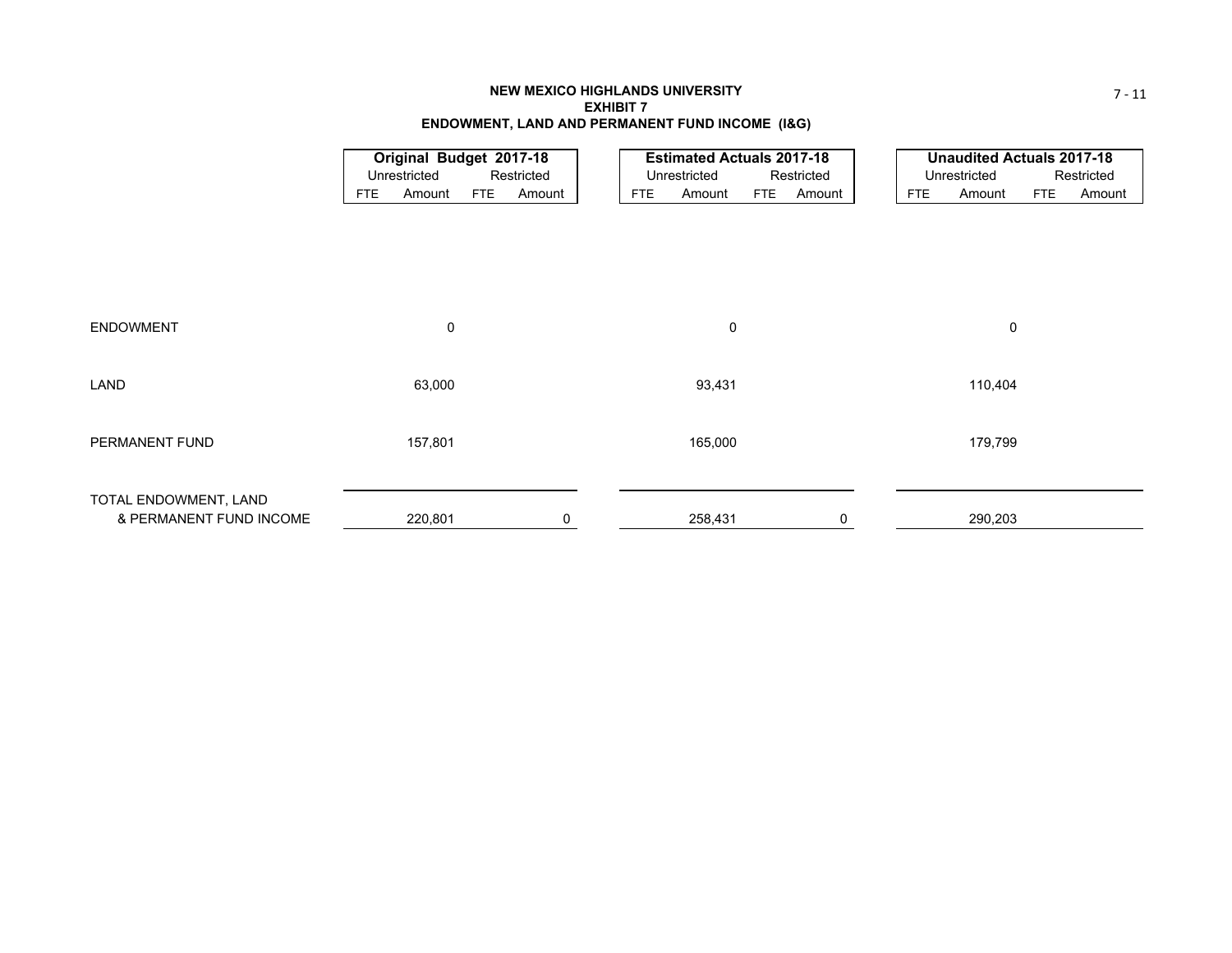# **NEW MEXICO HIGHLANDS UNIVERSITYEXHIBIT 8SALES AND SERVICES OF EDUCATIONAL ACTIVITIES (I & G)**

| Original Budget 2017-18 |              |              | <b>Estimated Actuals 2017-18</b> |      |            |            | <b>Unaudited Actuals 2017-18</b> |            |            |
|-------------------------|--------------|--------------|----------------------------------|------|------------|------------|----------------------------------|------------|------------|
| Unrestricted            | Restricted   | Unrestricted |                                  |      | Restricted |            | Unrestricted                     |            | Restricted |
| <b>FTE</b><br>Amount    | FTE Amount I | FTE.         | Amount                           | FTE. | Amount     | <b>FTE</b> | Amount                           | <b>FTE</b> | Amount     |
|                         |              |              |                                  |      |            |            |                                  |            |            |

TOTAL SALES AND SERVICES

OF EDUCATIONAL ACTIVITIES

 $\sim$  1,500 1,662 11,072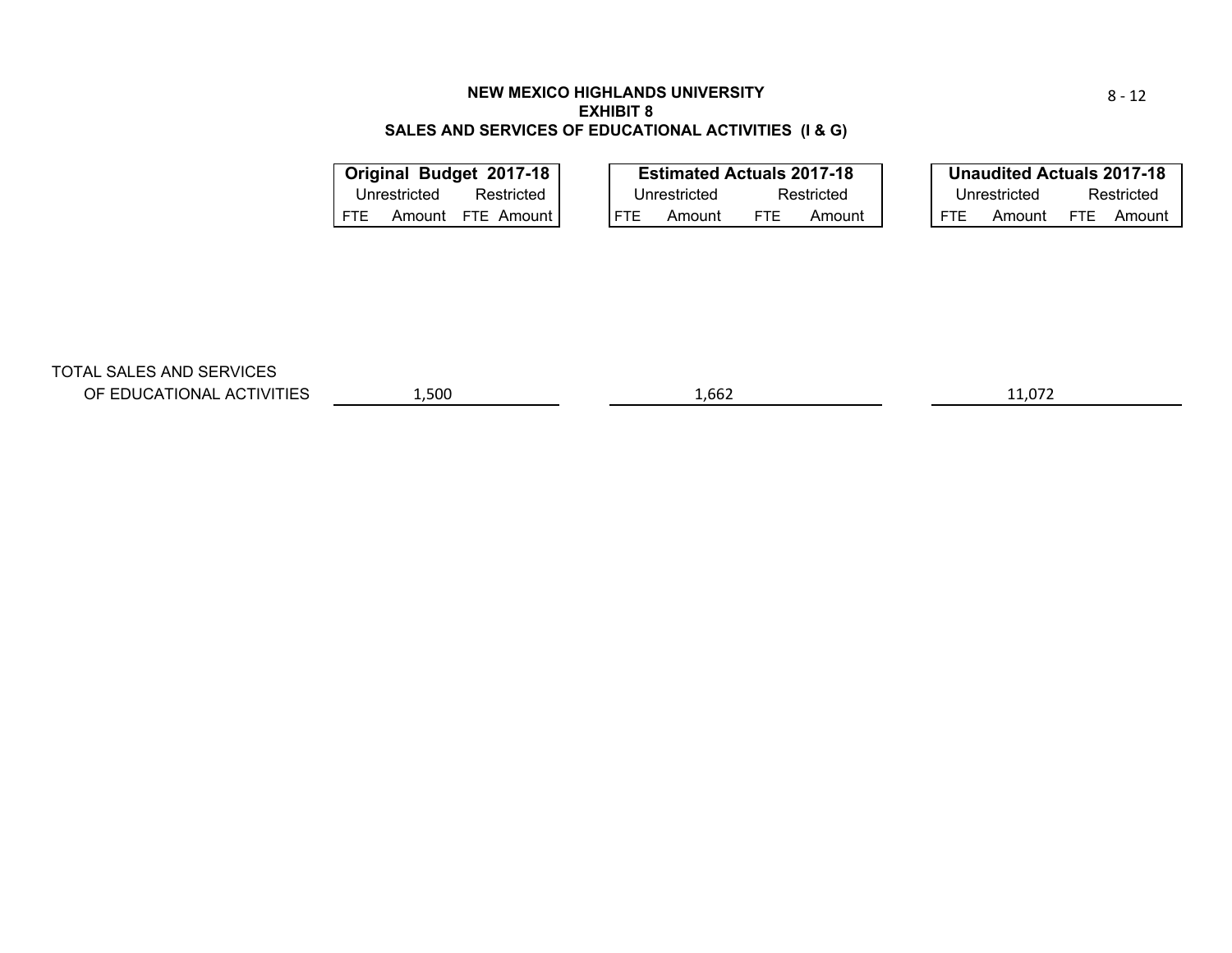## **NEW MEXICO HIGHLANDS UNIVERSITY EXHIBIT 9 OTHER SOURCES OF REVENUE (I & G)**

|                               |            | Original Budget 2017-18 |            |            |            | <b>Estimated Actuals 2017-18</b> |            |            |            | <b>Unaudited Actuals 2017-18</b> |            |            |
|-------------------------------|------------|-------------------------|------------|------------|------------|----------------------------------|------------|------------|------------|----------------------------------|------------|------------|
|                               |            | Unrestricted            |            | Restricted |            | Unrestricted                     |            | Restricted |            | Unrestricted                     |            | Restricted |
|                               | <b>FTE</b> | Amount                  | <b>FTE</b> | Amount     | <b>FTE</b> | Amount                           | <b>FTE</b> | Amount     | <b>FTE</b> | Amount                           | <b>FTE</b> | Amount     |
|                               |            |                         |            |            |            |                                  |            |            |            |                                  |            |            |
|                               |            |                         |            |            |            |                                  |            |            |            |                                  |            |            |
|                               |            |                         |            |            |            |                                  |            |            |            |                                  |            |            |
|                               |            |                         |            |            |            |                                  |            |            |            |                                  |            |            |
| <b>INTEREST INCOME</b>        |            | 65,000                  |            |            |            | 60,000                           |            |            |            | 61,332                           |            |            |
|                               |            |                         |            |            |            |                                  |            |            |            |                                  |            |            |
|                               |            |                         |            |            |            |                                  |            |            |            |                                  |            |            |
| <b>INDIRECT COST RECOVERY</b> |            | 565,000                 |            |            |            | 535,000                          |            |            |            | 613,211                          |            |            |
|                               |            |                         |            |            |            |                                  |            |            |            |                                  |            |            |
|                               |            |                         |            |            |            |                                  |            |            |            |                                  |            |            |
|                               |            |                         |            |            |            |                                  |            |            |            |                                  |            |            |
| <b>MISCELLANEOUS</b>          |            | 69,100                  |            |            |            | 9,362                            |            |            |            | 165,025                          |            |            |
|                               |            |                         |            |            |            |                                  |            |            |            |                                  |            |            |
|                               |            |                         |            |            |            |                                  |            |            |            |                                  |            |            |
| TOTAL OTHER SOURCES           |            |                         |            |            |            |                                  |            |            |            |                                  |            |            |
| OF REVENUE                    |            | 699,100                 |            |            |            | 604,362                          |            |            |            | 839,569                          |            |            |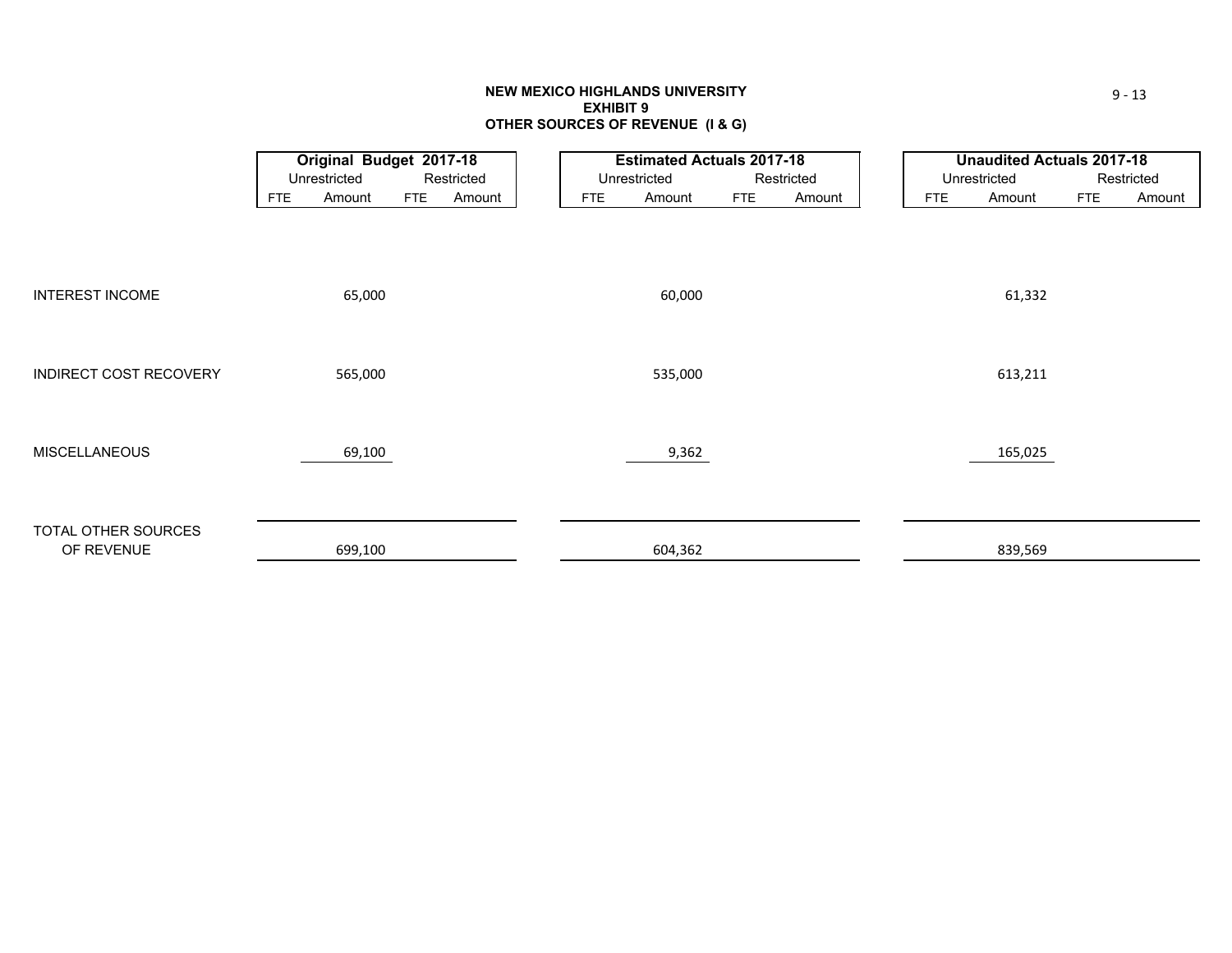|                                            |              |            | Original Budget 2017-18 |            |             |            | <b>Estimated Actuals 2017-18</b> |            |             |            | <b>Unaudited Actuals 2017-18</b> |            |            |   |
|--------------------------------------------|--------------|------------|-------------------------|------------|-------------|------------|----------------------------------|------------|-------------|------------|----------------------------------|------------|------------|---|
|                                            |              |            | Unrestricted            |            | Restricted  |            | Unrestricted                     |            | Restricted  |            | Unrestricted                     |            | Restricted |   |
|                                            |              | <b>FTE</b> | Amount                  | <b>FTE</b> | Amount      | <b>FTE</b> | Amount                           | <b>FTE</b> | Amount      | <b>FTE</b> | Amount                           | <b>FTE</b> | Amount     |   |
|                                            |              |            |                         |            |             |            |                                  |            |             |            |                                  |            |            |   |
| <b>GENERAL ACADEMIC</b>                    |              |            |                         |            |             |            |                                  |            |             |            |                                  |            |            |   |
| <b>Fiscal Stability</b>                    | 01000        | 0.00       | $\mathbf{0}$            | 0.00       | $\mathbf 0$ | 0.00       | $\mathbf 0$                      | 0.00       | $\mathsf 0$ | 0.00       | $\Omega$                         | 0.00       |            |   |
| Academic Enrichment                        | 10824        | 2.20       | 101,064                 | 0.00       | $\Omega$    | 7.28       | 180,693                          | 0.00       | $\mathbf 0$ | 7.03       | 160,958                          | 0.00       |            |   |
| Science Labs                               | 11050        | 1.00       | 64,263                  | 0.00       | $\Omega$    | 1.00       | 59,329                           | 0.00       | $\Omega$    | 0.00       | 62,387                           | 0.00       |            |   |
| English                                    | 11120        | 10.50      | 574,158                 | 0.00       | $\Omega$    | 13.12      | 592,746                          | 0.00       | $\Omega$    | 13.74      | 590,849                          | 0.00       |            |   |
| Developmental English                      | 11125        | 2.00       | 121,355                 | 0.00       | $\Omega$    | 2.22       | 106,654                          | 0.00       | $\Omega$    | 1.16       | 95,273                           | 0.00       |            |   |
| <b>Writing Center</b>                      | 11130        | 0.72       | 13,963                  | 0.00       | $\Omega$    | 0.68       | 12,581                           | 0.00       | $\Omega$    | 1.66       | 16,607                           | 0.00       |            |   |
| Languages and Culture                      | 11210        | 4.86       | 306,217                 | 0.00       | $\Omega$    | 6.27       | 264,026                          | 0.00       | $\Omega$    | 6.40       | 264,288                          | 0.00       |            |   |
| Language Learning Center                   | 11220        | 0.00       | 26,278                  | 0.00       | $\Omega$    | 0.75       | 14,376                           | 0.00       | $\Omega$    | 0.75       | 14,695                           | 0.00       |            |   |
| Spanish Program                            | 11250        | 0.50       | 129,447                 | 0.00       | $\Omega$    | 0.50       | 54,324                           | 0.00       | $\Omega$    | 0.50       | 26,921                           | 0.00       |            |   |
| Fine Arts                                  | 11310        | 4.82       | 258,288                 | 0.00       | $\Omega$    | 5.13       | 246,777                          | 0.00       | $\mathbf 0$ | 6.00       | 232,216                          | 0.00       |            |   |
| Media Arts and Technology                  | 11320        | 9.19       | 402,009                 | 0.00       | $\Omega$    | 11.59      | 493,833                          | 0.00       | $\Omega$    | 10.82      | 495,252                          | 0.00       |            |   |
| Visual & Performing Arts                   | 11380        | 5.84       | 310,571                 | 0.00       | $\Omega$    | 8.92       | 316,571                          | 0.00       | $\Omega$    | 7.35       | 315,120                          | 0.00       |            |   |
| <b>History &amp; Political Science</b>     | 11400        | 5.50       | 390,616                 | 0.00       | $\Omega$    | 6.59       | 354,765                          | 0.00       | $\Omega$    | 6.59       | 360,249                          | 0.00       |            |   |
| Psychology                                 | 11540        | 7.19       | 361,459                 | 0.00       | $\Omega$    | 12.72      | 453,519                          | 0.00       | $\Omega$    | 12.75      | 453,582                          | 0.00       |            |   |
| Psychology Lab                             | 11550        | 0.00       | 3,400                   | 0.00       | $\mathbf 0$ | 0.00       | 2,400                            | 0.00       | $\mathbf 0$ | 0.00       | 782                              | 0.00       |            |   |
| Sociology, Anthropology & Criminal J 11570 |              | 7.61       | 486,512                 | 0.00       | $\mathbf 0$ | 10.47      | 521,084                          | 0.00       | $\Omega$    | 11.22      | 500,284                          | 0.00       |            |   |
| Anthropology Lab                           | 11580        | 0.50       | 16,044                  | 0.00       | $\Omega$    | 10.73      | 16,903                           | 0.00       | $\Omega$    | 0.50       | 15,665                           | 0.00       |            |   |
| <b>Women's Studies</b>                     | 11590        | 0.00       | $\mathbf 0$             | 0.00       | $\Omega$    | 0.00       | $\Omega$                         | 0.00       | $\Omega$    | 0.00       | $\Omega$                         | 0.00       |            |   |
| <b>Biology</b>                             | 11610        | 8.38       | 426,020                 | 0.00       | $\Omega$    | 14.57      | 634,258                          | 0.00       | $\mathbf 0$ | 16.11      | 631,836                          | 0.00       |            |   |
| Natural Resources Management               | 11620        | 2.68       | 148,202                 | 0.00       | $\Omega$    | 3.81       | 209,048                          | 0.00       | $\Omega$    | 3.84       | 207,124                          | 0.00       |            |   |
| Forestry                                   | 11690        | 5.90       | 348,756                 | 0.00       | $\Omega$    | 8.98       | 402,193                          | 0.00       | $\Omega$    | 9.15       | 403,214                          | 0.00       |            |   |
| Chemistry                                  | 11710        | 5.00       | 262,538                 | 0.00       | $\Omega$    | 7.44       | 391,464                          | 0.00       | $\Omega$    | 8.66       | 393,231                          | 0.00       |            |   |
| Physics                                    | 11720        | 2.60       | 74.489                  | 0.00       | $\Omega$    | 2.74       | 165.862                          | 0.00       | $\Omega$    | 2.71       | 162,032                          | 0.00       |            |   |
| Computer and Mathematical Science 11910    |              | 2.77       | 172,688                 | 0.00       | $\Omega$    | 10.44      | 355,551                          | 0.00       | $\Omega$    | 16.50      | 387,750                          | 0.00       |            |   |
| Mathematics                                | 11920        | 2.50       | 141,249                 | 0.00       | $\Omega$    | 3.28       | 148,874                          | 0.00       | $\Omega$    | 3.06       | 146,729                          | 0.00       |            |   |
| Developmental Math Program                 | 11925        | 3.00       | 158,489                 | 0.00       | $\Omega$    | 4.10       | 156,838                          | 0.00       | $\Omega$    | 3.74       | 149,246                          | 0.00       |            |   |
| <b>Center for Teaching Excellence</b>      | 11930        | 1.00       | 97,139                  | 0.00       | $\Omega$    | 1.36       | 102,857                          | 0.00       | $\Omega$    | 1.27       | 100,795                          | 0.00       |            |   |
| Education - On Campus                      | 12110        | 2.00       | 142,507                 | 0.00       | $\mathbf 0$ | 5.28       | 203,055                          | 0.00       | $\Omega$    | 5.62       | 192,569                          | 0.00       |            |   |
| <b>Counseling and Guidance</b>             | <b>1211J</b> | 5.60       | 357,518                 | 0.00       | $\mathbf 0$ | 9.61       | 401,681                          | 0.00       | $\Omega$    | 8.27       | 397,380                          | 0.00       |            |   |
| Curriculum and Instruction                 | 1211K        | 1.34       | 211,170                 | 0.00       | $\Omega$    | 1.93       | 76,598                           | 0.00       | $\Omega$    | 1.93       | 75,932                           | 0.00       |            |   |
| <b>Educational Leadership</b>              | 1211L        | 4.91       | 219,597                 | 0.00       | $\Omega$    | 3.39       | 173,006                          | 0.00       | $\Omega$    | 3.39       | 172,028                          | 0.00       |            |   |
| Special Education                          | 1211M        | 3.24       | 240,781                 | 0.00       | $\mathbf 0$ | 6.17       | 218,877                          | 0.00       | $\mathbf 0$ | 5.17       | 200,708                          | 0.00       |            |   |
| <b>Teacher Education</b>                   | 1211N        | 11.12      | 429,541                 | 0.00       | $\Omega$    | 9.13       | 433,473                          | 0.00       | $\Omega$    | 7.63       | 417,327                          | 0.00       |            |   |
| <b>Education - Field Services</b>          | 1211P        | 4.51       | 82,387                  | 0.00       | $\Omega$    | 4.57       | 130,981                          | 0.00       | $\Omega$    | 3.63       | 122,192                          | 0.00       |            |   |
| <b>Exercise &amp; Sport Sciences</b>       | 12500        | 9.86       | 491,962                 | 0.00       | $\Omega$    | 20.30      | 662,214                          | 0.00       | $\Omega$    | 21.63      | 651,834                          | 0.00       |            |   |
| <b>Swimming Pool</b>                       | 12700        | 1.37       | 46.509                  | 0.00       | $\Omega$    | 4.98       | 102,453                          | 0.00       | $\Omega$    | 12.67      | 128,739                          | 0.00       |            |   |
| <b>Business Administration</b>             | 13110        | 16.16      | 1,095,894               | 0.00       | $\Omega$    | 20.37      | 975,128                          | 0.00       | $\mathbf 0$ | 24.91      | 968,332                          | 0.00       |            |   |
| Software Development Program               | 13210        | 1.72       | 92,313                  | 0.00       | $\Omega$    | 1.43       | 72,108                           | 0.00       | $\Omega$    | 1.43       | 72,038                           | 0.00       |            |   |
| School of Social Work                      | 14110        | 30.47      | 1,461,365               | 0.00       | $\Omega$    | 24.81      | 1,425,858                        | 0.00       | $\Omega$    | 23.21      | 1,326,761                        | 0.00       |            |   |
| <b>Educational Outreach Services</b>       | 16111        | 6.12       | 478,908                 | 0.00       | $\Omega$    | 7.73       | 465,860                          | 0.00       | $\Omega$    | 10.50      | 386,547                          | 0.00       |            |   |
| <b>Farmington Center</b>                   | 1611A        | 3.75       | 242,767                 | 0.00       | $\Omega$    | 4.71       | 231,164                          | 0.00       | $\Omega$    | 4.46       | 226,525                          | 0.00       |            |   |
| Rio Rancho Center                          | 1611C        | 6.00       | 829,434                 | 0.00       | $\Omega$    | 4.65       | 710,072                          | 0.00       | $\Omega$    | 4.95       | 673,189                          | 0.00       |            |   |
| Santa Fe Center                            | 1611D        | 2.00       | 240,752                 | 0.00       | $\Omega$    | 4.42       | 221,132                          | 0.00       | $\Omega$    | 4.00       | 228,980                          | 0.00       |            |   |
| EOS - Espanola                             | 1611F        | 0.00       | 2,423                   | 0.00       | $\Omega$    | 0.00       | $\mathbf 0$                      | 0.00       | $\Omega$    | 0.00       | $\Omega$                         | 0.00       |            |   |
| <b>Raton Center</b>                        | 1611H        | 0.00       | $\Omega$                | 0.00       | $\Omega$    | 0.00       | $\Omega$                         | 0.00       | $\mathbf 0$ | 0.00       | $\Omega$                         | 0.00       |            | O |
| International Education                    | 17600        | 1.00       | 104,240                 | 0.00       | $\mathbf 0$ | 2.03       | 85,743                           | 0.00       | $\mathbf 0$ | 4.00       | 90,262                           | 0.00       |            | O |
| Organization 23430                         | 23430        | 0.00       | $\Omega$                | 0.00       | $\mathbf 0$ | 0.00       | $\Omega$                         | 0.00       | $\mathbf 0$ | 0.00       | $\Omega$                         | 0.00       | 16,175     |   |
|                                            |              |            |                         |            |             |            |                                  |            |             |            |                                  |            |            |   |
| SUBTOT GEN ACADEMIC                        |              | 207.43     | 12,165,282              | 0.00       | $\Omega$    | 290.20     | 12,846,927                       | 0.00       | $\Omega$    | 298.90     | 12,518,428                       | 0.00       | 16,175     |   |

10A ‐ 14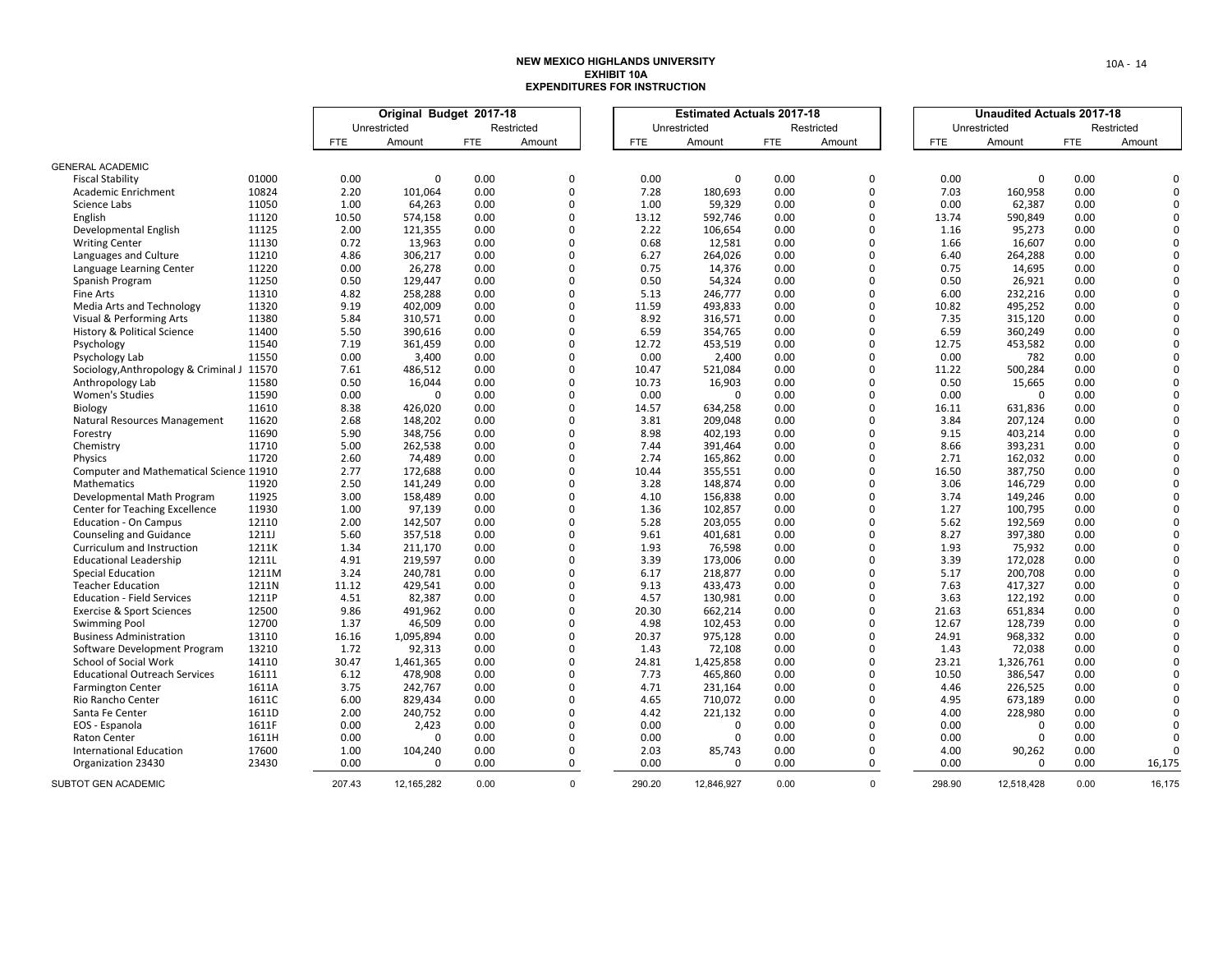|                                   |              |            | Original Budget 2017-18 |            |             |            | <b>Estimated Actuals 2017-18</b> |            |             |            | <b>Unaudited Actuals 2017-18</b> |            |             |
|-----------------------------------|--------------|------------|-------------------------|------------|-------------|------------|----------------------------------|------------|-------------|------------|----------------------------------|------------|-------------|
|                                   |              |            | Unrestricted            |            | Restricted  |            | Unrestricted                     |            | Restricted  |            | Unrestricted                     |            | Restricted  |
|                                   |              | <b>FTE</b> | Amount                  | <b>FTE</b> | Amount      | <b>FTE</b> | Amount                           | <b>FTE</b> | Amount      | <b>FTE</b> | Amount                           | <b>FTE</b> | Amount      |
|                                   |              |            |                         |            |             |            |                                  |            |             |            |                                  |            |             |
| OTHER INSTRUCTION                 |              |            |                         |            |             |            |                                  |            |             |            |                                  |            |             |
| Projects                          | 00511        | 0.00       | 454,397                 | 0.00       | 0           | 0.00       | 454,397                          | 0.00       | $\mathbf 0$ | 0.00       | 505,770                          | 0.00       |             |
| <b>Accrediatation Expenses</b>    | 10811        | 0.00       | 18,187                  | 0.00       | 0           | 1.02       | 126,249                          | 0.00       | $\Omega$    | 1.00       | 179,553                          | 0.00       |             |
| Graduate Assistantships           | 10826        | 22.32      | 663,812                 | 0.00       | $\Omega$    | 0.96       | 28,642                           | 0.00       | $\Omega$    | 0.00       | 0                                | 0.00       |             |
| Unallocated Contingency (Provost) | 10900, 10901 | 20.53      | 841,087                 | 0.00       | 0           | 0.38       | 180,232                          | 0.00       | 0           | 4.38       | 97,095                           | 0.00       |             |
| On Campus Revenues (Non-Tuition)  | 10951        |            |                         |            |             |            |                                  |            |             | 0.00       | 90,519                           | 0.00       |             |
| <b>Nursing</b>                    | 11640        | 6.01       | 324,053                 | 0.00       | 0           | 7.25       | 357,052                          | 0.00       | $\Omega$    | 6.10       | 346,537                          | 0.00       |             |
| Organization 1211h                | 1211H        | 0.00       | $\Omega$                | 0.00       |             | 0.00       |                                  | 0.00       | 0           | 0.00       | 0                                | 0.00       |             |
| La Prueba                         | 12900        | 0.00       | 15,035                  | 0.00       |             | 0.00       | 7,235                            | 0.00       |             | 0.00       | 11,985                           | 0.00       |             |
| CEII - Ctr Economic Improvemt     | 13200        | 0.24       | 12,192                  | 0.00       | $\Omega$    | 0.00       | n                                | 0.00       |             | 0.00       | 0                                | 0.00       |             |
| <b>Summer Session</b>             | 17850        | 20.25      | 379,315                 | 0.00       | 0           | 20.28      | 466,451                          | 0.00       | 0           | 7.23       | 558,548                          | 0.00       | $\mathbf 0$ |
| SUBTOT OTHER INSTRUCTION          |              | 69.35      | 2,708,078               | 0.00       | $\mathbf 0$ | 29.89      | 1,620,257                        | 0.00       | $\mathbf 0$ | 18.71      | 1,790,007                        | 0.00       | $\mathbf 0$ |
| <b>RESTRICTED INSTRUCTION</b>     |              |            |                         |            |             |            |                                  |            |             |            |                                  |            |             |
| <b>Grants and Contracts</b>       |              | 0.00       | $\Omega$                | 15.56      | 286,320     | 0.00       | $\Omega$                         | 4.50       | 200,745     | 0.00       | $\Omega$                         | 11.83      | 184,514     |
| TOT EXPEND Before FRINGE/ISC      |              | 276.78     | 14,873,360              | 15.56      | 286,320     | 320.09     | 14,467,184                       | 4.50       | 200,745     | 317.61     | 14,308,435                       | 11.83      | 200,688     |
| <b>FRINGE BENEFITS</b>            |              | 0.00       | 4,877,397               | 0.00       | $\mathbf 0$ | 0.00       | 5,685,639                        | 0.00       | $\mathbf 0$ | 0.00       | 4,165,498                        | 0.00       | 0           |
| <b>INTERNAL SERVICE CHARGES</b>   |              | 0.00       | 1,117,574               | 0.00       | $\mathbf 0$ | 0.00       | 1,147,698                        | 0.00       | $\Omega$    | 0.00       | 805,467                          | 0.00       | $\mathbf 0$ |
| <b>TOTAL EXPENDITURES</b>         |              | 276.78     | 20,868,331              | 15.56      | 286,320     | 320.09     | 21,300,520                       | 4.50       | 200,745     | 317.61     | 19,279,400                       | 11.83      | 200,688     |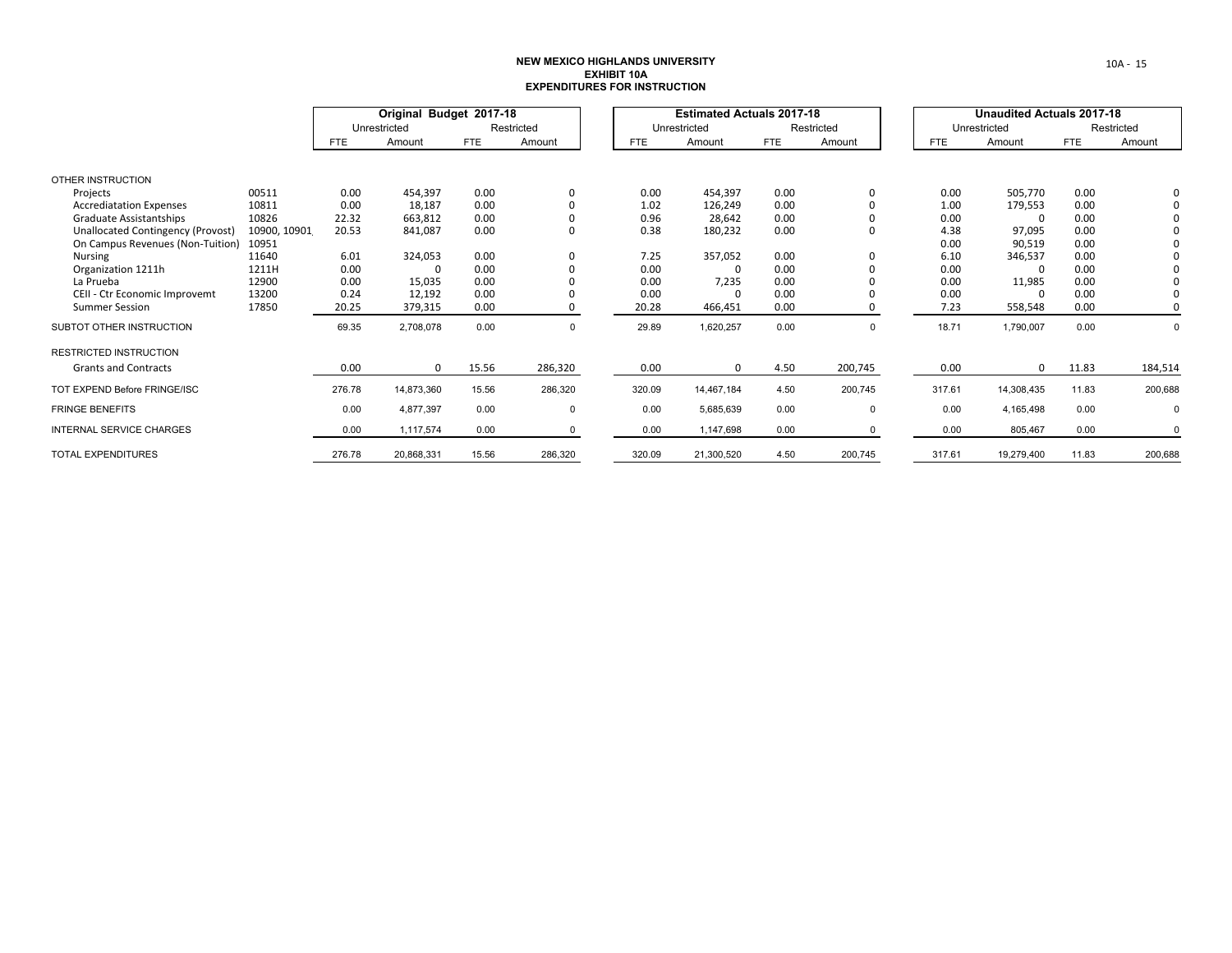|                                  |       | Original Budget 2017-18 |                           |            |            |                |              | <b>Estimated Actuals 2017-18</b> |      |            |                |            | <b>Unaudited Actuals 2017-18</b> |            |            |
|----------------------------------|-------|-------------------------|---------------------------|------------|------------|----------------|--------------|----------------------------------|------|------------|----------------|------------|----------------------------------|------------|------------|
|                                  |       |                         | Unrestricted              |            | Restricted |                | Unrestricted |                                  |      | Restricted |                |            | Unrestricted                     |            | Restricted |
|                                  |       | FTE                     | Amount                    | <b>FTE</b> | Amount     |                | FTE          | Amount                           | FTE  | Amount     |                | <b>FTE</b> | Amount                           | <b>FTE</b> | Amount     |
| <b>Fiscal Stability</b>          | 01000 |                         |                           |            |            |                |              |                                  |      |            |                |            |                                  |            |            |
| <b>Professional Salaries</b>     |       | 0.00                    | 0                         |            |            |                | 0.00         | 0                                |      |            |                |            |                                  |            |            |
| <b>Full-Time Faculty</b>         |       | 0.00                    | $\mathbf 0$               |            |            |                | 0.00         | 0                                |      |            |                |            |                                  |            |            |
| Part-Time Faculty                |       | 0.00                    | $\mathbf 0$               |            |            |                | 0.00         | $\Omega$                         |      |            |                |            |                                  |            |            |
| Secretarial & Clerical Salaries  |       | 0.00                    | $\mathbf 0$               |            |            |                | 0.00         | O                                |      |            |                |            |                                  |            |            |
| <b>Technician Salaries</b>       |       | 0.00                    | $\Omega$                  |            |            |                | 0.00         | O                                |      |            |                |            |                                  |            |            |
| <b>GA/TA Salaries</b>            |       | 0.00                    | $\mathbf 0$               |            |            |                | 0.00         | O                                |      |            |                |            |                                  |            |            |
| Federal Work-Study               |       | 0.00                    | $\mathbf 0$               |            |            |                | 0.00         | U                                |      |            |                |            |                                  |            |            |
| State Work-Study                 |       | 0.00                    | $\mathbf 0$               |            |            |                | 0.00         | O                                |      |            |                |            |                                  |            |            |
| <b>Other Salaries</b>            |       | 0.00                    | $\mathbf 0$               |            |            |                | 0.00         | 0                                |      |            |                |            |                                  |            |            |
| Supplies & Expenses              |       |                         | $\mathbf 0$               |            |            |                |              | 0                                |      |            |                |            |                                  |            |            |
| Travel                           |       |                         | $\mathbf 0$               |            |            |                |              | 0                                |      |            |                |            |                                  |            |            |
| Equipment                        |       |                         | $\mathbf 0$               |            |            |                |              | 0                                |      |            |                |            |                                  |            |            |
| Total                            |       | 0.00                    | $\overline{\mathfrak{o}}$ | 0.00       |            | $\overline{0}$ | 0.00         | $\overline{0}$                   | 0.00 |            | $\overline{0}$ |            |                                  |            |            |
|                                  |       |                         |                           |            |            |                |              |                                  |      |            |                |            |                                  |            |            |
| <b>Academic Enrichment</b>       | 10824 |                         |                           |            |            |                |              |                                  |      |            |                |            |                                  |            |            |
| <b>Professional Salaries</b>     |       | 1.00                    | 45,582                    |            |            |                | 1.00         | 45,582                           |      |            |                | 1.00       | 45,582                           |            |            |
| <b>Full-Time Faculty</b>         |       | 0.00                    | $\mathbf 0$               |            |            |                | 0.50         | 5,927                            |      |            |                |            | 4,787                            |            |            |
| Part-Time Faculty                |       | 1.20                    | 24,000                    |            |            |                | 0.71         | 14,231                           |      |            |                |            | 14,231                           |            |            |
| Secretarial & Clerical Salaries  |       | 0.00                    | $\mathbf 0$               |            |            |                | 0.00         | 0                                |      |            |                |            |                                  |            |            |
| <b>Technician Salaries</b>       |       | 0.00                    | $\mathbf 0$               |            |            |                | 0.00         | $\Omega$                         |      |            |                |            |                                  |            |            |
| GA/TA Salaries                   |       | 0.00                    | $\mathbf 0$               |            |            |                | 0.00         | $\Omega$                         |      |            |                |            |                                  |            |            |
| Federal Work-Study               |       | 0.00                    | $\mathbf 0$               |            |            |                | 0.71         | 11,141                           |      |            |                | 0.50       | 12,906                           |            |            |
| State Work-Study                 |       | 0.00                    | $\mathbf 0$               |            |            |                | 0.09         | 1,460                            |      |            |                |            | 847                              |            |            |
| <b>Other Salaries</b>            |       | 0.00                    | $\mathbf 0$               |            |            |                | 4.26         | 66,493                           |      |            |                | 5.53       | 58,909                           |            |            |
| Supplies & Expenses              |       |                         | 12,732                    |            |            |                |              | 25,860                           |      |            |                |            | 15,534                           |            |            |
| Travel                           |       |                         | 12,000                    |            |            |                |              | 10,000                           |      |            |                |            | 7,862                            |            |            |
| Equipment                        |       |                         | 6,750                     |            |            |                |              | $\mathbf 0$                      |      |            |                |            | 300                              |            |            |
| Total                            |       | 2.20                    | 101,064                   | 0.00       |            | $\overline{0}$ | 7.28         | 180,693                          | 0.00 |            | $\overline{0}$ | 7.03       | 160,958                          |            |            |
| On Campus Revenues (Non-Tuition) | 10951 |                         |                           |            |            |                |              |                                  |      |            |                |            |                                  |            |            |
| <b>Professional Salaries</b>     |       |                         |                           |            |            |                |              |                                  |      |            |                |            |                                  |            |            |
| <b>Full-Time Faculty</b>         |       |                         |                           |            |            |                |              |                                  |      |            |                |            |                                  |            |            |
| Part-Time Faculty                |       |                         |                           |            |            |                |              |                                  |      |            |                |            |                                  |            |            |
| Secretarial & Clerical Salaries  |       |                         |                           |            |            |                |              |                                  |      |            |                |            |                                  |            |            |
| <b>Technician Salaries</b>       |       |                         |                           |            |            |                |              |                                  |      |            |                |            |                                  |            |            |
| GA/TA Salaries                   |       |                         |                           |            |            |                |              |                                  |      |            |                |            |                                  |            |            |
| Federal Work-Study               |       |                         |                           |            |            |                |              |                                  |      |            |                |            |                                  |            |            |
| State Work-Study                 |       |                         |                           |            |            |                |              |                                  |      |            |                |            |                                  |            |            |
| <b>Other Salaries</b>            |       |                         |                           |            |            |                |              |                                  |      |            |                |            |                                  |            |            |
| Supplies & Expenses              |       |                         |                           |            |            |                |              |                                  |      |            |                |            | 90,519                           |            |            |
| Travel                           |       |                         |                           |            |            |                |              |                                  |      |            |                |            |                                  |            |            |
| Equipment                        |       |                         |                           |            |            |                |              |                                  |      |            |                |            |                                  |            |            |
| Total                            |       |                         |                           |            |            |                |              |                                  |      |            |                | 0.00       | 90,519                           |            |            |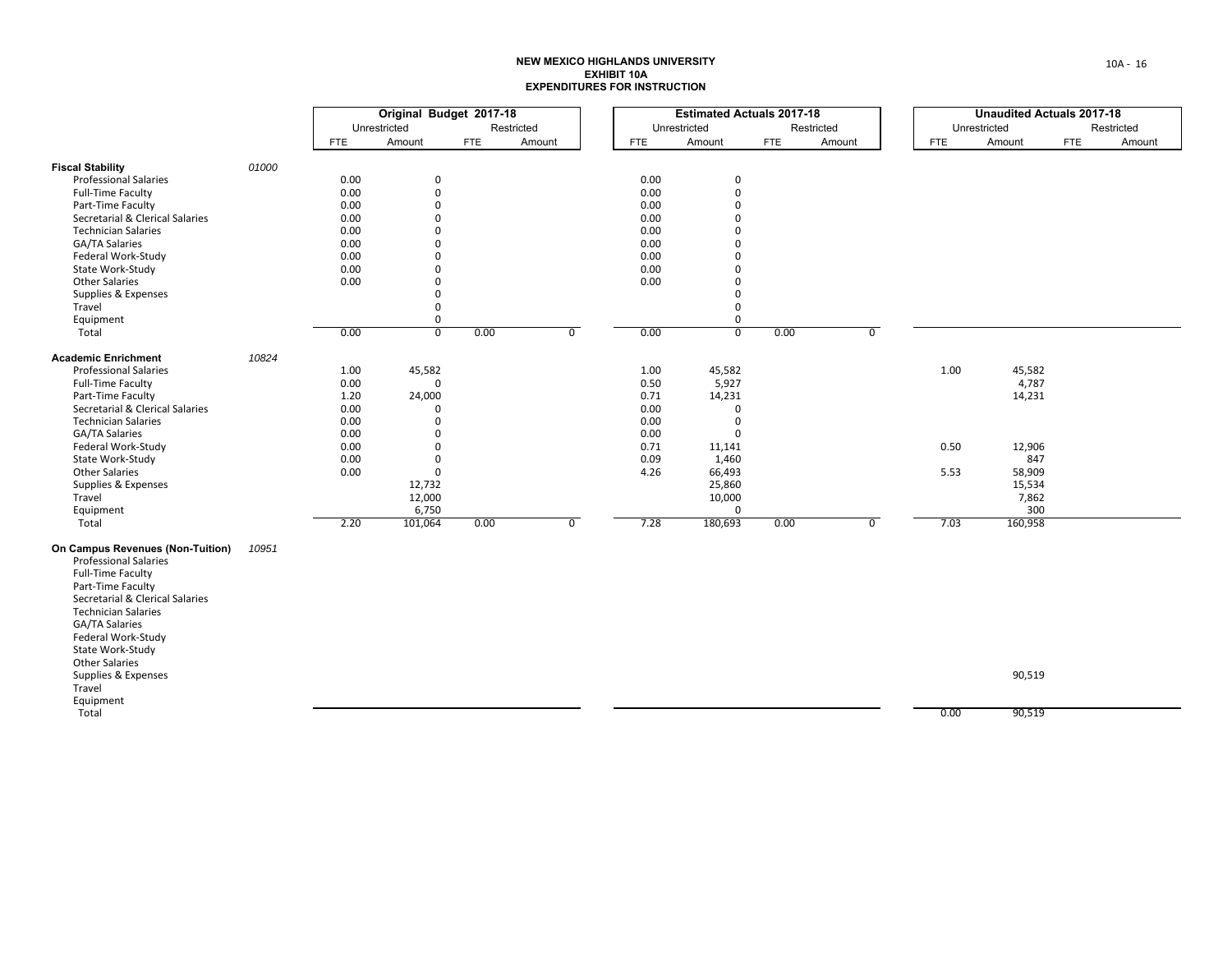|                                                      |       | Original Budget 2017-18 |                      |            |            |                |              | <b>Estimated Actuals 2017-18</b> |            |            |                |            | <b>Unaudited Actuals 2017-18</b> |     |            |
|------------------------------------------------------|-------|-------------------------|----------------------|------------|------------|----------------|--------------|----------------------------------|------------|------------|----------------|------------|----------------------------------|-----|------------|
|                                                      |       |                         | Unrestricted         |            | Restricted |                |              | Unrestricted                     |            | Restricted |                |            | Unrestricted                     |     | Restricted |
|                                                      |       | FTE                     | Amount               | <b>FTE</b> | Amount     |                | <b>FTE</b>   | Amount                           | <b>FTE</b> | Amount     |                | <b>FTE</b> | Amount                           | FTE | Amount     |
| <b>Science Labs</b>                                  | 11050 |                         |                      |            |            |                |              |                                  |            |            |                |            |                                  |     |            |
| <b>Professional Salaries</b>                         |       | 1.00                    | 34,609               |            |            |                | 1.00         | 34,609                           |            |            |                |            | 38,062                           |     |            |
| <b>Full-Time Faculty</b>                             |       | 0.00                    | $\mathbf 0$          |            |            |                | 0.00         | $\mathbf 0$                      |            |            |                |            |                                  |     |            |
| Part-Time Faculty                                    |       | 0.00                    | $\mathbf 0$          |            |            |                | 0.00         | $\Omega$                         |            |            |                |            |                                  |     |            |
| Secretarial & Clerical Salaries                      |       | 0.00                    | $\mathbf 0$          |            |            |                | 0.00         | $\Omega$                         |            |            |                |            |                                  |     |            |
|                                                      |       | 0.00                    | $\Omega$             |            |            |                | 0.00         | $\Omega$                         |            |            |                |            |                                  |     |            |
| <b>Technician Salaries</b><br>GA/TA Salaries         |       | 0.00                    | $\mathbf 0$          |            |            |                | 0.00         | $\Omega$                         |            |            |                |            |                                  |     |            |
|                                                      |       |                         |                      |            |            |                |              |                                  |            |            |                |            |                                  |     |            |
| Federal Work-Study                                   |       | 0.00                    | $\Omega$             |            |            |                | 0.00         | $\Omega$                         |            |            |                |            |                                  |     |            |
| State Work-Study                                     |       | 0.00                    | $\mathbf 0$          |            |            |                | 0.00         | $\mathbf 0$                      |            |            |                |            |                                  |     |            |
| <b>Other Salaries</b>                                |       | 0.00                    | $\mathbf{0}$         |            |            |                | 0.00         | 500                              |            |            |                |            | 500                              |     |            |
| Supplies & Expenses                                  |       |                         | 24,254               |            |            |                |              | 23,720                           |            |            |                |            | 23,325                           |     |            |
| Travel                                               |       |                         | $\mathbf{0}$         |            |            |                |              | $\mathbf 0$                      |            |            |                |            |                                  |     |            |
| Equipment                                            |       |                         | 5,400                |            |            |                |              | 500                              |            |            |                |            | 500                              |     |            |
| Total                                                |       | 1.00                    | 64,263               | 0.00       |            | $\overline{0}$ | 1.00         | 59,329                           | 0.00       |            | $\overline{0}$ | 0.00       | 62,387                           |     |            |
| English                                              | 11120 |                         |                      |            |            |                |              |                                  |            |            |                |            |                                  |     |            |
| <b>Professional Salaries</b>                         |       | 0.00                    | $\mathbf 0$          |            |            |                | 0.00         | 0                                |            |            |                |            |                                  |     |            |
| Full-Time Faculty                                    |       | 8.00                    | 494,611              |            |            |                | 9.00         | 481,991                          |            |            |                | 9.00       | 481,842                          |     |            |
| Part-Time Faculty                                    |       | 1.50                    | 30,000               |            |            |                | 0.68         | 13,500                           |            |            |                | 0.68       | 13,500                           |     |            |
| Secretarial & Clerical Salaries                      |       | 1.00                    | 35,997               |            |            |                | 1.00         | 23,774                           |            |            |                | 1.00       | 23,475                           |     |            |
| <b>Technician Salaries</b>                           |       | 0.00                    | 0                    |            |            |                | 0.00         | $\mathbf 0$                      |            |            |                |            |                                  |     |            |
| GA/TA Salaries                                       |       | 0.00                    | $\mathbf 0$          |            |            |                | 2.00         | 59,369                           |            |            |                | 2.00       | 55,996                           |     |            |
| Federal Work-Study                                   |       | 0.00                    | $\Omega$             |            |            |                | 0.06         | 930                              |            |            |                | 0.06       | 930                              |     |            |
| State Work-Study                                     |       | 0.00                    | $\mathbf 0$          |            |            |                | 0.00         | $\mathbf 0$                      |            |            |                |            |                                  |     |            |
| <b>Other Salaries</b>                                |       | 0.00                    | $\mathbf 0$          |            |            |                | 0.38         | 5,931                            |            |            |                | 1.00       | 9,383                            |     |            |
| Supplies & Expenses                                  |       |                         | 6,450                |            |            |                |              | 6,450                            |            |            |                |            | 5,539                            |     |            |
| Travel                                               |       |                         | 7,100                |            |            |                |              | 800                              |            |            |                |            | 185                              |     |            |
| Equipment                                            |       |                         | $\mathbf 0$          |            |            |                |              | 0                                |            |            |                |            |                                  |     |            |
| Total                                                |       | 10.50                   | 574,158              | 0.00       |            | $\overline{0}$ | 13.12        | 592,746                          | 0.00       |            | $\overline{0}$ | 13.74      | 590,849                          |     |            |
| <b>Developmental English</b>                         | 11125 |                         |                      |            |            |                |              |                                  |            |            |                |            |                                  |     |            |
| <b>Professional Salaries</b>                         |       | 0.00                    | $\mathbf 0$          |            |            |                | 0.00         | $\mathbf 0$                      |            |            |                |            |                                  |     |            |
| <b>Full-Time Faculty</b>                             |       | 2.00                    | 108,015              |            |            |                | 2.00         | 90,760                           |            |            |                | 1.00       | 83,571                           |     |            |
|                                                      |       |                         |                      |            |            |                |              |                                  |            |            |                |            |                                  |     |            |
| Part-Time Faculty<br>Secretarial & Clerical Salaries |       | 0.00<br>0.00            | $\Omega$<br>$\Omega$ |            |            |                | 0.12<br>0.00 | 2,433                            |            |            |                | 0.06       | 1,667                            |     |            |
| <b>Technician Salaries</b>                           |       |                         | $\Omega$             |            |            |                | 0.00         | 0<br>$\Omega$                    |            |            |                |            |                                  |     |            |
|                                                      |       | 0.00                    |                      |            |            |                |              |                                  |            |            |                |            |                                  |     |            |
| <b>GA/TA Salaries</b>                                |       | 0.00                    | $\Omega$             |            |            |                | 0.00         | $\Omega$                         |            |            |                |            |                                  |     |            |
| Federal Work-Study                                   |       | 0.00                    | $\mathbf 0$          |            |            |                | 0.00         | $\mathbf 0$                      |            |            |                |            |                                  |     |            |
| State Work-Study                                     |       | 0.00                    | $\mathbf 0$          |            |            |                | 0.00         | $\mathbf{0}$                     |            |            |                |            |                                  |     |            |
| <b>Other Salaries</b>                                |       | 0.00                    | $\mathbf 0$          |            |            |                | 0.10         | 1,520                            |            |            |                | 0.10       | 1,520                            |     |            |
| Supplies & Expenses                                  |       |                         | 6,640                |            |            |                |              | 6,585                            |            |            |                |            | 5,857                            |     |            |
| Travel                                               |       |                         | 1,700                |            |            |                |              | 2,300                            |            |            |                |            | 1,986                            |     |            |
| Equipment                                            |       |                         | 5,000                |            |            |                |              | 3,055                            |            |            |                |            | 672                              |     |            |
| Total                                                |       | 2.00                    | 121,355              | 0.00       |            | $\overline{0}$ | 2.22         | 106,654                          | 0.00       |            | $\overline{0}$ | 1.16       | 95,273                           |     |            |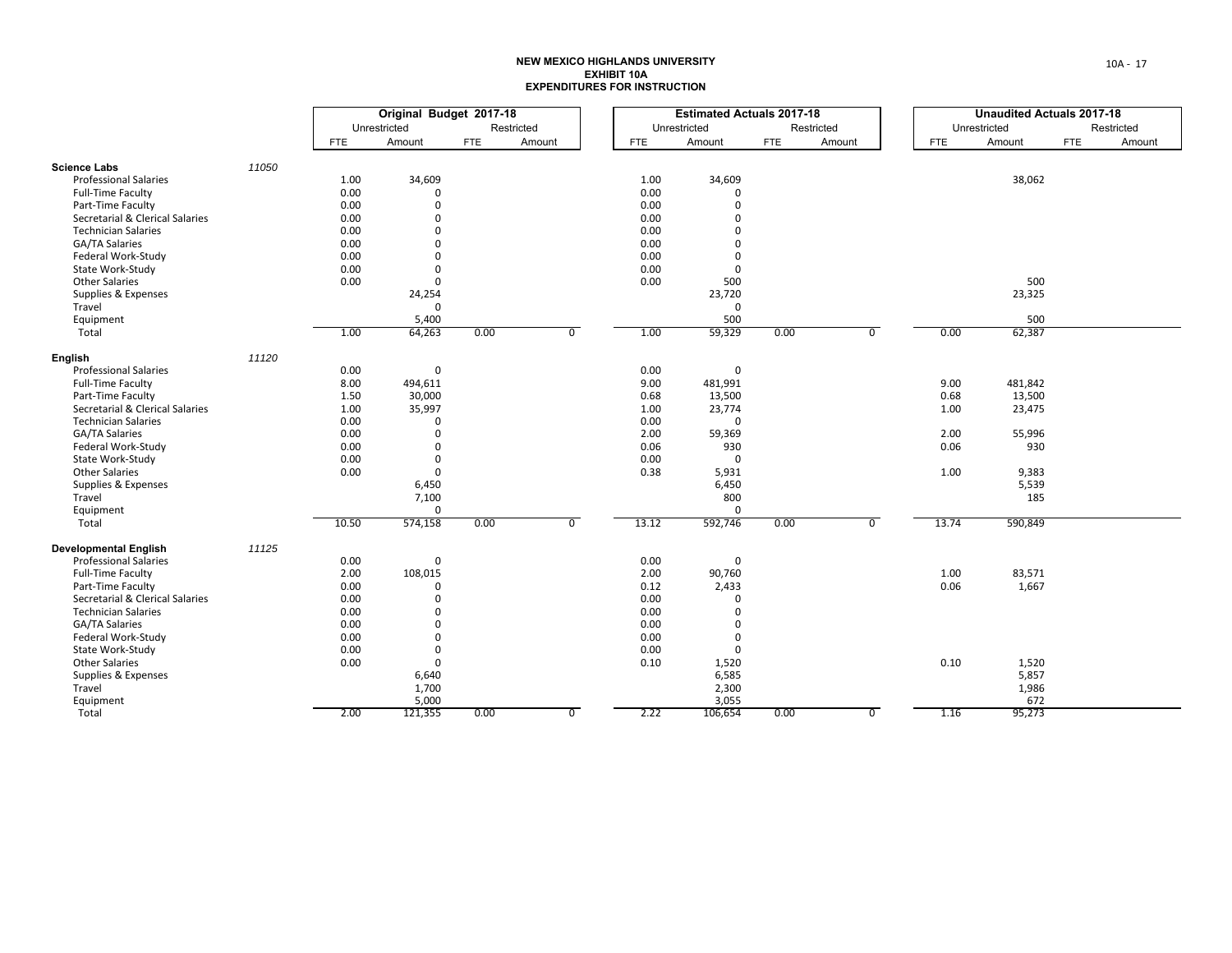|                                 |       | Original Budget 2017-18 |              |            |            |                |              | <b>Estimated Actuals 2017-18</b> |            |            |                |            | <b>Unaudited Actuals 2017-18</b> |            |            |
|---------------------------------|-------|-------------------------|--------------|------------|------------|----------------|--------------|----------------------------------|------------|------------|----------------|------------|----------------------------------|------------|------------|
|                                 |       |                         | Unrestricted |            | Restricted |                | Unrestricted |                                  |            | Restricted |                |            | Unrestricted                     |            | Restricted |
|                                 |       | <b>FTE</b>              | Amount       | <b>FTE</b> | Amount     |                | <b>FTE</b>   | Amount                           | <b>FTE</b> | Amount     |                | <b>FTE</b> | Amount                           | <b>FTE</b> | Amount     |
| <b>Writing Center</b>           | 11130 |                         |              |            |            |                |              |                                  |            |            |                |            |                                  |            |            |
| <b>Professional Salaries</b>    |       | 0.00                    | 0            |            |            |                | 0.00         | 0                                |            |            |                |            |                                  |            |            |
| <b>Full-Time Faculty</b>        |       | 0.00                    | $\Omega$     |            |            |                | 0.00         | 0                                |            |            |                |            |                                  |            |            |
| Part-Time Faculty               |       | 0.00                    | $\mathbf 0$  |            |            |                | 0.00         | 0                                |            |            |                |            |                                  |            |            |
| Secretarial & Clerical Salaries |       | 0.00                    | $\Omega$     |            |            |                | 0.00         | $\Omega$                         |            |            |                |            |                                  |            |            |
| <b>Technician Salaries</b>      |       | 0.00                    | $\Omega$     |            |            |                | 0.00         | 0                                |            |            |                |            |                                  |            |            |
| <b>GA/TA Salaries</b>           |       | 0.00                    | $\Omega$     |            |            |                | 0.00         | 0                                |            |            |                |            |                                  |            |            |
| Federal Work-Study              |       | 0.00                    | $\mathbf 0$  |            |            |                | 0.16         | 2,492                            |            |            |                | 0.16       | 2,615                            |            |            |
| State Work-Study                |       | 0.00                    | $\mathbf{0}$ |            |            |                | 0.00         | 0                                |            |            |                |            |                                  |            |            |
| <b>Other Salaries</b>           |       | 0.72                    | 12,000       |            |            |                | 0.52         | 8,127                            |            |            |                | 1.50       | 12,403                           |            |            |
| Supplies & Expenses             |       |                         | 1,963        |            |            |                |              | 1,963                            |            |            |                |            | 1,589                            |            |            |
| Travel                          |       |                         | $\mathbf 0$  |            |            |                |              | 0                                |            |            |                |            |                                  |            |            |
| Equipment                       |       |                         | $\mathbf{0}$ |            |            |                |              | $\Omega$                         |            |            |                |            |                                  |            |            |
| Total                           |       | 0.72                    | 13,963       | 0.00       |            | $\overline{0}$ | 0.68         | 12,581                           | 0.00       |            | $\overline{0}$ | 1.66       | 16,607                           |            |            |
| <b>Languages and Culture</b>    | 11210 |                         |              |            |            |                |              |                                  |            |            |                |            |                                  |            |            |
| <b>Professional Salaries</b>    |       | 0.00                    | 0            |            |            |                | 0.00         | 0                                |            |            |                |            |                                  |            |            |
| <b>Full-Time Faculty</b>        |       | 4.00                    | 279,510      |            |            |                | 5.00         | 232,786                          |            |            |                | 5.00       | 232,795                          |            |            |
| Part-Time Faculty               |       | 0.36                    | 7,200        |            |            |                | 0.40         | 8,100                            |            |            |                | 0.40       | 8,100                            |            |            |
| Secretarial & Clerical Salaries |       | 0.50                    | 14,501       |            |            |                | 0.50         | 14,446                           |            |            |                | 0.50       | 14,168                           |            |            |
| <b>Technician Salaries</b>      |       | 0.00                    | $\Omega$     |            |            |                | 0.00         | $\Omega$                         |            |            |                |            |                                  |            |            |
| GA/TA Salaries                  |       | 0.00                    | $\mathbf 0$  |            |            |                | 0.00         | $\Omega$                         |            |            |                |            |                                  |            |            |
| Federal Work-Study              |       | 0.00                    | $\mathbf 0$  |            |            |                | 0.00         | 0                                |            |            |                |            |                                  |            |            |
| State Work-Study                |       | 0.00                    | 0            |            |            |                | 0.00         | 0                                |            |            |                |            |                                  |            |            |
| <b>Other Salaries</b>           |       | 0.00                    | $\mathbf{0}$ |            |            |                | 0.37         | 5,789                            |            |            |                | 0.50       | 6,786                            |            |            |
| Supplies & Expenses             |       |                         | 2,406        |            |            |                |              | 2,020                            |            |            |                |            | 1,554                            |            |            |
| Travel                          |       |                         | 2,600        |            |            |                |              | 460                              |            |            |                |            | 460                              |            |            |
| Equipment                       |       |                         | $\mathbf{0}$ |            |            |                |              | 426                              |            |            |                |            | 426                              |            |            |
| Total                           |       | 4.86                    | 306,217      | 0.00       |            | $\overline{0}$ | 6.27         | 264,026                          | 0.00       |            | $\overline{0}$ | 6.40       | 264,288                          |            |            |
| <b>Language Learning Center</b> | 11220 |                         |              |            |            |                |              |                                  |            |            |                |            |                                  |            |            |
| <b>Professional Salaries</b>    |       | 0.00                    | $\mathbf 0$  |            |            |                | 0.00         | 0                                |            |            |                |            |                                  |            |            |
| <b>Full-Time Faculty</b>        |       | 0.00                    | 21,323       |            |            |                | 0.00         | 0                                |            |            |                |            |                                  |            |            |
| Part-Time Faculty               |       | 0.00                    | $\Omega$     |            |            |                | 0.00         | $\Omega$                         |            |            |                |            |                                  |            |            |
| Secretarial & Clerical Salaries |       | 0.00                    | $\Omega$     |            |            |                | 0.00         | $\Omega$                         |            |            |                |            |                                  |            |            |
| <b>Technician Salaries</b>      |       | 0.00                    | $\mathbf 0$  |            |            |                | 0.00         | 0                                |            |            |                |            |                                  |            |            |
| <b>GA/TA Salaries</b>           |       | 0.00                    | $\Omega$     |            |            |                | 0.00         | 0                                |            |            |                |            |                                  |            |            |
| Federal Work-Study              |       | 0.00                    | $\Omega$     |            |            |                | 0.08         | 1,185                            |            |            |                | 0.08       | 1,388                            |            |            |
| State Work-Study                |       | 0.00                    | 0            |            |            |                | 0.09         | 1,338                            |            |            |                | 0.09       | 804                              |            |            |
| <b>Other Salaries</b>           |       | 0.00                    | $\mathbf 0$  |            |            |                | 0.58         | 8,998                            |            |            |                | 0.58       | 9,856                            |            |            |
| Supplies & Expenses<br>Travel   |       |                         | 2,855        |            |            |                |              | 2,855                            |            |            |                |            | 2,443                            |            |            |
| Equipment                       |       |                         | 2,100<br>0   |            |            |                |              | 0<br>0                           |            |            |                |            | 203                              |            |            |
| Total                           |       | 0.00                    | 26,278       | 0.00       |            | $\overline{0}$ | 0.75         | 14,376                           | 0.00       |            | $\overline{0}$ | 0.75       | 14,695                           |            |            |
|                                 |       |                         |              |            |            |                |              |                                  |            |            |                |            |                                  |            |            |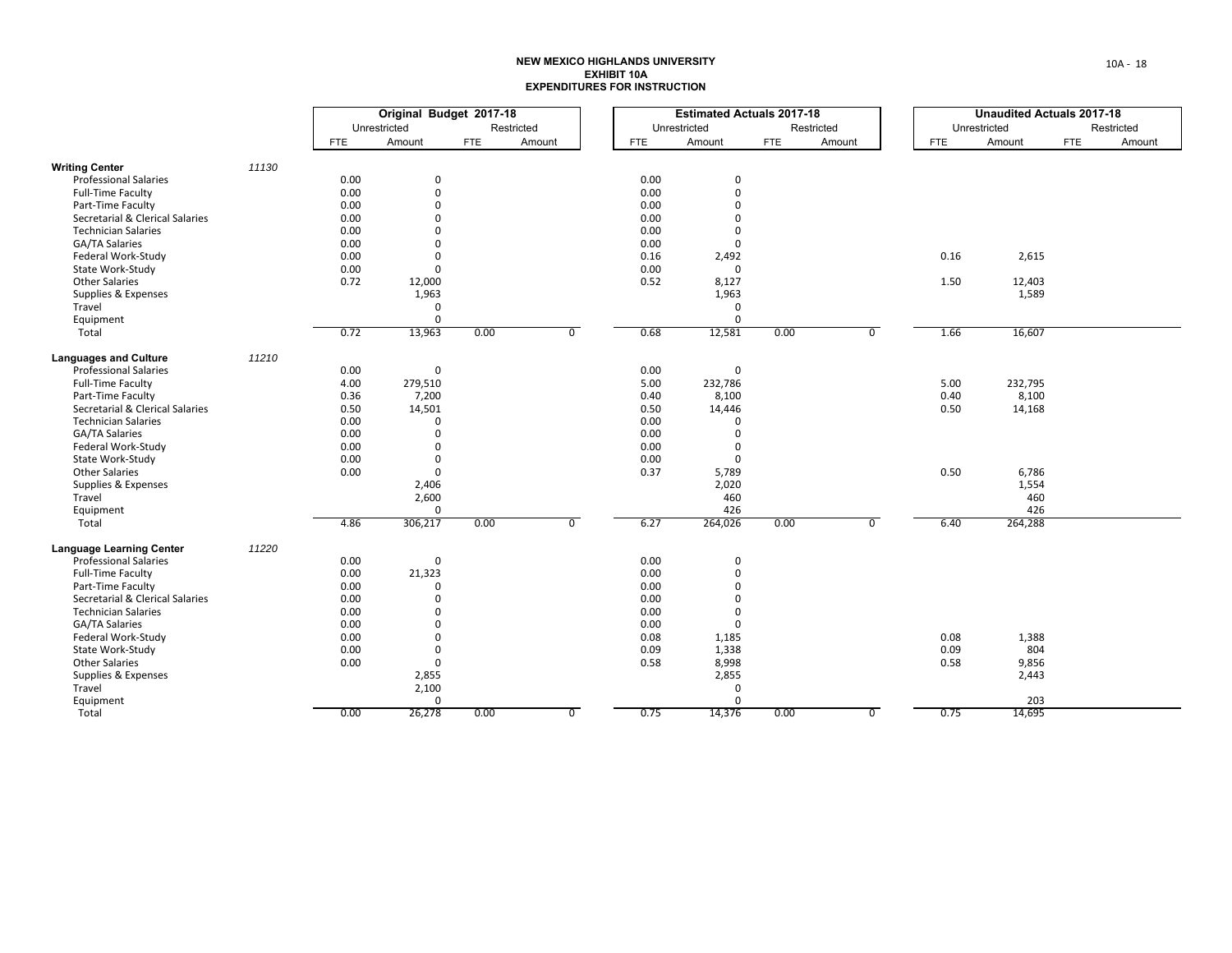|                                                        |       | Original Budget 2017-18 |                      |            |                |            | <b>Estimated Actuals 2017-18</b> |                    |      |            |                | <b>Unaudited Actuals 2017-18</b> |              |     |            |  |
|--------------------------------------------------------|-------|-------------------------|----------------------|------------|----------------|------------|----------------------------------|--------------------|------|------------|----------------|----------------------------------|--------------|-----|------------|--|
|                                                        |       |                         | Unrestricted         |            | Restricted     |            | Unrestricted                     |                    |      | Restricted |                |                                  | Unrestricted |     | Restricted |  |
|                                                        |       | <b>FTE</b>              | Amount               | <b>FTE</b> | Amount         | <b>FTE</b> |                                  | Amount             | FTE  | Amount     |                | <b>FTE</b>                       | Amount       | FTE | Amount     |  |
|                                                        |       |                         |                      |            |                |            |                                  |                    |      |            |                |                                  |              |     |            |  |
| <b>Spanish Program</b><br><b>Professional Salaries</b> | 11250 | 0.00                    | $\mathbf{0}$         |            |                | 0.00       |                                  | $\mathbf 0$        |      |            |                |                                  |              |     |            |  |
|                                                        |       |                         |                      |            |                |            |                                  |                    |      |            |                |                                  |              |     |            |  |
| <b>Full-Time Faculty</b>                               |       | 0.50                    | 100,639              |            |                | 0.50       |                                  | 26,916<br>$\Omega$ |      |            |                | 0.50                             | 26,921       |     |            |  |
| Part-Time Faculty                                      |       | 0.00                    | $\Omega$<br>$\Omega$ |            |                | 0.00       |                                  | $\Omega$           |      |            |                |                                  |              |     |            |  |
| Secretarial & Clerical Salaries                        |       | 0.00                    | $\Omega$             |            |                | 0.00       |                                  | $\Omega$           |      |            |                |                                  |              |     |            |  |
| <b>Technician Salaries</b>                             |       | 0.00                    |                      |            |                | 0.00       |                                  |                    |      |            |                |                                  |              |     |            |  |
| <b>GA/TA Salaries</b>                                  |       | 0.00                    | $\mathbf 0$          |            |                | 0.00       |                                  | $\mathbf 0$        |      |            |                |                                  |              |     |            |  |
| Federal Work-Study                                     |       | 0.00                    | $\Omega$             |            |                | 0.00       |                                  | $\Omega$           |      |            |                |                                  |              |     |            |  |
| State Work-Study                                       |       | 0.00                    | $\mathbf 0$          |            |                | 0.00       |                                  | $\Omega$           |      |            |                |                                  |              |     |            |  |
| <b>Other Salaries</b>                                  |       | 0.00                    | $\Omega$             |            |                | 0.00       |                                  | $\Omega$           |      |            |                |                                  |              |     |            |  |
| Supplies & Expenses                                    |       |                         | $\mathbf 0$          |            |                |            |                                  | $\mathbf 0$        |      |            |                |                                  |              |     |            |  |
| Travel                                                 |       |                         | 28,808               |            |                |            |                                  | 27,408             |      |            |                |                                  |              |     |            |  |
| Equipment                                              |       |                         | 0                    |            |                |            |                                  | $\mathbf 0$        |      |            |                |                                  |              |     |            |  |
| Total                                                  |       | 0.50                    | 129,447              | 0.00       | $\overline{0}$ | 0.50       |                                  | 54,324             | 0.00 |            | $\overline{0}$ | 0.50                             | 26,921       |     |            |  |
| <b>Fine Arts</b>                                       | 11310 |                         |                      |            |                |            |                                  |                    |      |            |                |                                  |              |     |            |  |
| <b>Professional Salaries</b>                           |       | 0.00                    | $\mathbf 0$          |            |                | 0.50       |                                  | 5,657              |      |            |                | 1.00                             | 5,657        |     |            |  |
| <b>Full-Time Faculty</b>                               |       | 2.75                    | 166,521              |            |                | 2.75       |                                  | 164,277            |      |            |                | 3.00                             | 164,298      |     |            |  |
| Part-Time Faculty                                      |       | 1.25                    | 25,000               |            |                | 0.55       |                                  | 10,908             |      |            |                |                                  | 2,700        |     |            |  |
| Secretarial & Clerical Salaries                        |       | 0.58                    | 17,585               |            |                | 0.50       |                                  | 6,731              |      |            |                |                                  |              |     |            |  |
| <b>Technician Salaries</b>                             |       | 0.00                    | 0                    |            |                | 0.00       |                                  | $\mathsf 0$        |      |            |                |                                  |              |     |            |  |
| GA/TA Salaries                                         |       | 0.00                    | $\mathbf 0$          |            |                | 0.22       |                                  | 6,563              |      |            |                |                                  | 6,563        |     |            |  |
| Federal Work-Study                                     |       | 0.00                    | $\mathbf{0}$         |            |                | 0.05       |                                  | 791                |      |            |                |                                  | 719          |     |            |  |
| State Work-Study                                       |       | 0.00                    | $\mathbf{0}$         |            |                | 0.00       |                                  | $\mathsf 0$        |      |            |                |                                  |              |     |            |  |
| <b>Other Salaries</b>                                  |       | 0.24                    | 4,008                |            |                | 0.56       |                                  | 8,777              |      |            |                | 2.00                             | 14,286       |     |            |  |
| Supplies & Expenses                                    |       |                         | 42,774               |            |                |            |                                  | 41,457             |      |            |                |                                  | 36,368       |     |            |  |
| Travel                                                 |       |                         | 2,400                |            |                |            |                                  | 650                |      |            |                |                                  | 657          |     |            |  |
| Equipment                                              |       |                         | $\mathbf 0$          |            |                |            |                                  | 967                |      |            |                |                                  | 968          |     |            |  |
| Total                                                  |       | 4.82                    | 258,288              | 0.00       | $\overline{0}$ | 5.13       |                                  | 246,777            | 0.00 |            | $\overline{0}$ | 6.00                             | 232,216      |     |            |  |
| <b>Media Arts and Technology</b>                       | 11320 |                         |                      |            |                |            |                                  |                    |      |            |                |                                  |              |     |            |  |
| <b>Professional Salaries</b>                           |       | 0.00                    | 0                    |            |                | 0.00       |                                  | 0                  |      |            |                |                                  |              |     |            |  |
| <b>Full-Time Faculty</b>                               |       | 5.00                    | 288,067              |            |                | 6.50       |                                  | 295,233            |      |            |                | 5.50                             | 295,264      |     |            |  |
| Part-Time Faculty                                      |       | 1.34                    | 10,446               |            |                | 0.44       |                                  | 9,000              |      |            |                | 0.44                             | 9,000        |     |            |  |
| Secretarial & Clerical Salaries                        |       | 2.35                    | 48,442               |            |                | 1.00       |                                  | 48,472             |      |            |                | 1.75                             | 48,544       |     |            |  |
| <b>Technician Salaries</b>                             |       | 0.50                    | 21,841               |            |                | 0.67       |                                  | 24,427             |      |            |                | 0.50                             | 24,427       |     |            |  |
| GA/TA Salaries                                         |       | 0.00                    | $\mathbf{0}$         |            |                | 1.58       |                                  | 47,000             |      |            |                | 1.58                             | 47,000       |     |            |  |
| Federal Work-Study                                     |       | 0.00                    | $\mathbf{0}$         |            |                | 0.05       |                                  | 768                |      |            |                | 0.05                             | 1,526        |     |            |  |
| State Work-Study                                       |       | 0.00                    | $\mathbf 0$          |            |                | 0.00       |                                  | 0                  |      |            |                |                                  |              |     |            |  |
| <b>Other Salaries</b>                                  |       | 0.00                    | $\mathbf{0}$         |            |                | 1.35       |                                  | 21,117             |      |            |                | 1.00                             | 22,456       |     |            |  |
| Supplies & Expenses                                    |       |                         | 25,713               |            |                |            |                                  | 30,896             |      |            |                |                                  | 28,803       |     |            |  |
| Travel                                                 |       |                         | 4,500                |            |                |            |                                  | 5,197              |      |            |                |                                  | 5,210        |     |            |  |
| Equipment                                              |       |                         | 3,000                |            |                |            |                                  | 11,721             |      |            |                |                                  | 13,021       |     |            |  |
| Total                                                  |       | 9.19                    | 402,009              | 0.00       | $\overline{0}$ | 11.59      |                                  | 493,833            | 0.00 |            | $\overline{0}$ | 10.82                            | 495,252      |     |            |  |
|                                                        |       |                         |                      |            |                |            |                                  |                    |      |            |                |                                  |              |     |            |  |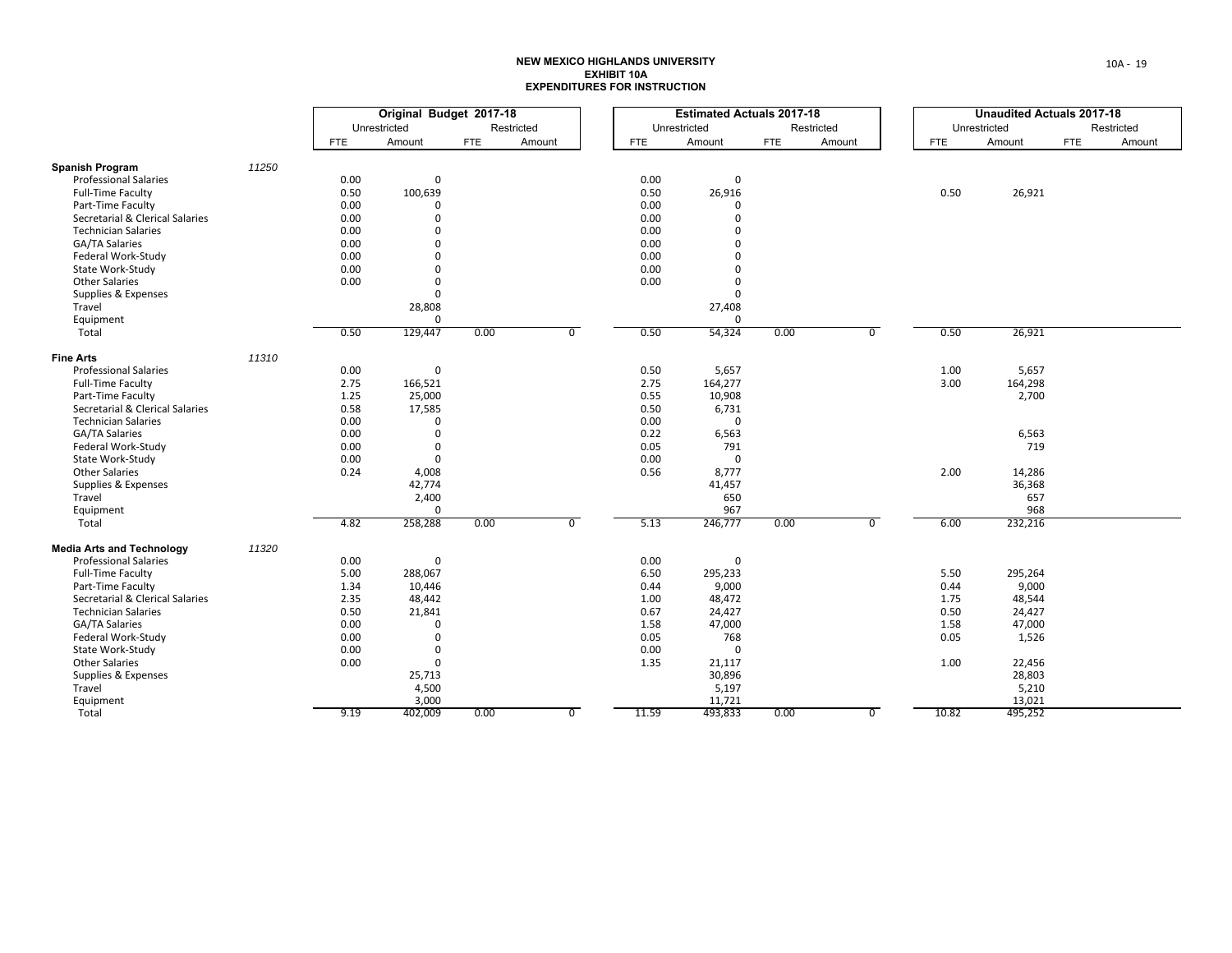|                                        |       | Original Budget 2017-18 |              |            |            |                |            | <b>Estimated Actuals 2017-18</b> |            |            |                |            | <b>Unaudited Actuals 2017-18</b> |            |            |
|----------------------------------------|-------|-------------------------|--------------|------------|------------|----------------|------------|----------------------------------|------------|------------|----------------|------------|----------------------------------|------------|------------|
|                                        |       |                         | Unrestricted |            | Restricted |                |            | Unrestricted                     |            | Restricted |                |            | Unrestricted                     |            | Restricted |
|                                        |       | FTE                     | Amount       | <b>FTE</b> | Amount     |                | <b>FTE</b> | Amount                           | <b>FTE</b> | Amount     |                | <b>FTE</b> | Amount                           | <b>FTE</b> | Amount     |
| <b>Visual &amp; Performing Arts</b>    | 11380 |                         |              |            |            |                |            |                                  |            |            |                |            |                                  |            |            |
| <b>Professional Salaries</b>           |       | 0.00                    | $\mathbf 0$  |            |            |                | 0.00       | 0                                |            |            |                |            |                                  |            |            |
| <b>Full-Time Faculty</b>               |       | 3.00                    | 205,264      |            |            |                | 4.00       | 192,740                          |            |            |                | 3.00       | 192,840                          |            |            |
| Part-Time Faculty                      |       | 1.84                    | 36,812       |            |            |                | 2.31       | 46,275                           |            |            |                | 2.31       | 46,566                           |            |            |
| Secretarial & Clerical Salaries        |       | 1.00                    | 29,850       |            |            |                | 1.00       | 28,912                           |            |            |                | 1.00       | 28,912                           |            |            |
| <b>Technician Salaries</b>             |       | 0.00                    | $\Omega$     |            |            |                | 0.00       | $\mathbf 0$                      |            |            |                |            |                                  |            |            |
| GA/TA Salaries                         |       | 0.00                    | $\mathbf 0$  |            |            |                | 0.00       | 0                                |            |            |                |            |                                  |            |            |
| Federal Work-Study                     |       | 0.00                    | $\mathbf 0$  |            |            |                | 0.07       | 1,018                            |            |            |                | 0.07       | 1,023                            |            |            |
| State Work-Study                       |       | 0.00                    | $\Omega$     |            |            |                | 0.09       | 1,433                            |            |            |                | 0.09       | 887                              |            |            |
| <b>Other Salaries</b>                  |       | 0.00                    | 13,396       |            |            |                | 1.45       | 22,545                           |            |            |                | 0.88       | 27,798                           |            |            |
| Supplies & Expenses                    |       |                         | 15,354       |            |            |                |            | 14,718                           |            |            |                |            | 10,156                           |            |            |
| Travel                                 |       |                         | 4,180        |            |            |                |            | 2,080                            |            |            |                |            | 320                              |            |            |
| Equipment                              |       |                         | 5,715        |            |            |                |            | 6,851                            |            |            |                |            | 6,617                            |            |            |
| Total                                  |       | 5.84                    | 310,571      | 0.00       |            | $\overline{0}$ | 8.92       | 316,571                          | 0.00       |            | $\overline{0}$ | 7.35       | 315,120                          |            |            |
| <b>History &amp; Political Science</b> | 11400 |                         |              |            |            |                |            |                                  |            |            |                |            |                                  |            |            |
| <b>Professional Salaries</b>           |       | 0.00                    | 0            |            |            |                | 0.00       | 0                                |            |            |                |            |                                  |            |            |
| <b>Full-Time Faculty</b>               |       | 4.75                    | 361,889      |            |            |                | 4.00       | 289,532                          |            |            |                | 4.00       | 289,590                          |            |            |
| Part-Time Faculty                      |       | 0.25                    | 5,000        |            |            |                | 1.13       | 22,500                           |            |            |                | 1.13       | 25,200                           |            |            |
| Secretarial & Clerical Salaries        |       | 0.50                    | 14,501       |            |            |                | 0.50       | 14,446                           |            |            |                | 0.50       | 14,168                           |            |            |
| <b>Technician Salaries</b>             |       | 0.00                    | $\mathbf 0$  |            |            |                | 0.00       | $\Omega$                         |            |            |                |            |                                  |            |            |
| GA/TA Salaries                         |       | 0.00                    | $\mathbf 0$  |            |            |                | 0.59       | 17,500                           |            |            |                | 0.59       | 21,000                           |            |            |
| Federal Work-Study                     |       | 0.00                    | $\mathbf 0$  |            |            |                | 0.00       | 0                                |            |            |                |            |                                  |            |            |
| State Work-Study                       |       | 0.00                    | $\mathbf 0$  |            |            |                | 0.00       | 48                               |            |            |                |            | 48                               |            |            |
| <b>Other Salaries</b>                  |       | 0.00                    | $\mathbf 0$  |            |            |                | 0.37       | 5,713                            |            |            |                | 0.37       | 6,635                            |            |            |
| Supplies & Expenses                    |       |                         | 3,676        |            |            |                |            | 3,876                            |            |            |                |            | 3,093                            |            |            |
| Travel                                 |       |                         | 4,800        |            |            |                |            | 600                              |            |            |                |            |                                  |            |            |
| Equipment                              |       |                         | 750          |            |            |                |            | 550                              |            |            |                |            | 515                              |            |            |
| Total                                  |       | 5.50                    | 390,616      | 0.00       |            | $\overline{0}$ | 6.59       | 354,765                          | 0.00       |            | $\overline{0}$ | 6.59       | 360,249                          |            |            |
| Psychology                             | 11540 |                         |              |            |            |                |            |                                  |            |            |                |            |                                  |            |            |
| <b>Professional Salaries</b>           |       | 0.00                    | $\mathbf 0$  |            |            |                | 0.00       | 0                                |            |            |                |            |                                  |            |            |
| <b>Full-Time Faculty</b>               |       | 6.00                    | 317,290      |            |            |                | 5.71       | 342,167                          |            |            |                | 6.07       | 343,867                          |            |            |
| Part-Time Faculty                      |       | 0.60                    | 12,000       |            |            |                | 3.50       | 4,500                            |            |            |                | 3.50       | 4,500                            |            |            |
| Secretarial & Clerical Salaries        |       | 0.50                    | 14,898       |            |            |                | 0.50       | 14,841                           |            |            |                | 0.50       | 14,841                           |            |            |
| <b>Technician Salaries</b>             |       | 0.00                    | $\Omega$     |            |            |                | 0.00       | $\Omega$                         |            |            |                |            |                                  |            |            |
| GA/TA Salaries                         |       | 0.09                    | 2,625        |            |            |                | 2.36       | 70,063                           |            |            |                | 2.36       | 70,001                           |            |            |
| Federal Work-Study                     |       | 0.00                    | $\mathbf{0}$ |            |            |                | 0.07       | 1,038                            |            |            |                | 0.07       | 649                              |            |            |
| State Work-Study                       |       | 0.00                    | 0            |            |            |                | 0.00       | 0                                |            |            |                |            |                                  |            |            |
| <b>Other Salaries</b>                  |       | 0.00                    | $\mathbf 0$  |            |            |                | 0.58       | 9,064                            |            |            |                | 0.25       | 9,872                            |            |            |
| Supplies & Expenses                    |       |                         | 11,396       |            |            |                |            | 10,063                           |            |            |                |            | 8,070                            |            |            |
| Travel                                 |       |                         | 3,250        |            |            |                |            | 593                              |            |            |                |            | 593                              |            |            |
| Equipment                              |       |                         | $\mathbf 0$  |            |            |                |            | 1,189                            |            |            |                |            | 1,189                            |            |            |
| Total                                  |       | 7.19                    | 361,459      | 0.00       |            | $\overline{0}$ | 12.72      | 453,519                          | 0.00       |            | $\overline{0}$ | 12.75      | 453,582                          |            |            |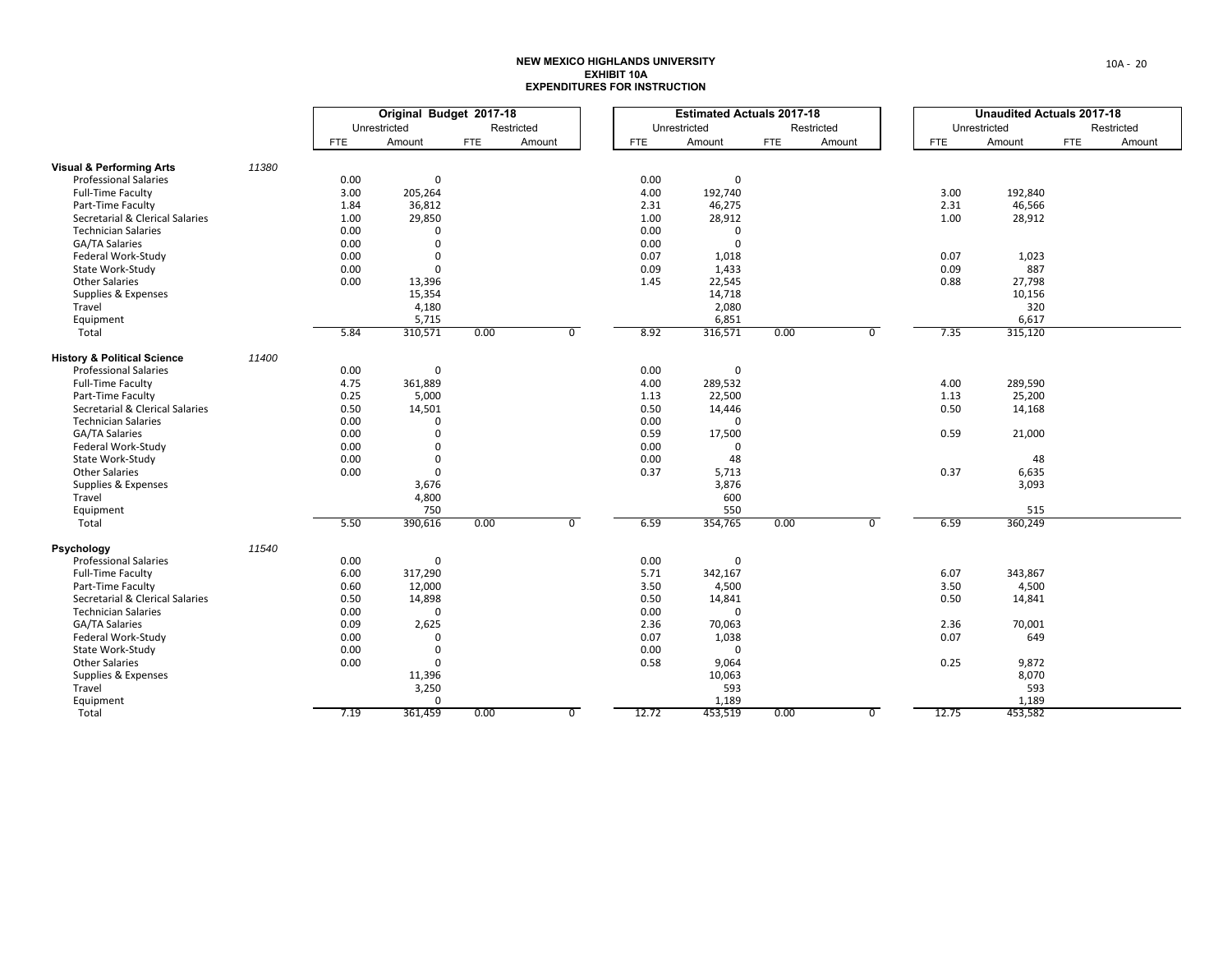|                                            |       | Original Budget 2017-18 |                   |            |            |                |            | <b>Estimated Actuals 2017-18</b> |            |            |                |            | <b>Unaudited Actuals 2017-18</b> |            |            |
|--------------------------------------------|-------|-------------------------|-------------------|------------|------------|----------------|------------|----------------------------------|------------|------------|----------------|------------|----------------------------------|------------|------------|
|                                            |       |                         | Unrestricted      |            | Restricted |                |            | Unrestricted                     |            | Restricted |                |            | Unrestricted                     |            | Restricted |
|                                            |       | <b>FTE</b>              | Amount            | <b>FTE</b> | Amount     |                | <b>FTE</b> | Amount                           | <b>FTE</b> | Amount     |                | <b>FTE</b> | Amount                           | <b>FTE</b> | Amount     |
| <b>Psychology Lab</b>                      | 11550 |                         |                   |            |            |                |            |                                  |            |            |                |            |                                  |            |            |
| <b>Professional Salaries</b>               |       | 0.00                    | 0                 |            |            |                | 0.00       | 0                                |            |            |                |            |                                  |            |            |
| <b>Full-Time Faculty</b>                   |       | 0.00                    | $\mathbf 0$       |            |            |                | 0.00       | $\mathbf 0$                      |            |            |                |            |                                  |            |            |
| Part-Time Faculty                          |       | 0.00                    | $\Omega$          |            |            |                | 0.00       | $\Omega$                         |            |            |                |            |                                  |            |            |
| Secretarial & Clerical Salaries            |       | 0.00                    | $\Omega$          |            |            |                | 0.00       | $\Omega$                         |            |            |                |            |                                  |            |            |
| <b>Technician Salaries</b>                 |       | 0.00                    | $\Omega$          |            |            |                | 0.00       | $\Omega$                         |            |            |                |            |                                  |            |            |
| GA/TA Salaries                             |       | 0.00                    | $\Omega$          |            |            |                | 0.00       | $\Omega$                         |            |            |                |            |                                  |            |            |
| Federal Work-Study                         |       | 0.00                    | $\Omega$          |            |            |                | 0.00       | $\Omega$                         |            |            |                |            |                                  |            |            |
|                                            |       |                         |                   |            |            |                | 0.00       |                                  |            |            |                |            |                                  |            |            |
| State Work-Study<br><b>Other Salaries</b>  |       | 0.00                    | 0                 |            |            |                | 0.00       | $\mathbf 0$<br>$\mathbf 0$       |            |            |                |            |                                  |            |            |
|                                            |       | 0.00                    | 1,000<br>2,400    |            |            |                |            |                                  |            |            |                |            | 782                              |            |            |
| Supplies & Expenses<br>Travel              |       |                         | $\mathbf 0$       |            |            |                |            | 2,400                            |            |            |                |            |                                  |            |            |
|                                            |       |                         |                   |            |            |                |            | $\mathbf 0$<br>$\Omega$          |            |            |                |            |                                  |            |            |
| Equipment                                  |       | 0.00                    | $\Omega$<br>3,400 | 0.00       |            | $\overline{0}$ | 0.00       | 2,400                            | 0.00       |            | $\overline{0}$ | 0.00       | 782                              |            |            |
| Total                                      |       |                         |                   |            |            |                |            |                                  |            |            |                |            |                                  |            |            |
| Sociology, Anthropology & Criminal J 11570 |       |                         |                   |            |            |                |            |                                  |            |            |                |            |                                  |            |            |
| <b>Professional Salaries</b>               |       | 0.00                    | 34,226            |            |            |                | 0.00       | 0                                |            |            |                |            |                                  |            |            |
| Full-Time Faculty                          |       | 6.25                    | 403,650           |            |            |                | 6.25       | 405,509                          |            |            |                | 7.00       | 388,817                          |            |            |
| Part-Time Faculty                          |       | 0.36                    | 7,200             |            |            |                | 0.86       | 17,100                           |            |            |                | 0.86       | 19,800                           |            |            |
| Secretarial & Clerical Salaries            |       | 1.00                    | 24,492            |            |            |                | 1.00       | 24,398                           |            |            |                | 1.00       | 24,398                           |            |            |
| <b>Technician Salaries</b>                 |       | 0.00                    | $\Omega$          |            |            |                | 0.00       | $\mathbf 0$                      |            |            |                |            |                                  |            |            |
| GA/TA Salaries                             |       | 0.00                    | $\Omega$          |            |            |                | 1.65       | 49,000                           |            |            |                | 1.65       | 49,000                           |            |            |
| Federal Work-Study                         |       | 0.00                    | $\Omega$          |            |            |                | 0.10       | 1,736                            |            |            |                | 0.10       | 1,289                            |            |            |
| State Work-Study                           |       | 0.00                    | $\mathbf{0}$      |            |            |                | 0.05       | 762                              |            |            |                | 0.05       | 1,829                            |            |            |
| <b>Other Salaries</b>                      |       | 0.00                    | $\mathbf 0$       |            |            |                | 0.56       | 10,382                           |            |            |                | 0.56       | 11,177                           |            |            |
| Supplies & Expenses                        |       |                         | 10,774            |            |            |                |            | 10,926                           |            |            |                |            | 3,055                            |            |            |
| Travel                                     |       |                         | 5,740             |            |            |                |            | 840                              |            |            |                |            | 300                              |            |            |
| Equipment                                  |       |                         | 430               |            |            |                |            | 430                              |            |            |                |            | 619                              |            |            |
| Total                                      |       | 7.61                    | 486,512           | 0.00       |            | $\overline{0}$ | 10.47      | 521,084                          | 0.00       |            | $\overline{0}$ | 11.22      | 500,284                          |            |            |
| <b>Anthropology Lab</b>                    | 11580 |                         |                   |            |            |                |            |                                  |            |            |                |            |                                  |            |            |
| <b>Professional Salaries</b>               |       | 0.00                    | 0                 |            |            |                | 0.00       | 0                                |            |            |                |            |                                  |            |            |
| Full-Time Faculty                          |       | 0.00                    | $\mathsf 0$       |            |            |                | 6.25       | $\pmb{0}$                        |            |            |                |            |                                  |            |            |
| Part-Time Faculty                          |       | 0.00                    | $\Omega$          |            |            |                | 1.00       | $\Omega$                         |            |            |                |            |                                  |            |            |
| Secretarial & Clerical Salaries            |       | 0.00                    | $\Omega$          |            |            |                | 1.00       | 0                                |            |            |                |            |                                  |            |            |
| <b>Technician Salaries</b>                 |       | 0.50                    | 14,793            |            |            |                | 0.00       | 15,402                           |            |            |                | 0.50       | 15,402                           |            |            |
| GA/TA Salaries                             |       | 0.00                    | $\Omega$          |            |            |                | 1.65       | $\mathbf 0$                      |            |            |                |            |                                  |            |            |
| Federal Work-Study                         |       | 0.00                    | $\Omega$          |            |            |                | 0.11       | $\mathbf 0$                      |            |            |                |            |                                  |            |            |
| State Work-Study                           |       | 0.00                    | 0                 |            |            |                | 0.05       | 0                                |            |            |                |            |                                  |            |            |
| <b>Other Salaries</b>                      |       | 0.00                    | $\mathbf 0$       |            |            |                | 0.67       | 250                              |            |            |                |            | 250                              |            |            |
| Supplies & Expenses                        |       |                         | 1,081             |            |            |                |            | 1,081                            |            |            |                |            | 12                               |            |            |
| Travel                                     |       |                         | 170               |            |            |                |            | 170                              |            |            |                |            |                                  |            |            |
| Equipment                                  |       |                         | $\mathbf 0$       |            |            |                |            | $\mathbf 0$                      |            |            |                |            |                                  |            |            |
| Total                                      |       | 0.50                    | 16,044            | 0.00       |            | $\overline{0}$ | 10.73      | 16,903                           | 0.00       |            | $\overline{0}$ | 0.50       | 15,665                           |            |            |
|                                            |       |                         |                   |            |            |                |            |                                  |            |            |                |            |                                  |            |            |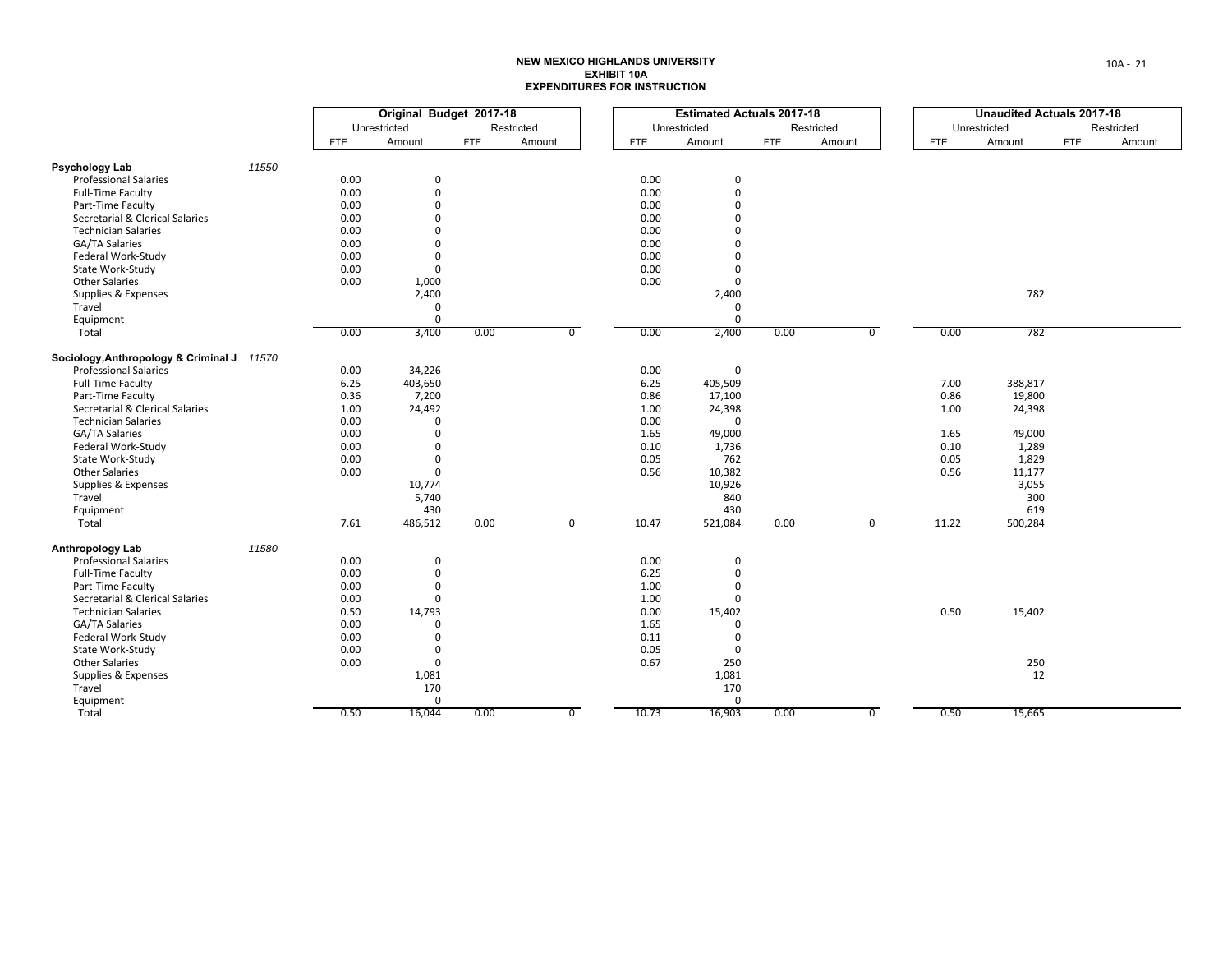|                                     |       | Original Budget 2017-18 |                |            |            |                |            | <b>Estimated Actuals 2017-18</b> |            |            |                |            | <b>Unaudited Actuals 2017-18</b> |            |            |
|-------------------------------------|-------|-------------------------|----------------|------------|------------|----------------|------------|----------------------------------|------------|------------|----------------|------------|----------------------------------|------------|------------|
|                                     |       |                         | Unrestricted   |            | Restricted |                |            | Unrestricted                     |            | Restricted |                |            | Unrestricted                     |            | Restricted |
|                                     |       | <b>FTE</b>              | Amount         | <b>FTE</b> | Amount     |                | <b>FTE</b> | Amount                           | <b>FTE</b> | Amount     |                | <b>FTE</b> | Amount                           | <b>FTE</b> | Amount     |
| <b>Women's Studies</b>              | 11590 |                         |                |            |            |                |            |                                  |            |            |                |            |                                  |            |            |
| <b>Professional Salaries</b>        |       | 0.00                    | $\mathbf 0$    |            |            |                | 0.00       | 0                                |            |            |                |            |                                  |            |            |
| <b>Full-Time Faculty</b>            |       | 0.00                    | $\mathbf 0$    |            |            |                | 0.00       | 0                                |            |            |                |            |                                  |            |            |
| Part-Time Faculty                   |       | 0.00                    | $\Omega$       |            |            |                | 0.00       | $\Omega$                         |            |            |                |            |                                  |            |            |
| Secretarial & Clerical Salaries     |       | 0.00                    | $\mathbf 0$    |            |            |                | 0.00       | O                                |            |            |                |            |                                  |            |            |
| <b>Technician Salaries</b>          |       | 0.00                    | $\Omega$       |            |            |                | 0.00       |                                  |            |            |                |            |                                  |            |            |
| GA/TA Salaries                      |       | 0.00                    | $\mathbf 0$    |            |            |                | 0.00       |                                  |            |            |                |            |                                  |            |            |
| Federal Work-Study                  |       | 0.00                    | $\Omega$       |            |            |                | 0.00       | U                                |            |            |                |            |                                  |            |            |
| State Work-Study                    |       | 0.00                    | $\Omega$       |            |            |                | 0.00       | O                                |            |            |                |            |                                  |            |            |
| <b>Other Salaries</b>               |       | 0.00                    | $\mathbf 0$    |            |            |                | 0.00       | 0                                |            |            |                |            |                                  |            |            |
| Supplies & Expenses                 |       |                         | $\mathbf{0}$   |            |            |                |            | 0                                |            |            |                |            |                                  |            |            |
| Travel                              |       |                         | $\mathbf 0$    |            |            |                |            | 0                                |            |            |                |            |                                  |            |            |
| Equipment                           |       |                         | $\mathbf 0$    |            |            |                |            | $\Omega$                         |            |            |                |            |                                  |            |            |
| Total                               |       | 0.00                    | $\overline{0}$ | 0.00       |            | $\overline{0}$ | 0.00       | $\overline{0}$                   | 0.00       |            | $\overline{0}$ | 0.00       | $\overline{0}$                   |            |            |
| <b>Biology</b>                      | 11610 |                         |                |            |            |                |            |                                  |            |            |                |            |                                  |            |            |
| <b>Professional Salaries</b>        |       | 1.00                    | 19,178         |            |            |                | 0.50       | 19,178                           |            |            |                | 0.50       | 19,178                           |            |            |
| <b>Full-Time Faculty</b>            |       | 6.30                    | 345,445        |            |            |                | 7.30       | 404,258                          |            |            |                | 7.80       | 404,138                          |            |            |
| Part-Time Faculty                   |       | 0.00                    | $\Omega$       |            |            |                | 0.00       | $\Omega$                         |            |            |                |            |                                  |            |            |
| Secretarial & Clerical Salaries     |       | 0.40                    | 11,985         |            |            |                | 0.40       | 11,939                           |            |            |                | 0.40       | 11,916                           |            |            |
| <b>Technician Salaries</b>          |       | 0.00                    | $\Omega$       |            |            |                | 0.00       | $\Omega$                         |            |            |                |            |                                  |            |            |
| <b>GA/TA Salaries</b>               |       | 0.68                    | 20,200         |            |            |                | 4.41       | 131,300                          |            |            |                | 4.41       | 131,300                          |            |            |
| Federal Work-Study                  |       | 0.00                    | $\Omega$       |            |            |                | 0.24       | 3,801                            |            |            |                | 1.00       | 6,150                            |            |            |
| State Work-Study                    |       | 0.00                    | $\mathbf 0$    |            |            |                | 0.01       | 80                               |            |            |                |            |                                  |            |            |
| <b>Other Salaries</b>               |       | 0.00                    | $\mathbf 0$    |            |            |                | 1.71       | 26,745                           |            |            |                | 2.00       | 31,607                           |            |            |
| Supplies & Expenses                 |       |                         | 23,569         |            |            |                |            | 24,425                           |            |            |                |            | 22,716                           |            |            |
| Travel                              |       |                         | 5,200          |            |            |                |            | 11,675                           |            |            |                |            | 3,827                            |            |            |
| Equipment                           |       |                         | 443            |            |            |                |            | 858                              |            |            |                |            | 1,005                            |            |            |
| Total                               |       | 8.38                    | 426,020        | 0.00       |            | $\overline{0}$ | 14.57      | 634,258                          | 0.00       |            | $\overline{0}$ | 16.11      | 631,836                          |            |            |
| <b>Natural Resources Management</b> | 11620 |                         |                |            |            |                |            |                                  |            |            |                |            |                                  |            |            |
| <b>Professional Salaries</b>        |       | 0.00                    | $\mathbf 0$    |            |            |                | 0.00       | 0                                |            |            |                |            |                                  |            |            |
| <b>Full-Time Faculty</b>            |       | 2.00                    | 118,969        |            |            |                | 3.00       | 176,047                          |            |            |                | 3.00       | 176,070                          |            |            |
| Part-Time Faculty                   |       | 0.48                    | 9,600          |            |            |                | 0.14       | 2,700                            |            |            |                | 0.14       | 2,700                            |            |            |
| Secretarial & Clerical Salaries     |       | 0.20                    | 5,993          |            |            |                | 0.20       | 5,970                            |            |            |                | 0.20       | 6,016                            |            |            |
| <b>Technician Salaries</b>          |       | 0.00                    | $\Omega$       |            |            |                | 0.00       | $\Omega$                         |            |            |                |            |                                  |            |            |
| GA/TA Salaries                      |       | 0.00                    | $\mathbf 0$    |            |            |                | 0.00       | $\Omega$                         |            |            |                |            |                                  |            |            |
| Federal Work-Study                  |       | 0.00                    | $\mathbf 0$    |            |            |                | 0.04       | 600                              |            |            |                |            | 395                              |            |            |
| State Work-Study                    |       | 0.00                    | $\mathbf 0$    |            |            |                | 0.00       | $\mathbf 0$                      |            |            |                |            |                                  |            |            |
| <b>Other Salaries</b>               |       | 0.00                    | $\mathbf{0}$   |            |            |                | 0.43       | 6,731                            |            |            |                | 0.50       | 8,897                            |            |            |
| Supplies & Expenses                 |       |                         | 4,809          |            |            |                |            | 8,659                            |            |            |                |            | 6,820                            |            |            |
| Travel                              |       |                         | 8,831          |            |            |                |            | 7,441                            |            |            |                |            | 5,077                            |            |            |
| Equipment                           |       |                         | $\mathbf{0}$   |            |            |                |            | 900                              |            |            |                |            | 1,150                            |            |            |
| Total                               |       | 2.68                    | 148,202        | 0.00       |            | $\overline{0}$ | 3.81       | 209,048                          | 0.00       |            | $\overline{0}$ | 3.84       | 207,124                          |            |            |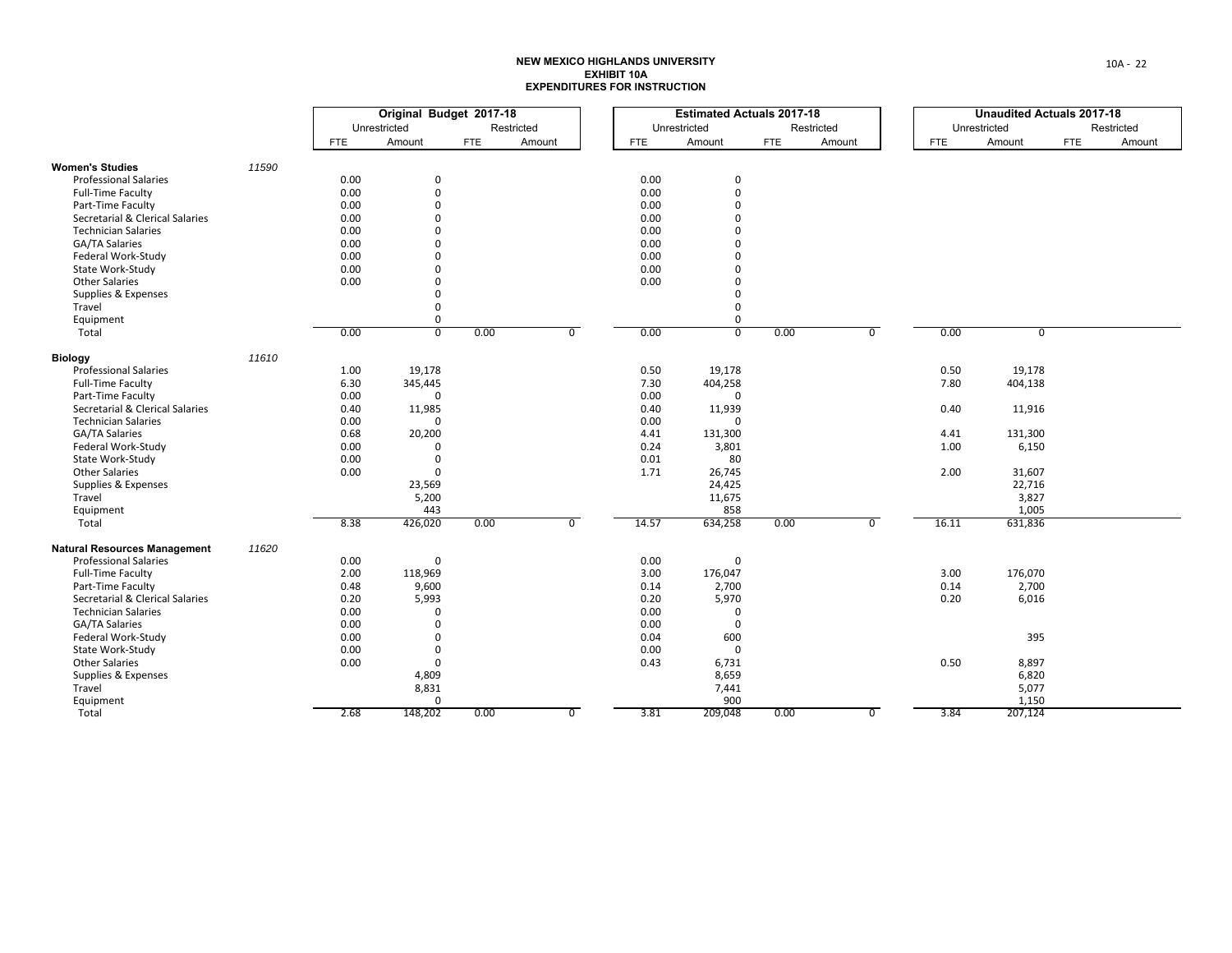|                                 |       | Original Budget 2017-18 |              |            |            |                | <b>Estimated Actuals 2017-18</b> |              |      |            |                | <b>Unaudited Actuals 2017-18</b> |              |     |            |
|---------------------------------|-------|-------------------------|--------------|------------|------------|----------------|----------------------------------|--------------|------|------------|----------------|----------------------------------|--------------|-----|------------|
|                                 |       |                         | Unrestricted |            | Restricted |                |                                  | Unrestricted |      | Restricted |                |                                  | Unrestricted |     | Restricted |
|                                 |       | FTE                     | Amount       | <b>FTE</b> | Amount     |                | <b>FTE</b>                       | Amount       | FTE  | Amount     |                | <b>FTE</b>                       | Amount       | FTE | Amount     |
| Forestry                        | 11690 |                         |              |            |            |                |                                  |              |      |            |                |                                  |              |     |            |
| <b>Professional Salaries</b>    |       | 1.00                    | 0            |            |            |                | 0.50                             | 19,178       |      |            |                | 0.50                             | 19,178       |     |            |
| <b>Full-Time Faculty</b>        |       | 4.50                    | 320,689      |            |            |                | 6.75                             | 328,527      |      |            |                | 6.75                             | 328,546      |     |            |
| Part-Time Faculty               |       | 0.00                    | $\Omega$     |            |            |                | 0.85                             | 16,840       |      |            |                |                                  | 18,190       |     |            |
| Secretarial & Clerical Salaries |       | 0.40                    | 11,985       |            |            |                | 0.40                             | 11,939       |      |            |                | 0.40                             | 11,859       |     |            |
| <b>Technician Salaries</b>      |       | 0.00                    | $\Omega$     |            |            |                | 0.00                             | 0            |      |            |                |                                  |              |     |            |
| GA/TA Salaries                  |       | 0.00                    | $\mathbf 0$  |            |            |                | 0.00                             | $\mathbf 0$  |      |            |                |                                  |              |     |            |
| Federal Work-Study              |       | 0.00                    | $\Omega$     |            |            |                | 0.19                             | 2,957        |      |            |                |                                  | 2,682        |     |            |
| State Work-Study                |       | 0.00                    | $\mathsf 0$  |            |            |                | 0.00                             | $\mathbf 0$  |      |            |                |                                  |              |     |            |
| <b>Other Salaries</b>           |       | 0.00                    | $\mathbf 0$  |            |            |                | 0.29                             | 4,450        |      |            |                | 1.50                             | 7,159        |     |            |
| Supplies & Expenses             |       |                         | 9,314        |            |            |                |                                  | 12,229       |      |            |                |                                  | 9,787        |     |            |
| Travel                          |       |                         | 6,377        |            |            |                |                                  | 5,729        |      |            |                |                                  | 4,973        |     |            |
| Equipment                       |       |                         | 391          |            |            |                |                                  | 344          |      |            |                |                                  | 840          |     |            |
| Total                           |       | 5.90                    | 348,756      | 0.00       |            | $\overline{0}$ | 8.98                             | 402,193      | 0.00 |            | $\overline{0}$ | 9.15                             | 403,214      |     |            |
| Chemistry                       | 11710 |                         |              |            |            |                |                                  |              |      |            |                |                                  |              |     |            |
| <b>Professional Salaries</b>    |       | 0.00                    | $\mathbf 0$  |            |            |                | 0.00                             | 0            |      |            |                |                                  |              |     |            |
| Full-Time Faculty               |       | 4.50                    | 206,476      |            |            |                | 4.50                             | 260,663      |      |            |                | 4.50                             | 260,702      |     |            |
| Part-Time Faculty               |       | 0.00                    |              |            |            |                | 0.14                             | 2,700        |      |            |                | 0.14                             | 2,700        |     |            |
| Secretarial & Clerical Salaries |       | 0.50                    | 14,898       |            |            |                | 0.50                             | 14,841       |      |            |                | 0.50                             | 14,841       |     |            |
| <b>Technician Salaries</b>      |       | 0.00                    | $\Omega$     |            |            |                | 0.00                             | $\Omega$     |      |            |                |                                  |              |     |            |
| GA/TA Salaries                  |       | 0.00                    | $\Omega$     |            |            |                | 2.02                             | 60,000       |      |            |                | 2.02                             | 60,000       |     |            |
| Federal Work-Study              |       | 0.00                    | $\Omega$     |            |            |                | 0.00                             | $\Omega$     |      |            |                | 0.50                             | 303          |     |            |
| State Work-Study                |       | 0.00                    | $\Omega$     |            |            |                | 0.06                             | 948          |      |            |                |                                  | 1,038        |     |            |
| <b>Other Salaries</b>           |       | 0.00                    | $\mathbf{0}$ |            |            |                | 0.22                             | 3,363        |      |            |                | 1.00                             | 5,471        |     |            |
| Supplies & Expenses             |       |                         | 34,424       |            |            |                |                                  | 41,051       |      |            |                |                                  | 40,121       |     |            |
| Travel                          |       |                         | 4,050        |            |            |                |                                  | $\mathbf 0$  |      |            |                |                                  |              |     |            |
| Equipment                       |       |                         | 2,690        |            |            |                |                                  | 7,898        |      |            |                |                                  | 8,056        |     |            |
| Total                           |       | 5.00                    | 262,538      | 0.00       |            | $\overline{0}$ | 7.44                             | 391,464      | 0.00 |            | $\overline{0}$ | 8.66                             | 393,231      |     |            |
| <b>Physics</b>                  | 11720 |                         |              |            |            |                |                                  |              |      |            |                |                                  |              |     |            |
| <b>Professional Salaries</b>    |       | 0.00                    | $\mathbf 0$  |            |            |                | 0.00                             | 0            |      |            |                |                                  |              |     |            |
| Full-Time Faculty               |       | 2.00                    | 62,633       |            |            |                | 2.00                             | 148,780      |      |            |                | 2.00                             | 148,807      |     |            |
| Part-Time Faculty               |       | 0.60                    | 8,896        |            |            |                | 0.53                             | 10,731       |      |            |                | 0.53                             | 8,400        |     |            |
| Secretarial & Clerical Salaries |       | 0.00                    | $\mathbf 0$  |            |            |                | 0.00                             | 0            |      |            |                |                                  |              |     |            |
| <b>Technician Salaries</b>      |       | 0.00                    | $\mathbf{0}$ |            |            |                | 0.00                             | 0            |      |            |                |                                  |              |     |            |
| GA/TA Salaries                  |       | 0.00                    | $\mathbf 0$  |            |            |                | 0.00                             | $\mathbf 0$  |      |            |                |                                  |              |     |            |
| Federal Work-Study              |       | 0.00                    | $\mathbf{0}$ |            |            |                | 0.03                             | 504          |      |            |                |                                  | 504          |     |            |
| State Work-Study                |       | 0.00                    | $\mathbf 0$  |            |            |                | 0.00                             | $\mathbf 0$  |      |            |                |                                  |              |     |            |
| <b>Other Salaries</b>           |       | 0.00                    | $\mathbf 0$  |            |            |                | 0.18                             | 2,752        |      |            |                | 0.18                             | 4,064        |     |            |
| Supplies & Expenses             |       |                         | 921          |            |            |                |                                  | 2,106        |      |            |                |                                  | 257          |     |            |
| Travel                          |       |                         | 1,200        |            |            |                |                                  | 150          |      |            |                |                                  |              |     |            |
| Equipment                       |       |                         | 839          |            |            |                |                                  | 839          |      |            |                |                                  |              |     |            |
| Total                           |       | 2.60                    | 74,489       | 0.00       |            | $\overline{0}$ | 2.74                             | 165,862      | 0.00 |            | $\overline{0}$ | 2.71                             | 162,032      |     |            |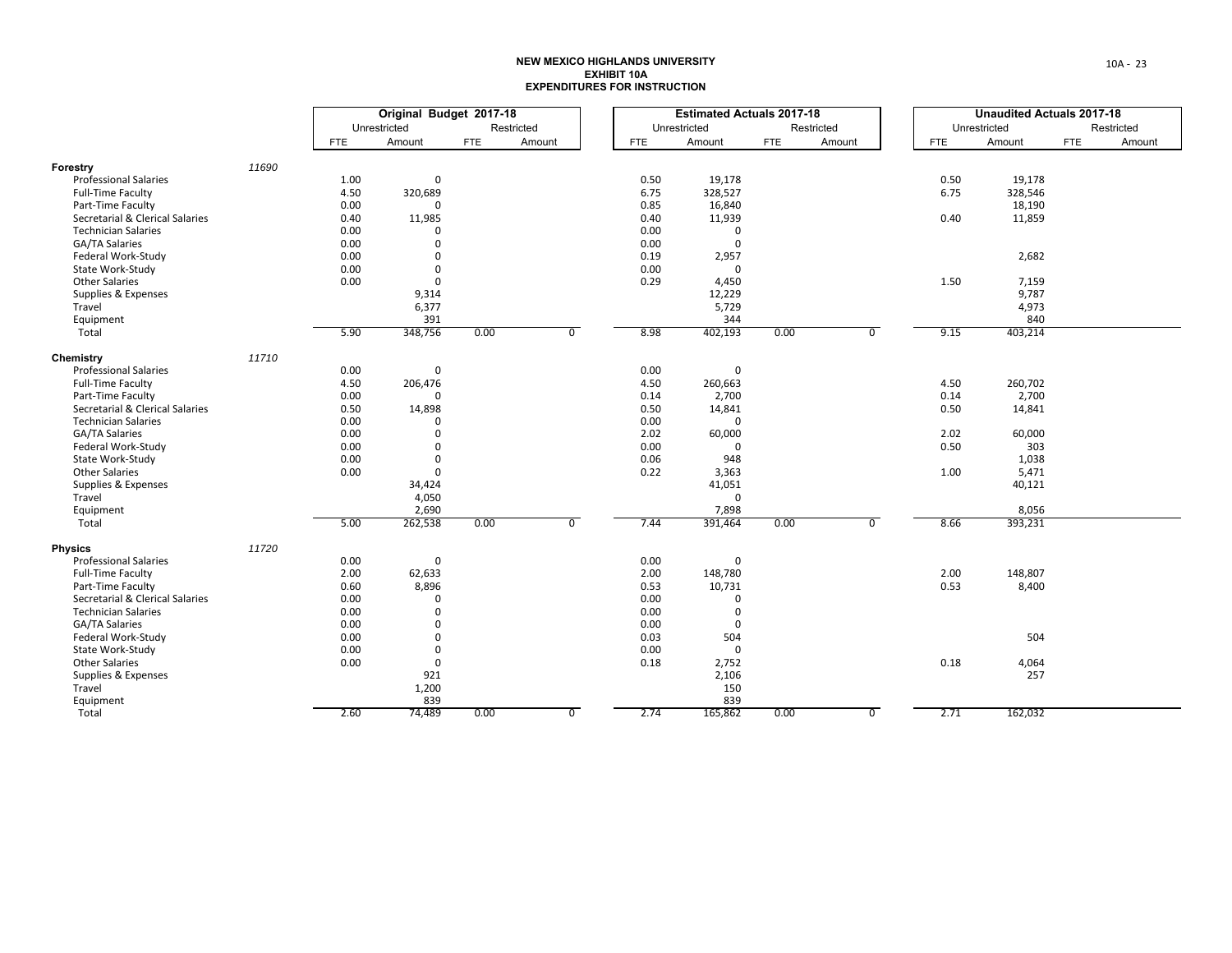|                                          |       | Original Budget 2017-18 |                         |            |            |                |       | <b>Estimated Actuals 2017-18</b> |            |            |                |            | <b>Unaudited Actuals 2017-18</b> |            |            |
|------------------------------------------|-------|-------------------------|-------------------------|------------|------------|----------------|-------|----------------------------------|------------|------------|----------------|------------|----------------------------------|------------|------------|
|                                          |       |                         | Unrestricted            |            | Restricted |                |       | Unrestricted                     |            | Restricted |                |            | Unrestricted                     |            | Restricted |
|                                          |       | <b>FTE</b>              | Amount                  | <b>FTE</b> | Amount     |                | FTE   | Amount                           | <b>FTE</b> | Amount     |                | <b>FTE</b> | Amount                           | <b>FTE</b> | Amount     |
| Computer and Mathematical Sciences 11910 |       |                         |                         |            |            |                |       |                                  |            |            |                |            |                                  |            |            |
| <b>Professional Salaries</b>             |       | 0.00                    | $\mathbf 0$             |            |            |                | 0.00  | 0                                |            |            |                |            |                                  |            |            |
| <b>Full-Time Faculty</b>                 |       | 2.00                    | 141,985                 |            |            |                | 3.00  | 202,467                          |            |            |                | 3.00       | 202,495                          |            |            |
| Part-Time Faculty                        |       | 0.00                    | $\Omega$                |            |            |                | 1.00  | 21,600                           |            |            |                |            | 21,600                           |            |            |
| Secretarial & Clerical Salaries          |       | 0.50                    | 14,658                  |            |            |                | 0.00  | 112                              |            |            |                |            | 112                              |            |            |
| <b>Technician Salaries</b>               |       | 0.00                    |                         |            |            |                | 0.00  | $\mathbf 0$                      |            |            |                |            |                                  |            |            |
| GA/TA Salaries                           |       | 0.27                    | 8,000                   |            |            |                | 1.61  | 48,000                           |            |            |                |            | 48,000                           |            |            |
| Federal Work-Study                       |       | 0.00                    | $\mathbf{0}$            |            |            |                | 0.14  | 2,179                            |            |            |                |            | 4,477                            |            |            |
| State Work-Study                         |       | 0.00                    | $\mathbf{0}$            |            |            |                | 0.11  | 1,676                            |            |            |                |            | 944                              |            |            |
| <b>Other Salaries</b>                    |       | 0.00                    | $\mathbf{0}$            |            |            |                | 4.58  | 71,478                           |            |            |                | 13.50      | 105,358                          |            |            |
| Supplies & Expenses                      |       |                         | 4,645                   |            |            |                |       | 4,040                            |            |            |                |            | 1,671                            |            |            |
| Travel                                   |       |                         | 2,400                   |            |            |                |       | 300                              |            |            |                |            |                                  |            |            |
| Equipment                                |       |                         | 1,000                   |            |            |                |       | 3,700                            |            |            |                |            | 3,093                            |            |            |
| Total                                    |       | 2.77                    | 172,688                 | 0.00       |            | $\overline{0}$ | 10.44 | 355,551                          | 0.00       |            | $\overline{0}$ | 16.50      | 387,750                          |            |            |
| <b>Mathematics</b>                       | 11920 |                         |                         |            |            |                |       |                                  |            |            |                |            |                                  |            |            |
| <b>Professional Salaries</b>             |       | 0.00                    | 0                       |            |            |                | 0.00  | 0                                |            |            |                |            |                                  |            |            |
| <b>Full-Time Faculty</b>                 |       | 2.00                    | 121,394                 |            |            |                | 2.00  | 122,586                          |            |            |                | 2.00       | 122,608                          |            |            |
| Part-Time Faculty                        |       | 0.00                    |                         |            |            |                | 0.71  | 14,135                           |            |            |                | 0.50       | 10,800                           |            |            |
| Secretarial & Clerical Salaries          |       | 0.50                    | 14,658                  |            |            |                | 0.00  | 112                              |            |            |                |            | 112                              |            |            |
| <b>Technician Salaries</b>               |       | 0.00                    | $\Omega$                |            |            |                | 0.00  | $\mathbf 0$                      |            |            |                |            |                                  |            |            |
| GA/TA Salaries                           |       | 0.00                    | $\Omega$                |            |            |                | 0.00  | $\mathbf 0$                      |            |            |                |            |                                  |            |            |
| Federal Work-Study                       |       | 0.00                    | $\Omega$                |            |            |                | 0.03  | 396                              |            |            |                | 0.06       | 726                              |            |            |
| State Work-Study                         |       | 0.00                    | $\mathbf 0$             |            |            |                | 0.00  | $\mathbf 0$                      |            |            |                |            |                                  |            |            |
| <b>Other Salaries</b>                    |       | 0.00                    | $\mathbf 0$             |            |            |                | 0.54  | 8,473                            |            |            |                | 0.50       | 12,055                           |            |            |
| Supplies & Expenses                      |       |                         | 2,297                   |            |            |                |       | 2,372                            |            |            |                |            | 295                              |            |            |
| Travel                                   |       |                         | 2,400                   |            |            |                |       | 300                              |            |            |                |            | 134                              |            |            |
| Equipment                                |       |                         | 500                     |            |            |                |       | 500                              |            |            |                |            |                                  |            |            |
| Total                                    |       | 2.50                    | 141,249                 | 0.00       |            | $\overline{0}$ | 3.28  | 148,874                          | 0.00       |            | $\overline{0}$ | 3.06       | 146,729                          |            |            |
| <b>Developmental Math Program</b>        | 11925 |                         |                         |            |            |                |       |                                  |            |            |                |            |                                  |            |            |
| <b>Professional Salaries</b>             |       | 0.00                    | $\mathbf{0}$            |            |            |                | 0.00  | $\mathbf{0}$                     |            |            |                |            |                                  |            |            |
| Full-Time Faculty                        |       | 3.00                    | 152,117                 |            |            |                | 3.00  | 131,000                          |            |            |                | 3.00       | 131,000                          |            |            |
| Part-Time Faculty                        |       | 0.00                    | $\Omega$                |            |            |                | 0.85  | 16,991                           |            |            |                | 0.50       | 12,300                           |            |            |
| Secretarial & Clerical Salaries          |       | 0.00                    | $\Omega$                |            |            |                | 0.00  | 0                                |            |            |                |            |                                  |            |            |
| <b>Technician Salaries</b>               |       | 0.00                    | $\Omega$                |            |            |                | 0.00  | $\mathbf 0$                      |            |            |                |            |                                  |            |            |
| GA/TA Salaries                           |       | 0.00                    | $\mathbf 0$             |            |            |                | 0.00  | 0                                |            |            |                |            |                                  |            |            |
| Federal Work-Study                       |       | 0.00                    | $\mathbf 0$             |            |            |                | 0.02  | 336                              |            |            |                | 0.01       | 210                              |            |            |
| State Work-Study                         |       | 0.00                    | $\mathbf{0}$            |            |            |                | 0.00  | $\mathbf{0}$                     |            |            |                |            |                                  |            |            |
| <b>Other Salaries</b>                    |       | 0.00                    | $\mathbf{0}$            |            |            |                | 0.23  | 3,540                            |            |            |                | 0.23       | 4,551                            |            |            |
| Supplies & Expenses                      |       |                         | 4,672                   |            |            |                |       | 4,672                            |            |            |                |            | 1,185                            |            |            |
| Travel                                   |       |                         | 1,700                   |            |            |                |       | 300                              |            |            |                |            |                                  |            |            |
| Equipment<br>Total                       |       | 3.00                    | $\mathbf{0}$<br>158,489 |            |            | $\overline{0}$ | 4.10  | 0<br>156,838                     | 0.00       |            | $\overline{0}$ | 3.74       | 149,246                          |            |            |
|                                          |       |                         |                         | 0.00       |            |                |       |                                  |            |            |                |            |                                  |            |            |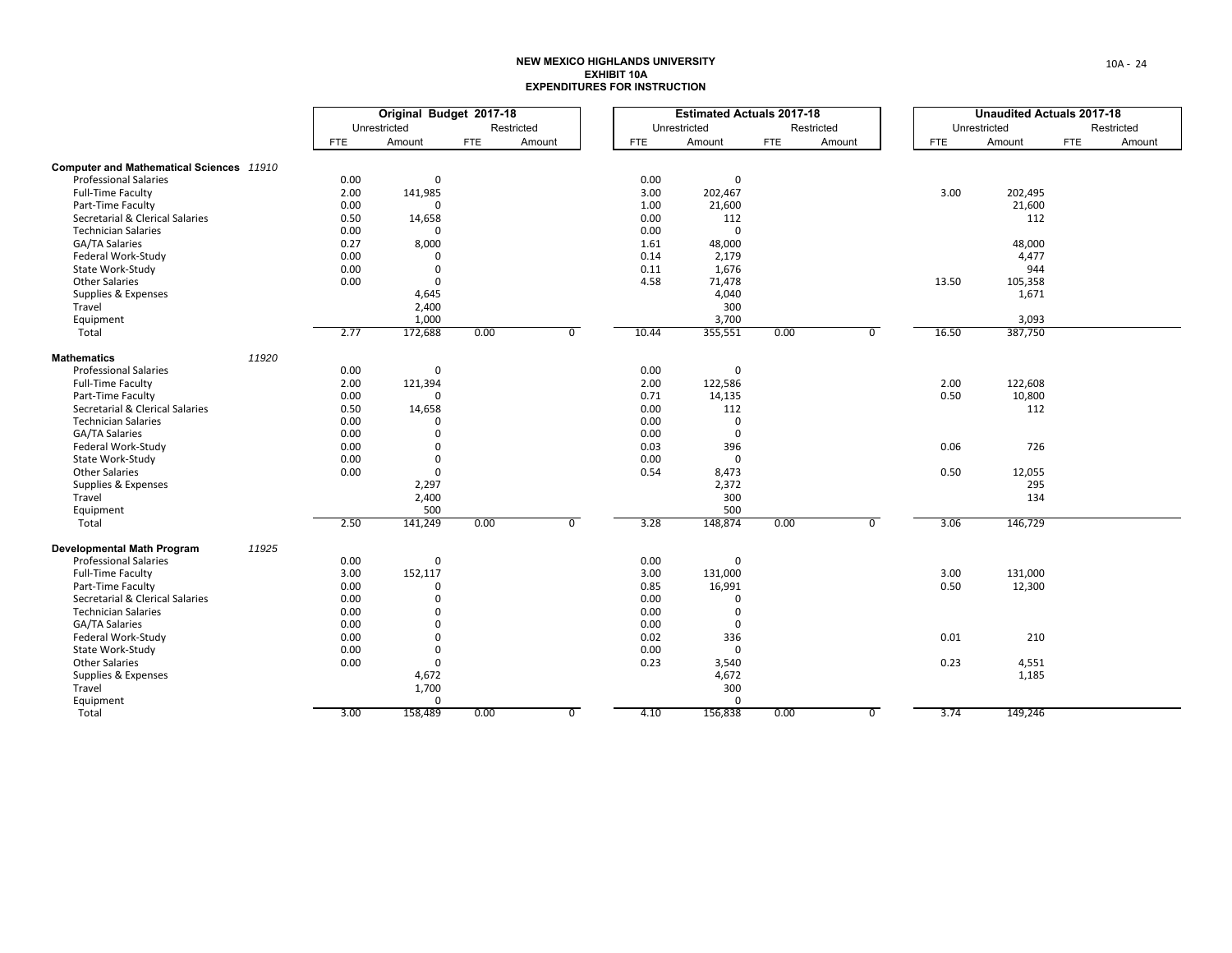|                                       |       | Original Budget 2017-18 |              |            |                | <b>Estimated Actuals 2017-18</b> |              |            |                | <b>Unaudited Actuals 2017-18</b> |              |     |            |
|---------------------------------------|-------|-------------------------|--------------|------------|----------------|----------------------------------|--------------|------------|----------------|----------------------------------|--------------|-----|------------|
|                                       |       |                         | Unrestricted |            | Restricted     |                                  | Unrestricted |            | Restricted     |                                  | Unrestricted |     | Restricted |
|                                       |       | FTE                     | Amount       | <b>FTE</b> | Amount         | <b>FTE</b>                       | Amount       | <b>FTE</b> | Amount         | <b>FTE</b>                       | Amount       | FTE | Amount     |
| <b>Center for Teaching Excellence</b> | 11930 |                         |              |            |                |                                  |              |            |                |                                  |              |     |            |
| <b>Professional Salaries</b>          |       | 1.00                    | 70,000       |            |                | 1.00                             | 70,000       |            |                | 1.00                             | 70,000       |     |            |
| <b>Full-Time Faculty</b>              |       | 0.00                    | 8,817        |            |                | 0.00                             | 0            |            |                |                                  |              |     |            |
| Part-Time Faculty                     |       | 0.00                    | $\mathbf 0$  |            |                | 0.00                             | $\mathbf 0$  |            |                |                                  |              |     |            |
| Secretarial & Clerical Salaries       |       | 0.00                    | $\mathbf 0$  |            |                | 0.00                             | $\mathbf 0$  |            |                |                                  |              |     |            |
| <b>Technician Salaries</b>            |       | 0.00                    | $\Omega$     |            |                | 0.00                             | $\mathbf 0$  |            |                |                                  |              |     |            |
| GA/TA Salaries                        |       | 0.00                    | $\Omega$     |            |                | 0.00                             | $\mathbf 0$  |            |                |                                  |              |     |            |
| Federal Work-Study                    |       | 0.00                    | $\mathbf 0$  |            |                | 0.09                             | 1,459        |            |                |                                  | 1,137        |     |            |
| State Work-Study                      |       | 0.00                    | $\Omega$     |            |                | 0.00                             | $\mathbf 0$  |            |                |                                  |              |     |            |
| <b>Other Salaries</b>                 |       | 0.00                    | $\mathbf 0$  |            |                | 0.27                             | 4,239        |            |                | 0.27                             | 4,899        |     |            |
| Supplies & Expenses                   |       |                         | 14,692       |            |                |                                  | 20,312       |            |                |                                  | 20,899       |     |            |
|                                       |       |                         |              |            |                |                                  |              |            |                |                                  |              |     |            |
| Travel                                |       |                         | 3,630        |            |                |                                  | 6,130        |            |                |                                  | 3,860        |     |            |
| Equipment                             |       | 1.00                    | $\Omega$     | 0.00       | $\overline{0}$ | 1.36                             | 717          | 0.00       | $\overline{0}$ |                                  |              |     |            |
| Total                                 |       |                         | 97,139       |            |                |                                  | 102,857      |            |                | 1.27                             | 100,795      |     |            |
| <b>Education - On Campus</b>          | 12110 |                         |              |            |                |                                  |              |            |                |                                  |              |     |            |
| <b>Professional Salaries</b>          |       | 0.00                    | 93,499       |            |                | 1.00                             | 65,019       |            |                | 1.00                             | 62,365       |     |            |
| Full-Time Faculty                     |       | 0.00                    | 0            |            |                | 0.00                             | 0            |            |                |                                  |              |     |            |
| Part-Time Faculty                     |       | 0.00                    | $\mathbf{0}$ |            |                | 0.00                             | $\mathbf 0$  |            |                |                                  |              |     |            |
| Secretarial & Clerical Salaries       |       | 2.00                    | 19,308       |            |                | 1.70                             | 47,029       |            |                | 1.70                             | 46,893       |     |            |
| <b>Technician Salaries</b>            |       | 0.00                    | $\Omega$     |            |                | 0.00                             | $\Omega$     |            |                |                                  |              |     |            |
| GA/TA Salaries                        |       | 0.00                    | $\Omega$     |            |                | 1.49                             | 44,285       |            |                | 1.25                             | 37,876       |     |            |
| Federal Work-Study                    |       | 0.00                    | $\Omega$     |            |                | 0.24                             | 3,731        |            |                | 0.10                             | 2,637        |     |            |
| State Work-Study                      |       | 0.00                    | $\Omega$     |            |                | 0.07                             | 1,089        |            |                | 0.07                             | 690          |     |            |
| <b>Other Salaries</b>                 |       | 0.00                    | $\mathbf 0$  |            |                | 0.78                             | 12,202       |            |                | 1.50                             | 16,381       |     |            |
| Supplies & Expenses                   |       |                         | 19,850       |            |                |                                  | 22,813       |            |                |                                  | 20,432       |     |            |
| Travel                                |       |                         | 9,100        |            |                |                                  | 6,655        |            |                |                                  | 4,964        |     |            |
| Equipment                             |       |                         | 750          |            |                |                                  | 232          |            |                |                                  | 331          |     |            |
| Total                                 |       | 2.00                    | 142,507      | 0.00       | $\overline{0}$ | 5.28                             | 203,055      | 0.00       | $\mathbf{0}$   | 5.62                             | 192,569      |     |            |
| <b>Counseling and Guidance</b>        | 1211J |                         |              |            |                |                                  |              |            |                |                                  |              |     |            |
| <b>Professional Salaries</b>          |       | 0.00                    | 0            |            |                | 0.00                             | 0            |            |                |                                  |              |     |            |
| Full-Time Faculty                     |       | 5.00                    | 327,324      |            |                | 6.00                             | 324,553      |            |                | 5.00                             | 322,937      |     |            |
| Part-Time Faculty                     |       | 0.60                    | 12,000       |            |                | 3.34                             | 66,628       |            |                | 3.00                             | 64,118       |     |            |
| Secretarial & Clerical Salaries       |       | 0.00                    | 4,744        |            |                | 0.00                             | $\mathbf 0$  |            |                |                                  |              |     |            |
| <b>Technician Salaries</b>            |       | 0.00                    | $\mathbf{0}$ |            |                | 0.00                             | 0            |            |                |                                  |              |     |            |
| GA/TA Salaries                        |       | 0.00                    | $\mathbf 0$  |            |                | 0.00                             | $\mathbf 0$  |            |                |                                  |              |     |            |
| Federal Work-Study                    |       | 0.00                    | $\mathbf{0}$ |            |                | 0.00                             | $\mathbf 0$  |            |                |                                  |              |     |            |
| State Work-Study                      |       | 0.00                    | $\mathbf 0$  |            |                | 0.00                             | $\mathbf 0$  |            |                |                                  |              |     |            |
| <b>Other Salaries</b>                 |       | 0.00                    | 3,000        |            |                | 0.27                             | 4,250        |            |                | 0.27                             | 5,150        |     |            |
| Supplies & Expenses                   |       |                         | 4,250        |            |                |                                  | 4,372        |            |                |                                  | 3,347        |     |            |
|                                       |       |                         | 6,200        |            |                |                                  |              |            |                |                                  |              |     |            |
| Travel<br>Equipment                   |       |                         | $\mathbf 0$  |            |                |                                  | 1,500<br>378 |            |                |                                  | 866<br>962   |     |            |
| Total                                 |       | 5.60                    | 357,518      | 0.00       | $\overline{0}$ | 9.61                             | 401,681      | 0.00       | $\overline{0}$ | 8.27                             | 397,380      |     |            |
|                                       |       |                         |              |            |                |                                  |              |            |                |                                  |              |     |            |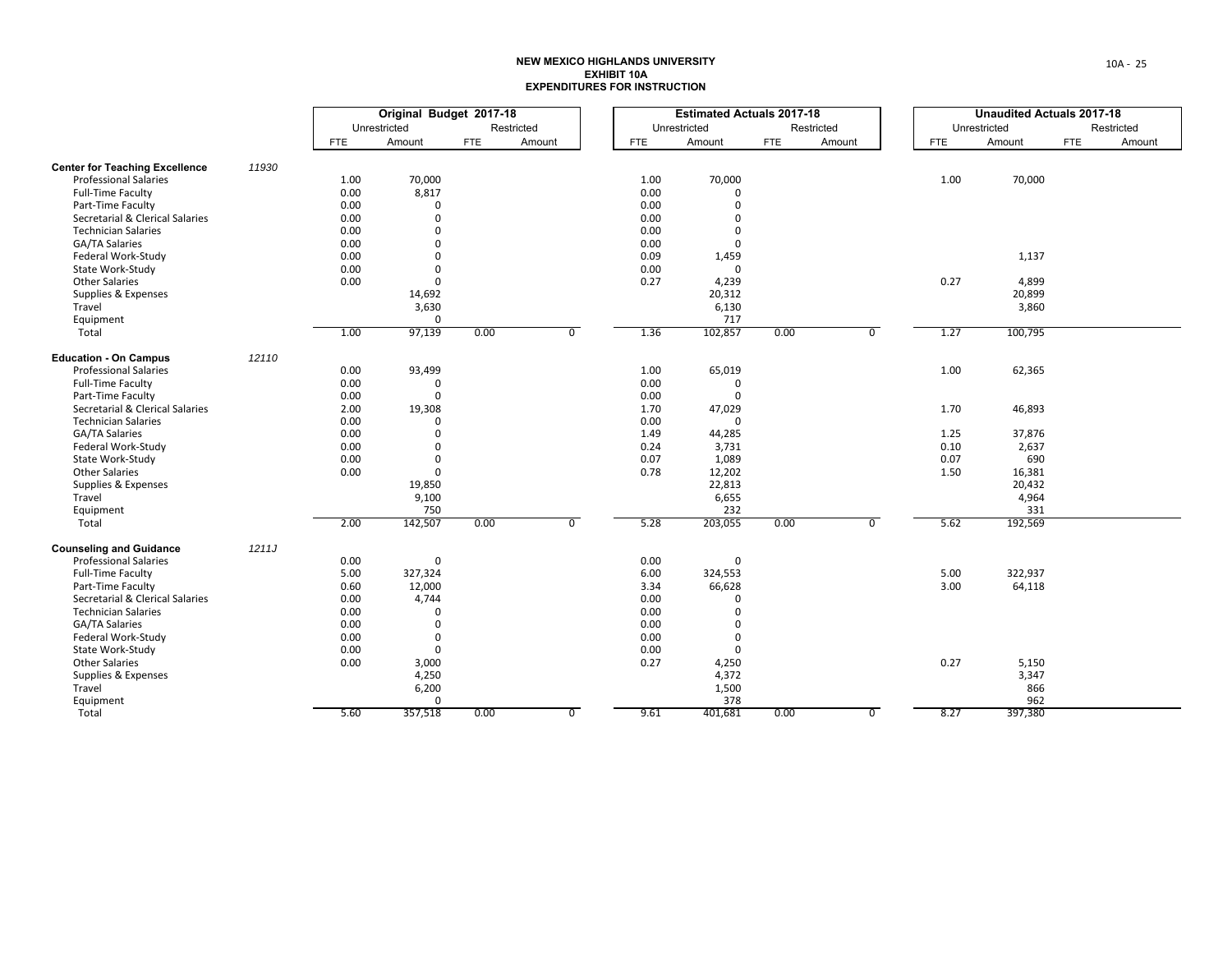|                                   |       | Original Budget 2017-18 |              |            |            |                | <b>Estimated Actuals 2017-18</b> |              |            |            |                | <b>Unaudited Actuals 2017-18</b> |              |     |            |
|-----------------------------------|-------|-------------------------|--------------|------------|------------|----------------|----------------------------------|--------------|------------|------------|----------------|----------------------------------|--------------|-----|------------|
|                                   |       |                         | Unrestricted |            | Restricted |                |                                  | Unrestricted |            | Restricted |                |                                  | Unrestricted |     | Restricted |
|                                   |       | <b>FTE</b>              | Amount       | <b>FTE</b> | Amount     |                | FTE                              | Amount       | <b>FTE</b> | Amount     |                | <b>FTE</b>                       | Amount       | FTE | Amount     |
| <b>Curriculum and Instruction</b> | 1211K |                         |              |            |            |                |                                  |              |            |            |                |                                  |              |     |            |
| <b>Professional Salaries</b>      |       | 0.00                    | 0            |            |            |                | 0.00                             | 0            |            |            |                |                                  |              |     |            |
| Full-Time Faculty                 |       | 1.10                    | 195,291      |            |            |                | 1.00                             | 54,777       |            |            |                | 1.00                             | 54,786       |     |            |
| Part-Time Faculty                 |       | 0.24                    | 4,800        |            |            |                | 0.93                             | 18,636       |            |            |                | 0.93                             | 18,900       |     |            |
| Secretarial & Clerical Salaries   |       | 0.00                    | 4,744        |            |            |                | 0.00                             | 0            |            |            |                |                                  |              |     |            |
| <b>Technician Salaries</b>        |       | 0.00                    | $\Omega$     |            |            |                | 0.00                             | $\mathbf 0$  |            |            |                |                                  |              |     |            |
| GA/TA Salaries                    |       | 0.00                    | $\mathbf 0$  |            |            |                | 0.00                             | $\mathbf 0$  |            |            |                |                                  |              |     |            |
| Federal Work-Study                |       | 0.00                    | $\mathbf 0$  |            |            |                | 0.00                             | $\mathbf 0$  |            |            |                |                                  |              |     |            |
| State Work-Study                  |       | 0.00                    | $\mathbf 0$  |            |            |                | 0.00                             | $\mathbf 0$  |            |            |                |                                  |              |     |            |
| <b>Other Salaries</b>             |       | 0.00                    | $\mathbf{0}$ |            |            |                | 0.00                             | $\mathbf 0$  |            |            |                |                                  |              |     |            |
| Supplies & Expenses               |       |                         | 2,185        |            |            |                |                                  | 1,288        |            |            |                |                                  | 1,261        |     |            |
| Travel                            |       |                         | 4,150        |            |            |                |                                  | 1,897        |            |            |                |                                  | 985          |     |            |
| Equipment                         |       |                         | $\Omega$     |            |            |                |                                  | $\mathbf 0$  |            |            |                |                                  |              |     |            |
| Total                             |       | 1.34                    | 211,170      | 0.00       |            | $\overline{0}$ | 1.93                             | 76,598       | 0.00       |            | $\overline{0}$ | 1.93                             | 75,932       |     |            |
| <b>Educational Leadership</b>     | 1211L |                         |              |            |            |                |                                  |              |            |            |                |                                  |              |     |            |
| <b>Professional Salaries</b>      |       | 0.00                    | 0            |            |            |                | 0.00                             | 0            |            |            |                |                                  |              |     |            |
| Full-Time Faculty                 |       | 3.00                    | 171,903      |            |            |                | 3.00                             | 159,656      |            |            |                | 3.00                             | 159,755      |     |            |
| Part-Time Faculty                 |       | 1.91                    | 38,200       |            |            |                | 0.39                             | 7,750        |            |            |                | 0.39                             | 7,750        |     |            |
| Secretarial & Clerical Salaries   |       | 0.00                    | 4,744        |            |            |                | 0.00                             | 0            |            |            |                |                                  |              |     |            |
| <b>Technician Salaries</b>        |       | 0.00                    | $\Omega$     |            |            |                | 0.00                             | $\mathbf 0$  |            |            |                |                                  |              |     |            |
| GA/TA Salaries                    |       | 0.00                    | $\mathbf 0$  |            |            |                | 0.00                             | $\mathbf 0$  |            |            |                |                                  |              |     |            |
| Federal Work-Study                |       | 0.00                    | $\mathbf 0$  |            |            |                | 0.00                             | $\mathbf 0$  |            |            |                |                                  |              |     |            |
| State Work-Study                  |       | 0.00                    | $\mathbf 0$  |            |            |                | 0.00                             | $\mathbf 0$  |            |            |                |                                  |              |     |            |
| <b>Other Salaries</b>             |       | 0.00                    | $\mathbf{0}$ |            |            |                | 0.00                             | 500          |            |            |                |                                  | 500          |     |            |
| Supplies & Expenses               |       |                         | 1,400        |            |            |                |                                  | 2,641        |            |            |                |                                  | 1,909        |     |            |
| Travel                            |       |                         | 3,350        |            |            |                |                                  | 2,459        |            |            |                |                                  | 1,636        |     |            |
| Equipment                         |       |                         | $\mathbf 0$  |            |            |                |                                  | 0            |            |            |                |                                  | 478          |     |            |
| Total                             |       | 4.91                    | 219,597      | 0.00       |            | $\overline{0}$ | 3.39                             | 173,006      | 0.00       |            | $\overline{0}$ | 3.39                             | 172,028      |     |            |
| <b>Special Education</b>          | 1211M |                         |              |            |            |                |                                  |              |            |            |                |                                  |              |     |            |
| <b>Professional Salaries</b>      |       | 0.00                    | $\mathbf 0$  |            |            |                | 0.00                             | 0            |            |            |                |                                  |              |     |            |
| <b>Full-Time Faculty</b>          |       | 3.00                    | 224,037      |            |            |                | 4.00                             | 168,942      |            |            |                | 3.00                             | 149,139      |     |            |
| Part-Time Faculty                 |       | 0.24                    | 4,700        |            |            |                | 2.05                             | 40,818       |            |            |                | 2.05                             | 43,200       |     |            |
| Secretarial & Clerical Salaries   |       | 0.00                    | 4,744        |            |            |                | 0.00                             | 0            |            |            |                |                                  |              |     |            |
| <b>Technician Salaries</b>        |       | 0.00                    | $\mathbf 0$  |            |            |                | 0.00                             | $\mathbf{0}$ |            |            |                |                                  |              |     |            |
| GA/TA Salaries                    |       | 0.00                    | $\mathbf 0$  |            |            |                | 0.12                             | 3,500        |            |            |                | 0.12                             | 3,500        |     |            |
| Federal Work-Study                |       | 0.00                    | $\Omega$     |            |            |                | 0.00                             | $\mathbf 0$  |            |            |                |                                  |              |     |            |
| State Work-Study                  |       | 0.00                    | $\mathbf 0$  |            |            |                | 0.00                             | 0            |            |            |                |                                  |              |     |            |
| <b>Other Salaries</b>             |       | 0.00                    | $\mathbf{0}$ |            |            |                | 0.00                             | 517          |            |            |                |                                  | 517          |     |            |
| Supplies & Expenses               |       |                         | 2,900        |            |            |                |                                  | 2,717        |            |            |                |                                  | 2,067        |     |            |
| Travel                            |       |                         | 4,400        |            |            |                |                                  | 2,383        |            |            |                |                                  | 2,285        |     |            |
| Equipment                         |       |                         | $\mathbf 0$  |            |            |                |                                  | $\mathbf{0}$ |            |            |                |                                  |              |     |            |
| Total                             |       | 3.24                    | 240,781      | 0.00       |            | $\overline{0}$ | 6.17                             | 218,877      | 0.00       |            | $\overline{0}$ | 5.17                             | 200,708      |     |            |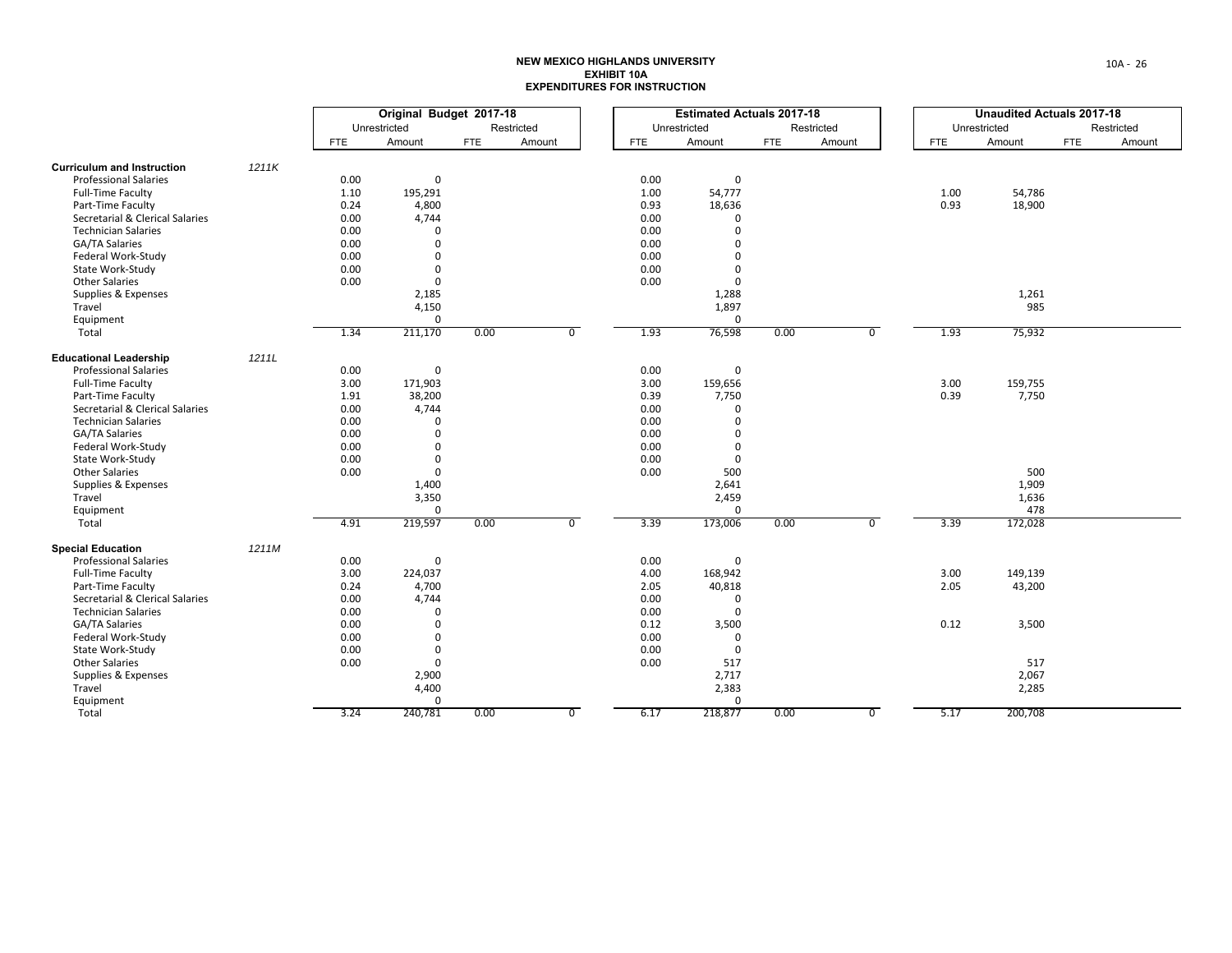|                                      |       | Original Budget 2017-18 |              |            |            |                | <b>Estimated Actuals 2017-18</b> |              |            |            |                | <b>Unaudited Actuals 2017-18</b> |              |     |            |
|--------------------------------------|-------|-------------------------|--------------|------------|------------|----------------|----------------------------------|--------------|------------|------------|----------------|----------------------------------|--------------|-----|------------|
|                                      |       |                         | Unrestricted |            | Restricted |                |                                  | Unrestricted |            | Restricted |                |                                  | Unrestricted |     | Restricted |
|                                      |       | <b>FTE</b>              | Amount       | <b>FTE</b> | Amount     |                | <b>FTE</b>                       | Amount       | <b>FTE</b> | Amount     |                | <b>FTE</b>                       | Amount       | FTE | Amount     |
| <b>Teacher Education</b>             | 1211N |                         |              |            |            |                |                                  |              |            |            |                |                                  |              |     |            |
| <b>Professional Salaries</b>         |       | 0.00                    | 0            |            |            |                | 0.00                             | 0            |            |            |                |                                  |              |     |            |
| Full-Time Faculty                    |       | 7.75                    | 344,147      |            |            |                | 6.75                             | 374,398      |            |            |                | 5.25                             | 359,004      |     |            |
| Part-Time Faculty                    |       | 3.25                    | 65,000       |            |            |                | 2.20                             | 43,950       |            |            |                | 2.20                             | 44,882       |     |            |
| Secretarial & Clerical Salaries      |       | 0.00                    | 4,744        |            |            |                | 0.00                             | 0            |            |            |                |                                  |              |     |            |
| <b>Technician Salaries</b>           |       | 0.00                    | $\Omega$     |            |            |                | 0.00                             | $\mathbf 0$  |            |            |                |                                  |              |     |            |
| GA/TA Salaries                       |       | 0.00                    | $\mathbf{0}$ |            |            |                | 0.18                             | 5,250        |            |            |                | 0.18                             | 5,250        |     |            |
| Federal Work-Study                   |       | 0.00                    | $\mathbf 0$  |            |            |                | 0.00                             | 0            |            |            |                |                                  |              |     |            |
| State Work-Study                     |       | 0.00                    | $\mathbf 0$  |            |            |                | 0.00                             | $\mathbf 0$  |            |            |                |                                  |              |     |            |
| <b>Other Salaries</b>                |       | 0.12                    | 2,000        |            |            |                | 0.00                             | 125          |            |            |                |                                  | 125          |     |            |
| Supplies & Expenses                  |       |                         | 5,650        |            |            |                |                                  | 6,873        |            |            |                |                                  | 5,057        |     |            |
| Travel                               |       |                         | 8,000        |            |            |                |                                  | 2,700        |            |            |                |                                  | 2,606        |     |            |
| Equipment                            |       |                         | $\Omega$     |            |            |                |                                  | 177          |            |            |                |                                  | 404          |     |            |
| Total                                |       | 11.12                   | 429,541      | 0.00       |            | $\overline{0}$ | 9.13                             | 433,473      | 0.00       |            | $\overline{0}$ | 7.63                             | 417,327      |     |            |
|                                      |       |                         |              |            |            |                |                                  |              |            |            |                |                                  |              |     |            |
| <b>Education - Field Services</b>    | 1211P |                         |              |            |            |                |                                  |              |            |            |                |                                  |              |     |            |
| <b>Professional Salaries</b>         |       | 2.00                    | 59,510       |            |            |                | 2.00                             | 40,800       |            |            |                | 1.00                             | 38,400       |     |            |
| <b>Full-Time Faculty</b>             |       | 0.00                    | $\mathbf 0$  |            |            |                | 0.25                             | 12,302       |            |            |                | 0.25                             | 12,302       |     |            |
| Part-Time Faculty                    |       | 0.51                    | 6,767        |            |            |                | 0.58                             | 11,516       |            |            |                | 0.58                             | 11,516       |     |            |
| Secretarial & Clerical Salaries      |       | 2.00                    | $\mathbf{0}$ |            |            |                | 1.30                             | 39,641       |            |            |                | 1.30                             | 39,641       |     |            |
| <b>Technician Salaries</b>           |       | 0.00                    | $\Omega$     |            |            |                | 0.00                             | $\Omega$     |            |            |                |                                  |              |     |            |
| <b>GA/TA Salaries</b>                |       | 0.00                    | $\mathbf 0$  |            |            |                | 0.00                             | $\mathbf 0$  |            |            |                |                                  |              |     |            |
| Federal Work-Study                   |       | 0.00                    | $\Omega$     |            |            |                | 0.00                             | $\mathbf 0$  |            |            |                |                                  |              |     |            |
| State Work-Study                     |       | 0.00                    | $\mathbf 0$  |            |            |                | 0.00                             | $\mathbf 0$  |            |            |                |                                  |              |     |            |
| <b>Other Salaries</b>                |       | 0.00                    | $\Omega$     |            |            |                | 0.44                             | 6,862        |            |            |                | 0.50                             | 8,692        |     |            |
| Supplies & Expenses                  |       |                         | 10,760       |            |            |                |                                  | 12,010       |            |            |                |                                  | 7,113        |     |            |
| Travel                               |       |                         | 5,350        |            |            |                |                                  | 7,850        |            |            |                |                                  | 4,528        |     |            |
| Equipment                            |       |                         | $\mathbf 0$  |            |            |                |                                  | $\mathbf{0}$ |            |            |                |                                  |              |     |            |
| Total                                |       | 4.51                    | 82,387       | 0.00       |            | $\overline{0}$ | 4.57                             | 130,981      | 0.00       |            | $\overline{0}$ | 3.63                             | 122,192      |     |            |
| <b>Exercise &amp; Sport Sciences</b> | 12500 |                         |              |            |            |                |                                  |              |            |            |                |                                  |              |     |            |
| <b>Professional Salaries</b>         |       | 1.00                    | 44,577       |            |            |                | 1.00                             | 44,576       |            |            |                | 1.00                             | 44,576       |     |            |
| <b>Full-Time Faculty</b>             |       | 5.00                    | 320,021      |            |            |                | 5.00                             | 282,138      |            |            |                | 5.00                             | 282,189      |     |            |
| Part-Time Faculty                    |       | 1.75                    | 35,000       |            |            |                | 4.37                             | 87,385       |            |            |                | 4.37                             | 91,800       |     |            |
| Secretarial & Clerical Salaries      |       | 1.00                    | 28,445       |            |            |                | 1.00                             | 27,019       |            |            |                | 1.00                             | 25,813       |     |            |
| <b>Technician Salaries</b>           |       | 1.11                    | 41,342       |            |            |                | 1.00                             | 39,610       |            |            |                | 1.00                             | 39,610       |     |            |
| GA/TA Salaries                       |       | 0.00                    | $\mathbf 0$  |            |            |                | 1.35                             | 40,163       |            |            |                | 1.35                             | 40,163       |     |            |
| Federal Work-Study                   |       | 0.00                    | $\mathbf 0$  |            |            |                | 0.36                             | 5,570        |            |            |                | 0.36                             | 9,094        |     |            |
| State Work-Study                     |       | 0.00                    | 0            |            |            |                | 0.05                             | 851          |            |            |                | 0.05                             | 2,782        |     |            |
| <b>Other Salaries</b>                |       | 0.00                    | $\mathbf 0$  |            |            |                | 6.17                             | 96,213       |            |            |                | 7.50                             | 99,951       |     |            |
| Supplies & Expenses                  |       |                         | 17,827       |            |            |                |                                  | 38,140       |            |            |                |                                  | 14,908       |     |            |
| Travel                               |       |                         | 4,750        |            |            |                |                                  | 550          |            |            |                |                                  |              |     |            |
| Equipment                            |       |                         | $\Omega$     |            |            |                |                                  | $\mathbf 0$  |            |            |                |                                  | 949          |     |            |
| Total                                |       | 9.86                    | 491,962      | 0.00       |            | $\overline{0}$ | 20.30                            | 662,214      | 0.00       |            | $\overline{0}$ | 21.63                            | 651,834      |     |            |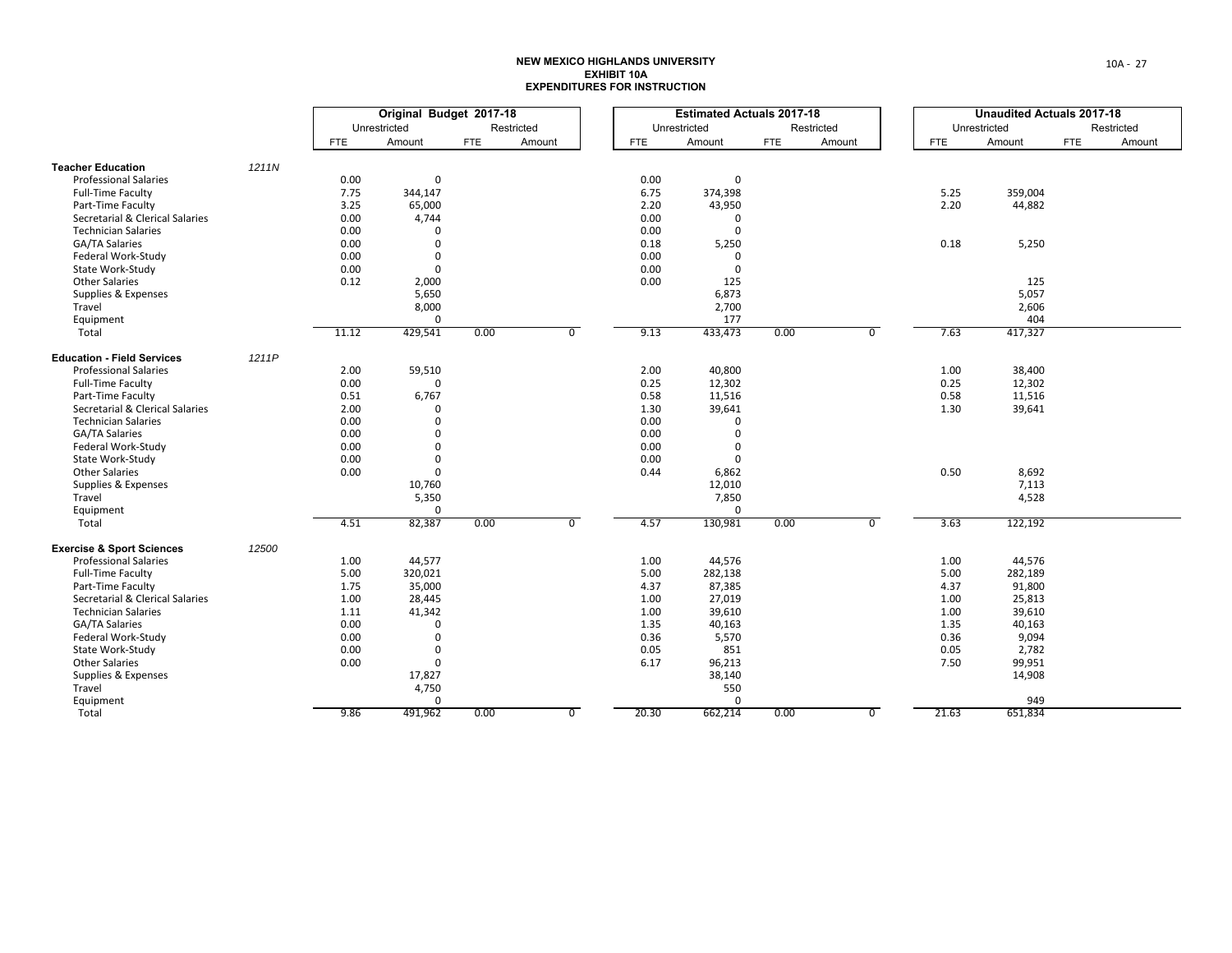|                                     |       | Original Budget 2017-18 |              |            |            |                | <b>Estimated Actuals 2017-18</b> |              |            |            |                | <b>Unaudited Actuals 2017-18</b> |              |            |            |
|-------------------------------------|-------|-------------------------|--------------|------------|------------|----------------|----------------------------------|--------------|------------|------------|----------------|----------------------------------|--------------|------------|------------|
|                                     |       |                         | Unrestricted |            | Restricted |                |                                  | Unrestricted |            | Restricted |                |                                  | Unrestricted |            | Restricted |
|                                     |       | <b>FTE</b>              | Amount       | <b>FTE</b> | Amount     |                | <b>FTE</b>                       | Amount       | <b>FTE</b> | Amount     |                | <b>FTE</b>                       | Amount       | <b>FTE</b> | Amount     |
| <b>Swimming Pool</b>                | 12700 |                         |              |            |            |                |                                  |              |            |            |                |                                  |              |            |            |
| <b>Professional Salaries</b>        |       | 1.00                    | 34,609       |            |            |                | 1.00                             | 34,609       |            |            |                | 1.00                             | 34,609       |            |            |
| Full-Time Faculty                   |       | 0.00                    | $\Omega$     |            |            |                | 0.00                             | 0            |            |            |                |                                  |              |            |            |
| Part-Time Faculty                   |       | 0.00                    | $\Omega$     |            |            |                | 0.00                             | $\Omega$     |            |            |                |                                  |              |            |            |
| Secretarial & Clerical Salaries     |       | 0.00                    | $\mathbf 0$  |            |            |                | 0.00                             | $\Omega$     |            |            |                |                                  |              |            |            |
| <b>Technician Salaries</b>          |       | 0.00                    | $\mathbf 0$  |            |            |                | 0.00                             | $\Omega$     |            |            |                |                                  |              |            |            |
| GA/TA Salaries                      |       | 0.00                    | $\mathbf 0$  |            |            |                | 0.00                             | $\Omega$     |            |            |                |                                  |              |            |            |
| Federal Work-Study                  |       | 0.00                    | $\mathbf 0$  |            |            |                | 0.16                             | 2,551        |            |            |                | 0.16                             | 1,953        |            |            |
| State Work-Study                    |       | 0.00                    | $\mathbf 0$  |            |            |                | 0.02                             | 250          |            |            |                | 0.01                             | 564          |            |            |
| <b>Other Salaries</b>               |       | 0.37                    | 6,200        |            |            |                | 3.80                             | 59,343       |            |            |                | 11.50                            | 86,039       |            |            |
| Supplies & Expenses                 |       |                         | 5,700        |            |            |                |                                  | 5,700        |            |            |                |                                  | 5,574        |            |            |
| Travel                              |       |                         | $\mathbf 0$  |            |            |                |                                  | 0            |            |            |                |                                  |              |            |            |
| Equipment                           |       |                         | $\Omega$     |            |            |                |                                  | $\Omega$     |            |            |                |                                  |              |            |            |
| Total                               |       | 1.37                    | 46,509       | 0.00       |            | $\overline{0}$ | 4.98                             | 102,453      | 0.00       |            | $\overline{0}$ | 12.67                            | 128,739      |            |            |
|                                     |       |                         |              |            |            |                |                                  |              |            |            |                |                                  |              |            |            |
| <b>Business Administration</b>      | 13110 |                         |              |            |            |                |                                  |              |            |            |                |                                  |              |            |            |
| <b>Professional Salaries</b>        |       | 0.00                    | $\mathbf 0$  |            |            |                | 0.00                             | 0            |            |            |                |                                  |              |            |            |
| Full-Time Faculty                   |       | 14.17                   | 1,016,185    |            |            |                | 10.00                            | 857,528      |            |            |                | 13.00                            | 850,500      |            |            |
| Part-Time Faculty                   |       | 1.49                    | 29,792       |            |            |                | 8.00                             | 26,400       |            |            |                | 8.00                             | 26,400       |            |            |
| Secretarial & Clerical Salaries     |       | 0.50                    | 23,104       |            |            |                | 0.50                             | 23,015       |            |            |                | 0.50                             | 23,015       |            |            |
| <b>Technician Salaries</b>          |       | 0.00                    | $\Omega$     |            |            |                | 0.00                             | $\mathbf 0$  |            |            |                |                                  |              |            |            |
| GA/TA Salaries                      |       | 0.00                    | $\Omega$     |            |            |                | 1.41                             | 42,000       |            |            |                | 1.41                             | 42,000       |            |            |
| Federal Work-Study                  |       | 0.00                    | $\Omega$     |            |            |                | 0.00                             | $\mathbf 0$  |            |            |                |                                  | 529          |            |            |
| State Work-Study                    |       | 0.00                    | $\mathbf 0$  |            |            |                | 0.01                             | 207          |            |            |                |                                  | 104          |            |            |
| <b>Other Salaries</b>               |       | 0.00                    | $\mathbf 0$  |            |            |                | 0.45                             | 6,965        |            |            |                | 2.00                             | 9,013        |            |            |
| Supplies & Expenses                 |       |                         | 14,363       |            |            |                |                                  | 16,658       |            |            |                |                                  | 14,899       |            |            |
| Travel                              |       |                         | 12,450       |            |            |                |                                  | 2,355        |            |            |                |                                  | 1,873        |            |            |
| Equipment                           |       |                         | $\mathbf 0$  |            |            |                |                                  | $\mathbf 0$  |            |            |                |                                  |              |            |            |
| Total                               |       | 16.16                   | 1,095,894    | 0.00       |            | $\overline{0}$ | 20.37                            | 975,128      | 0.00       |            | $\overline{0}$ | 24.91                            | 968,332      |            |            |
| <b>Software Development Program</b> | 13210 |                         |              |            |            |                |                                  |              |            |            |                |                                  |              |            |            |
| <b>Professional Salaries</b>        |       | 0.00                    | 0            |            |            |                | 0.00                             | 0            |            |            |                |                                  |              |            |            |
| <b>Full-Time Faculty</b>            |       | 1.50                    | 78,638       |            |            |                | 1.00                             | 53,308       |            |            |                | 1.00                             | 53,308       |            |            |
| Part-Time Faculty                   |       | 0.00                    | $\Omega$     |            |            |                | 0.00                             | $\Omega$     |            |            |                |                                  |              |            |            |
| Secretarial & Clerical Salaries     |       | 0.00                    | 0            |            |            |                | 0.00                             | 0            |            |            |                |                                  |              |            |            |
| <b>Technician Salaries</b>          |       | 0.00                    | $\mathbf 0$  |            |            |                | 0.00                             | $\mathbf 0$  |            |            |                |                                  |              |            |            |
| GA/TA Salaries                      |       | 0.22                    | 6,563        |            |            |                | 0.27                             | 8,000        |            |            |                | 0.27                             | 8,000        |            |            |
| Federal Work-Study                  |       | 0.00                    | $\mathbf 0$  |            |            |                | 0.01                             | 183          |            |            |                | 0.01                             | 114          |            |            |
| State Work-Study                    |       | 0.00                    | 0            |            |            |                | 0.00                             | $\mathsf 0$  |            |            |                |                                  |              |            |            |
| <b>Other Salaries</b>               |       | 0.00                    | $\mathbf 0$  |            |            |                | 0.15                             | 2,327        |            |            |                | 0.15                             | 2,327        |            |            |
| Supplies & Expenses                 |       |                         | 3,462        |            |            |                |                                  | 4,942        |            |            |                |                                  | 4,940        |            |            |
| Travel                              |       |                         | 3,650        |            |            |                |                                  | 1,900        |            |            |                |                                  | 1,900        |            |            |
| Equipment                           |       |                         | $\mathbf{0}$ |            |            |                |                                  | 1,449        |            |            |                |                                  | 1,449        |            |            |
| Total                               |       | 1.72                    | 92,313       | 0.00       |            | $\overline{0}$ | 1.43                             | 72,108       | 0.00       |            | $\overline{0}$ | 1.43                             | 72,038       |            |            |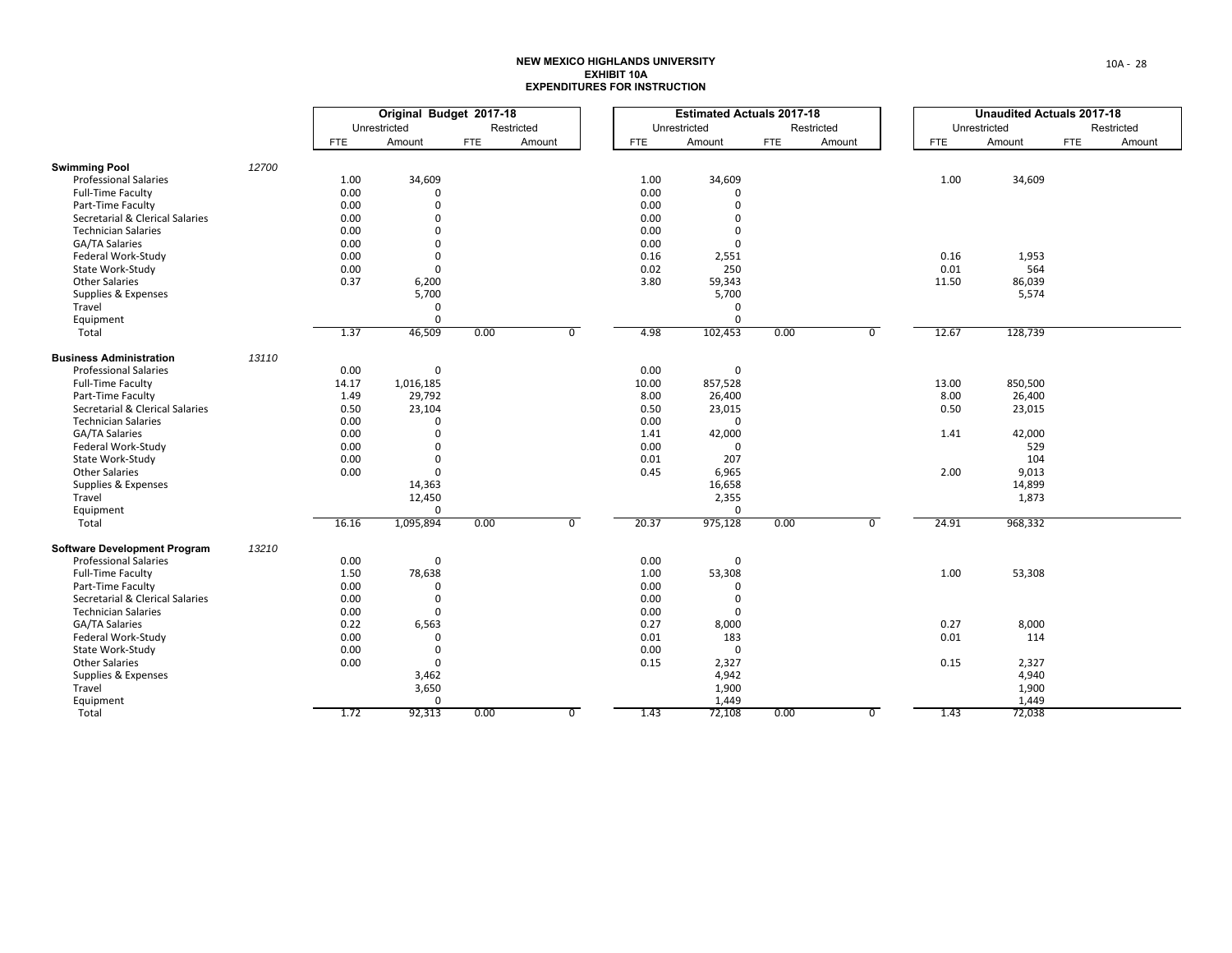|                                      |       | Original Budget 2017-18 |              |            |                |            | <b>Estimated Actuals 2017-18</b> |             |      |            |                | <b>Unaudited Actuals 2017-18</b> |              |     |            |
|--------------------------------------|-------|-------------------------|--------------|------------|----------------|------------|----------------------------------|-------------|------|------------|----------------|----------------------------------|--------------|-----|------------|
|                                      |       |                         | Unrestricted |            | Restricted     |            | Unrestricted                     |             |      | Restricted |                |                                  | Unrestricted |     | Restricted |
|                                      |       | <b>FTE</b>              | Amount       | <b>FTE</b> | Amount         | <b>FTE</b> |                                  | Amount      | FTE  | Amount     |                | <b>FTE</b>                       | Amount       | FTE | Amount     |
| <b>School of Social Work</b>         | 14110 |                         |              |            |                |            |                                  |             |      |            |                |                                  |              |     |            |
| <b>Professional Salaries</b>         |       | 1.93                    | 87,659       |            |                | 1.93       |                                  | 91,193      |      |            |                | 1.93                             | 90,568       |     |            |
| Full-Time Faculty                    |       | 15.50                   | 823,179      |            |                | 13.50      |                                  | 865,315     |      |            |                | 13.42                            | 853,848      |     |            |
| Part-Time Faculty                    |       | 10.75                   | 215,000      |            |                | 7.24       |                                  | 144,798     |      |            |                | 6.00                             | 131,900      |     |            |
| Secretarial & Clerical Salaries      |       | 2.29                    | 61,666       |            |                | 1.79       |                                  | 57,045      |      |            |                | 1.16                             | 60,651       |     |            |
| <b>Technician Salaries</b>           |       | 0.00                    | $\Omega$     |            |                | 0.00       |                                  |             |      |            |                |                                  |              |     |            |
| GA/TA Salaries                       |       | 0.00                    | $\Omega$     |            |                | 0.00       |                                  | $\Omega$    |      |            |                | 0.50                             | 875          |     |            |
| Federal Work-Study                   |       | 0.00                    | $\Omega$     |            |                | 0.00       |                                  | $\Omega$    |      |            |                |                                  | 510          |     |            |
| State Work-Study                     |       | 0.00                    | $\Omega$     |            |                | 0.00       |                                  | $\Omega$    |      |            |                |                                  |              |     |            |
| <b>Other Salaries</b>                |       | 0.00                    | $\Omega$     |            |                | 0.35       |                                  | 5,506       |      |            |                | 0.20                             | 4,486        |     |            |
|                                      |       |                         |              |            |                |            |                                  |             |      |            |                |                                  |              |     |            |
| Supplies & Expenses                  |       |                         | 257,828      |            |                |            |                                  | 246,928     |      |            |                |                                  | 171,118      |     |            |
| Travel                               |       |                         | 15,733       |            |                |            |                                  | 14,773      |      |            |                |                                  | 12,805       |     |            |
| Equipment                            |       |                         | 300          |            |                |            |                                  | 300         |      |            |                |                                  |              |     |            |
| Total                                |       | 30.47                   | 1,461,365    | 0.00       | $\overline{0}$ | 24.81      |                                  | 1,425,858   | 0.00 |            | $\overline{0}$ | 23.21                            | 1,326,761    |     |            |
| <b>Educational Outreach Services</b> | 16111 |                         |              |            |                |            |                                  |             |      |            |                |                                  |              |     |            |
| <b>Professional Salaries</b>         |       | 4.00                    | 252,234      |            |                | 3.00       |                                  | 203,999     |      |            |                | 4.00                             | 196,104      |     |            |
| <b>Full-Time Faculty</b>             |       | 0.00                    | $\mathbf{0}$ |            |                | 0.00       |                                  | 0           |      |            |                |                                  |              |     |            |
| Part-Time Faculty                    |       | 0.00                    | $\Omega$     |            |                | 0.00       |                                  | $\mathbf 0$ |      |            |                |                                  |              |     |            |
| Secretarial & Clerical Salaries      |       | 1.00                    | 36,874       |            |                | 1.00       |                                  | 37,099      |      |            |                | 1.00                             | 36,553       |     |            |
| <b>Technician Salaries</b>           |       | 1.00                    | 30,923       |            |                | 0.50       |                                  | 17,394      |      |            |                | 0.50                             | 17,394       |     |            |
| GA/TA Salaries                       |       | 0.00                    | $\mathbf{0}$ |            |                | 0.00       |                                  | $\mathbf 0$ |      |            |                |                                  |              |     |            |
| Federal Work-Study                   |       | 0.00                    | $\mathbf 0$  |            |                | 0.01       |                                  | 209         |      |            |                |                                  | 1,399        |     |            |
| State Work-Study                     |       | 0.00                    | $\mathbf 0$  |            |                | 0.05       |                                  | 820         |      |            |                |                                  | 513          |     |            |
| <b>Other Salaries</b>                |       | 0.12                    | 2,000        |            |                | 3.17       |                                  | 49,443      |      |            |                | 5.00                             | 64,350       |     |            |
| Supplies & Expenses                  |       |                         | 140,758      |            |                |            |                                  | 103,758     |      |            |                |                                  | 36,011       |     |            |
| Travel                               |       |                         | 6,950        |            |                |            |                                  | 6,970       |      |            |                |                                  | 2,100        |     |            |
| Equipment                            |       |                         | 9,169        |            |                |            |                                  | 46,169      |      |            |                |                                  | 32,123       |     |            |
| Total                                |       | 6.12                    | 478,908      | 0.00       | $\overline{0}$ | 7.73       |                                  | 465,860     | 0.00 |            | $\overline{0}$ | 10.50                            | 386,547      |     |            |
| <b>Farmington Center</b>             | 1611A |                         |              |            |                |            |                                  |             |      |            |                |                                  |              |     |            |
| <b>Professional Salaries</b>         |       | 2.00                    | 99,830       |            |                | 2.00       |                                  | 99,830      |      |            |                | 2.00                             | 102,117      |     |            |
| <b>Full-Time Faculty</b>             |       | 0.00                    | $\mathbf 0$  |            |                | 0.00       |                                  | 0           |      |            |                |                                  |              |     |            |
| Part-Time Faculty                    |       | 0.00                    | $\Omega$     |            |                | 0.00       |                                  | $\mathbf 0$ |      |            |                |                                  |              |     |            |
| Secretarial & Clerical Salaries      |       | 1.00                    | 46,010       |            |                | 1.00       |                                  | 20,769      |      |            |                | 1.00                             | 20,755       |     |            |
| <b>Technician Salaries</b>           |       | 0.75                    | 13,050       |            |                | 1.00       |                                  | 15,600      |      |            |                | 0.75                             | 15,540       |     |            |
| GA/TA Salaries                       |       | 0.00                    | $\mathbf 0$  |            |                | 0.00       |                                  | $\mathbf 0$ |      |            |                |                                  |              |     |            |
| Federal Work-Study                   |       | 0.00                    | $\Omega$     |            |                | 0.00       |                                  | $\mathbf 0$ |      |            |                |                                  |              |     |            |
| State Work-Study                     |       | 0.00                    | 0            |            |                | 0.00       |                                  | $\Omega$    |      |            |                |                                  |              |     |            |
| <b>Other Salaries</b>                |       | 0.00                    | $\mathbf 0$  |            |                | 0.71       |                                  |             |      |            |                | 0.71                             | 12,108       |     |            |
|                                      |       |                         |              |            |                |            |                                  | 11,088      |      |            |                |                                  |              |     |            |
| Supplies & Expenses                  |       |                         | 79,877       |            |                |            |                                  | 79,888      |      |            |                |                                  | 72,135       |     |            |
| Travel                               |       |                         | 4,000        |            |                |            |                                  | 3,989       |      |            |                |                                  | 3,871        |     |            |
| Equipment                            |       |                         | $\Omega$     |            |                |            |                                  | $\mathbf 0$ |      |            |                |                                  |              |     |            |
| Total                                |       | 3.75                    | 242,767      | 0.00       | $\overline{0}$ | 4.71       |                                  | 231,164     | 0.00 |            | $\overline{0}$ | 4.46                             | 226,525      |     |            |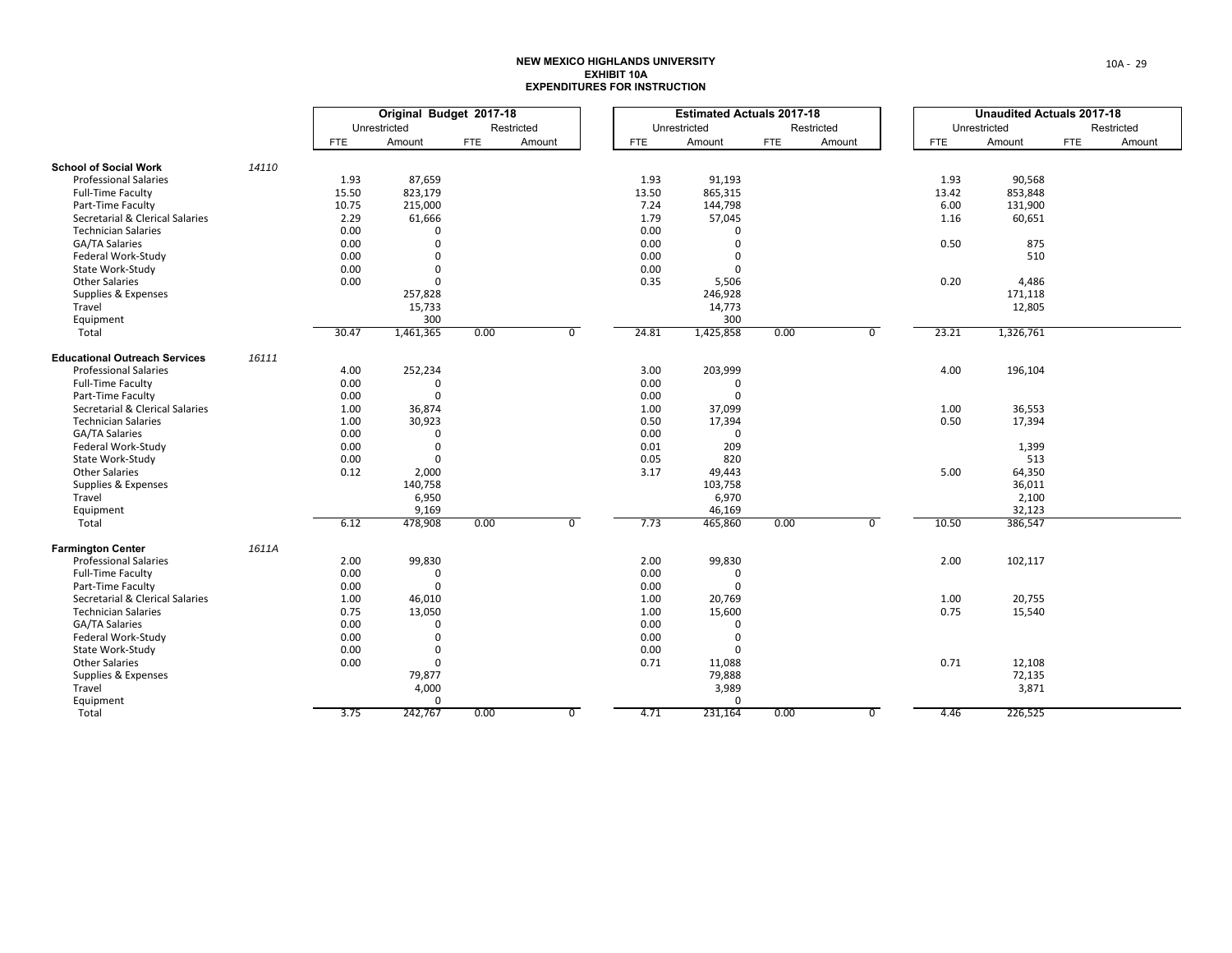|                                 |       | Original Budget 2017-18 |                       |            |            | <b>Estimated Actuals 2017-18</b> |            |                  |      |            | <b>Unaudited Actuals 2017-18</b> |            |              |            |            |
|---------------------------------|-------|-------------------------|-----------------------|------------|------------|----------------------------------|------------|------------------|------|------------|----------------------------------|------------|--------------|------------|------------|
|                                 |       |                         | Unrestricted          |            | Restricted |                                  |            | Unrestricted     |      | Restricted |                                  |            | Unrestricted |            | Restricted |
|                                 |       | FTE                     | Amount                | <b>FTE</b> | Amount     |                                  | <b>FTE</b> | Amount           | FTE  | Amount     |                                  | <b>FTE</b> | Amount       | <b>FTE</b> | Amount     |
| <b>Rio Rancho Center</b>        | 1611C |                         |                       |            |            |                                  |            |                  |      |            |                                  |            |              |            |            |
| <b>Professional Salaries</b>    |       | 4.00                    | 247,119               |            |            |                                  | 2.00       | 117,835          |      |            |                                  | 2.00       | 117,835      |            |            |
| <b>Full-Time Faculty</b>        |       | 0.00                    | $\mathbf 0$           |            |            |                                  | 0.00       | 0                |      |            |                                  |            |              |            |            |
| Part-Time Faculty               |       | 0.00                    | $\mathbf 0$           |            |            |                                  | 0.00       | $\mathbf 0$      |      |            |                                  |            |              |            |            |
| Secretarial & Clerical Salaries |       | 1.00                    | 36,916                |            |            |                                  | 1.00       | 36,774           |      |            |                                  | 1.00       | 36,801       |            |            |
| <b>Technician Salaries</b>      |       | 1.00                    | 25,056                |            |            |                                  | 1.00       | 25,001           |      |            |                                  | 1.00       | 25,009       |            |            |
| GA/TA Salaries                  |       | 0.00                    | $\Omega$              |            |            |                                  | 0.00       | 0                |      |            |                                  |            |              |            |            |
| Federal Work-Study              |       | 0.00                    | $\mathbf 0$           |            |            |                                  | 0.00       | $\mathbf{0}$     |      |            |                                  |            |              |            |            |
| State Work-Study                |       | 0.00                    | $\Omega$              |            |            |                                  | 0.07       | 1,116            |      |            |                                  | 0.07       | 2,952        |            |            |
| <b>Other Salaries</b>           |       | 0.00                    | $\mathbf{0}$          |            |            |                                  | 0.58       | 9,002            |      |            |                                  | 0.88       | 11,602       |            |            |
| Supplies & Expenses             |       |                         | 517,243               |            |            |                                  |            | 517,243          |      |            |                                  |            | 478,149      |            |            |
| Travel                          |       |                         | 1,500                 |            |            |                                  |            | 1,500            |      |            |                                  |            | 841          |            |            |
| Equipment                       |       |                         | 1,600                 |            |            |                                  |            | 1,600            |      |            |                                  |            |              |            |            |
| Total                           |       | 6.00                    | 829,434               | 0.00       |            | $\overline{0}$                   | 4.65       | 710,072          | 0.00 |            | $\overline{0}$                   | 4.95       | 673,189      |            |            |
| Santa Fe Center                 | 1611D |                         |                       |            |            |                                  |            |                  |      |            |                                  |            |              |            |            |
| <b>Professional Salaries</b>    |       | 1.00                    | 112,261               |            |            |                                  | 1.00       | 39,700           |      |            |                                  | 1.00       | 39,700       |            |            |
| <b>Full-Time Faculty</b>        |       | 0.00                    | 0                     |            |            |                                  | 0.00       | 0                |      |            |                                  |            |              |            |            |
| Part-Time Faculty               |       | 0.00                    | $\Omega$              |            |            |                                  | 0.00       | $\mathbf 0$      |      |            |                                  |            |              |            |            |
| Secretarial & Clerical Salaries |       | 1.00                    | 36,081                |            |            |                                  | 1.00       | 35,942           |      |            |                                  | 1.00       | 35,942       |            |            |
| <b>Technician Salaries</b>      |       | 0.00                    | $\Omega$              |            |            |                                  | 0.00       | $\Omega$         |      |            |                                  |            |              |            |            |
| <b>GA/TA Salaries</b>           |       | 0.00                    | $\Omega$              |            |            |                                  | 0.00       | $\mathbf 0$      |      |            |                                  |            |              |            |            |
| Federal Work-Study              |       | 0.00                    | $\Omega$              |            |            |                                  | 0.00       | $\mathbf 0$      |      |            |                                  |            |              |            |            |
| State Work-Study                |       | 0.00                    | $\Omega$              |            |            |                                  | 0.00       | $\Omega$         |      |            |                                  |            |              |            |            |
| <b>Other Salaries</b>           |       | 0.00                    | $\mathbf{0}$          |            |            |                                  | 2.42       | 37,679           |      |            |                                  | 2.00       | 47,825       |            |            |
| Supplies & Expenses             |       |                         | 90,410                |            |            |                                  |            | 104,810          |      |            |                                  |            | 102,952      |            |            |
| Travel                          |       |                         | 2,000                 |            |            |                                  |            | 2,400            |      |            |                                  |            | 2,456        |            |            |
| Equipment                       |       |                         | $\mathbf 0$           |            |            |                                  |            | 600              |      |            |                                  |            | 105          |            |            |
| Total                           |       | 2.00                    | 240,752               | 0.00       |            | $\overline{0}$                   | 4.42       | 221,132          | 0.00 |            | $\overline{0}$                   | 4.00       | 228,980      |            |            |
| EOS - Espanola                  | 1611F |                         |                       |            |            |                                  |            |                  |      |            |                                  |            |              |            |            |
| <b>Professional Salaries</b>    |       | 0.00                    | 0                     |            |            |                                  | 0.00       | 0                |      |            |                                  |            |              |            |            |
| Full-Time Faculty               |       | 0.00                    | $\mathbf 0$           |            |            |                                  | 0.00       | $\mathbf 0$      |      |            |                                  |            |              |            |            |
| Part-Time Faculty               |       | 0.00                    | $\Omega$              |            |            |                                  | 0.00       | $\Omega$         |      |            |                                  |            |              |            |            |
| Secretarial & Clerical Salaries |       | 0.00                    | $\Omega$              |            |            |                                  | 0.00       | $\mathbf 0$      |      |            |                                  |            |              |            |            |
| <b>Technician Salaries</b>      |       | 0.00                    | $\Omega$              |            |            |                                  | 0.00       | $\Omega$         |      |            |                                  |            |              |            |            |
| GA/TA Salaries                  |       | 0.00                    | $\Omega$              |            |            |                                  | 0.00       | $\mathbf 0$      |      |            |                                  |            |              |            |            |
| Federal Work-Study              |       | 0.00                    | $\Omega$              |            |            |                                  | 0.00       | $\Omega$         |      |            |                                  |            |              |            |            |
| State Work-Study                |       | 0.00                    | 0                     |            |            |                                  | 0.00       | 0                |      |            |                                  |            |              |            |            |
| <b>Other Salaries</b>           |       | 0.00                    | $\mathbf 0$           |            |            |                                  | 0.00       | 0                |      |            |                                  |            |              |            |            |
| Supplies & Expenses             |       |                         | 2,423                 |            |            |                                  |            | 0                |      |            |                                  |            |              |            |            |
| Travel                          |       |                         | $\mathbf 0$           |            |            |                                  |            | 0<br>$\mathbf 0$ |      |            |                                  |            |              |            |            |
| Equipment                       |       | 0.00                    | $\mathbf{0}$<br>2,423 | 0.00       |            | $\overline{0}$                   | 0.00       | $\overline{0}$   | 0.00 |            | $\overline{0}$                   | 0.00       | 0            |            |            |
| Total                           |       |                         |                       |            |            |                                  |            |                  |      |            |                                  |            |              |            |            |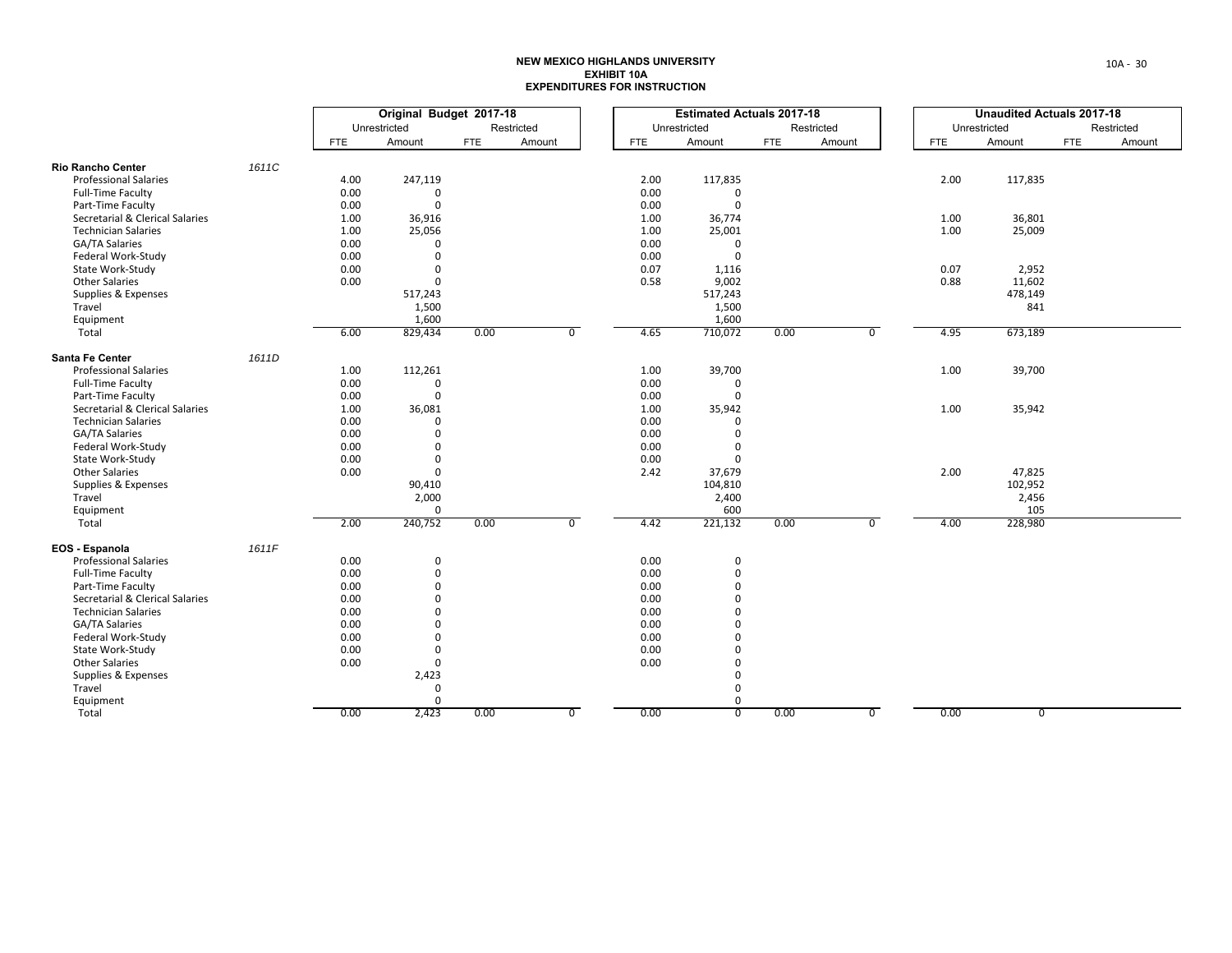|                                 |       |              | Original Budget 2017-18 |            |                |            | <b>Estimated Actuals 2017-18</b> |            |                |            | <b>Unaudited Actuals 2017-18</b> |            |      |  |  |  |            |
|---------------------------------|-------|--------------|-------------------------|------------|----------------|------------|----------------------------------|------------|----------------|------------|----------------------------------|------------|------|--|--|--|------------|
|                                 |       | Unrestricted |                         |            | Restricted     |            | Unrestricted                     |            | Restricted     |            | Unrestricted                     |            |      |  |  |  | Restricted |
|                                 |       | FTE          | Amount                  | <b>FTE</b> | Amount         | <b>FTE</b> | Amount                           | <b>FTE</b> | Amount         | <b>FTE</b> | Amount                           | <b>FTE</b> |      |  |  |  | Amount     |
| <b>Raton Center</b>             | 1611H |              |                         |            |                |            |                                  |            |                |            |                                  |            |      |  |  |  |            |
| <b>Professional Salaries</b>    |       | 0.00         | $\mathbf 0$             |            |                | 0.00       | 0                                |            |                |            |                                  |            |      |  |  |  |            |
| <b>Full-Time Faculty</b>        |       | 0.00         | $\mathsf 0$             |            |                | 0.00       | $\mathbf 0$                      |            |                |            |                                  |            |      |  |  |  |            |
| Part-Time Faculty               |       | 0.00         | $\Omega$                |            |                | 0.00       | $\Omega$                         |            |                |            |                                  |            |      |  |  |  |            |
| Secretarial & Clerical Salaries |       | 0.00         | $\Omega$                |            |                | 0.00       | O                                |            |                |            |                                  |            |      |  |  |  |            |
| <b>Technician Salaries</b>      |       | 0.00         | $\Omega$                |            |                | 0.00       | ŋ                                |            |                |            |                                  |            |      |  |  |  |            |
| <b>GA/TA Salaries</b>           |       | 0.00         | $\Omega$                |            |                | 0.00       |                                  |            |                |            |                                  |            |      |  |  |  |            |
| Federal Work-Study              |       | 0.00         | $\Omega$                |            |                | 0.00       | $\Omega$                         |            |                |            |                                  |            |      |  |  |  |            |
| State Work-Study                |       | 0.00         | $\Omega$                |            |                | 0.00       | $\Omega$                         |            |                |            |                                  |            |      |  |  |  |            |
| <b>Other Salaries</b>           |       | 0.00         | $\Omega$                |            |                | 0.00       | ŋ                                |            |                |            |                                  |            |      |  |  |  |            |
| Supplies & Expenses             |       |              | $\Omega$                |            |                |            | $\Omega$                         |            |                |            |                                  |            |      |  |  |  |            |
| Travel                          |       |              | $\Omega$                |            |                |            | $\Omega$                         |            |                |            |                                  |            |      |  |  |  |            |
| Equipment                       |       |              | $\mathsf 0$             |            |                |            | $\mathsf 0$                      |            |                |            |                                  |            |      |  |  |  |            |
| Total                           |       | 0.00         | $\overline{0}$          | 0.00       | $\overline{0}$ | 0.00       | $\overline{0}$                   | 0.00       | $\overline{0}$ | 0.00       | $\overline{0}$                   |            |      |  |  |  |            |
| <b>International Education</b>  | 17600 |              |                         |            |                |            |                                  |            |                |            |                                  |            |      |  |  |  |            |
| <b>Professional Salaries</b>    |       | 1.00         | 93,447                  |            |                | 1.00       | 58,839                           |            |                | 1.00       | 58,839                           |            |      |  |  |  |            |
| Full-Time Faculty               |       | 0.00         | $\Omega$                |            |                | 0.00       | $\mathbf 0$                      |            |                |            |                                  |            |      |  |  |  |            |
| Part-Time Faculty               |       | 0.00         | $\Omega$                |            |                | 0.00       | $\Omega$                         |            |                |            |                                  |            |      |  |  |  |            |
| Secretarial & Clerical Salaries |       | 0.00         | $\Omega$                |            |                | 0.00       |                                  |            |                |            |                                  |            |      |  |  |  |            |
| <b>Technician Salaries</b>      |       | 0.00         | $\Omega$                |            |                | 0.00       | $\Omega$                         |            |                |            |                                  |            |      |  |  |  |            |
| GA/TA Salaries                  |       | 0.00         | $\Omega$                |            |                | 0.00       | $\Omega$                         |            |                |            |                                  |            |      |  |  |  |            |
| Federal Work-Study              |       | 0.00         | $\Omega$                |            |                | 0.00       | $\mathbf 0$                      |            |                |            |                                  |            |      |  |  |  |            |
| State Work-Study                |       | 0.00         | $\mathbf 0$             |            |                | 0.01       | 216                              |            |                |            | 78                               |            |      |  |  |  |            |
| <b>Other Salaries</b>           |       | 0.00         | $\mathbf 0$             |            |                | 1.02       | 15,895                           |            |                | 3.00       | 22,848                           |            |      |  |  |  |            |
| Supplies & Expenses             |       |              | 7,742                   |            |                |            | 9,248                            |            |                |            | 6,770                            |            |      |  |  |  |            |
| Travel                          |       |              | 2,551                   |            |                |            | 165                              |            |                |            |                                  |            |      |  |  |  |            |
| Equipment                       |       |              | 500                     |            |                |            | 1,380                            |            |                |            | 1,727                            |            |      |  |  |  |            |
| Total                           |       | 1.00         | 104,240                 | 0.00       | $\overline{0}$ | 2.03       | 85,743                           | 0.00       | $\overline{0}$ | 4.00       | 90,262                           |            |      |  |  |  |            |
| Organization 23430              | 23430 |              |                         |            |                |            |                                  |            |                |            |                                  |            |      |  |  |  |            |
| <b>Professional Salaries</b>    |       | 0.00         | 0                       |            |                | 0.00       | 0                                |            |                |            |                                  |            |      |  |  |  |            |
| Full-Time Faculty               |       | 0.00         | $\mathbf 0$             |            |                | 0.00       | $\Omega$                         |            |                |            |                                  |            |      |  |  |  |            |
| Part-Time Faculty               |       | 0.00         | $\Omega$                |            |                | 0.00       | $\Omega$                         |            |                |            |                                  |            |      |  |  |  |            |
| Secretarial & Clerical Salaries |       | 0.00         | $\Omega$                |            |                | 0.00       | O                                |            |                |            |                                  |            |      |  |  |  |            |
| <b>Technician Salaries</b>      |       | 0.00         | $\Omega$                |            |                | 0.00       | ŋ                                |            |                |            |                                  |            |      |  |  |  |            |
| GA/TA Salaries                  |       | 0.00         | $\Omega$                |            |                | 0.00       |                                  |            |                |            |                                  |            |      |  |  |  |            |
| Federal Work-Study              |       | 0.00         | $\Omega$                |            |                | 0.00       | $\Omega$                         |            |                |            |                                  |            |      |  |  |  |            |
| State Work-Study                |       | 0.00         | $\Omega$                |            |                | 0.00       |                                  |            |                |            |                                  |            |      |  |  |  |            |
| <b>Other Salaries</b>           |       | 0.00         | $\Omega$                |            |                | 0.00       | ŋ                                |            |                |            |                                  |            |      |  |  |  |            |
| Supplies & Expenses             |       |              | $\Omega$                |            |                |            | $\Omega$                         |            |                |            |                                  |            |      |  |  |  |            |
| Travel                          |       |              | $\Omega$                |            |                |            | $\Omega$                         |            |                |            |                                  |            |      |  |  |  |            |
| Equipment                       |       |              | $\mathbf{0}$            |            |                |            | 0                                |            |                |            |                                  |            |      |  |  |  |            |
| Total                           |       | 0.00         | $\overline{0}$          | 0.00       | $\overline{0}$ | 0.00       | $\overline{0}$                   | 0.00       | $\overline{0}$ | 0.00       | $\overline{0}$                   |            | 0.00 |  |  |  |            |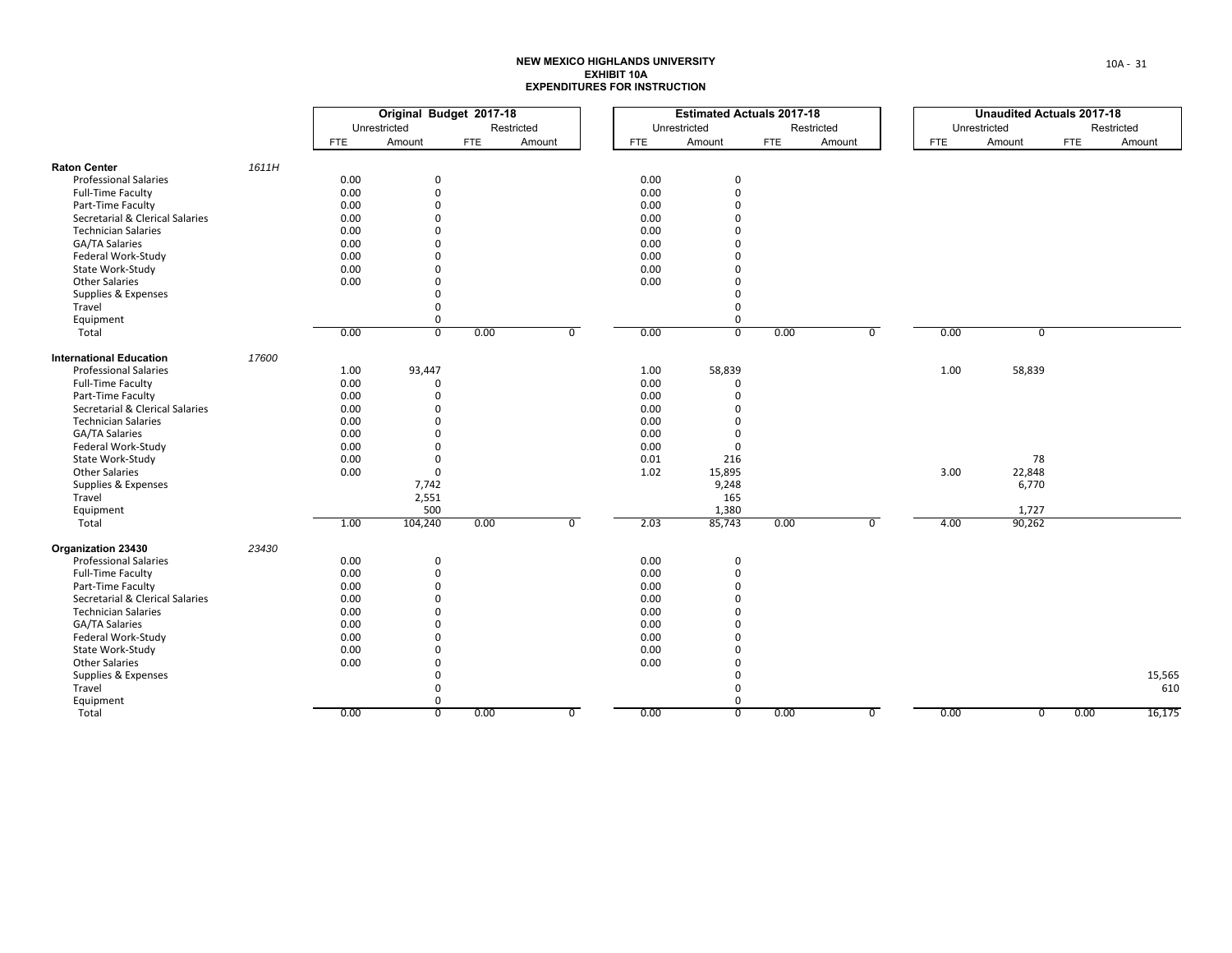| Unrestricted<br>Restricted<br>Unrestricted<br>Restricted<br>Unrestricted<br>Amount<br>Amount<br>Amount<br><b>FTE</b><br>Amount<br>Amount<br><b>FTE</b><br><b>FTE</b><br><b>FTE</b><br><b>FTE</b><br>00511<br><b>Projects</b><br>0.00<br><b>Professional Salaries</b><br>0.00<br>$\mathbf 0$<br>$\mathbf 0$<br>0.00<br>$\mathbf 0$<br>0.00<br>$\Omega$<br>Full-Time Faculty<br>0.00<br>$\Omega$<br>0.00<br>$\Omega$<br>Part-Time Faculty<br>0.00<br>Secretarial & Clerical Salaries<br>0.00<br>$\Omega$<br>$\Omega$<br>0.00<br><b>Technician Salaries</b><br>0.00<br>$\Omega$<br>$\Omega$<br>0.00<br>0.00<br>GA/TA Salaries<br>$\Omega$<br>$\Omega$<br>Federal Work-Study<br>0.00<br>0.00<br>$\Omega$<br>$\Omega$<br>0.00<br>State Work-Study<br>0.00<br>$\Omega$<br>$\Omega$<br><b>Other Salaries</b><br>0.00<br>$\mathbf 0$<br>0.00<br>$\Omega$<br>454,397<br>Supplies & Expenses<br>369,302<br>Travel<br>26,000<br>$\Omega$<br>$\Omega$<br>59,095<br>Equipment<br>0.00<br>454,397<br>0.00<br>454,397<br>$\overline{0}$<br>Total<br>0.00<br>$\overline{0}$<br>0.00<br>0.00<br>10811<br><b>Accredidatation Expenses</b><br><b>Professional Salaries</b><br>0.00<br>1.00<br>86,300<br>1.00<br>$\mathbf 0$<br><b>Full-Time Faculty</b><br>0.00<br>$\mathbf 0$<br>0.00<br>$\mathbf 0$<br>0.00<br>0.00<br>Part-Time Faculty<br>$\Omega$<br>$\Omega$<br>Secretarial & Clerical Salaries<br>0.00<br>$\Omega$<br>0.00<br>$\Omega$<br>0.00<br><b>Technician Salaries</b><br>0.00<br>$\Omega$<br>$\Omega$<br>0.00<br><b>GA/TA Salaries</b><br>0.00<br>$\Omega$<br>$\Omega$<br>Federal Work-Study<br>0.00<br>$\Omega$<br>0.00<br>$\Omega$<br>0.00<br>0.00<br>State Work-Study<br>$\Omega$<br>$\Omega$<br><b>Other Salaries</b><br>0.00<br>0.02<br>300<br>$\Omega$<br>Supplies & Expenses<br>12,112<br>35,506<br>68,300<br>6,075<br>23,383<br>Travel<br>4,143<br>$\mathbf 0$<br>Equipment<br>$\Omega$<br>0.00<br>18,187<br>0.00<br>$\overline{0}$<br>1.02<br>126,249<br>$\overline{0}$<br>0.00<br>1.00<br>Total<br>10826<br><b>Graduate Assistantships</b><br>0.00<br><b>Professional Salaries</b><br>0.00<br>$\mathbf 0$<br>$\mathbf 0$<br><b>Full-Time Faculty</b><br>0.00<br>$\mathbf 0$<br>0.00<br>$\Omega$<br>Part-Time Faculty<br>0.00<br>$\Omega$<br>0.00<br>$\Omega$<br>Secretarial & Clerical Salaries<br>0.00<br>$\Omega$<br>0.00<br>$\Omega$ |                            |      | Original Budget 2017-18 |  |      | <b>Estimated Actuals 2017-18</b> |  | <b>Unaudited Actuals 2017-18</b> |  |
|----------------------------------------------------------------------------------------------------------------------------------------------------------------------------------------------------------------------------------------------------------------------------------------------------------------------------------------------------------------------------------------------------------------------------------------------------------------------------------------------------------------------------------------------------------------------------------------------------------------------------------------------------------------------------------------------------------------------------------------------------------------------------------------------------------------------------------------------------------------------------------------------------------------------------------------------------------------------------------------------------------------------------------------------------------------------------------------------------------------------------------------------------------------------------------------------------------------------------------------------------------------------------------------------------------------------------------------------------------------------------------------------------------------------------------------------------------------------------------------------------------------------------------------------------------------------------------------------------------------------------------------------------------------------------------------------------------------------------------------------------------------------------------------------------------------------------------------------------------------------------------------------------------------------------------------------------------------------------------------------------------------------------------------------------------------------------------------------------------------------------------------------------------------------------------------------------------------------------------------------------------------------------------------------------------------------------------------------|----------------------------|------|-------------------------|--|------|----------------------------------|--|----------------------------------|--|
|                                                                                                                                                                                                                                                                                                                                                                                                                                                                                                                                                                                                                                                                                                                                                                                                                                                                                                                                                                                                                                                                                                                                                                                                                                                                                                                                                                                                                                                                                                                                                                                                                                                                                                                                                                                                                                                                                                                                                                                                                                                                                                                                                                                                                                                                                                                                              |                            |      |                         |  |      |                                  |  |                                  |  |
|                                                                                                                                                                                                                                                                                                                                                                                                                                                                                                                                                                                                                                                                                                                                                                                                                                                                                                                                                                                                                                                                                                                                                                                                                                                                                                                                                                                                                                                                                                                                                                                                                                                                                                                                                                                                                                                                                                                                                                                                                                                                                                                                                                                                                                                                                                                                              |                            |      |                         |  |      |                                  |  |                                  |  |
|                                                                                                                                                                                                                                                                                                                                                                                                                                                                                                                                                                                                                                                                                                                                                                                                                                                                                                                                                                                                                                                                                                                                                                                                                                                                                                                                                                                                                                                                                                                                                                                                                                                                                                                                                                                                                                                                                                                                                                                                                                                                                                                                                                                                                                                                                                                                              |                            |      |                         |  |      |                                  |  |                                  |  |
|                                                                                                                                                                                                                                                                                                                                                                                                                                                                                                                                                                                                                                                                                                                                                                                                                                                                                                                                                                                                                                                                                                                                                                                                                                                                                                                                                                                                                                                                                                                                                                                                                                                                                                                                                                                                                                                                                                                                                                                                                                                                                                                                                                                                                                                                                                                                              |                            |      |                         |  |      |                                  |  |                                  |  |
|                                                                                                                                                                                                                                                                                                                                                                                                                                                                                                                                                                                                                                                                                                                                                                                                                                                                                                                                                                                                                                                                                                                                                                                                                                                                                                                                                                                                                                                                                                                                                                                                                                                                                                                                                                                                                                                                                                                                                                                                                                                                                                                                                                                                                                                                                                                                              |                            |      |                         |  |      |                                  |  |                                  |  |
|                                                                                                                                                                                                                                                                                                                                                                                                                                                                                                                                                                                                                                                                                                                                                                                                                                                                                                                                                                                                                                                                                                                                                                                                                                                                                                                                                                                                                                                                                                                                                                                                                                                                                                                                                                                                                                                                                                                                                                                                                                                                                                                                                                                                                                                                                                                                              |                            |      |                         |  |      |                                  |  |                                  |  |
|                                                                                                                                                                                                                                                                                                                                                                                                                                                                                                                                                                                                                                                                                                                                                                                                                                                                                                                                                                                                                                                                                                                                                                                                                                                                                                                                                                                                                                                                                                                                                                                                                                                                                                                                                                                                                                                                                                                                                                                                                                                                                                                                                                                                                                                                                                                                              |                            |      |                         |  |      |                                  |  |                                  |  |
|                                                                                                                                                                                                                                                                                                                                                                                                                                                                                                                                                                                                                                                                                                                                                                                                                                                                                                                                                                                                                                                                                                                                                                                                                                                                                                                                                                                                                                                                                                                                                                                                                                                                                                                                                                                                                                                                                                                                                                                                                                                                                                                                                                                                                                                                                                                                              |                            |      |                         |  |      |                                  |  |                                  |  |
|                                                                                                                                                                                                                                                                                                                                                                                                                                                                                                                                                                                                                                                                                                                                                                                                                                                                                                                                                                                                                                                                                                                                                                                                                                                                                                                                                                                                                                                                                                                                                                                                                                                                                                                                                                                                                                                                                                                                                                                                                                                                                                                                                                                                                                                                                                                                              |                            |      |                         |  |      |                                  |  |                                  |  |
|                                                                                                                                                                                                                                                                                                                                                                                                                                                                                                                                                                                                                                                                                                                                                                                                                                                                                                                                                                                                                                                                                                                                                                                                                                                                                                                                                                                                                                                                                                                                                                                                                                                                                                                                                                                                                                                                                                                                                                                                                                                                                                                                                                                                                                                                                                                                              |                            |      |                         |  |      |                                  |  |                                  |  |
|                                                                                                                                                                                                                                                                                                                                                                                                                                                                                                                                                                                                                                                                                                                                                                                                                                                                                                                                                                                                                                                                                                                                                                                                                                                                                                                                                                                                                                                                                                                                                                                                                                                                                                                                                                                                                                                                                                                                                                                                                                                                                                                                                                                                                                                                                                                                              |                            |      |                         |  |      |                                  |  |                                  |  |
|                                                                                                                                                                                                                                                                                                                                                                                                                                                                                                                                                                                                                                                                                                                                                                                                                                                                                                                                                                                                                                                                                                                                                                                                                                                                                                                                                                                                                                                                                                                                                                                                                                                                                                                                                                                                                                                                                                                                                                                                                                                                                                                                                                                                                                                                                                                                              |                            |      |                         |  |      |                                  |  |                                  |  |
|                                                                                                                                                                                                                                                                                                                                                                                                                                                                                                                                                                                                                                                                                                                                                                                                                                                                                                                                                                                                                                                                                                                                                                                                                                                                                                                                                                                                                                                                                                                                                                                                                                                                                                                                                                                                                                                                                                                                                                                                                                                                                                                                                                                                                                                                                                                                              |                            |      |                         |  |      |                                  |  |                                  |  |
|                                                                                                                                                                                                                                                                                                                                                                                                                                                                                                                                                                                                                                                                                                                                                                                                                                                                                                                                                                                                                                                                                                                                                                                                                                                                                                                                                                                                                                                                                                                                                                                                                                                                                                                                                                                                                                                                                                                                                                                                                                                                                                                                                                                                                                                                                                                                              |                            |      |                         |  |      |                                  |  | 312,593                          |  |
|                                                                                                                                                                                                                                                                                                                                                                                                                                                                                                                                                                                                                                                                                                                                                                                                                                                                                                                                                                                                                                                                                                                                                                                                                                                                                                                                                                                                                                                                                                                                                                                                                                                                                                                                                                                                                                                                                                                                                                                                                                                                                                                                                                                                                                                                                                                                              |                            |      |                         |  |      |                                  |  | 124,684                          |  |
|                                                                                                                                                                                                                                                                                                                                                                                                                                                                                                                                                                                                                                                                                                                                                                                                                                                                                                                                                                                                                                                                                                                                                                                                                                                                                                                                                                                                                                                                                                                                                                                                                                                                                                                                                                                                                                                                                                                                                                                                                                                                                                                                                                                                                                                                                                                                              |                            |      |                         |  |      |                                  |  | 68,492                           |  |
|                                                                                                                                                                                                                                                                                                                                                                                                                                                                                                                                                                                                                                                                                                                                                                                                                                                                                                                                                                                                                                                                                                                                                                                                                                                                                                                                                                                                                                                                                                                                                                                                                                                                                                                                                                                                                                                                                                                                                                                                                                                                                                                                                                                                                                                                                                                                              |                            |      |                         |  |      |                                  |  | 505,770                          |  |
|                                                                                                                                                                                                                                                                                                                                                                                                                                                                                                                                                                                                                                                                                                                                                                                                                                                                                                                                                                                                                                                                                                                                                                                                                                                                                                                                                                                                                                                                                                                                                                                                                                                                                                                                                                                                                                                                                                                                                                                                                                                                                                                                                                                                                                                                                                                                              |                            |      |                         |  |      |                                  |  |                                  |  |
|                                                                                                                                                                                                                                                                                                                                                                                                                                                                                                                                                                                                                                                                                                                                                                                                                                                                                                                                                                                                                                                                                                                                                                                                                                                                                                                                                                                                                                                                                                                                                                                                                                                                                                                                                                                                                                                                                                                                                                                                                                                                                                                                                                                                                                                                                                                                              |                            |      |                         |  |      |                                  |  | 86,300                           |  |
|                                                                                                                                                                                                                                                                                                                                                                                                                                                                                                                                                                                                                                                                                                                                                                                                                                                                                                                                                                                                                                                                                                                                                                                                                                                                                                                                                                                                                                                                                                                                                                                                                                                                                                                                                                                                                                                                                                                                                                                                                                                                                                                                                                                                                                                                                                                                              |                            |      |                         |  |      |                                  |  | 1,271                            |  |
|                                                                                                                                                                                                                                                                                                                                                                                                                                                                                                                                                                                                                                                                                                                                                                                                                                                                                                                                                                                                                                                                                                                                                                                                                                                                                                                                                                                                                                                                                                                                                                                                                                                                                                                                                                                                                                                                                                                                                                                                                                                                                                                                                                                                                                                                                                                                              |                            |      |                         |  |      |                                  |  |                                  |  |
|                                                                                                                                                                                                                                                                                                                                                                                                                                                                                                                                                                                                                                                                                                                                                                                                                                                                                                                                                                                                                                                                                                                                                                                                                                                                                                                                                                                                                                                                                                                                                                                                                                                                                                                                                                                                                                                                                                                                                                                                                                                                                                                                                                                                                                                                                                                                              |                            |      |                         |  |      |                                  |  |                                  |  |
|                                                                                                                                                                                                                                                                                                                                                                                                                                                                                                                                                                                                                                                                                                                                                                                                                                                                                                                                                                                                                                                                                                                                                                                                                                                                                                                                                                                                                                                                                                                                                                                                                                                                                                                                                                                                                                                                                                                                                                                                                                                                                                                                                                                                                                                                                                                                              |                            |      |                         |  |      |                                  |  |                                  |  |
|                                                                                                                                                                                                                                                                                                                                                                                                                                                                                                                                                                                                                                                                                                                                                                                                                                                                                                                                                                                                                                                                                                                                                                                                                                                                                                                                                                                                                                                                                                                                                                                                                                                                                                                                                                                                                                                                                                                                                                                                                                                                                                                                                                                                                                                                                                                                              |                            |      |                         |  |      |                                  |  |                                  |  |
|                                                                                                                                                                                                                                                                                                                                                                                                                                                                                                                                                                                                                                                                                                                                                                                                                                                                                                                                                                                                                                                                                                                                                                                                                                                                                                                                                                                                                                                                                                                                                                                                                                                                                                                                                                                                                                                                                                                                                                                                                                                                                                                                                                                                                                                                                                                                              |                            |      |                         |  |      |                                  |  |                                  |  |
|                                                                                                                                                                                                                                                                                                                                                                                                                                                                                                                                                                                                                                                                                                                                                                                                                                                                                                                                                                                                                                                                                                                                                                                                                                                                                                                                                                                                                                                                                                                                                                                                                                                                                                                                                                                                                                                                                                                                                                                                                                                                                                                                                                                                                                                                                                                                              |                            |      |                         |  |      |                                  |  |                                  |  |
|                                                                                                                                                                                                                                                                                                                                                                                                                                                                                                                                                                                                                                                                                                                                                                                                                                                                                                                                                                                                                                                                                                                                                                                                                                                                                                                                                                                                                                                                                                                                                                                                                                                                                                                                                                                                                                                                                                                                                                                                                                                                                                                                                                                                                                                                                                                                              |                            |      |                         |  |      |                                  |  | 300                              |  |
|                                                                                                                                                                                                                                                                                                                                                                                                                                                                                                                                                                                                                                                                                                                                                                                                                                                                                                                                                                                                                                                                                                                                                                                                                                                                                                                                                                                                                                                                                                                                                                                                                                                                                                                                                                                                                                                                                                                                                                                                                                                                                                                                                                                                                                                                                                                                              |                            |      |                         |  |      |                                  |  |                                  |  |
|                                                                                                                                                                                                                                                                                                                                                                                                                                                                                                                                                                                                                                                                                                                                                                                                                                                                                                                                                                                                                                                                                                                                                                                                                                                                                                                                                                                                                                                                                                                                                                                                                                                                                                                                                                                                                                                                                                                                                                                                                                                                                                                                                                                                                                                                                                                                              |                            |      |                         |  |      |                                  |  |                                  |  |
|                                                                                                                                                                                                                                                                                                                                                                                                                                                                                                                                                                                                                                                                                                                                                                                                                                                                                                                                                                                                                                                                                                                                                                                                                                                                                                                                                                                                                                                                                                                                                                                                                                                                                                                                                                                                                                                                                                                                                                                                                                                                                                                                                                                                                                                                                                                                              |                            |      |                         |  |      |                                  |  |                                  |  |
|                                                                                                                                                                                                                                                                                                                                                                                                                                                                                                                                                                                                                                                                                                                                                                                                                                                                                                                                                                                                                                                                                                                                                                                                                                                                                                                                                                                                                                                                                                                                                                                                                                                                                                                                                                                                                                                                                                                                                                                                                                                                                                                                                                                                                                                                                                                                              |                            |      |                         |  |      |                                  |  | 179,553                          |  |
|                                                                                                                                                                                                                                                                                                                                                                                                                                                                                                                                                                                                                                                                                                                                                                                                                                                                                                                                                                                                                                                                                                                                                                                                                                                                                                                                                                                                                                                                                                                                                                                                                                                                                                                                                                                                                                                                                                                                                                                                                                                                                                                                                                                                                                                                                                                                              |                            |      |                         |  |      |                                  |  |                                  |  |
|                                                                                                                                                                                                                                                                                                                                                                                                                                                                                                                                                                                                                                                                                                                                                                                                                                                                                                                                                                                                                                                                                                                                                                                                                                                                                                                                                                                                                                                                                                                                                                                                                                                                                                                                                                                                                                                                                                                                                                                                                                                                                                                                                                                                                                                                                                                                              |                            |      |                         |  |      |                                  |  |                                  |  |
|                                                                                                                                                                                                                                                                                                                                                                                                                                                                                                                                                                                                                                                                                                                                                                                                                                                                                                                                                                                                                                                                                                                                                                                                                                                                                                                                                                                                                                                                                                                                                                                                                                                                                                                                                                                                                                                                                                                                                                                                                                                                                                                                                                                                                                                                                                                                              |                            |      |                         |  |      |                                  |  |                                  |  |
|                                                                                                                                                                                                                                                                                                                                                                                                                                                                                                                                                                                                                                                                                                                                                                                                                                                                                                                                                                                                                                                                                                                                                                                                                                                                                                                                                                                                                                                                                                                                                                                                                                                                                                                                                                                                                                                                                                                                                                                                                                                                                                                                                                                                                                                                                                                                              |                            |      |                         |  |      |                                  |  |                                  |  |
|                                                                                                                                                                                                                                                                                                                                                                                                                                                                                                                                                                                                                                                                                                                                                                                                                                                                                                                                                                                                                                                                                                                                                                                                                                                                                                                                                                                                                                                                                                                                                                                                                                                                                                                                                                                                                                                                                                                                                                                                                                                                                                                                                                                                                                                                                                                                              |                            |      |                         |  |      |                                  |  |                                  |  |
|                                                                                                                                                                                                                                                                                                                                                                                                                                                                                                                                                                                                                                                                                                                                                                                                                                                                                                                                                                                                                                                                                                                                                                                                                                                                                                                                                                                                                                                                                                                                                                                                                                                                                                                                                                                                                                                                                                                                                                                                                                                                                                                                                                                                                                                                                                                                              | <b>Technician Salaries</b> | 0.00 | $\Omega$                |  | 0.00 | $\Omega$                         |  |                                  |  |
|                                                                                                                                                                                                                                                                                                                                                                                                                                                                                                                                                                                                                                                                                                                                                                                                                                                                                                                                                                                                                                                                                                                                                                                                                                                                                                                                                                                                                                                                                                                                                                                                                                                                                                                                                                                                                                                                                                                                                                                                                                                                                                                                                                                                                                                                                                                                              |                            |      |                         |  |      |                                  |  |                                  |  |
| GA/TA Salaries<br>22.32<br>663,812<br>0.96<br>28,642                                                                                                                                                                                                                                                                                                                                                                                                                                                                                                                                                                                                                                                                                                                                                                                                                                                                                                                                                                                                                                                                                                                                                                                                                                                                                                                                                                                                                                                                                                                                                                                                                                                                                                                                                                                                                                                                                                                                                                                                                                                                                                                                                                                                                                                                                         |                            |      |                         |  |      |                                  |  |                                  |  |
| Federal Work-Study<br>0.00<br>0.00<br>$\Omega$<br>$\Omega$                                                                                                                                                                                                                                                                                                                                                                                                                                                                                                                                                                                                                                                                                                                                                                                                                                                                                                                                                                                                                                                                                                                                                                                                                                                                                                                                                                                                                                                                                                                                                                                                                                                                                                                                                                                                                                                                                                                                                                                                                                                                                                                                                                                                                                                                                   |                            |      |                         |  |      |                                  |  |                                  |  |
| 0.00<br>State Work-Study<br>0.00<br>$\mathbf 0$<br>$\Omega$                                                                                                                                                                                                                                                                                                                                                                                                                                                                                                                                                                                                                                                                                                                                                                                                                                                                                                                                                                                                                                                                                                                                                                                                                                                                                                                                                                                                                                                                                                                                                                                                                                                                                                                                                                                                                                                                                                                                                                                                                                                                                                                                                                                                                                                                                  |                            |      |                         |  |      |                                  |  |                                  |  |
| <b>Other Salaries</b><br>0.00<br>0.00<br>$\mathbf 0$<br>$\Omega$                                                                                                                                                                                                                                                                                                                                                                                                                                                                                                                                                                                                                                                                                                                                                                                                                                                                                                                                                                                                                                                                                                                                                                                                                                                                                                                                                                                                                                                                                                                                                                                                                                                                                                                                                                                                                                                                                                                                                                                                                                                                                                                                                                                                                                                                             |                            |      |                         |  |      |                                  |  |                                  |  |
| Supplies & Expenses<br>$\Omega$<br>$\Omega$                                                                                                                                                                                                                                                                                                                                                                                                                                                                                                                                                                                                                                                                                                                                                                                                                                                                                                                                                                                                                                                                                                                                                                                                                                                                                                                                                                                                                                                                                                                                                                                                                                                                                                                                                                                                                                                                                                                                                                                                                                                                                                                                                                                                                                                                                                  |                            |      |                         |  |      |                                  |  |                                  |  |
| Travel<br>$\Omega$<br>$\Omega$                                                                                                                                                                                                                                                                                                                                                                                                                                                                                                                                                                                                                                                                                                                                                                                                                                                                                                                                                                                                                                                                                                                                                                                                                                                                                                                                                                                                                                                                                                                                                                                                                                                                                                                                                                                                                                                                                                                                                                                                                                                                                                                                                                                                                                                                                                               |                            |      |                         |  |      |                                  |  |                                  |  |
| $\Omega$<br>Equipment<br>$\Omega$                                                                                                                                                                                                                                                                                                                                                                                                                                                                                                                                                                                                                                                                                                                                                                                                                                                                                                                                                                                                                                                                                                                                                                                                                                                                                                                                                                                                                                                                                                                                                                                                                                                                                                                                                                                                                                                                                                                                                                                                                                                                                                                                                                                                                                                                                                            |                            |      |                         |  |      |                                  |  |                                  |  |
| 22.32<br>663,812<br>0.96<br>28,642<br>$\overline{0}$<br>Total<br>0.00<br>$\overline{0}$<br>0.00                                                                                                                                                                                                                                                                                                                                                                                                                                                                                                                                                                                                                                                                                                                                                                                                                                                                                                                                                                                                                                                                                                                                                                                                                                                                                                                                                                                                                                                                                                                                                                                                                                                                                                                                                                                                                                                                                                                                                                                                                                                                                                                                                                                                                                              |                            |      |                         |  |      |                                  |  | 0                                |  |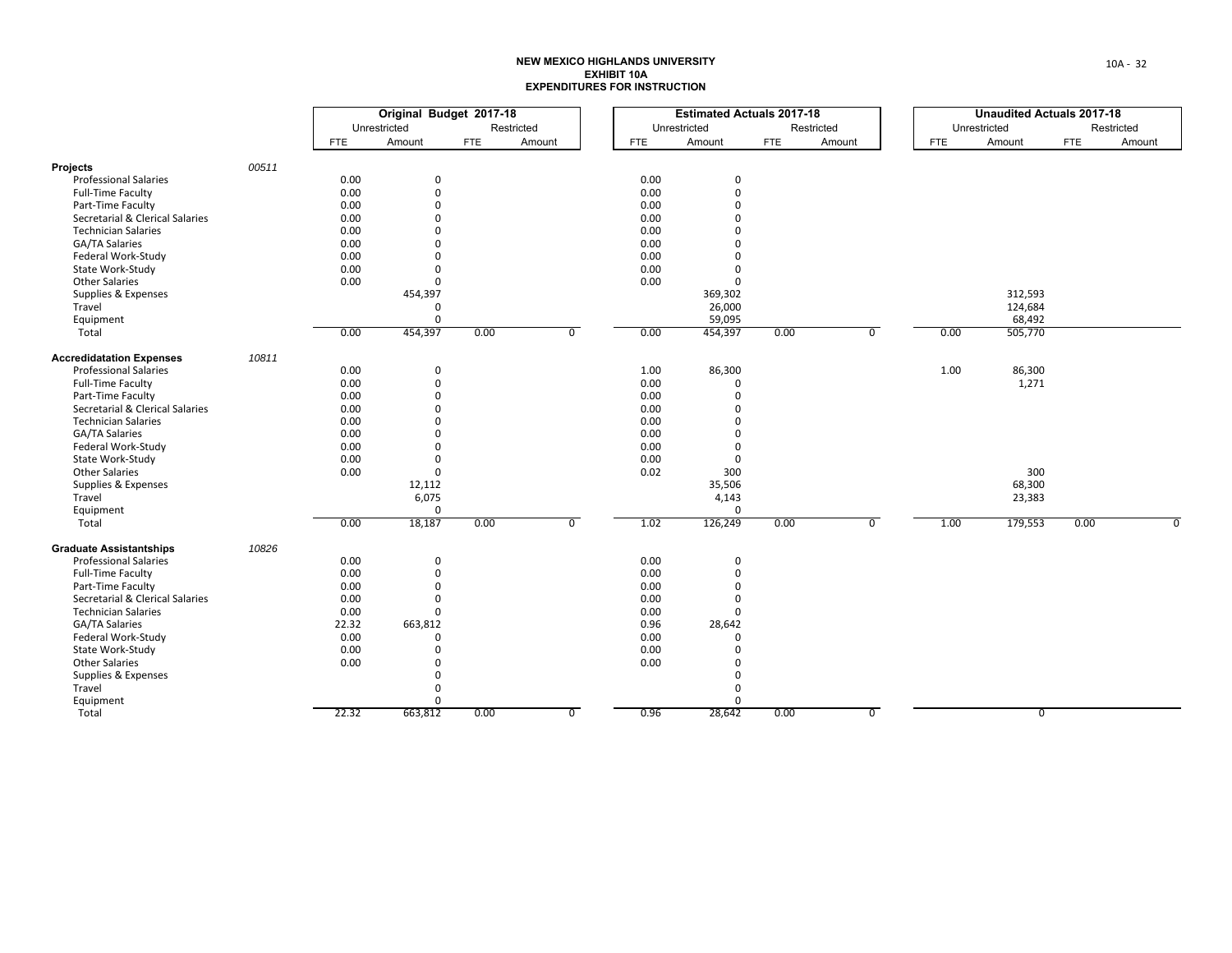|                                                      |       | Original Budget 2017-18           |              |            |                |              | <b>Estimated Actuals 2017-18</b> |            |            |                |            | <b>Unaudited Actuals 2017-18</b> |     |            |
|------------------------------------------------------|-------|-----------------------------------|--------------|------------|----------------|--------------|----------------------------------|------------|------------|----------------|------------|----------------------------------|-----|------------|
|                                                      |       |                                   | Unrestricted |            | Restricted     |              | Unrestricted                     |            | Restricted |                |            | Unrestricted                     |     | Restricted |
|                                                      |       | FTE                               | Amount       | <b>FTE</b> | Amount         | <b>FTE</b>   | Amount                           | <b>FTE</b> | Amount     |                | <b>FTE</b> | Amount                           | FTE |            |
| <b>Unallocated Contingency (Provost)</b>             |       | 10900, 10901, 10902, 10903, 10904 |              |            |                |              |                                  |            |            |                |            |                                  |     |            |
| <b>Professional Salaries</b>                         |       | 0.00                              | $\mathbf 0$  |            |                | 0.00         | 0                                |            |            |                |            |                                  |     |            |
| <b>Full-Time Faculty</b>                             |       | 0.00                              | 90,000       |            |                | 0.00         | 774                              |            |            |                |            | 625                              |     |            |
| Part-Time Faculty                                    |       | 3.10                              | 62,000       |            |                | 0.38         | 7,500                            |            |            |                | 0.38       | 6,300                            |     |            |
| Secretarial & Clerical Salaries                      |       | 0.00                              | $\mathbf 0$  |            |                | 0.00         | $\mathbf 0$                      |            |            |                |            |                                  |     |            |
| <b>Technician Salaries</b>                           |       | 0.00                              | $\mathbf 0$  |            |                | 0.00         | $\mathbf 0$                      |            |            |                |            |                                  |     |            |
| GA/TA Salaries                                       |       | 0.00                              | $\Omega$     |            |                | 0.00         | $\Omega$                         |            |            |                |            |                                  |     |            |
| Federal Work-Study                                   |       | 0.00                              | $\Omega$     |            |                | 0.00         | $\Omega$                         |            |            |                |            |                                  |     |            |
| State Work-Study                                     |       | 0.00                              | $\Omega$     |            |                | 0.00         | $\Omega$                         |            |            |                |            |                                  |     |            |
| <b>Other Salaries</b>                                |       | 17.43                             | 290,000      |            |                | 0.00         | 6,200                            |            |            |                | 4.00       | 13,929                           |     |            |
| Supplies & Expenses                                  |       |                                   | 399,087      |            |                |              | 107,737                          |            |            |                |            | 43,850                           |     |            |
| Travel                                               |       |                                   | $\mathbf{0}$ |            |                |              | 58,021                           |            |            |                |            | 32,391                           |     |            |
| Equipment                                            |       |                                   | $\Omega$     |            |                |              | $\Omega$                         |            |            |                |            |                                  |     |            |
| Total                                                |       | 20.53                             | 841,087      | 0.00       | $\overline{0}$ | 0.38         | 180,232                          | 0.00       |            | $\overline{0}$ | 4.38       | 97,095                           |     |            |
|                                                      | 11640 |                                   |              |            |                |              |                                  |            |            |                |            |                                  |     |            |
| <b>Nursing</b><br><b>Professional Salaries</b>       |       |                                   | 81,787       |            |                |              | 58,681                           |            |            |                | 1.00       | 58,681                           |     |            |
| <b>Full-Time Faculty</b>                             |       | 1.50<br>2.00                      | 145,750      |            |                | 1.00<br>4.50 | 235,806                          |            |            |                | 4.00       | 236,608                          |     |            |
|                                                      |       |                                   |              |            |                |              |                                  |            |            |                |            |                                  |     |            |
| Part-Time Faculty<br>Secretarial & Clerical Salaries |       | 2.51                              | 50,200       |            |                | 1.65<br>0.00 | 33,000<br>$\mathbf 0$            |            |            |                | 1.00       | 28,500                           |     |            |
|                                                      |       | 0.00                              | 20,302       |            |                |              |                                  |            |            |                |            |                                  |     |            |
| <b>Technician Salaries</b>                           |       | 0.00                              | $\Omega$     |            |                | 0.00         | $\Omega$<br>$\Omega$             |            |            |                |            |                                  |     |            |
| GA/TA Salaries                                       |       | 0.00                              | $\mathbf 0$  |            |                | 0.00         |                                  |            |            |                |            |                                  |     |            |
| Federal Work-Study                                   |       | 0.00                              | $\Omega$     |            |                | 0.00         | $\Omega$                         |            |            |                |            |                                  |     |            |
| State Work-Study                                     |       | 0.00                              | $\mathbf 0$  |            |                | 0.00         | $\mathbf 0$                      |            |            |                |            |                                  |     |            |
| <b>Other Salaries</b>                                |       | 0.00                              | $\mathbf 0$  |            |                | 0.10         | 1,550                            |            |            |                | 0.10       | 1,550                            |     |            |
| Supplies & Expenses                                  |       |                                   | 18,979       |            |                |              | 22,379                           |            |            |                |            | 15,923                           |     |            |
| Travel                                               |       |                                   | 6,935        |            |                |              | 5,535                            |            |            |                |            | 5,274                            |     |            |
| Equipment                                            |       |                                   | 100          |            |                |              | 100                              |            |            |                |            |                                  |     |            |
| Total                                                |       | 6.01                              | 324,053      | 0.00       | $\overline{0}$ | 7.25         | 357,052                          | 0.00       |            | $\overline{0}$ | 6.10       | 346,537                          |     |            |
| <b>Organization 1211h</b>                            | 1211H |                                   |              |            |                |              |                                  |            |            |                |            |                                  |     |            |
| <b>Professional Salaries</b>                         |       | 0.00                              | $\mathbf 0$  |            |                | 0.00         | 0                                |            |            |                |            |                                  |     |            |
| <b>Full-Time Faculty</b>                             |       | 0.00                              | $\mathbf 0$  |            |                | 0.00         | $\mathbf 0$                      |            |            |                |            |                                  |     |            |
| Part-Time Faculty                                    |       | 0.00                              | $\Omega$     |            |                | 0.00         | $\Omega$                         |            |            |                |            |                                  |     |            |
| Secretarial & Clerical Salaries                      |       | 0.00                              | $\Omega$     |            |                | 0.00         | $\Omega$                         |            |            |                |            |                                  |     |            |
| <b>Technician Salaries</b>                           |       | 0.00                              | $\Omega$     |            |                | 0.00         | $\Omega$                         |            |            |                |            |                                  |     |            |
| GA/TA Salaries                                       |       | 0.00                              | $\Omega$     |            |                | 0.00         | $\Omega$                         |            |            |                |            |                                  |     |            |
| Federal Work-Study                                   |       | 0.00                              | $\Omega$     |            |                | 0.00         | $\Omega$                         |            |            |                |            |                                  |     |            |
| State Work-Study                                     |       | 0.00                              | $\Omega$     |            |                | 0.00         | $\mathbf 0$                      |            |            |                |            |                                  |     |            |
| <b>Other Salaries</b>                                |       | 0.00                              | $\Omega$     |            |                | 0.00         | $\Omega$                         |            |            |                |            |                                  |     |            |
| Supplies & Expenses                                  |       |                                   | $\Omega$     |            |                |              | $\mathbf 0$                      |            |            |                |            |                                  |     |            |
| Travel                                               |       |                                   | $\mathbf 0$  |            |                |              | $\Omega$                         |            |            |                |            |                                  |     |            |
| Equipment                                            |       |                                   | 0            |            |                |              | $\mathbf 0$                      |            |            |                |            |                                  |     |            |
| Total                                                |       | 0.00                              | 0            | 0.00       | $\overline{0}$ | 0.00         | $\overline{0}$                   | 0.00       |            | $\overline{0}$ |            | 0                                |     |            |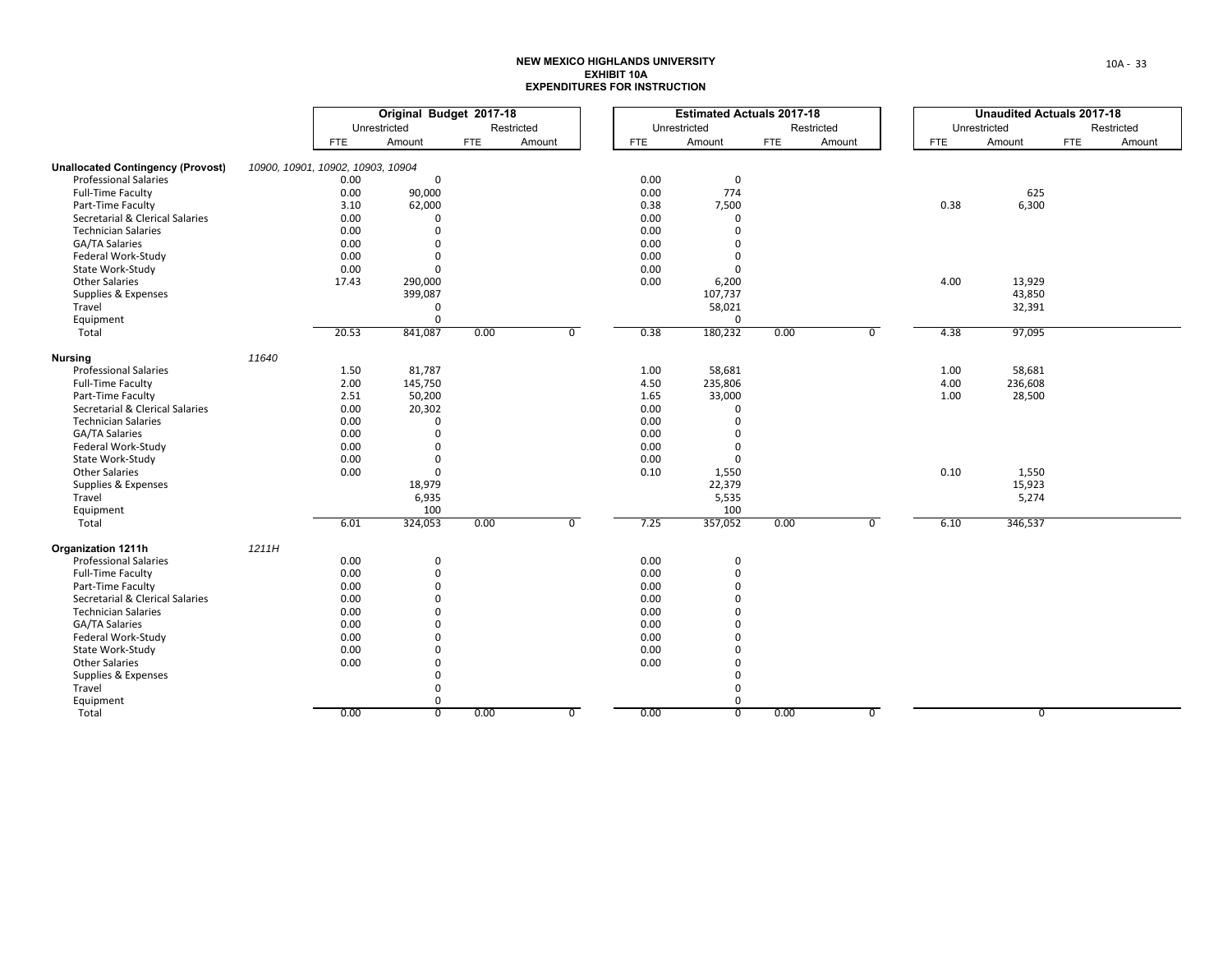|                                      |       | Original Budget 2017-18 |              |            |            |                |       | <b>Estimated Actuals 2017-18</b> |            |            |                |            | <b>Unaudited Actuals 2017-18</b> |     |            |
|--------------------------------------|-------|-------------------------|--------------|------------|------------|----------------|-------|----------------------------------|------------|------------|----------------|------------|----------------------------------|-----|------------|
|                                      |       |                         | Unrestricted |            | Restricted |                |       | Unrestricted                     |            | Restricted |                |            | Unrestricted                     |     | Restricted |
|                                      |       | <b>FTE</b>              | Amount       | <b>FTE</b> | Amount     |                | FTE   | Amount                           | <b>FTE</b> | Amount     |                | <b>FTE</b> | Amount                           | FTE | Amount     |
| La Prueba                            | 12900 |                         |              |            |            |                |       |                                  |            |            |                |            |                                  |     |            |
| <b>Professional Salaries</b>         |       | 0.00                    | $\mathbf 0$  |            |            |                | 0.00  | 0                                |            |            |                |            |                                  |     |            |
| <b>Full-Time Faculty</b>             |       | 0.00                    | 2,000        |            |            |                | 0.00  | $\mathbf 0$                      |            |            |                |            | 200                              |     |            |
| Part-Time Faculty                    |       | 0.00                    | $\Omega$     |            |            |                | 0.00  | $\Omega$                         |            |            |                |            |                                  |     |            |
| Secretarial & Clerical Salaries      |       | 0.00                    | $\Omega$     |            |            |                | 0.00  | $\Omega$                         |            |            |                |            |                                  |     |            |
| <b>Technician Salaries</b>           |       | 0.00                    | $\Omega$     |            |            |                | 0.00  | $\Omega$                         |            |            |                |            |                                  |     |            |
| GA/TA Salaries                       |       | 0.00                    | $\mathbf 0$  |            |            |                | 0.00  | $\Omega$                         |            |            |                |            |                                  |     |            |
| Federal Work-Study                   |       | 0.00                    | $\mathbf{0}$ |            |            |                | 0.00  | $\mathbf 0$                      |            |            |                |            |                                  |     |            |
| State Work-Study                     |       | 0.00                    | $\mathbf{0}$ |            |            |                | 0.00  | $\mathbf 0$                      |            |            |                |            |                                  |     |            |
| <b>Other Salaries</b>                |       | 0.00                    | 6,000        |            |            |                | 0.00  | 200                              |            |            |                |            | 200                              |     |            |
| Supplies & Expenses                  |       |                         | 6,735        |            |            |                |       | 6,735                            |            |            |                |            | 11,460                           |     |            |
| Travel                               |       |                         | 300          |            |            |                |       | 300                              |            |            |                |            | 125                              |     |            |
| Equipment                            |       |                         | $\Omega$     |            |            |                |       | $\mathbf 0$                      |            |            |                |            |                                  |     |            |
| Total                                |       | 0.00                    | 15,035       | 0.00       |            | $\overline{0}$ | 0.00  | 7,235                            | 0.00       |            | $\overline{0}$ |            | 11,985                           |     |            |
| <b>CEII - Ctr Economic Improvemt</b> | 13200 |                         |              |            |            |                |       |                                  |            |            |                |            |                                  |     |            |
| <b>Professional Salaries</b>         |       | 0.00                    | $\mathbf 0$  |            |            |                | 0.00  | 0                                |            |            |                |            |                                  |     |            |
| Full-Time Faculty                    |       | 0.00                    | $\mathsf 0$  |            |            |                | 0.00  | $\mathbf 0$                      |            |            |                |            |                                  |     |            |
| Part-Time Faculty                    |       | 0.00                    | $\Omega$     |            |            |                | 0.00  | $\Omega$                         |            |            |                |            |                                  |     |            |
| Secretarial & Clerical Salaries      |       | 0.00                    | $\Omega$     |            |            |                | 0.00  | $\Omega$                         |            |            |                |            |                                  |     |            |
| <b>Technician Salaries</b>           |       | 0.00                    | $\Omega$     |            |            |                | 0.00  | $\Omega$                         |            |            |                |            |                                  |     |            |
| GA/TA Salaries                       |       | 0.24                    | 7,000        |            |            |                | 0.00  | $\Omega$                         |            |            |                |            |                                  |     |            |
| Federal Work-Study                   |       | 0.00                    | $\mathbf{0}$ |            |            |                | 0.00  | $\Omega$                         |            |            |                |            |                                  |     |            |
| State Work-Study                     |       | 0.00                    | $\mathbf 0$  |            |            |                | 0.00  | $\mathbf 0$                      |            |            |                |            |                                  |     |            |
| <b>Other Salaries</b>                |       | 0.00                    | $\mathbf 0$  |            |            |                | 0.00  | $\mathbf 0$                      |            |            |                |            |                                  |     |            |
| Supplies & Expenses                  |       |                         | 5,192        |            |            |                |       | 0                                |            |            |                |            |                                  |     |            |
| Travel                               |       |                         | $\mathbf{0}$ |            |            |                |       | 0                                |            |            |                |            |                                  |     |            |
| Equipment                            |       |                         | $\mathbf 0$  |            |            |                |       | $\mathbf 0$                      |            |            |                |            |                                  |     |            |
| Total                                |       | 0.24                    | 12,192       | 0.00       |            | $\mathbf 0$    | 0.00  | $\overline{0}$                   | 0.00       |            | $\overline{0}$ |            | $\mathbf 0$                      |     |            |
| <b>Summer Session</b>                | 17850 |                         |              |            |            |                |       |                                  |            |            |                |            |                                  |     |            |
| <b>Professional Salaries</b>         |       | 0.00                    | $\mathbf 0$  |            |            |                | 0.00  | $\mathbf 0$                      |            |            |                |            |                                  |     |            |
| Full-Time Faculty                    |       | 4.50                    | 64,315       |            |            |                | 0.00  | 54,543                           |            |            |                |            | 123,223                          |     |            |
| Part-Time Faculty                    |       | 15.75                   | 315,000      |            |            |                | 19.63 | 392,600                          |            |            |                | 7.23       | 416,018                          |     |            |
| Secretarial & Clerical Salaries      |       | 0.00                    | $\Omega$     |            |            |                | 0.00  | $\mathbf{0}$                     |            |            |                |            |                                  |     |            |
| <b>Technician Salaries</b>           |       | 0.00                    | $\Omega$     |            |            |                | 0.00  | $\Omega$                         |            |            |                |            |                                  |     |            |
| GA/TA Salaries                       |       | 0.00                    | $\Omega$     |            |            |                | 0.65  | 19,308                           |            |            |                |            | 19,308                           |     |            |
| Federal Work-Study                   |       | 0.00                    | $\Omega$     |            |            |                | 0.00  | $\Omega$                         |            |            |                |            |                                  |     |            |
| State Work-Study                     |       | 0.00                    | $\mathbf 0$  |            |            |                | 0.00  | $\Omega$                         |            |            |                |            |                                  |     |            |
| <b>Other Salaries</b>                |       | 0.00                    | $\Omega$     |            |            |                | 0.00  | $\Omega$                         |            |            |                |            |                                  |     |            |
| Supplies & Expenses                  |       |                         | $\mathbf 0$  |            |            |                |       | $\mathbf 0$                      |            |            |                |            |                                  |     |            |
| Travel                               |       |                         | $\Omega$     |            |            |                |       | $\Omega$                         |            |            |                |            |                                  |     |            |
| Equipment                            |       |                         | $\mathbf 0$  |            |            |                |       | $\Omega$                         |            |            |                |            |                                  |     |            |
| Total                                |       | 20.25                   | 379,315      | 0.00       |            | $\overline{0}$ | 20.28 | 466,451                          | 0.00       |            | $\overline{0}$ | 7.23       | 558,548                          |     |            |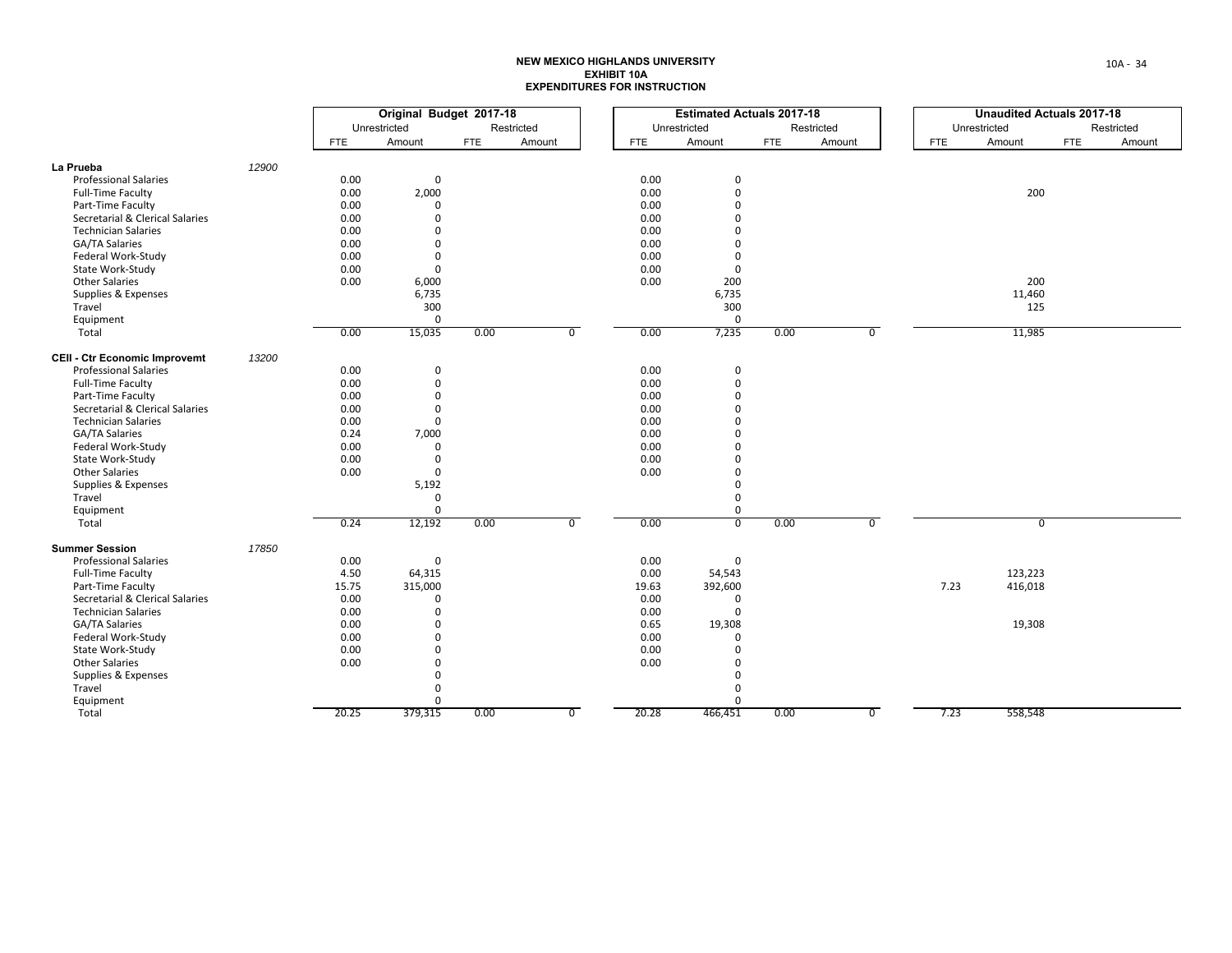|                                                               |            | Original Budget 2017-18 |              |                            | <b>Estimated Actuals 2017-18</b> |              |              |                      | <b>Unaudited Actuals 2017-18</b> |              |            |             |
|---------------------------------------------------------------|------------|-------------------------|--------------|----------------------------|----------------------------------|--------------|--------------|----------------------|----------------------------------|--------------|------------|-------------|
|                                                               |            | Unrestricted            |              | Restricted                 |                                  | Unrestricted |              | Restricted           |                                  | Unrestricted |            | Restricted  |
|                                                               | <b>FTE</b> | Amount                  | <b>FTE</b>   | Amount                     | <b>FTE</b>                       | Amount       | <b>FTE</b>   | Amount               | <b>FTE</b>                       | Amount       | <b>FTE</b> | Amount      |
| <b>Grants and Contracts</b>                                   |            |                         |              |                            |                                  |              |              |                      |                                  |              |            |             |
| <b>Professional Salaries</b>                                  |            |                         | 0.00         | 0                          |                                  |              | 0.00         | 0                    |                                  |              |            |             |
| Full-Time Faculty                                             |            |                         | 0.00         | $\mathbf 0$                |                                  |              | 0.00         | $\Omega$             |                                  |              |            |             |
| Part-Time Faculty                                             |            |                         | 0.00         | $\mathbf 0$<br>$\mathbf 0$ |                                  |              | 0.00         | $\Omega$<br>$\Omega$ |                                  |              |            |             |
| Secretarial & Clerical Salaries<br><b>Technician Salaries</b> |            |                         | 0.00<br>0.00 | 0                          |                                  |              | 0.00<br>0.00 | 0                    |                                  |              |            |             |
| GA/TA Salaries                                                |            |                         | 0.00         | $\Omega$                   |                                  |              | 0.00         | $\Omega$             |                                  |              |            |             |
| Federal Work-Study                                            |            |                         | 11.33        | 188,481                    |                                  |              | 2.40         | 150,273              |                                  |              | 9.62       | 150,074     |
| State Work-Study                                              |            |                         | 4.23         | 70,378                     |                                  |              | 2.10         | 34,796               |                                  |              | 2.21       | 34,440      |
| <b>Other Salaries</b>                                         |            |                         | 0.00         | $\Omega$                   |                                  |              | 0.00         | $\Omega$             |                                  |              |            |             |
| Supplies & Expenses                                           |            |                         |              | 25,905                     |                                  |              |              | 15,066               |                                  |              |            |             |
| Travel                                                        |            |                         |              | 947                        |                                  |              |              | 610                  |                                  |              |            |             |
| Equipment                                                     |            |                         |              | 609                        |                                  |              |              | $\mathbf 0$          |                                  |              |            |             |
| Total                                                         | 0.00       | $\mathbf 0$             | 15.56        | 286,320                    | 0.00                             | $\mathbf{0}$ | 4.50         | 200,745              |                                  | $\Omega$     | 11.83      | 184,514     |
| SUMMARY BY CATEGORY                                           |            |                         |              |                            |                                  |              |              |                      |                                  |              |            |             |
| <b>Professional Salaries</b>                                  | 24.43      | 1,410,127               | 0.00         | $\mathbf 0$                | 22.43                            | 1,135,586    | 0.00         | 0                    | 21.93                            | 1,127,752    | 0.00       |             |
| Full-Time Faculty                                             | 131.07     | 8,028,094               | 0.00         | $\mathbf 0$                | 139.01                           | 7,746,206    | 0.00         | 0                    | 130.04                           | 7,738,652    | 0.00       |             |
| Part-Time Faculty                                             | 51.88      | 1,014,613               | 0.00         | 0                          | 66.68                            | 1,115,225    | 0.00         | 0                    | 47.32                            | 1,113,238    | 0.00       |             |
| Secretarial & Clerical Salaries                               | 21.72      | 606,869                 | 0.00         | $\mathbf 0$                | 18.79                            | 545,268      | 0.00         | $\Omega$             | 17.41                            | 539,426      | 0.00       |             |
| <b>Technician Salaries</b>                                    | 4.86       | 147,005                 | 0.00         | $\mathbf 0$                | 4.17                             | 137,435      | 0.00         | $\mathbf 0$          | 4.25                             | 137,383      | 0.00       | $\Omega$    |
| <b>GA/TA Salaries</b>                                         | 23.82      | 708,200                 | 0.00         | $\mathbf 0$                | 24.52                            | 679,943      | 0.00         | $\Omega$             | 19.69                            | 645,831      | 0.00       | $\Omega$    |
| Federal Work-Study                                            | 0.00       | $\Omega$                | 11.33        | 188,481                    | 3.02                             | 45,573       | 2.40         | 150,274              | 3.29                             | 55,864       | 9.62       | 150,074     |
| State Work-Study                                              | 0.00       | <sup>0</sup>            | 4.23         | 70,378                     | 0.83                             | 12,291       | 2.10         | 34,796               | 0.43                             | 14,078       | 2.21       | 34,440      |
| <b>Other Salaries</b>                                         | 19.00      | 339,604                 | 0.00         | $\mathbf 0$                | 40.63                            | 633,139      | 0.00         | $\mathbf 0$          | 73.25                            | 783,785      | 0.00       | $\Omega$    |
| Supplies & Expenses                                           |            | 2,350,941               |              | 25,905                     |                                  | 2,026,426    |              | 15,066               | 0.00                             | 1,741,217    | 0.00       | 15,565      |
| Travel                                                        |            | 222,580                 |              | 947                        |                                  | 237,167      |              | 610                  | 0.00                             | 265,016      | 0.00       | 610         |
| Equipment                                                     |            | 45,327                  |              | 609                        |                                  | 152,925      |              | 0                    | 0.00                             | 146,193      | 0.00       | O           |
| <b>Indirect Cost</b>                                          |            | $\Omega$                |              | 0                          |                                  | $\Omega$     |              | 0                    |                                  |              |            |             |
| TOTAL EXPEND Before FRINGE/ISC                                | 276.78     | 14,873,360              | 15.56        | 286,320                    | 320.09                           | 14,467,184   | 4.50         | 200,746              | 317.61                           | 14,308,435   | 11.83      | 200,688     |
| <b>FRINGE BENEFITS</b>                                        |            | 4,877,397               |              | $\Omega$                   |                                  | 5,685,639    |              | $\mathbf 0$          |                                  | 4,165,498    |            |             |
| INTERNAL SERVICE CHARGES                                      |            |                         |              |                            |                                  |              |              |                      |                                  |              |            |             |
| Computer Support                                              |            | 900,000                 |              | $\mathbf 0$                |                                  | 810,000      |              | 0                    |                                  | 602,264      |            |             |
| <b>Telephone Support</b>                                      |            | 182,574                 |              | 0                          |                                  | 182,698      |              | 0                    |                                  | 203,203      |            |             |
| <b>Overhead Charges</b>                                       |            | 35,000                  |              | 0                          |                                  | 155,000      |              | 0                    |                                  |              |            |             |
| TOT INT SERV CHARGES                                          | 0.00       | 1,117,574               | 0.00         | $\mathsf 0$                | 0.00                             | 1,147,698    | 0.00         | $\mathbf 0$          | 0.00                             | 805,467      |            | $\mathbf 0$ |
| <b>TOTAL EXPENDITURES</b>                                     | 276.78     | 20,868,331              | 15.56        | 286,320                    | 320.09                           | 21,300,520   | 4.50         | 200,746              | 317.61                           | 19,279,400   | 11.83      | 200,688     |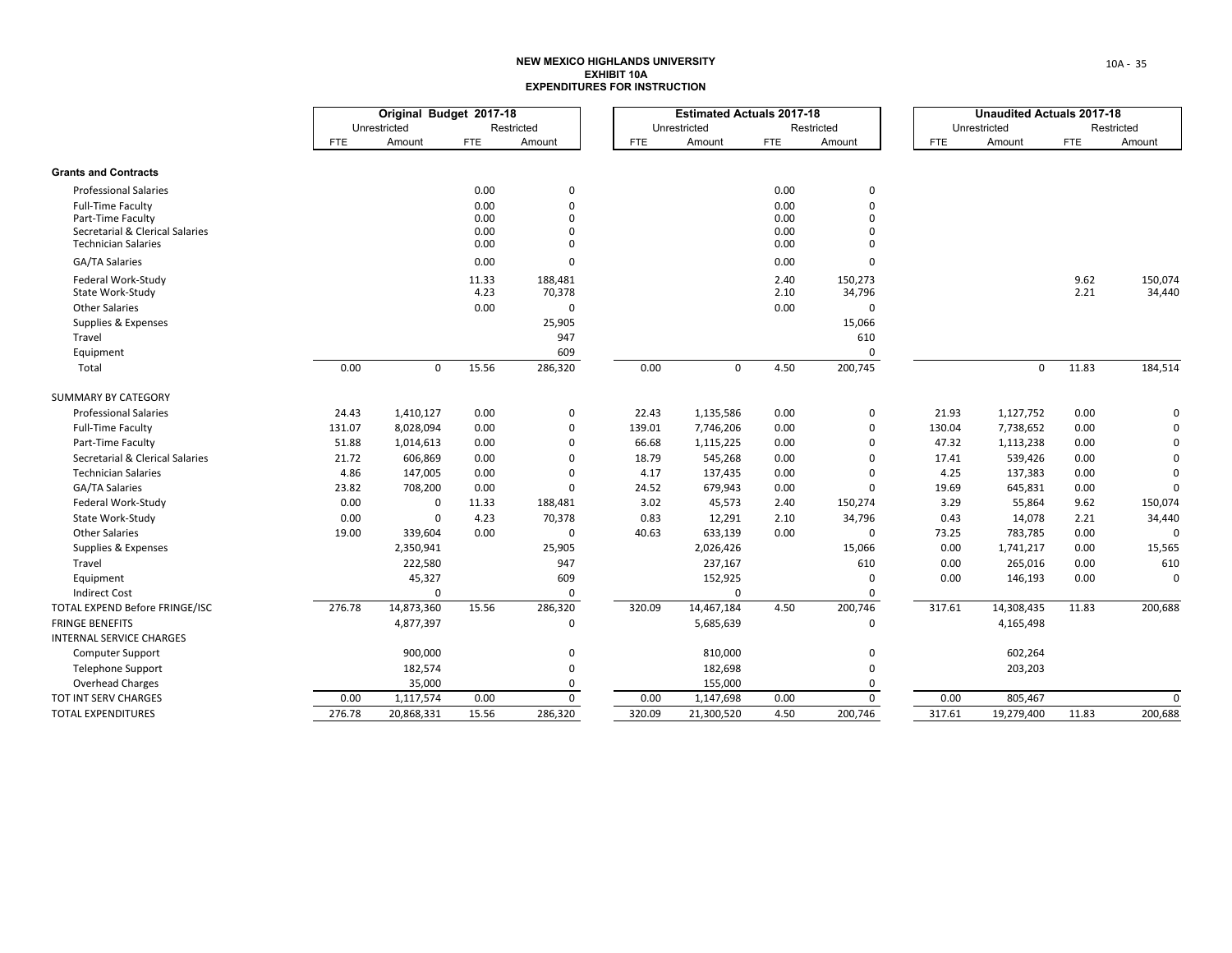## **NEW MEXICO HIGHLANDS UNIVERSITYEXHIBIT 11AEXPENDITURES FOR ACADEMIC SUPPORT**

|                                     |              |       | Original Budget 2017-18 |            |        |       | <b>Estimated Actuals 2017-18</b> |            |            |            | Unaudited Actuals 2017-18 |            |            |
|-------------------------------------|--------------|-------|-------------------------|------------|--------|-------|----------------------------------|------------|------------|------------|---------------------------|------------|------------|
|                                     |              |       | Unrestricted            | Restricted |        |       | Unrestricted                     |            | Restricted |            | Unrestricted              |            | Restricted |
|                                     |              | FTE   | Amount                  | FTE.       | Amount | FTE.  | Amount                           | <b>FTE</b> | Amount     | <b>FTE</b> | Amount                    | <b>FTE</b> | Amount     |
| <b>LIBRARY</b>                      |              |       |                         |            |        |       |                                  |            |            |            |                           |            |            |
| Library                             | 17700        | 13.48 | 1,291,049               | 0.00       | 0      | 18.86 | 1,250,640                        | 0.00       | 0          | 20.97      | 1,185,445                 | 0.00       | 0          |
| <b>ACADEMIC ADMINISTRATION</b>      |              |       |                         |            |        |       |                                  |            |            |            |                           |            |            |
| College of Arts and Sciences        | 11010        | 2.00  | 148,663                 | 0.00       | 0      | 2.52  | 255,690                          | 0.00       | 0          | 3.00       | 200,979                   | 0.00       | 0          |
| School of Education                 | 12010        | 2.00  | 154,330                 | 0.00       |        | 3.00  | 202,257                          | 0.00       |            | 3.00       | 170,641                   | 0.00       | 0          |
| School of Business, Media & Tech    | 13010        | 1.50  | 121,707                 | 0.00       |        | 1.54  | 157,668                          | 0.00       |            | 1.50       | 154,023                   | 0.00       | 0          |
| Office of the Dean - School of Soci | 14010        | 0.50  | 113,178                 | 0.00       |        | 1.00  | 124,450                          | 0.00       |            | 1.00       | 109,589                   | 0.00       | 0          |
| <b>Faculty Senate</b>               | 17400        | 0.50  | 33,780                  | 0.00       | 0      | 0.50  | 35,809                           | 0.00       |            | 0.50       | 49,118                    | 0.00       | $\Omega$   |
| <b>Graduate Studies</b>             | 17500        | 1.00  | 119,638                 | 0.00       |        | 1.72  | 64,125                           | 0.00       |            | 1.50       | 56,489                    | 0.00       | 0          |
| Unallocated (Academic Support)      | 31900, 31901 | 3.70  | 65,000                  | 0.00       |        | 0.00  | 5,090                            | 0.00       |            | 0.00       | 1,476                     | 0.00       | $\Omega$   |
| <b>SUBTOT ACAD ADMINISTR</b>        |              | 11.20 | 756,296                 | 0.00       |        | 10.28 | 845,089                          | 0.00       | 0          | 10.50      | 742,315                   | 0.00       | $\Omega$   |
| <b>RESTRICTED ACADEMIC SUPPORT</b>  |              |       |                         |            |        |       |                                  |            |            |            |                           |            |            |
| <b>Grants and Contracts</b>         |              | 0.00  | 0                       | 2.66       | 44,154 | 0.00  | 0                                | 2.70       | 23,773     | 0.00       | $\Omega$                  | 1.49       | 23,252     |
| TOT EXPEND Before FRINGE/ISC        |              | 24.68 | 2,047,345               | 2.66       | 44,154 | 29.14 | 2,095,729                        | 2.70       | 23,773     | 31.47      | 1,927,760                 | 1.49       | 23,252     |
| <b>FRINGE BENEFITS</b>              |              | 0.00  | 500,368                 | 0.00       |        | 0.00  | 484,251                          | 0.00       | $\Omega$   | 0.00       | 469,517                   | 0.00       |            |
| INT SERVICE CHARGES                 |              | 0.00  | 276,916                 | 0.00       |        | 0.00  | 236,428                          | 0.00       | O          | 0.00       | 237,150                   | 0.00       |            |
| <b>TOTAL EXPENDITURES</b>           |              | 24.68 | 2,824,629               | 2.66       | 44,154 | 29.14 | 2,816,408                        | 2.70       | 23,773     | 31.47      | 2,634,427                 | 1.49       | 23,252     |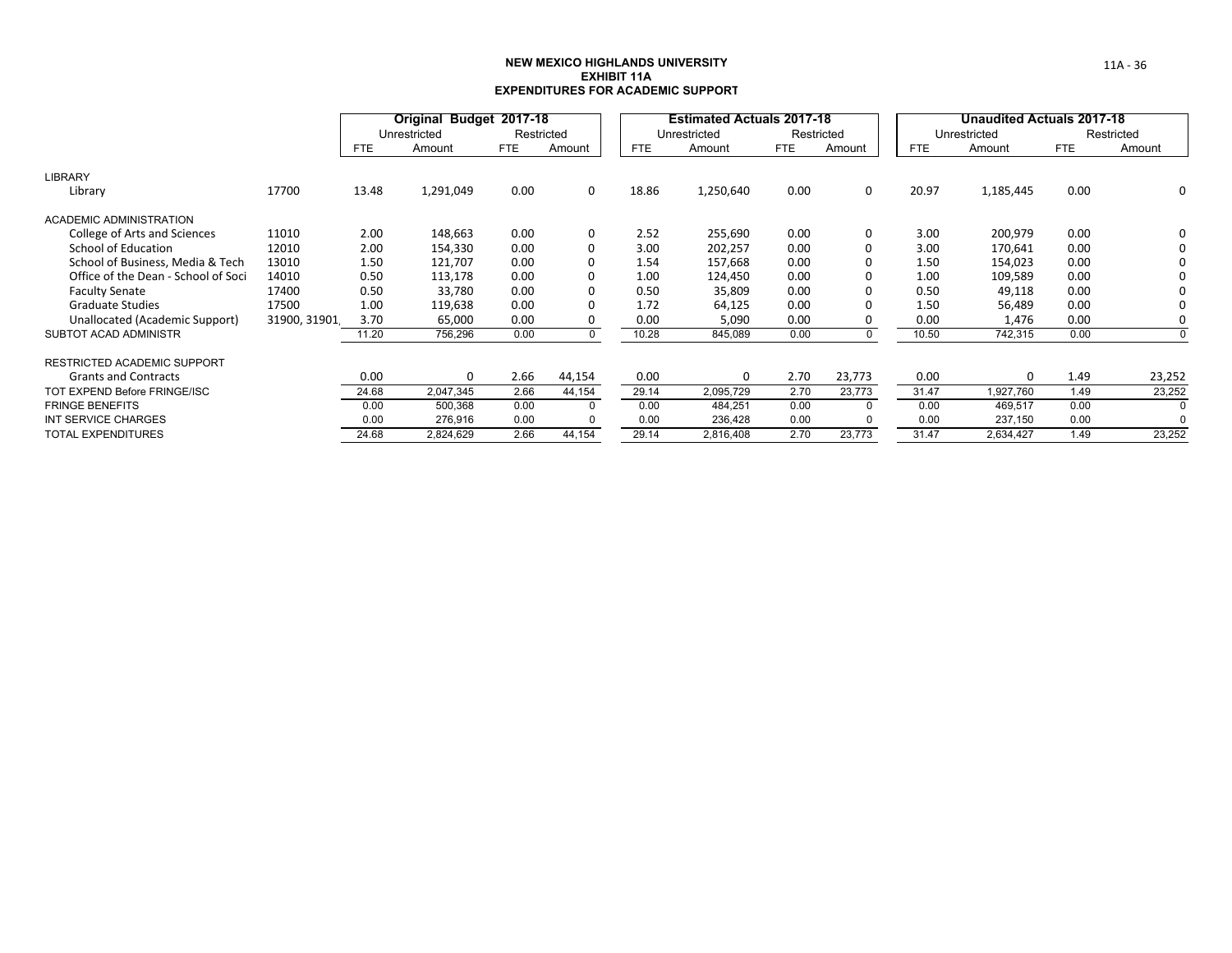|                                     |       |            | Original Budget 2017-18 |            |                |            | <b>Estimated Actuals 2017-18</b> |            |                |            | <b>Unaudited Actuals 2017-18</b> |            |            |
|-------------------------------------|-------|------------|-------------------------|------------|----------------|------------|----------------------------------|------------|----------------|------------|----------------------------------|------------|------------|
|                                     |       |            | Unrestricted            |            | Restricted     |            | Unrestricted                     |            | Restricted     |            | Unrestricted                     |            | Restricted |
|                                     |       | <b>FTE</b> | Amount                  | <b>FTE</b> | Amount         | <b>FTE</b> | Amount                           | <b>FTE</b> | Amount         | <b>FTE</b> | Amount                           | <b>FTE</b> | Amount     |
| Library                             | 17700 |            |                         |            |                |            |                                  |            |                |            |                                  |            |            |
| <b>Professional Salaries</b>        |       | 10.24      | 654,325                 |            |                | 10.24      | 531,936                          |            |                | 10.24      | 484,987                          |            |            |
| Secretarial & Clerical Salaries     |       | 2.00       | 58,986                  |            |                | 2.00       | 63,190                           |            |                | 2.00       | 63,190                           |            |            |
| <b>Technician Salaries</b>          |       | 1.00       | 43,603                  |            |                | 1.00       | 30,805                           |            |                | 1.00       | 30,805                           |            |            |
| Federal Work-Study                  |       | 0.00       | 0                       |            |                | 0.44       | 6,860                            |            |                | 1.00       | 3,473                            |            |            |
| State Work-Study                    |       | 0.00       | $\Omega$                |            |                | 0.27       | 4,166                            |            |                | 0.23       | 3,605                            |            |            |
| <b>Other Salaries</b>               |       | 0.24       | 7,500                   |            |                | 4.91       | 76,560                           |            |                | 6.50       | 67,387                           |            |            |
| Supplies & Expenses                 |       |            | 514,135                 |            |                |            | 525,948                          |            |                |            | 520,008                          |            |            |
| Travel                              |       |            | 4,500                   |            |                |            | 4,730                            |            |                |            | 4,653                            |            |            |
| Equipment                           |       |            | 8,000                   |            |                |            | 6,445                            |            |                |            | 7,337                            |            |            |
| Total                               |       | 13.48      | 1,291,049               | 0.00       | $\overline{0}$ | 18.86      | 1,250,640                        | 0.00       | $\overline{0}$ | 20.97      | 1,185,445                        | 0.00       |            |
| <b>College of Arts and Sciences</b> | 11010 |            |                         |            |                |            |                                  |            |                |            |                                  |            |            |
| <b>Professional Salaries</b>        |       | 1.00       | 106,500                 |            |                | 1.00       | 105,000                          |            |                | 1.00       | 105,000                          |            |            |
| Secretarial & Clerical Salaries     |       | 1.00       | 38,962                  |            |                | 1.00       | 38,813                           |            |                | 1.00       | 38,813                           |            |            |
| <b>Technician Salaries</b>          |       | 0.00       | 0                       |            |                | 0.00       | 0                                |            |                |            |                                  |            |            |
| Federal Work-Study                  |       | 0.00       | $\Omega$                |            |                | 0.00       | $\Omega$                         |            |                |            |                                  |            |            |
| State Work-Study                    |       | 0.00       | $\Omega$                |            |                | 0.00       | $\Omega$                         |            |                |            |                                  |            |            |
| <b>Other Salaries</b>               |       | 0.00       | $\Omega$                |            |                | 0.52       | 8,109                            |            |                | 1.00       | 9,048                            |            |            |
| Supplies & Expenses                 |       |            | 2,128                   |            |                |            | 4,405                            |            |                |            | 5,302                            |            |            |
| Travel                              |       |            | 1,073                   |            |                |            | 99,363                           |            |                |            | 42,733                           |            |            |
| Equipment                           |       |            | $\Omega$                |            |                |            | $\Omega$                         |            |                |            | 83                               |            |            |
| Total                               |       | 2.00       | 148,663                 | 0.00       | $\mathbf 0$    | 2.52       | 255,690                          | 0.00       | 0              | 3.00       | 200,979                          | 0.00       |            |
| <b>School of Education</b>          | 12010 |            |                         |            |                |            |                                  |            |                |            |                                  |            |            |
| <b>Professional Salaries</b>        |       | 1.00       | 105,000                 |            |                | 2.00       | 108,600                          |            |                | 2.00       | 108,527                          |            |            |
| Secretarial & Clerical Salaries     |       | 1.00       | 45,080                  |            |                | 1.00       | 44,907                           |            |                | 1.00       | 44,907                           |            |            |
| <b>Technician Salaries</b>          |       | 0.00       | 0                       |            |                | 0.00       | $\Omega$                         |            |                |            |                                  |            |            |
| Federal Work-Study                  |       | 0.00       | 0                       |            |                | 0.00       | $\Omega$                         |            |                |            |                                  |            |            |
| State Work-Study                    |       | 0.00       | 0                       |            |                | 0.00       | $\mathbf 0$                      |            |                |            |                                  |            |            |
| <b>Other Salaries</b>               |       | 0.00       | 0                       |            |                | 0.00       | 800                              |            |                |            | 800                              |            |            |
| Supplies & Expenses                 |       |            | 4,250                   |            |                |            | 4,250                            |            |                |            | 3,934                            |            |            |
| Travel                              |       |            | 0                       |            |                |            | 43,700                           |            |                |            | 12,472                           |            |            |
| Equipment                           |       |            | 0                       |            |                |            | $\mathbf 0$                      |            |                |            |                                  |            |            |
| Total                               |       | 2.00       | 154,330                 | 0.00       | $\overline{0}$ | 3.00       | 202,257                          | 0.00       | 0              | 3.00       | 170,641                          | 0.00       | U          |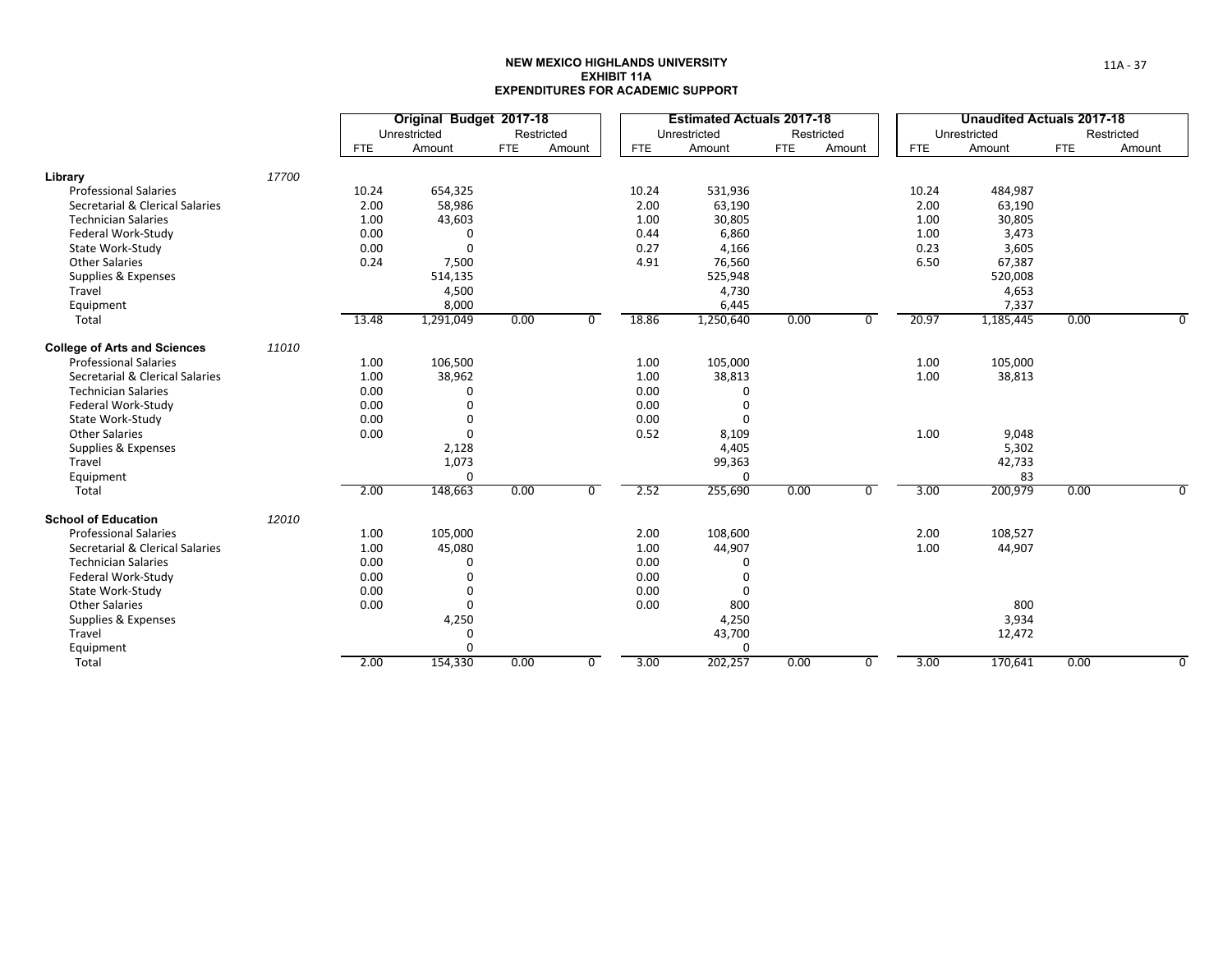|                                     |       |            | Original Budget 2017-18 |            |                |            | <b>Estimated Actuals 2017-18</b> |            |                |            | <b>Unaudited Actuals 2017-18</b> |            |            |
|-------------------------------------|-------|------------|-------------------------|------------|----------------|------------|----------------------------------|------------|----------------|------------|----------------------------------|------------|------------|
|                                     |       |            | Unrestricted            |            | Restricted     |            | Unrestricted                     |            | Restricted     |            | Unrestricted                     |            | Restricted |
|                                     |       | <b>FTE</b> | Amount                  | <b>FTE</b> | Amount         | <b>FTE</b> | Amount                           | <b>FTE</b> | Amount         | <b>FTE</b> | Amount                           | <b>FTE</b> | Amount     |
| School of Business, Media & Tech    | 13010 |            |                         |            |                |            |                                  |            |                |            |                                  |            |            |
| <b>Professional Salaries</b>        |       | 1.00       | 88,000                  |            |                | 1.00       | 110,000                          |            |                | 1.00       | 116,510                          |            |            |
| Secretarial & Clerical Salaries     |       | 0.50       | 23,104                  |            |                | 0.50       | 23,015                           |            |                | 0.50       | 23,015                           |            |            |
| <b>Technician Salaries</b>          |       | 0.00       | 0                       |            |                | 0.00       | 0                                |            |                |            |                                  |            |            |
| Federal Work-Study                  |       | 0.00       | 0                       |            |                | 0.00       | $\Omega$                         |            |                |            |                                  |            |            |
| State Work-Study                    |       | 0.00       | 0                       |            |                | 0.00       | 0                                |            |                |            |                                  |            |            |
| <b>Other Salaries</b>               |       | 0.00       | 0                       |            |                | 0.04       | 550                              |            |                |            | 550                              |            |            |
| Supplies & Expenses                 |       |            | 5,603                   |            |                |            | 2,185                            |            |                |            | 2,185                            |            |            |
| Travel                              |       |            | 5,000                   |            |                |            | 21,919                           |            |                |            | 11,764                           |            |            |
| Equipment                           |       |            | 0                       |            |                |            | 0                                |            |                |            |                                  |            |            |
| Total                               |       | 1.50       | 121,707                 | 0.00       | $\overline{0}$ | 1.54       | 157,668                          | 0.00       | $\overline{0}$ | 1.50       | 154,023                          | 0.00       |            |
| Office of the Dean - School of Soci | 14010 |            |                         |            |                |            |                                  |            |                |            |                                  |            |            |
| <b>Professional Salaries</b>        |       | 0.00       | 94,310                  |            |                | 1.00       | 106,400                          |            |                | 1.00       | 106,400                          |            |            |
| Secretarial & Clerical Salaries     |       | 0.50       | 16,118                  |            |                | 0.00       | 0                                |            |                |            |                                  |            |            |
| <b>Technician Salaries</b>          |       | 0.00       | $\Omega$                |            |                | 0.00       | 0                                |            |                |            |                                  |            |            |
| Federal Work-Study                  |       | 0.00       | $\Omega$                |            |                | 0.00       | $\Omega$                         |            |                |            |                                  |            |            |
| State Work-Study                    |       | 0.00       | 0                       |            |                | 0.00       | $\Omega$                         |            |                |            |                                  |            |            |
| <b>Other Salaries</b>               |       | 0.00       | $\Omega$                |            |                | 0.00       | 300                              |            |                |            | 300                              |            |            |
| Supplies & Expenses                 |       |            | 2,750                   |            |                |            | 2,750                            |            |                |            | 196                              |            |            |
| Travel                              |       |            | 0                       |            |                |            | 15,000                           |            |                |            | 2,694                            |            |            |
| Equipment                           |       |            | 0                       |            |                |            | 0                                |            |                |            |                                  |            |            |
| Total                               |       | 0.50       | 113,178                 | 0.00       | 0              | 1.00       | 124,450                          | 0.00       | 0              | 1.00       | 109,589                          | 0.00       |            |
| <b>Faculty Senate</b>               | 17400 |            |                         |            |                |            |                                  |            |                |            |                                  |            |            |
| <b>Professional Salaries</b>        |       | 0.00       | 16,696                  |            |                | 0.00       | 18,531                           |            |                |            | 32,289                           |            |            |
| Secretarial & Clerical Salaries     |       | 0.50       | 14,731                  |            |                | 0.50       | 14,674                           |            |                | 0.50       | 14,703                           |            |            |
| <b>Technician Salaries</b>          |       | 0.00       | 0                       |            |                | 0.00       | 0                                |            |                |            |                                  |            |            |
| Federal Work-Study                  |       | 0.00       | 0                       |            |                | 0.00       | 0                                |            |                |            |                                  |            |            |
| State Work-Study                    |       | 0.00       | 0                       |            |                | 0.00       | 0                                |            |                |            |                                  |            |            |
| <b>Other Salaries</b>               |       | 0.00       | 0                       |            |                | 0.00       | 250                              |            |                |            | 250                              |            |            |
| Supplies & Expenses                 |       |            | 2,053                   |            |                |            | 2,053                            |            |                |            | 1,180                            |            |            |
| Travel                              |       |            | 300                     |            |                |            | 300                              |            |                |            |                                  |            |            |
| Equipment                           |       |            | 0                       |            |                |            | 0                                |            |                |            | 696                              |            |            |
| Total                               |       | 0.50       | 33,780                  | 0.00       | $\overline{0}$ | 0.50       | 35,809                           | 0.00       | 0              | 0.50       | 49,118                           | 0.00       | n          |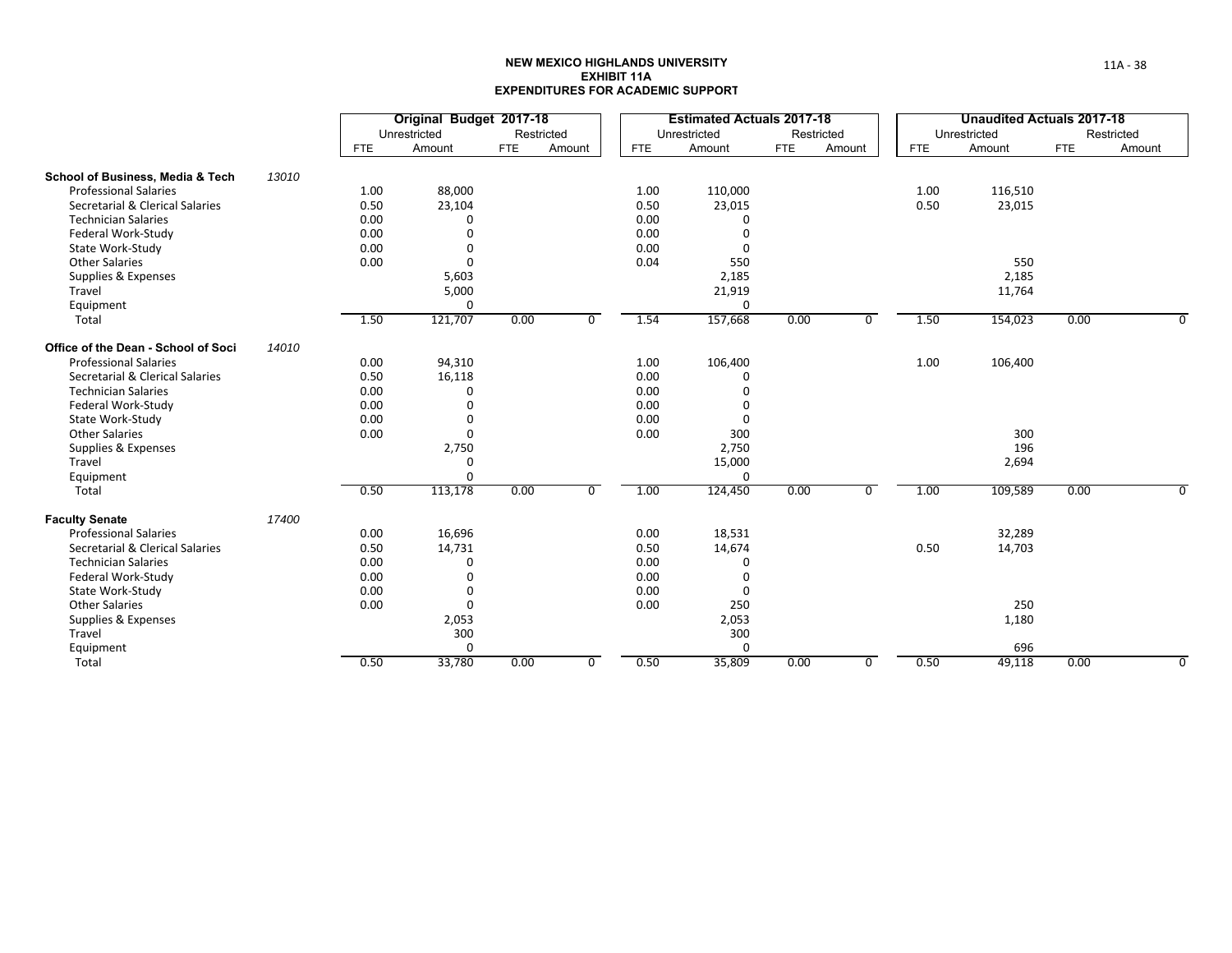|                                       |                            |            | Original Budget 2017-18 |            |                |            | <b>Estimated Actuals 2017-18</b> |            |                |            | <b>Unaudited Actuals 2017-18</b> |            |            |
|---------------------------------------|----------------------------|------------|-------------------------|------------|----------------|------------|----------------------------------|------------|----------------|------------|----------------------------------|------------|------------|
|                                       |                            |            | Unrestricted            | Restricted |                |            | Unrestricted                     | Restricted |                |            | Unrestricted                     |            | Restricted |
|                                       |                            | <b>FTE</b> | Amount                  | <b>FTE</b> | Amount         | <b>FTE</b> | Amount                           | <b>FTE</b> | Amount         | <b>FTE</b> | Amount                           | <b>FTE</b> | Amount     |
| <b>Graduate Studies</b>               | 17500                      |            |                         |            |                |            |                                  |            |                |            |                                  |            |            |
| <b>Professional Salaries</b>          |                            | 1.00       | 102,798                 |            |                | 1.00       | 35,993                           |            |                | 1.00       | 35,993                           |            |            |
| Secretarial & Clerical Salaries       |                            | 0.00       | 0                       |            |                | 0.00       | $\Omega$                         |            |                |            |                                  |            |            |
| <b>Technician Salaries</b>            |                            | 0.00       | 0                       |            |                | 0.00       | $\Omega$                         |            |                |            |                                  |            |            |
| Federal Work-Study                    |                            | 0.00       | 0                       |            |                | 0.00       | $\mathbf 0$                      |            |                |            |                                  |            |            |
| State Work-Study                      |                            | 0.00       | $\Omega$                |            |                | 0.00       | $\Omega$                         |            |                |            |                                  |            |            |
| <b>Other Salaries</b>                 |                            | 0.00       | $\Omega$                |            |                | 0.72       | 11,292                           |            |                | 0.50       | 9,923                            |            |            |
| Supplies & Expenses                   |                            |            | 11,240                  |            |                |            | 11,240                           |            |                |            | 7,916                            |            |            |
| Travel                                |                            |            | 5,600                   |            |                |            | 5,600                            |            |                |            | 2,657                            |            |            |
| Equipment                             |                            |            | 0                       |            |                |            | 0                                |            |                |            |                                  |            |            |
| Total                                 |                            | 1.00       | 119,638                 | 0.00       | $\overline{0}$ | 1.72       | 64,125                           | 0.00       | $\overline{0}$ | 1.50       | 56,489                           | 0.00       |            |
| <b>Unallocated (Academic Support)</b> | 31900, 31901, 31902, 31903 |            |                         |            |                |            |                                  |            |                |            |                                  |            |            |
| <b>Professional Salaries</b>          |                            | 0.00       | 0                       |            |                | 0.00       | 0                                |            |                |            |                                  |            |            |
| Secretarial & Clerical Salaries       |                            | 0.00       | 0                       |            |                | 0.00       | 0                                |            |                |            |                                  |            |            |
| <b>Technician Salaries</b>            |                            | 0.00       | O                       |            |                | 0.00       | $\Omega$                         |            |                |            |                                  |            |            |
| Federal Work-Study                    |                            | 0.00       | O                       |            |                | 0.00       | $\Omega$                         |            |                |            |                                  |            |            |
| State Work-Study                      |                            | 0.00       | U                       |            |                | 0.00       | $\Omega$                         |            |                |            |                                  |            |            |
| <b>Other Salaries</b>                 |                            | 3.70       | 61,500                  |            |                | 0.00       | (0)                              |            |                |            |                                  |            |            |
| Supplies & Expenses                   |                            |            | 500                     |            |                |            | 5,090                            |            |                |            | 626                              |            |            |
| Travel                                |                            |            | 3,000                   |            |                |            | 0                                |            |                |            | 850                              |            |            |
| Equipment                             |                            |            | $\Omega$                |            |                |            | $\Omega$                         |            |                |            |                                  |            |            |
| Total                                 |                            | 3.70       | 65,000                  | 0.00       | $\mathbf 0$    | 0.00       | 5,090                            | 0.00       | $\mathbf 0$    | 0.00       | 1,476                            | 0.00       | 0          |
| <b>Grants and Contracts</b>           |                            |            |                         |            |                |            |                                  |            |                |            |                                  |            |            |
| <b>Professional Salaries</b>          |                            |            |                         | 0.00       | 0              |            |                                  | 0.00       | 0              |            |                                  |            |            |
| Secretarial & Clerical Salaries       |                            |            |                         | 0.00       | $\mathbf 0$    |            |                                  | 0.00       | 0              |            |                                  |            |            |
| <b>Technician Salaries</b>            |                            |            |                         | 0.00       | $\Omega$       |            |                                  | 0.00       | $\Omega$       |            |                                  |            |            |
| Federal Work-Study                    |                            |            |                         | 1.76       | 29,219         |            |                                  | 1.50       | 10,377         |            |                                  | 0.66       | 10,348     |
| State Work-Study                      |                            |            |                         | 0.90       | 14,935         |            |                                  | 1.20       | 13,396         |            |                                  | 0.83       | 12,904     |
| <b>Other Salaries</b>                 |                            |            |                         | 0.00       | 0              |            |                                  | 0.00       | 0              |            |                                  |            |            |
| Supplies & Expenses                   |                            |            |                         |            | $\Omega$       |            |                                  |            | 0              |            |                                  |            |            |
| Travel                                |                            |            |                         |            | 0              |            |                                  |            | 0              |            |                                  |            |            |
| Equipment                             |                            |            |                         |            | $\Omega$       |            |                                  |            | $\Omega$       |            |                                  |            |            |
| Total                                 |                            | 0.00       | 0                       | 2.66       | 44,154         | 0.00       | $\overline{0}$                   | 2.70       | 23,773         | 0.00       | 0                                | 1.49       | 23,252     |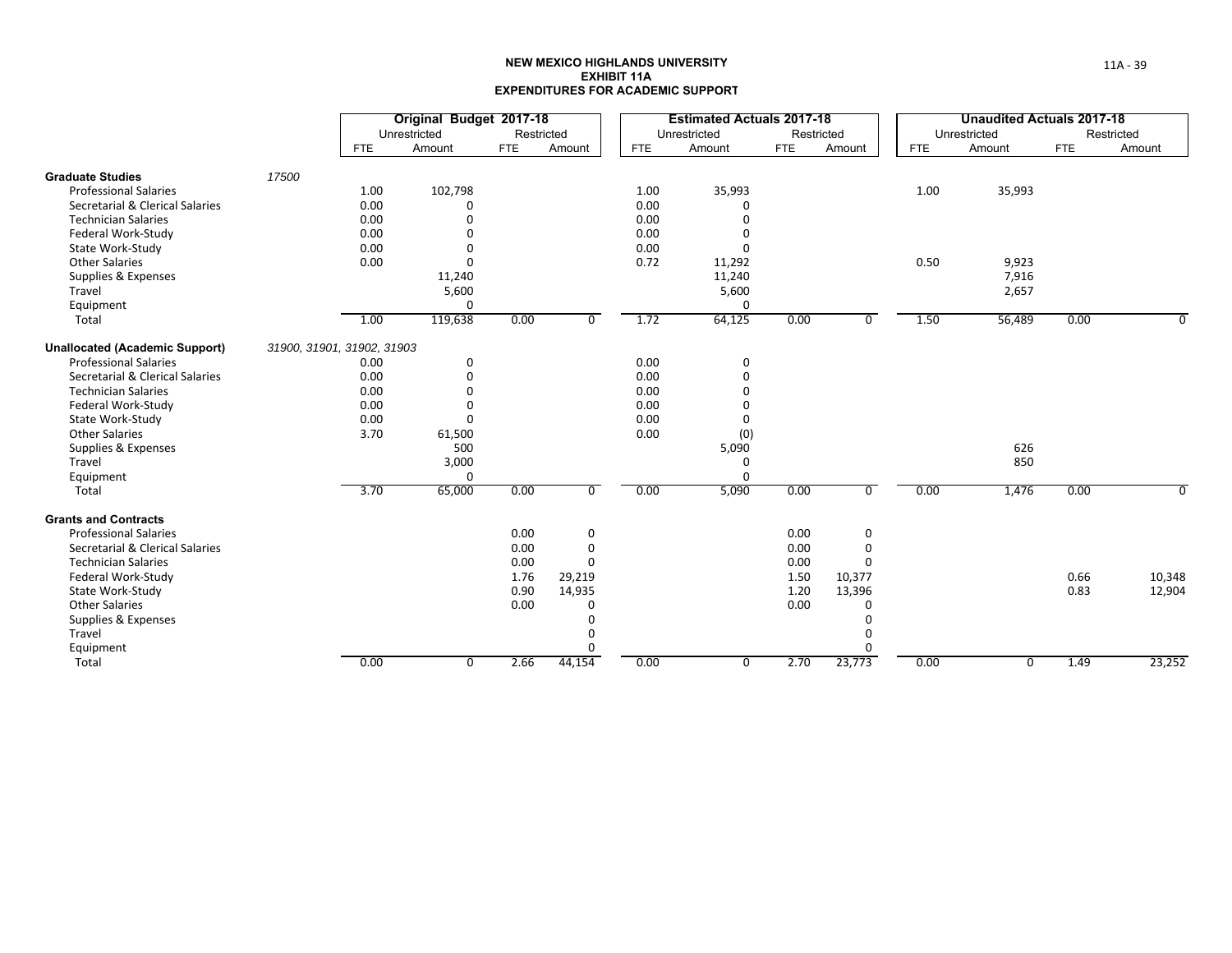|                                 |            | Original Budget 2017-18 |            |            |            | <b>Estimated Actuals 2017-18</b> |            |            |            | Unaudited Actuals 2017-18 |            |            |
|---------------------------------|------------|-------------------------|------------|------------|------------|----------------------------------|------------|------------|------------|---------------------------|------------|------------|
|                                 |            | Unrestricted            |            | Restricted |            | Unrestricted                     |            | Restricted |            | Unrestricted              |            | Restricted |
|                                 | <b>FTE</b> | Amount                  | <b>FTE</b> | Amount     | <b>FTE</b> | Amount                           | <b>FTE</b> | Amount     | <b>FTE</b> | Amount                    | <b>FTE</b> | Amount     |
| <b>SUMMARY BY CATEGORY</b>      |            |                         |            |            |            |                                  |            |            |            |                           |            |            |
| <b>Professional Salaries</b>    | 14.24      | 1,167,629               | 0.00       | $\Omega$   | 16.24      | 1,016,460                        | 0.00       | 0          | 16.24      | 989,706                   | 0.00       |            |
| Secretarial & Clerical Salaries | 5.50       | 196,981                 | 0.00       |            | 5.00       | 184,600                          | 0.00       | 0          | 5.00       | 184,628                   | 0.00       |            |
| <b>Technician Salaries</b>      | 1.00       | 43,603                  | 0.00       |            | 1.00       | 30,805                           | 0.00       | 0          | 1.00       | 30,805                    | 0.00       |            |
| Federal Work-Study              | 0.00       |                         | 1.76       | 29,219     | 0.44       | 6,860                            | 1.50       | 10,377     | 1.00       | 3,473                     | 0.66       | 10,348     |
| State Work-Study                | 0.00       |                         | 0.90       | 14,935     | 0.27       | 4,166                            | 1.20       | 13,396     | 0.23       | 3,605                     | 0.83       | 12,904     |
| <b>Other Salaries</b>           | 3.94       | 69,000                  | 0.00       |            | 6.19       | 97,861                           | 0.00       |            | 8.00       | 88,258                    | 0.00       |            |
| Supplies & Expenses             |            | 542,659                 |            |            |            | 557,921                          |            |            | 0.00       | 541,346                   | 0.00       |            |
| Travel                          |            | 19,473                  |            |            |            | 190,612                          |            |            | 0.00       | 77,822                    | 0.00       |            |
| Equipment                       |            | 8,000                   |            |            |            | 6,445                            |            | 0          | 0.00       | 8,116                     | 0.00       |            |
| TOTAL EXPEND Before FRINGE/ISC  | 24.68      | 2,047,345               | 2.66       | 44,154     | 29.14      | 2,095,729                        | 2.70       | 23,773     | 31.47      | 1,927,760                 | 1.49       | 23,252     |
| <b>FRINGE BENEFITS</b>          |            | 500,368                 |            | $\Omega$   |            | 484,251                          |            | 0          |            | 469,517                   |            |            |
| <b>INTERNAL SERVICE CHARGES</b> |            |                         |            |            |            |                                  |            |            |            |                           |            |            |
| <b>Computer Support</b>         |            | 250,000                 |            | $\Omega$   |            | 220,000                          |            | 0          |            | 220,000                   |            |            |
| Telephone Support               |            | 26,916                  |            |            |            | 16,428                           |            | 0          |            | 17,150                    |            |            |
| <b>TOT INT SERV CHARGES</b>     | 0.00       | 276,916                 | 0.00       |            | 0.00       | 236,428                          | 0.00       | 0          | 0.00       | 237,150                   | 0.00       |            |
| <b>TOTAL EXPENDITURES</b>       | 24.68      | 2,824,629               | 2.66       | 44,154     | 29.14      | 2,816,408                        | 2.70       | 23,773     | 31.47      | 2,634,427                 | 1.49       | 23,252     |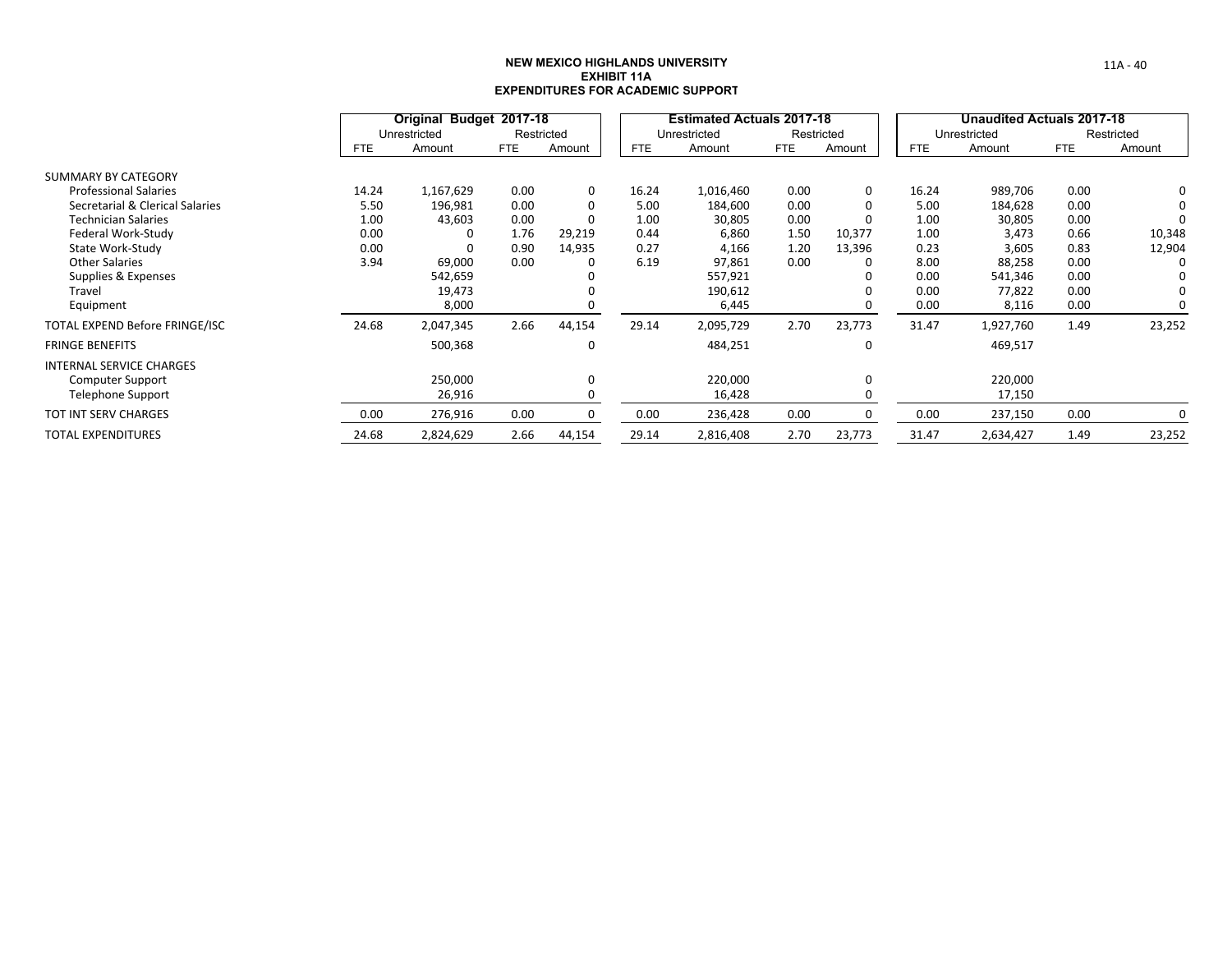|                                                              |              |            | Original Budget 2017-18 |            |             |            |       | <b>Estimated Actuals 2017-18</b> |            |             |            | <b>Unaudited Actuals 2017-18</b> |            |             |
|--------------------------------------------------------------|--------------|------------|-------------------------|------------|-------------|------------|-------|----------------------------------|------------|-------------|------------|----------------------------------|------------|-------------|
|                                                              |              |            | Unrestricted            |            | Restricted  |            |       | Unrestricted                     |            | Restricted  |            | Unrestricted                     |            | Restricted  |
|                                                              |              | <b>FTE</b> | Amount                  | <b>FTE</b> | Amount      | <b>FTE</b> |       | Amount                           | <b>FTE</b> | Amount      | <b>FTE</b> | Amount                           | <b>FTE</b> | Amount      |
|                                                              |              |            |                         |            |             |            |       |                                  |            |             |            |                                  |            |             |
| ADMIN. OF STUDENT SERVICES<br>Office of the Dean of Students | 37600        | 2.00       | 167,093                 | 0.00       | $\mathbf 0$ |            | 3.50  | 169,577                          | 0.00       | 0           | 4.24       | 177,035                          | 0.00       | $\Omega$    |
| Commencement                                                 | 31300        | 0.00       | 17,214                  | 0.00       | $\mathbf 0$ |            | 0.00  | 41,020                           | 0.00       | $\mathbf 0$ | 0.05       | 27,456                           | 0.00       | $\mathbf 0$ |
| <b>SAR Collection Expense</b>                                | 51800        | 0.00       | 395,000                 | 0.00       | $\Omega$    |            | 0.00  | 820,000                          | 0.00       | $\Omega$    | 0.00       | (99, 250)                        | 0.00       | $\mathbf 0$ |
| Title IX Compliance Office                                   | 37610        | 0.00       | 1,053                   | 0.00       | 0           |            | 0.32  | 5,021                            | 0.00       | $\Omega$    | 0.56       | 17,921                           | 0.00       | $\mathbf 0$ |
| LANL endow support for CS                                    | 31905        | 1.00       | 51,250                  | 0.00       | $\Omega$    |            | 1.00  | 51,250                           | 0.00       | 0           | 1.00       | 46,082                           | 0.00       | $\mathbf 0$ |
| <b>Unallocated Contingency Student Ser</b>                   | 17900, 17901 | 7.93       | 144,816                 | 0.00       | $\Omega$    |            | 7.74  | 136,109                          | 0.00       | $\mathbf 0$ | 0.00       | 7,735                            | 0.00       | $\mathbf 0$ |
| Office of Strategic Enrollment Mgmt                          | 30100        | 2.00       | 330,305                 | 0.00       | 0           |            | 3.11  | 359,899                          | 0.00       | 0           | 3.15       | 361,635                          | 0.00       | 0           |
| SUBTOT ADMIN. OF STUD SERV                                   |              | 12.93      | 1,106,731               | 0.00       | $\mathbf 0$ |            | 15.67 | 1,582,875                        | 0.00       | $\mathbf 0$ | 8.99       | 538,613                          | 0.00       | $\mathsf 0$ |
| ADMISSIONS AND RECORDS                                       |              |            |                         |            |             |            |       |                                  |            |             |            |                                  |            |             |
| Admissions                                                   | 17200        | 3.00       | 93,112                  | 0.00       | $\mathbf 0$ |            | 2.39  | 85,596                           | 0.00       | 0           | 4.66       | 90,259                           | 0.00       | $\mathbf 0$ |
| Recruitment & Undergrad Admissions                           | 17250        | 5.00       | 460,159                 | 0.00       | $\mathbf 0$ |            | 7.11  | 466,192                          | 0.00       | $\mathbf 0$ | 5.15       | 441,310                          | 0.00       | $\mathbf 0$ |
| Registrar                                                    | 17800        | 6.00       | 342,648                 | 0.00       | $\mathbf 0$ |            | 8.10  | 329,982                          | 0.00       | $\Omega$    | 11.09      | 331,594                          | 0.00       | $\mathbf 0$ |
| Orientation                                                  | 31600        | 0.00       | 48,988                  | 0.00       | 0           |            | 0.68  | 59,629                           | 0.00       | $\Omega$    | 2.00       | 50,667                           | 0.00       | $\mathbf 0$ |
| <b>Native American Services</b>                              | 31500        | 0.00       | 54,897                  | 0.00       | 0           |            | 2.13  | 71,604                           | 0.00       | 0           | 4.24       | 86,518                           | 0.00       | $\pmb{0}$   |
| SUBTOT ADM & REC                                             |              | 14.00      | 999,804                 | 0.00       | $\Omega$    |            | 20.41 | 1,013,002                        | 0.00       | $\mathbf 0$ | 27.13      | 1,000,348                        | 0.00       | $\mathbf 0$ |
| COUNSELING AND CAREER GUIDANCE                               |              |            |                         |            |             |            |       |                                  |            |             |            |                                  |            |             |
| <b>Academic Support</b>                                      | 31100        | 5.24       | 273,027                 | 0.00       | $\mathbf 0$ |            | 7.12  | 259,317                          | 0.00       | 0           | 7.77       | 270,492                          | 0.00       | $\mathbf 0$ |
| <b>Career Services</b>                                       | 31200        | 2.00       | 143,933                 | 0.00       | $\mathsf 0$ |            | 2.06  | 105,702                          | 0.00       | 0           | 4.18       | 122,218                          | 0.00       | $\mathbf 0$ |
| SUBTOT COUNSELING                                            |              | 7.24       | 416,960                 | 0.00       | $\mathbf 0$ |            | 9.18  | 365,019                          | 0.00       | $\mathbf 0$ | 11.95      | 392,710                          | 0.00       | $\mathsf 0$ |
| FINANCIAL AID ADM.                                           |              |            |                         |            |             |            |       |                                  |            |             |            |                                  |            |             |
| <b>Financial Aid</b>                                         | 38000        | 7.00       | 408,748                 | 0.00       | $\mathbf 0$ |            | 9.67  | 342,977                          | 0.00       | $\mathbf 0$ | 19.00      | 461,981                          | 0.00       | $\mathbf 0$ |
| SUPPLEMENTAL SERVICES                                        |              |            |                         |            |             |            |       |                                  |            |             |            |                                  |            |             |
| <b>Disability Services</b>                                   | 31400        | 1.33       | 101,915                 | 0.00       | $\mathbf 0$ |            | 0.45  | 99,415                           | 0.00       | $\mathbf 0$ | 0.00       | 57,182                           | 0.00       | $\mathbf 0$ |
| <b>Student Support Services</b>                              | 31700        | 2.00       | $\mathbf 0$             | 0.00       | 0           |            | 0.00  | $\mathbf 0$                      | 0.00       | 0           | 0.00       | 0                                | 0.00       | $\mathbf 0$ |
| Testing                                                      | 31800        | 0.00       | 3,977                   | 0.00       | 0           |            | 0.00  | 3,977                            | 0.00       | 0           | 0.00       | 940                              | 0.00       | $\mathbf 0$ |
| <b>ARMAS</b>                                                 | 31904        | 3.96       | 126,400                 | 0.00       | $\mathbf 0$ |            | 4.54  | 121,119                          | 0.00       | 0           | 5.37       | 141,698                          | 0.00       | $\pmb{0}$   |
| SUBTOT SUPPL ED SERV                                         |              | 7.29       | 232,292                 | 0.00       | $\mathsf 0$ |            | 4.99  | 224,511                          | 0.00       | 0           | 5.37       | 199,820                          | 0.00       | $\mathsf 0$ |
| RESTRICTED STUDENT SERVICES                                  |              |            |                         |            |             |            |       |                                  |            |             |            |                                  |            |             |
| <b>Grants and Contracts</b>                                  |              | 0.00       | $\mathbf 0$             | 8.38       | 139,479     |            | 0.00  | $\mathbf 0$                      | 3.15       | 127,012     | 0.00       | 0                                | 0.00       | $\pmb{0}$   |
| TOT EXPEND Before FRINGE/ISC                                 |              | 48.46      | 3,164,535               | 8.38       | 139,479     |            | 59.92 | 3,528,384                        | 3.15       | 127,012     | 72.44      | 2,593,471                        | 0.00       | $\mathbf 0$ |
| <b>FRINGE BENEFITS</b>                                       |              | 0.00       | 650,010                 | 0.00       | $\mathbf 0$ |            | 0.00  | 606,507                          | 0.00       | $\mathbf 0$ | 0.00       | 612,139                          | 0.00       | $\mathbf 0$ |
| INT SERVICE CHARGES                                          |              | 0.00       | 357,608                 | 0.00       | $\mathbf 0$ |            | 0.00  | 300,230                          | 0.00       | $\mathbf 0$ | 0.00       | 302,385                          | 0.00       | $\mathbf 0$ |
| <b>TOTAL EXPENDITURES</b>                                    |              | 48.46      | 4,172,153               | 8.38       | 139.479     |            | 59.92 | 4,435,121                        | 3.15       | 127.012     | 72.44      | 3,507,995                        | 0.00       | $\mathbf 0$ |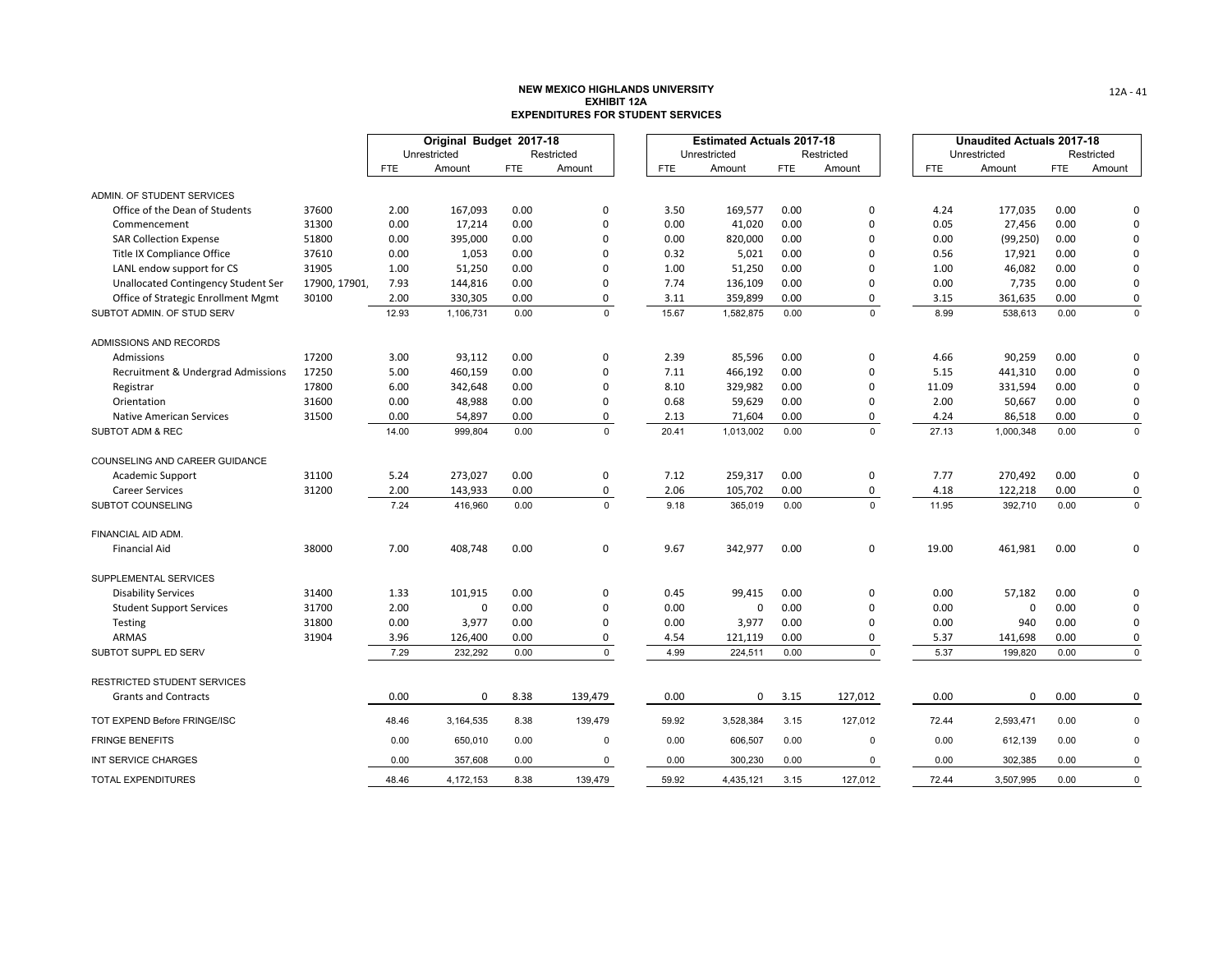|                                 |       |            | Original Budget 2017-18 |            |                |      | <b>Estimated Actuals 2017-18</b> |            |                |            | <b>Unaudited Actuals 2017-18</b> |            |            |
|---------------------------------|-------|------------|-------------------------|------------|----------------|------|----------------------------------|------------|----------------|------------|----------------------------------|------------|------------|
|                                 |       |            | Unrestricted            |            | Restricted     |      | Unrestricted                     |            | Restricted     |            | Unrestricted                     |            | Restricted |
|                                 |       | <b>FTE</b> | Amount                  | <b>FTE</b> | Amount         | FTE  | Amount                           | <b>FTE</b> | Amount         | <b>FTE</b> | Amount                           | <b>FTE</b> | Amount     |
| Office of the Dean of Students  | 37600 |            |                         |            |                |      |                                  |            |                |            |                                  |            |            |
| <b>Professional Salaries</b>    |       | 1.00       | 102,982                 |            |                | 1.00 | 82,000                           |            |                | 1.00       | 97,500                           |            |            |
| Secretarial & Clerical Salaries |       | 1.00       | 42,198                  |            |                | 1.00 | 42,219                           |            |                | 1.00       | 42,037                           |            |            |
| <b>Technician Salaries</b>      |       | 0.00       |                         |            |                | 0.00 | $\mathbf 0$                      |            |                |            |                                  |            |            |
| Federal Work-Study              |       | 0.00       | $\Omega$                |            |                | 0.53 | 8,310                            |            |                | 0.21       | 3,260                            |            |            |
| State Work-Study                |       | 0.00       | $\Omega$                |            |                | 0.00 | $\Omega$                         |            |                | 0.03       | 526                              |            |            |
| <b>Other Salaries</b>           |       | 0.00       | $\Omega$                |            |                | 0.97 | 15,135                           |            |                | 2.00       | 17,262                           |            |            |
| Supplies & Expenses             |       |            | 15,533                  |            |                |      | 10,209                           |            |                |            | 6,213                            |            |            |
| Travel                          |       |            | 6,380                   |            |                |      | 11,704                           |            |                |            | 9,696                            |            |            |
| Equipment                       |       |            | $\Omega$                |            |                |      | $\Omega$                         |            |                |            | 542                              |            |            |
| Total                           |       | 2.00       | 167,093                 | 0.00       | 0              | 3.50 | 169,577                          | 0.00       | $\overline{0}$ | 4.24       | 177,035                          | 0.00       | O          |
| Commencement                    | 31300 |            |                         |            |                |      |                                  |            |                |            |                                  |            |            |
| <b>Professional Salaries</b>    |       | 0.00       | $\mathbf 0$             |            |                | 0.00 | $\pmb{0}$                        |            |                |            |                                  |            |            |
| Secretarial & Clerical Salaries |       | 0.00       | $\Omega$                |            |                | 0.00 | $\Omega$                         |            |                |            |                                  |            |            |
| <b>Technician Salaries</b>      |       | 0.00       |                         |            |                | 0.00 | $\Omega$                         |            |                |            |                                  |            |            |
| Federal Work-Study              |       | 0.00       |                         |            |                | 0.00 | $\Omega$                         |            |                |            |                                  |            |            |
| State Work-Study                |       | 0.00       | $\Omega$                |            |                | 0.00 | $\Omega$                         |            |                |            |                                  |            |            |
| <b>Other Salaries</b>           |       | 0.00       | $\Omega$                |            |                | 0.00 | $\Omega$                         |            |                | 0.05       | 285                              |            |            |
| Supplies & Expenses             |       |            | 17,214                  |            |                |      | 37,645                           |            |                |            | 27,171                           |            |            |
| Travel                          |       |            | $\Omega$                |            |                |      | $\Omega$                         |            |                |            |                                  |            |            |
| Equipment                       |       |            | $\Omega$                |            |                |      | 3,375                            |            |                |            |                                  |            |            |
| Total                           |       | 0.00       | 17,214                  | 0.00       | $\overline{0}$ | 0.00 | 41,020                           | 0.00       | $\overline{0}$ | 0.05       | 27,456                           | 0.00       | $\Omega$   |
| <b>SAR Collection Expense</b>   | 51800 |            |                         |            |                |      |                                  |            |                |            |                                  |            |            |
| <b>Professional Salaries</b>    |       | 0.00       | $\mathbf 0$             |            |                | 0.00 | 0                                |            |                |            |                                  |            |            |
| Secretarial & Clerical Salaries |       | 0.00       | $\Omega$                |            |                | 0.00 | $\Omega$                         |            |                |            |                                  |            |            |
| <b>Technician Salaries</b>      |       | 0.00       | $\Omega$                |            |                | 0.00 | $\Omega$                         |            |                |            |                                  |            |            |
| Federal Work-Study              |       | 0.00       | $\Omega$                |            |                | 0.00 | $\Omega$                         |            |                |            |                                  |            |            |
| State Work-Study                |       | 0.00       | $\Omega$                |            |                | 0.00 | $\Omega$                         |            |                |            |                                  |            |            |
| <b>Other Salaries</b>           |       | 0.00       | $\Omega$                |            |                | 0.00 | $\Omega$                         |            |                |            |                                  |            |            |
| Supplies & Expenses             |       |            | 395,000                 |            |                |      | 820,000                          |            |                |            | (99, 250)                        |            |            |
| Travel                          |       |            | $\Omega$                |            |                |      | 0                                |            |                |            |                                  |            |            |
| Equipment                       |       |            | $\Omega$                |            |                |      | $\Omega$                         |            |                |            |                                  |            |            |
| Total                           |       | 0.00       | 395,000                 | 0.00       | $\overline{0}$ | 0.00 | 820,000                          | 0.00       | $\overline{0}$ | 0.00       | (99, 250)                        | 0.00       | O          |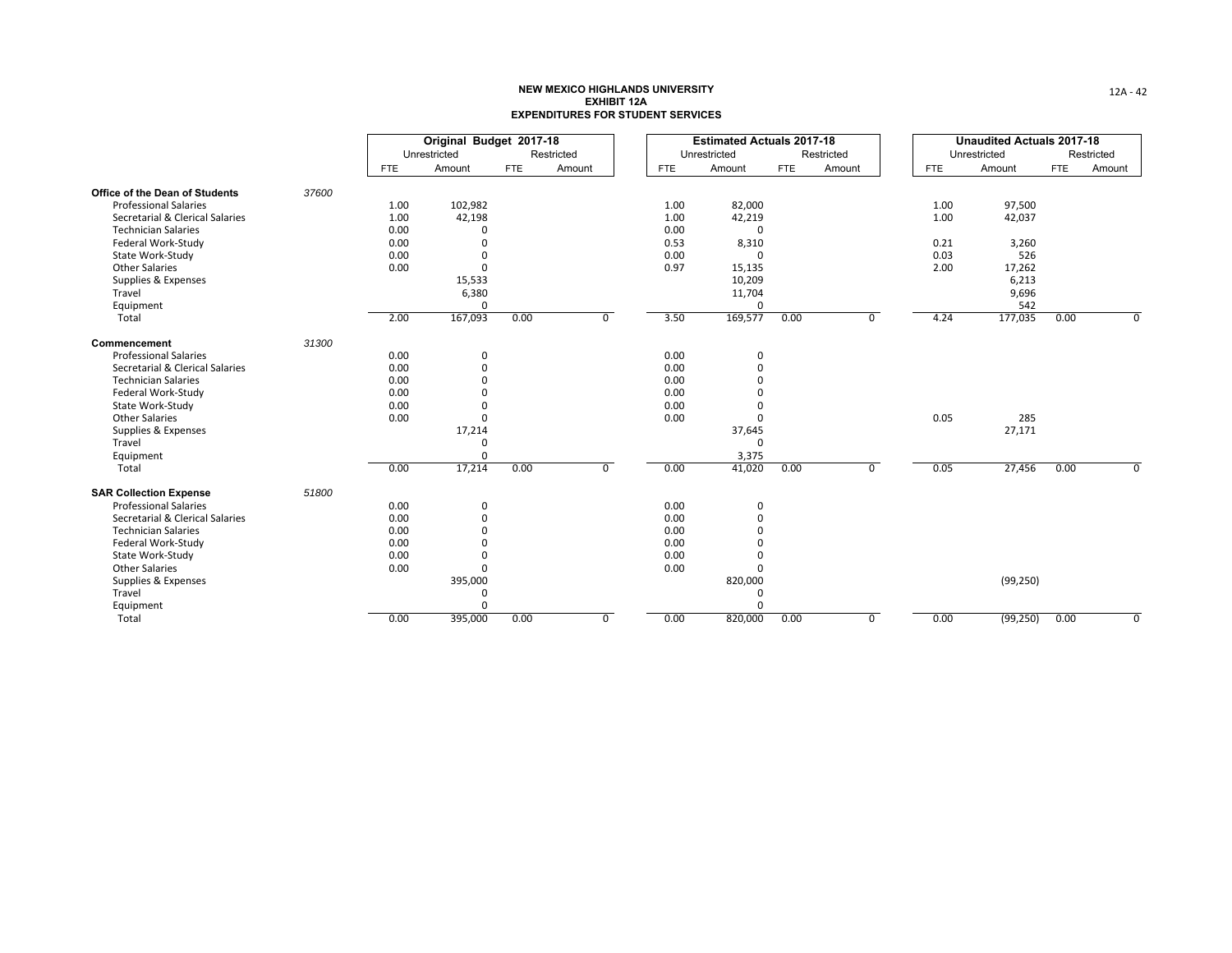|                                            |                            |            | Original Budget 2017-18 |            |            |            | <b>Estimated Actuals 2017-18</b> |            |                |            | <b>Unaudited Actuals 2017-18</b> |            |            |
|--------------------------------------------|----------------------------|------------|-------------------------|------------|------------|------------|----------------------------------|------------|----------------|------------|----------------------------------|------------|------------|
|                                            |                            |            | Unrestricted            |            | Restricted |            | Unrestricted                     |            | Restricted     |            | Unrestricted                     |            | Restricted |
|                                            |                            | <b>FTE</b> | Amount                  | <b>FTE</b> | Amount     | <b>FTE</b> | Amount                           | <b>FTE</b> | Amount         | <b>FTE</b> | Amount                           | <b>FTE</b> | Amount     |
| <b>Title IX Compliance Office</b>          | 37610                      |            |                         |            |            |            |                                  |            |                |            |                                  |            |            |
| <b>Professional Salaries</b>               |                            | 0.00       | (1)                     |            |            | 0.00       | 0                                |            |                | 0.50       | 14,884                           |            |            |
| Secretarial & Clerical Salaries            |                            | 0.00       | $\mathbf 0$             |            |            | 0.00       | 0                                |            |                |            |                                  |            |            |
| <b>Technician Salaries</b>                 |                            | 0.00       | $\Omega$                |            |            | 0.00       | $\Omega$                         |            |                |            |                                  |            |            |
| Federal Work-Study                         |                            | 0.00       | $\Omega$                |            |            | 0.00       | 0                                |            |                | 0.04       | 656                              |            |            |
| State Work-Study                           |                            | 0.00       | $\Omega$                |            |            | 0.03       | 427                              |            |                | 0.01       | 213                              |            |            |
| <b>Other Salaries</b>                      |                            | 0.00       | $\Omega$                |            |            | 0.29       | 4,594                            |            |                |            | 2,168                            |            |            |
| Supplies & Expenses                        |                            |            | 1,054                   |            |            |            | $\Omega$                         |            |                |            |                                  |            |            |
| Travel                                     |                            |            | 0                       |            |            |            | $\Omega$                         |            |                |            |                                  |            |            |
| Equipment                                  |                            |            | $\Omega$                |            |            |            | $\Omega$                         |            |                |            |                                  |            |            |
| Total                                      |                            | 0.00       | 1,053                   | 0.00       | 0          | 0.32       | 5,021                            | 0.00       | $\overline{0}$ | 0.56       | 17,921                           | 0.00       | O          |
| <b>LANL endow support for CS</b>           | 31905                      |            |                         |            |            |            |                                  |            |                |            |                                  |            |            |
| <b>Professional Salaries</b>               |                            | 1.00       | 45,000                  |            |            | 1.00       | 45,000                           |            |                | 1.00       | 45,582                           |            |            |
| Secretarial & Clerical Salaries            |                            | 0.00       | $\Omega$                |            |            | 0.00       | $\Omega$                         |            |                |            |                                  |            |            |
| <b>Technician Salaries</b>                 |                            | 0.00       | $\Omega$                |            |            | 0.00       | $\Omega$                         |            |                |            |                                  |            |            |
| Federal Work-Study                         |                            | 0.00       | $\Omega$                |            |            | 0.00       | $\Omega$                         |            |                |            |                                  |            |            |
| State Work-Study                           |                            | 0.00       | $\Omega$                |            |            | 0.00       | $\Omega$                         |            |                |            |                                  |            |            |
| <b>Other Salaries</b>                      |                            | 0.00       | $\Omega$                |            |            | 0.00       | 0                                |            |                |            | 500                              |            |            |
| Supplies & Expenses                        |                            |            | 5,000                   |            |            |            | 5,000                            |            |                |            | $\mathbf 0$                      |            |            |
| Travel                                     |                            |            | 1,250                   |            |            |            | 1,250                            |            |                |            |                                  |            |            |
| Equipment                                  |                            |            | $\Omega$                |            |            |            | 0                                |            |                |            |                                  |            |            |
| Total                                      |                            | 1.00       | 51,250                  | 0.00       | $\Omega$   | 1.00       | 51,250                           | 0.00       | $\overline{0}$ | 1.00       | 46,082                           | 0.00       | $\Omega$   |
| <b>Unallocated Contingency Student Ser</b> | 17900, 17901, 17902, 17903 |            |                         |            |            |            |                                  |            |                |            |                                  |            |            |
| <b>Professional Salaries</b>               |                            | 0.00       | $\Omega$                |            |            | 0.00       | 0                                |            |                |            |                                  |            |            |
| Secretarial & Clerical Salaries            |                            | 0.00       | $\Omega$                |            |            | 0.00       | 0                                |            |                |            |                                  |            |            |
| <b>Technician Salaries</b>                 |                            | 0.00       | $\Omega$                |            |            | 0.00       | $\Omega$                         |            |                |            |                                  |            |            |
| Federal Work-Study                         |                            | 0.00       | $\Omega$                |            |            | 0.00       | $\Omega$                         |            |                |            |                                  |            |            |
| State Work-Study                           |                            | 0.00       | $\Omega$                |            |            | 0.00       | $\Omega$                         |            |                |            |                                  |            |            |
| <b>Other Salaries</b>                      |                            | 7.93       | 132,000                 |            |            | 7.74       | 120,753                          |            |                |            |                                  |            |            |
| Supplies & Expenses                        |                            |            | 12,816                  |            |            |            | 13,707                           |            |                |            | 4,161                            |            |            |
| Travel                                     |                            |            | 0                       |            |            |            | 1,649                            |            |                |            | 3,574                            |            |            |
| Equipment                                  |                            |            | $\Omega$                |            |            |            | $\Omega$                         |            |                |            |                                  |            |            |
| Total                                      |                            | 7.93       | 144,816                 | 0.00       | 0          | 7.74       | 136,109                          | 0.00       | $\mathbf 0$    | 0.00       | 7,735                            | 0.00       | $\Omega$   |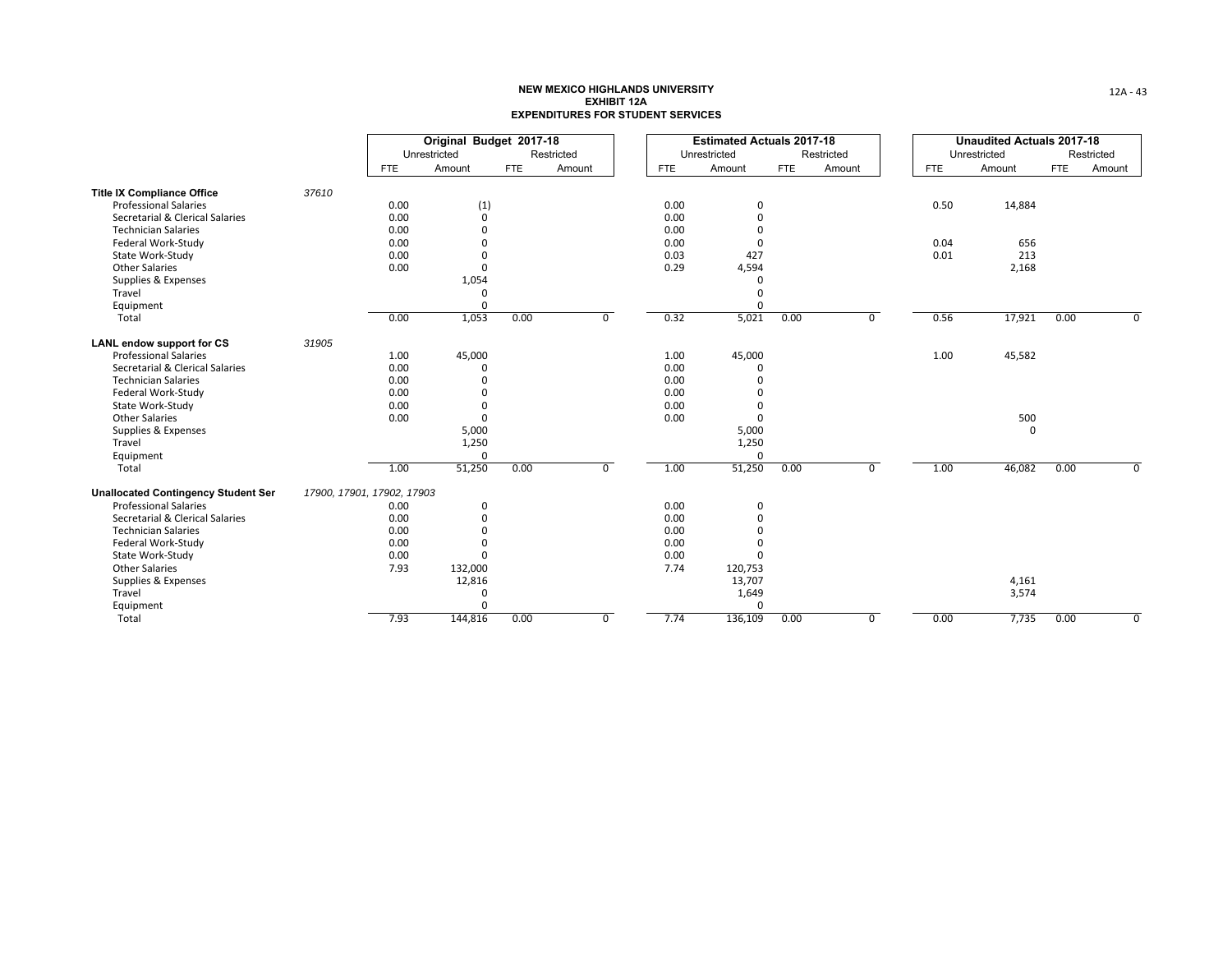|                                               |       |            | Original Budget 2017-18 |            |            |                |      | <b>Estimated Actuals 2017-18</b> |            |                |            | <b>Unaudited Actuals 2017-18</b> |            |            |
|-----------------------------------------------|-------|------------|-------------------------|------------|------------|----------------|------|----------------------------------|------------|----------------|------------|----------------------------------|------------|------------|
|                                               |       |            | Unrestricted            |            | Restricted |                |      | Unrestricted                     |            | Restricted     |            | Unrestricted                     |            | Restricted |
|                                               |       | <b>FTE</b> | Amount                  | <b>FTE</b> | Amount     |                | FTE  | Amount                           | <b>FTE</b> | Amount         | <b>FTE</b> | Amount                           | <b>FTE</b> | Amount     |
| <b>Office of Strategic Enrollment Mgmt</b>    | 30100 |            |                         |            |            |                |      |                                  |            |                |            |                                  |            |            |
| <b>Professional Salaries</b>                  |       | 2.00       | 120,000                 |            |            |                | 3.00 | 187,689                          |            |                | 3.00       | 187,841                          |            |            |
| Secretarial & Clerical Salaries               |       | 0.00       | 37,000                  |            |            |                | 0.00 |                                  |            |                |            |                                  |            |            |
| <b>Technician Salaries</b>                    |       | 0.00       |                         |            |            |                | 0.00 | $\Omega$                         |            |                |            |                                  |            |            |
| Federal Work-Study                            |       | 0.00       |                         |            |            |                | 0.04 | 660                              |            |                | 0.08       | 1,279                            |            |            |
| State Work-Study                              |       | 0.00       |                         |            |            |                | 0.00 | $\Omega$                         |            |                | 0.06       | 983                              |            |            |
| <b>Other Salaries</b>                         |       | 0.00       | $\Omega$                |            |            |                | 0.07 | 1,045                            |            |                |            | 7,869                            |            |            |
| Supplies & Expenses                           |       |            | 162,805                 |            |            |                |      | 154,205                          |            |                |            | 154,284                          |            |            |
| Travel                                        |       |            | 10,000                  |            |            |                |      | 14,600                           |            |                |            | 7,757                            |            |            |
| Equipment                                     |       |            | 500                     |            |            |                |      | 1,700                            |            |                |            | 1,622                            |            |            |
| Total                                         |       | 2.00       | 330,305                 | 0.00       |            | $\overline{0}$ | 3.11 | 359,899                          | 0.00       | $\overline{0}$ | 3.15       | 361,635                          | 0.00       | 0          |
| <b>Admissions</b>                             | 17200 |            |                         |            |            |                |      |                                  |            |                |            |                                  |            |            |
| <b>Professional Salaries</b>                  |       | 0.00       | $\Omega$                |            |            |                | 0.00 | 0                                |            |                | 1.00       | 3,858                            |            |            |
| Secretarial & Clerical Salaries               |       | 1.00       | 23,720                  |            |            |                | 0.00 | 9,542                            |            |                |            | 9,542                            |            |            |
| <b>Technician Salaries</b>                    |       | 2.00       | 61,262                  |            |            |                | 2.00 | 61,027                           |            |                | 2.00       | 53,113                           |            |            |
| Federal Work-Study                            |       | 0.00       |                         |            |            |                | 0.10 | 1,534                            |            |                | 0.16       | 2,459                            |            |            |
| State Work-Study                              |       | 0.00       | $\Omega$                |            |            |                | 0.00 | $\Omega$                         |            |                |            |                                  |            |            |
| <b>Other Salaries</b>                         |       | 0.00       | $\Omega$                |            |            |                | 0.29 | 4,563                            |            |                | 1.50       | 13,909                           |            |            |
| Supplies & Expenses                           |       |            | 7,880                   |            |            |                |      | 8,930                            |            |                |            | 7,377                            |            |            |
| Travel                                        |       |            | $\Omega$                |            |            |                |      | 0                                |            |                |            |                                  |            |            |
| Equipment                                     |       |            | 250                     |            |            |                |      | $\Omega$                         |            |                |            |                                  |            |            |
| Total                                         |       | 3.00       | 93,112                  | 0.00       |            | $\overline{0}$ | 2.39 | 85,596                           | 0.00       | $\overline{0}$ | 4.66       | 90,259                           | 0.00       | $\Omega$   |
| <b>Recruitment &amp; Undergrad Admissions</b> | 17250 |            |                         |            |            |                |      |                                  |            |                |            |                                  |            |            |
| <b>Professional Salaries</b>                  |       | 3.00       | 174,890                 |            |            |                | 5.00 | 197,967                          |            |                | 3.00       | 191,635                          |            |            |
| Secretarial & Clerical Salaries               |       | 2.00       | 60,594                  |            |            |                | 1.00 | 27,019                           |            |                | 1.00       | 27,019                           |            |            |
| <b>Technician Salaries</b>                    |       | 0.00       |                         |            |            |                | 0.00 | 0                                |            |                |            |                                  |            |            |
| Federal Work-Study                            |       | 0.00       |                         |            |            |                | 0.00 | $\Omega$                         |            |                | 0.05       | 751                              |            |            |
| State Work-Study                              |       | 0.00       |                         |            |            |                | 0.04 | 579                              |            |                | 0.10       | 1,602                            |            |            |
| <b>Other Salaries</b>                         |       | 0.00       | $\Omega$                |            |            |                | 1.07 | 16,753                           |            |                | 1.00       | 14,413                           |            |            |
| Supplies & Expenses                           |       |            | 162,475                 |            |            |                |      | 148,315                          |            |                |            | 142,896                          |            |            |
| Travel                                        |       |            | 62,200                  |            |            |                |      | 75,560                           |            |                |            | 62,993                           |            |            |
| Equipment                                     |       |            | $\Omega$                |            |            |                |      | $\Omega$                         |            |                |            |                                  |            |            |
| Total                                         |       | 5.00       | 460,159                 | 0.00       |            | 0              | 7.11 | 466,192                          | 0.00       | $\mathbf 0$    | 5.15       | 441,310                          | 0.00       | $\Omega$   |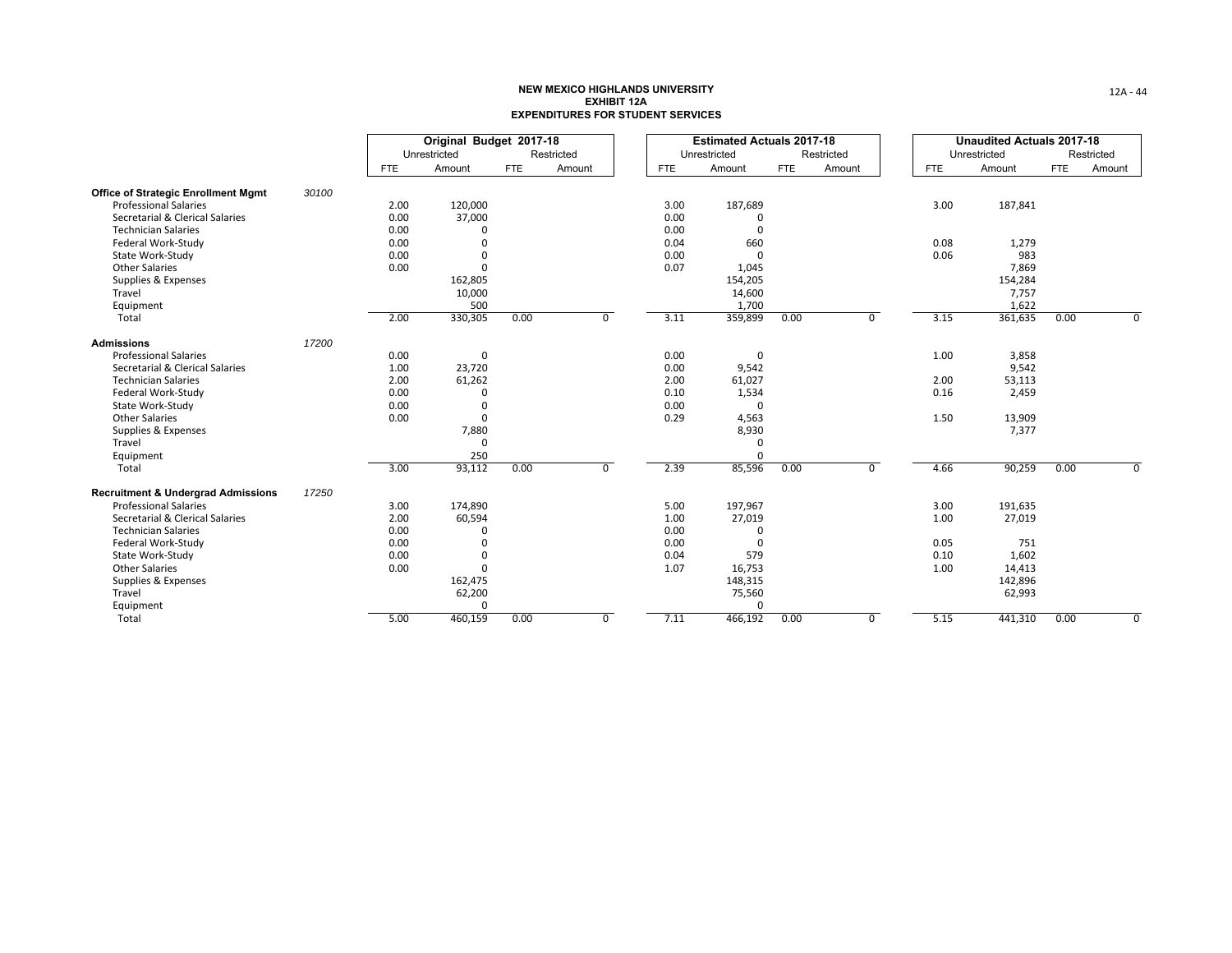|                                 |       |            | Original Budget 2017-18 |            |                |      | <b>Estimated Actuals 2017-18</b> |            |                |            | <b>Unaudited Actuals 2017-18</b> |            |            |
|---------------------------------|-------|------------|-------------------------|------------|----------------|------|----------------------------------|------------|----------------|------------|----------------------------------|------------|------------|
|                                 |       |            | Unrestricted            |            | Restricted     |      | Unrestricted                     |            | Restricted     |            | Unrestricted                     |            | Restricted |
|                                 |       | <b>FTE</b> | Amount                  | <b>FTE</b> | Amount         | FTE  | Amount                           | <b>FTE</b> | Amount         | <b>FTE</b> | Amount                           | <b>FTE</b> | Amount     |
| Registrar                       | 17800 |            |                         |            |                |      |                                  |            |                |            |                                  |            |            |
| <b>Professional Salaries</b>    |       | 2.00       | 193,599                 |            |                | 4.00 | 159,441                          |            |                | 3.00       | 159,441                          |            |            |
| Secretarial & Clerical Salaries |       | 4.00       | 126,637                 |            |                | 3.00 | 126,152                          |            |                | 4.00       | 124,671                          |            |            |
| <b>Technician Salaries</b>      |       | 0.00       | O                       |            |                | 0.00 | $\mathbf 0$                      |            |                |            | 10                               |            |            |
| Federal Work-Study              |       | 0.00       | O                       |            |                | 0.06 | 884                              |            |                | 0.07       | 1,130                            |            |            |
| State Work-Study                |       | 0.00       | $\Omega$                |            |                | 0.00 | 0                                |            |                | 0.01       | 218                              |            |            |
| <b>Other Salaries</b>           |       | 0.00       | $\Omega$                |            |                | 1.04 | 16,197                           |            |                | 4.00       | 25,512                           |            |            |
| Supplies & Expenses             |       |            | 17,682                  |            |                |      | 19,585                           |            |                |            | 16,061                           |            |            |
| Travel                          |       |            | 4,630                   |            |                |      | 4,650                            |            |                |            | 2,603                            |            |            |
| Equipment                       |       |            | 100                     |            |                |      | 3,073                            |            |                |            | 1,947                            |            |            |
| Total                           |       | 6.00       | 342,648                 | 0.00       | $\overline{0}$ | 8.10 | 329,982                          | 0.00       | 0              | 11.09      | 331,594                          | 0.00       | O          |
| Orientation                     | 31600 |            |                         |            |                |      |                                  |            |                |            |                                  |            |            |
| <b>Professional Salaries</b>    |       | 0.00       | $\mathbf 0$             |            |                | 0.00 | 0                                |            |                |            |                                  |            |            |
| Secretarial & Clerical Salaries |       | 0.00       | $\Omega$                |            |                | 0.00 | $\Omega$                         |            |                |            |                                  |            |            |
| <b>Technician Salaries</b>      |       | 0.00       |                         |            |                | 0.00 | $\Omega$                         |            |                |            |                                  |            |            |
| Federal Work-Study              |       | 0.00       |                         |            |                | 0.00 |                                  |            |                |            |                                  |            |            |
| State Work-Study                |       | 0.00       | $\Omega$                |            |                | 0.00 | $\Omega$                         |            |                |            |                                  |            |            |
| <b>Other Salaries</b>           |       | 0.00       | $\Omega$                |            |                | 0.68 | 10,641                           |            |                | 2.00       | 20,867                           |            |            |
| Supplies & Expenses             |       |            | 45,553                  |            |                |      | 45,553                           |            |                |            | 28,833                           |            |            |
| Travel                          |       |            | 3,435                   |            |                |      | 3,435                            |            |                |            | 968                              |            |            |
| Equipment                       |       |            | $\mathbf 0$             |            |                |      | $\Omega$                         |            |                |            |                                  |            |            |
| Total                           |       | 0.00       | 48,988                  | 0.00       | $\overline{0}$ | 0.68 | 59,629                           | 0.00       | $\overline{0}$ | 2.00       | 50,667                           | 0.00       | $\Omega$   |
| <b>Native American Services</b> | 31500 |            |                         |            |                |      |                                  |            |                |            |                                  |            |            |
| <b>Professional Salaries</b>    |       | 0.00       | 43,000                  |            |                | 1.00 | 42,000                           |            |                | 1.00       | 42,300                           |            |            |
| Secretarial & Clerical Salaries |       | 0.00       | $\Omega$                |            |                | 0.00 | $\Omega$                         |            |                |            |                                  |            |            |
| <b>Technician Salaries</b>      |       | 0.00       |                         |            |                | 0.00 | $\Omega$                         |            |                |            |                                  |            |            |
| Federal Work-Study              |       | 0.00       | $\Omega$                |            |                | 0.10 | 1,529                            |            |                | 0.20       | 3,077                            |            |            |
| State Work-Study                |       | 0.00       | $\Omega$                |            |                | 0.00 | $\Omega$                         |            |                | 0.04       | 660                              |            |            |
| <b>Other Salaries</b>           |       | 0.00       | $\Omega$                |            |                | 1.03 | 15,999                           |            |                | 3.00       | 33,527                           |            |            |
| Supplies & Expenses             |       |            | 8,139                   |            |                |      | 7,490                            |            |                |            | 5,698                            |            |            |
| Travel                          |       |            | 3,758                   |            |                |      | 4,585                            |            |                |            | 1,256                            |            |            |
| Equipment                       |       |            | $\mathbf 0$             |            |                |      | $\Omega$                         |            |                |            |                                  |            |            |
| Total                           |       | 0.00       | 54,897                  | 0.00       | $\overline{0}$ | 2.13 | 71,604                           | 0.00       | $\overline{0}$ | 4.24       | 86,518                           | 0.00       | O          |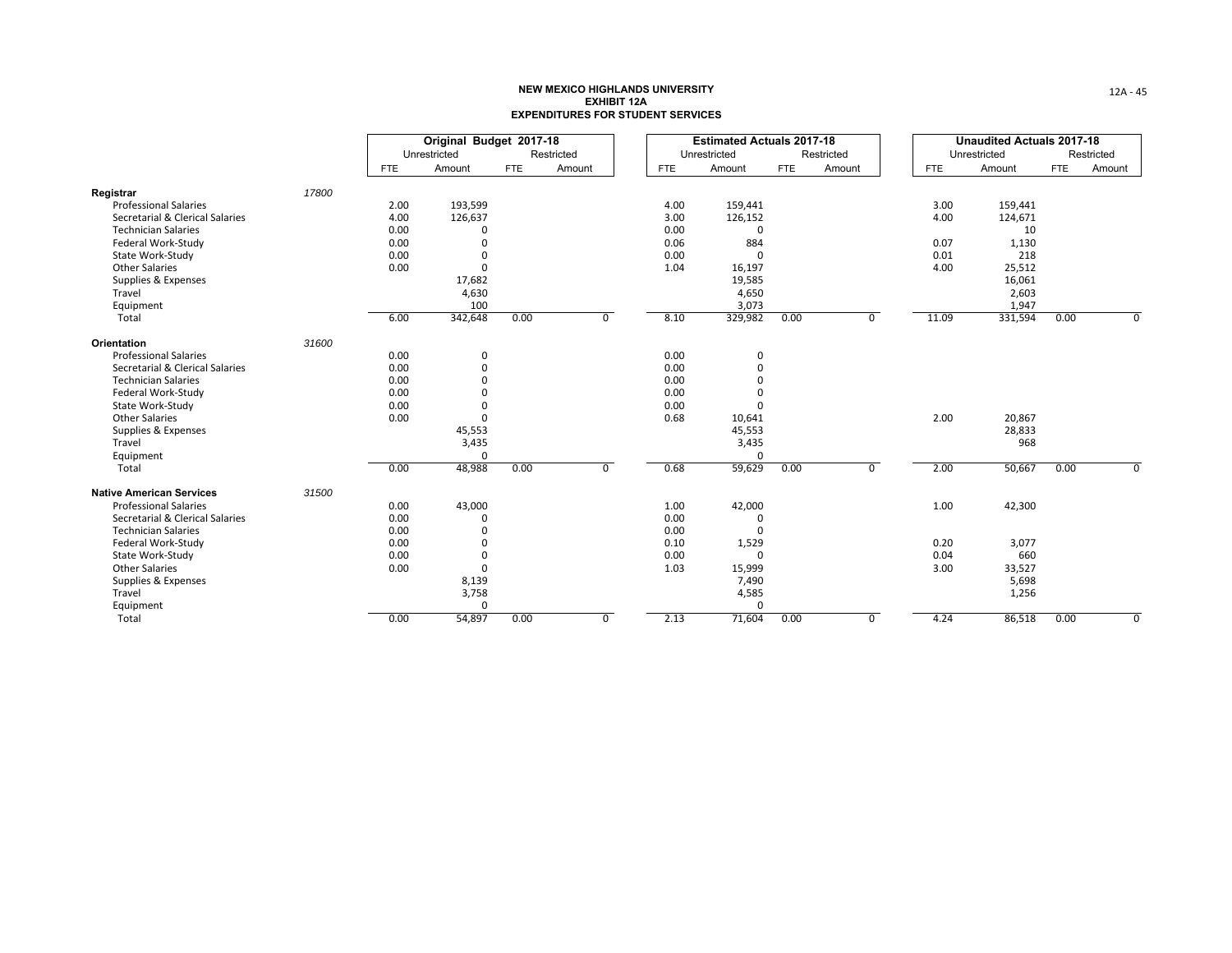|                                 |       |            | Original Budget 2017-18 |            |            |                |         | <b>Estimated Actuals 2017-18</b> |            |                |            |              | <b>Unaudited Actuals 2017-18</b> |            |                |
|---------------------------------|-------|------------|-------------------------|------------|------------|----------------|---------|----------------------------------|------------|----------------|------------|--------------|----------------------------------|------------|----------------|
|                                 |       |            | Unrestricted            |            | Restricted |                |         | Unrestricted                     |            | Restricted     |            | Unrestricted |                                  |            | Restricted     |
|                                 |       | <b>FTE</b> | Amount                  | <b>FTE</b> | Amount     |                | FTE     | Amount                           | <b>FTE</b> | Amount         | <b>FTE</b> |              | Amount                           | <b>FTE</b> | Amount         |
| <b>Academic Support</b>         | 31100 |            |                         |            |            |                |         |                                  |            |                |            |              |                                  |            |                |
| <b>Professional Salaries</b>    |       | 4.00       | 216,362                 |            |            |                | 4.00    | 176,668                          |            |                |            | 4.00         | 176,668                          |            |                |
| Secretarial & Clerical Salaries |       | 1.00       | 37,375                  |            |            |                | 1.00    | 37,232                           |            |                |            | 1.00         | 39,843                           |            |                |
| <b>Technician Salaries</b>      |       | 0.00       | $\Omega$                |            |            |                | 0.00    | $\Omega$                         |            |                |            |              |                                  |            |                |
| Federal Work-Study              |       | 0.00       | $\Omega$                |            |            |                | 0.15    | 2,267                            |            |                |            | 0.20         | 3,053                            |            |                |
| State Work-Study                |       | 0.00       | $\Omega$                |            |            |                | 0.00    | 60                               |            |                |            | 0.07         | 1,124                            |            |                |
| <b>Other Salaries</b>           |       | 0.24       | 7,000                   |            |            |                | 1.97    | 30,800                           |            |                |            | 2.50         | 41,755                           |            |                |
| Supplies & Expenses             |       |            | 10,395                  |            |            |                |         | 11,895                           |            |                |            |              | 7,943                            |            |                |
| Travel                          |       |            | 1,895                   |            |            |                |         | 395                              |            |                |            |              | 105                              |            |                |
| Equipment                       |       |            | $\Omega$                |            |            |                |         | $\Omega$                         |            |                |            |              |                                  |            |                |
| Total                           |       | 5.24       | 273,027                 | 0.00       |            | $\overline{0}$ | 7.12    | 259,317                          | 0.00       | $\overline{0}$ |            | 7.77         | 270,492                          | 0.00       | 0              |
| <b>Career Services</b>          | 31200 |            |                         |            |            |                |         |                                  |            |                |            |              |                                  |            |                |
| <b>Professional Salaries</b>    |       | 1.00       | 96,090                  |            |            |                | 1.00    | 61,089                           |            |                |            | 1.00         | 61,089                           |            |                |
| Secretarial & Clerical Salaries |       | 1.00       | 28,000                  |            |            |                | 1.50    | 31,774                           |            |                |            | 1.00         | 24,491                           |            |                |
| <b>Technician Salaries</b>      |       | 0.00       |                         |            |            |                | 0.00    | $\Omega$                         |            |                |            |              |                                  |            |                |
| Federal Work-Study              |       | 0.00       |                         |            |            |                | 0.03    | 398                              |            |                |            | 0.05         | 808                              |            |                |
| State Work-Study                |       | 0.00       | $\Omega$                |            |            |                | 0.03    | 467                              |            |                |            | 0.13         | 1,992                            |            |                |
| <b>Other Salaries</b>           |       | 0.00       | $\Omega$                |            |            |                | $-0.50$ | (7,869)                          |            |                |            | 2.00         | 22,127                           |            |                |
| Supplies & Expenses             |       |            | 17,718                  |            |            |                |         | 17,718                           |            |                |            |              | 11,249                           |            |                |
| Travel                          |       |            | 2,125                   |            |            |                |         | 2,125                            |            |                |            |              | 462                              |            |                |
| Equipment                       |       |            | $\mathbf 0$             |            |            |                |         | $\Omega$                         |            |                |            |              |                                  |            |                |
| Total                           |       | 2.00       | 143,933                 | 0.00       |            | $\overline{0}$ | 2.06    | 105,702                          | 0.00       | $\overline{0}$ |            | 4.18         | 122,218                          | 0.00       | $\overline{0}$ |
| <b>Financial Aid</b>            | 38000 |            |                         |            |            |                |         |                                  |            |                |            |              |                                  |            |                |
| <b>Professional Salaries</b>    |       | 3.00       | 288,314                 |            |            |                | 6.00    | 246,088                          |            |                |            | 6.00         | 246,973                          |            |                |
| Secretarial & Clerical Salaries |       | 2.00       | 65,626                  |            |            |                | 2.22    | 57,143                           |            |                |            | 2.40         | 53,925                           |            |                |
| <b>Technician Salaries</b>      |       | 1.00       | 30,964                  |            |            |                | 1.00    | 8,898                            |            |                |            | 1.00         | 8,898                            |            |                |
| Federal Work-Study              |       | 0.00       | $\Omega$                |            |            |                | 0.04    | 559                              |            |                |            | 5.29         | 82,553                           |            |                |
| State Work-Study                |       | 0.00       | $\Omega$                |            |            |                | 0.04    | 577                              |            |                |            | 2.56         | 39,864                           |            |                |
| <b>Other Salaries</b>           |       | 1.00       | $\Omega$                |            |            |                | 0.37    | 5,818                            |            |                |            | 1.75         | 6,631                            |            |                |
| Supplies & Expenses             |       |            | 21,234                  |            |            |                |         | 17,044                           |            |                |            |              | 16,680                           |            |                |
| Travel                          |       |            | 2,610                   |            |            |                |         | 6,850                            |            |                |            |              | 6,457                            |            |                |
| Equipment                       |       |            | $\Omega$                |            |            |                |         | $\Omega$                         |            |                |            |              |                                  |            |                |
| Total                           |       | 7.00       | 408,748                 | 0.00       |            | $\overline{0}$ | 9.67    | 342,977                          | 0.00       | $\mathbf 0$    |            | 19.00        | 461,981                          | 0.00       | $\Omega$       |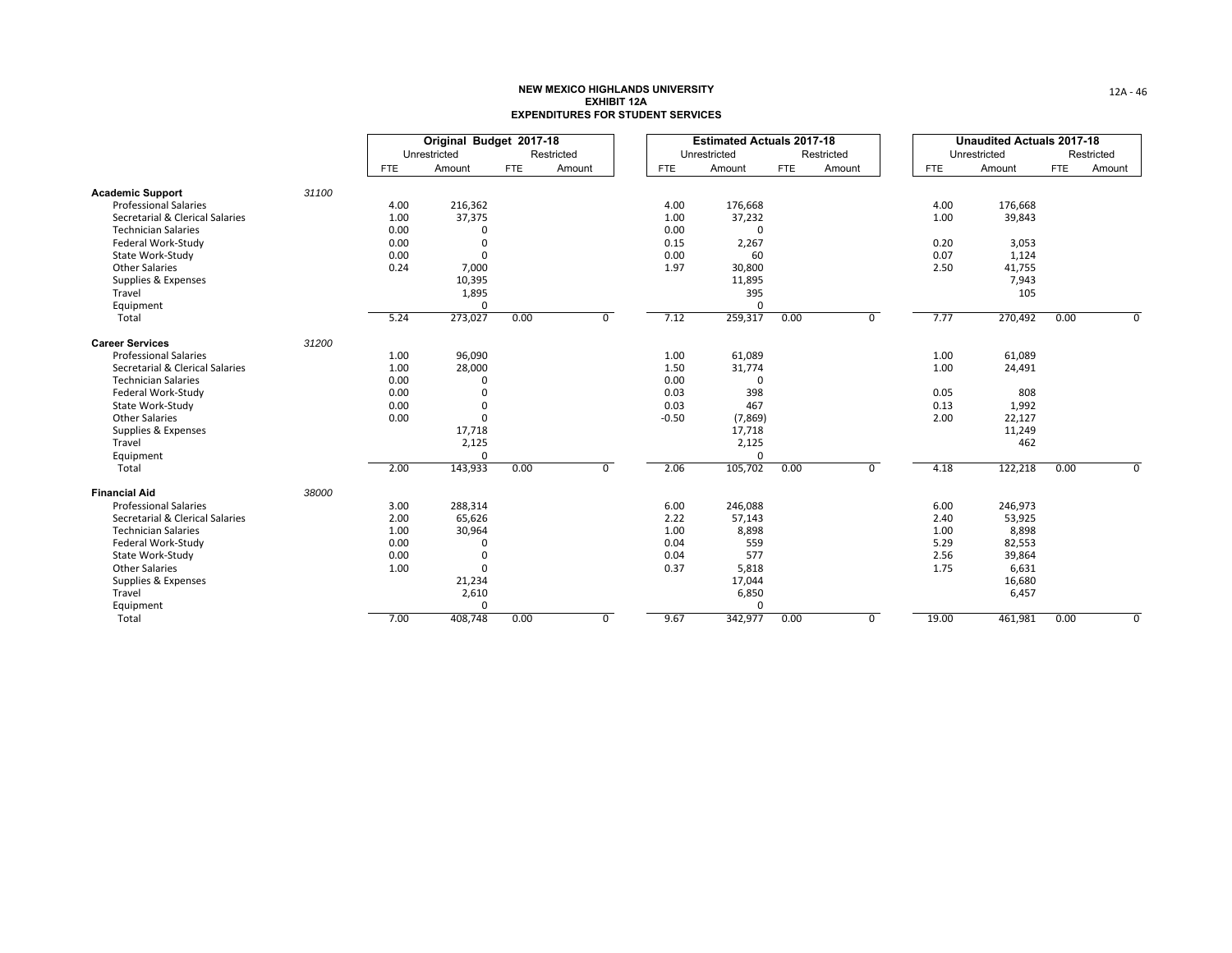|                                 |       |            | Original Budget 2017-18 |            |                |            | <b>Estimated Actuals 2017-18</b> |            |            |      | <b>Unaudited Actuals 2017-18</b> |            |            |
|---------------------------------|-------|------------|-------------------------|------------|----------------|------------|----------------------------------|------------|------------|------|----------------------------------|------------|------------|
|                                 |       |            | Unrestricted            |            | Restricted     |            | Unrestricted                     |            | Restricted |      | Unrestricted                     |            | Restricted |
|                                 |       | <b>FTE</b> | Amount                  | <b>FTE</b> | Amount         | <b>FTE</b> | Amount                           | <b>FTE</b> | Amount     | FTE  | Amount                           | <b>FTE</b> | Amount     |
| <b>Disability Services</b>      | 31400 |            |                         |            |                |            |                                  |            |            |      |                                  |            |            |
| <b>Professional Salaries</b>    |       | 0.00       | $\Omega$                |            |                | 0.00       | 0                                |            |            |      |                                  |            |            |
| Secretarial & Clerical Salaries |       | 0.00       | $\Omega$                |            |                | 0.00       | O                                |            |            |      |                                  |            |            |
| <b>Technician Salaries</b>      |       | 0.00       | $\Omega$                |            |                | 0.00       |                                  |            |            |      |                                  |            |            |
| Federal Work-Study              |       | 0.00       | $\Omega$                |            |                | 0.00       |                                  |            |            |      |                                  |            |            |
| State Work-Study                |       | 0.00       | $\Omega$                |            |                | 0.00       | O                                |            |            |      | 62                               |            |            |
| <b>Other Salaries</b>           |       | 1.33       | 34,500                  |            |                | 0.45       | 7,000                            |            |            |      | 413                              |            |            |
| Supplies & Expenses             |       |            | 65,925                  |            |                |            | 91,429                           |            |            |      | 56,599                           |            |            |
| Travel                          |       |            | 1,490                   |            |                |            | 986                              |            |            |      | 108                              |            |            |
| Equipment                       |       |            | $\Omega$                |            |                |            | $\Omega$                         |            |            |      |                                  |            |            |
| Total                           |       | 1.33       | 101,915                 | 0.00       | $\mathbf 0$    | 0.45       | 99,415                           | 0.00       | 0          | 0.00 | 57,182                           | 0.00       | $\Omega$   |
| <b>Student Support Services</b> | 31700 |            |                         |            |                |            |                                  |            |            |      |                                  |            |            |
| <b>Professional Salaries</b>    |       | 1.00       | 0                       |            |                | 0.00       | 0                                |            |            |      |                                  |            |            |
| Secretarial & Clerical Salaries |       | 1.00       | $\mathbf 0$             |            |                | 0.00       | 0                                |            |            |      |                                  |            |            |
| <b>Technician Salaries</b>      |       | 0.00       | $\Omega$                |            |                | 0.00       |                                  |            |            |      |                                  |            |            |
| Federal Work-Study              |       | 0.00       | $\Omega$                |            |                | 0.00       |                                  |            |            |      |                                  |            |            |
| State Work-Study                |       | 0.00       | $\Omega$                |            |                | 0.00       |                                  |            |            |      |                                  |            |            |
| <b>Other Salaries</b>           |       | 0.00       | $\Omega$                |            |                | 0.00       |                                  |            |            |      |                                  |            |            |
| Supplies & Expenses             |       |            | $\Omega$                |            |                |            |                                  |            |            |      |                                  |            |            |
| Travel                          |       |            | $\Omega$                |            |                |            |                                  |            |            |      |                                  |            |            |
| Equipment                       |       |            | 0                       |            |                |            | 0                                |            |            |      |                                  |            |            |
| Total                           |       | 2.00       | $\overline{0}$          | 0.00       | $\overline{0}$ | 0.00       | $\overline{0}$                   | 0.00       | 0          | 0.00 | $\mathbf 0$                      | 0.00       | $\Omega$   |
| <b>Testing</b>                  | 31800 |            |                         |            |                |            |                                  |            |            |      |                                  |            |            |
| <b>Professional Salaries</b>    |       | 0.00       | $\mathbf 0$             |            |                | 0.00       | 0                                |            |            |      |                                  |            |            |
| Secretarial & Clerical Salaries |       | 0.00       | $\Omega$                |            |                | 0.00       | $\Omega$                         |            |            |      |                                  |            |            |
| <b>Technician Salaries</b>      |       | 0.00       | $\Omega$                |            |                | 0.00       |                                  |            |            |      |                                  |            |            |
| Federal Work-Study              |       | 0.00       | $\Omega$                |            |                | 0.00       |                                  |            |            |      |                                  |            |            |
| State Work-Study                |       | 0.00       | 0                       |            |                | 0.00       |                                  |            |            |      |                                  |            |            |
| <b>Other Salaries</b>           |       | 0.00       | $\mathbf 0$             |            |                | 0.00       | $\mathbf 0$                      |            |            |      |                                  |            |            |
| Supplies & Expenses             |       |            | 3,727                   |            |                |            | 3,727                            |            |            |      | 940                              |            |            |
| Travel                          |       |            | 250                     |            |                |            | 250                              |            |            |      |                                  |            |            |
| Equipment                       |       |            | $\mathbf 0$             |            |                |            | $\mathbf 0$                      |            |            |      |                                  |            |            |
| Total                           |       | 0.00       | 3,977                   | 0.00       | $\mathbf 0$    | 0.00       | 3,977                            | 0.00       | 0          | 0.00 | 940                              | 0.00       | 0          |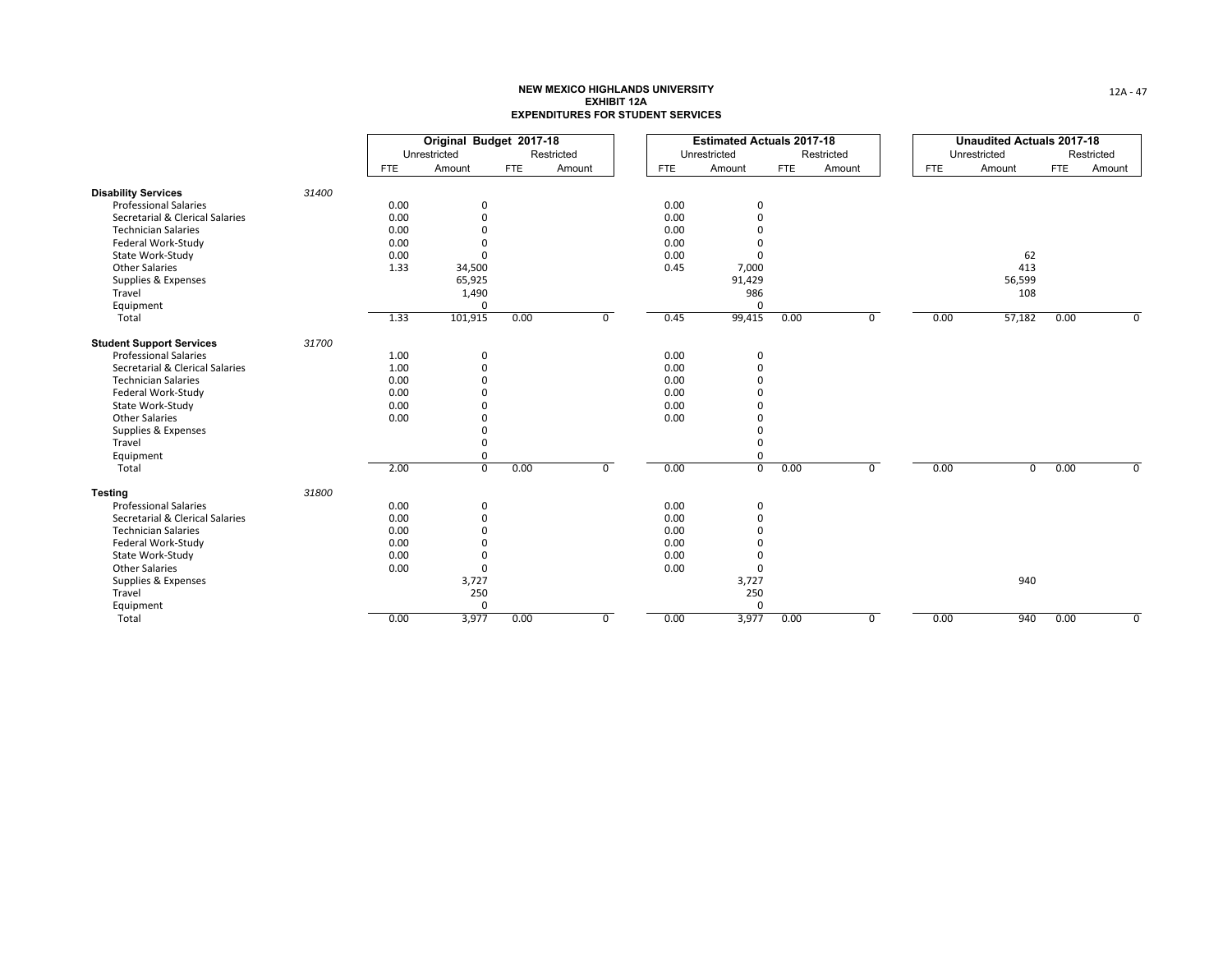|                                 |       |            | Original Budget 2017-18 |      |             |      | <b>Estimated Actuals 2017-18</b> |      |            |            | <b>Unaudited Actuals 2017-18</b> |      |            |
|---------------------------------|-------|------------|-------------------------|------|-------------|------|----------------------------------|------|------------|------------|----------------------------------|------|------------|
|                                 |       |            | Unrestricted            |      | Restricted  |      | Unrestricted                     |      | Restricted |            | Unrestricted                     |      | Restricted |
|                                 |       | <b>FTE</b> | Amount                  | FTE  | Amount      | FTE  | Amount                           | FTE  | Amount     | <b>FTE</b> | Amount                           | FTE  | Amount     |
| <b>ARMAS</b>                    | 31904 |            |                         |      |             |      |                                  |      |            |            |                                  |      |            |
| <b>Professional Salaries</b>    |       | 2.00       | 90,000                  |      |             | 2.25 | 81,566                           |      |            | 1.25       | 78,590                           |      |            |
| Secretarial & Clerical Salaries |       | 0.00       |                         |      |             | 0.00 |                                  |      |            |            |                                  |      |            |
| <b>Technician Salaries</b>      |       | 0.00       |                         |      |             | 0.00 |                                  |      |            |            |                                  |      |            |
| Federal Work-Study              |       | 0.00       |                         |      |             | 0.30 | 4,709                            |      |            | 0.37       | 5,749                            |      |            |
| State Work-Study                |       | 0.00       |                         |      |             | 0.07 | 1,067                            |      |            | 0.25       | 3,911                            |      |            |
| <b>Other Salaries</b>           |       | 1.96       | 32,600                  |      |             | 1.92 | 29,978                           |      |            | 3.50       | 49,531                           |      |            |
| Supplies & Expenses             |       |            | 3,800                   |      |             |      | 3,700                            |      |            |            | 3,353                            |      |            |
| Travel                          |       |            |                         |      |             |      | 100                              |      |            |            | 398                              |      |            |
| Equipment                       |       |            |                         |      |             |      |                                  |      |            |            | 167                              |      |            |
| Total                           |       | 3.96       | 126,400                 | 0.00 | $\mathbf 0$ | 4.54 | 121,119                          | 0.00 | 0          | 5.37       | 141,698                          | 0.00 | 0          |
| <b>Grants and Contracts</b>     |       |            |                         |      |             |      |                                  |      |            |            |                                  |      |            |
| <b>Professional Salaries</b>    |       |            |                         | 0.00 | 0           |      |                                  | 0.00 |            |            |                                  |      |            |
| Secretarial & Clerical Salaries |       |            |                         | 0.00 | $\Omega$    |      |                                  | 0.00 |            |            |                                  |      |            |
| <b>Technician Salaries</b>      |       |            |                         | 0.00 |             |      |                                  | 0.00 |            |            |                                  |      |            |
| Federal Work-Study              |       |            |                         | 5.04 | 83,859      |      |                                  | 2.10 | 79,221     |            |                                  |      |            |
| State Work-Study                |       |            |                         | 3.34 | 55,620      |      |                                  | 1.05 | 46,981     |            |                                  |      |            |
| <b>Other Salaries</b>           |       |            |                         | 0.00 |             |      |                                  | 0.00 |            |            |                                  |      |            |
| Supplies & Expenses             |       |            |                         |      |             |      |                                  |      | 810        |            |                                  |      |            |
| Travel                          |       |            |                         |      |             |      |                                  |      |            |            |                                  |      |            |
| Equipment                       |       |            |                         |      |             |      |                                  |      |            |            |                                  |      |            |
| Total                           |       | 0.00       | $\Omega$                | 8.38 | 139,479     | 0.00 |                                  | 3.15 | 127,012    | 0.00       |                                  | 0.00 | $\Omega$   |

12A ‐ 48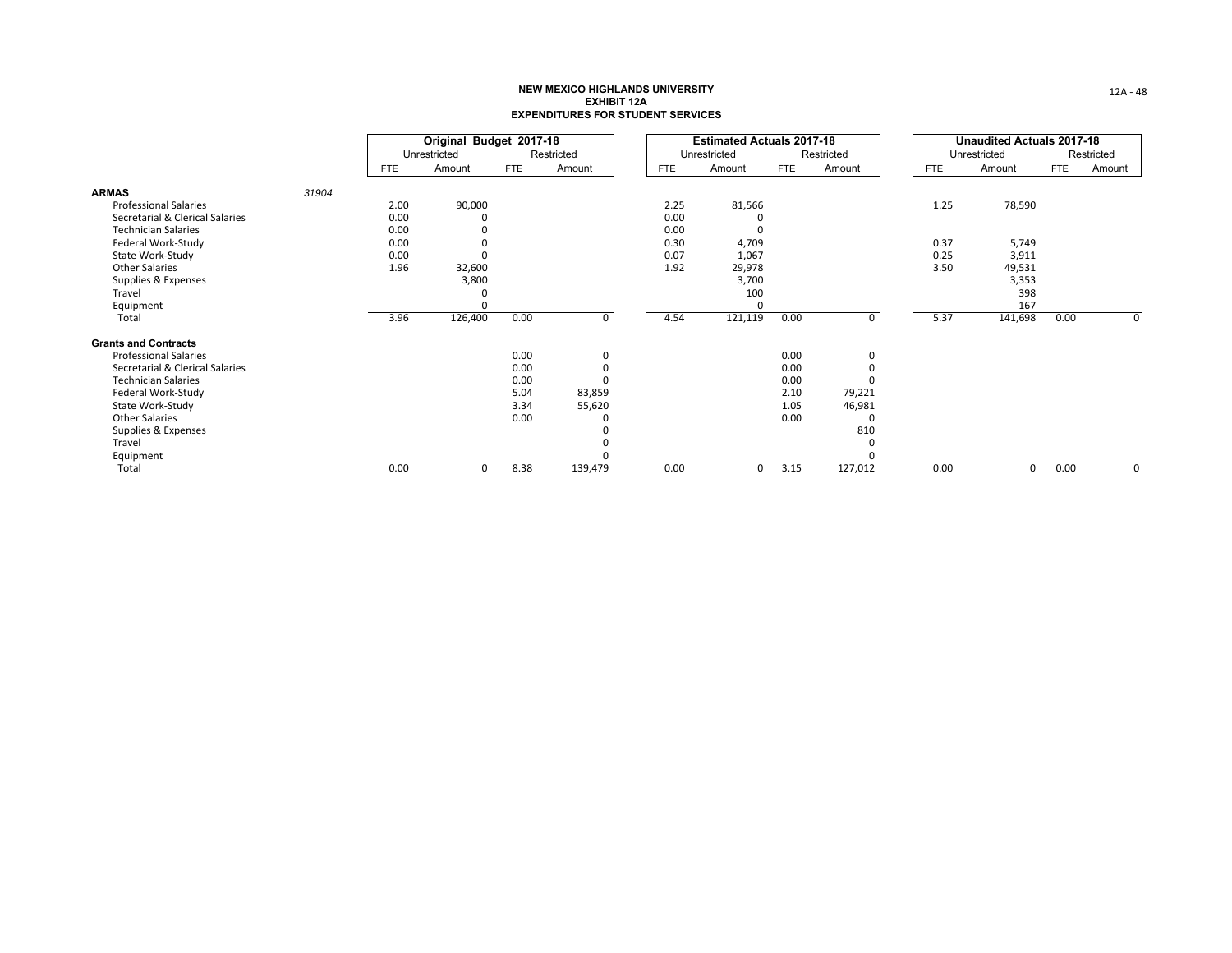|                                 |       | Original Budget 2017-18 |            |            |       | <b>Estimated Actuals 2017-18</b> |            |             |            | <b>Unaudited Actuals 2017-18</b> |            |             |
|---------------------------------|-------|-------------------------|------------|------------|-------|----------------------------------|------------|-------------|------------|----------------------------------|------------|-------------|
|                                 |       | Unrestricted            |            | Restricted |       | Unrestricted                     |            | Restricted  |            | Unrestricted                     |            | Restricted  |
|                                 | FTE   | Amount                  | <b>FTE</b> | Amount     | FTE   | Amount                           | <b>FTE</b> | Amount      | <b>FTE</b> | Amount                           | <b>FTE</b> | Amount      |
| SUMMARY BY CATEGORY             |       |                         |            |            |       |                                  |            |             |            |                                  |            |             |
| <b>Professional Salaries</b>    | 20.00 | 1,370,236               | 0.00       | 0          | 28.25 | 1,279,508                        | 0.00       | $\mathbf 0$ | 25.75      | 1,306,360                        | 0.00       | 0           |
| Secretarial & Clerical Salaries | 13.00 | 421,150                 | 0.00       |            | 9.72  | 331,081                          | 0.00       |             | 10.40      | 321,528                          | 0.00       | $\Omega$    |
| <b>Technician Salaries</b>      | 3.00  | 92,226                  | 0.00       |            | 3.00  | 69,925                           | 0.00       |             | 3.00       | 62,021                           | 0.00       |             |
| Federal Work-Study              | 0.00  |                         | 5.04       | 83,859     | 1.35  | 20,850                           | 2.10       | 79,221      | 6.72       | 104,777                          | 0.00       |             |
| State Work-Study                | 0.00  |                         | 3.34       | 55,620     | 0.21  | 3,176                            | 1.05       | 46,981      | 3.28       | 51,155                           | 0.00       | $\Omega$    |
| <b>Other Salaries</b>           | 12.46 | 206,100                 | 0.00       |            | 17.39 | 271,406                          | 0.00       |             | 23.30      | 256,768                          | 0.00       | $\Omega$    |
| Supplies & Expenses             |       | 973,950                 |            |            |       | 1,416,152                        |            | 810         | 0.00       | 390,206                          | 0.00       | $\Omega$    |
| Travel                          |       | 100,023                 |            |            |       | 128,138                          |            |             | 0.00       | 96,377                           | 0.00       | $\Omega$    |
| Equipment                       |       | 850                     |            |            |       | 8,148                            |            |             | 0.00       | 4,278                            | 0.00       | 0           |
| TOTAL EXPEND Before FRINGE/ISC  | 48.46 | 3,164,535               | 8.38       | 139,479    | 59.92 | 3,528,384                        | 3.15       | 127,012     | 72.44      | 2,593,471                        | 0.00       | $\mathbf 0$ |
| <b>FRINGE BENEFITS</b>          |       | 650,010                 |            | 0          |       | 606,507                          |            | 810         |            | 612,139                          |            |             |
| <b>INTERNAL SERVICE CHARGES</b> |       |                         |            |            |       |                                  |            |             |            |                                  |            |             |
| <b>Computer Support</b>         |       | 320,000                 |            |            |       | 260,000                          |            |             |            | 260,000                          |            |             |
| Telephone Support               |       | 37,608                  |            |            |       | 40,230                           |            |             |            | 42,385                           |            |             |
| TOT INT SERV CHARGES            | 0.00  | 357,608                 | 0.00       |            | 0.00  | 300,230                          | 0.00       |             | 0.00       | 302,385                          | 0.00       | 0           |
| <b>TOTAL EXPENDITURES</b>       | 48.46 | 4,172,153               | 8.38       | 139,479    | 59.92 | 4,435,121                        | 3.15       | 127,822     | 72.44      | 3,507,995                        | 0.00       | 0           |

12A ‐ 49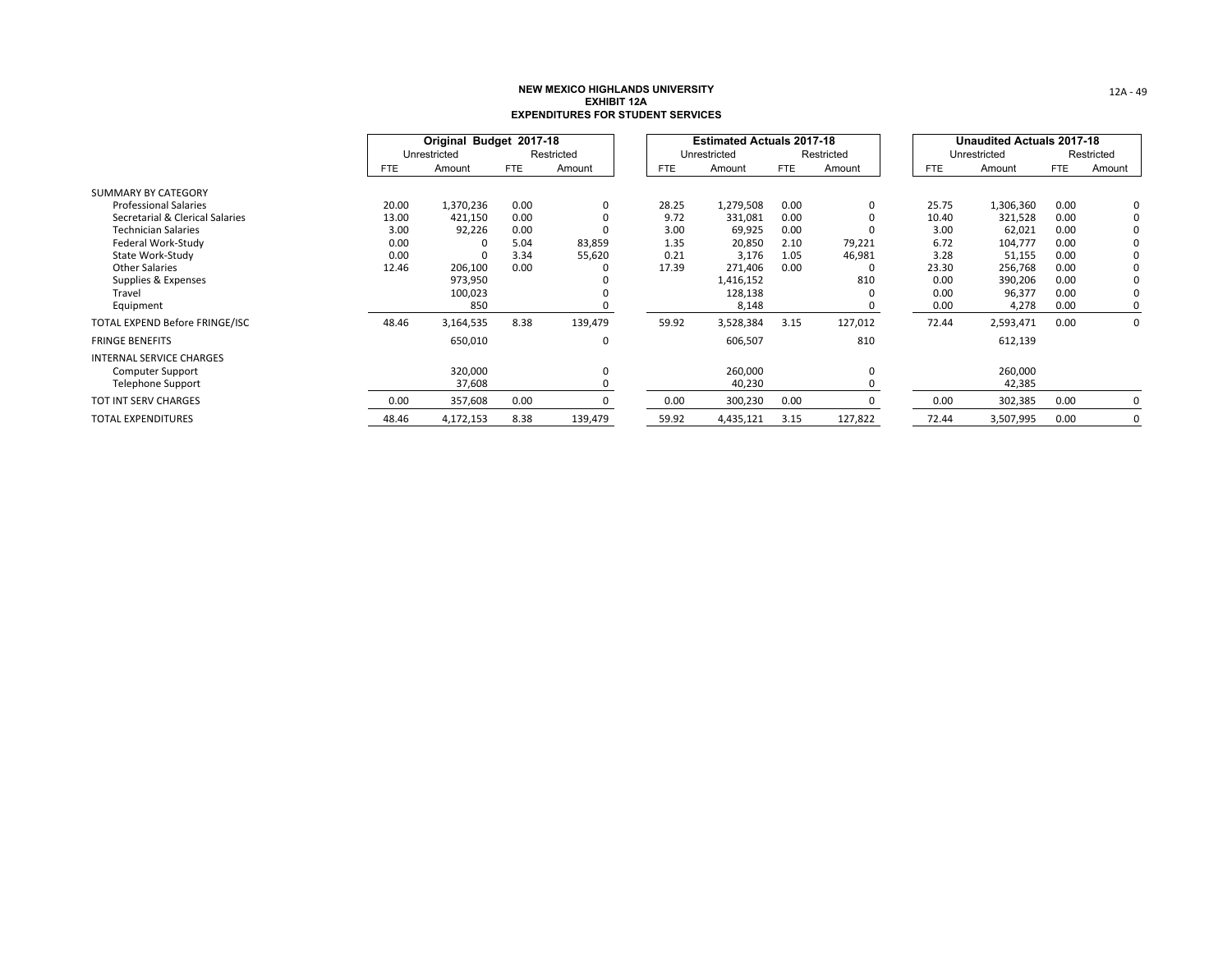|                                      |               |            | Original Budget 2017-18 |            |                |            | <b>Estimated Actuals 2017-18</b> |            |              |            | <b>Unaudited Actuals 2017-18</b> |            |                |
|--------------------------------------|---------------|------------|-------------------------|------------|----------------|------------|----------------------------------|------------|--------------|------------|----------------------------------|------------|----------------|
|                                      |               |            | Unrestricted            |            | Restricted     |            | Unrestricted                     |            | Restricted   |            | Unrestricted                     |            | Restricted     |
|                                      |               | <b>FTE</b> | Amount                  | <b>FTE</b> | Amount         | <b>FTE</b> | Amount                           | <b>FTE</b> | Amount       | <b>FTE</b> | Amount                           | <b>FTE</b> | Amount         |
| <b>EXECUTIVE MANAGEMENT</b>          |               |            |                         |            |                |            |                                  |            |              |            |                                  |            |                |
| Office of the President              | 00510         | 2.20       | 306,786                 | 0.00       | 0              | 2.69       | 363,691                          | 0.00       | 0            | 3.00       | 348,189                          | 0.00       | 0              |
| Office of the Provost                | 10100         | 3.80       | 322,129                 | 0.00       | $\mathbf 0$    | 4.54       | 376,348                          | 0.00       | 0            | 5.00       | 382,511                          | 0.00       | $\Omega$       |
| Instit Effectiveness and Research    | 27000         | 2.24       | 197,934                 | 0.00       | $\Omega$       | 3.92       | 126,347                          | 0.00       | 0            | 4.00       | 158,329                          | 0.00       | $\Omega$       |
| Office of Finance and Admin          | 51000         | 3.00       | 301,892                 | 0.00       | $\Omega$       | 3.27       | 358,895                          | 0.00       | $\Omega$     | 4.00       | 303,644                          | 0.00       | 0              |
| Local Labor Mgt Relations Board      | 52010         | 0.00       | 9,600                   | 0.00       | $\Omega$       | 0.00       | 9,600                            | 0.00       | 0            | 0.01       | 587                              | 0.00       | $\Omega$       |
| <b>Board of Regents</b>              | 52050         | 0.00       | 17,851                  | 0.00       | $\Omega$       | 0.00       | 27,851                           | 0.00       | 0            | 0.26       | 23,414                           | 0.00       | $\Omega$       |
| Dues & Memberships                   | 52200         | 0.00       | 48,302                  | 0.00       | $\Omega$       | 0.00       | 50,322                           | 0.00       | 0            | 0.00       | 50,322                           | 0.00       | $\Omega$       |
| <b>Legal Services</b>                | 52300         | 0.00       | 326,400                 | 0.00       | $\Omega$       | 0.43       | 299,809                          | 0.00       | 0            | 0.43       | 270,095                          | 0.00       | 0              |
| Receptions & Entertainment           | 52600         | 0.00       | 27,360                  | 0.00       | $\Omega$       | 0.00       | 27,362                           | 0.00       | 0            | 0.00       | 22,485                           | 0.00       | 0              |
| <b>Risk Management</b>               | 52800         | 0.00       | 578,528                 | 0.00       | $\Omega$       | 0.00       | 578,528                          | 0.00       | 0            | 0.00       | 432,381                          | 0.00       | 0              |
| Unallocated Contingency (Inst Sup)   | 52900, 52901, | 3.00       | 52,800                  | 0.00       | $\Omega$       | 3.24       | 59,581                           | 0.00       | 0            | 0.00       | 34,553                           | 0.00       | $\Omega$       |
| University-Wide Expenditures         | 52930         | 0.00       | 124,416                 | 0.00       | $\Omega$       | 0.00       | 224,416                          | 0.00       | 0            | 0.00       | 181,749                          | 0.00       | $\Omega$       |
| VP for Advancement                   | 55000         | 6.03       | 402,228                 | 0.00       | 0              | 7.95       | 412,772                          | 0.00       | 0            | 9.00       | 419,099                          | 0.00       | 0              |
| TOT EXEC MGMT                        |               | 20.27      | 2,716,226               | 0.00       | $\mathbf 0$    | 26.04      | 2,915,524                        | 0.00       | $\mathbf 0$  | 25.70      | 2,627,357                        | 0.00       | $\mathbf 0$    |
| <b>FISCAL OPERATIONS</b>             |               |            |                         |            |                |            |                                  |            |              |            |                                  |            |                |
| <b>Business Office</b>               | 51100         | 12.00      | 593,027                 | 0.00       | 0              | 16.09      | 601,698                          | 0.00       | 0            | 16.00      | 615,792                          | 0.00       | 0              |
| <b>External Audit</b>                | 52250         | 0.00       | 96,300                  | 0.00       | $\mathbf 0$    | 0.00       | 107,529                          | 0.00       | 0            | 0.00       | 107,178                          | 0.00       | 0              |
| TOT FISCAL OPER                      |               | 12.00      | 689,327                 | 0.00       | $\mathbf{0}$   | 16.09      | 709,227                          | 0.00       | $\Omega$     | 16.00      | 722,969                          | 0.00       | $\mathbf 0$    |
| <b>GENERAL ADMIN &amp; LOGISTICS</b> |               |            |                         |            |                |            |                                  |            |              |            |                                  |            |                |
| Organization 22760                   | 22760         | 0.00       | 0                       | 0.00       | $\mathbf 0$    | 0.00       | 0                                | 0.00       | 0            | 0.00       | 0                                | 0.00       | 0              |
| Human Resources/Payroll              | 51300         | 6.51       | 319,847                 | 0.00       | $\Omega$       | 6.86       | 452,398                          | 0.00       | 0            | 8.00       | 422,587                          | 0.00       | 0              |
| <b>Staff Senate</b>                  | 51301         | 0.00       | 542                     | 0.00       | $\Omega$       | 0.00       | 542                              | 0.00       | 0            | 0.00       | $\Omega$                         | 0.00       | $\Omega$       |
| Purchasing                           | 51510         | 3.50       | 153,997                 | 0.00       | $\Omega$       | 3.88       | 164,572                          | 0.00       | 0            | 3.50       | 165,935                          | 0.00       | 0              |
| <b>Central Receiving</b>             | 51550         | 3.30       | 104,950                 | 0.00       | $\Omega$       | 1.53       | 86,458                           | 0.00       | 0            | 1.00       | 80,640                           | 0.00       | $\Omega$       |
| <b>Campus Police/Security</b>        | 51900         | 15.45      | 529,856                 | 0.00       | $\Omega$       | 17.26      | 544,784                          | 0.00       | 0            | 16.50      | 615,640                          | 0.00       | 0              |
| Environmental Health and Safety      | 51905         | 0.00       | 141,263                 | 0.00       | $\mathbf 0$    | 2.17       | 217,486                          | 0.00       | 0            | 7.00       | 255,337                          | 0.00       | 0              |
| <b>TOT GENERAL ADMIN</b>             |               | 28.76      | 1,250,455               | 0.00       | $\overline{0}$ | 31.70      | 1,466,240                        | 0.00       | $\mathbf{0}$ | 36.00      | 1,540,138                        | 0.00       | $\overline{0}$ |
| PUBLIC RELATIONS AND DEVELOPMENT     |               |            |                         |            |                |            |                                  |            |              |            |                                  |            |                |
| <b>University Relations</b>          | 53100         | 4.00       | 410,917                 | 0.00       | 0              | 4.54       | 419,243                          | 0.00       | 0            | 7.00       | 400,344                          | 0.00       | 0              |
| TOT PR AND DEVELOP                   |               | 4.00       | 410,917                 | 0.00       | $\overline{0}$ | 4.54       | 419.243                          | 0.00       | $\Omega$     | 7.00       | 400.344                          | 0.00       | $\overline{0}$ |
| <b>RESTRICTED INSTIT SUPPORT</b>     |               |            |                         |            |                |            |                                  |            |              |            |                                  |            |                |
| <b>Grants and Contracts</b>          |               | 0.00       | 0                       | 0.73       | 26,560         | 0.00       | 0                                | 3.00       | 55,469       | 0.00       | 0                                | 2.11       | 46,405         |
| TOT EXPEND Before FRINGE/ISC         |               | 65.03      | 5,066,925               | 0.73       | 26,560         | 78.37      | 5.510.234                        | 3.00       | 55,469       | 84.70      | 5,290,809                        | 2.11       | 46,405         |
| <b>FRINGE BENEFITS</b>               |               | 0.00       | 1,300,537               | 0.00       | $\Omega$       | 0.00       | 1,069,906                        | 0.00       | $\Omega$     | 0.00       | 1,158,723                        | 0.00       | $\Omega$       |
| <b>INT SERVICE CHARGES</b>           |               | 0.00       | 411,511                 | 0.00       | $\Omega$       | 0.00       | 416,021                          | 0.00       | 0            | 0.00       | 367,093                          | 0.00       |                |
| <b>TOTAL EXPENDITURES</b>            |               | 65.03      | 6,778,973               | 0.73       | 26,560         | 78.37      | 6,996,161                        | 3.00       | 55,469       | 84.70      | 6,816,626                        | 2.11       | 46,405         |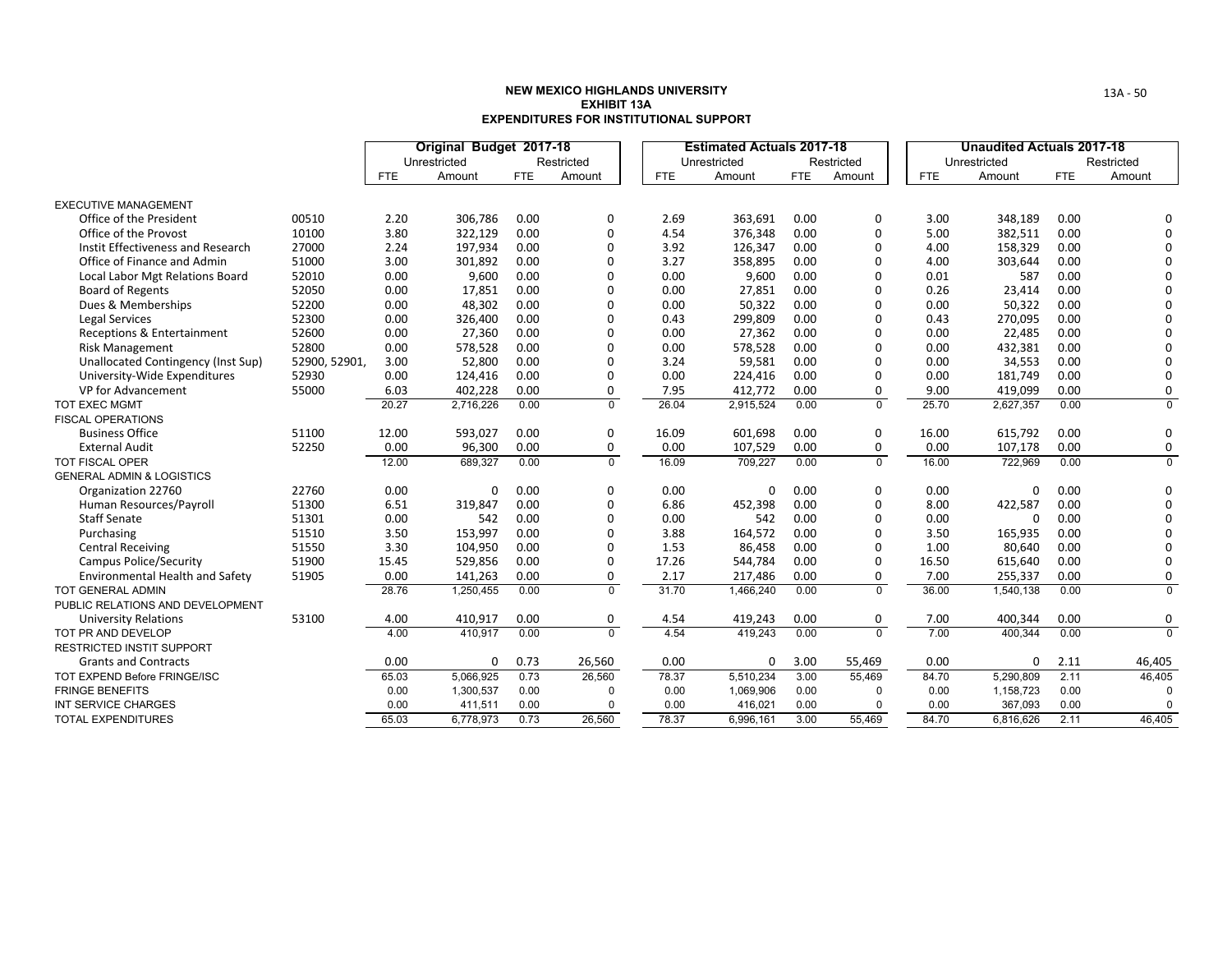|                                          |       |            | Original Budget 2017-18<br>Unrestricted |            | Restricted |            | <b>Estimated Actuals 2017-18</b><br>Unrestricted |      | Restricted |            | <b>Unaudited Actuals 2017-18</b><br>Unrestricted |      | Restricted |
|------------------------------------------|-------|------------|-----------------------------------------|------------|------------|------------|--------------------------------------------------|------|------------|------------|--------------------------------------------------|------|------------|
|                                          |       | <b>FTE</b> | Amount                                  | <b>FTE</b> | Amount     | <b>FTE</b> | Amount                                           | FTE  | Amount     | <b>FTE</b> | Amount                                           | FTE  | Amount     |
| <b>Office of the President</b>           | 00510 |            |                                         |            |            |            |                                                  |      |            |            |                                                  |      |            |
| <b>Professional Salaries</b>             |       | 2.00       | 282,213                                 |            |            | 2.00       | 292,693                                          |      |            | 2.00       | 292,693                                          |      |            |
| Secretarial & Clerical Salaries          |       | 0.00       | $\Omega$                                |            |            | 0.00       |                                                  |      |            |            |                                                  |      |            |
| <b>Technician Salaries</b>               |       | 0.20       | 4,332                                   |            |            | 0.00       |                                                  |      |            |            |                                                  |      |            |
| Federal Work-Study                       |       | 0.00       | O                                       |            |            | 0.00       |                                                  |      |            |            |                                                  |      |            |
| State Work-Study                         |       | 0.00       | O                                       |            |            | 0.00       | ŋ                                                |      |            |            |                                                  |      |            |
| <b>Other Salaries</b>                    |       | 0.00       | 0                                       |            |            | 0.69       | 10,831                                           |      |            | 1.00       | 15,421                                           |      |            |
| Supplies & Expenses                      |       |            | 11,178                                  |            |            |            | 37,259                                           |      |            |            | 21,352                                           |      |            |
| Travel                                   |       |            | 9,063                                   |            |            |            | 22,908                                           |      |            |            | 18,722                                           |      |            |
| Equipment                                |       |            | 0                                       |            |            |            | $\Omega$                                         |      |            |            |                                                  |      |            |
| Total                                    |       | 2.20       | 306,786                                 | 0.00       | $\Omega$   | 2.69       | 363,691                                          | 0.00 | 0          | 3.00       | 348,189                                          | 0.00 | 0          |
| <b>Office of the Provost</b>             | 10100 |            |                                         |            |            |            |                                                  |      |            |            |                                                  |      |            |
| <b>Professional Salaries</b>             |       | 3.09       | 270,024                                 |            |            | 3.00       | 324,818                                          |      |            | 3.00       | 325,818                                          |      |            |
| Secretarial & Clerical Salaries          |       | 0.71       | 38,983                                  |            |            | 1.00       | 24,941                                           |      |            | 1.00       | 24,915                                           |      |            |
| <b>Technician Salaries</b>               |       | 0.00       | 0                                       |            |            | 0.00       | O                                                |      |            |            |                                                  |      |            |
| Federal Work-Study                       |       | 0.00       | 0                                       |            |            | 0.07       | 1,044                                            |      |            |            |                                                  |      |            |
| State Work-Study                         |       | 0.00       | 0                                       |            |            | 0.02       | 387                                              |      |            |            | 686                                              |      |            |
| <b>Other Salaries</b>                    |       | 0.00       | 0                                       |            |            | 0.45       | 7,036                                            |      |            | 1.00       | 10,731                                           |      |            |
| Supplies & Expenses                      |       |            | 6,522                                   |            |            |            | 11,522                                           |      |            |            | 11,767                                           |      |            |
| Travel                                   |       |            | 6,500                                   |            |            |            | 6,500                                            |      |            |            | 8,593                                            |      |            |
| Equipment                                |       |            | 100                                     |            |            |            | 100                                              |      |            |            |                                                  |      |            |
| Total                                    |       | 3.80       | 322,129                                 | 0.00       | $\Omega$   | 4.54       | 376,348                                          | 0.00 | $\Omega$   | 5.00       | 382,511                                          | 0.00 | $\Omega$   |
| <b>Instit Effectiveness and Research</b> | 27000 |            |                                         |            |            |            |                                                  |      |            |            |                                                  |      |            |
| <b>Professional Salaries</b>             |       | 2.00       | 185,540                                 |            |            | 3.00       | 106,641                                          |      |            | 4.00       | 137,132                                          |      |            |
| Secretarial & Clerical Salaries          |       | 0.00       | 0                                       |            |            | 0.00       |                                                  |      |            |            |                                                  |      |            |
| <b>Technician Salaries</b>               |       | 0.00       | 0                                       |            |            | 0.00       | ŋ                                                |      |            |            |                                                  |      |            |
| Federal Work-Study                       |       | 0.00       | 0                                       |            |            | 0.00       | ŋ                                                |      |            |            |                                                  |      |            |
| State Work-Study                         |       | 0.00       | 0                                       |            |            | 0.00       | ŋ                                                |      |            |            |                                                  |      |            |
| <b>Other Salaries</b>                    |       | 0.24       | 7,000                                   |            |            | 0.92       | 14,312                                           |      |            |            | 16,102                                           |      |            |
| Supplies & Expenses                      |       |            | 4,394                                   |            |            |            | 4,196                                            |      |            |            | 4,139                                            |      |            |
| Travel                                   |       |            | 1,000                                   |            |            |            | 500                                              |      |            |            | 259                                              |      |            |
| Equipment                                |       |            | 0                                       |            |            |            | 698                                              |      |            |            | 698                                              |      |            |
| Total                                    |       | 2.24       | 197,934                                 | 0.00       | $\Omega$   | 3.92       | 126,347                                          | 0.00 | $\Omega$   | 4.00       | 158,329                                          | 0.00 | 0          |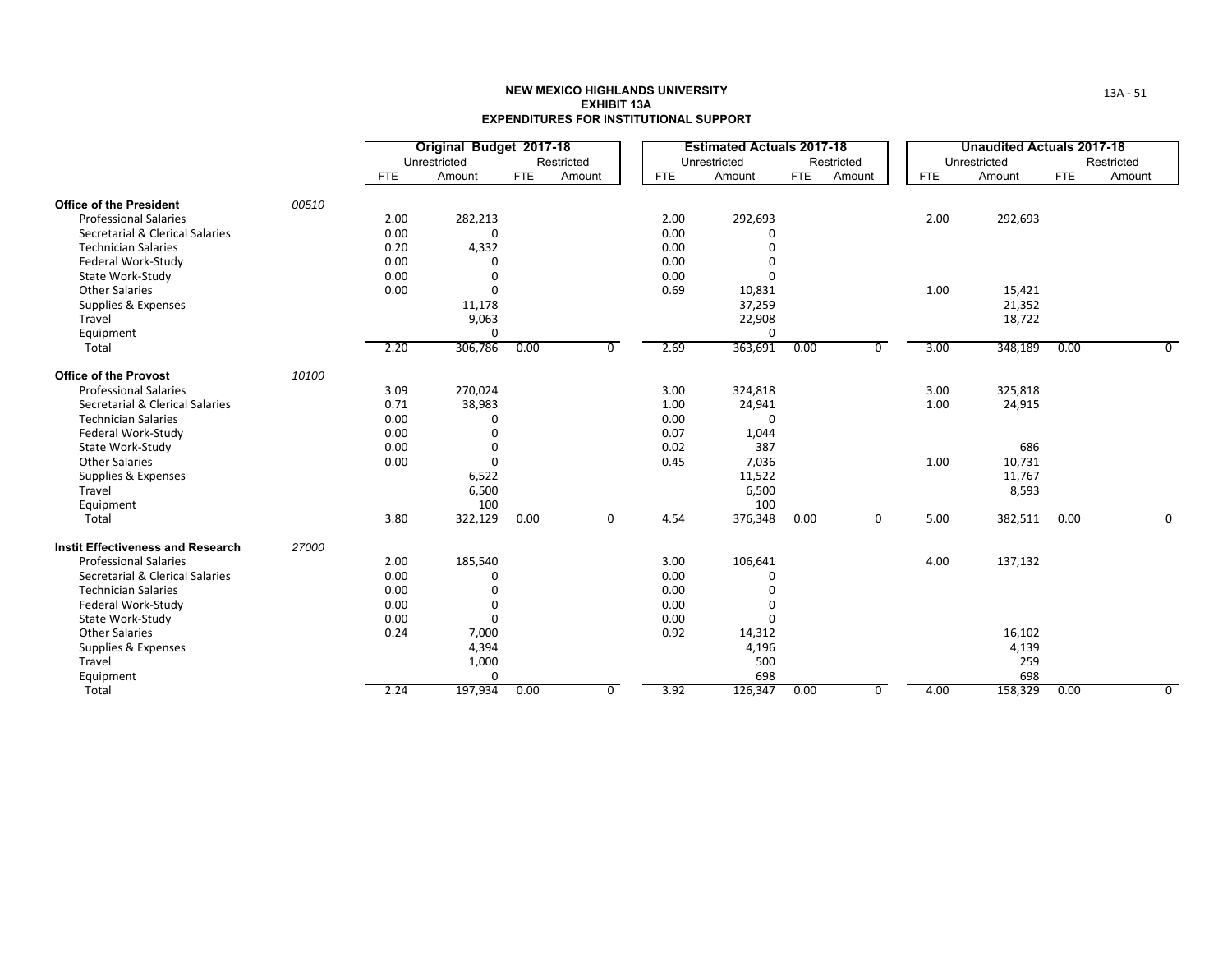|                                                                 |       |              | Original Budget 2017-18<br>Unrestricted |            | Restricted |              | <b>Estimated Actuals 2017-18</b><br>Unrestricted |            | Restricted |            | <b>Unaudited Actuals 2017-18</b><br>Unrestricted |            | Restricted     |
|-----------------------------------------------------------------|-------|--------------|-----------------------------------------|------------|------------|--------------|--------------------------------------------------|------------|------------|------------|--------------------------------------------------|------------|----------------|
|                                                                 |       | <b>FTE</b>   | Amount                                  | <b>FTE</b> | Amount     | <b>FTE</b>   | Amount                                           | <b>FTE</b> | Amount     | <b>FTE</b> | Amount                                           | <b>FTE</b> | Amount         |
| <b>Office of Finance and Admin</b>                              | 51000 |              |                                         |            |            |              |                                                  |            |            |            |                                                  |            |                |
| <b>Professional Salaries</b><br>Secretarial & Clerical Salaries |       | 3.00<br>0.00 | 273,420<br>O                            |            |            | 3.00<br>0.00 | 195,750                                          |            |            | 3.00       | 225,916                                          |            |                |
| <b>Technician Salaries</b>                                      |       | 0.00         | ŋ                                       |            |            | 0.02         | 1,804                                            |            |            |            | 2,963                                            |            |                |
| Federal Work-Study                                              |       | 0.00         | 0                                       |            |            | 0.00         | 0                                                |            |            |            |                                                  |            |                |
| State Work-Study                                                |       | 0.00         | O                                       |            |            | 0.03         | 458                                              |            |            |            | 362                                              |            |                |
| <b>Other Salaries</b>                                           |       | 0.00         | 0                                       |            |            | 0.22         | 3,472                                            |            |            | 1.00       | 9,739                                            |            |                |
| Supplies & Expenses                                             |       |              | 15,971                                  |            |            |              | 134,653                                          |            |            |            | 44,781                                           |            |                |
| Travel                                                          |       |              | 12,501                                  |            |            |              | 18,429                                           |            |            |            | 15,555                                           |            |                |
| Equipment                                                       |       |              | 0                                       |            |            |              | 4,329                                            |            |            |            | 4,329                                            |            |                |
| Total                                                           |       | 3.00         | 301,892                                 | 0.00       | 0          | 3.27         | 358,895                                          | 0.00       | $\Omega$   | 4.00       | 303,644                                          | 0.00       | $\overline{0}$ |
| <b>Local Labor Mgt Relations Board</b>                          | 52010 |              |                                         |            |            |              |                                                  |            |            |            |                                                  |            |                |
| <b>Professional Salaries</b>                                    |       | 0.00         | 0                                       |            |            | 0.00         | 0                                                |            |            |            |                                                  |            |                |
| Secretarial & Clerical Salaries                                 |       | 0.00         | 0                                       |            |            | 0.00         | $\Omega$                                         |            |            |            |                                                  |            |                |
| <b>Technician Salaries</b>                                      |       | 0.00         | O                                       |            |            | 0.00         | $\Omega$                                         |            |            |            |                                                  |            |                |
| Federal Work-Study                                              |       | 0.00         |                                         |            |            | 0.00         | $\Omega$                                         |            |            |            |                                                  |            |                |
| State Work-Study                                                |       | 0.00         | O                                       |            |            | 0.00         | $\Omega$                                         |            |            |            |                                                  |            |                |
| <b>Other Salaries</b>                                           |       | 0.00         | 0                                       |            |            | 0.00         | $\Omega$                                         |            |            | 0.01       | 225                                              |            |                |
| Supplies & Expenses                                             |       |              | 5,000                                   |            |            |              | 5,000                                            |            |            |            | 76                                               |            |                |
| Travel                                                          |       |              | 4,600                                   |            |            |              | 4,600                                            |            |            |            | 287                                              |            |                |
| Equipment                                                       |       |              | 0                                       |            |            |              | $\Omega$                                         |            |            |            |                                                  |            |                |
| Total                                                           |       | 0.00         | 9,600                                   | 0.00       | $\Omega$   | 0.00         | 9,600                                            | 0.00       | $\Omega$   | 0.01       | 587                                              | 0.00       | $\Omega$       |
| <b>Board of Regents</b>                                         | 52050 |              |                                         |            |            |              |                                                  |            |            |            |                                                  |            |                |
| <b>Professional Salaries</b>                                    |       | 0.00         | 0                                       |            |            | 0.00         | $\mathbf 0$                                      |            |            |            |                                                  |            |                |
| Secretarial & Clerical Salaries                                 |       | 0.00         | 0                                       |            |            | 0.00         | $\Omega$                                         |            |            |            |                                                  |            |                |
| <b>Technician Salaries</b>                                      |       | 0.00         | 0                                       |            |            | 0.00         | $\Omega$                                         |            |            |            |                                                  |            |                |
| Federal Work-Study                                              |       | 0.00         | O                                       |            |            | 0.00         | $\Omega$                                         |            |            |            |                                                  |            |                |
| State Work-Study                                                |       | 0.00         | 0                                       |            |            | 0.00         | $\Omega$                                         |            |            |            |                                                  |            |                |
| <b>Other Salaries</b>                                           |       | 0.00         | $\Omega$                                |            |            | 0.00         | $\Omega$                                         |            |            | 0.26       | 8,289                                            |            |                |
| Supplies & Expenses                                             |       |              | 13,001                                  |            |            |              | 23,001                                           |            |            |            | 13,347                                           |            |                |
| Travel                                                          |       |              | 4,850                                   |            |            |              | 4,850                                            |            |            |            | 1,778                                            |            |                |
| Equipment<br>Total                                              |       | 0.00         | 0<br>17,851                             | 0.00       | $\Omega$   | 0.00         | $\Omega$<br>27,851                               | 0.00       | $\Omega$   | 0.26       | 23,414                                           | 0.00       | 0              |
|                                                                 |       |              |                                         |            |            |              |                                                  |            |            |            |                                                  |            |                |

13A ‐ 52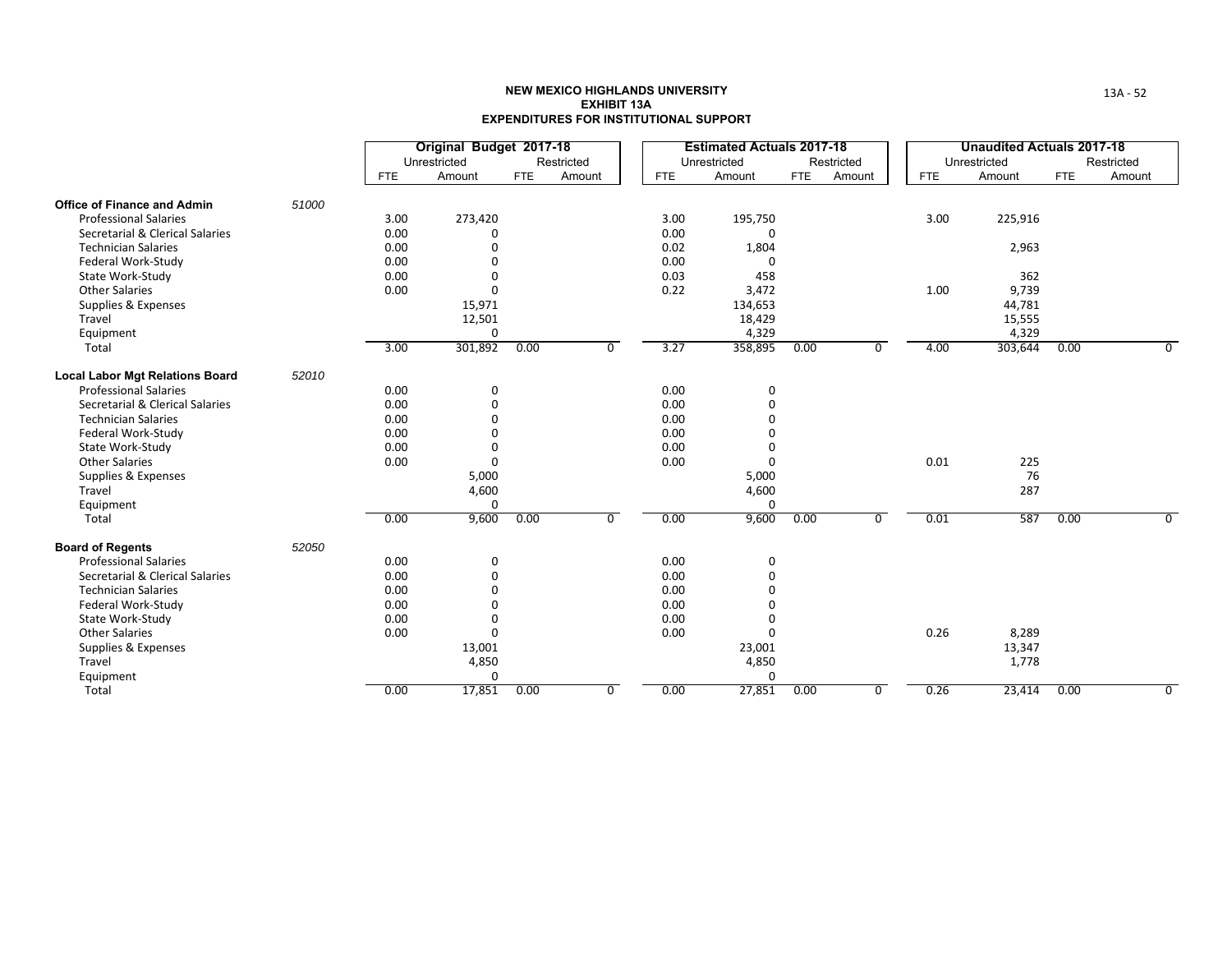|                                       |       |            | Original Budget 2017-18 |            |                |            | <b>Estimated Actuals 2017-18</b> |            |                |            | <b>Unaudited Actuals 2017-18</b> |            |                |
|---------------------------------------|-------|------------|-------------------------|------------|----------------|------------|----------------------------------|------------|----------------|------------|----------------------------------|------------|----------------|
|                                       |       |            | Unrestricted            |            | Restricted     |            | Unrestricted                     |            | Restricted     |            | Unrestricted                     |            | Restricted     |
|                                       |       | <b>FTE</b> | Amount                  | <b>FTE</b> | Amount         | <b>FTE</b> | Amount                           | <b>FTE</b> | Amount         | <b>FTE</b> | Amount                           | <b>FTE</b> | Amount         |
| <b>Dues &amp; Memberships</b>         | 52200 |            |                         |            |                |            |                                  |            |                |            |                                  |            |                |
| <b>Professional Salaries</b>          |       | 0.00       | 0                       |            |                | 0.00       | 0                                |            |                |            |                                  |            |                |
| Secretarial & Clerical Salaries       |       | 0.00       | 0                       |            |                | 0.00       | 0                                |            |                |            |                                  |            |                |
| <b>Technician Salaries</b>            |       | 0.00       |                         |            |                | 0.00       | $\Omega$                         |            |                |            |                                  |            |                |
| Federal Work-Study                    |       | 0.00       |                         |            |                | 0.00       | $\Omega$                         |            |                |            |                                  |            |                |
| State Work-Study                      |       | 0.00       | O                       |            |                | 0.00       | $\Omega$                         |            |                |            |                                  |            |                |
| <b>Other Salaries</b>                 |       | 0.00       | 0                       |            |                | 0.00       | $\Omega$                         |            |                |            |                                  |            |                |
| Supplies & Expenses                   |       |            | 48,302                  |            |                |            | 50,322                           |            |                |            | 50,322                           |            |                |
| Travel                                |       |            | 0                       |            |                |            | 0                                |            |                |            |                                  |            |                |
| Equipment                             |       |            | 0                       |            |                |            | $\Omega$                         |            |                |            |                                  |            |                |
| Total                                 |       | 0.00       | 48,302                  | 0.00       | 0              | 0.00       | 50,322                           | 0.00       | $\mathbf 0$    | 0.00       | 50,322                           | 0.00       | 0              |
| <b>Legal Services</b>                 | 52300 |            |                         |            |                |            |                                  |            |                |            |                                  |            |                |
| <b>Professional Salaries</b>          |       | 0.00       | $\mathbf 0$             |            |                | 0.43       | 56,361                           |            |                | 0.43       | 56,361                           |            |                |
| Secretarial & Clerical Salaries       |       | 0.00       | $\Omega$                |            |                | 0.00       | 0                                |            |                |            |                                  |            |                |
| <b>Technician Salaries</b>            |       | 0.00       | O                       |            |                | 0.00       | $\Omega$                         |            |                |            |                                  |            |                |
| Federal Work-Study                    |       | 0.00       | ŋ                       |            |                | 0.00       | $\Omega$                         |            |                |            |                                  |            |                |
| State Work-Study                      |       | 0.00       | n                       |            |                | 0.00       | $\Omega$                         |            |                |            |                                  |            |                |
| <b>Other Salaries</b>                 |       | 0.00       | $\Omega$                |            |                | 0.00       | U                                |            |                |            | 129                              |            |                |
| Supplies & Expenses                   |       |            | 326,400                 |            |                |            | 243,448                          |            |                |            | 213,604                          |            |                |
| Travel                                |       |            | 0                       |            |                |            | 0                                |            |                |            |                                  |            |                |
| Equipment                             |       |            | $\Omega$                |            |                |            | $\Omega$                         |            |                |            |                                  |            |                |
| Total                                 |       | 0.00       | 326,400                 | 0.00       | 0              | 0.43       | 299,809                          | 0.00       | $\mathbf 0$    | 0.43       | 270,095                          | 0.00       | $\mathbf 0$    |
| <b>Receptions &amp; Entertainment</b> | 52600 |            |                         |            |                |            |                                  |            |                |            |                                  |            |                |
| <b>Professional Salaries</b>          |       | 0.00       | 0                       |            |                | 0.00       | 0                                |            |                |            |                                  |            |                |
| Secretarial & Clerical Salaries       |       | 0.00       | 0                       |            |                | 0.00       | 0                                |            |                |            |                                  |            |                |
| <b>Technician Salaries</b>            |       | 0.00       | $\Omega$                |            |                | 0.00       | $\Omega$                         |            |                |            |                                  |            |                |
| Federal Work-Study                    |       | 0.00       | ŋ                       |            |                | 0.00       | $\Omega$                         |            |                |            |                                  |            |                |
| State Work-Study                      |       | 0.00       | ი                       |            |                | 0.00       | $\Omega$                         |            |                |            |                                  |            |                |
| <b>Other Salaries</b>                 |       | 0.00       | $\Omega$                |            |                | 0.00       | $\Omega$                         |            |                |            |                                  |            |                |
| Supplies & Expenses                   |       |            | 27,360                  |            |                |            | 27,362                           |            |                |            | 22,485                           |            |                |
| Travel                                |       |            | $\Omega$                |            |                |            | $\mathbf 0$                      |            |                |            |                                  |            |                |
| Equipment                             |       |            | O                       |            |                |            | $\Omega$                         |            |                |            |                                  |            |                |
| Total                                 |       | 0.00       | 27,360                  | 0.00       | $\overline{0}$ | 0.00       | 27,362                           | 0.00       | $\overline{0}$ | 0.00       | 22,485                           | 0.00       | $\overline{0}$ |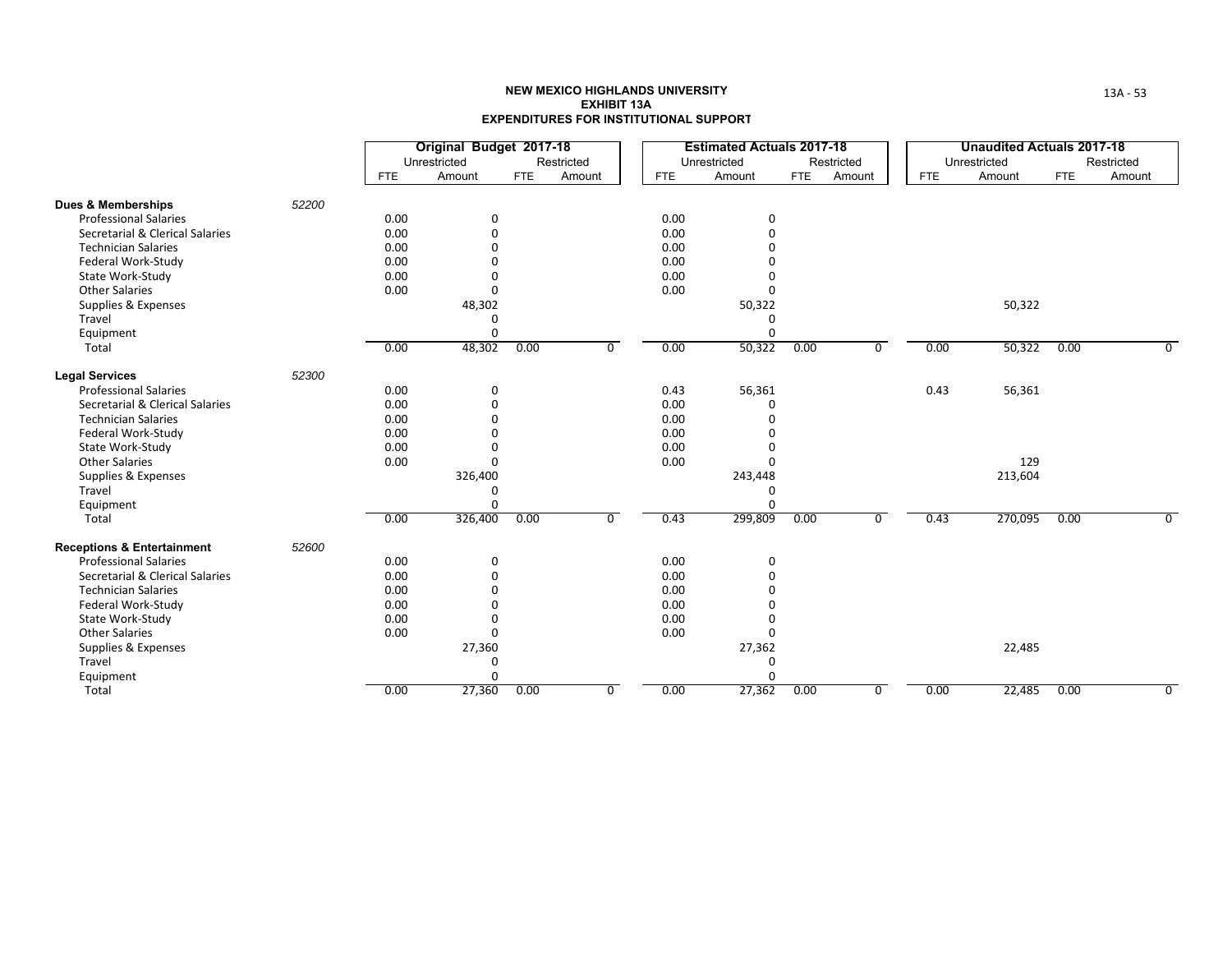|                                           |       |                            | Original Budget 2017-18 |            |                |            | <b>Estimated Actuals 2017-18</b> |            |             |            | <b>Unaudited Actuals 2017-18</b> |            |                |
|-------------------------------------------|-------|----------------------------|-------------------------|------------|----------------|------------|----------------------------------|------------|-------------|------------|----------------------------------|------------|----------------|
|                                           |       |                            | Unrestricted            |            | Restricted     |            | Unrestricted                     |            | Restricted  |            | Unrestricted                     |            | Restricted     |
|                                           |       | <b>FTE</b>                 | Amount                  | <b>FTE</b> | Amount         | <b>FTE</b> | Amount                           | <b>FTE</b> | Amount      | <b>FTE</b> | Amount                           | <b>FTE</b> | Amount         |
| <b>Risk Management</b>                    | 52800 |                            |                         |            |                |            |                                  |            |             |            |                                  |            |                |
| <b>Professional Salaries</b>              |       | 0.00                       | 0                       |            |                | 0.00       | 0                                |            |             |            |                                  |            |                |
| Secretarial & Clerical Salaries           |       | 0.00                       | 0                       |            |                | 0.00       | 0                                |            |             |            |                                  |            |                |
| <b>Technician Salaries</b>                |       | 0.00                       |                         |            |                | 0.00       | $\Omega$                         |            |             |            |                                  |            |                |
| Federal Work-Study                        |       | 0.00                       |                         |            |                | 0.00       | $\Omega$                         |            |             |            |                                  |            |                |
| State Work-Study                          |       | 0.00                       |                         |            |                | 0.00       | $\Omega$                         |            |             |            |                                  |            |                |
| <b>Other Salaries</b>                     |       | 0.00                       | O                       |            |                | 0.00       | $\Omega$                         |            |             |            |                                  |            |                |
| Supplies & Expenses                       |       |                            | 578,528                 |            |                |            | 578,528                          |            |             |            | 432,381                          |            |                |
| Travel                                    |       |                            | O                       |            |                |            | 0                                |            |             |            |                                  |            |                |
| Equipment                                 |       |                            | $\Omega$                |            |                |            | $\Omega$                         |            |             |            |                                  |            |                |
| Total                                     |       | 0.00                       | 578,528                 | 0.00       | 0              | 0.00       | 578,528                          | 0.00       | $\mathbf 0$ | 0.00       | 432,381                          | 0.00       | 0              |
| <b>Unallocated Contingency (Inst Sup)</b> |       | 52900, 52901, 52902, 52903 |                         |            |                |            |                                  |            |             |            |                                  |            |                |
| <b>Professional Salaries</b>              |       | 0.00                       | 0                       |            |                | 0.00       | 0                                |            |             |            | 5,400                            |            |                |
| Secretarial & Clerical Salaries           |       | 0.00                       | $\Omega$                |            |                | 0.00       | $\mathbf 0$                      |            |             |            |                                  |            |                |
| <b>Technician Salaries</b>                |       | 0.00                       | O                       |            |                | 0.00       | $\mathbf 0$                      |            |             |            |                                  |            |                |
| Federal Work-Study                        |       | 0.00                       | 0                       |            |                | 0.00       | $\mathbf 0$                      |            |             |            |                                  |            |                |
| State Work-Study                          |       | 0.00                       | $\mathbf 0$             |            |                | 0.00       | $\Omega$                         |            |             |            |                                  |            |                |
| <b>Other Salaries</b>                     |       | 3.00                       | 47,800                  |            |                | 3.24       | 50,500                           |            |             |            |                                  |            |                |
| Supplies & Expenses                       |       |                            | 3,000                   |            |                |            | 8,385                            |            |             |            | 26,542                           |            |                |
| Travel                                    |       |                            | 2,000                   |            |                |            | 696                              |            |             |            | 2,611                            |            |                |
| Equipment                                 |       |                            | 0                       |            |                |            | $\Omega$                         |            |             |            |                                  |            |                |
| Total                                     |       | 3.00                       | 52,800                  | 0.00       | 0              | 3.24       | 59,581                           | 0.00       | $\mathbf 0$ | 0.00       | 34,553                           | 0.00       | $\mathbf 0$    |
| <b>University-Wide Expenditures</b>       | 52930 |                            |                         |            |                |            |                                  |            |             |            |                                  |            |                |
| <b>Professional Salaries</b>              |       | 0.00                       | 0                       |            |                | 0.00       | 0                                |            |             |            |                                  |            |                |
| Secretarial & Clerical Salaries           |       | 0.00                       | 0                       |            |                | 0.00       | 0                                |            |             |            |                                  |            |                |
| <b>Technician Salaries</b>                |       | 0.00                       | $\Omega$                |            |                | 0.00       | $\Omega$                         |            |             |            |                                  |            |                |
| Federal Work-Study                        |       | 0.00                       | ŋ                       |            |                | 0.00       | $\Omega$                         |            |             |            |                                  |            |                |
| State Work-Study                          |       | 0.00                       | ი                       |            |                | 0.00       | $\Omega$                         |            |             |            |                                  |            |                |
| <b>Other Salaries</b>                     |       | 0.00                       | 0                       |            |                | 0.00       | $\Omega$                         |            |             |            |                                  |            |                |
| Supplies & Expenses                       |       |                            | 124,416                 |            |                |            | 224,416                          |            |             |            | 181,749                          |            |                |
| Travel                                    |       |                            | $\Omega$                |            |                |            | $\mathbf 0$                      |            |             |            |                                  |            |                |
| Equipment                                 |       |                            | ი                       |            |                |            | O                                |            |             |            |                                  |            |                |
| Total                                     |       | 0.00                       | 124,416                 | 0.00       | $\overline{0}$ | 0.00       | 224,416                          | 0.00       | 0           | 0.00       | 181,749                          | 0.00       | $\overline{0}$ |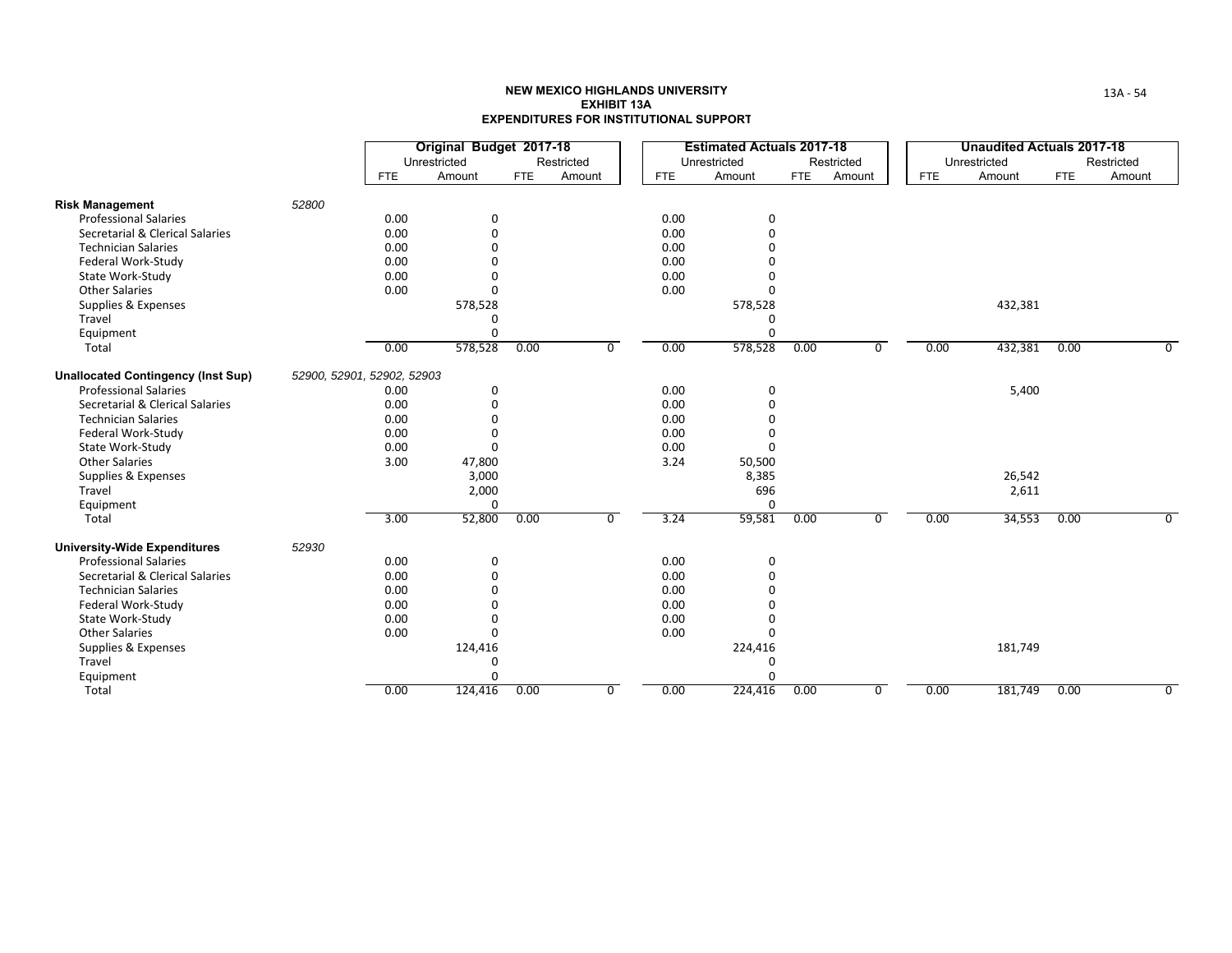|                                 |       |            | Original Budget 2017-18<br>Unrestricted |            | Restricted |            | <b>Estimated Actuals 2017-18</b><br>Unrestricted |            | Restricted     |            | <b>Unaudited Actuals 2017-18</b><br>Unrestricted |            | Restricted     |
|---------------------------------|-------|------------|-----------------------------------------|------------|------------|------------|--------------------------------------------------|------------|----------------|------------|--------------------------------------------------|------------|----------------|
|                                 |       | <b>FTE</b> | Amount                                  | <b>FTE</b> | Amount     | <b>FTE</b> | Amount                                           | <b>FTE</b> | Amount         | <b>FTE</b> | Amount                                           | <b>FTE</b> | Amount         |
| <b>VP for Advancement</b>       | 55000 |            |                                         |            |            |            |                                                  |            |                |            |                                                  |            |                |
| <b>Professional Salaries</b>    |       | 5.00       | 313,776                                 |            |            | 5.00       | 304,980                                          |            |                | 5.00       | 305,580                                          |            |                |
| Secretarial & Clerical Salaries |       | 1.00       | 26,311                                  |            |            | 1.00       | 15,613                                           |            |                | 1.00       | 23,084                                           |            |                |
| <b>Technician Salaries</b>      |       | 0.00       | 0                                       |            |            | 0.00       | $\Omega$                                         |            |                |            |                                                  |            |                |
| Federal Work-Study              |       | 0.00       | 0                                       |            |            | 1.14       | 17,830                                           |            |                |            | 180                                              |            |                |
| State Work-Study                |       | 0.00       | $\Omega$                                |            |            | 0.00       | $\Omega$                                         |            |                |            |                                                  |            |                |
| <b>Other Salaries</b>           |       | 0.03       | 500                                     |            |            | 0.81       | 12,708                                           |            |                | 3.00       | 28,729                                           |            |                |
| Supplies & Expenses             |       |            | 51,641                                  |            |            |            | 46,806                                           |            |                |            | 47,472                                           |            |                |
| Travel                          |       |            | 10,000                                  |            |            |            | 14,835                                           |            |                |            | 14,055                                           |            |                |
| Equipment                       |       |            | $\Omega$                                |            |            |            | $\Omega$                                         |            |                |            |                                                  |            |                |
| Total                           |       | 6.03       | 402,228                                 | 0.00       | $\Omega$   | 7.95       | 412,772                                          | 0.00       | 0              | 9.00       | 419,099                                          | 0.00       | 0              |
| <b>Business Office</b>          | 51100 |            |                                         |            |            |            |                                                  |            |                |            |                                                  |            |                |
| <b>Professional Salaries</b>    |       | 7.00       | 373,844                                 |            |            | 8.00       | 363,131                                          |            |                | 7.00       | 378,920                                          |            |                |
| Secretarial & Clerical Salaries |       | 2.00       | 53,011                                  |            |            | 3.00       | 58,844                                           |            |                | 3.00       | 73,260                                           |            |                |
| <b>Technician Salaries</b>      |       | 3.00       | 135,911                                 |            |            | 1.00       | 85,647                                           |            |                | 2.00       | 87,886                                           |            |                |
| Federal Work-Study              |       | 0.00       | 0                                       |            |            | 1.93       | 30,070                                           |            |                |            |                                                  |            |                |
| State Work-Study                |       | 0.00       | 0                                       |            |            | 0.00       | $\Omega$                                         |            |                |            | 998                                              |            |                |
| <b>Other Salaries</b>           |       | 0.00       | $\Omega$                                |            |            | 2.16       | 33,745                                           |            |                | 4.00       | 47,535                                           |            |                |
| Supplies & Expenses             |       |            | 24,861                                  |            |            |            | 24,407                                           |            |                |            | 22,838                                           |            |                |
| Travel                          |       |            | 5,400                                   |            |            |            | 4,000                                            |            |                |            | 2,521                                            |            |                |
| Equipment                       |       |            | $\Omega$                                |            |            |            | 1,854                                            |            |                |            | 1,833                                            |            |                |
| Total                           |       | 12.00      | 593,027                                 | 0.00       | $\Omega$   | 16.09      | 601,698                                          | 0.00       | $\mathbf 0$    | 16.00      | 615,792                                          | 0.00       | $\mathbf 0$    |
| <b>External Audit</b>           | 52250 |            |                                         |            |            |            |                                                  |            |                |            |                                                  |            |                |
| <b>Professional Salaries</b>    |       | 0.00       | 0                                       |            |            | 0.00       | 0                                                |            |                |            |                                                  |            |                |
| Secretarial & Clerical Salaries |       | 0.00       | 0                                       |            |            | 0.00       | $\Omega$                                         |            |                |            |                                                  |            |                |
| <b>Technician Salaries</b>      |       | 0.00       | ŋ                                       |            |            | 0.00       | $\Omega$                                         |            |                |            |                                                  |            |                |
| Federal Work-Study              |       | 0.00       | 0                                       |            |            | 0.00       | $\Omega$                                         |            |                |            |                                                  |            |                |
| State Work-Study                |       | 0.00       | 0                                       |            |            | 0.00       | $\Omega$                                         |            |                |            |                                                  |            |                |
| <b>Other Salaries</b>           |       | 0.00       | 0                                       |            |            | 0.00       | $\Omega$                                         |            |                |            |                                                  |            |                |
| Supplies & Expenses             |       |            | 96,300                                  |            |            |            | 107,529                                          |            |                |            | 107,178                                          |            |                |
| Travel                          |       |            | 0                                       |            |            |            | 0                                                |            |                |            |                                                  |            |                |
| Equipment                       |       |            | 0                                       |            |            |            | $\Omega$                                         |            |                |            |                                                  |            |                |
| Total                           |       | 0.00       | 96,300                                  | 0.00       | 0          | 0.00       | 107,529                                          | 0.00       | $\overline{0}$ | 0.00       | 107,178                                          | 0.00       | $\overline{0}$ |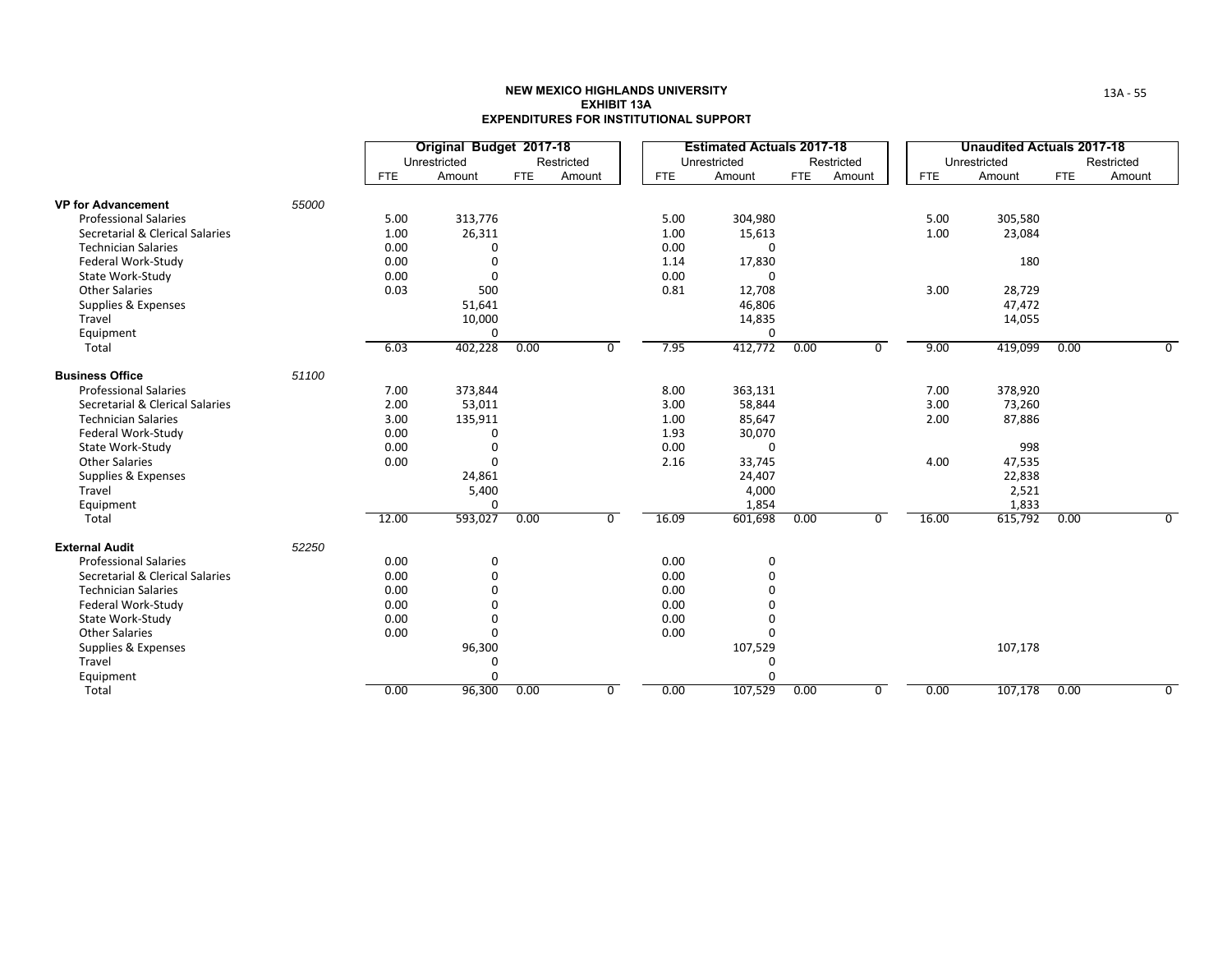|                                 |       |            | Original Budget 2017-18 |            |             |            | <b>Estimated Actuals 2017-18</b> |            |                |            | <b>Unaudited Actuals 2017-18</b> |            |                |
|---------------------------------|-------|------------|-------------------------|------------|-------------|------------|----------------------------------|------------|----------------|------------|----------------------------------|------------|----------------|
|                                 |       |            | Unrestricted            |            | Restricted  |            | Unrestricted                     |            | Restricted     |            | Unrestricted                     |            | Restricted     |
|                                 |       | <b>FTE</b> | Amount                  | <b>FTE</b> | Amount      | <b>FTE</b> | Amount                           | <b>FTE</b> | Amount         | <b>FTE</b> | Amount                           | <b>FTE</b> | Amount         |
| Organization 22760              | 22760 |            |                         |            |             |            |                                  |            |                |            |                                  |            |                |
| <b>Professional Salaries</b>    |       | 0.00       | 0                       |            |             | 0.00       | 0                                |            |                |            |                                  |            |                |
| Secretarial & Clerical Salaries |       | 0.00       | 0                       |            |             | 0.00       | $\Omega$                         |            |                |            |                                  |            |                |
| <b>Technician Salaries</b>      |       | 0.00       |                         |            |             | 0.00       | O                                |            |                |            |                                  |            |                |
| Federal Work-Study              |       | 0.00       |                         |            |             | 0.00       |                                  |            |                |            |                                  |            |                |
| State Work-Study                |       | 0.00       |                         |            |             | 0.00       |                                  |            |                |            |                                  |            |                |
| <b>Other Salaries</b>           |       | 0.00       |                         |            |             | 0.00       |                                  |            |                |            |                                  |            |                |
| Supplies & Expenses             |       |            |                         |            |             |            |                                  |            |                |            |                                  |            |                |
| Travel                          |       |            | O                       |            |             |            | O                                |            |                |            |                                  |            |                |
| Equipment                       |       |            | 0                       |            |             |            | $\Omega$                         |            |                |            |                                  |            |                |
| Total                           |       | 0.00       | $\overline{0}$          | 0.00       | 0           | 0.00       | $\overline{0}$                   | 0.00       | $\overline{0}$ | 0.00       | 0                                | 0.00       | 0              |
| Human Resources/Payroll         | 51300 |            |                         |            |             |            |                                  |            |                |            |                                  |            |                |
| <b>Professional Salaries</b>    |       | 5.00       | 242,193                 |            |             | 5.00       | 314,961                          |            |                | 5.00       | 316,761                          |            |                |
| Secretarial & Clerical Salaries |       | 1.48       | 56,406                  |            |             | 1.00       | 24,546                           |            |                | 1.00       | 24,572                           |            |                |
| <b>Technician Salaries</b>      |       | 0.03       | 500                     |            |             | 0.00       | 28                               |            |                |            | 28                               |            |                |
| Federal Work-Study              |       | 0.00       | $\Omega$                |            |             | 0.00       | $\Omega$                         |            |                |            |                                  |            |                |
| State Work-Study                |       | 0.00       | O                       |            |             | 0.02       | 335                              |            |                |            | 548                              |            |                |
| <b>Other Salaries</b>           |       | 0.00       | $\Omega$                |            |             | 0.84       | 13,176                           |            |                | 2.00       | 24,050                           |            |                |
| Supplies & Expenses             |       |            | 15,361                  |            |             |            | 87,898                           |            |                |            | 47,388                           |            |                |
| Travel                          |       |            | 5,387                   |            |             |            | 11,207                           |            |                |            | 6,099                            |            |                |
| Equipment                       |       |            | 0                       |            |             |            | 247                              |            |                |            | 3,141                            |            |                |
| Total                           |       | 6.51       | 319,847                 | 0.00       | $\mathbf 0$ | 6.86       | 452,398                          | 0.00       | $\mathbf 0$    | 8.00       | 422,587                          | 0.00       | $\overline{0}$ |
| <b>Staff Senate</b>             | 51301 |            |                         |            |             |            |                                  |            |                |            |                                  |            |                |
| <b>Professional Salaries</b>    |       | 0.00       | 0                       |            |             | 0.00       | 0                                |            |                |            |                                  |            |                |
| Secretarial & Clerical Salaries |       | 0.00       | $\Omega$                |            |             | 0.00       | $\Omega$                         |            |                |            |                                  |            |                |
| <b>Technician Salaries</b>      |       | 0.00       | 0                       |            |             | 0.00       | $\Omega$                         |            |                |            |                                  |            |                |
| Federal Work-Study              |       | 0.00       | U                       |            |             | 0.00       | $\Omega$                         |            |                |            |                                  |            |                |
| State Work-Study                |       | 0.00       | 0                       |            |             | 0.00       | $\Omega$                         |            |                |            |                                  |            |                |
| <b>Other Salaries</b>           |       | 0.00       | 0                       |            |             | 0.00       | $\mathbf 0$                      |            |                |            |                                  |            |                |
| Supplies & Expenses             |       |            | 277                     |            |             |            | 277                              |            |                |            |                                  |            |                |
| Travel                          |       |            | 265                     |            |             |            | 265                              |            |                |            |                                  |            |                |
| Equipment                       |       |            | 0                       |            |             |            | $\Omega$                         |            |                |            |                                  |            |                |
| Total                           |       | 0.00       | 542                     | 0.00       | 0           | 0.00       | 542                              | 0.00       | 0              | 0.00       | 0                                | 0.00       | 0              |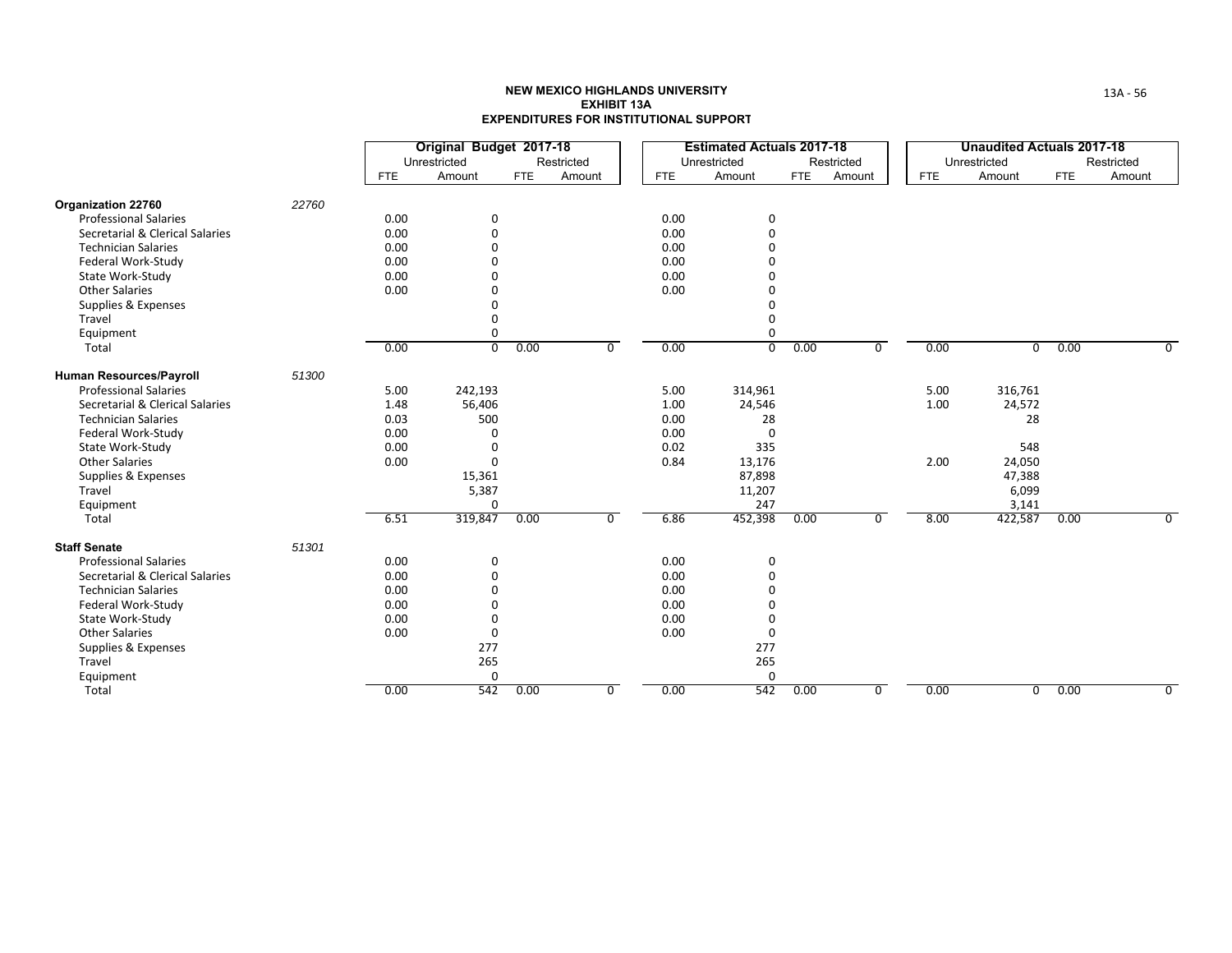|                                 |       |            | Original Budget 2017-18<br>Unrestricted |            | Restricted     |            | <b>Estimated Actuals 2017-18</b><br>Unrestricted |            | Restricted |            | <b>Unaudited Actuals 2017-18</b><br>Unrestricted |            | Restricted |
|---------------------------------|-------|------------|-----------------------------------------|------------|----------------|------------|--------------------------------------------------|------------|------------|------------|--------------------------------------------------|------------|------------|
|                                 |       | <b>FTE</b> | Amount                                  | <b>FTE</b> | Amount         | <b>FTE</b> | Amount                                           | <b>FTE</b> | Amount     | <b>FTE</b> | Amount                                           | <b>FTE</b> | Amount     |
| Purchasing                      | 51510 |            |                                         |            |                |            |                                                  |            |            |            |                                                  |            |            |
| <b>Professional Salaries</b>    |       | 1.00       | 66,262                                  |            |                | 1.00       | 67,500                                           |            |            | 1.00       | 67,500                                           |            |            |
| Secretarial & Clerical Salaries |       | 0.50       | 12,246                                  |            |                | 0.50       | 12,199                                           |            |            | 0.50       | 12,199                                           |            |            |
| <b>Technician Salaries</b>      |       | 2.00       | 69,489                                  |            |                | 2.00       | 70,442                                           |            |            | 2.00       | 70,722                                           |            |            |
| Federal Work-Study              |       | 0.00       | n                                       |            |                | 0.00       | 0                                                |            |            |            |                                                  |            |            |
| State Work-Study                |       | 0.00       | 0                                       |            |                | 0.00       | $\mathbf 0$                                      |            |            |            |                                                  |            |            |
| <b>Other Salaries</b>           |       | 0.00       | $\Omega$                                |            |                | 0.38       | 5,930                                            |            |            |            | 8,684                                            |            |            |
| Supplies & Expenses             |       |            | 4,200                                   |            |                |            | 5,450                                            |            |            |            | 4,431                                            |            |            |
| Travel                          |       |            | 1,800                                   |            |                |            | 250                                              |            |            |            | 163                                              |            |            |
| Equipment                       |       |            | 0                                       |            |                |            | 2,800                                            |            |            |            | 2,236                                            |            |            |
| Total                           |       | 3.50       | 153,997                                 | 0.00       | $\Omega$       | 3.88       | 164,572                                          | 0.00       | 0          | 3.50       | 165,935                                          | 0.00       | $\Omega$   |
| <b>Central Receiving</b>        | 51550 |            |                                         |            |                |            |                                                  |            |            |            |                                                  |            |            |
| <b>Professional Salaries</b>    |       | 0.00       | 0                                       |            |                | 0.00       | 0                                                |            |            |            |                                                  |            |            |
| Secretarial & Clerical Salaries |       | 0.30       | 5,000                                   |            |                | 0.07       | 1,176                                            |            |            |            | 1,618                                            |            |            |
| <b>Technician Salaries</b>      |       | 3.00       | 87,508                                  |            |                | 1.01       | 61,045                                           |            |            | 1.00       | 52,317                                           |            |            |
| Federal Work-Study              |       | 0.00       | 0                                       |            |                | 0.00       | 0                                                |            |            |            |                                                  |            |            |
| State Work-Study                |       | 0.00       | 0                                       |            |                | 0.00       | $\Omega$                                         |            |            |            |                                                  |            |            |
| <b>Other Salaries</b>           |       | 0.00       | 0                                       |            |                | 0.45       | 6,995                                            |            |            |            | 13,295                                           |            |            |
| Supplies & Expenses             |       |            | 12,442                                  |            |                |            | 15,567                                           |            |            |            | 12,822                                           |            |            |
| Travel                          |       |            | 0                                       |            |                |            | $\Omega$                                         |            |            |            |                                                  |            |            |
| Equipment                       |       |            | $\Omega$                                |            |                |            | 1,675                                            |            |            |            | 588                                              |            |            |
| Total                           |       | 3.30       | 104,950                                 | 0.00       | $\mathbf 0$    | 1.53       | 86,458                                           | 0.00       | $\Omega$   | 1.00       | 80,640                                           | 0.00       | $\Omega$   |
| <b>Campus Police/Security</b>   | 51900 |            |                                         |            |                |            |                                                  |            |            |            |                                                  |            |            |
| <b>Professional Salaries</b>    |       | 0.00       | 66,262                                  |            |                | 1.00       | 64,500                                           |            |            | 1.00       | 64,500                                           |            |            |
| Secretarial & Clerical Salaries |       | 5.45       | 120,064                                 |            |                | 6.00       | 139,408                                          |            |            | 5.00       | 152,693                                          |            |            |
| <b>Technician Salaries</b>      |       | 10.00      | 316,558                                 |            |                | 9.00       | 294,109                                          |            |            | 8.00       | 330,133                                          |            |            |
| Federal Work-Study              |       | 0.00       | 0                                       |            |                | 0.04       | 696                                              |            |            |            |                                                  |            |            |
| State Work-Study                |       | 0.00       | 0                                       |            |                | 0.00       | $\Omega$                                         |            |            |            |                                                  |            |            |
| <b>Other Salaries</b>           |       | 0.00       | 0                                       |            |                | 1.22       | 19,099                                           |            |            | 2.50       | 43,151                                           |            |            |
| Supplies & Expenses             |       |            | 19,450                                  |            |                |            | 20,650                                           |            |            |            | 24,977                                           |            |            |
| Travel                          |       |            | 1,300                                   |            |                |            | 1,300                                            |            |            |            | 187                                              |            |            |
| Equipment                       |       |            | 6,222                                   |            |                |            | 5,022                                            |            |            |            |                                                  |            |            |
| Total                           |       | 15.45      | 529,856                                 | 0.00       | $\overline{0}$ | 17.26      | 544,784                                          | 0.00       | 0          | 16.50      | 615,640                                          | 0.00       | 0          |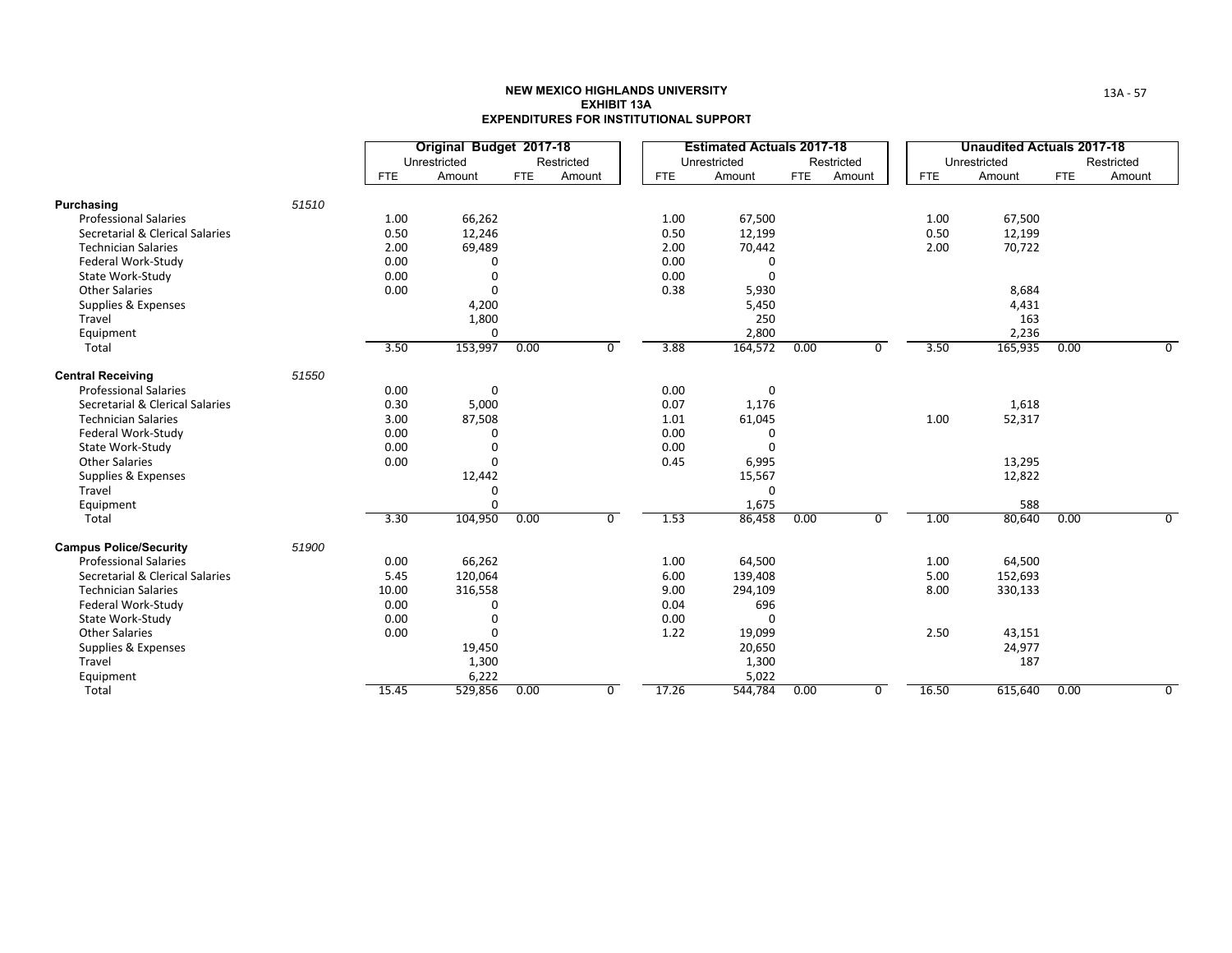|                                        |       |            | Original Budget 2017-18 |            |            |            | <b>Estimated Actuals 2017-18</b> |            |             |            | <b>Unaudited Actuals 2017-18</b> |            |            |
|----------------------------------------|-------|------------|-------------------------|------------|------------|------------|----------------------------------|------------|-------------|------------|----------------------------------|------------|------------|
|                                        |       |            | Unrestricted            |            | Restricted |            | Unrestricted                     |            | Restricted  |            | Unrestricted                     |            | Restricted |
|                                        |       | <b>FTE</b> | Amount                  | <b>FTE</b> | Amount     | <b>FTE</b> | Amount                           | <b>FTE</b> | Amount      | <b>FTE</b> | Amount                           | <b>FTE</b> | Amount     |
| <b>Environmental Health and Safety</b> | 51905 |            |                         |            |            |            |                                  |            |             |            |                                  |            |            |
| <b>Professional Salaries</b>           |       | 0.00       | 47,516                  |            |            | 1.00       | 68,000                           |            |             | 1.00       | 68,000                           |            |            |
| Secretarial & Clerical Salaries        |       | 0.00       | $\Omega$                |            |            | 0.00       | 0                                |            |             |            |                                  |            |            |
| <b>Technician Salaries</b>             |       | 0.00       | 20,735                  |            |            | 0.00       | $\Omega$                         |            |             |            |                                  |            |            |
| Federal Work-Study                     |       | 0.00       |                         |            |            | 0.08       | 1,212                            |            |             | 0.50       | (57)                             |            |            |
| State Work-Study                       |       | 0.00       |                         |            |            | 0.02       | 315                              |            |             |            | 572                              |            |            |
| <b>Other Salaries</b>                  |       | 0.00       | $\Omega$                |            |            | 1.07       | 16,753                           |            |             | 5.50       | 54,492                           |            |            |
| Supplies & Expenses                    |       |            | 71,012                  |            |            |            | 129,206                          |            |             |            | 128,970                          |            |            |
| Travel                                 |       |            | 2,000                   |            |            |            | 2,000                            |            |             |            | 2,300                            |            |            |
| Equipment                              |       |            | 0                       |            |            |            | $\Omega$                         |            |             |            | 1,061                            |            |            |
| Total                                  |       | 0.00       | 141,263                 | 0.00       | 0          | 2.17       | 217,486                          | 0.00       | $\Omega$    | 7.00       | 255,337                          | 0.00       | 0          |
| <b>University Relations</b>            | 53100 |            |                         |            |            |            |                                  |            |             |            |                                  |            |            |
| <b>Professional Salaries</b>           |       | 3.00       | 175,140                 |            |            | 3.00       | 175,139                          |            |             | 3.00       | 175,139                          |            |            |
| Secretarial & Clerical Salaries        |       | 1.00       | 38,962                  |            |            | 1.00       | 38,813                           |            |             | 1.00       | 38,813                           |            |            |
| <b>Technician Salaries</b>             |       | 0.00       | U                       |            |            | 0.00       | $\Omega$                         |            |             |            |                                  |            |            |
| Federal Work-Study                     |       | 0.00       |                         |            |            | 0.00       | 0                                |            |             |            | 60                               |            |            |
| State Work-Study                       |       | 0.00       |                         |            |            | 0.00       | $\Omega$                         |            |             |            |                                  |            |            |
| <b>Other Salaries</b>                  |       | 0.00       | $\Omega$                |            |            | 0.54       | 8,476                            |            |             | 3.00       | 19,837                           |            |            |
| Supplies & Expenses                    |       |            | 188,515                 |            |            |            | 189,775                          |            |             |            | 160,656                          |            |            |
| Travel                                 |       |            | 3,000                   |            |            |            | 670                              |            |             |            |                                  |            |            |
| Equipment                              |       |            | 5,300                   |            |            |            | 6,370                            |            |             |            | 5,840                            |            |            |
| Total                                  |       | 4.00       | 410,917                 | 0.00       | 0          | 4.54       | 419,243                          | 0.00       | $\mathbf 0$ | 7.00       | 400,344                          | 0.00       | $\Omega$   |
| <b>Grants and Contracts</b>            |       |            |                         |            |            |            |                                  |            |             |            |                                  |            |            |
| <b>Professional Salaries</b>           |       |            |                         | 0.00       | 0          |            |                                  | 0.00       | 0           |            |                                  |            |            |
| Secretarial & Clerical Salaries        |       |            |                         | 0.00       | 0          |            |                                  | 0.00       | 0           |            |                                  |            |            |
| <b>Technician Salaries</b>             |       |            |                         | 0.00       | $\Omega$   |            |                                  | 0.00       | $\Omega$    |            |                                  |            |            |
| Federal Work-Study                     |       |            |                         | 0.25       | 4,219      |            |                                  | 0.60       | 21,714      |            |                                  | 1.36       | 21,192     |
| State Work-Study                       |       |            |                         | 0.48       | 8,003      |            |                                  | 2.40       | 11,701      |            |                                  | 0.75       | 11,689     |
| <b>Other Salaries</b>                  |       |            |                         | 0.00       | $\Omega$   |            |                                  | 0.00       | $\Omega$    |            |                                  |            |            |
| Supplies & Expenses                    |       |            |                         |            | 3,250      |            |                                  |            | 7,563       |            |                                  |            | 5,090      |
| Travel                                 |       |            |                         |            | 7,362      |            |                                  |            | 11,147      |            |                                  |            | 8,433      |
| Equipment                              |       |            | $\overline{0}$          |            | 3,726      |            |                                  |            | 3,344       |            |                                  |            |            |
| Total                                  |       | 0.00       |                         | 0.73       | 26,560     | 0.00       | $\Omega$                         | 3.00       | 55,469      | 0.00       | $\overline{0}$                   | 2.11       | 46,405     |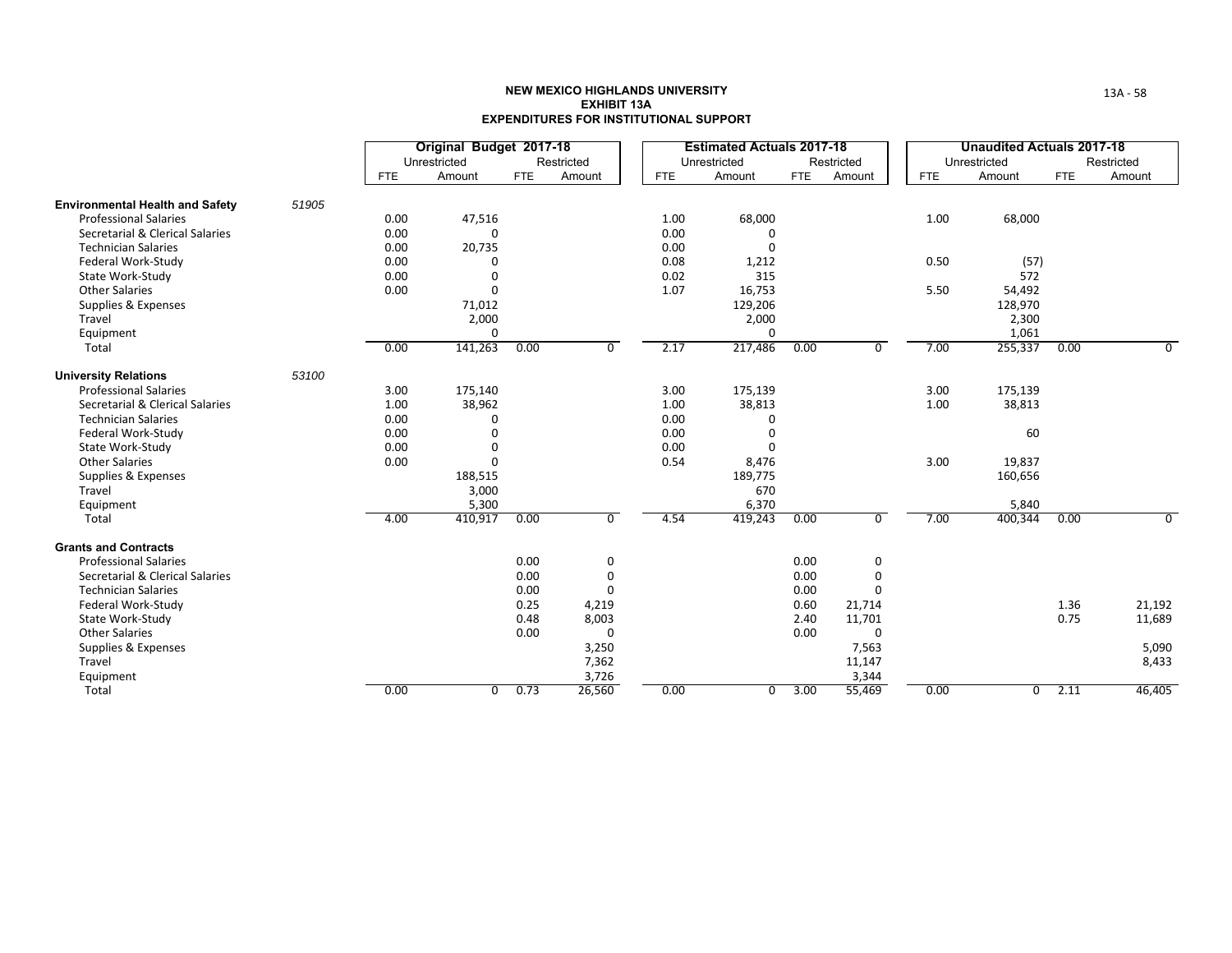|                                 |            | Original Budget 2017-18 |            |            |            | <b>Estimated Actuals 2017-18</b> |            |             |            | Unaudited Actuals 2017-18 |            |            |
|---------------------------------|------------|-------------------------|------------|------------|------------|----------------------------------|------------|-------------|------------|---------------------------|------------|------------|
|                                 |            | Unrestricted            |            | Restricted |            | Unrestricted                     |            | Restricted  |            | Unrestricted              |            | Restricted |
|                                 | <b>FTE</b> | Amount                  | <b>FTE</b> | Amount     | <b>FTE</b> | Amount                           | <b>FTE</b> | Amount      | <b>FTE</b> | Amount                    | <b>FTE</b> | Amount     |
| SUMMARY BY CATEGORY             |            |                         |            |            |            |                                  |            |             |            |                           |            |            |
| <b>Professional Salaries</b>    | 31.09      | 2,296,190               | 0.00       | 0          | 35.43      | 2,334,474                        | 0.00       | $\mathbf 0$ | 35.43      | 2,419,720                 | 0.00       | 0          |
| Secretarial & Clerical Salaries | 12.44      | 350,983                 | 0.00       | 0          | 13.57      | 315,541                          | 0.00       | 0           | 12.50      | 351,152                   | 0.00       | 0          |
| <b>Technician Salaries</b>      | 18.23      | 635,033                 | 0.00       | 0          | 13.03      | 513,075                          | 0.00       | 0           | 13.00      | 544,050                   | 0.00       |            |
| Federal Work-Study              | 0.00       | 0                       | 0.25       | 4,219      | 3.26       | 50,852                           | 0.60       | 21,715      | 0.50       | 183                       | 1.36       | 21,192     |
| State Work-Study                | 0.00       | 0                       | 0.48       | 8,003      | 0.09       | 1,495                            | 2.40       | 11,701      | 0.00       | 3,164                     | 0.75       | 11,689     |
| <b>Other Salaries</b>           | 3.27       | 55,300                  | 0.00       | 0          | 12.99      | 203,035                          | 0.00       | 0           | 23.27      | 300,410                   | 0.00       | 0          |
| Supplies & Expenses             |            | 1,648,131               |            | 3,250      |            | 1,975,657                        |            | 7,563       | 0.00       | 1,579,276                 | 0.00       | 5,090      |
| Travel                          |            | 69,666                  |            | 7,362      |            | 93,011                           |            | 11,147      | 0.00       | 73,130                    | 0.00       | 8,433      |
| Equipment                       |            | 11,622                  |            | 3,726      |            | 23,095                           |            | 3,344       | 0.00       | 19,725                    | 0.00       | 0          |
| TOTAL EXPEND Before FRINGE/ISC  | 65.03      | 5,066,925               | 0.73       | 26,560     | 78.37      | 5,510,234                        | 3.00       | 55,470      | 84.70      | 5,290,809                 | 2.11       | 46,405     |
| <b>FRINGE BENEFITS</b>          |            | 1,300,537               |            | 0          |            | 1,069,906                        |            | 0           |            | 1,158,723                 |            |            |
| <b>INTERNAL SERVICE CHARGES</b> |            |                         |            |            |            |                                  |            |             |            |                           |            |            |
| <b>Computer Support</b>         |            | 400,000                 |            | 0          |            | 400,000                          |            | 0           |            | 400,000                   |            |            |
| <b>Telephone Support</b>        |            | 42,611                  |            |            |            | 47,121                           |            | $\Omega$    |            | 44,127                    |            |            |
| <b>Overhead Charges</b>         |            | (31, 100)               |            | O          |            | (31, 100)                        |            | O           |            | (77, 034)                 |            |            |
| <b>TOT INT SERV CHARGES</b>     | 0.00       | 411,511                 | 0.00       | O          | 0.00       | 416,021                          | 0.00       | 0           | 0.00       | 367,093                   | 0.00       | 0          |
| <b>TOTAL EXPENDITURES</b>       | 65.03      | 6,778,973               | 0.73       | 26,560     | 78.37      | 6,996,161                        | 3.00       | 55,470      | 84.70      | 6,816,626                 | 2.11       | 46,405     |

13A ‐ 59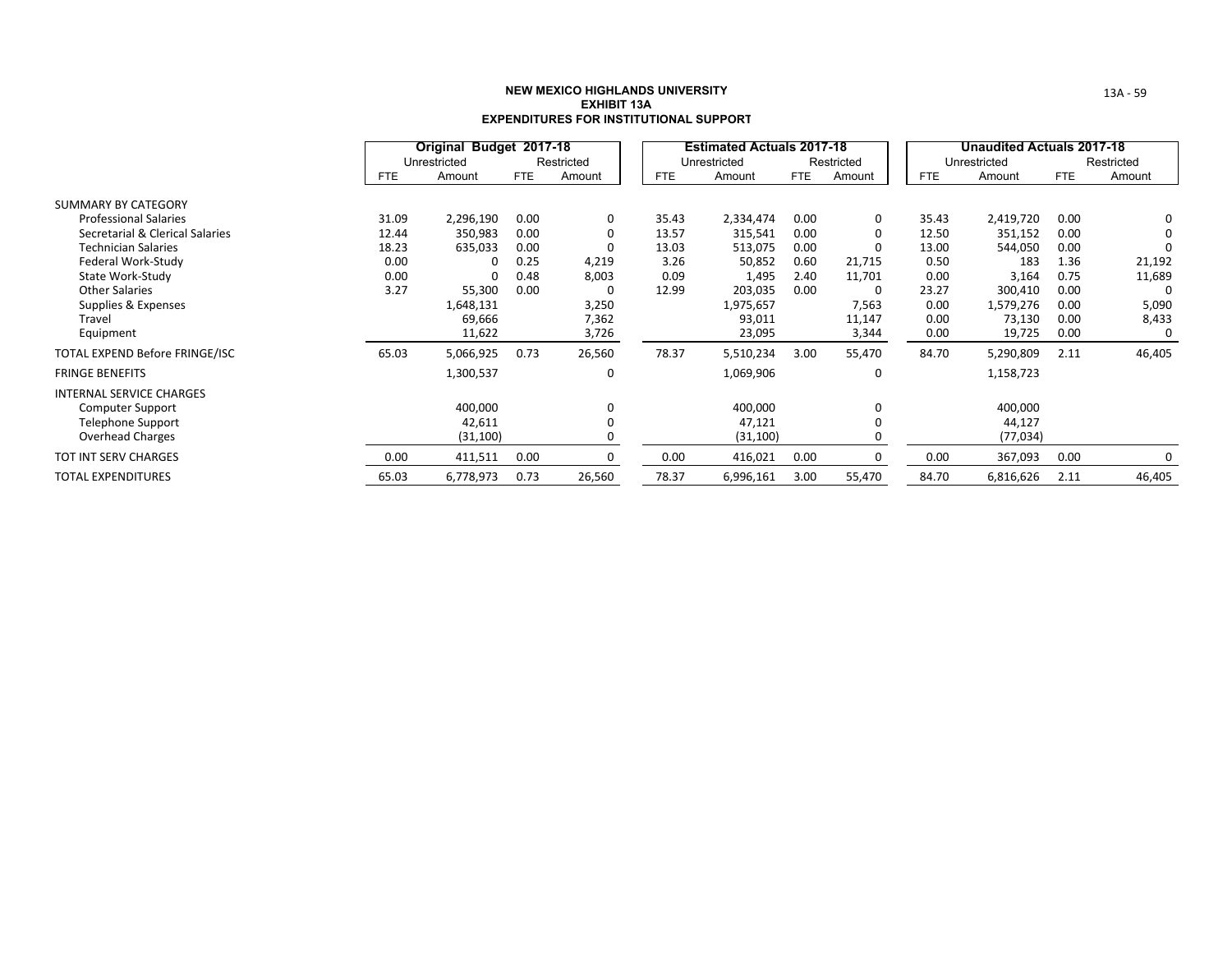|                                                        |       |            | Original Budget 2017-18 |      |              |       | <b>Estimated Actuals 2017-18</b> |            |            |       | Unaudited Actuals 2017-18 |      |            |
|--------------------------------------------------------|-------|------------|-------------------------|------|--------------|-------|----------------------------------|------------|------------|-------|---------------------------|------|------------|
|                                                        |       |            | Unrestricted            |      | Restricted   |       | Unrestricted                     |            | Restricted |       | Unrestricted              |      | Restricted |
|                                                        |       | <b>FTE</b> | Amount                  | FTE. | Amount       | FTE   | Amount                           | <b>FTE</b> | Amount     | FTE.  | Amount                    | FTE. | Amount     |
| <b>Facilities Services</b>                             | 91000 | 71.28      | 2,119,682               | 2.01 | 33,458       | 77.94 | 2,067,622                        | 0.60       | 18,028     | 73.73 | 2,064,734                 | 0.97 | 15,182     |
| <b>Facilities Planning</b>                             | 93000 | 0.00       | 50,000                  | 0.00 | 0            | 0.00  | 60,000                           | 0.00       | 0          | 0.00  | 53,949                    | 0.00 | 0          |
| Unallocated Contingency (Fac Mgmt) 99000, 99001, 11.42 |       |            | 55,985                  | 0.00 | 0            | 0.00  | 985                              | 0.00       | 0          | 0.00  | 2,715                     | 0.00 | 0          |
| <b>Utilities</b>                                       | 98000 | 0.00       | 2.468.700               | 0.00 | 0            | 0.00  | 2.468.700                        | 0.00       | 0          | 0.00  | 2,145,432                 | 0.00 | 0          |
| Recycle                                                | 94000 | 1.00       | 30,407                  | 0.00 |              | 1.00  | 30,876                           | 0.00       | 0          | 1.00  | 29,788                    | 0.00 | 0          |
| TOT EXPEND Before FRINGE/ISC                           |       | 83.70      | 4,724,774               | 2.01 | 33,458       | 78.94 | 4,628,184                        | 0.60       | 18,028     | 74.73 | 4,296,619                 | 0.97 | 15,182     |
| <b>FRINGE BENEFITS</b>                                 |       | 0.00       | 711,862                 | 0.00 | $\mathbf{0}$ | 0.00  | 711.070                          | 0.00       | 0          | 0.00  | 744,755                   | 0.00 | 0          |
| INT SERVICE CHARGES                                    |       | 0.00       | (164, 512)              | 0.00 | 0            | 0.00  | (224, 512)                       | 0.00       | 0          | 0.00  | 120,976                   | 0.00 | 0          |
| TOTAL EXPENDITURES                                     |       | 83.70      | 5,272,124               | 2.01 | 33,458       | 78.94 | 5.114.742                        | 0.60       | 18,028     | 74.73 | 5,162,350                 | 0.97 | 15,182     |

14A‐ 60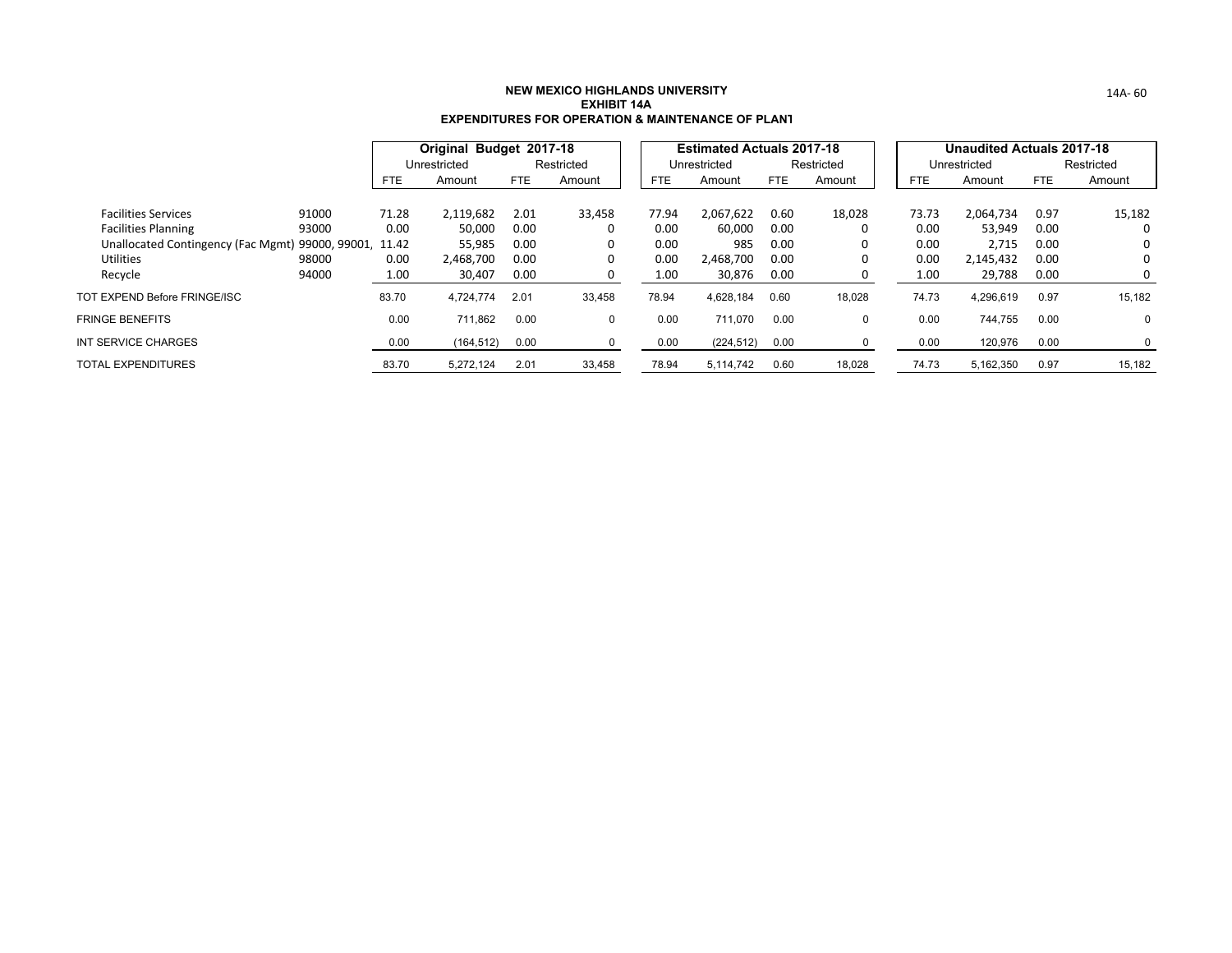|                                           |                            |       | Original Budget 2017-18 |            |                |            | <b>Estimated Actuals 2017-18</b> |            |                |            | <b>Unaudited Actuals 2017-18</b> |            |                |
|-------------------------------------------|----------------------------|-------|-------------------------|------------|----------------|------------|----------------------------------|------------|----------------|------------|----------------------------------|------------|----------------|
|                                           |                            |       | Unrestricted            |            | Restricted     |            | Unrestricted                     |            | Restricted     |            | Unrestricted                     |            | Restricted     |
|                                           |                            | FTE.  | Amount                  | <b>FTE</b> | Amount         | <b>FTE</b> | Amount                           | <b>FTE</b> | Amount         | <b>FTE</b> | Amount                           | <b>FTE</b> | Amount         |
| <b>Facilities Services</b>                | 91000                      |       |                         |            |                |            |                                  |            |                |            |                                  |            |                |
| <b>Professional Salaries</b>              |                            | 4.00  | 257,617                 | 0.00       | 0              | 5.00       | 243,779                          | 0.00       | 0              | 3.90       | 235,985                          |            |                |
| Secretarial & Clerical Salaries           |                            | 2.00  | 38,576                  | 0.00       | $\mathbf 0$    | 3.00       | 67,043                           | 0.00       | $\Omega$       | 3.00       | 61,573                           |            |                |
| <b>Technician Salaries</b>                |                            | 63.18 | 1,526,648               | 0.00       | $\Omega$       | 60.00      | 1,362,798                        | 0.00       | $\Omega$       | 54.25      | 1,351,249                        |            |                |
| Federal Work-Study                        |                            | 0.00  | 0                       | 1.48       | 24,643         | 0.13       | 2,077                            | 0.00       | 13,102         |            |                                  | 0.67       | 10,451         |
| State Work-Study                          |                            | 0.00  | 0                       | 0.53       | 8,815          | 0.00       | 0                                | 0.60       | 4,926          | 0.08       | 1,183                            | 0.30       | 4,731          |
| <b>Other Salaries</b>                     |                            | 2.10  | 58,000                  | 0.00       | 0              | 9.81       | 153,085                          | 0.00       | $\Omega$       | 12.50      | 168,604                          |            |                |
| Supplies & Expenses                       |                            |       | 182,041                 |            | 0              |            | 206,196                          |            |                |            | 208,143                          |            |                |
| Travel                                    |                            |       | 9,800                   |            | 0              |            | 10,125                           |            | $\Omega$       |            | 7,446                            |            |                |
| Equipment                                 |                            |       | 47,000                  |            | 0              |            | 22,520                           |            | $\Omega$       |            | 30,553                           |            |                |
| Total                                     |                            | 71.28 | 2,119,682               | 2.01       | 33,458         | 77.94      | 2,067,622                        | 0.60       | 18,028         | 73.73      | 2,064,734                        | 0.97       | 15,182         |
| <b>Facilities Planning</b>                | 93000                      |       |                         |            |                |            |                                  |            |                |            |                                  |            |                |
| <b>Professional Salaries</b>              |                            | 0.00  | $\Omega$                | 0.00       | 0              | 0.00       | 0                                | 0.00       | 0              |            |                                  |            |                |
| Secretarial & Clerical Salaries           |                            | 0.00  | 0                       | 0.00       | 0              | 0.00       | 0                                | 0.00       | $\Omega$       |            |                                  |            |                |
| <b>Technician Salaries</b>                |                            | 0.00  | 0                       | 0.00       | 0              | 0.00       | 0                                | 0.00       |                |            |                                  |            |                |
| Federal Work-Study                        |                            | 0.00  | 0                       | 0.00       | $\Omega$       | 0.00       | 0                                | 0.00       |                |            |                                  |            |                |
| State Work-Study                          |                            | 0.00  | 0                       | 0.00       | $\Omega$       | 0.00       | 0                                | 0.00       |                |            |                                  |            |                |
| <b>Other Salaries</b>                     |                            | 0.00  | $\Omega$                | 0.00       | $\Omega$       | 0.00       | $\Omega$                         | 0.00       |                |            |                                  |            |                |
| Supplies & Expenses                       |                            |       | 29,200                  |            | $\Omega$       |            | 36,037                           |            |                |            | 29,841                           |            |                |
| Travel                                    |                            |       | $\Omega$                |            | $\Omega$       |            | 260                              |            | $\Omega$       |            | 685                              |            |                |
| Equipment                                 |                            |       | 20,800                  |            | 0              |            | 23,703                           |            | $\mathbf 0$    |            | 23,423                           |            |                |
| Total                                     |                            | 0.00  | 50,000                  | 0.00       | $\overline{0}$ | 0.00       | 60,000                           | 0.00       | $\overline{0}$ | 0.00       | 53,949                           | 0.00       | $\overline{0}$ |
| <b>Unallocated Contingency (Fac Mgmt)</b> | 99000, 99001, 99002, 99003 |       |                         |            |                |            |                                  |            |                |            |                                  |            |                |
| <b>Professional Salaries</b>              |                            | 0.00  | 0                       | 0.00       | 0              | 0.00       | 0                                | 0.00       | 0              |            |                                  |            |                |
| Secretarial & Clerical Salaries           |                            | 0.00  | 0                       | 0.00       | $\mathbf 0$    | 0.00       | O                                | 0.00       | $\Omega$       |            |                                  |            |                |
| <b>Technician Salaries</b>                |                            | 0.00  | 0                       | 0.00       | $\Omega$       | 0.00       | O                                | 0.00       | $\Omega$       |            |                                  |            |                |
| Federal Work-Study                        |                            | 0.00  | 0                       | 0.00       | $\Omega$       | 0.00       | O                                | 0.00       |                |            |                                  |            |                |
| State Work-Study                          |                            | 0.00  | $\Omega$                | 0.00       | $\Omega$       | 0.00       | O                                | 0.00       |                |            |                                  |            |                |
| <b>Other Salaries</b>                     |                            | 11.42 | 55,000                  | 0.00       | $\Omega$       | 0.00       | 0                                | 0.00       |                |            |                                  |            |                |
| Supplies & Expenses                       |                            |       | 985                     |            | 0              |            | 985                              |            | 0              |            | 2,715                            |            |                |
| Travel                                    |                            |       | 0                       |            | 0              |            | 0                                |            | 0              |            |                                  |            |                |
| Equipment                                 |                            |       | $\Omega$                |            | 0              |            | 0                                |            | 0              |            |                                  |            |                |
| Total                                     |                            | 11.42 | 55,985                  | 0.00       | $\overline{0}$ | 0.00       | 985                              | 0.00       | $\overline{0}$ | 0.00       | 2,715                            | 0.00       | $\overline{0}$ |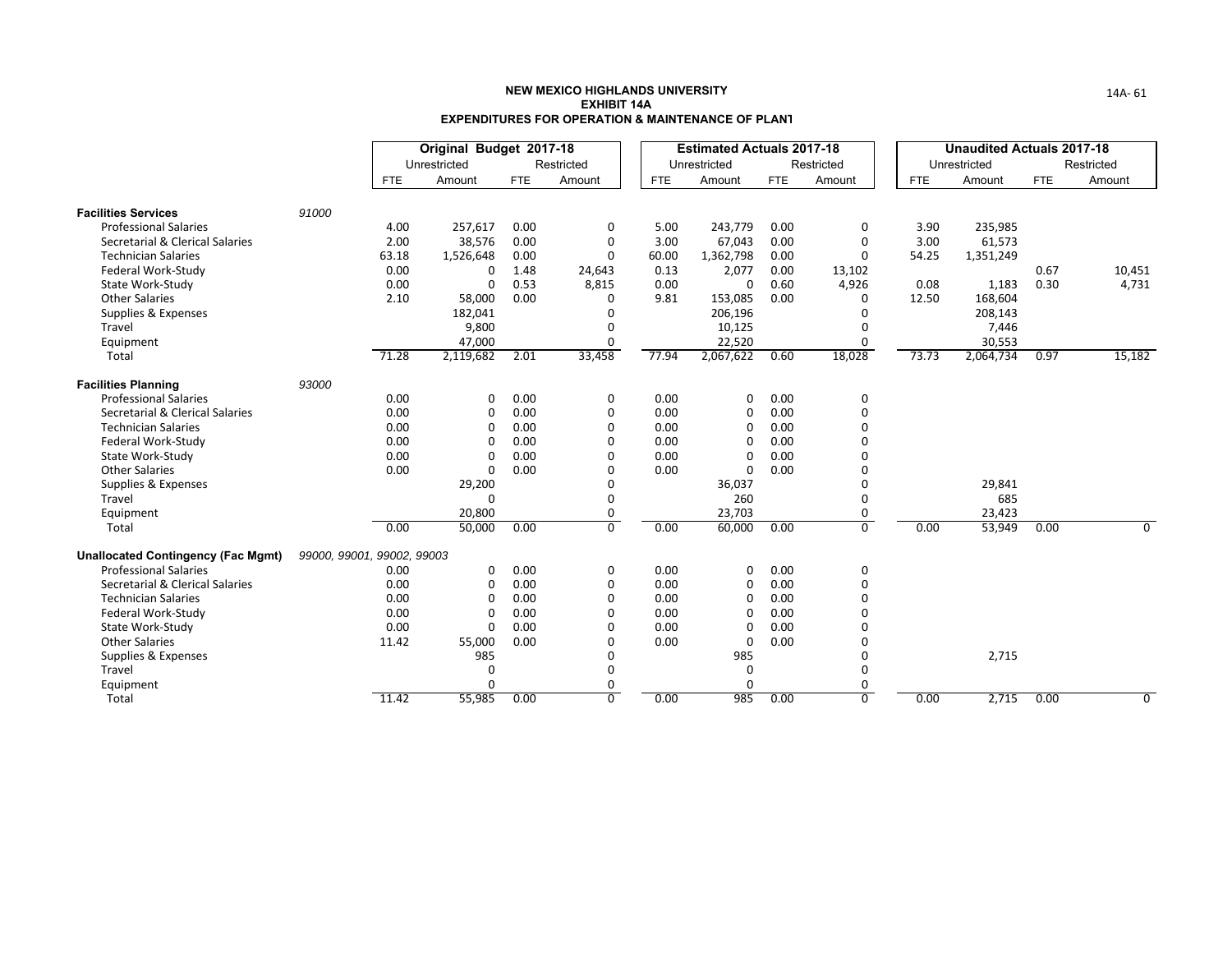|                                 |       |      | Original Budget 2017-18 |            |            |            | <b>Estimated Actuals 2017-18</b> |            |            |            |      | <b>Unaudited Actuals 2017-18</b> |            |            |
|---------------------------------|-------|------|-------------------------|------------|------------|------------|----------------------------------|------------|------------|------------|------|----------------------------------|------------|------------|
|                                 |       |      | Unrestricted            |            | Restricted |            | Unrestricted                     |            | Restricted |            |      | Unrestricted                     |            | Restricted |
|                                 |       | FTE. | Amount                  | <b>FTE</b> | Amount     | <b>FTE</b> | Amount                           | <b>FTE</b> | Amount     | <b>FTE</b> |      | Amount                           | <b>FTE</b> | Amount     |
| <b>Utilities</b>                | 98000 |      |                         |            |            |            |                                  |            |            |            |      |                                  |            |            |
| Supplies & Expenses             |       |      | 113,600                 |            | 0          |            | 177,121                          |            |            |            |      | 46,840                           |            |            |
| Gas & Oil                       |       |      | 724,000                 |            |            |            | 670,016                          |            |            |            |      | 616,100                          |            |            |
| Electricity                     |       |      | 1,125,000               |            |            |            | 1,125,000                        |            |            |            |      | 1,078,951                        |            |            |
| Water                           |       |      | 356,100                 |            |            |            | 346,563                          |            |            |            |      | 199,103                          |            |            |
| Sewer                           |       |      | 150,000                 |            |            |            | 150,000                          |            |            |            |      | 204,437                          |            |            |
| <b>Professional Services</b>    |       |      | 0                       |            |            |            | 0                                |            |            |            |      | 0                                |            |            |
| Total                           |       | 0.00 | 2,468,700               | 0.00       | 0          | 0.00       | 2,468,700                        | 0.00       | Ō          |            | 0.00 | 2,145,432                        | 0.00       | 0          |
| Recycle                         | 94000 |      |                         |            |            |            |                                  |            |            |            |      |                                  |            |            |
| <b>Professional Salaries</b>    |       | 0.00 | 0                       | 0.00       | 0          | 0.00       | 0                                | 0.00       | 0          |            |      |                                  |            |            |
| Secretarial & Clerical Salaries |       | 0.00 | 0                       | 0.00       | 0          | 0.00       | 0                                | 0.00       | 0          |            |      |                                  |            |            |
| <b>Technician Salaries</b>      |       | 1.00 | 27,107                  | 0.00       | 0          | 1.00       | 27,076                           | 0.00       |            |            | 1.00 | 27,076                           |            |            |
| Federal Work-Study              |       | 0.00 | 0                       | 0.00       | 0          | 0.00       | 0                                | 0.00       |            |            |      |                                  |            |            |
| State Work-Study                |       | 0.00 | 0                       | 0.00       | 0          | 0.00       | 0                                | 0.00       |            |            |      |                                  |            |            |
| <b>Other Salaries</b>           |       | 0.00 | 0                       | 0.00       |            | 0.00       | 500                              | 0.00       |            |            |      | 500                              |            |            |
| Supplies & Expenses             |       |      | 3,300                   |            |            |            | 2,900                            |            |            |            |      | 2,013                            |            |            |
| Travel                          |       |      | C                       |            |            |            | 400                              |            |            |            |      | 199                              |            |            |
| Equipment                       |       |      | $\Omega$                |            |            |            | 0                                |            |            |            |      |                                  |            |            |
| Total                           |       | 1.00 | 30,407                  | 0.00       | 0          | 1.00       | 30,876                           | 0.00       | 0          |            | 1.00 | 29,788                           | 0.00       | 0          |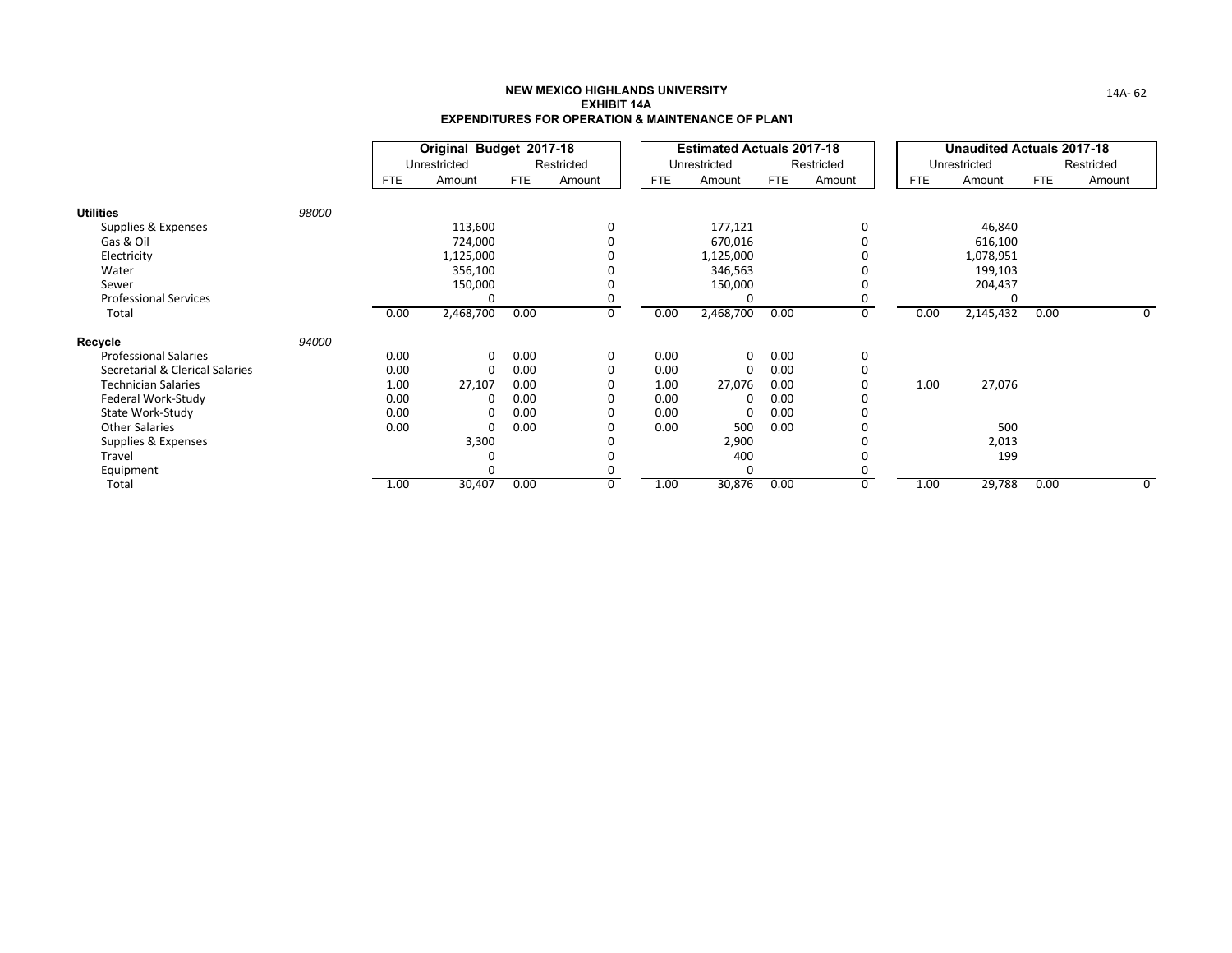|                                 |       | Original Budget 2017-18 |            |            |            | <b>Estimated Actuals 2017-18</b> |            |            |            | <b>Unaudited Actuals 2017-18</b> |            |            |
|---------------------------------|-------|-------------------------|------------|------------|------------|----------------------------------|------------|------------|------------|----------------------------------|------------|------------|
|                                 |       | Unrestricted            |            | Restricted |            | Unrestricted                     |            | Restricted |            | Unrestricted                     |            | Restricted |
|                                 | FTE.  | Amount                  | <b>FTE</b> | Amount     | <b>FTE</b> | Amount                           | <b>FTE</b> | Amount     | <b>FTE</b> | Amount                           | <b>FTE</b> | Amount     |
| SUMMARY BY CATEGORY             |       |                         |            |            |            |                                  |            |            |            |                                  |            |            |
| <b>Professional Salaries</b>    | 4.00  | 257,617                 | 0.00       | 0          | 5.00       | 243,779                          | 0.00       | 0          | 3.90       | 235,985                          | 0.00       | 0          |
| Secretarial & Clerical Salaries | 2.00  | 38,576                  | 0.00       | 0          | 3.00       | 67,043                           | 0.00       |            | 3.00       | 61,573                           | 0.00       | $\Omega$   |
| <b>Technician Salaries</b>      | 64.18 | 1,553,755               | 0.00       | 0          | 61.00      | 1,389,874                        | 0.00       |            | 55.25      | 1,378,325                        | 0.00       | 0          |
| Federal Work-Study              | 0.00  | 0                       | 1.48       | 24,643     | 0.13       | 2,077                            | 0.00       | 13,102     | 0.00       | 0                                | 0.67       | 10,451     |
| State Work-Study                | 0.00  | $\Omega$                | 0.53       | 8,815      | 0.00       | 0                                | 0.60       | 4,926      | 0.08       | 1,183                            | 0.30       | 4,731      |
| <b>Other Salaries</b>           | 13.52 | 113,000                 | 0.00       |            | 9.81       | 153,585                          | 0.00       |            | 12.50      | 169,104                          | 0.00       | - 0        |
| Supplies & Expenses             |       | 329,126                 |            |            |            | 423,239                          |            |            | 0.00       | 242,712                          | 0.00       | n          |
| Travel                          |       | 9,800                   |            |            |            | 10,785                           |            |            | 0.00       | 8,330                            | 0.00       | $\Omega$   |
| Equipment                       |       | 67,800                  |            |            |            | 46,223                           |            |            | 0.00       | 53,976                           | 0.00       | $\Omega$   |
| <b>UTILITIES</b>                |       | 2,355,100               |            |            |            | 2,291,579                        |            | 0          | 0.00       | 2,145,432                        | 0.00       | 0          |
| TOTAL EXPEND Before FRINGE/ISC  | 83.70 | 4,724,774               | 2.01       | 33,458     | 78.94      | 4,628,184                        | 0.60       | 18,028     | 74.73      | 4,296,619                        | 0.97       | 15,182     |
| <b>FRINGE BENEFITS</b>          |       | 711,862                 |            | $\Omega$   |            | 711,070                          |            | $\Omega$   |            | 744,755                          |            |            |
| <b>INTERNAL SERVICE CHARGES</b> |       |                         |            |            |            |                                  |            |            |            |                                  |            |            |
| Computer Support                |       | 200,000                 |            | $\Omega$   |            | 110,000                          |            | $\Omega$   |            | 110,000                          |            |            |
| <b>Telephone Support</b>        |       | 10,488                  |            |            |            | 10,488                           |            |            |            | 10,976                           |            |            |
| <b>Overhead Charges</b>         |       | (375,000)               |            |            |            | (345,000)                        |            |            |            | O                                |            |            |
| <b>TOT INT SERV CHARGES</b>     | 0.00  | (164, 512)              | 0.00       | 0          | 0.00       | (224, 512)                       | 0.00       | 0          | 0.00       | 120,976                          | 0.00       | 0          |
| TOTAL EXPENDITURES              | 83.70 | 5,272,124               | 2.01       | 33,458     | 78.94      | 5,114,742                        | 0.60       | 18,028     | 74.73      | 5,162,350                        | 0.97       | 15,182     |

14A‐ 63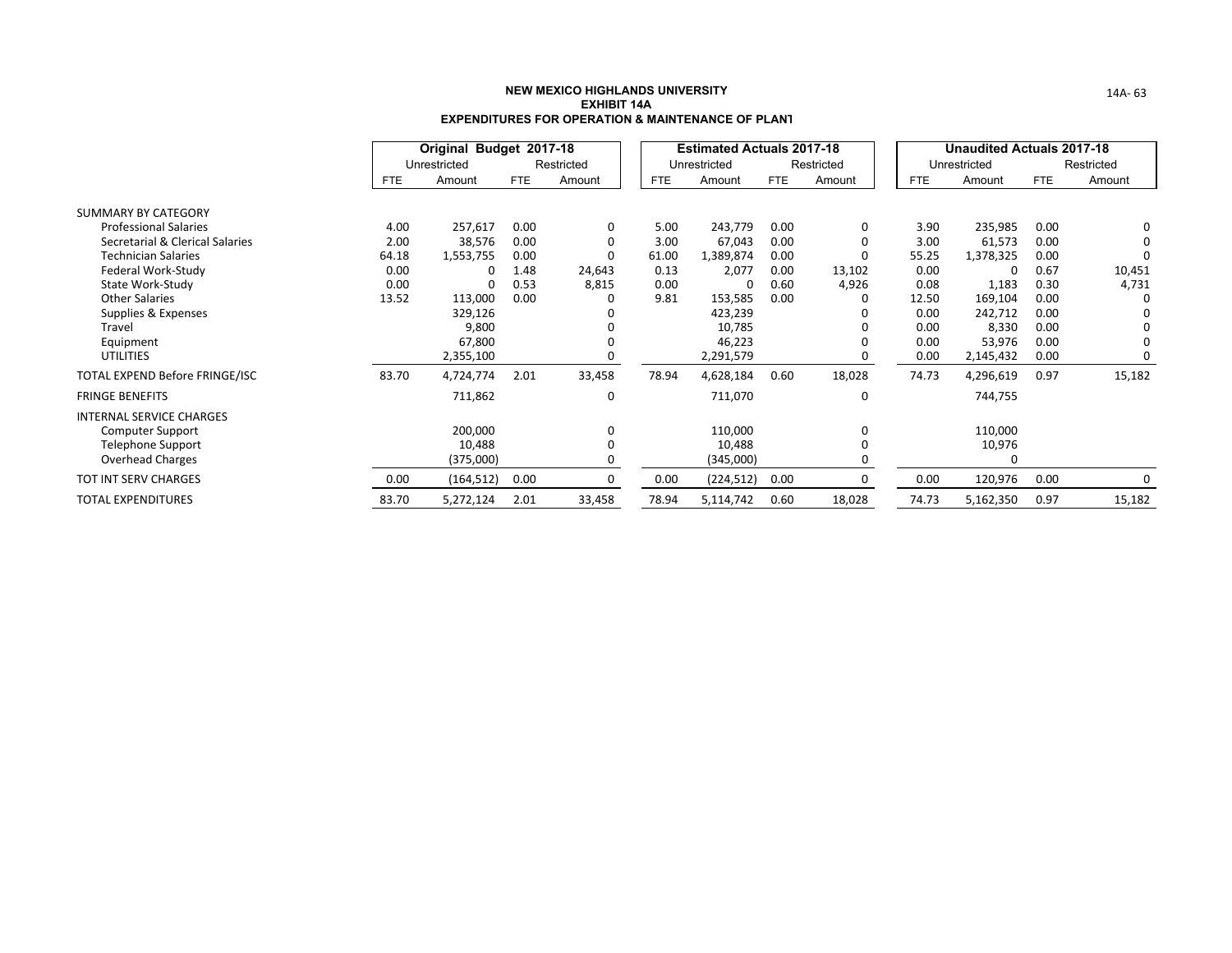|                                                             |            | Original Budget 2017-18<br>Unrestricted |            | Restricted |            | <b>Estimated Actuals 2017-18</b><br>Unrestricted |            | Restricted  |       | <b>Unaudited Actuals 2017-18</b><br>Unrestricted |            | Restricted  |
|-------------------------------------------------------------|------------|-----------------------------------------|------------|------------|------------|--------------------------------------------------|------------|-------------|-------|--------------------------------------------------|------------|-------------|
|                                                             | <b>FTE</b> | Amount                                  | <b>FTE</b> | Amount     | <b>FTE</b> | Amount                                           | <b>FTE</b> | Amount      | FTE   | Amount                                           | <b>FTE</b> | Amount      |
| <b>REVENUE</b>                                              |            |                                         |            |            |            |                                                  |            |             |       |                                                  |            |             |
| <b>Tuition and Fees</b>                                     |            | 1,349,365                               |            | 0          |            | 1,434,788                                        |            | $\Omega$    |       | 1,520,735                                        |            |             |
| <b>Federal Gov't Appropriations</b>                         |            |                                         |            |            |            | $\Omega$                                         |            |             |       | $\Omega$                                         |            |             |
| <b>State Gov't Appropriations</b>                           |            |                                         |            |            |            |                                                  |            |             |       |                                                  |            |             |
| <b>Local Gov't Appropriations</b>                           |            |                                         |            |            |            |                                                  |            |             |       |                                                  |            |             |
| <b>Federal Gov't Grants/Contracts</b>                       |            |                                         |            | 85,748     |            |                                                  |            | 37,717      |       |                                                  |            | 37,711      |
| <b>State Gov't Grants/Contracts</b>                         |            |                                         |            | 25,355     |            |                                                  |            | 15,052      |       |                                                  |            | 24,557      |
| Local Gov't Grants/Contracts                                |            |                                         |            |            |            |                                                  |            | $\Omega$    |       |                                                  |            | $\Omega$    |
| <b>Private Gifts/Grants/Contracts</b>                       |            |                                         |            |            |            |                                                  |            | $\Omega$    |       |                                                  |            | $\Omega$    |
| Endowments/Land/Perm Fund                                   |            | $\Omega$                                |            |            |            | $\Omega$                                         |            |             |       |                                                  |            |             |
| Sales and Services                                          |            | 68,250                                  |            |            |            | 143,996                                          |            |             |       | 153,492                                          |            |             |
| <b>Other Sources</b>                                        |            | 500                                     |            | 0          |            | 887                                              |            | $\Omega$    |       | 1,415                                            |            | $\Omega$    |
| <b>TOTAL REVENUE</b>                                        | 0.00       | 1,418,115                               | 0.00       | 111,103    | 0.00       | 1,579,671                                        | 0.00       | 52,769      |       | 1,675,642                                        |            | 62,268      |
| <b>BEGINNING BALANCE</b>                                    |            | 167,049                                 |            | 0          |            | 138,893                                          |            | 0           |       | 138,893                                          |            | $\mathbf 0$ |
| <b>TOTAL AVAILABLE</b>                                      |            | 1,585,164                               |            | 111,103    |            | 1,718,564                                        |            | 52,769      |       | 1,814,535                                        |            | 62,268      |
| <b>EXPENDITURES</b>                                         |            |                                         |            |            |            |                                                  |            |             |       |                                                  |            |             |
| <b>Professional Salaries</b>                                | 3.70       | 281,150                                 | 0.00       | 0          | 6.00       | 327,348                                          | 0.00       | 0           | 5.00  | 307,144                                          | 0.00       | $\Omega$    |
| Secretarial/Clerical Salaries                               | 1.00       | 36,728                                  | 0.00       | 0          | 0.00       | 23,365                                           | 0.00       | $\Omega$    | 0.00  | 16,339                                           | 0.00       |             |
| <b>Technician Salaries</b>                                  | 1.75       | 58,015                                  | 0.00       | $\Omega$   | 1.75       | 58,490                                           | 0.00       | $\Omega$    | 1.75  | 58,069                                           | 0.00       | $\Omega$    |
| Federal Work-Study                                          | 0.05       | 0                                       | 5.15       | 85,748     | 1.55       | 24,206                                           | 1.20       | 37,717      | 3.27  | 51,024                                           | 0.00       | $\Omega$    |
| State Work-Study                                            | 0.00       | $\mathbf 0$                             | 1.52       | 25,355     | 0.49       | 7,659                                            | 0.60       | 15,052      | 0.24  | 3,753                                            | 0.96       | 15,011      |
| <b>Other Salaries</b>                                       | 2.88       | 47,166                                  | 0.00       | O          | 10.49      | 163,811                                          | 0.00       | $\Omega$    | 9.75  | 143,840                                          | 0.00       | $\Omega$    |
| Supplies & Expenses                                         |            | 762,091                                 |            | U          |            | 920,797                                          |            | ŋ           | 0.00  | 785,516                                          | 0.00       | $\Omega$    |
| Travel                                                      |            | 18,782                                  |            |            |            | (7, 324)                                         |            | $\Omega$    | 0.00  | 36,338                                           | 0.00       |             |
| Equipment                                                   |            | 71,984                                  |            |            |            | 23,874                                           |            | $\Omega$    | 0.00  | 18,395                                           | 0.00       | $\Omega$    |
| <b>Fringe Benefits</b>                                      |            | 135,031                                 |            | 0          |            | 151,063                                          |            | $\Omega$    | 0.00  | 156,403                                          | 0.00       | $\mathbf 0$ |
| <b>TOT DIRECT EXPEND</b><br><b>INTERNAL SERVICE CHARGES</b> | 9.38       | 1,410,947                               | 6.67       | 111,103    | 20.28      | 1,693,291 1.80                                   |            | 52,769      | 20.01 | 1,576,820                                        | 0.96       | 15,011      |
| <b>Computer Support</b>                                     |            | $\mathbf 0$                             |            | 0          |            | $\mathbf 0$                                      |            | 0           | 0.00  | $\mathbf{0}$                                     | 0.00       | $\mathbf 0$ |
| <b>Telephone Support</b>                                    |            | 9,404                                   |            | 0          |            | 10,580                                           |            | $\Omega$    | 0.00  | 12,348                                           | 0.00       | $\Omega$    |
| Overhead Charges                                            |            | $\Omega$                                |            | 0          |            | $\Omega$                                         |            | 0           | 0.00  |                                                  | 0 0.00     | $\mathbf 0$ |
| TOT INT SERV CHARGES                                        | 0.00       | 9,404                                   | 0.00       | 0          | 0.00       | 10,580                                           | 0.00       | $\mathbf 0$ | 0.00  | 12,348                                           | 0.00       | $\mathbf 0$ |
| <b>TOTAL EXPENDITURES</b>                                   | 9.38       | 1,420,351                               | 6.67       | 111,103    | 20.28      | 1,703,871                                        | 1.80       | 52,769      | 20.01 | 1,589,168                                        | 0.96       | 15,011      |
| TRANSFERS IN (OUT)                                          |            | 124,200                                 |            | 0          |            | 124,200                                          |            | 0           | 0.00  | 124,200                                          | 0.00       | $\mathbf 0$ |
| <b>ENDING BALANCE</b>                                       | 9.38       | 289.013 6.67                            |            | 0          | 20.28      | 138,893 1.80                                     |            | $\Omega$    | 20.01 | 349,567                                          | 0.96       | 47,257      |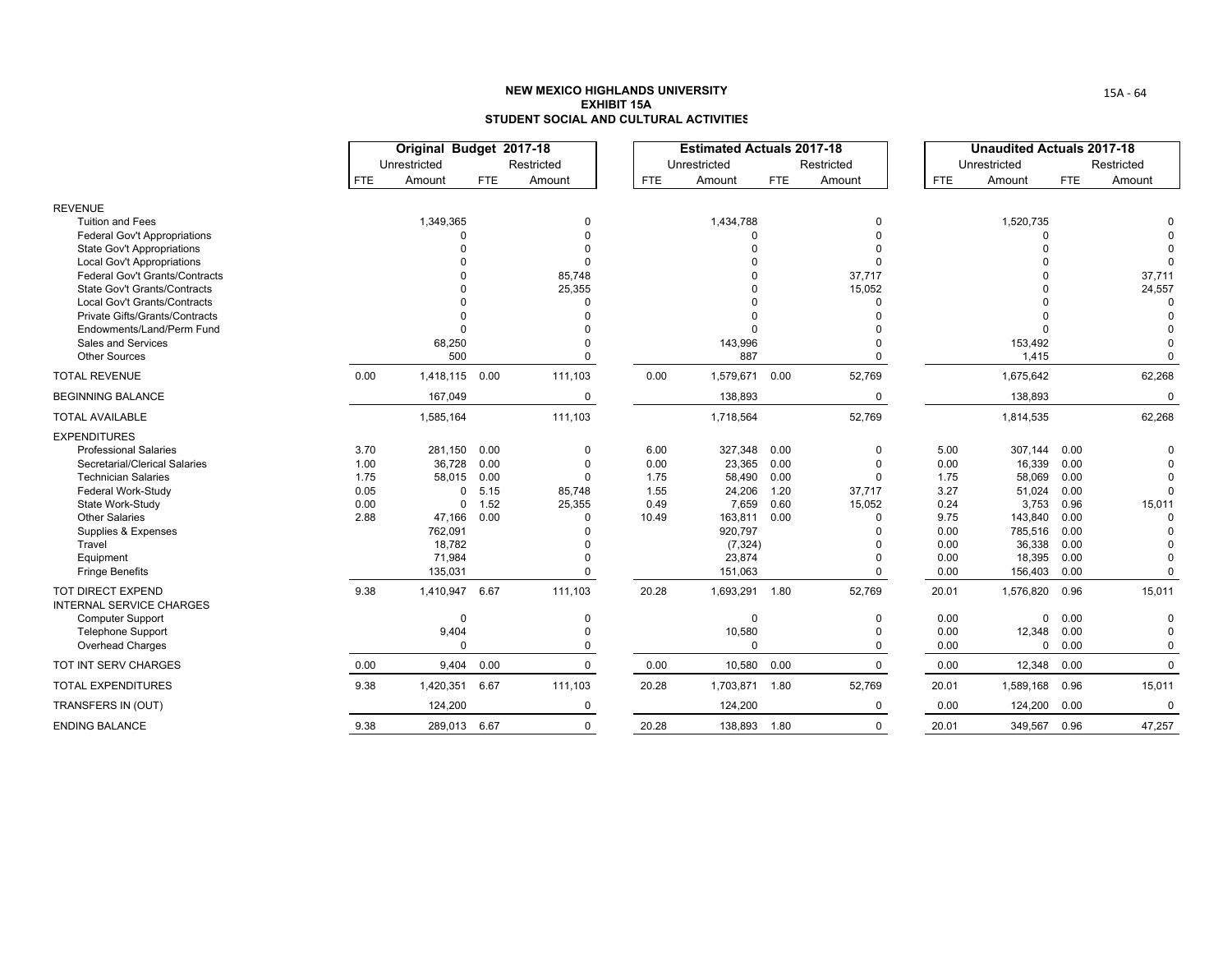|                                                                |              |            | Original Budget 2017-18 |             |              |            | <b>Estimated Actuals 2017-18</b> |            |              |            | <b>Unaudited Actuals 2017-18</b> |            |              |
|----------------------------------------------------------------|--------------|------------|-------------------------|-------------|--------------|------------|----------------------------------|------------|--------------|------------|----------------------------------|------------|--------------|
|                                                                |              |            | Unrestricted            |             | Restricted   |            | Unrestricted                     |            | Restricted   |            | Unrestricted                     |            | Restricted   |
|                                                                |              | <b>FTE</b> | Amount                  | <b>FTE</b>  | Amount       | <b>FTE</b> | Amount                           | <b>FTE</b> | Amount       | <b>FTE</b> | Amount                           | <b>FTE</b> | Amount       |
| <b>Student Senate</b><br><b>REVENUE</b>                        | 37800, 37801 |            |                         |             |              |            |                                  |            |              |            |                                  |            |              |
| <b>Tuition and Fees</b>                                        |              |            | 79,300                  |             | $\Omega$     |            | 87,156                           |            | 0            |            | 86,922                           |            |              |
| <b>Federal Gov't Appropriations</b>                            |              |            | $\Omega$                |             |              |            | $\Omega$                         |            | $\Omega$     |            |                                  |            |              |
| State Gov't Appropriations                                     |              |            |                         |             |              |            | $\Omega$                         |            |              |            |                                  |            |              |
| <b>Local Gov't Appropriations</b>                              |              |            |                         |             |              |            |                                  |            |              |            |                                  |            |              |
| Federal Gov't Grants/Contracts                                 |              |            |                         |             |              |            |                                  |            |              |            |                                  |            |              |
| State Gov't Grants/Contracts                                   |              |            |                         |             |              |            |                                  |            |              |            |                                  |            |              |
| Local Gov't Grants/Contracts<br>Private Gifts/Grants/Contracts |              |            |                         |             |              |            |                                  |            |              |            |                                  |            |              |
| Endowments/Land/Perm Fund                                      |              |            |                         |             |              |            |                                  |            |              |            |                                  |            |              |
| Sales and Services                                             |              |            |                         |             |              |            | $\Omega$                         |            |              |            |                                  |            |              |
| <b>Other Sources</b>                                           |              |            | 0                       |             | $\Omega$     |            | $\Omega$                         |            | $\Omega$     |            |                                  |            |              |
| <b>TOTAL REVENUE</b>                                           |              | 0.00       |                         | 79,300 0.00 | $\mathbf{0}$ | 0.00       | 87,156 0.00                      |            | $\mathbf 0$  | 0.00       | 86,922 0.00                      |            | $\Omega$     |
| <b>BEGINNING BALANCE</b>                                       |              |            | $\mathbf 0$             |             | 0            |            | $\mathbf 0$                      |            | 0            |            | $\mathbf 0$                      |            |              |
| <b>TOTAL AVAILABLE</b>                                         |              |            | 79,300                  |             | $\pmb{0}$    |            | 87,156                           |            | $\mathsf{O}$ | 0.00       | 86,922 0.00                      |            | $\mathbf 0$  |
| <b>EXPENDITURES</b>                                            |              |            |                         |             |              |            |                                  |            |              |            |                                  |            |              |
| <b>Professional Salaries</b>                                   |              | 0.00       | $\mathbf 0$             | 0.00        | $\Omega$     | 0.00       | $\mathbf 0$                      | 0.00       | 0            |            |                                  |            |              |
| Secretarial/Clerical Salaries                                  |              | 0.00       | 0                       | 0.00        | $\Omega$     | 0.00       | $\mathbf 0$                      | 0.00       | $\Omega$     |            |                                  |            |              |
| <b>Technician Salaries</b>                                     |              | 0.00       | 0                       | 0.00        | $\Omega$     | 0.00       | 0                                | 0.00       |              |            |                                  |            |              |
| Federal Work-Study                                             |              | 0.00       | $\Omega$                | 0.00        |              | 0.00       | $\mathbf 0$                      | 0.00       |              | 2.42       | 37,711                           |            |              |
| State Work-Study                                               |              | 0.00       | 0                       | 0.00        |              | 0.00       | $\mathbf 0$                      | 0.00       |              |            |                                  |            |              |
| <b>Other Salaries</b>                                          |              | 0.00       | $\mathbf 0$             | 0.00        |              | 0.00       | $\mathbf 0$                      | 0.00       |              |            |                                  |            |              |
| Supplies & Expenses                                            |              |            | 54,124                  |             |              |            | 40,912                           |            |              |            | 37,036                           |            |              |
| Travel<br>Equipment                                            |              |            | 4,000<br>$\Omega$       |             |              |            | (23, 310)<br>$\Omega$            |            |              |            | 21,468                           |            |              |
| <b>Fringe Benefits</b>                                         |              |            | 0                       |             | $\Omega$     |            | $\Omega$                         |            | 0            |            |                                  |            |              |
| TOT DIRECT EXPEND<br><b>INTERNAL SERVICE CHARGES</b>           |              | 0.00       |                         | 58,124 0.00 | $\Omega$     | 0.00       | 17,602 0.00                      |            | $\Omega$     | 2.42       | 96,215 0.00                      |            | $\mathbf 0$  |
| <b>Computer Support</b>                                        |              |            | $\mathbf 0$             |             | $\Omega$     |            | $\mathbf 0$                      |            | $\mathbf 0$  |            |                                  |            |              |
| <b>Telephone Support</b>                                       |              |            | 1,176                   |             | $\Omega$     |            | 588                              |            | $\Omega$     |            | 588                              |            |              |
| Overhead Charges                                               |              |            | $\mathbf 0$             |             | 0            |            | $\mathbf 0$                      |            | $\mathbf 0$  |            |                                  |            |              |
| TOT INT SERV CHARGES                                           |              | 0.00       | 1,176                   | 0.00        | 0            | 0.00       | 588                              | 0.00       | $\mathbf 0$  | 0.00       |                                  | 588 0.00   | $\mathbf{0}$ |
| <b>TOTAL EXPENDITURES</b>                                      |              | 0.00       | 59,300                  | 0.00        | $\mathbf{0}$ | 0.00       | 18,190                           | 0.00       | $\Omega$     | 2.42       | 96,803 0.00                      |            | $\Omega$     |
| TRANSFERS IN (OUT)                                             |              |            | (20,000)                |             | 0            |            | (15,500)                         |            | $\Omega$     |            | (15,500)                         |            |              |
| <b>ENDING BALANCE</b>                                          |              | 0.00       |                         | 0 0.00      | $\mathbf{0}$ | 0.00       | 53,466 0.00                      |            | $\Omega$     | 2.42       | $(25,381)$ 0.00                  |            | $\mathbf 0$  |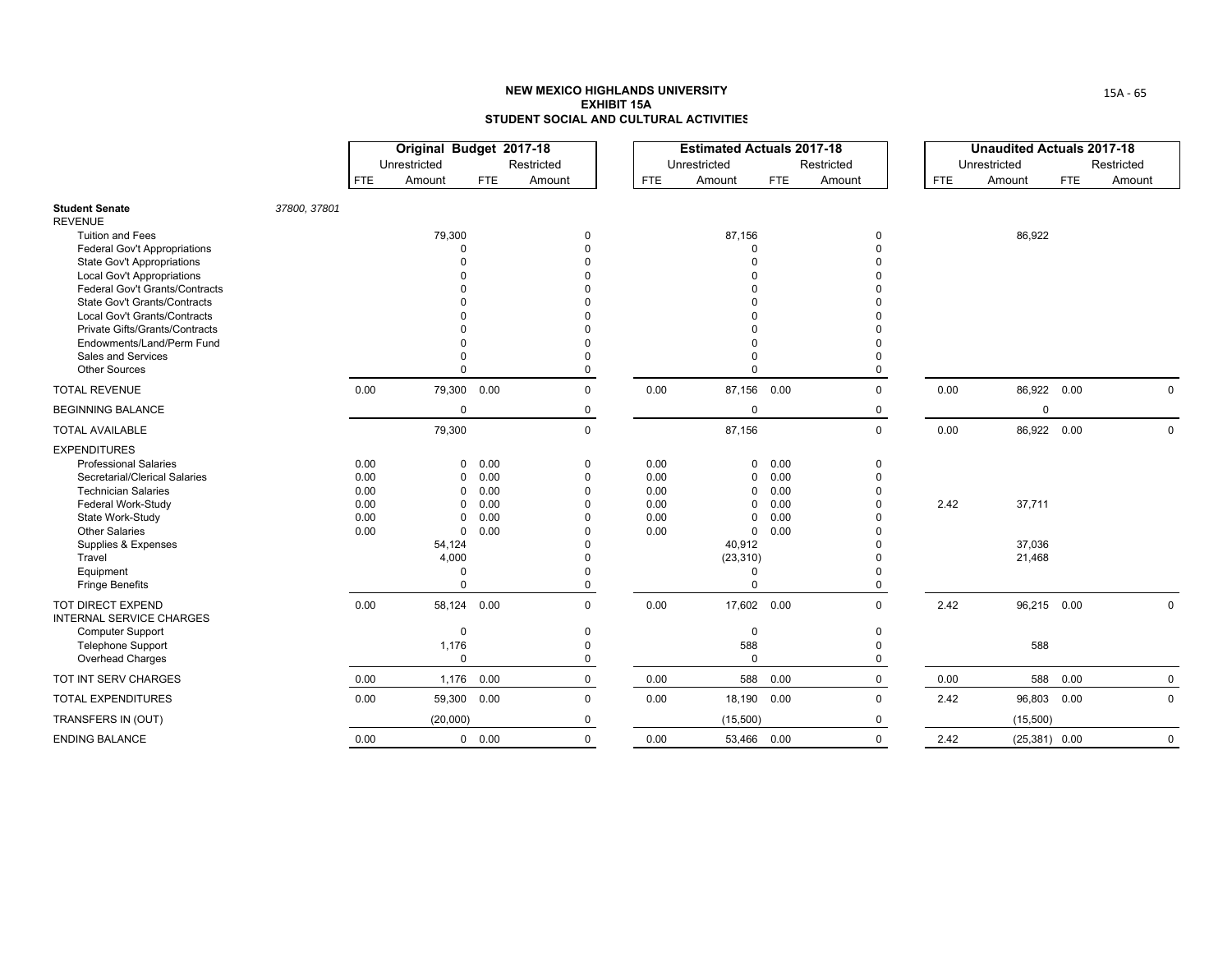|                                                                                                                    |       |                      | Original Budget 2017-18<br>Unrestricted |                                            | Restricted                       |                      | <b>Estimated Actuals 2017-18</b><br>Unrestricted |                      | Restricted           |            | <b>Unaudited Actuals 2017-18</b><br>Unrestricted |            | Restricted  |
|--------------------------------------------------------------------------------------------------------------------|-------|----------------------|-----------------------------------------|--------------------------------------------|----------------------------------|----------------------|--------------------------------------------------|----------------------|----------------------|------------|--------------------------------------------------|------------|-------------|
|                                                                                                                    |       | <b>FTE</b>           | Amount                                  | <b>FTE</b>                                 | Amount                           | <b>FTE</b>           | Amount                                           | FTE                  | Amount               | <b>FTE</b> | Amount                                           | <b>FTE</b> | Amount      |
| <b>Activities Board</b><br><b>REVENUE</b>                                                                          | 37100 |                      |                                         |                                            |                                  |                      |                                                  |                      |                      |            |                                                  |            |             |
| <b>Tuition and Fees</b><br><b>Federal Gov't Appropriations</b>                                                     |       |                      | 0                                       |                                            | 0                                |                      | $\Omega$                                         |                      | 0                    |            |                                                  |            |             |
| <b>State Gov't Appropriations</b><br><b>Local Gov't Appropriations</b>                                             |       |                      |                                         |                                            |                                  |                      |                                                  |                      |                      |            |                                                  |            |             |
| Federal Gov't Grants/Contracts<br><b>State Gov't Grants/Contracts</b>                                              |       |                      |                                         |                                            |                                  |                      |                                                  |                      |                      |            |                                                  |            |             |
| Local Gov't Grants/Contracts<br><b>Private Gifts/Grants/Contracts</b>                                              |       |                      |                                         |                                            |                                  |                      |                                                  |                      |                      |            |                                                  |            |             |
| Endowments/Land/Perm Fund<br>Sales and Services                                                                    |       |                      | $\Omega$<br>250                         |                                            | $\Omega$                         |                      | 30                                               |                      |                      |            | 30                                               |            |             |
| <b>Other Sources</b><br><b>TOTAL REVENUE</b>                                                                       |       | 0.00                 | 500                                     | 750 0.00                                   | $\Omega$<br>$\mathbf 0$          | 0.00                 | $\Omega$                                         | 30  0.00             | $\Omega$<br>$\Omega$ | 0.00       |                                                  | 30  0.00   | $\Omega$    |
| <b>BEGINNING BALANCE</b>                                                                                           |       |                      | (11)                                    |                                            | 0                                |                      | 0                                                |                      | 0                    |            | $\mathbf 0$                                      |            |             |
| <b>TOTAL AVAILABLE</b>                                                                                             |       |                      | 739                                     |                                            | $\mathbf 0$                      |                      | 30                                               |                      | $\mathbf{0}$         | 0.00       |                                                  | 30  0.00   | $\Omega$    |
| <b>EXPENDITURES</b><br><b>Professional Salaries</b><br>Secretarial/Clerical Salaries<br><b>Technician Salaries</b> |       | 0.00<br>0.00<br>0.00 |                                         | 0.00<br>0<br>0.00<br>0<br>0.00<br>$\Omega$ | 0<br>0<br>$\Omega$               | 0.00<br>0.00<br>0.00 | 0<br>$\Omega$<br>$\Omega$                        | 0.00<br>0.00<br>0.00 | 0<br>$\Omega$        |            |                                                  |            |             |
| Federal Work-Study<br>State Work-Study<br><b>Other Salaries</b><br>Supplies & Expenses                             |       | 0.00<br>0.00<br>0.00 | $\Omega$<br>20,339                      | 0.00<br>$\Omega$<br>0.00<br>0.00<br>0      | $\Omega$<br>$\Omega$<br>U        | 0.00<br>0.00<br>0.06 | $\Omega$<br>$\Omega$<br>1,000<br>13,675          | 0.00<br>0.00<br>0.00 |                      |            | 1,000<br>15,418                                  |            |             |
| Travel<br>Equipment<br><b>Fringe Benefits</b>                                                                      |       |                      | 72<br>350                               | $\mathbf 0$                                | $\Omega$<br>0                    |                      | $\Omega$<br>$\Omega$<br>$\Omega$                 |                      | $\Omega$             |            |                                                  |            |             |
| <b>TOT DIRECT EXPEND</b><br><b>INTERNAL SERVICE CHARGES</b>                                                        |       | 0.00                 | 20,761                                  | 0.00                                       | $\Omega$                         | 0.06                 | 14,675 0.00                                      |                      | $\Omega$             | 0.00       | 16,418 0.00                                      |            | $\mathbf 0$ |
| <b>Computer Support</b><br><b>Telephone Support</b><br>Overhead Charges                                            |       |                      | $\Omega$<br>$\Omega$                    | $\mathbf 0$                                | $\mathbf{0}$<br>0<br>$\mathbf 0$ |                      | $\Omega$<br>$\Omega$<br>$\Omega$                 |                      | 0<br>$\Omega$<br>0   |            |                                                  |            |             |
| TOT INT SERV CHARGES                                                                                               |       | 0.00                 |                                         | $0\quad 0.00$                              | $\mathbf 0$                      | 0.00                 |                                                  | 0 0.00               | $\mathbf 0$          | 0.00       |                                                  | 0 0.00     | $\mathbf 0$ |
| <b>TOTAL EXPENDITURES</b>                                                                                          |       | 0.00                 | 20,761                                  | 0.00                                       | $\mathbf 0$                      | 0.06                 | 14,675 0.00                                      |                      | $\Omega$             | 0.00       | 16,418 0.00                                      |            | $\mathbf 0$ |
| TRANSFERS IN (OUT)                                                                                                 |       |                      | 20,000                                  |                                            | 0                                |                      | 15,500                                           |                      | 0                    |            | 15,500                                           |            |             |
| <b>ENDING BALANCE</b>                                                                                              |       | 0.00                 |                                         | (22) 0.00                                  | $\Omega$                         | 0.06                 |                                                  | 855 0.00             | $\Omega$             | 0.00       |                                                  | (889) 0.00 | $\mathbf 0$ |

15A ‐ 66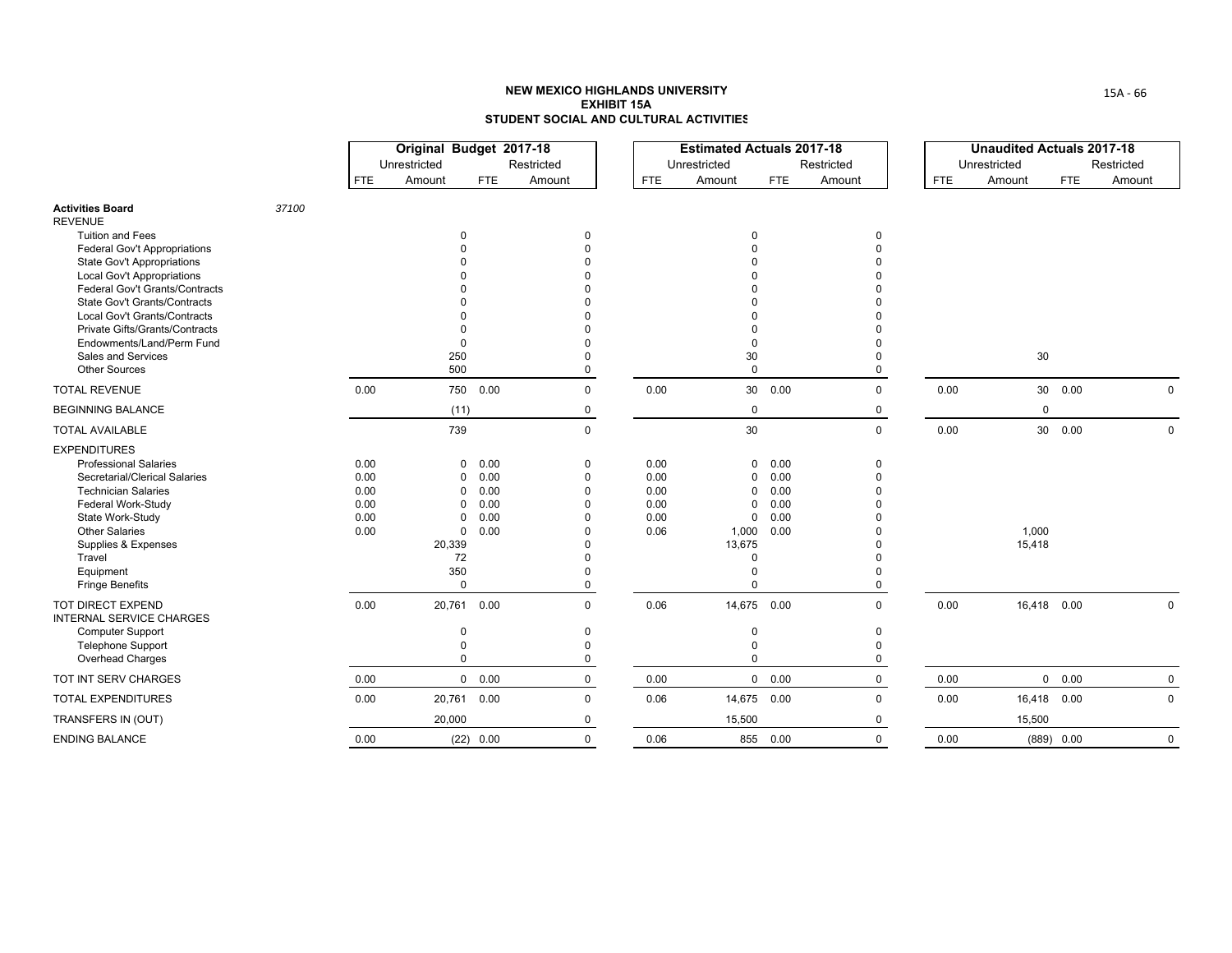|                                                                                                                                                                                                                                                                                                                                        |       |                                              | Original Budget 2017-18<br>Unrestricted                              |                                              | Restricted                                                                |                                              | <b>Estimated Actuals 2017-18</b><br>Unrestricted                                           |                                              | Restricted                                         |                      | <b>Unaudited Actuals 2017-18</b><br>Unrestricted  |            | Restricted  |
|----------------------------------------------------------------------------------------------------------------------------------------------------------------------------------------------------------------------------------------------------------------------------------------------------------------------------------------|-------|----------------------------------------------|----------------------------------------------------------------------|----------------------------------------------|---------------------------------------------------------------------------|----------------------------------------------|--------------------------------------------------------------------------------------------|----------------------------------------------|----------------------------------------------------|----------------------|---------------------------------------------------|------------|-------------|
|                                                                                                                                                                                                                                                                                                                                        |       | <b>FTE</b>                                   | Amount                                                               | <b>FTE</b>                                   | Amount                                                                    | <b>FTE</b>                                   | Amount                                                                                     | FTE                                          | Amount                                             | <b>FTE</b>           | Amount                                            | <b>FTE</b> | Amount      |
| <b>Intramurals</b><br><b>REVENUE</b>                                                                                                                                                                                                                                                                                                   | 37250 |                                              |                                                                      |                                              |                                                                           |                                              |                                                                                            |                                              |                                                    |                      |                                                   |            |             |
| <b>Tuition and Fees</b><br><b>Federal Gov't Appropriations</b><br><b>State Gov't Appropriations</b><br><b>Local Gov't Appropriations</b><br>Federal Gov't Grants/Contracts<br>State Gov't Grants/Contracts<br>Local Gov't Grants/Contracts<br><b>Private Gifts/Grants/Contracts</b><br>Endowments/Land/Perm Fund<br>Sales and Services |       |                                              | 30,665<br>$\Omega$                                                   |                                              | $\Omega$                                                                  |                                              | 32,950<br>$\Omega$<br>$\Omega$<br>0                                                        |                                              | 0<br>$\Omega$<br>0                                 |                      | 32,808                                            |            |             |
| <b>Other Sources</b>                                                                                                                                                                                                                                                                                                                   |       |                                              | $\Omega$                                                             |                                              | $\Omega$                                                                  |                                              | $\Omega$                                                                                   |                                              | $\Omega$                                           |                      |                                                   |            |             |
| <b>TOTAL REVENUE</b>                                                                                                                                                                                                                                                                                                                   |       | 0.00                                         | 30,665                                                               | 0.00                                         | $\mathbf 0$                                                               | 0.00                                         | 32,950                                                                                     | 0.00                                         | $\mathbf 0$                                        | 0.00                 | 32,808                                            | 0.00       | $\Omega$    |
| <b>BEGINNING BALANCE</b>                                                                                                                                                                                                                                                                                                               |       |                                              | $\mathbf 0$                                                          |                                              | 0                                                                         |                                              | $\mathbf 0$                                                                                |                                              | 0                                                  |                      | 0                                                 |            |             |
| <b>TOTAL AVAILABLE</b>                                                                                                                                                                                                                                                                                                                 |       |                                              | 30,665                                                               |                                              | $\mathbf 0$                                                               |                                              | 32,950                                                                                     |                                              | $\mathbf 0$                                        | 0.00                 | 32,808 0.00                                       |            | $\mathbf 0$ |
| <b>EXPENDITURES</b><br><b>Professional Salaries</b><br>Secretarial/Clerical Salaries<br><b>Technician Salaries</b><br>Federal Work-Study<br>State Work-Study<br><b>Other Salaries</b><br>Supplies & Expenses<br>Travel<br>Equipment<br><b>Fringe Benefits</b>                                                                          |       | 0.00<br>0.00<br>0.00<br>0.00<br>0.00<br>0.00 | 0<br>0<br>0<br>0<br>0<br>$\mathbf 0$<br>30,665<br>$\Omega$<br>0<br>0 | 0.00<br>0.00<br>0.00<br>0.00<br>0.00<br>0.00 | $\Omega$<br>$\Omega$<br>$\Omega$<br>$\Omega$<br>$\Omega$<br>$\Omega$<br>0 | 0.00<br>0.00<br>0.00<br>0.68<br>0.15<br>2.92 | 0<br>0<br>$\mathbf 0$<br>10,610<br>2,282<br>45,609<br>18,665<br>$\mathbf 0$<br>5,000<br>13 | 0.00<br>0.00<br>0.00<br>0.00<br>0.00<br>0.00 | 0<br>$\Omega$<br>O<br>$\Omega$                     | 0.40<br>0.12<br>1.00 | 6,167<br>1,928<br>33,243<br>8,961<br>4,151<br>142 |            |             |
| TOT DIRECT EXPEND<br><b>INTERNAL SERVICE CHARGES</b><br><b>Computer Support</b><br><b>Telephone Support</b><br>Overhead Charges                                                                                                                                                                                                        |       | 0.00                                         | 30,665<br>$\mathbf 0$<br>$\mathbf 0$<br>$\Omega$                     | 0.00                                         | $\Omega$<br>$\Omega$<br>$\Omega$<br>0                                     | 3.75                                         | 82,179 0.00<br>0<br>0<br>$\Omega$                                                          |                                              | $\Omega$<br>$\mathbf 0$<br>$\Omega$<br>$\mathbf 0$ | 1.52                 | 54,592 0.00                                       |            | $\Omega$    |
| TOT INT SERV CHARGES                                                                                                                                                                                                                                                                                                                   |       | 0.00                                         |                                                                      | $\mathbf 0$<br>0.00                          | $\mathbf 0$                                                               | 0.00                                         |                                                                                            | $0\quad 0.00$                                | $\mathbf 0$                                        | 0.00                 |                                                   | 0 0.00     | $\mathbf 0$ |
| <b>TOTAL EXPENDITURES</b>                                                                                                                                                                                                                                                                                                              |       | 0.00                                         |                                                                      | 30,665 0.00                                  | $\mathbf{0}$                                                              | 3.75                                         | 82,179 0.00                                                                                |                                              | $\Omega$                                           | 1.52                 | 54,592 0.00                                       |            | $\mathbf 0$ |
| TRANSFERS IN (OUT)                                                                                                                                                                                                                                                                                                                     |       |                                              |                                                                      |                                              |                                                                           |                                              |                                                                                            |                                              |                                                    |                      |                                                   |            |             |
| <b>ENDING BALANCE</b>                                                                                                                                                                                                                                                                                                                  |       | 0.00                                         |                                                                      | $0\quad 0.00$                                | $\mathbf 0$                                                               | 3.75                                         | $(49,229)$ 0.00                                                                            |                                              | $\mathbf 0$                                        | 1.52                 | $(21,783)$ 0.00                                   |            | $\mathbf 0$ |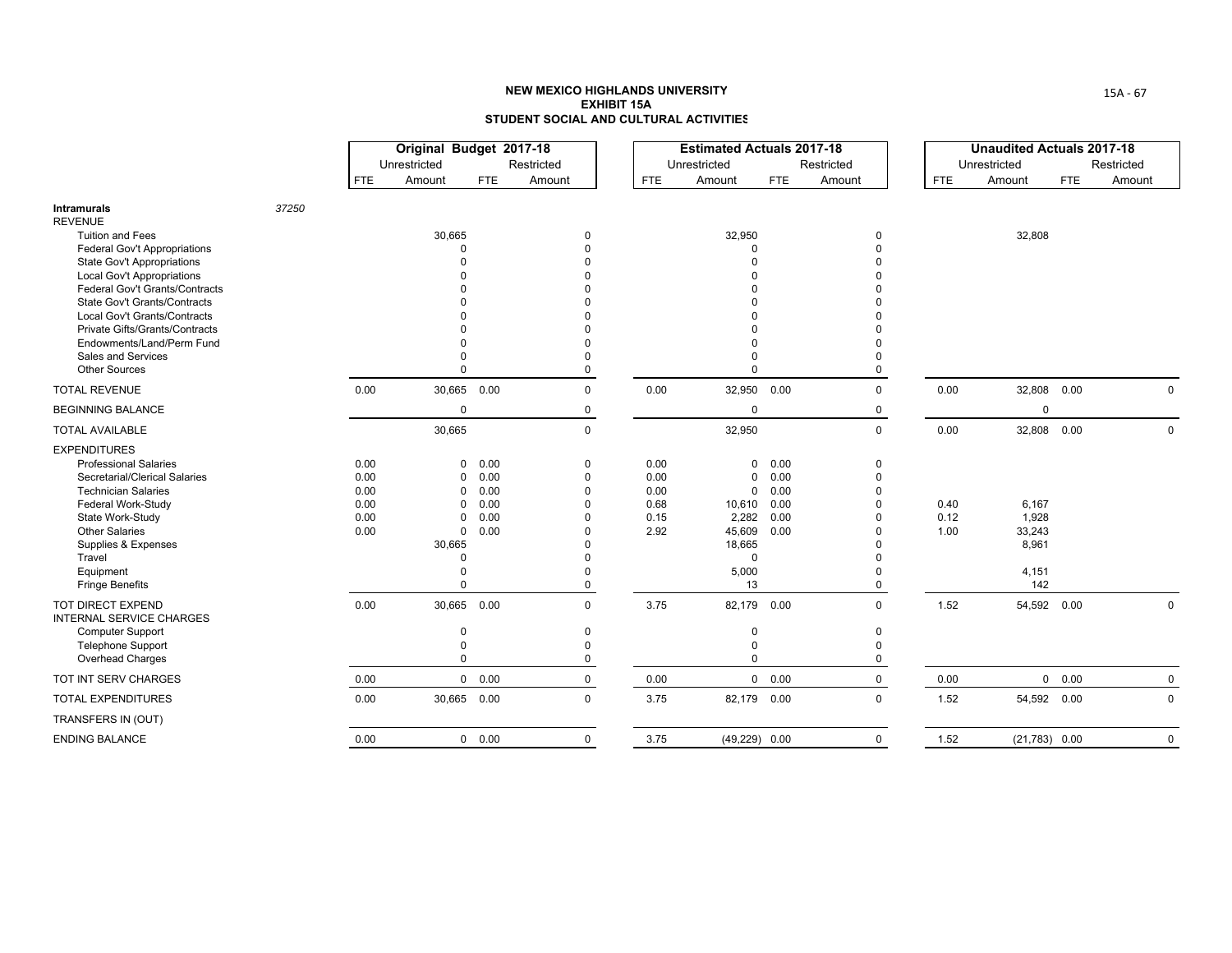|                                                                                                                                                                                                                                                               |       |                                              | Original Budget 2017-18<br>Unrestricted                            |                                                                                 | Restricted                                                       |                                              | <b>Estimated Actuals 2017-18</b><br>Unrestricted                                                   |                                              | Restricted                     |                              | <b>Unaudited Actuals 2017-18</b><br>Unrestricted             |            | Restricted  |
|---------------------------------------------------------------------------------------------------------------------------------------------------------------------------------------------------------------------------------------------------------------|-------|----------------------------------------------|--------------------------------------------------------------------|---------------------------------------------------------------------------------|------------------------------------------------------------------|----------------------------------------------|----------------------------------------------------------------------------------------------------|----------------------------------------------|--------------------------------|------------------------------|--------------------------------------------------------------|------------|-------------|
|                                                                                                                                                                                                                                                               |       | <b>FTE</b>                                   | Amount                                                             | FTE.                                                                            | Amount                                                           | <b>FTE</b>                                   | Amount                                                                                             | <b>FTE</b>                                   | Amount                         | <b>FTE</b>                   | Amount                                                       | <b>FTE</b> | Amount      |
| <b>Student Computer Lab (Purple Pub)</b><br><b>REVENUE</b>                                                                                                                                                                                                    | 32800 |                                              |                                                                    |                                                                                 |                                                                  |                                              |                                                                                                    |                                              |                                |                              |                                                              |            |             |
| <b>Tuition and Fees</b><br><b>Federal Gov't Appropriations</b><br><b>State Gov't Appropriations</b><br><b>Local Gov't Appropriations</b><br>Federal Gov't Grants/Contracts<br><b>State Gov't Grants/Contracts</b><br>Local Gov't Grants/Contracts             |       |                                              | 2,000<br>$\Omega$                                                  |                                                                                 | 0                                                                |                                              | <sup>0</sup>                                                                                       |                                              | 0                              |                              |                                                              |            |             |
| Private Gifts/Grants/Contracts<br>Endowments/Land/Perm Fund<br>Sales and Services<br><b>Other Sources</b>                                                                                                                                                     |       |                                              | $\Omega$                                                           |                                                                                 | $\Omega$                                                         |                                              | $\Omega$<br>70                                                                                     |                                              | $\Omega$                       |                              | 70                                                           |            |             |
| <b>TOTAL REVENUE</b>                                                                                                                                                                                                                                          |       | 0.00                                         |                                                                    | 2,000 0.00                                                                      | $\mathbf 0$                                                      | 0.00                                         |                                                                                                    | 70  0.00                                     | $\Omega$                       | 0.00                         |                                                              | 70  0.00   | $\Omega$    |
| <b>BEGINNING BALANCE</b>                                                                                                                                                                                                                                      |       |                                              | 14,018                                                             |                                                                                 | $\mathbf 0$                                                      |                                              | $\mathbf 0$                                                                                        |                                              | 0                              |                              | $\mathbf 0$                                                  |            |             |
| <b>TOTAL AVAILABLE</b>                                                                                                                                                                                                                                        |       |                                              | 16,018                                                             |                                                                                 | $\mathbf 0$                                                      |                                              | 70                                                                                                 |                                              | $\mathbf 0$                    | 0.00                         |                                                              | 70  0.00   | $\Omega$    |
| <b>EXPENDITURES</b><br><b>Professional Salaries</b><br>Secretarial/Clerical Salaries<br><b>Technician Salaries</b><br>Federal Work-Study<br>State Work-Study<br><b>Other Salaries</b><br>Supplies & Expenses<br>Travel<br>Equipment<br><b>Fringe Benefits</b> |       | 0.35<br>0.00<br>1.00<br>0.00<br>0.00<br>0.91 | 23,192<br>27,102<br>15,146<br>4,717<br>$\Omega$<br>6,134<br>14,733 | 0.00<br>$\mathbf 0$<br>0.00<br>0.00<br>0.00<br>0<br>$\mathbf 0$<br>0.00<br>0.00 | 0<br>0<br>$\Omega$<br>$\Omega$<br>$\Omega$<br>U<br>$\Omega$<br>0 | 0.00<br>0.00<br>1.00<br>0.34<br>0.34<br>1.38 | 2,338<br>$\mathbf 0$<br>27,643<br>5,274<br>5,377<br>21,509<br>4,717<br>$\Omega$<br>6,134<br>14,130 | 0.00<br>0.00<br>0.00<br>0.00<br>0.00<br>0.00 | 0<br>$\Omega$                  | 1.00<br>0.14<br>0.11<br>2.00 | 446<br>27,019<br>2,201<br>1,738<br>27,828<br>1,934<br>13,714 |            |             |
| <b>TOT DIRECT EXPEND</b><br><b>INTERNAL SERVICE CHARGES</b><br><b>Computer Support</b><br><b>Telephone Support</b><br>Overhead Charges                                                                                                                        |       | 2.26                                         | 91,024<br>$\mathbf 0$<br>1,176<br>$\mathbf 0$                      | 0.00                                                                            | $\Omega$<br>$\mathbf{0}$<br>0<br>$\mathbf{0}$                    | 3.06                                         | 87,122 0.00<br>$\Omega$<br>1,176<br>$\Omega$                                                       |                                              | $\Omega$<br>$\Omega$<br>0<br>0 | 3.25                         | 74,880 0.00<br>1,764                                         |            | 0           |
| TOT INT SERV CHARGES                                                                                                                                                                                                                                          |       | 0.00                                         | 1,176                                                              | 0.00                                                                            | $\mathbf 0$                                                      | 0.00                                         | 1,176                                                                                              | 0.00                                         | $\mathbf 0$                    | 0.00                         | 1,764                                                        | 0.00       | $\mathbf 0$ |
| <b>TOTAL EXPENDITURES</b>                                                                                                                                                                                                                                     |       | 2.26                                         | 92,200                                                             | 0.00                                                                            | $\mathbf 0$                                                      | 3.06                                         | 88,298 0.00                                                                                        |                                              | $\Omega$                       | 3.25                         | 76,644                                                       | 0.00       | 0           |
| TRANSFERS IN (OUT)                                                                                                                                                                                                                                            |       |                                              | 92,200                                                             |                                                                                 | 0                                                                |                                              | 92,200                                                                                             |                                              | 0                              |                              | 92,200                                                       |            |             |
| <b>ENDING BALANCE</b>                                                                                                                                                                                                                                         |       | 2.26                                         |                                                                    | 16,018 0.00                                                                     | $\Omega$                                                         | 3.06                                         | 3,972 0.00                                                                                         |                                              | $\Omega$                       | 3.25                         | 15,626 0.00                                                  |            | $\Omega$    |

15A ‐ 68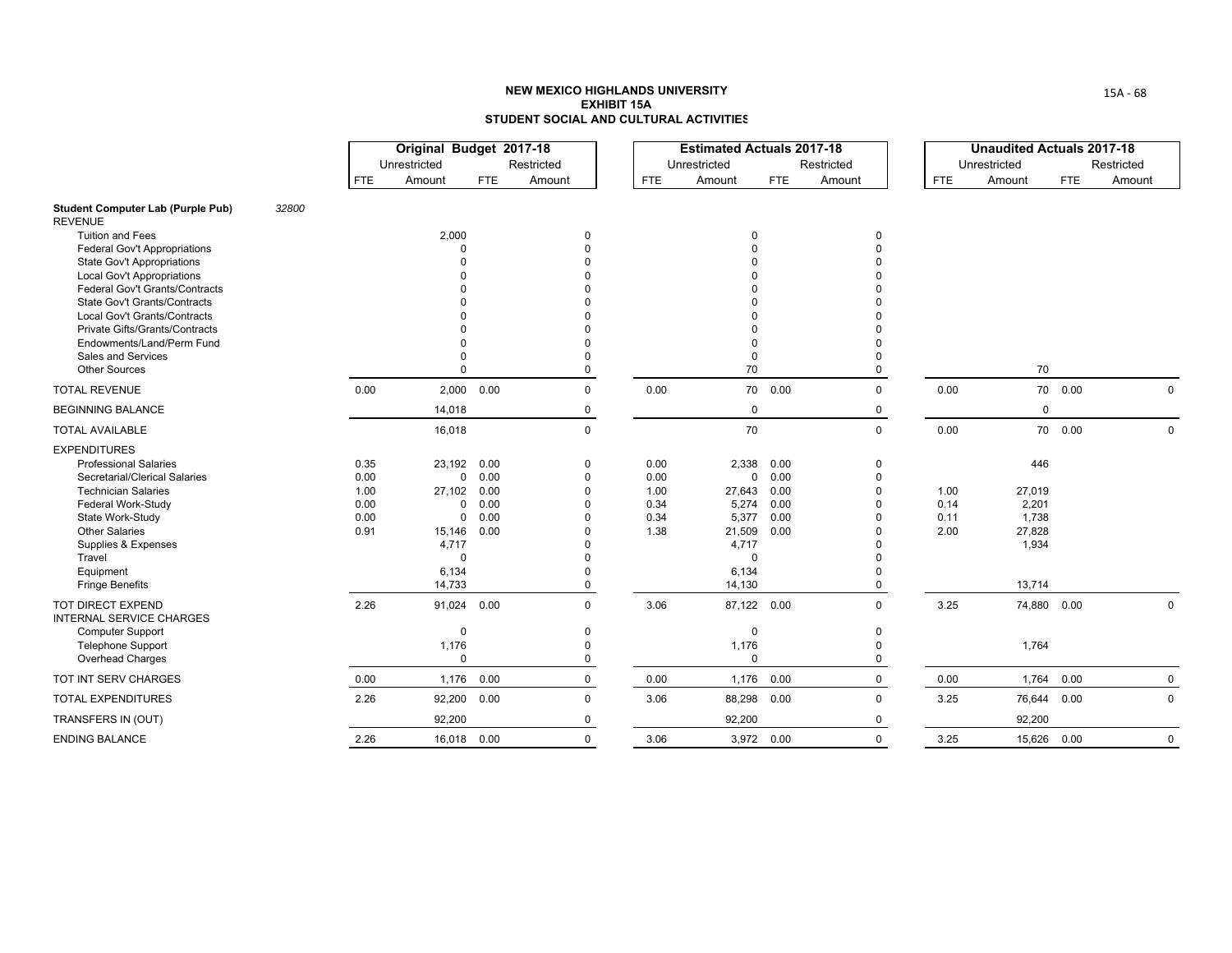|                                                                                                                                                                                                                                                                       |       |                                              | Original Budget 2017-18<br>Unrestricted                                           |                                              | Restricted                                          |                                              | <b>Estimated Actuals 2017-18</b><br>Unrestricted                                                             |                                              | Restricted                                      |            | <b>Unaudited Actuals 2017-18</b><br>Unrestricted |            | Restricted   |
|-----------------------------------------------------------------------------------------------------------------------------------------------------------------------------------------------------------------------------------------------------------------------|-------|----------------------------------------------|-----------------------------------------------------------------------------------|----------------------------------------------|-----------------------------------------------------|----------------------------------------------|--------------------------------------------------------------------------------------------------------------|----------------------------------------------|-------------------------------------------------|------------|--------------------------------------------------|------------|--------------|
|                                                                                                                                                                                                                                                                       |       | <b>FTE</b>                                   | Amount                                                                            | <b>FTE</b>                                   | Amount                                              | <b>FTE</b>                                   | Amount                                                                                                       | <b>FTE</b>                                   | Amount                                          | <b>FTE</b> | Amount                                           | <b>FTE</b> | Amount       |
| <b>Cultural Fee</b><br><b>REVENUE</b>                                                                                                                                                                                                                                 | 37300 |                                              |                                                                                   |                                              |                                                     |                                              |                                                                                                              |                                              |                                                 |            |                                                  |            |              |
| <b>Tuition and Fees</b><br>Federal Gov't Appropriations<br><b>State Gov't Appropriations</b><br><b>Local Gov't Appropriations</b><br>Federal Gov't Grants/Contracts<br>State Gov't Grants/Contracts<br>Local Gov't Grants/Contracts<br>Private Gifts/Grants/Contracts |       |                                              | 182,400<br>$\Omega$                                                               |                                              | $\Omega$                                            |                                              | 182,400<br>$\Omega$<br>$\cap$                                                                                |                                              | 0<br>$\Omega$                                   |            | 182,096                                          |            |              |
| Endowments/Land/Perm Fund<br>Sales and Services<br><b>Other Sources</b>                                                                                                                                                                                               |       |                                              |                                                                                   |                                              | $\Omega$                                            |                                              | $\Omega$                                                                                                     |                                              | $\Omega$                                        |            |                                                  |            |              |
| <b>TOTAL REVENUE</b>                                                                                                                                                                                                                                                  |       | 0.00                                         | 182,400 0.00                                                                      |                                              | $\mathbf 0$                                         | 0.00                                         | 182,400 0.00                                                                                                 |                                              | 0                                               | 0.00       | 182,096 0.00                                     |            | $\Omega$     |
| <b>BEGINNING BALANCE</b>                                                                                                                                                                                                                                              |       |                                              | 67,760                                                                            |                                              | 0                                                   |                                              | $\mathbf 0$                                                                                                  |                                              | 0                                               |            | 0                                                |            |              |
| <b>TOTAL AVAILABLE</b>                                                                                                                                                                                                                                                |       |                                              | 250,160                                                                           |                                              | $\mathbf 0$                                         |                                              | 182,400                                                                                                      |                                              | $\mathbf 0$                                     | 0.00       | 182,096 0.00                                     |            | $\mathbf 0$  |
| <b>EXPENDITURES</b><br><b>Professional Salaries</b><br>Secretarial/Clerical Salaries<br><b>Technician Salaries</b><br>Federal Work-Study<br>State Work-Study<br><b>Other Salaries</b><br>Supplies & Expenses<br>Travel<br>Equipment<br><b>Fringe Benefits</b>         |       | 0.00<br>0.00<br>0.00<br>0.00<br>0.00<br>0.00 | 0<br>0<br>$\Omega$<br>0<br>0<br>$\mathbf 0$<br>3,045<br>$\Omega$<br>0<br>$\Omega$ | 0.00<br>0.00<br>0.00<br>0.00<br>0.00<br>0.00 | $\Omega$<br>U<br>$\Omega$                           | 0.00<br>0.00<br>0.00<br>0.00<br>0.00<br>0.00 | 0<br>$\mathbf 0$<br>$\Omega$<br>$\mathbf 0$<br>0<br>$\mathbf 0$<br>3,045<br>$\Omega$<br>$\Omega$<br>$\Omega$ | 0.00<br>0.00<br>0.00<br>0.00<br>0.00<br>0.00 | 0<br>$\Omega$<br>$\Omega$                       |            |                                                  |            |              |
| TOT DIRECT EXPEND<br><b>INTERNAL SERVICE CHARGES</b><br><b>Computer Support</b><br>Telephone Support<br>Overhead Charges                                                                                                                                              |       | 0.00                                         | 3,045<br>$\Omega$<br>0<br>$\Omega$                                                | 0.00                                         | $\mathbf{0}$<br>$\Omega$<br>$\Omega$<br>$\mathbf 0$ | 0.00                                         | 3,045 0.00<br>0<br>0<br>$\Omega$                                                                             |                                              | $\mathbf 0$<br>$\Omega$<br>$\Omega$<br>$\Omega$ | 0.00       |                                                  | 0 0.00     | $\mathbf 0$  |
| TOT INT SERV CHARGES                                                                                                                                                                                                                                                  |       | 0.00                                         |                                                                                   | 0 0.00                                       | $\mathbf 0$                                         | 0.00                                         |                                                                                                              | $0\quad 0.00$                                | $\mathbf 0$                                     | 0.00       |                                                  | 0 0.00     | $\mathbf 0$  |
| <b>TOTAL EXPENDITURES</b>                                                                                                                                                                                                                                             |       | 0.00                                         |                                                                                   | 3,045 0.00                                   | $\mathbf 0$                                         | 0.00                                         | 3,045 0.00                                                                                                   |                                              | 0                                               | 0.00       |                                                  | 0 0.00     | $\mathbf{0}$ |
| TRANSFERS IN (OUT)                                                                                                                                                                                                                                                    |       |                                              | (147,000)                                                                         |                                              | 0                                                   |                                              | (147,000)                                                                                                    |                                              | 0                                               |            | (147,000)                                        |            |              |
| <b>ENDING BALANCE</b>                                                                                                                                                                                                                                                 |       | 0.00                                         | 100,115 0.00                                                                      |                                              | $\mathbf{0}$                                        | 0.00                                         | 32,355 0.00                                                                                                  |                                              | $\Omega$                                        | 0.00       | 35,096 0.00                                      |            | $\Omega$     |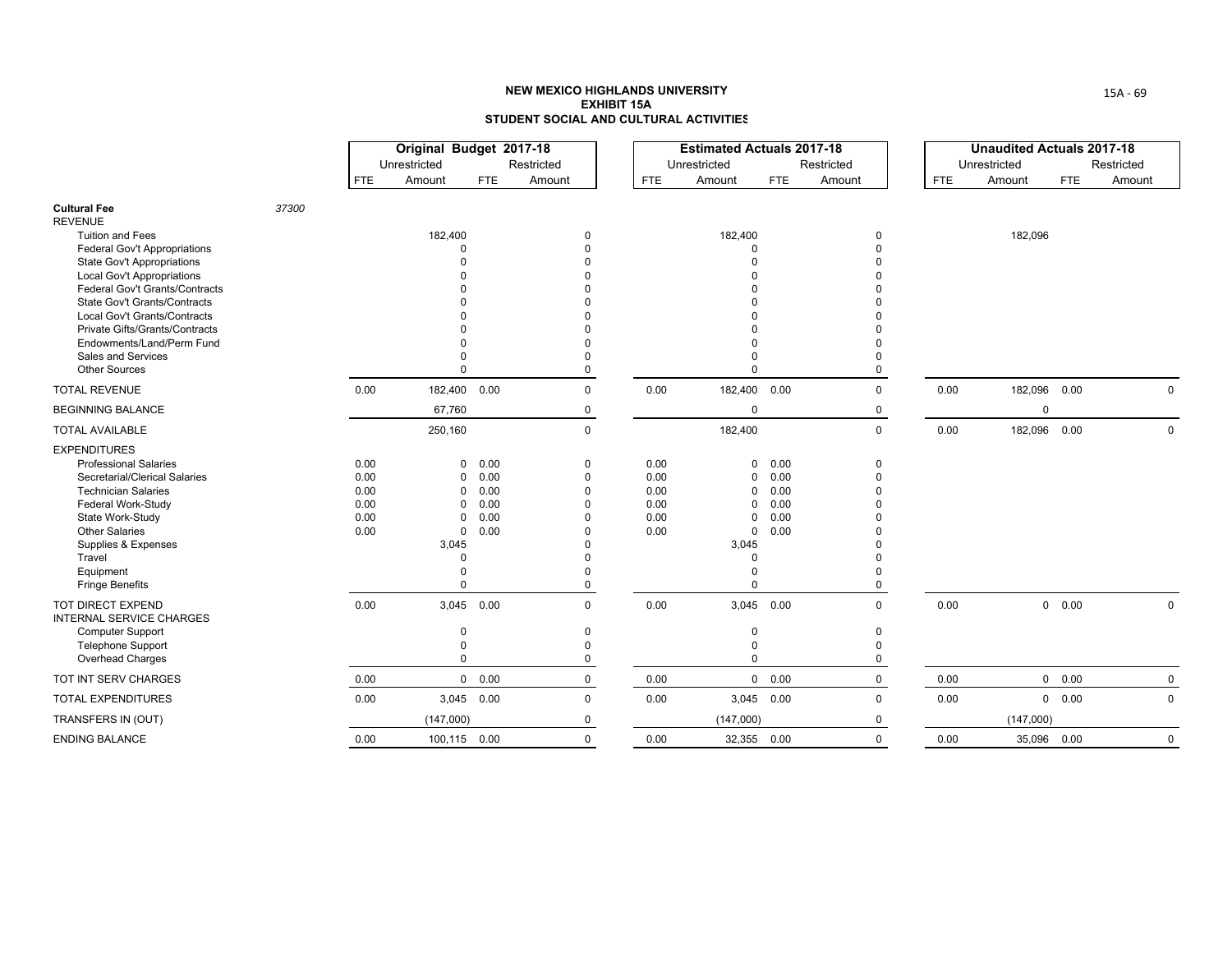|                                                                                                                                                                                                                                                               |       |                                              | Original Budget 2017-18<br>Unrestricted                                                                           |                                              | Restricted                                                                                                       |                                              | <b>Estimated Actuals 2017-18</b><br>Unrestricted                                                    |                                              | Restricted                            |      | <b>Unaudited Actuals 2017-18</b><br>Unrestricted               |            | Restricted   |
|---------------------------------------------------------------------------------------------------------------------------------------------------------------------------------------------------------------------------------------------------------------|-------|----------------------------------------------|-------------------------------------------------------------------------------------------------------------------|----------------------------------------------|------------------------------------------------------------------------------------------------------------------|----------------------------------------------|-----------------------------------------------------------------------------------------------------|----------------------------------------------|---------------------------------------|------|----------------------------------------------------------------|------------|--------------|
|                                                                                                                                                                                                                                                               |       | <b>FTE</b>                                   | Amount                                                                                                            | FTE.                                         | Amount                                                                                                           | <b>FTE</b>                                   | Amount                                                                                              | FTE                                          | Amount                                | FTE  | Amount                                                         | <b>FTE</b> | Amount       |
| <b>Campus Life</b><br><b>REVENUE</b>                                                                                                                                                                                                                          | 37200 |                                              |                                                                                                                   |                                              |                                                                                                                  |                                              |                                                                                                     |                                              |                                       |      |                                                                |            |              |
| <b>Tuition and Fees</b><br><b>Federal Gov't Appropriations</b><br><b>State Gov't Appropriations</b><br><b>Local Gov't Appropriations</b><br>Federal Gov't Grants/Contracts<br>State Gov't Grants/Contracts<br><b>Local Gov't Grants/Contracts</b>             |       |                                              | 154,000<br>$\Omega$                                                                                               |                                              | 0<br>$\Omega$<br><sup>0</sup>                                                                                    |                                              | 180,142<br>$\Omega$<br>$\Omega$<br><sup>0</sup>                                                     |                                              | 0                                     |      | 179,681                                                        |            |              |
| <b>Private Gifts/Grants/Contracts</b><br>Endowments/Land/Perm Fund<br>Sales and Services<br><b>Other Sources</b>                                                                                                                                              |       |                                              | 18,000<br>$\Omega$                                                                                                |                                              | $\Omega$<br>$\Omega$<br>0                                                                                        |                                              | $\Omega$<br>$\Omega$<br>3,000<br>236                                                                |                                              | $\Omega$                              |      | 3,400<br>236                                                   |            |              |
| <b>TOTAL REVENUE</b>                                                                                                                                                                                                                                          |       | 0.00                                         | 172,000 0.00                                                                                                      |                                              | $\mathbf 0$                                                                                                      | 0.00                                         | 183,378 0.00                                                                                        |                                              | $\Omega$                              | 0.00 | 183,317 0.00                                                   |            | $\Omega$     |
| <b>BEGINNING BALANCE</b>                                                                                                                                                                                                                                      |       |                                              | 11,000                                                                                                            |                                              | 0                                                                                                                |                                              | $\mathbf 0$                                                                                         |                                              | 0                                     |      | 0                                                              |            |              |
| <b>TOTAL AVAILABLE</b>                                                                                                                                                                                                                                        |       |                                              | 183,000                                                                                                           |                                              | $\mathsf 0$                                                                                                      |                                              | 183,378                                                                                             |                                              | $\mathbf 0$                           | 0.00 | 183,317 0.00                                                   |            | $\mathbf 0$  |
| <b>EXPENDITURES</b><br><b>Professional Salaries</b><br>Secretarial/Clerical Salaries<br><b>Technician Salaries</b><br>Federal Work-Study<br>State Work-Study<br><b>Other Salaries</b><br>Supplies & Expenses<br>Travel<br>Equipment<br><b>Fringe Benefits</b> |       | 1.35<br>1.00<br>0.00<br>0.00<br>0.00<br>0.00 | 55,222<br>36,728<br>$\mathbf 0$<br>$\Omega$<br>$\Omega$<br>$\mathbf{0}$<br>36,671<br>11,760<br>$\Omega$<br>32,091 | 0.00<br>0.00<br>0.00<br>0.00<br>0.00<br>0.00 | 0<br>$\mathbf 0$<br>$\Omega$<br>$\Omega$<br>$\Omega$<br>$\Omega$<br>$\Omega$<br>$\Omega$<br>$\Omega$<br>$\Omega$ | 2.00<br>0.00<br>0.00<br>0.00<br>0.00<br>0.25 | 100,044<br>23,365<br>$\mathbf 0$<br>0<br>$\mathbf 0$<br>3,884<br>34,188<br>1,388<br>2,483<br>44,670 | 0.00<br>0.00<br>0.00<br>0.00<br>0.00<br>0.00 | $\Omega$<br>$\Omega$<br>0             | 2.00 | 100,044<br>16,339<br>3,443<br>23,655<br>940<br>2,483<br>40,488 |            |              |
| TOT DIRECT EXPEND<br><b>INTERNAL SERVICE CHARGES</b><br><b>Computer Support</b><br><b>Telephone Support</b><br>Overhead Charges                                                                                                                               |       | 2.35                                         | 172,472 0.00<br>0<br>3,528<br>$\Omega$                                                                            |                                              | $\Omega$<br>0<br>$\Omega$<br>0                                                                                   | 2.25                                         | 210,022 0.00<br>0<br>3,528<br>$\Omega$                                                              |                                              | $\Omega$<br>0<br>$\Omega$<br>$\Omega$ | 2.00 | 187,392 0.00<br>3,528                                          |            | 0            |
| TOT INT SERV CHARGES                                                                                                                                                                                                                                          |       | 0.00                                         | 3,528                                                                                                             | 0.00                                         | $\mathbf 0$                                                                                                      | 0.00                                         | 3,528                                                                                               | 0.00                                         | $\mathbf 0$                           | 0.00 | 3,528                                                          | 0.00       | $\mathbf 0$  |
| <b>TOTAL EXPENDITURES</b>                                                                                                                                                                                                                                     |       | 2.35                                         | 176,000 0.00                                                                                                      |                                              | $\Omega$                                                                                                         | 2.25                                         | 213,550 0.00                                                                                        |                                              | $\Omega$                              | 2.00 | 190,920 0.00                                                   |            | $\mathbf 0$  |
| TRANSFERS IN (OUT)                                                                                                                                                                                                                                            |       |                                              |                                                                                                                   |                                              |                                                                                                                  |                                              |                                                                                                     |                                              |                                       |      |                                                                |            |              |
| <b>ENDING BALANCE</b>                                                                                                                                                                                                                                         |       | 2.35                                         |                                                                                                                   | 7,000 0.00                                   | $\mathsf 0$                                                                                                      | 2.25                                         | $(30, 172)$ 0.00                                                                                    |                                              | $\mathbf 0$                           | 2.00 | $(7,603)$ 0.00                                                 |            | $\mathsf{O}$ |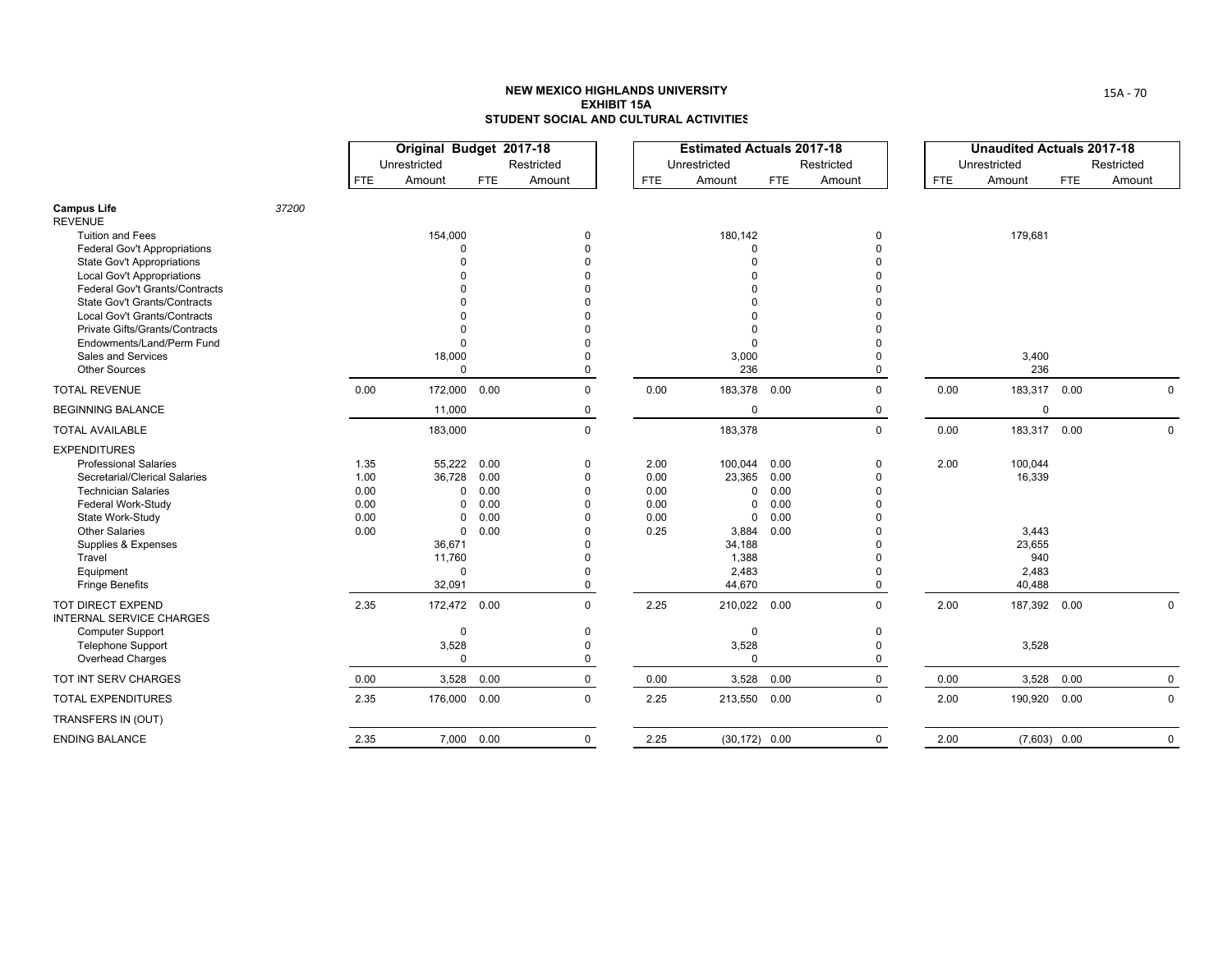|                                                                                                                                                                                                                                                                                                                                           |       |                                              | Original Budget 2017-18<br>Unrestricted                                                                    |                                              | Restricted                                                                                                |                                              | <b>Estimated Actuals 2017-18</b><br>Unrestricted                                                           |                                              | Restricted                                      |            | <b>Unaudited Actuals 2017-18</b><br>Unrestricted |            | Restricted   |
|-------------------------------------------------------------------------------------------------------------------------------------------------------------------------------------------------------------------------------------------------------------------------------------------------------------------------------------------|-------|----------------------------------------------|------------------------------------------------------------------------------------------------------------|----------------------------------------------|-----------------------------------------------------------------------------------------------------------|----------------------------------------------|------------------------------------------------------------------------------------------------------------|----------------------------------------------|-------------------------------------------------|------------|--------------------------------------------------|------------|--------------|
|                                                                                                                                                                                                                                                                                                                                           |       | <b>FTE</b>                                   | Amount                                                                                                     | FTE.                                         | Amount                                                                                                    | <b>FTE</b>                                   | Amount                                                                                                     | <b>FTE</b>                                   | Amount                                          | <b>FTE</b> | Amount                                           | <b>FTE</b> | Amount       |
| <b>Campus Life Initiatives</b><br><b>REVENUE</b>                                                                                                                                                                                                                                                                                          | 37201 |                                              |                                                                                                            |                                              |                                                                                                           |                                              |                                                                                                            |                                              |                                                 |            |                                                  |            |              |
| <b>Tuition and Fees</b><br>Federal Gov't Appropriations<br><b>State Gov't Appropriations</b><br>Local Gov't Appropriations<br>Federal Gov't Grants/Contracts<br>State Gov't Grants/Contracts<br>Local Gov't Grants/Contracts<br>Private Gifts/Grants/Contracts<br>Endowments/Land/Perm Fund<br>Sales and Services<br><b>Other Sources</b> |       |                                              | 568,500<br>$\Omega$<br>$\Omega$                                                                            |                                              | 0<br>$\Omega$<br>$\Omega$<br>$\Omega$<br>$\Omega$<br>$\Omega$                                             |                                              | 468,900<br>$\Omega$<br>$\Omega$<br>$\Omega$<br>$\Omega$<br>90,967<br>$\Omega$                              |                                              | 0<br>$\Omega$<br>$\Omega$                       |            | 556,575<br>99,099                                |            |              |
| <b>TOTAL REVENUE</b>                                                                                                                                                                                                                                                                                                                      |       | 0.00                                         | 568,500 0.00                                                                                               |                                              | $\mathbf 0$                                                                                               | 0.00                                         | 559,867                                                                                                    | 0.00                                         | $\Omega$                                        | 0.00       | 655,674 0.00                                     |            | $\Omega$     |
| <b>BEGINNING BALANCE</b>                                                                                                                                                                                                                                                                                                                  |       |                                              | 242,939                                                                                                    |                                              | 0                                                                                                         |                                              | $\mathbf 0$                                                                                                |                                              | 0                                               |            | 0                                                |            |              |
| <b>TOTAL AVAILABLE</b>                                                                                                                                                                                                                                                                                                                    |       |                                              | 811,439                                                                                                    |                                              | $\mathbf 0$                                                                                               |                                              | 559,867                                                                                                    |                                              | $\mathbf 0$                                     | 0.00       | 655,674 0.00                                     |            | $\Omega$     |
| <b>EXPENDITURES</b><br><b>Professional Salaries</b><br>Secretarial/Clerical Salaries<br><b>Technician Salaries</b><br>Federal Work-Study<br>State Work-Study<br><b>Other Salaries</b><br>Supplies & Expenses<br>Travel<br>Equipment<br><b>Fringe Benefits</b>                                                                             |       | 0.00<br>0.00<br>0.00<br>0.00<br>0.00<br>0.02 | 50,000<br>$\mathbf 0$<br>$\Omega$<br>$\Omega$<br>0<br>$\mathbf 0$<br>5,000<br>$\Omega$<br>64,500<br>20,000 | 0.00<br>0.00<br>0.00<br>0.00<br>0.00<br>0.00 | 0<br>$\mathbf 0$<br>$\Omega$<br>$\Omega$<br>$\Omega$<br>$\Omega$<br>$\Omega$<br>$\Omega$<br>$\Omega$<br>0 | 0.00<br>0.00<br>0.00<br>0.00<br>0.00<br>0.03 | $\mathbf 0$<br>$\mathbf{0}$<br>$\mathbf{0}$<br>0<br>$\mathbf 0$<br>450<br>362,467<br>1,805<br>4,200<br>127 | 0.00<br>0.00<br>0.00<br>0.00<br>0.00<br>0.00 | 0<br>$\Omega$<br>$\Omega$                       |            | (3, 555)<br>334,949<br>2,314<br>4,270<br>161     |            |              |
| TOT DIRECT EXPEND<br><b>INTERNAL SERVICE CHARGES</b><br><b>Computer Support</b><br><b>Telephone Support</b><br>Overhead Charges                                                                                                                                                                                                           |       | 0.02                                         | 139,500<br>0<br>0<br>$\Omega$                                                                              | 0.00                                         | $\mathbf 0$<br>0<br>$\Omega$<br>0                                                                         | 0.03                                         | 369,049<br>0<br>$\mathbf 0$<br>$\mathbf 0$                                                                 | 0.00                                         | $\Omega$<br>$\Omega$<br>$\Omega$<br>$\mathbf 0$ | 0.00       | 338,139 0.00                                     |            | $\mathbf 0$  |
| TOT INT SERV CHARGES                                                                                                                                                                                                                                                                                                                      |       | 0.00                                         |                                                                                                            | $0\quad 0.00$                                | 0                                                                                                         | 0.00                                         |                                                                                                            | 0 0.00                                       | 0                                               | 0.00       |                                                  | 0 0.00     | $\mathbf{0}$ |
| <b>TOTAL EXPENDITURES</b>                                                                                                                                                                                                                                                                                                                 |       | 0.02                                         | 139,500 0.00                                                                                               |                                              | $\mathbf 0$                                                                                               | 0.03                                         | 369,049 0.00                                                                                               |                                              | 0                                               | 0.00       | 338,139 0.00                                     |            | 0            |
| TRANSFERS IN (OUT)                                                                                                                                                                                                                                                                                                                        |       |                                              |                                                                                                            |                                              |                                                                                                           |                                              |                                                                                                            |                                              |                                                 |            |                                                  |            |              |
| <b>ENDING BALANCE</b>                                                                                                                                                                                                                                                                                                                     |       | 0.02                                         | 671,939 0.00                                                                                               |                                              | $\mathbf 0$                                                                                               | 0.03                                         | 190,817 0.00                                                                                               |                                              | $\mathbf 0$                                     | 0.00       | 317,535 0.00                                     |            | $\mathbf 0$  |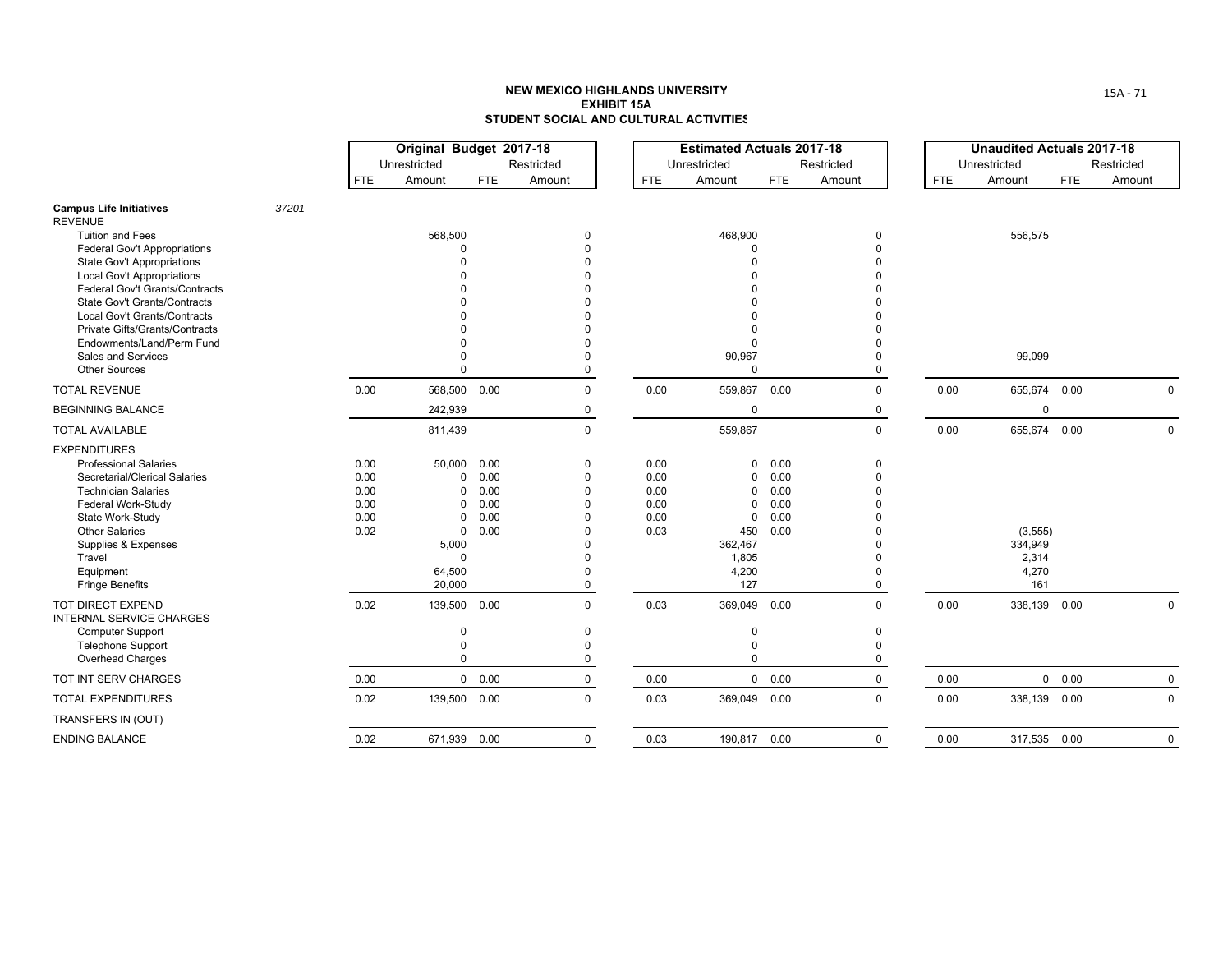|                                                                       |       |              | Original Budget 2017-18<br>Unrestricted |                                         | Restricted           |              | <b>Estimated Actuals 2017-18</b><br>Unrestricted |               | Restricted  |            | <b>Unaudited Actuals 2017-18</b><br>Unrestricted |                 | Restricted |              |
|-----------------------------------------------------------------------|-------|--------------|-----------------------------------------|-----------------------------------------|----------------------|--------------|--------------------------------------------------|---------------|-------------|------------|--------------------------------------------------|-----------------|------------|--------------|
|                                                                       |       | <b>FTE</b>   | Amount                                  | FTE                                     | Amount               | <b>FTE</b>   | Amount                                           | <b>FTE</b>    | Amount      | <b>FTE</b> | Amount                                           | <b>FTE</b>      | Amount     |              |
| Albuquerque Campus Life Initiatives<br><b>REVENUE</b>                 | 37202 |              |                                         |                                         |                      |              |                                                  |               |             |            |                                                  |                 |            |              |
| <b>Tuition and Fees</b>                                               |       |              |                                         | $\Omega$                                | $\Omega$             |              | 0                                                |               | 0           |            |                                                  |                 |            |              |
| <b>Federal Gov't Appropriations</b>                                   |       |              |                                         |                                         | $\Omega$             |              |                                                  |               | $\Omega$    |            |                                                  |                 |            |              |
| <b>State Gov't Appropriations</b>                                     |       |              |                                         |                                         |                      |              |                                                  |               |             |            |                                                  |                 |            |              |
| <b>Local Gov't Appropriations</b>                                     |       |              |                                         |                                         |                      |              |                                                  |               |             |            |                                                  |                 |            |              |
| Federal Gov't Grants/Contracts<br><b>State Gov't Grants/Contracts</b> |       |              |                                         |                                         |                      |              |                                                  |               |             |            |                                                  |                 |            |              |
| Local Gov't Grants/Contracts                                          |       |              |                                         |                                         |                      |              |                                                  |               |             |            |                                                  |                 |            |              |
| Private Gifts/Grants/Contracts                                        |       |              |                                         |                                         |                      |              |                                                  |               |             |            |                                                  |                 |            |              |
| Endowments/Land/Perm Fund                                             |       |              |                                         |                                         |                      |              |                                                  |               |             |            |                                                  |                 |            |              |
| Sales and Services                                                    |       |              |                                         |                                         | $\Omega$             |              | $\Omega$                                         |               | $\Omega$    |            |                                                  |                 |            |              |
| <b>Other Sources</b>                                                  |       |              |                                         |                                         | $\Omega$             |              | $\Omega$                                         |               | $\Omega$    |            |                                                  |                 |            |              |
| <b>TOTAL REVENUE</b>                                                  |       | 0.00         |                                         | 0 0.00                                  | $\mathbf 0$          | 0.00         |                                                  | $0\quad 0.00$ | $\mathbf 0$ | 0.00       |                                                  | 0 0.00          |            | $\mathbf 0$  |
| <b>BEGINNING BALANCE</b>                                              |       |              | (23, 463)                               |                                         | $\mathbf 0$          |              | $\mathbf 0$                                      |               | $\mathbf 0$ |            |                                                  | $\mathbf 0$     |            |              |
| <b>TOTAL AVAILABLE</b>                                                |       |              | (23, 463)                               |                                         | $\mathbf 0$          |              | $\mathbf 0$                                      |               | $\mathbf 0$ | 0.00       |                                                  | 0 0.00          |            | $\Omega$     |
| <b>EXPENDITURES</b>                                                   |       |              |                                         |                                         |                      |              |                                                  |               |             |            |                                                  |                 |            |              |
| <b>Professional Salaries</b>                                          |       | 0.00         |                                         | 0.00<br>0                               | 0                    | 0.00         | 0                                                | 0.00          | 0           |            |                                                  |                 |            |              |
| Secretarial/Clerical Salaries                                         |       | 0.00         |                                         | 0.00<br>0                               | $\Omega$             | 0.00         | 0                                                | 0.00          | $\Omega$    |            |                                                  |                 |            |              |
| <b>Technician Salaries</b>                                            |       | 0.00         |                                         | 0.00<br>$\Omega$                        | $\Omega$             | 0.00         | $\Omega$                                         | 0.00          | $\Omega$    |            |                                                  |                 |            |              |
| Federal Work-Study                                                    |       | 0.00         |                                         | 0.00<br>0                               | $\Omega$             | 0.00         | 0                                                | 0.00          |             |            |                                                  |                 |            |              |
| State Work-Study<br><b>Other Salaries</b>                             |       | 0.00<br>0.00 |                                         | 0.00<br>$\Omega$<br>$\mathbf 0$<br>0.00 | $\Omega$<br>$\Omega$ | 0.00<br>0.00 | $\mathbf 0$<br>$\mathbf 0$                       | 0.00<br>0.00  |             |            |                                                  |                 |            |              |
| Supplies & Expenses                                                   |       |              | 66,000                                  |                                         |                      |              | 36,000                                           |               |             |            | 18,782                                           |                 |            |              |
| Travel                                                                |       |              |                                         | $\Omega$                                | $\Omega$             |              | $\Omega$                                         |               |             |            |                                                  |                 |            |              |
| Equipment                                                             |       |              |                                         | $\Omega$                                | $\Omega$             |              | $\Omega$                                         |               | $\Omega$    |            |                                                  |                 |            |              |
| <b>Fringe Benefits</b>                                                |       |              |                                         | $\Omega$                                | 0                    |              | $\Omega$                                         |               | $\Omega$    |            |                                                  |                 |            |              |
| <b>TOT DIRECT EXPEND</b><br><b>INTERNAL SERVICE CHARGES</b>           |       | 0.00         | 66,000                                  | 0.00                                    | $\mathbf 0$          | 0.00         | 36,000 0.00                                      |               | $\mathbf 0$ | 0.00       |                                                  | 18,782 0.00     |            | $\mathbf 0$  |
| <b>Computer Support</b>                                               |       |              |                                         | $\Omega$                                | $\mathbf 0$          |              | $\mathbf 0$                                      |               | 0           |            |                                                  |                 |            |              |
| <b>Telephone Support</b>                                              |       |              |                                         | $\Omega$                                | $\Omega$             |              | 0                                                |               | $\Omega$    |            |                                                  |                 |            |              |
| Overhead Charges                                                      |       |              |                                         | 0                                       | 0                    |              | $\Omega$                                         |               | 0           |            |                                                  |                 |            |              |
| TOT INT SERV CHARGES                                                  |       | 0.00         |                                         | $0\quad 0.00$                           | 0                    | 0.00         |                                                  | 0 0.00        | $\mathbf 0$ | 0.00       |                                                  | 0 0.00          |            | $\mathbf 0$  |
| <b>TOTAL EXPENDITURES</b>                                             |       | 0.00         |                                         | 66,000 0.00                             | $\mathbf 0$          | 0.00         | 36,000 0.00                                      |               | $\Omega$    | 0.00       |                                                  | 18,782 0.00     |            | $\mathbf{0}$ |
| TRANSFERS IN (OUT)                                                    |       |              |                                         |                                         |                      |              |                                                  |               |             |            |                                                  |                 |            |              |
| <b>ENDING BALANCE</b>                                                 |       | 0.00         |                                         | $(89, 463)$ 0.00                        | $\mathbf 0$          | 0.00         | $(36,000)$ 0.00                                  |               | $\mathbf 0$ | 0.00       |                                                  | $(18,782)$ 0.00 |            | $\Omega$     |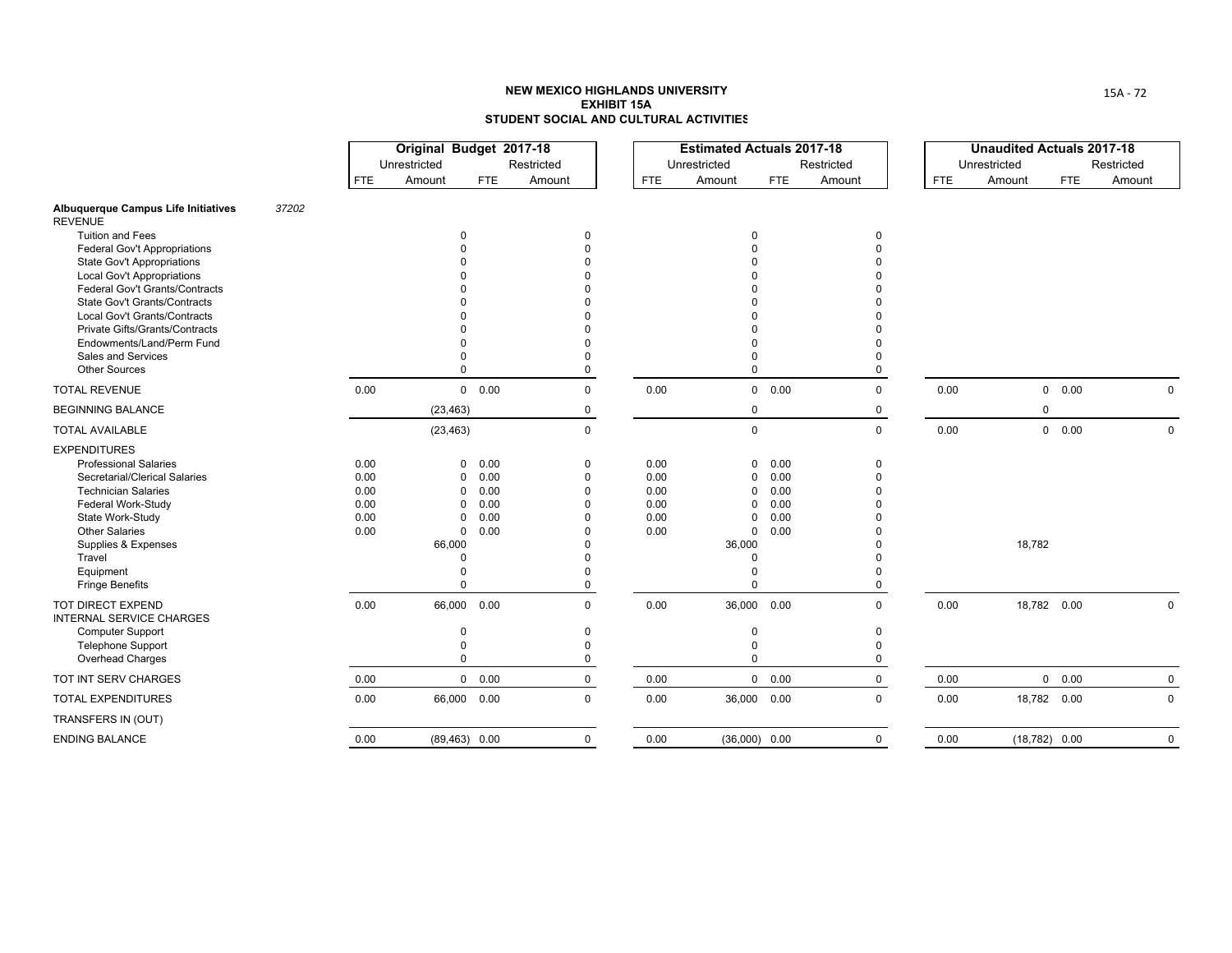|                                                                       |       |              | Original Budget 2017-18<br>Unrestricted |                                  | Restricted  |              | <b>Estimated Actuals 2017-18</b><br>Unrestricted |               | Restricted  |            | <b>Unaudited Actuals 2017-18</b><br>Unrestricted |             | Restricted |              |
|-----------------------------------------------------------------------|-------|--------------|-----------------------------------------|----------------------------------|-------------|--------------|--------------------------------------------------|---------------|-------------|------------|--------------------------------------------------|-------------|------------|--------------|
|                                                                       |       | <b>FTE</b>   | Amount                                  | <b>FTE</b>                       | Amount      | <b>FTE</b>   | Amount                                           | FTE           | Amount      | <b>FTE</b> | Amount                                           | <b>FTE</b>  | Amount     |              |
| Rio Rancho Campus Life Initiatives<br><b>REVENUE</b>                  | 37203 |              |                                         |                                  |             |              |                                                  |               |             |            |                                                  |             |            |              |
| <b>Tuition and Fees</b>                                               |       |              |                                         | 0                                | 0           |              | $\Omega$                                         |               | 0           |            |                                                  |             |            |              |
| <b>Federal Gov't Appropriations</b>                                   |       |              |                                         |                                  |             |              |                                                  |               | $\Omega$    |            |                                                  |             |            |              |
| <b>State Gov't Appropriations</b>                                     |       |              |                                         |                                  |             |              |                                                  |               |             |            |                                                  |             |            |              |
| <b>Local Gov't Appropriations</b>                                     |       |              |                                         |                                  |             |              |                                                  |               |             |            |                                                  |             |            |              |
| Federal Gov't Grants/Contracts<br><b>State Gov't Grants/Contracts</b> |       |              |                                         |                                  |             |              |                                                  |               |             |            |                                                  |             |            |              |
| Local Gov't Grants/Contracts                                          |       |              |                                         |                                  |             |              |                                                  |               |             |            |                                                  |             |            |              |
| Private Gifts/Grants/Contracts                                        |       |              |                                         |                                  |             |              |                                                  |               |             |            |                                                  |             |            |              |
| Endowments/Land/Perm Fund                                             |       |              |                                         |                                  |             |              |                                                  |               |             |            |                                                  |             |            |              |
| Sales and Services                                                    |       |              |                                         |                                  |             |              |                                                  |               | $\Omega$    |            |                                                  |             |            |              |
| <b>Other Sources</b>                                                  |       |              |                                         | $\Omega$                         | $\Omega$    |              | $\Omega$                                         |               | $\Omega$    |            |                                                  |             |            |              |
| <b>TOTAL REVENUE</b>                                                  |       | 0.00         |                                         | $0\quad 0.00$                    | $\mathbf 0$ | 0.00         |                                                  | $0\quad 0.00$ | $\mathbf 0$ | 0.00       |                                                  | 0 0.00      |            | $\mathbf 0$  |
| <b>BEGINNING BALANCE</b>                                              |       |              | (26, 749)                               |                                  | 0           |              | $\mathbf 0$                                      |               | $\mathbf 0$ |            | 0                                                |             |            |              |
| <b>TOTAL AVAILABLE</b>                                                |       |              | (26, 749)                               |                                  | $\mathbf 0$ |              | $\mathbf 0$                                      |               | $\mathbf 0$ | 0.00       |                                                  | 0 0.00      |            | $\Omega$     |
| <b>EXPENDITURES</b>                                                   |       |              |                                         |                                  |             |              |                                                  |               |             |            |                                                  |             |            |              |
| <b>Professional Salaries</b>                                          |       | 0.00         |                                         | $\mathbf 0$<br>0.00              | 0           | 0.00         | $\mathbf 0$                                      | 0.00          | 0           |            |                                                  |             |            |              |
| Secretarial/Clerical Salaries                                         |       | 0.00         |                                         | 0.00<br>0                        | $\Omega$    | 0.00         | 0                                                | 0.00          | $\Omega$    |            |                                                  |             |            |              |
| <b>Technician Salaries</b>                                            |       | 0.00         |                                         | 0.00<br>$\Omega$                 | $\Omega$    | 0.00         | $\Omega$                                         | 0.00          | $\Omega$    |            |                                                  |             |            |              |
| Federal Work-Study                                                    |       | 0.00         |                                         | 0.00<br>0                        | $\Omega$    | 0.00         | 0                                                | 0.00          |             |            |                                                  |             |            |              |
| State Work-Study<br><b>Other Salaries</b>                             |       | 0.00<br>0.00 |                                         | 0.00<br>0<br>0.00<br>$\mathbf 0$ | $\Omega$    | 0.00<br>0.00 | $\mathbf 0$<br>$\mathbf 0$                       | 0.00<br>0.00  |             |            |                                                  |             |            |              |
| Supplies & Expenses                                                   |       |              | 42,000                                  |                                  |             |              | 35,400                                           |               |             |            | 28,798                                           |             |            |              |
| Travel                                                                |       |              |                                         | $\Omega$                         |             |              | $\Omega$                                         |               |             |            |                                                  |             |            |              |
| Equipment                                                             |       |              |                                         | $\Omega$                         | $\Omega$    |              | $\Omega$                                         |               | $\Omega$    |            |                                                  |             |            |              |
| <b>Fringe Benefits</b>                                                |       |              |                                         | $\Omega$                         | 0           |              | $\Omega$                                         |               | $\mathbf 0$ |            |                                                  |             |            |              |
| <b>TOT DIRECT EXPEND</b><br><b>INTERNAL SERVICE CHARGES</b>           |       | 0.00         | 42,000                                  | 0.00                             | $\mathbf 0$ | 0.00         | 35,400 0.00                                      |               | $\mathbf 0$ | 0.00       |                                                  | 28,798 0.00 |            | $\mathbf 0$  |
| <b>Computer Support</b>                                               |       |              |                                         | $\Omega$                         | 0           |              | $\mathbf 0$                                      |               | $\mathbf 0$ |            |                                                  |             |            |              |
| <b>Telephone Support</b>                                              |       |              |                                         | $\Omega$                         | 0           |              | $\Omega$                                         |               | $\Omega$    |            |                                                  |             |            |              |
| Overhead Charges                                                      |       |              |                                         | $\Omega$                         | 0           |              | $\Omega$                                         |               | $\mathbf 0$ |            |                                                  |             |            |              |
| TOT INT SERV CHARGES                                                  |       | 0.00         |                                         | $0\quad 0.00$                    | 0           | 0.00         |                                                  | 0 0.00        | $\mathbf 0$ | 0.00       |                                                  | 0 0.00      |            | $\mathbf 0$  |
| <b>TOTAL EXPENDITURES</b>                                             |       | 0.00         | 42,000                                  | 0.00                             | $\mathbf 0$ | 0.00         | 35,400 0.00                                      |               | $\mathbf 0$ | 0.00       |                                                  | 28,798 0.00 |            | $\mathbf{0}$ |
| TRANSFERS IN (OUT)                                                    |       |              |                                         |                                  |             |              |                                                  |               |             |            |                                                  |             |            |              |
| <b>ENDING BALANCE</b>                                                 |       | 0.00         |                                         | $(68,749)$ 0.00                  | $\mathbf 0$ | 0.00         | $(35,400)$ 0.00                                  |               | $\mathbf 0$ | 0.00       | $(28,798)$ 0.00                                  |             |            | $\Omega$     |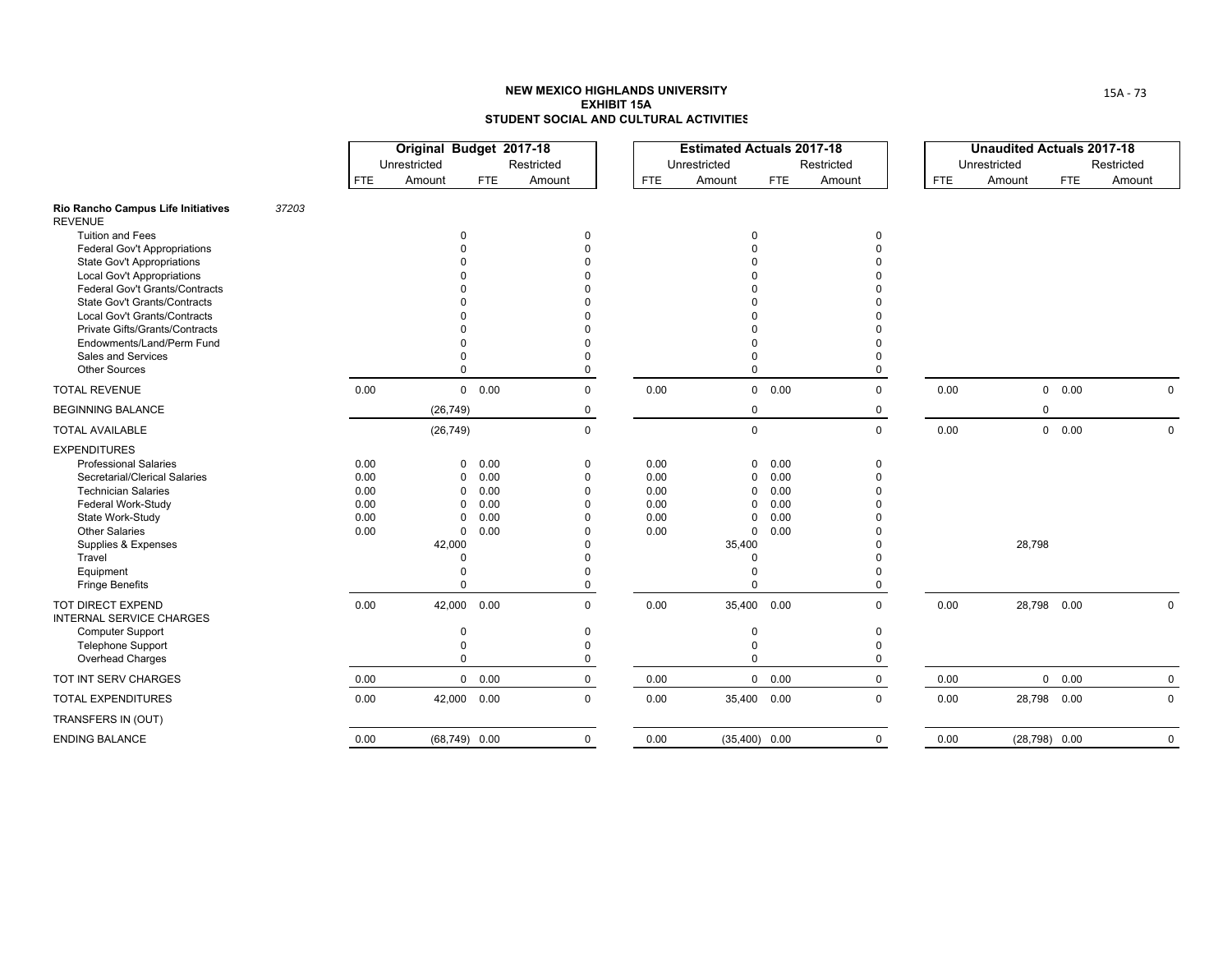|                                                                        |       |              | Original Budget 2017-18<br>Unrestricted |                                         | Restricted  |              | <b>Estimated Actuals 2017-18</b><br>Unrestricted |               | Restricted  |            | <b>Unaudited Actuals 2017-18</b><br>Unrestricted |                | Restricted  |
|------------------------------------------------------------------------|-------|--------------|-----------------------------------------|-----------------------------------------|-------------|--------------|--------------------------------------------------|---------------|-------------|------------|--------------------------------------------------|----------------|-------------|
|                                                                        |       | <b>FTE</b>   | Amount                                  | <b>FTE</b>                              | Amount      | <b>FTE</b>   | Amount                                           | FTE           | Amount      | <b>FTE</b> | Amount                                           | <b>FTE</b>     | Amount      |
| Santa Fe Campus Life Initiatives<br><b>REVENUE</b>                     | 37204 |              |                                         |                                         |             |              |                                                  |               |             |            |                                                  |                |             |
| <b>Tuition and Fees</b>                                                |       |              |                                         | 0                                       | 0           |              | $\Omega$                                         |               | 0           |            |                                                  |                |             |
| <b>Federal Gov't Appropriations</b>                                    |       |              |                                         |                                         |             |              |                                                  |               | $\Omega$    |            |                                                  |                |             |
| <b>State Gov't Appropriations</b><br><b>Local Gov't Appropriations</b> |       |              |                                         |                                         |             |              |                                                  |               |             |            |                                                  |                |             |
| Federal Gov't Grants/Contracts                                         |       |              |                                         |                                         |             |              |                                                  |               |             |            |                                                  |                |             |
| <b>State Gov't Grants/Contracts</b>                                    |       |              |                                         |                                         |             |              |                                                  |               |             |            |                                                  |                |             |
| Local Gov't Grants/Contracts                                           |       |              |                                         |                                         |             |              |                                                  |               |             |            |                                                  |                |             |
| Private Gifts/Grants/Contracts                                         |       |              |                                         |                                         |             |              |                                                  |               |             |            |                                                  |                |             |
| Endowments/Land/Perm Fund                                              |       |              |                                         |                                         |             |              |                                                  |               |             |            |                                                  |                |             |
| Sales and Services                                                     |       |              |                                         |                                         | $\Omega$    |              |                                                  |               | U           |            |                                                  |                |             |
| <b>Other Sources</b>                                                   |       |              |                                         | $\Omega$                                | $\Omega$    |              | $\Omega$                                         |               | $\Omega$    |            |                                                  |                |             |
| <b>TOTAL REVENUE</b>                                                   |       | 0.00         |                                         | $0\quad 0.00$                           | $\mathbf 0$ | 0.00         |                                                  | 0 0.00        | 0           | 0.00       |                                                  | 0 0.00         | 0           |
| <b>BEGINNING BALANCE</b>                                               |       |              | (17, 549)                               |                                         | 0           |              | 0                                                |               | 0           |            | $\mathbf 0$                                      |                |             |
| <b>TOTAL AVAILABLE</b>                                                 |       |              | (17, 549)                               |                                         | $\mathbf 0$ |              | $\mathbf 0$                                      |               | $\Omega$    | 0.00       |                                                  | 0 0.00         | $\Omega$    |
| <b>EXPENDITURES</b>                                                    |       |              |                                         |                                         |             |              |                                                  |               |             |            |                                                  |                |             |
| <b>Professional Salaries</b>                                           |       | 0.00         |                                         | 0<br>0.00                               | 0           | 0.00         | $\Omega$                                         | 0.00          | 0           |            |                                                  |                |             |
| Secretarial/Clerical Salaries                                          |       | 0.00         |                                         | 0.00<br>0                               | $\Omega$    | 0.00         | $\Omega$                                         | 0.00          | $\Omega$    |            |                                                  |                |             |
| <b>Technician Salaries</b>                                             |       | 0.00         |                                         | 0.00<br>$\Omega$                        | $\Omega$    | 0.00         | $\Omega$                                         | 0.00          |             |            |                                                  |                |             |
| Federal Work-Study                                                     |       | 0.00         |                                         | 0.00<br><sup>0</sup>                    | U           | 0.00         | $\Omega$                                         | 0.00          |             |            |                                                  |                |             |
| State Work-Study<br><b>Other Salaries</b>                              |       | 0.00<br>0.00 |                                         | 0.00<br>$\Omega$<br>0.00<br>$\mathbf 0$ | U           | 0.00<br>0.00 | $\mathbf 0$<br>$\Omega$                          | 0.00<br>0.00  |             |            |                                                  |                |             |
| Supplies & Expenses                                                    |       |              | 20,000                                  |                                         |             |              | 10,000                                           |               |             |            | 2,134                                            |                |             |
| Travel                                                                 |       |              |                                         | $\Omega$                                |             |              | $\Omega$                                         |               |             |            | 553                                              |                |             |
| Equipment                                                              |       |              |                                         | $\Omega$                                |             |              |                                                  |               |             |            | 890                                              |                |             |
| <b>Fringe Benefits</b>                                                 |       |              |                                         | $\Omega$                                | 0           |              | $\Omega$                                         |               | $\Omega$    |            |                                                  |                |             |
| <b>TOT DIRECT EXPEND</b><br><b>INTERNAL SERVICE CHARGES</b>            |       | 0.00         | 20,000                                  | 0.00                                    | $\mathbf 0$ | 0.00         | 10,000 0.00                                      |               | $\Omega$    | 0.00       |                                                  | 3,576 0.00     | 0           |
| <b>Computer Support</b>                                                |       |              |                                         | $\Omega$                                | $\mathbf 0$ |              | $\Omega$                                         |               | $\Omega$    |            |                                                  |                |             |
| <b>Telephone Support</b>                                               |       |              |                                         | $\Omega$                                | $\Omega$    |              | $\Omega$                                         |               | O           |            |                                                  |                |             |
| Overhead Charges                                                       |       |              |                                         | $\Omega$                                | 0           |              | $\Omega$                                         |               | 0           |            |                                                  |                |             |
| TOT INT SERV CHARGES                                                   |       | 0.00         |                                         | $0\quad 0.00$                           | 0           | 0.00         |                                                  | $0\quad 0.00$ | $\mathbf 0$ | 0.00       |                                                  | 0 0.00         | 0           |
| <b>TOTAL EXPENDITURES</b>                                              |       | 0.00         |                                         | 20,000 0.00                             | $\mathbf 0$ | 0.00         | 10,000 0.00                                      |               | $\Omega$    | 0.00       |                                                  | 3,576 0.00     | 0           |
| TRANSFERS IN (OUT)                                                     |       |              |                                         |                                         |             |              |                                                  |               |             |            |                                                  |                |             |
| <b>ENDING BALANCE</b>                                                  |       | 0.00         |                                         | $(37,549)$ 0.00                         | $\mathbf 0$ | 0.00         | $(10,000)$ 0.00                                  |               | $\Omega$    | 0.00       |                                                  | $(3,576)$ 0.00 | $\mathbf 0$ |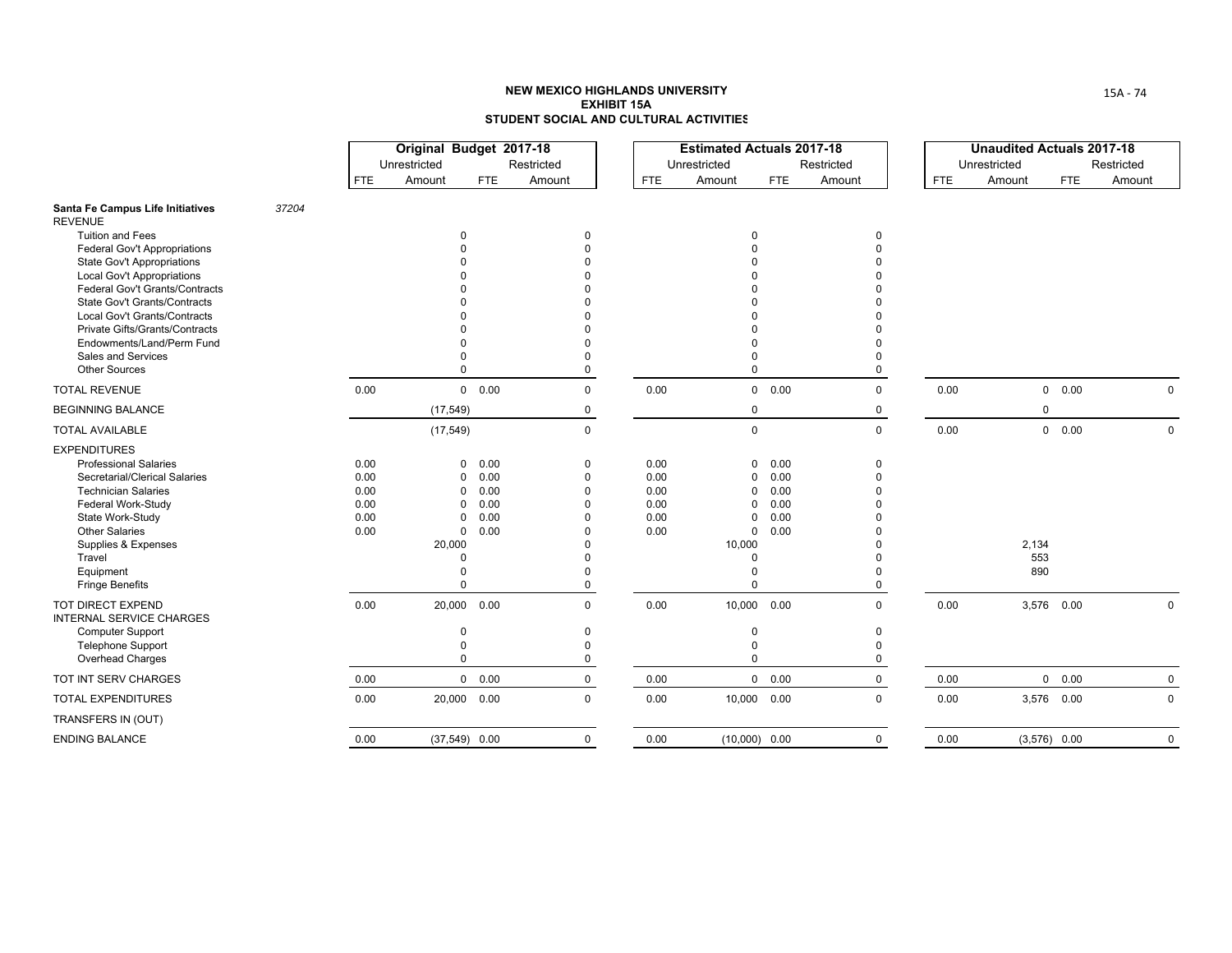|                                                                |       |            | Original Budget 2017-18<br>Unrestricted |                     | Restricted           |            | <b>Estimated Actuals 2017-18</b><br>Unrestricted |               | Restricted  |            | <b>Unaudited Actuals 2017-18</b><br>Unrestricted |             | Restricted |             |
|----------------------------------------------------------------|-------|------------|-----------------------------------------|---------------------|----------------------|------------|--------------------------------------------------|---------------|-------------|------------|--------------------------------------------------|-------------|------------|-------------|
|                                                                |       | <b>FTE</b> | Amount                                  | FTE                 | Amount               | <b>FTE</b> | Amount                                           | <b>FTE</b>    | Amount      | <b>FTE</b> | Amount                                           | <b>FTE</b>  | Amount     |             |
| <b>Farmington Campus Life Initiatives</b><br><b>REVENUE</b>    | 37205 |            |                                         |                     |                      |            |                                                  |               |             |            |                                                  |             |            |             |
| <b>Tuition and Fees</b>                                        |       |            |                                         | $\Omega$            | 0                    |            | 0                                                |               | 0           |            |                                                  |             |            |             |
| <b>Federal Gov't Appropriations</b>                            |       |            |                                         |                     | $\Omega$             |            |                                                  |               | $\Omega$    |            |                                                  |             |            |             |
| <b>State Gov't Appropriations</b>                              |       |            |                                         |                     |                      |            |                                                  |               |             |            |                                                  |             |            |             |
| <b>Local Gov't Appropriations</b>                              |       |            |                                         |                     |                      |            |                                                  |               |             |            |                                                  |             |            |             |
| Federal Gov't Grants/Contracts                                 |       |            |                                         |                     |                      |            |                                                  |               |             |            |                                                  |             |            |             |
| State Gov't Grants/Contracts                                   |       |            |                                         |                     |                      |            |                                                  |               |             |            |                                                  |             |            |             |
| Local Gov't Grants/Contracts<br>Private Gifts/Grants/Contracts |       |            |                                         |                     |                      |            |                                                  |               |             |            |                                                  |             |            |             |
| Endowments/Land/Perm Fund                                      |       |            |                                         |                     | $\Omega$             |            |                                                  |               |             |            |                                                  |             |            |             |
| Sales and Services                                             |       |            |                                         |                     | 0                    |            | $\Omega$                                         |               | $\Omega$    |            |                                                  |             |            |             |
| <b>Other Sources</b>                                           |       |            |                                         |                     | $\mathbf 0$          |            | $\Omega$                                         |               | $\Omega$    |            |                                                  |             |            |             |
| <b>TOTAL REVENUE</b>                                           |       | 0.00       |                                         | $0\quad 0.00$       | $\mathbf 0$          | 0.00       |                                                  | $0\quad 0.00$ | $\mathbf 0$ | 0.00       |                                                  | 0 0.00      |            | $\mathbf 0$ |
| <b>BEGINNING BALANCE</b>                                       |       |            | (15,983)                                |                     | 0                    |            | $\mathbf 0$                                      |               | 0           |            | 0                                                |             |            |             |
| <b>TOTAL AVAILABLE</b>                                         |       |            | (15,983)                                |                     | $\mathsf 0$          |            | $\mathsf 0$                                      |               | $\mathbf 0$ | 0.00       |                                                  | 0 0.00      |            | $\Omega$    |
| <b>EXPENDITURES</b>                                            |       |            |                                         |                     |                      |            |                                                  |               |             |            |                                                  |             |            |             |
| <b>Professional Salaries</b>                                   |       | 0.00       |                                         | 0.00<br>0           | 0                    | 0.00       | $\mathbf 0$                                      | 0.00          | 0           |            |                                                  |             |            |             |
| Secretarial/Clerical Salaries                                  |       | 0.00       |                                         | 0.00<br>0           | $\mathbf 0$          | 0.00       | $\mathbf 0$                                      | 0.00          | $\Omega$    |            |                                                  |             |            |             |
| <b>Technician Salaries</b>                                     |       | 0.00       |                                         | 0.00<br>$\Omega$    | $\Omega$             | 0.00       | $\mathbf 0$                                      | 0.00          | $\Omega$    |            |                                                  |             |            |             |
| Federal Work-Study                                             |       | 0.00       |                                         | 0.00<br>$\Omega$    | $\Omega$             | 0.00       | $\mathbf 0$                                      | 0.00          |             |            |                                                  |             |            |             |
| State Work-Study                                               |       | 0.00       |                                         | 0.00<br>$\Omega$    | $\Omega$             | 0.00       | $\mathbf 0$                                      | 0.00          |             |            |                                                  |             |            |             |
| <b>Other Salaries</b>                                          |       | 0.00       |                                         | $\mathbf 0$<br>0.00 | $\Omega$             | 0.00       | $\mathbf 0$                                      | 0.00          |             |            |                                                  |             |            |             |
| Supplies & Expenses<br>Travel                                  |       |            | 17,000                                  | $\Omega$            | $\Omega$<br>$\Omega$ |            | 17,000<br>0                                      |               |             |            | 14,345                                           |             |            |             |
| Equipment                                                      |       |            |                                         |                     | $\Omega$             |            | $\Omega$                                         |               | $\Omega$    |            |                                                  |             |            |             |
| <b>Fringe Benefits</b>                                         |       |            |                                         | $\Omega$            | $\mathbf 0$          |            | $\Omega$                                         |               | $\Omega$    |            |                                                  |             |            |             |
| <b>TOT DIRECT EXPEND</b><br><b>INTERNAL SERVICE CHARGES</b>    |       | 0.00       | 17,000                                  | 0.00                | $\Omega$             | 0.00       | 17,000 0.00                                      |               | $\Omega$    | 0.00       | 14,345 0.00                                      |             |            | $\Omega$    |
| <b>Computer Support</b>                                        |       |            |                                         | $\Omega$            | 0                    |            | 0                                                |               | $\Omega$    |            |                                                  |             |            |             |
| Telephone Support                                              |       |            |                                         |                     | $\Omega$             |            | 0                                                |               | $\Omega$    |            |                                                  |             |            |             |
| Overhead Charges                                               |       |            |                                         | $\Omega$            | 0                    |            | $\Omega$                                         |               | $\Omega$    |            |                                                  |             |            |             |
| TOT INT SERV CHARGES                                           |       | 0.00       |                                         | 0 0.00              | $\mathsf 0$          | 0.00       |                                                  | $0\quad 0.00$ | $\mathbf 0$ | 0.00       |                                                  | 0 0.00      |            | $\mathbf 0$ |
| <b>TOTAL EXPENDITURES</b>                                      |       | 0.00       |                                         | 17,000 0.00         | $\mathbf 0$          | 0.00       | 17,000 0.00                                      |               | $\Omega$    | 0.00       |                                                  | 14,345 0.00 |            | $\mathbf 0$ |
| TRANSFERS IN (OUT)                                             |       |            |                                         |                     |                      |            |                                                  |               |             |            |                                                  |             |            |             |
| <b>ENDING BALANCE</b>                                          |       | 0.00       |                                         | $(32,983)$ 0.00     | $\mathbf 0$          | 0.00       | $(17,000)$ 0.00                                  |               | $\mathbf 0$ | 0.00       | $(14,345)$ 0.00                                  |             |            | $\mathbf 0$ |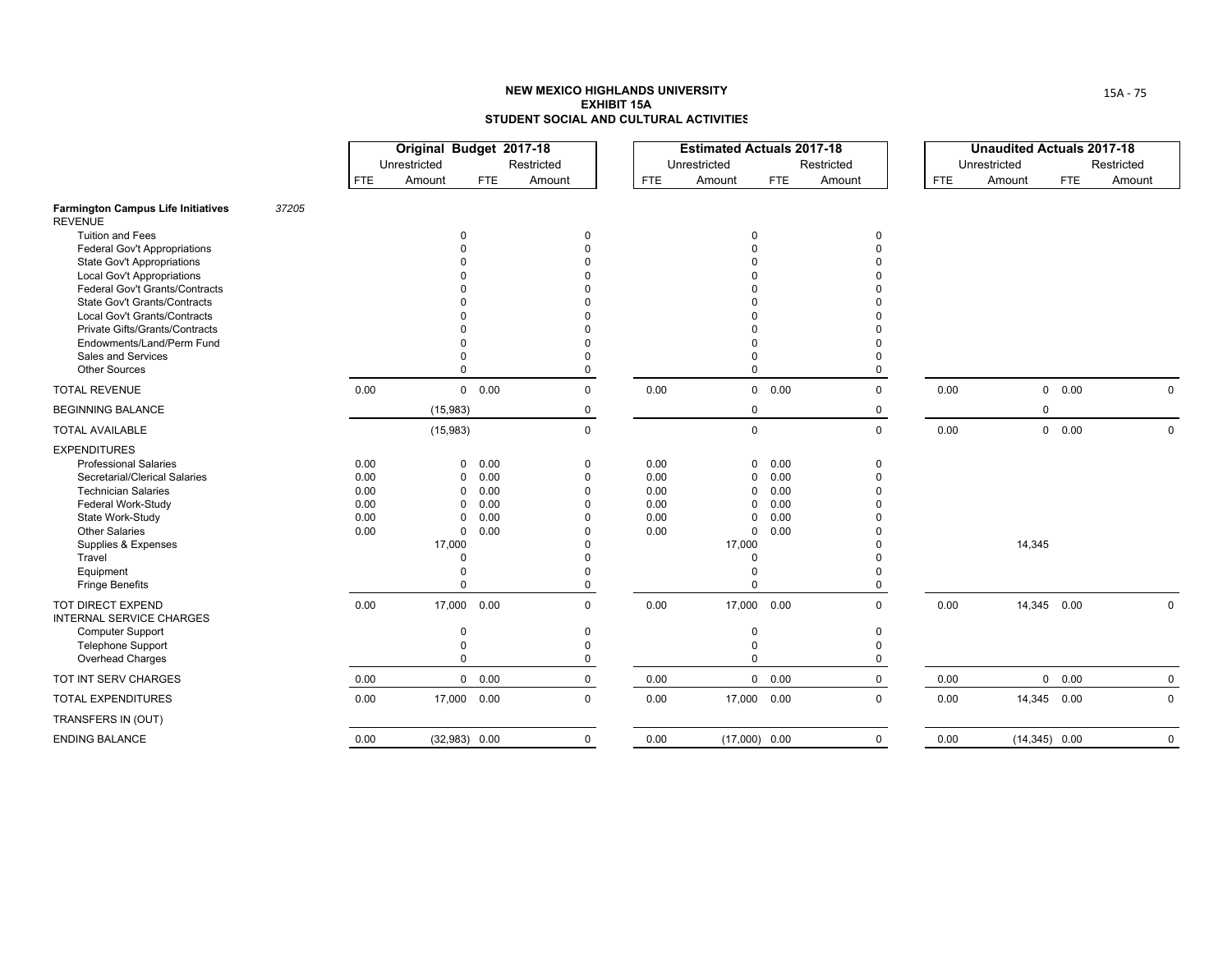|                                                                       |       |            | Original Budget 2017-18<br>Unrestricted |                     | Restricted   |            | <b>Estimated Actuals 2017-18</b><br>Unrestricted |               | Restricted   |            | <b>Unaudited Actuals 2017-18</b><br>Unrestricted |               | Restricted |             |
|-----------------------------------------------------------------------|-------|------------|-----------------------------------------|---------------------|--------------|------------|--------------------------------------------------|---------------|--------------|------------|--------------------------------------------------|---------------|------------|-------------|
|                                                                       |       | <b>FTE</b> | Amount                                  | <b>FTE</b>          | Amount       | <b>FTE</b> | Amount                                           | <b>FTE</b>    | Amount       | <b>FTE</b> | Amount                                           | <b>FTE</b>    | Amount     |             |
| <b>Roswell Campus Life Initiatives</b><br><b>REVENUE</b>              | 37206 |            |                                         |                     |              |            |                                                  |               |              |            |                                                  |               |            |             |
| <b>Tuition and Fees</b>                                               |       |            |                                         | 0                   | <sup>0</sup> |            | <sup>0</sup>                                     |               | 0            |            |                                                  |               |            |             |
| <b>Federal Gov't Appropriations</b>                                   |       |            |                                         |                     |              |            |                                                  |               |              |            |                                                  |               |            |             |
| <b>State Gov't Appropriations</b>                                     |       |            |                                         |                     |              |            |                                                  |               |              |            |                                                  |               |            |             |
| Local Gov't Appropriations                                            |       |            |                                         |                     |              |            |                                                  |               |              |            |                                                  |               |            |             |
| Federal Gov't Grants/Contracts<br><b>State Gov't Grants/Contracts</b> |       |            |                                         |                     |              |            |                                                  |               |              |            |                                                  |               |            |             |
| Local Gov't Grants/Contracts                                          |       |            |                                         |                     |              |            |                                                  |               |              |            |                                                  |               |            |             |
| Private Gifts/Grants/Contracts                                        |       |            |                                         |                     |              |            |                                                  |               |              |            |                                                  |               |            |             |
| Endowments/Land/Perm Fund                                             |       |            |                                         |                     |              |            |                                                  |               |              |            |                                                  |               |            |             |
| Sales and Services                                                    |       |            |                                         |                     |              |            |                                                  |               |              |            |                                                  |               |            |             |
| <b>Other Sources</b>                                                  |       |            |                                         | $\Omega$            | $\Omega$     |            | $\Omega$                                         |               | <sup>0</sup> |            |                                                  |               |            |             |
| <b>TOTAL REVENUE</b>                                                  |       | 0.00       |                                         | $0\quad 0.00$       | $\mathbf 0$  | 0.00       |                                                  | $0\quad 0.00$ | $\Omega$     | 0.00       |                                                  | 0 0.00        |            | $\Omega$    |
| <b>BEGINNING BALANCE</b>                                              |       |            |                                         | $\mathbf 0$         | $\mathbf 0$  |            | $\mathbf 0$                                      |               | 0            |            |                                                  | $\mathbf 0$   |            |             |
| <b>TOTAL AVAILABLE</b>                                                |       |            |                                         | $\mathbf 0$         | $\mathbf 0$  |            | $\mathbf 0$                                      |               | $\mathbf 0$  | 0.00       |                                                  | 0 0.00        |            | $\Omega$    |
| <b>EXPENDITURES</b>                                                   |       |            |                                         |                     |              |            |                                                  |               |              |            |                                                  |               |            |             |
| <b>Professional Salaries</b>                                          |       | 0.00       |                                         | $\mathbf 0$<br>0.00 | 0            | 0.00       | 0                                                | 0.00          | 0            |            |                                                  |               |            |             |
| Secretarial/Clerical Salaries                                         |       | 0.00       |                                         | 0.00<br>0           | $\Omega$     | 0.00       | 0                                                | 0.00          |              |            |                                                  |               |            |             |
| <b>Technician Salaries</b>                                            |       | 0.00       |                                         | 0.00<br>0           | $\Omega$     | 0.00       | $\Omega$                                         | 0.00          |              |            |                                                  |               |            |             |
| Federal Work-Study                                                    |       | 0.00       |                                         | 0.00<br>$\Omega$    | $\Omega$     | 0.00       | $\Omega$                                         | 0.00          |              |            |                                                  |               |            |             |
| State Work-Study                                                      |       | 0.00       |                                         | 0.00<br>$\Omega$    | $\Omega$     | 0.00       | $\Omega$                                         | 0.00          |              |            |                                                  |               |            |             |
| <b>Other Salaries</b>                                                 |       | 0.00       |                                         | 0.00<br>0           |              | 0.00       | $\Omega$<br>$\Omega$                             | 0.00          |              |            |                                                  |               |            |             |
| Supplies & Expenses<br>Travel                                         |       |            | 4,000                                   | $\Omega$            |              |            |                                                  |               |              |            |                                                  |               |            |             |
| Equipment                                                             |       |            |                                         | $\Omega$            | U            |            |                                                  |               |              |            |                                                  |               |            |             |
| <b>Fringe Benefits</b>                                                |       |            |                                         | $\Omega$            | 0            |            | $\Omega$                                         |               | <sup>0</sup> |            |                                                  |               |            |             |
| <b>TOT DIRECT EXPEND</b><br><b>INTERNAL SERVICE CHARGES</b>           |       | 0.00       | 4,000                                   | 0.00                | $\mathbf 0$  | 0.00       |                                                  | 0 0.00        | $\Omega$     | 0.00       |                                                  | $0\quad 0.00$ |            | 0           |
| <b>Computer Support</b>                                               |       |            |                                         | $\Omega$            | $\mathbf{0}$ |            | $\Omega$                                         |               | $\Omega$     |            |                                                  |               |            |             |
| <b>Telephone Support</b>                                              |       |            |                                         | $\Omega$            | $\Omega$     |            | $\Omega$                                         |               | <sup>0</sup> |            |                                                  |               |            |             |
| Overhead Charges                                                      |       |            |                                         | $\Omega$            | 0            |            | $\mathbf 0$                                      |               | 0            |            |                                                  |               |            |             |
| TOT INT SERV CHARGES                                                  |       | 0.00       |                                         | $0\quad 0.00$       | $\mathbf 0$  | 0.00       |                                                  | 0 0.00        | $\mathbf 0$  | 0.00       |                                                  | 0 0.00        |            | $\mathbf 0$ |
| <b>TOTAL EXPENDITURES</b>                                             |       | 0.00       |                                         | 4,000 0.00          | $\mathbf 0$  | 0.00       |                                                  | 0 0.00        | $\Omega$     | 0.00       |                                                  | 0 0.00        |            | 0           |
| TRANSFERS IN (OUT)                                                    |       |            |                                         |                     |              |            |                                                  |               |              |            |                                                  |               |            |             |
| <b>ENDING BALANCE</b>                                                 |       | 0.00       |                                         | $(4,000)$ 0.00      | $\mathbf 0$  | 0.00       |                                                  | 0 0.00        | $\Omega$     | 0.00       |                                                  | 0 0.00        |            | $\Omega$    |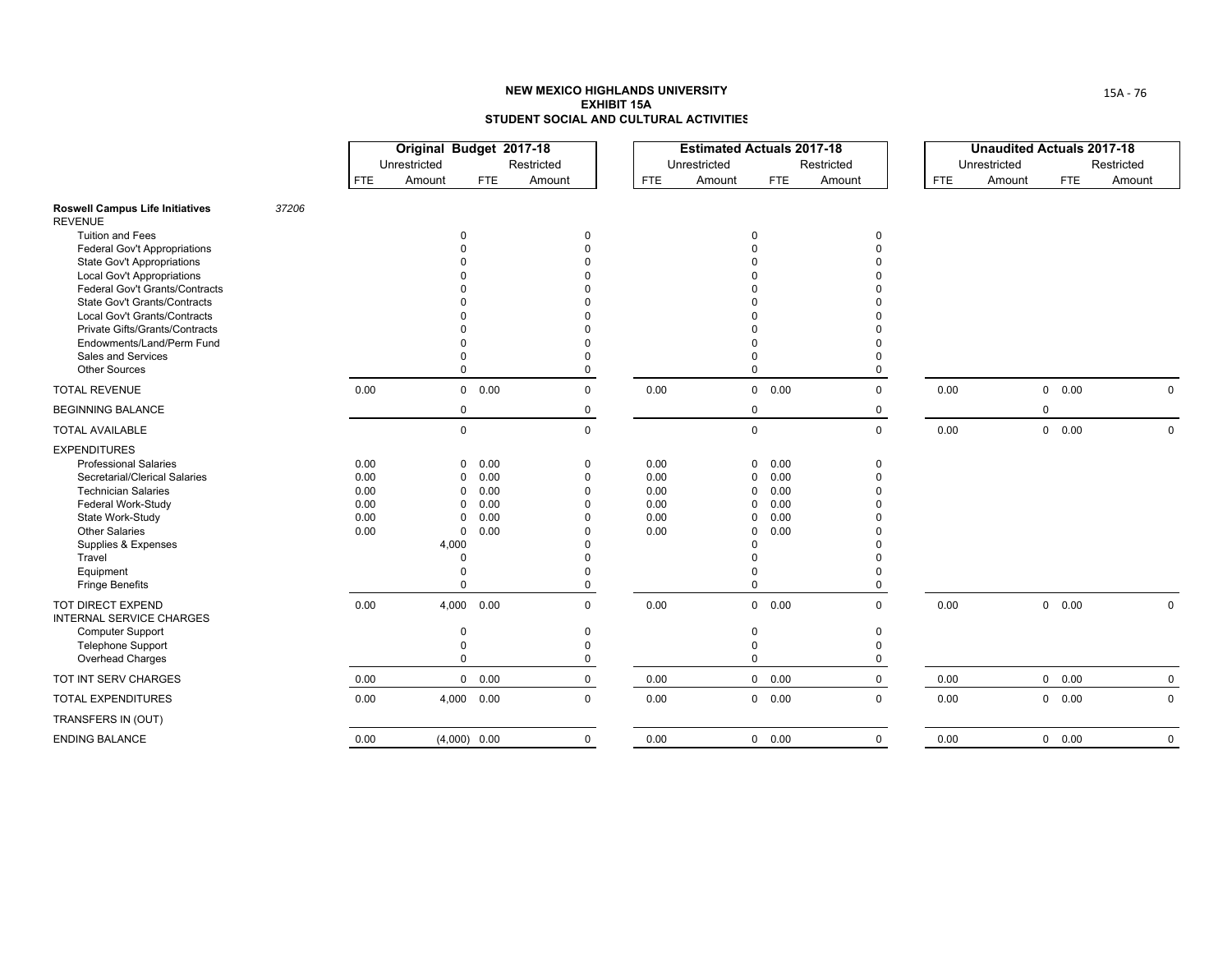|                                                             |       |            | Original Budget 2017-18<br>Unrestricted |               | Restricted  |            | <b>Estimated Actuals 2017-18</b><br>Unrestricted |            | Restricted   |            | <b>Unaudited Actuals 2017-18</b><br>Unrestricted |            | Restricted |
|-------------------------------------------------------------|-------|------------|-----------------------------------------|---------------|-------------|------------|--------------------------------------------------|------------|--------------|------------|--------------------------------------------------|------------|------------|
|                                                             |       | <b>FTE</b> | Amount                                  | <b>FTE</b>    | Amount      | <b>FTE</b> | Amount                                           | <b>FTE</b> | Amount       | <b>FTE</b> | Amount                                           | <b>FTE</b> | Amount     |
| <b>Outdoor Recreation Ctr.</b><br><b>REVENUE</b>            | 37207 |            |                                         |               |             |            |                                                  |            |              |            |                                                  |            |            |
| <b>Tuition and Fees</b>                                     |       |            | $\Omega$                                |               | $\Omega$    |            | $\Omega$                                         |            | 0            |            |                                                  |            |            |
| <b>Federal Gov't Appropriations</b>                         |       |            |                                         |               | $\Omega$    |            | $\Omega$                                         |            | $\Omega$     |            |                                                  |            |            |
| <b>State Gov't Appropriations</b>                           |       |            |                                         |               |             |            |                                                  |            |              |            |                                                  |            |            |
| <b>Local Gov't Appropriations</b>                           |       |            |                                         |               |             |            |                                                  |            |              |            |                                                  |            |            |
| Federal Gov't Grants/Contracts                              |       |            |                                         |               |             |            |                                                  |            |              |            |                                                  |            |            |
| <b>State Gov't Grants/Contracts</b>                         |       |            |                                         |               |             |            |                                                  |            |              |            |                                                  |            |            |
| <b>Local Gov't Grants/Contracts</b>                         |       |            |                                         |               |             |            |                                                  |            |              |            |                                                  |            |            |
| <b>Private Gifts/Grants/Contracts</b>                       |       |            |                                         |               |             |            |                                                  |            |              |            |                                                  |            |            |
| Endowments/Land/Perm Fund<br>Sales and Services             |       |            |                                         |               | $\Omega$    |            | $\Omega$                                         |            | 0            |            |                                                  |            |            |
| <b>Other Sources</b>                                        |       |            | $\Omega$                                |               | 0           |            | 581                                              |            | $\Omega$     |            | 1,109                                            |            |            |
| <b>TOTAL REVENUE</b>                                        |       | 0.00       |                                         | $0\quad 0.00$ | $\mathbf 0$ | 0.00       | 581                                              | 0.00       | $\mathbf 0$  | 0.00       | 1,109 0.00                                       |            | $\Omega$   |
| <b>BEGINNING BALANCE</b>                                    |       |            | (187, 489)                              |               | 0           |            | 0                                                |            | 0            |            | 0                                                |            |            |
| <b>TOTAL AVAILABLE</b>                                      |       |            | (187, 489)                              |               | $\mathbf 0$ |            | 581                                              |            | $\mathsf{O}$ | 0.00       | 1,109 0.00                                       |            | 0          |
| <b>EXPENDITURES</b>                                         |       |            |                                         |               |             |            |                                                  |            |              |            |                                                  |            |            |
| <b>Professional Salaries</b>                                |       | 0.00       | 0                                       | 0.00          | 0           | 1.00       | 53,968                                           | 0.00       | 0            | 1.00       | 39,673                                           |            |            |
| Secretarial/Clerical Salaries                               |       | 0.00       | 0                                       | 0.00          | $\Omega$    | 0.00       | $\Omega$                                         | 0.00       | $\Omega$     |            |                                                  |            |            |
| <b>Technician Salaries</b>                                  |       | 0.00       | $\Omega$                                | 0.00          | $\Omega$    | 0.00       | $\mathbf{0}$                                     | 0.00       | $\Omega$     |            |                                                  |            |            |
| Federal Work-Study                                          |       | 0.00       | 0                                       | 0.00          | $\Omega$    | 0.21       | 3,306                                            | 0.00       | $\Omega$     | 0.12       | 1,812                                            |            |            |
| State Work-Study                                            |       | 0.00       | 0                                       | 0.00          | $\Omega$    | 0.00       |                                                  | 0 0.00     |              |            |                                                  |            |            |
| <b>Other Salaries</b>                                       |       | 0.00       | 0                                       | 0.00          | $\Omega$    | 3.87       | 60,374                                           | 0.00       |              | 4.00       | 56,459                                           |            |            |
| Supplies & Expenses                                         |       |            | 180,000                                 |               | $\Omega$    |            | 55,046                                           |            |              |            | 29,590                                           |            |            |
| Travel                                                      |       |            | $\Omega$                                |               | $\Omega$    |            | 3,882                                            |            | $\Omega$     |            | 4,154                                            |            |            |
| Equipment                                                   |       |            | $\Omega$<br>$\Omega$                    |               | $\Omega$    |            | 3,543                                            |            | O            |            | 4,325<br>14,231                                  |            |            |
| <b>Fringe Benefits</b>                                      |       |            |                                         |               | $\mathbf 0$ |            | 14,540                                           |            | $\Omega$     |            |                                                  |            |            |
| <b>TOT DIRECT EXPEND</b><br><b>INTERNAL SERVICE CHARGES</b> |       | 0.00       | 180,000 0.00                            |               | $\Omega$    | 5.08       | 194,659 0.00                                     |            | $\Omega$     | 5.12       | 150,243 0.00                                     |            | 0          |
| <b>Computer Support</b>                                     |       |            | $\Omega$                                |               | $\Omega$    |            | $\mathbf 0$                                      |            | $\Omega$     |            |                                                  |            |            |
| <b>Telephone Support</b>                                    |       |            | $\Omega$                                |               | $\Omega$    |            | 1,176                                            |            | $\Omega$     |            | 1,176                                            |            |            |
| Overhead Charges                                            |       |            | $\Omega$                                |               | 0           |            | $\Omega$                                         |            | $\Omega$     |            |                                                  |            |            |
| TOT INT SERV CHARGES                                        |       | 0.00       |                                         | $0\quad 0.00$ | $\mathbf 0$ | 0.00       | 1,176                                            | 0.00       | $\mathbf 0$  | 0.00       | 1,176 0.00                                       |            | 0          |
| <b>TOTAL EXPENDITURES</b>                                   |       | 0.00       | 180,000 0.00                            |               | $\mathbf 0$ | 5.08       | 195,835 0.00                                     |            | $\Omega$     | 5.12       | 151,419 0.00                                     |            | 0          |
| TRANSFERS IN (OUT)                                          |       |            |                                         |               |             |            |                                                  |            |              |            |                                                  |            |            |
| <b>ENDING BALANCE</b>                                       |       | 0.00       | $(367, 489)$ 0.00                       |               | $\mathbf 0$ | 5.08       | $(195, 254)$ 0.00                                |            | $\mathbf 0$  | 5.12       | $(150, 310)$ 0.00                                |            | 0          |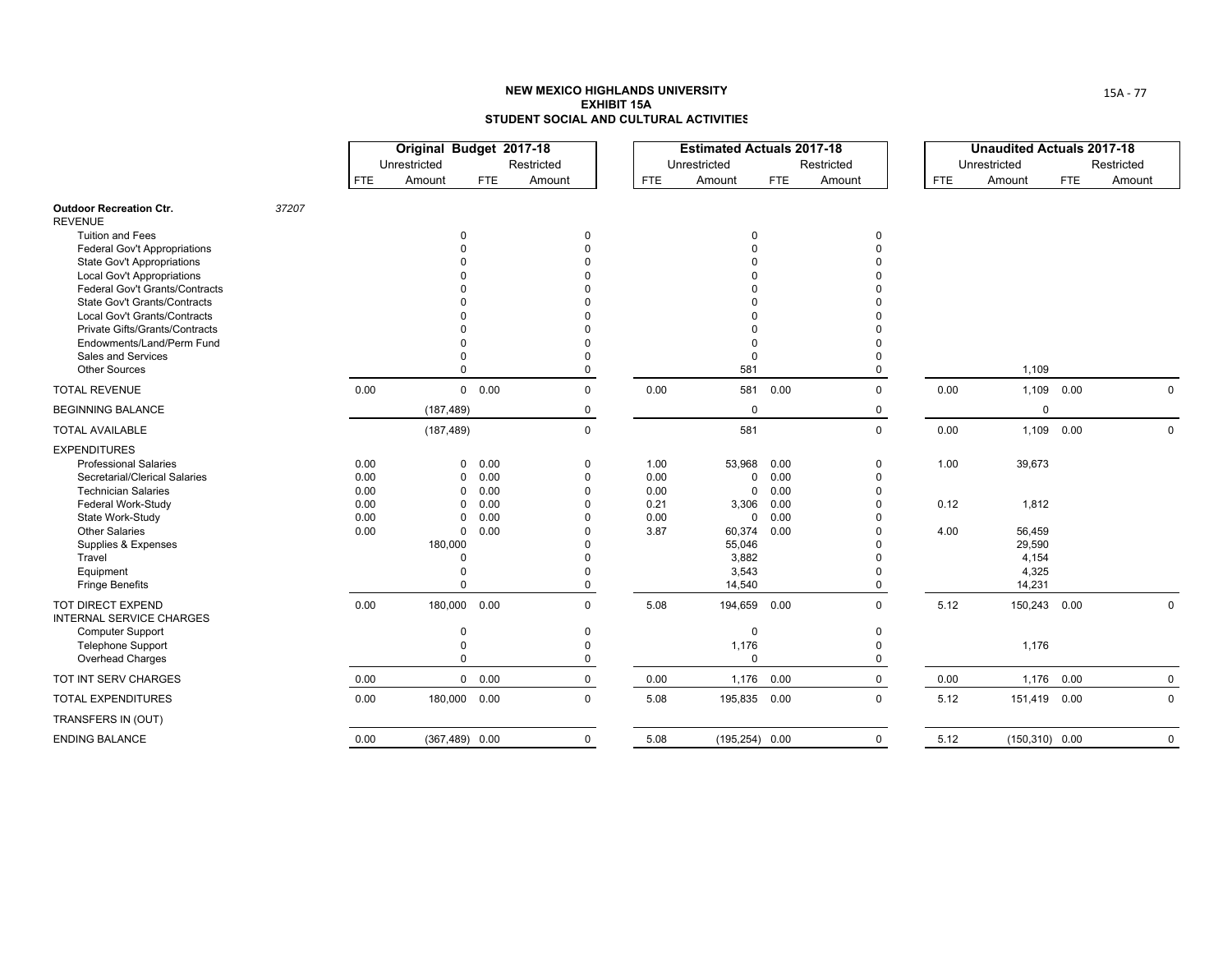|                                                                         |       |              | Original Budget 2017-18<br>Unrestricted |               | Restricted                       |              | <b>Estimated Actuals 2017-18</b><br>Unrestricted |              | Restricted                             |            | <b>Unaudited Actuals 2017-18</b><br>Unrestricted |            | Restricted |
|-------------------------------------------------------------------------|-------|--------------|-----------------------------------------|---------------|----------------------------------|--------------|--------------------------------------------------|--------------|----------------------------------------|------------|--------------------------------------------------|------------|------------|
|                                                                         |       | <b>FTE</b>   | Amount                                  | <b>FTE</b>    | Amount                           | <b>FTE</b>   | Amount                                           | <b>FTE</b>   | Amount                                 | <b>FTE</b> | Amount                                           | <b>FTE</b> | Amount     |
| <b>Health Center</b><br><b>REVENUE</b>                                  | 32500 |              |                                         |               |                                  |              |                                                  |              |                                        |            |                                                  |            |            |
| <b>Tuition and Fees</b><br>Federal Gov't Appropriations                 |       |              | 200,000<br>$\Omega$                     |               | 0<br>$\Omega$                    |              | 200,000<br>$\Omega$                              |              | 0<br>O                                 |            | 199,413                                          |            |            |
| State Gov't Appropriations                                              |       |              | $\Omega$                                |               |                                  |              | $\Omega$                                         |              |                                        |            |                                                  |            |            |
| <b>Local Gov't Appropriations</b><br>Federal Gov't Grants/Contracts     |       |              |                                         |               |                                  |              |                                                  |              |                                        |            |                                                  |            |            |
| <b>State Gov't Grants/Contracts</b><br>Local Gov't Grants/Contracts     |       |              |                                         |               |                                  |              |                                                  |              |                                        |            |                                                  |            |            |
| Private Gifts/Grants/Contracts<br>Endowments/Land/Perm Fund             |       |              |                                         |               |                                  |              |                                                  |              |                                        |            |                                                  |            |            |
| Sales and Services<br><b>Other Sources</b>                              |       |              | $\Omega$                                |               | $\Omega$<br>$\Omega$             |              | $\Omega$<br>$\Omega$                             |              | $\Omega$<br>$\Omega$                   |            |                                                  |            |            |
| <b>TOTAL REVENUE</b>                                                    |       | 0.00         | 200,000 0.00                            |               | $\mathbf 0$                      | 0.00         | 200,000 0.00                                     |              | $\Omega$                               | 0.00       | 199,413 0.00                                     |            | $\Omega$   |
| <b>BEGINNING BALANCE</b>                                                |       |              | $\mathbf 0$                             |               | 0                                |              | 0                                                |              | 0                                      |            | 0                                                |            |            |
| <b>TOTAL AVAILABLE</b>                                                  |       |              | 200,000                                 |               | $\mathbf 0$                      |              | 200,000                                          |              | $\mathbf 0$                            | 0.00       | 199,413 0.00                                     |            | 0          |
| <b>EXPENDITURES</b><br><b>Professional Salaries</b>                     |       | 0.00         | 0                                       | 0.00          | $\Omega$                         | 0.00         | 0                                                | 0.00         | $\Omega$                               |            |                                                  |            |            |
| Secretarial/Clerical Salaries<br><b>Technician Salaries</b>             |       | 0.00<br>0.00 | 0<br>$\Omega$                           | 0.00<br>0.00  | $\Omega$<br>$\Omega$             | 0.00<br>0.00 | $\mathbf 0$<br>0                                 | 0.00<br>0.00 | $\Omega$                               |            |                                                  |            |            |
| Federal Work-Study<br>State Work-Study                                  |       | 0.00<br>0.00 | $\Omega$<br>$\Omega$                    | 0.00<br>0.00  | $\Omega$<br>$\Omega$             | 0.00<br>0.00 | 0<br>$\Omega$                                    | 0.00<br>0.00 |                                        |            |                                                  |            |            |
| <b>Other Salaries</b><br>Supplies & Expenses                            |       | 0.00         | $\mathbf 0$<br>200,000                  | 0.00          | $\Omega$<br>$\Omega$             | 0.00         | $\mathbf 0$<br>200,000                           | 0.00         |                                        |            | 200,000                                          |            |            |
| Travel<br>Equipment<br><b>Fringe Benefits</b>                           |       |              | $\Omega$<br>$\Omega$                    |               | $\Omega$<br>$\Omega$<br>$\Omega$ |              | $\Omega$<br>$\Omega$                             |              | 0                                      |            |                                                  |            |            |
| <b>TOT DIRECT EXPEND</b><br><b>INTERNAL SERVICE CHARGES</b>             |       | 0.00         | 200,000 0.00                            |               | $\mathbf 0$                      | 0.00         | 200,000 0.00                                     |              | $\Omega$                               | 0.00       | 200,000 0.00                                     |            | $\Omega$   |
| <b>Computer Support</b><br><b>Telephone Support</b><br>Overhead Charges |       |              | $\mathbf 0$<br>$\Omega$<br>$\Omega$     |               | 0<br>$\Omega$<br>0               |              | $\mathbf 0$<br>$\mathbf 0$<br>$\Omega$           |              | $\mathbf 0$<br>$\Omega$<br>$\mathbf 0$ |            |                                                  |            |            |
| TOT INT SERV CHARGES                                                    |       | 0.00         |                                         | $0\quad 0.00$ | 0                                | 0.00         |                                                  | 0 0.00       | $\mathbf 0$                            | 0.00       |                                                  | 0 0.00     | 0          |
| <b>TOTAL EXPENDITURES</b>                                               |       | 0.00         | 200,000 0.00                            |               | $\mathbf 0$                      | 0.00         | 200,000 0.00                                     |              | $\Omega$                               | 0.00       | 200,000 0.00                                     |            | 0          |
| TRANSFERS IN (OUT)                                                      |       |              |                                         |               |                                  |              |                                                  |              |                                        |            |                                                  |            |            |
| <b>ENDING BALANCE</b>                                                   |       | 0.00         |                                         | $0\quad 0.00$ | $\mathbf 0$                      | 0.00         |                                                  | 0 0.00       | $\Omega$                               | 0.00       |                                                  | (587) 0.00 | 0          |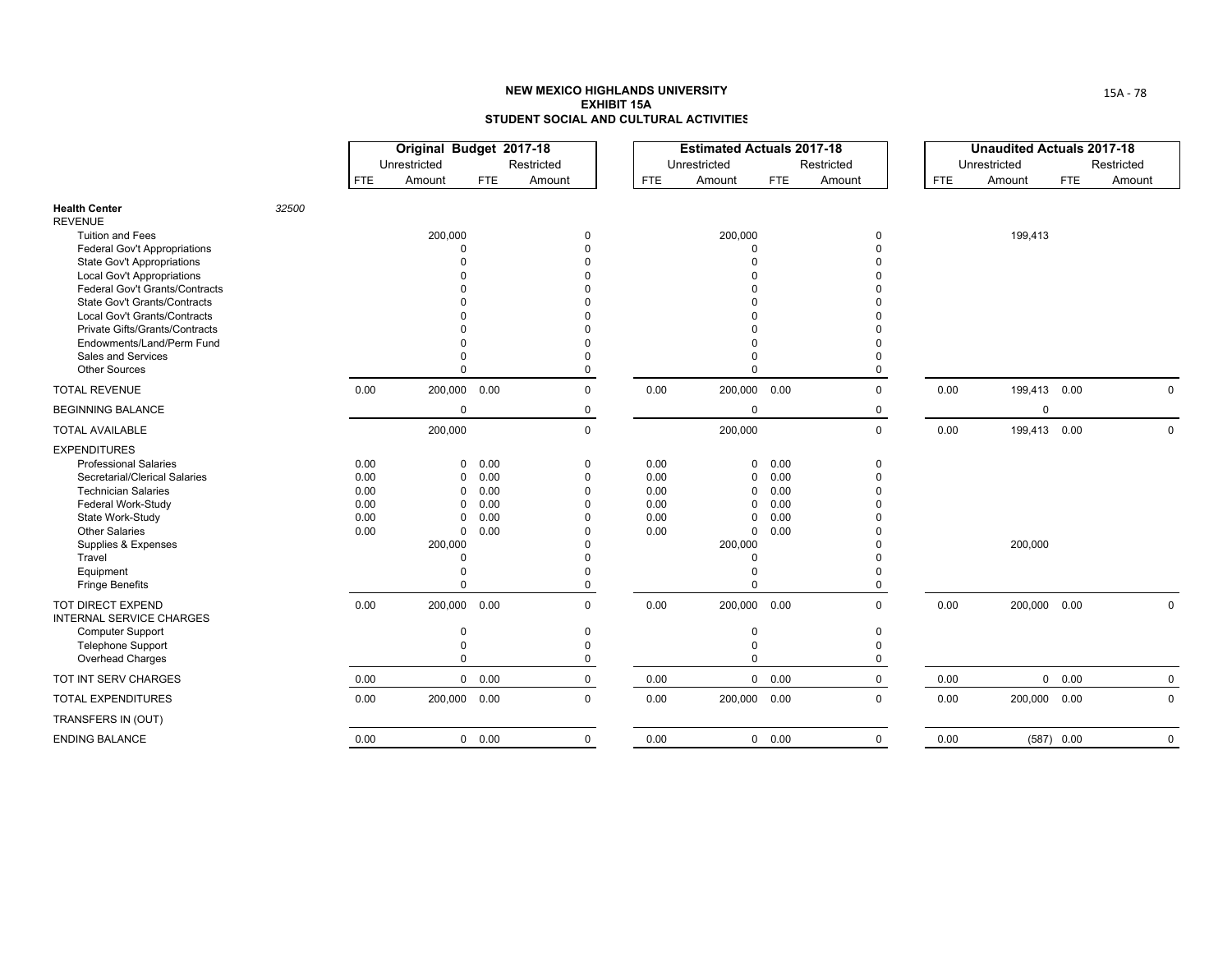|                                                                                                                                                                                                                                                                                     |       |                                              | Original Budget 2017-18<br>Unrestricted                                                     |                                              | Restricted                                                                          |                                              | <b>Estimated Actuals 2017-18</b><br>Unrestricted                                       |                                              | Restricted                                 |                              | <b>Unaudited Actuals 2017-18</b><br>Unrestricted                             |            | Restricted   |
|-------------------------------------------------------------------------------------------------------------------------------------------------------------------------------------------------------------------------------------------------------------------------------------|-------|----------------------------------------------|---------------------------------------------------------------------------------------------|----------------------------------------------|-------------------------------------------------------------------------------------|----------------------------------------------|----------------------------------------------------------------------------------------|----------------------------------------------|--------------------------------------------|------------------------------|------------------------------------------------------------------------------|------------|--------------|
|                                                                                                                                                                                                                                                                                     |       | <b>FTE</b>                                   | Amount                                                                                      | <b>FTE</b>                                   | Amount                                                                              | <b>FTE</b>                                   | Amount                                                                                 | <b>FTE</b>                                   | Amount                                     | <b>FTE</b>                   | Amount                                                                       | <b>FTE</b> | Amount       |
| <b>Ilfeld Auditorium</b><br><b>REVENUE</b>                                                                                                                                                                                                                                          | 11350 |                                              |                                                                                             |                                              |                                                                                     |                                              |                                                                                        |                                              |                                            |                              |                                                                              |            |              |
| <b>Tuition and Fees</b><br><b>Federal Gov't Appropriations</b><br><b>State Gov't Appropriations</b><br><b>Local Gov't Appropriations</b><br>Federal Gov't Grants/Contracts<br><b>State Gov't Grants/Contracts</b><br>Local Gov't Grants/Contracts<br>Private Gifts/Grants/Contracts |       |                                              | 0                                                                                           |                                              | 0                                                                                   |                                              | 0                                                                                      |                                              | 0                                          |                              |                                                                              |            |              |
| Endowments/Land/Perm Fund<br>Sales and Services<br><b>Other Sources</b>                                                                                                                                                                                                             |       |                                              | $\Omega$<br>50,000<br>$\Omega$                                                              |                                              | $\Omega$<br>$\Omega$                                                                |                                              | 50,000<br>$\Omega$                                                                     |                                              | $\Omega$                                   |                              | 50,963                                                                       |            |              |
| <b>TOTAL REVENUE</b>                                                                                                                                                                                                                                                                |       | 0.00                                         |                                                                                             | 50,000 0.00                                  | $\mathbf 0$                                                                         | 0.00                                         | 50,000 0.00                                                                            |                                              | $\Omega$                                   | 0.00                         | 50,963 0.00                                                                  |            | $\Omega$     |
| <b>BEGINNING BALANCE</b>                                                                                                                                                                                                                                                            |       |                                              | 18,517                                                                                      |                                              | 0                                                                                   |                                              | $\Omega$                                                                               |                                              | 0                                          |                              | $\mathbf 0$                                                                  |            |              |
| <b>TOTAL AVAILABLE</b>                                                                                                                                                                                                                                                              |       |                                              | 68,517                                                                                      |                                              | $\mathbf 0$                                                                         |                                              | 50,000                                                                                 |                                              | $\mathbf 0$                                | 0.00                         | 50,963 0.00                                                                  |            | $\mathbf{0}$ |
| <b>EXPENDITURES</b><br><b>Professional Salaries</b><br>Secretarial/Clerical Salaries<br><b>Technician Salaries</b><br>Federal Work-Study<br>State Work-Study<br><b>Other Salaries</b><br>Supplies & Expenses<br>Travel<br>Equipment<br><b>Fringe Benefits</b>                       |       | 0.60<br>0.00<br>0.00<br>0.00<br>0.00<br>1.21 | 35,930<br>0<br>$\Omega$<br>$\Omega$<br>0<br>20,020<br>65,030<br>1,750<br>$\Omega$<br>17,510 | 0.00<br>0.00<br>0.00<br>0.00<br>0.00<br>0.00 | 0<br>0<br>$\Omega$<br>$\Omega$<br>$\Omega$<br>$\Omega$<br>$\Omega$<br>$\Omega$<br>0 | 0.60<br>0.00<br>0.00<br>0.12<br>0.00<br>1.43 | 35,930<br>0<br>53<br>1.883<br>$\Omega$<br>22,364<br>60,017<br>4,750<br>2,278<br>17,570 | 0.00<br>0.00<br>0.00<br>0.00<br>0.00<br>0.00 | 0<br>$\Omega$<br>$\Omega$<br>$\Omega$<br>0 | 0.60<br>0.08<br>0.01<br>2.75 | 35,930<br>255<br>1,190<br>87<br>17,928<br>41,260<br>3,031<br>2,277<br>16,928 |            |              |
| <b>TOT DIRECT EXPEND</b><br><b>INTERNAL SERVICE CHARGES</b><br><b>Computer Support</b><br><b>Telephone Support</b><br>Overhead Charges                                                                                                                                              |       | 1.81                                         | 140,240<br>$\mathbf 0$<br>1,760<br>$\mathbf 0$                                              | 0.00                                         | $\Omega$<br>$\mathbf{0}$<br>0<br>$\mathbf 0$                                        | 2.15                                         | 144,844 0.00<br>$\Omega$<br>1,760<br>$\Omega$                                          |                                              | $\Omega$<br>$\mathbf 0$<br>$\Omega$<br>0   | 3.43                         | 118,885 0.00<br>1,764                                                        |            | $\mathbf 0$  |
| TOT INT SERV CHARGES                                                                                                                                                                                                                                                                |       | 0.00                                         | 1,760                                                                                       | 0.00                                         | $\mathbf 0$                                                                         | 0.00                                         | 1,760                                                                                  | 0.00                                         | $\mathbf 0$                                | 0.00                         | 1,764                                                                        | 0.00       | $\mathbf 0$  |
| <b>TOTAL EXPENDITURES</b>                                                                                                                                                                                                                                                           |       | 1.81                                         | 142,000                                                                                     | 0.00                                         | $\mathbf 0$                                                                         | 2.15                                         | 146,604 0.00                                                                           |                                              | $\Omega$                                   | 3.43                         | 120,649                                                                      | 0.00       | $\mathbf 0$  |
| TRANSFERS IN (OUT)                                                                                                                                                                                                                                                                  |       |                                              | 92,000                                                                                      |                                              | 0                                                                                   |                                              | 92,000                                                                                 |                                              | 0                                          |                              | 92,000                                                                       |            |              |
| <b>ENDING BALANCE</b>                                                                                                                                                                                                                                                               |       | 1.81                                         |                                                                                             | 18,517 0.00                                  | $\Omega$                                                                            | 2.15                                         | $(4,604)$ 0.00                                                                         |                                              | $\Omega$                                   | 3.43                         | 22,313 0.00                                                                  |            | $\mathbf 0$  |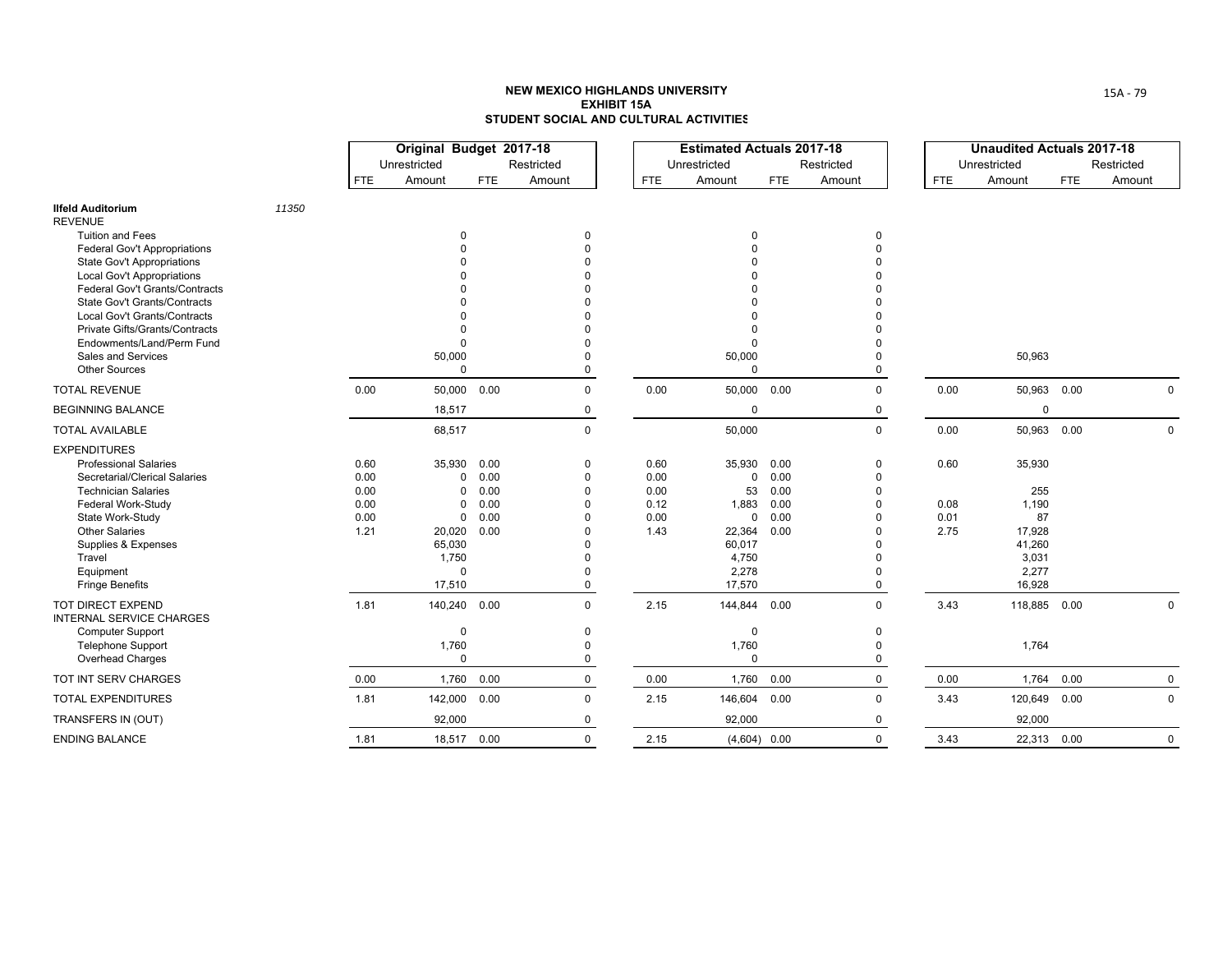|                                                                                                                                                                                                                                                               |              |                                              | Original Budget 2017-18<br>Unrestricted |                                                                                                                   | Restricted                            |                                              | <b>Estimated Actuals 2017-18</b><br>Unrestricted                                              |                                              | Restricted                     |            | <b>Unaudited Actuals 2017-18</b><br>Unrestricted |            | Restricted   |
|---------------------------------------------------------------------------------------------------------------------------------------------------------------------------------------------------------------------------------------------------------------|--------------|----------------------------------------------|-----------------------------------------|-------------------------------------------------------------------------------------------------------------------|---------------------------------------|----------------------------------------------|-----------------------------------------------------------------------------------------------|----------------------------------------------|--------------------------------|------------|--------------------------------------------------|------------|--------------|
|                                                                                                                                                                                                                                                               |              | <b>FTE</b>                                   | Amount                                  | <b>FTE</b>                                                                                                        | Amount                                | <b>FTE</b>                                   | Amount                                                                                        | <b>FTE</b>                                   | Amount                         | <b>FTE</b> | Amount                                           | <b>FTE</b> | Amount       |
| <b>Unallocated Contingency Soc &amp; Cult</b><br><b>REVENUE</b>                                                                                                                                                                                               | 37400, 37450 |                                              |                                         |                                                                                                                   |                                       |                                              |                                                                                               |                                              |                                |            |                                                  |            |              |
| <b>Tuition and Fees</b><br>Federal Gov't Appropriations<br><b>State Gov't Appropriations</b><br><b>Local Gov't Appropriations</b><br>Federal Gov't Grants/Contracts<br>State Gov't Grants/Contracts                                                           |              |                                              |                                         | 0                                                                                                                 | $\Omega$                              |                                              | 0<br>$\Omega$                                                                                 |                                              | 0<br>$\Omega$                  |            |                                                  |            |              |
| Local Gov't Grants/Contracts<br>Private Gifts/Grants/Contracts<br>Endowments/Land/Perm Fund<br>Sales and Services<br><b>Other Sources</b>                                                                                                                     |              |                                              |                                         | 0                                                                                                                 | $\Omega$                              |                                              | $\Omega$<br>$\mathbf 0$                                                                       |                                              | $\Omega$                       |            |                                                  |            |              |
| <b>TOTAL REVENUE</b>                                                                                                                                                                                                                                          |              | 0.00                                         |                                         | 0 0.00                                                                                                            | $\mathbf 0$                           | 0.00                                         |                                                                                               | $0\quad 0.00$                                | $\mathbf 0$                    | 0.00       |                                                  | 0 0.00     | $\Omega$     |
| <b>BEGINNING BALANCE</b>                                                                                                                                                                                                                                      |              |                                              | 88,642                                  |                                                                                                                   | 0                                     |                                              | 77,255                                                                                        |                                              | 0                              |            | 77,255                                           |            |              |
| <b>TOTAL AVAILABLE</b>                                                                                                                                                                                                                                        |              |                                              | 88,642                                  |                                                                                                                   | $\mathbf 0$                           |                                              | 77,255                                                                                        |                                              | $\mathbf 0$                    | 0.00       | 77,255 0.00                                      |            | $\mathbf 0$  |
| <b>EXPENDITURES</b><br><b>Professional Salaries</b><br>Secretarial/Clerical Salaries<br><b>Technician Salaries</b><br>Federal Work-Study<br>State Work-Study<br><b>Other Salaries</b><br>Supplies & Expenses<br>Travel<br>Equipment<br><b>Fringe Benefits</b> |              | 0.00<br>0.00<br>0.00<br>0.00<br>0.00<br>0.00 | 5,000                                   | 0.00<br>0<br>0.00<br>0<br>0.00<br>0<br>0.00<br>0<br>0.00<br>0<br>$\mathbf 0$<br>0.00<br>$\Omega$<br>$\Omega$<br>0 | $\Omega$<br>$\Omega$                  | 0.00<br>0.00<br>0.00<br>0.00<br>0.00<br>0.00 | 0<br>0<br>$\mathbf{0}$<br>$\mathbf 0$<br>0<br>0<br>5,000<br>$\mathbf 0$<br>$\Omega$<br>10,423 | 0.00<br>0.00<br>0.00<br>0.00<br>0.00<br>0.00 | 0<br>$\Omega$<br>U<br>$\Omega$ |            | 4,917<br>18,160                                  |            |              |
| TOT DIRECT EXPEND<br><b>INTERNAL SERVICE CHARGES</b><br><b>Computer Support</b><br><b>Telephone Support</b><br>Overhead Charges                                                                                                                               |              | 0.00                                         | 5,000                                   | 0.00<br>0<br>$\Omega$<br>$\mathbf 0$                                                                              | $\Omega$<br>$\Omega$<br>$\Omega$<br>0 | 0.00                                         | 15,423 0.00<br>$\mathbf 0$<br>0<br>0                                                          |                                              | $\Omega$<br>0<br>$\Omega$<br>0 | 0.00       | 23,078 0.00                                      |            | $\mathbf 0$  |
| TOT INT SERV CHARGES                                                                                                                                                                                                                                          |              | 0.00                                         |                                         | $0\quad 0.00$                                                                                                     | 0                                     | 0.00                                         |                                                                                               | $0\quad 0.00$                                | $\mathbf 0$                    | 0.00       |                                                  | 0 0.00     | $\mathbf 0$  |
| <b>TOTAL EXPENDITURES</b>                                                                                                                                                                                                                                     |              | 0.00                                         |                                         | 5,000 0.00                                                                                                        | $\Omega$                              | 0.00                                         | 15,423 0.00                                                                                   |                                              | $\Omega$                       | 0.00       | 23,078 0.00                                      |            | $\Omega$     |
| TRANSFERS IN (OUT)                                                                                                                                                                                                                                            |              |                                              |                                         |                                                                                                                   |                                       |                                              |                                                                                               |                                              |                                |            |                                                  |            |              |
| <b>ENDING BALANCE</b>                                                                                                                                                                                                                                         |              | 0.00                                         |                                         | 83,642 0.00                                                                                                       | $\mathbf 0$                           | 0.00                                         | 61,832 0.00                                                                                   |                                              | $\Omega$                       | 0.00       | 54,177 0.00                                      |            | $\mathbf{0}$ |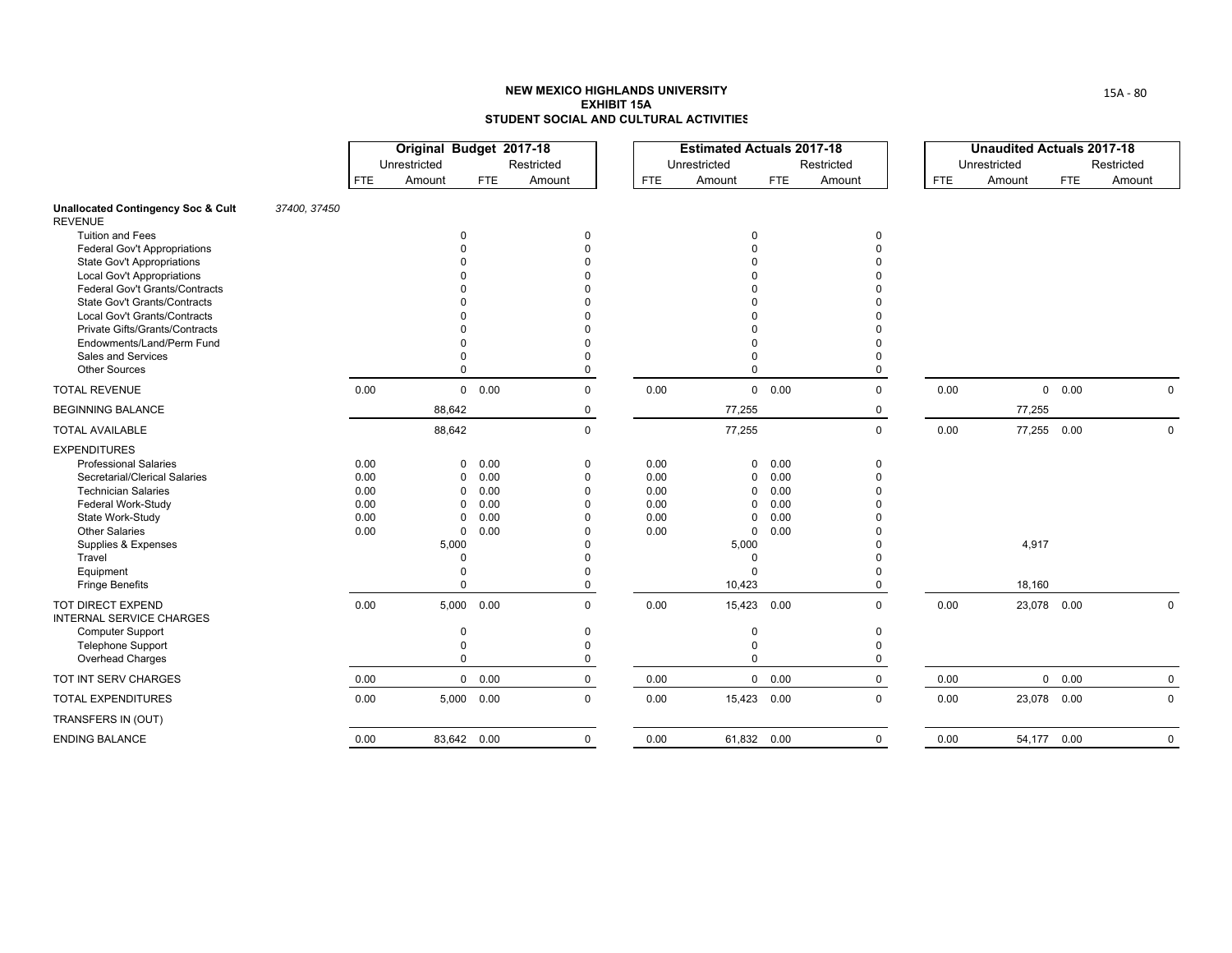|                                                                    |       |              | Original Budget 2017-18<br>Unrestricted |                        | Restricted  |              | <b>Estimated Actuals 2017-18</b><br>Unrestricted |               | Restricted  |            | <b>Unaudited Actuals 2017-18</b><br>Unrestricted |            | Restricted  |
|--------------------------------------------------------------------|-------|--------------|-----------------------------------------|------------------------|-------------|--------------|--------------------------------------------------|---------------|-------------|------------|--------------------------------------------------|------------|-------------|
|                                                                    |       | <b>FTE</b>   | Amount                                  | FTE.                   | Amount      | <b>FTE</b>   | Amount                                           | <b>FTE</b>    | Amount      | <b>FTE</b> | Amount                                           | <b>FTE</b> | Amount      |
| <b>KEDP - FM</b>                                                   | 11360 |              |                                         |                        |             |              |                                                  |               |             |            |                                                  |            |             |
| <b>REVENUE</b><br><b>Tuition and Fees</b>                          |       |              |                                         | $\Omega$               |             |              | $\mathbf 0$                                      |               | $\mathbf 0$ |            |                                                  |            |             |
| Federal Gov't Appropriations                                       |       |              |                                         |                        |             |              |                                                  |               | $\Omega$    |            |                                                  |            |             |
| <b>State Gov't Appropriations</b>                                  |       |              |                                         |                        |             |              |                                                  |               |             |            |                                                  |            |             |
| <b>Local Gov't Appropriations</b>                                  |       |              |                                         |                        |             |              |                                                  |               |             |            |                                                  |            |             |
| Federal Gov't Grants/Contracts                                     |       |              |                                         |                        |             |              |                                                  |               |             |            |                                                  |            |             |
| State Gov't Grants/Contracts                                       |       |              |                                         |                        |             |              |                                                  |               |             |            |                                                  |            |             |
| Local Gov't Grants/Contracts                                       |       |              |                                         |                        |             |              |                                                  |               |             |            |                                                  |            |             |
| <b>Private Gifts/Grants/Contracts</b><br>Endowments/Land/Perm Fund |       |              |                                         |                        |             |              |                                                  |               |             |            |                                                  |            |             |
| Sales and Services                                                 |       |              |                                         |                        |             |              | $\Omega$                                         |               | $\Omega$    |            |                                                  |            |             |
| <b>Other Sources</b>                                               |       |              |                                         | $\Omega$               | $\Omega$    |              | $\mathbf 0$                                      |               | $\mathbf 0$ |            |                                                  |            |             |
| <b>TOTAL REVENUE</b>                                               |       | 0.00         |                                         | $0\quad 0.00$          | $\mathbf 0$ | 0.00         |                                                  | $0\quad 0.00$ | $\mathbf 0$ | 0.00       |                                                  | 0 0.00     | $\Omega$    |
| <b>BEGINNING BALANCE</b>                                           |       |              | (3,246)                                 |                        | 0           |              | 0                                                |               | 0           |            | 0                                                |            |             |
| <b>TOTAL AVAILABLE</b>                                             |       |              | (3,246)                                 |                        | $\mathbf 0$ |              | $\mathsf 0$                                      |               | $\mathbf 0$ | 0.00       |                                                  | 0 0.00     | 0           |
| <b>EXPENDITURES</b>                                                |       |              |                                         |                        |             |              |                                                  |               |             |            |                                                  |            |             |
| <b>Professional Salaries</b>                                       |       | 0.40         | 23,953                                  | 0.00                   | $\Omega$    | 0.40         | 23,953                                           | 0.00          | 0           | 0.40       | 23,953                                           |            |             |
| Secretarial/Clerical Salaries                                      |       | 0.00         |                                         | 0.00<br>$\mathbf 0$    |             | 0.00         | $\mathbf{0}$                                     | 0.00          | $\Omega$    |            |                                                  |            |             |
| <b>Technician Salaries</b>                                         |       | 0.75         | 30,913                                  | 0.00                   | $\Omega$    | 0.75         | 30,794                                           | 0.00          | $\Omega$    | 0.75       | 30,794                                           |            |             |
| Federal Work-Study<br>State Work-Study                             |       | 0.05<br>0.00 |                                         | 0.00<br>0<br>0.00<br>0 |             | 0.20<br>0.00 | 3,133<br>0                                       | 0.00<br>0.00  | n           | 0.12       | 1,943                                            |            |             |
| <b>Other Salaries</b>                                              |       | 0.30         | 6,000                                   | 0.00                   |             | 0.13         | 2,023                                            | 0.00          |             |            | 1,675                                            |            |             |
| Supplies & Expenses                                                |       |              | 5,500                                   |                        |             |              | 6,464                                            |               |             |            | 7,029                                            |            |             |
| Travel                                                             |       |              | 200                                     |                        |             |              | $\mathbf 0$                                      |               |             |            |                                                  |            |             |
| Equipment                                                          |       |              | 1,000                                   |                        |             |              | 236                                              |               | $\Omega$    |            |                                                  |            |             |
| <b>Fringe Benefits</b>                                             |       |              | 19,713                                  |                        | 0           |              | 21,130                                           |               | 0           |            | 21,526                                           |            |             |
| <b>TOT DIRECT EXPEND</b><br><b>INTERNAL SERVICE CHARGES</b>        |       | 1.50         | 87,279                                  | 0.00                   | $\Omega$    | 1.48         | 87,734 0.00                                      |               | $\Omega$    | 1.27       | 86,920 0.00                                      |            | 0           |
| <b>Computer Support</b>                                            |       |              |                                         | $\mathbf 0$            | $\Omega$    |              | $\mathbf 0$                                      |               | $\Omega$    |            |                                                  |            |             |
| <b>Telephone Support</b>                                           |       |              | 1,176                                   |                        | $\Omega$    |              | 1,176                                            |               | $\Omega$    |            | 1,764                                            |            |             |
| Overhead Charges                                                   |       |              |                                         | $\mathbf 0$            | $\mathbf 0$ |              | $\Omega$                                         |               | $\Omega$    |            |                                                  |            |             |
| TOT INT SERV CHARGES                                               |       | 0.00         | 1,176                                   | 0.00                   | $\Omega$    | 0.00         | 1,176                                            | 0.00          | $\Omega$    | 0.00       | 1,764                                            | 0.00       | $\mathbf 0$ |
| <b>TOTAL EXPENDITURES</b>                                          |       | 1.50         |                                         | 88,455 0.00            | $\Omega$    | 1.48         | 88,910 0.00                                      |               | $\Omega$    | 1.27       | 88,684 0.00                                      |            | 0           |
| TRANSFERS IN (OUT)                                                 |       |              | 87,000                                  |                        | 0           |              | 87,000                                           |               | $\Omega$    |            | 87,000                                           |            |             |
| <b>ENDING BALANCE</b>                                              |       | 1.50         |                                         | $(4,701)$ 0.00         | $\Omega$    | 1.48         | $(1,910)$ 0.00                                   |               | $\Omega$    | 1.27       | $(1,684)$ 0.00                                   |            | $\Omega$    |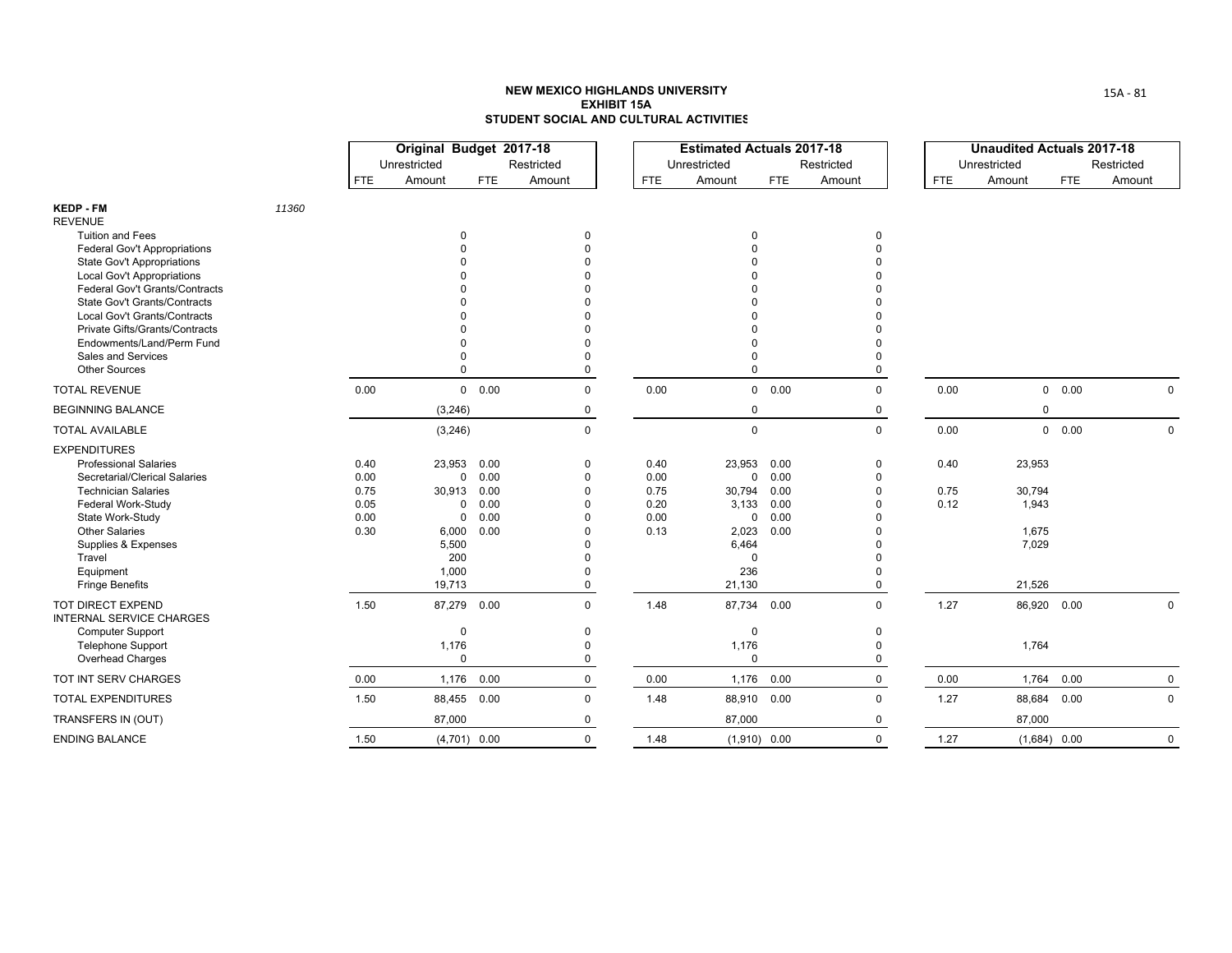|                                                                     |       |            | Original Budget 2017-18 |                |             |            | <b>Estimated Actuals 2017-18</b> |      |             |            | <b>Unaudited Actuals 2017-18</b> |            |              |
|---------------------------------------------------------------------|-------|------------|-------------------------|----------------|-------------|------------|----------------------------------|------|-------------|------------|----------------------------------|------------|--------------|
|                                                                     |       |            | Unrestricted            |                | Restricted  |            | Unrestricted                     |      | Restricted  |            | Unrestricted                     |            | Restricted   |
|                                                                     |       | <b>FTE</b> | Amount                  | FTE            | Amount      | <b>FTE</b> | Amount                           | FTE  | Amount      | <b>FTE</b> | Amount                           | <b>FTE</b> | Amount       |
| <b>CARES</b>                                                        | 32510 |            |                         |                |             |            |                                  |      |             |            |                                  |            |              |
| <b>REVENUE</b>                                                      |       |            |                         |                |             |            |                                  |      |             |            |                                  |            |              |
| <b>Tuition and Fees</b>                                             |       |            | 132,500                 |                | $\Omega$    |            | 283,240                          |      | 0           |            | 283,240                          |            |              |
| Federal Gov't Appropriations                                        |       |            | $\Omega$                |                |             |            | $\Omega$                         |      | $\Omega$    |            |                                  |            |              |
| <b>State Gov't Appropriations</b>                                   |       |            |                         |                |             |            | $\Omega$                         |      |             |            |                                  |            |              |
| <b>Local Gov't Appropriations</b><br>Federal Gov't Grants/Contracts |       |            |                         |                |             |            |                                  |      |             |            |                                  |            |              |
| <b>State Gov't Grants/Contracts</b>                                 |       |            |                         |                |             |            |                                  |      |             |            |                                  |            |              |
| Local Gov't Grants/Contracts                                        |       |            |                         |                |             |            |                                  |      |             |            |                                  |            |              |
| Private Gifts/Grants/Contracts                                      |       |            |                         |                |             |            |                                  |      |             |            |                                  |            |              |
| Endowments/Land/Perm Fund                                           |       |            |                         |                |             |            |                                  |      |             |            |                                  |            |              |
| Sales and Services                                                  |       |            |                         |                |             |            |                                  |      |             |            |                                  |            |              |
| <b>Other Sources</b>                                                |       |            | $\Omega$                |                | $\Omega$    |            | $\Omega$                         |      | 0           |            |                                  |            |              |
| <b>TOTAL REVENUE</b>                                                |       | 0.00       | 132,500 0.00            |                | $\mathbf 0$ | 0.00       | 283,240                          | 0.00 | $\mathbf 0$ | 0.00       | 283,240 0.00                     |            | $\mathbf{0}$ |
| <b>BEGINNING BALANCE</b>                                            |       |            | (1, 337)                |                | 0           |            | $\mathbf 0$                      |      | $\mathbf 0$ |            | $\mathbf 0$                      |            |              |
| <b>TOTAL AVAILABLE</b>                                              |       |            | 131,163                 |                | $\mathbf 0$ |            | 283,240                          |      | $\mathbf 0$ | 0.00       | 283,240 0.00                     |            | $\mathbf 0$  |
| <b>EXPENDITURES</b>                                                 |       |            |                         |                |             |            |                                  |      |             |            |                                  |            |              |
| <b>Professional Salaries</b>                                        |       | 1.00       | 92,853                  | 0.00           | $\Omega$    | 2.00       | 111,115                          | 0.00 | 0           | 1.00       | 107,099                          |            |              |
| Secretarial/Clerical Salaries                                       |       | 0.00       | 0                       | 0.00           | $\Omega$    | 0.00       | $\Omega$                         | 0.00 | $\Omega$    |            |                                  |            |              |
| <b>Technician Salaries</b>                                          |       | 0.00       | $\Omega$                | 0.00           |             | 0.00       | $\mathbf 0$                      | 0.00 | $\Omega$    |            |                                  |            |              |
| Federal Work-Study                                                  |       | 0.00       | 0                       | 0.00           |             | 0.00       | 0                                | 0.00 |             |            |                                  |            |              |
| State Work-Study                                                    |       | 0.00       | $\mathbf 0$             | 0.00           |             | 0.00       | $\mathbf 0$                      | 0.00 |             |            |                                  |            |              |
| <b>Other Salaries</b>                                               |       | 0.44       | 6,000<br>3,000          | 0.00           |             | 0.42       | 6,600<br>18,200                  | 0.00 |             |            | 5,819<br>16,708                  |            |              |
| Supplies & Expenses<br>Travel                                       |       |            | 1,000                   |                |             |            | 4,162                            |      | O           |            | 3,878                            |            |              |
| Equipment                                                           |       |            | $\Omega$                |                |             |            | $\Omega$                         |      | O           |            |                                  |            |              |
| <b>Fringe Benefits</b>                                              |       |            | 30,984                  |                | $\Omega$    |            | 28,460                           |      | $\Omega$    |            | 31,053                           |            |              |
| TOT DIRECT EXPEND<br><b>INTERNAL SERVICE CHARGES</b>                |       | 1.44       | 133,837                 | 0.00           | $\Omega$    | 2.42       | 168,537                          | 0.00 | $\Omega$    | 1.00       | 164,556 0.00                     |            | $\mathbf 0$  |
| <b>Computer Support</b>                                             |       |            | $\mathbf 0$             |                | $\Omega$    |            | $\mathbf 0$                      |      | $\mathbf 0$ |            |                                  |            |              |
| <b>Telephone Support</b>                                            |       |            | 588                     |                | $\Omega$    |            | 1,176                            |      | $\Omega$    |            | 1,764                            |            |              |
| Overhead Charges                                                    |       |            | $\mathbf 0$             |                | $\Omega$    |            | $\mathbf 0$                      |      | 0           |            |                                  |            |              |
| TOT INT SERV CHARGES                                                |       | 0.00       | 588                     | 0.00           | 0           | 0.00       | 1,176                            | 0.00 | $\mathbf 0$ | 0.00       |                                  | 1,764 0.00 | $\mathbf 0$  |
| <b>TOTAL EXPENDITURES</b>                                           |       | 1.44       | 134,425 0.00            |                | $\mathbf 0$ | 2.42       | 169,713 0.00                     |      | $\mathbf 0$ | 1.00       | 166,320 0.00                     |            | 0            |
| TRANSFERS IN (OUT)                                                  |       |            |                         |                |             |            |                                  |      |             |            |                                  |            |              |
| <b>ENDING BALANCE</b>                                               |       | 1.44       |                         | $(3,262)$ 0.00 | 0           | 2.42       | 113,526 0.00                     |      | $\mathbf 0$ | 1.00       | 116,920 0.00                     |            | $\mathbf 0$  |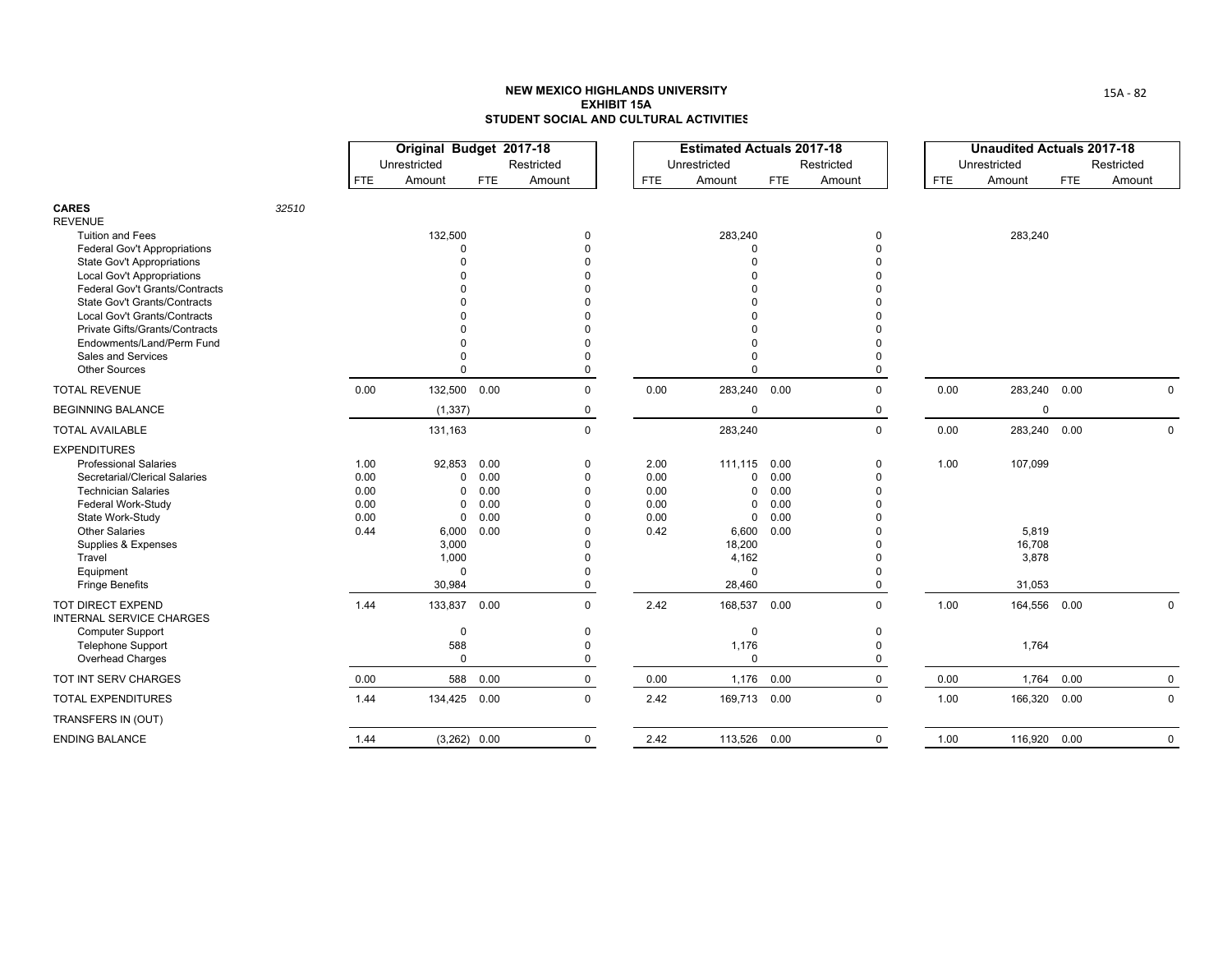|                                                      |            | Original Budget 2017-18 |                        |                      |            | <b>Estimated Actuals 2017-18</b> |               |                      |            | <b>Unaudited Actuals 2017-18</b> |             |                      |
|------------------------------------------------------|------------|-------------------------|------------------------|----------------------|------------|----------------------------------|---------------|----------------------|------------|----------------------------------|-------------|----------------------|
|                                                      | <b>FTE</b> | Unrestricted<br>Amount  | <b>FTE</b>             | Restricted<br>Amount | <b>FTE</b> | Unrestricted<br>Amount           | <b>FTE</b>    | Restricted<br>Amount | <b>FTE</b> | Unrestricted<br>Amount           | <b>FTE</b>  | Restricted<br>Amount |
|                                                      |            |                         |                        |                      |            |                                  |               |                      |            |                                  |             |                      |
| <b>Grants and Contracts</b><br><b>REVENUE</b>        |            |                         |                        |                      |            |                                  |               |                      |            |                                  |             |                      |
| <b>Tuition and Fees</b>                              |            |                         | $\Omega$               | $\Omega$             |            |                                  |               | $\Omega$             |            |                                  |             |                      |
| <b>Federal Gov't Appropriations</b>                  |            |                         |                        |                      |            |                                  |               |                      |            |                                  |             |                      |
| <b>State Gov't Appropriations</b>                    |            |                         |                        |                      |            |                                  |               |                      |            |                                  |             |                      |
| <b>Local Gov't Appropriations</b>                    |            |                         |                        | $\Omega$             |            |                                  |               |                      |            |                                  |             |                      |
| Federal Gov't Grants/Contracts                       |            |                         |                        | 85,748               |            |                                  |               | 37,717               |            |                                  |             | 37,711               |
| <b>State Gov't Grants/Contracts</b>                  |            |                         |                        | 25,355               |            |                                  |               | 15,052               |            |                                  |             | 24,557               |
| Local Gov't Grants/Contracts                         |            |                         |                        | U                    |            |                                  |               |                      |            |                                  |             |                      |
| Private Gifts/Grants/Contracts                       |            |                         |                        |                      |            |                                  |               |                      |            |                                  |             |                      |
| Endowments/Land/Perm Fund                            |            |                         |                        |                      |            |                                  |               |                      |            |                                  |             |                      |
| Sales and Services                                   |            |                         |                        | O                    |            |                                  |               |                      |            |                                  |             |                      |
| <b>Other Sources</b>                                 |            |                         | $\Omega$               | 0                    |            | $\Omega$                         |               | 0                    |            |                                  |             |                      |
| <b>TOTAL REVENUE</b>                                 | 0.00       |                         | $\overline{0}$<br>0.00 | 111,103              | 0.00       |                                  | $0\quad 0.00$ | 52,769               | 0.00       |                                  | 0 0.00      | 62,268               |
| <b>BEGINNING BALANCE</b>                             |            |                         | $\mathbf 0$            | 0                    |            | 0                                |               | $\mathbf 0$          |            |                                  | $\mathbf 0$ |                      |
| <b>TOTAL AVAILABLE</b>                               |            |                         | $\mathbf 0$            | 111,103              |            | $\mathsf 0$                      |               | 52,769               | 0.00       |                                  | 0 0.00      | 62,268               |
| <b>EXPENDITURES</b>                                  |            |                         |                        |                      |            |                                  |               |                      |            |                                  |             |                      |
| <b>Professional Salaries</b>                         | 0.00       |                         | 0.00<br>0              | 0                    | 0.00       | 0                                | 0.00          | 0                    |            |                                  |             |                      |
| Secretarial/Clerical Salaries                        | 0.00       |                         | 0.00<br>$\mathbf 0$    | $\Omega$             | 0.00       | $\Omega$                         | 0.00          | $\Omega$             |            |                                  |             |                      |
| <b>Technician Salaries</b>                           | 0.00       |                         | 0.00<br>$\Omega$       | $\Omega$             | 0.00       | $\Omega$                         | 0.00          | $\Omega$             |            |                                  |             |                      |
| Federal Work-Study                                   | 0.00       |                         | 5.15<br>$\Omega$       | 85,748               | 0.00       | 0                                | 1.20          | 37,717               |            |                                  |             |                      |
| State Work-Study                                     | 0.00       |                         | 1.52<br>$\Omega$       | 25,355               | 0.00       | $\Omega$                         | 0.60          | 15,052               |            |                                  | 0.96        | 15,011               |
| <b>Other Salaries</b>                                | 0.00       |                         | 0.00<br>0              | $\Omega$             | 0.00       | $\Omega$                         | 0.00          |                      |            |                                  |             |                      |
| Supplies & Expenses                                  |            |                         | U                      |                      |            | $\Omega$                         |               |                      |            |                                  |             |                      |
| Travel                                               |            |                         |                        |                      |            |                                  |               |                      |            |                                  |             |                      |
| Equipment<br><b>Fringe Benefits</b>                  |            |                         | $\Omega$               | $\Omega$             |            | $\Omega$                         |               | $\Omega$             |            |                                  |             |                      |
|                                                      |            |                         |                        |                      |            |                                  |               |                      |            |                                  |             |                      |
| <b>TOT DIRECT EXPEND</b><br>INTERNAL SERVICE CHARGES | 0.00       |                         | 0 6.67                 | 111,103              | 0.00       |                                  | 0 1.80        | 52,769               | 0.00       |                                  | 0 0.96      | 15,011               |
| <b>Computer Support</b>                              |            |                         | $\Omega$               | $\mathbf 0$          |            | $\Omega$                         |               | $\Omega$             |            |                                  |             |                      |
| <b>Telephone Support</b>                             |            |                         | $\Omega$               | 0                    |            | $\Omega$                         |               | $\Omega$             |            |                                  |             |                      |
| Overhead Charges                                     |            |                         | $\mathbf 0$            | 0                    |            | $\mathbf 0$                      |               | 0                    |            |                                  |             |                      |
| TOT INT SERV CHARGES                                 | 0.00       |                         | $0\quad 0.00$          | $\mathbf 0$          | 0.00       |                                  | $0\quad 0.00$ | $\mathbf 0$          | 0.00       |                                  | 0 0.00      | $\mathbf 0$          |
| <b>TOTAL EXPENDITURES</b>                            | 0.00       |                         | 0 6.67                 | 111,103              | 0.00       |                                  | 0 1.80        | 52,769               | 0.00       |                                  | 0 0.96      | 15,011               |
| TRANSFERS IN (OUT)                                   |            |                         |                        |                      |            |                                  |               |                      |            |                                  |             |                      |
| <b>ENDING BALANCE</b>                                | 0.00       |                         | 0 6.67                 | $\mathbf 0$          | 0.00       |                                  | 0 1.80        | $\Omega$             | 0.00       |                                  | 0 0.96      | 47,257               |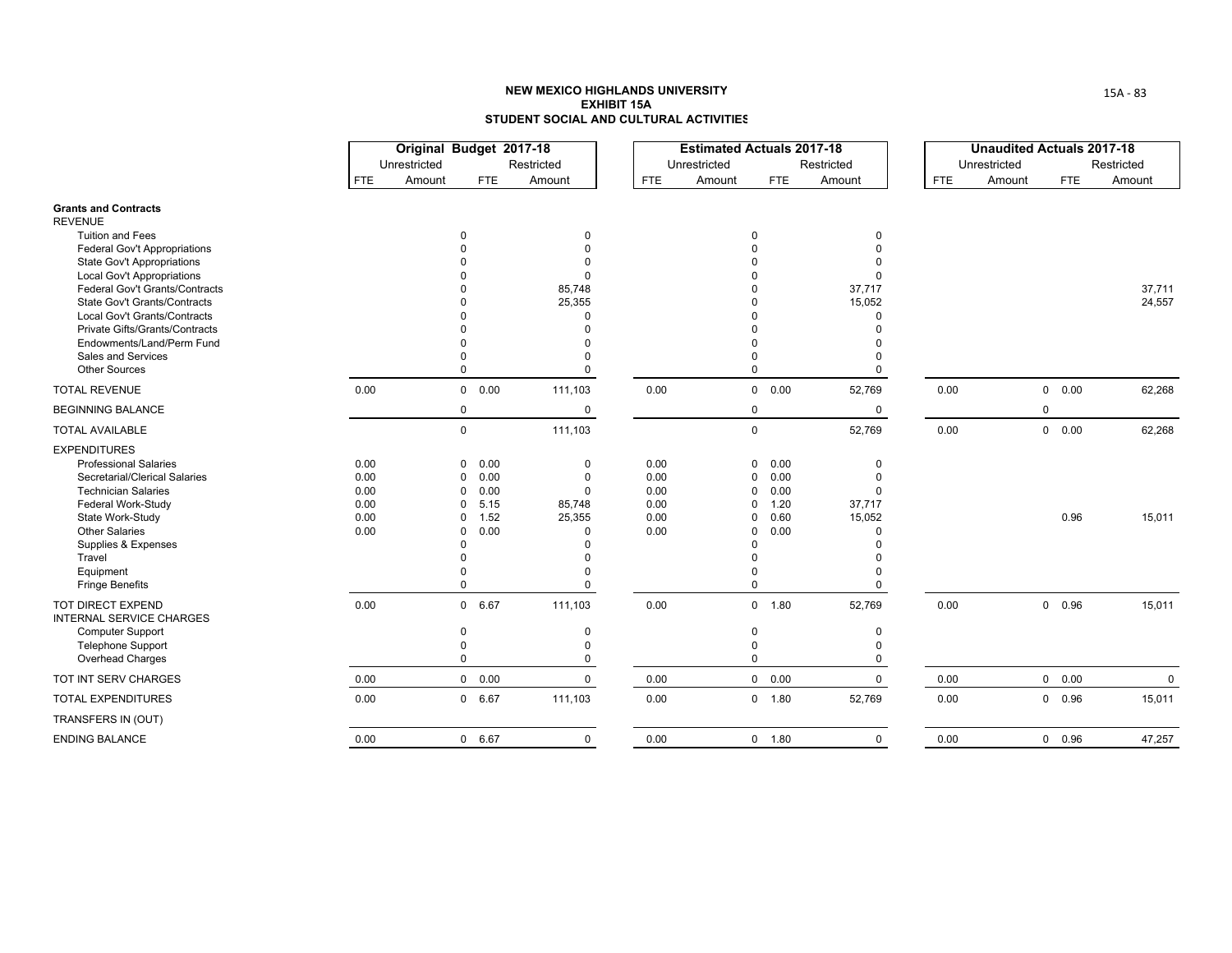|                                                                       |              | Original Budget 2017-18 |              |                      |              | <b>Estimated Actuals 2017-18</b> |              |                      |              | <b>Unaudited Actuals 2017-18</b> |              |                      |
|-----------------------------------------------------------------------|--------------|-------------------------|--------------|----------------------|--------------|----------------------------------|--------------|----------------------|--------------|----------------------------------|--------------|----------------------|
|                                                                       | <b>FTE</b>   | Unrestricted<br>Amount  | <b>FTE</b>   | Restricted<br>Amount | <b>FTE</b>   | Unrestricted<br>Amount           | FTE.         | Restricted<br>Amount | <b>FTE</b>   | Unrestricted<br>Amount           | <b>FTE</b>   | Restricted<br>Amount |
|                                                                       |              |                         |              |                      |              |                                  |              |                      |              |                                  |              |                      |
| <b>REVENUE</b>                                                        |              |                         |              |                      |              |                                  |              |                      |              |                                  |              |                      |
| <b>Tuition and Fees</b>                                               |              | $\Omega$                |              | 0                    |              | $\mathbf 0$                      |              | 0                    |              |                                  |              |                      |
| <b>Federal Gov't Appropriations</b>                                   |              |                         |              | $\Omega$             |              | $\Omega$                         |              | $\Omega$             |              |                                  |              |                      |
| <b>State Gov't Appropriations</b>                                     |              |                         |              |                      |              | $\Omega$                         |              |                      |              |                                  |              |                      |
| <b>Local Gov't Appropriations</b>                                     |              |                         |              | $\Omega$             |              | $\Omega$                         |              |                      |              |                                  |              |                      |
| Federal Gov't Grants/Contracts<br><b>State Gov't Grants/Contracts</b> |              |                         |              | 978,200<br>2,907     |              | $\Omega$<br>$\Omega$             |              | 1,843,798<br>75,719  |              |                                  |              | 941.148              |
| Local Gov't Grants/Contracts                                          |              |                         |              | $\Omega$             |              | $\Omega$                         |              | $\Omega$             |              |                                  |              |                      |
| Private Gifts/Grants/Contracts                                        |              |                         |              | 279,526              |              | $\Omega$                         |              | 335,442              |              |                                  |              | 9,427                |
| Endowments/Land/Perm Fund                                             |              |                         |              | $\Omega$             |              | $\Omega$                         |              | $\Omega$             |              |                                  |              |                      |
| Sales and Services                                                    |              |                         |              | $\Omega$             |              | $\Omega$                         |              | $\Omega$             |              |                                  |              |                      |
| <b>Other Sources</b>                                                  |              | $\Omega$                |              | $\Omega$             |              | $\Omega$                         |              | $\Omega$             |              |                                  |              |                      |
| <b>TOTAL REVENUE</b>                                                  | 0.00         | $\mathbf 0$             | 0.00         | 1,260,633            | 0.00         | $\mathbf 0$                      | 0.00         | 2,254,959            |              | 0                                |              | 950,575              |
| <b>BEGINNING BALANCE</b>                                              |              | 1,066,380               |              | 0                    |              | 447,790                          |              | 0                    |              | 447,790                          |              | 0                    |
| <b>TOTAL AVAILABLE</b>                                                |              | 1,066,380               |              | 1,260,633            |              | 447,790                          |              | 2,254,959            |              | 447,790                          |              | 950,575              |
| <b>EXPENDITURES</b>                                                   |              |                         |              |                      |              |                                  |              |                      |              |                                  |              |                      |
| <b>Professional Salaries</b>                                          | 0.00         | 102,311                 | 0.00         | $\mathbf 0$          | 1.00         | 68,803                           | 1.00         | 38,500               | 2.00         | 68,803                           | 2.00         | 35,269               |
| <b>Full-Time Faculty</b>                                              | 1.00         | 16,414                  | 4.27         | 234,991              | 1.75         | 49,146                           | 4.93         | 155,819              | 0.75         | 49,152                           | 4.00         | 142,225              |
| Secretarial/Clerical Salaries                                         | 0.00         | 47,690                  | 0.42         | 14,929               | 0.00         | 30,453                           | 0.90         | 73,875               | 1.00         | 29,328                           | 0.90         | 31,401               |
| <b>Technician Salaries</b>                                            | 0.00         | $\Omega$<br>$\Omega$    | 0.00         | 42                   | 0.00         | $\Omega$                         | 2.75         | 4,000                | 0.00         | $\Omega$                         | 0.00<br>0.30 |                      |
| <b>GA/TA Salaries</b><br>Federal Work-Study                           | 0.14<br>0.48 |                         | 1.13<br>0.24 | 33,635<br>4,028      | 0.00<br>0.00 | $\cap$                           | 0.60<br>0.60 | 121,236<br>3,876     | 0.00<br>0.00 |                                  | 0.16         | 68,409<br>2,468      |
| State Work-Study                                                      | 0.00         | $\Omega$                | 0.25         | 4,092                | 0.54         | $\Omega$                         | 0.00         | 5,000                | 0.00         | $\Omega$                         | 0.00         | $\Omega$             |
| <b>Other Salaries</b>                                                 | 0.00         | 2,000                   | 4.90         | 81,468               | 0.00         | 8,360                            | 0.00         | 59,261               | 0.75         | 9,163                            | 11.00        | 84,201               |
| Supplies & Expenses                                                   |              | 122,255                 |              | 442,793              |              | 510,625                          |              | 1,050,612            | 0.00         | 470,535                          | 0.00         | 383,144              |
| Travel                                                                |              | 15,500                  |              | 72,891               |              | 25,533                           |              | 178,606              | 0.00         | 14,091                           | 0.00         | 72,511               |
| Equipment                                                             |              | 20,668                  |              | 288,519              |              | 11,057                           |              | 412,634              | 0.00         | 8,731                            | 0.00         | 43,706               |
| <b>Fringe Benefits</b>                                                |              | 55,810                  |              | 83,245               |              | 44,400                           |              | 151,540              | 0.00         | 53,642                           | 0.00         | 89,935               |
| TOT DIRECT EXPEND<br><b>INTERNAL SERVICE CHARGES</b>                  | 1.62         | 382,648                 | 11.21        | 1,260,633            | 3.29         | 748,377                          | 10.78        | 2,254,959            | 4.50         | 703,444                          | 18.36        | 953,269              |
| <b>Computer Support</b>                                               |              | $\Omega$                |              | 0                    |              | $\mathbf 0$                      |              | 0                    |              |                                  |              |                      |
| Telephone Support                                                     |              | 2,352                   |              | $\mathbf 0$          |              | 2,352                            |              | 0                    |              | 1,176                            |              |                      |
| TOT INT SERV CHARGES                                                  | 0.00         | 2,352                   | 0.00         | $\mathbf 0$          | 0.00         | 2,352                            | 0.00         | $\mathbf 0$          | 0.00         | 1,176                            | 0.00         | $\mathbf{0}$         |
| <b>TOTAL EXPENDITURES</b>                                             | 1.62         | 385,000                 | 11.21        | 1,260,633            | 3.29         | 750,729                          | 10.78        | 2,254,959            | 4.50         | 704,620                          | 18.36        | 953,269              |
| TRANSFERS IN (OUT)                                                    |              | 345,000                 |              | $\mathbf 0$          |              | 775,000                          |              | 0                    |              | 43,249                           |              |                      |
| <b>ENDING BALANCE</b>                                                 | 1.62         | 1,026,380               | 11.21        | $\Omega$             | 3.29         | 472,061                          | 10.78        | $\Omega$             | 4.50         | $(213,581)$ 18.36                |              | (2,694)              |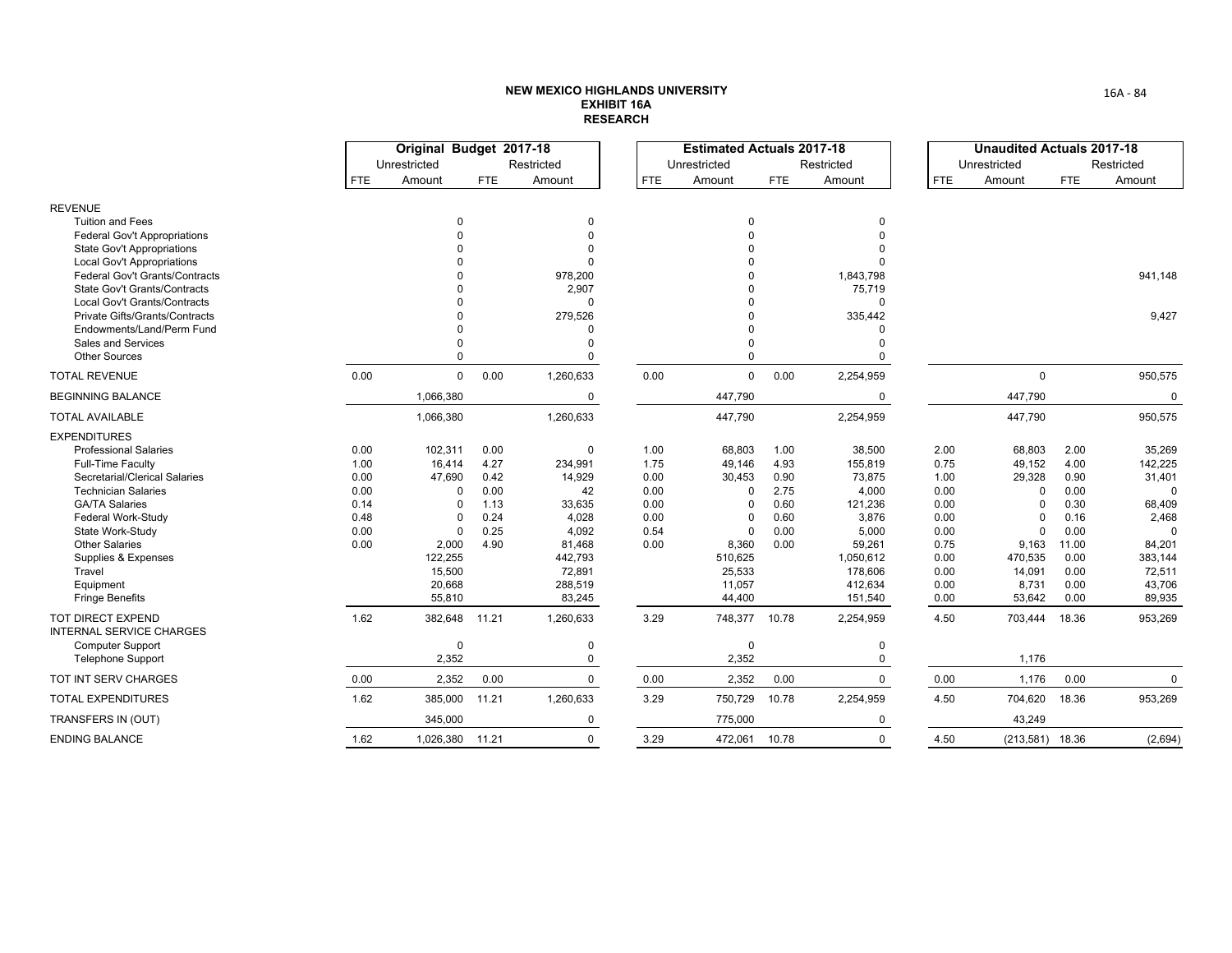|                                          |       |            | Original Budget 2017-18 |            |             |            | <b>Estimated Actuals 2017-18</b> |            |             |            | <b>Unaudited Actuals 2017-18</b> |            |              |
|------------------------------------------|-------|------------|-------------------------|------------|-------------|------------|----------------------------------|------------|-------------|------------|----------------------------------|------------|--------------|
|                                          |       |            | Unrestricted            |            | Restricted  |            | Unrestricted                     |            | Restricted  |            | Unrestricted                     |            | Restricted   |
|                                          |       | <b>FTE</b> | Amount                  | <b>FTE</b> | Amount      | <b>FTE</b> | Amount                           | <b>FTE</b> | Amount      | <b>FTE</b> | Amount                           | <b>FTE</b> | Amount       |
| <b>Research &amp; Sponsored Programs</b> | 22000 |            |                         |            |             |            |                                  |            |             |            |                                  |            |              |
| <b>Professional Salaries</b>             |       | 0.00       | 102,311                 | 0.00       | 0           | 1.00       | 58,725                           | 0.00       | 0           | 2.00       | 58,725                           |            |              |
| Secretarial/Clerical Salaries            |       | 0.00       | 29,441                  | 0.00       | $\mathbf 0$ | 1.00       | 30,328                           | 0.00       | $\mathbf 0$ | 1.00       | 29,328                           |            |              |
| <b>Technician Salaries</b>               |       | 0.00       | $\mathbf 0$             | 0.00       | $\Omega$    | 0.00       | $\Omega$                         | 0.00       | $\Omega$    |            |                                  |            |              |
| Federal Work-Study                       |       | 0.00       | 0                       | 0.00       | $\mathbf 0$ | 0.00       | 0                                | 0.00       | $\Omega$    |            |                                  |            |              |
| State Work-Study                         |       | 0.00       | $\mathbf 0$             | 0.00       | $\Omega$    | 0.00       | $\Omega$                         | 0.00       | $\Omega$    |            |                                  |            |              |
| <b>Other Salaries</b>                    |       | 0.00       | $\mathbf 0$             | 0.00       | $\mathbf 0$ | 0.00       | $\mathbf 0$                      | 0.00       | $\Omega$    |            | 1,000                            |            |              |
| Supplies & Expenses                      |       |            | 2,756                   |            | $\mathbf 0$ |            | 2,756                            |            | $\mathbf 0$ |            | 202                              |            |              |
| Travel                                   |       |            | $\mathbf 0$             |            | $\mathbf 0$ |            | 0                                |            | $\mathbf 0$ |            |                                  |            |              |
| Equipment                                |       |            | $\mathbf 0$             |            | $\Omega$    |            | $\Omega$                         |            | $\Omega$    |            |                                  |            |              |
| <b>Fringe Benefits</b>                   |       |            | 43,636                  |            | $\pmb{0}$   |            | 31,350                           |            | 0           |            | 31,647                           |            |              |
| <b>TOT DIRECT EXPEND</b>                 |       | 0.00       | 178,144                 | 0.00       | $\mathbf 0$ | 2.00       | 123,159                          | 0.00       | $\mathbf 0$ | 3.00       | 120,902                          | 0.00       | $\mathbf 0$  |
| <b>Faculty Research</b>                  | 23000 |            |                         |            |             |            |                                  |            |             |            |                                  |            |              |
| <b>Professional Salaries</b>             |       | 0.00       | 0                       | 0.00       | 0           | 0.00       | 0                                | 0.00       | 0           |            |                                  |            |              |
| Secretarial/Clerical Salaries            |       | 0.00       | 0                       | 0.00       | $\mathbf 0$ | 0.00       | $\Omega$                         | 0.00       | $\Omega$    |            |                                  |            |              |
| <b>Technician Salaries</b>               |       | 0.00       | $\mathbf 0$             | 0.00       | $\mathbf 0$ | 0.00       | $\Omega$                         | 0.00       | $\Omega$    |            |                                  |            |              |
| Federal Work-Study                       |       | 0.00       | $\mathbf 0$             | 0.00       | $\Omega$    | 0.00       | $\Omega$                         | 0.00       | $\Omega$    |            |                                  |            |              |
| State Work-Study                         |       | 0.00       | $\mathbf 0$             | 0.00       | $\Omega$    | 0.00       | $\Omega$                         | 0.00       | $\Omega$    |            |                                  |            |              |
| <b>Other Salaries</b>                    |       | 0.00       | $\mathbf 0$             | 0.00       | $\mathbf 0$ | 0.00       | $\mathbf 0$                      | 0.00       | $\Omega$    |            |                                  |            |              |
| Supplies & Expenses                      |       |            | 10,750                  |            | $\mathbf 0$ |            | 1,007                            |            | $\Omega$    |            | 3,072                            |            |              |
| Travel                                   |       |            | 10,000                  |            | $\mathbf 0$ |            | 20,033                           |            | $\Omega$    |            | 12,510                           |            |              |
| Equipment                                |       |            | 600                     |            | $\mathbf 0$ |            | 310                              |            | $\mathbf 0$ |            | 6,686                            |            |              |
| <b>Fringe Benefits</b>                   |       |            | $\mathbf 0$             |            | $\pmb{0}$   |            | $\Omega$                         |            | 0           |            |                                  |            |              |
| TOT DIRECT EXPEND                        |       | 0.00       | 21,350                  | 0.00       | $\mathbf 0$ | 0.00       | 21,350                           | 0.00       | $\mathbf 0$ | 0.00       | 22,268                           | 0.00       | $\mathbf 0$  |
| <b>Research Allocation - General</b>     | 26400 |            |                         |            |             |            |                                  |            |             |            |                                  |            |              |
| <b>Professional Salaries</b>             |       | 0.00       | $\mathbf 0$             | 0.00       | $\mathbf 0$ | 0.00       | 10,078                           | 0.00       | $\mathbf 0$ |            | 10,078                           |            |              |
| <b>Full-Time Faculty</b>                 |       | 1.00       | 16,414                  | 0.00       | $\mathbf 0$ | 0.75       | 49,146                           | 0.00       | 0           | 0.75       | 49,152                           |            |              |
| Secretarial/Clerical Salaries            |       | 0.00       | 18,249                  | 0.00       | $\mathbf 0$ | 0.00       | 125                              | 0.00       | $\Omega$    |            |                                  |            |              |
| <b>Technician Salaries</b>               |       | 0.00       | 0                       | 0.00       | $\mathbf 0$ | 0.00       | 0                                | 0.00       | $\mathbf 0$ |            |                                  |            |              |
| Federal Work-Study                       |       | 0.14       | $\mathbf 0$             | 0.00       | $\Omega$    | 0.00       | $\mathbf 0$                      | 0.00       | $\Omega$    |            |                                  |            |              |
| State Work-Study                         |       | 0.48       | $\mathbf 0$             | 0.00       | $\Omega$    | 0.00       | $\mathbf 0$                      | 0.00       | $\Omega$    |            |                                  |            |              |
| <b>Other Salaries</b>                    |       | 0.00       | 2,000                   | 0.00       | $\mathbf 0$ | 0.54       | 8,360                            | 0.00       | 0           | 0.75       | 8,163                            |            |              |
| Supplies & Expenses                      |       |            | 93,749                  |            | $\mathbf 0$ |            | 65,545                           |            | $\Omega$    |            | 40,944                           |            |              |
| Travel                                   |       |            | 5,500                   |            | $\mathbf 0$ |            | 5,500                            |            | $\mathbf 0$ |            | 1,581                            |            |              |
| Equipment                                |       |            | 20,068                  |            | $\mathbf 0$ |            | 10,747                           |            | $\mathbf 0$ |            | 2,045                            |            |              |
| <b>Fringe Benefits</b>                   |       |            | 12,174                  |            | $\Omega$    |            | 13,050                           |            | 0           |            | 19,155                           |            |              |
| <b>TOT DIRECT EXPEND</b>                 |       | 1.62       | 168,154                 | 0.00       | $\mathbf 0$ | 1.29       | 162,551                          | 0.00       | $\mathbf 0$ | 1.50       | 131,117                          | 0.00       | $\mathbf{0}$ |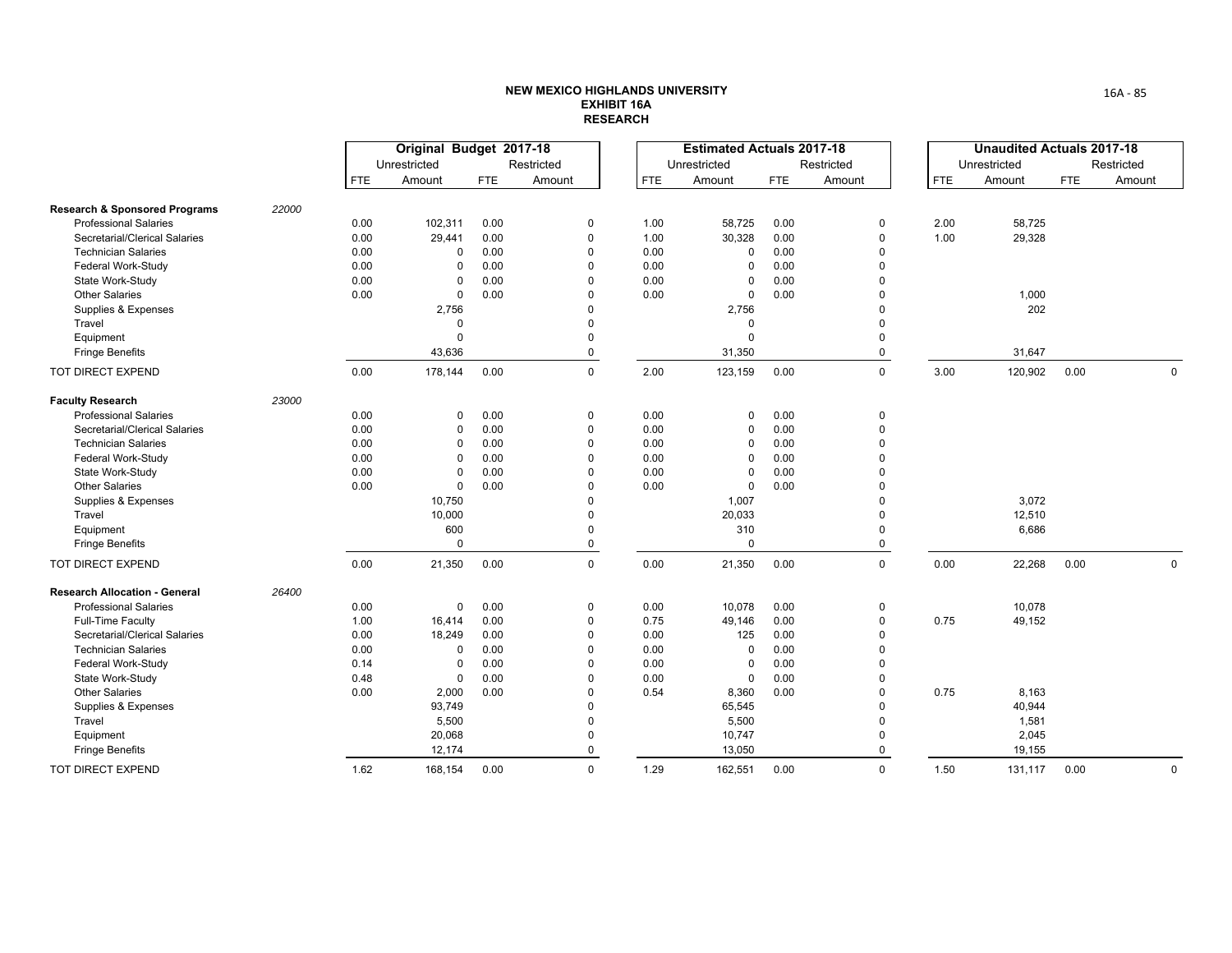|                               |       |            | Original Budget 2017-18 |            |             |            | <b>Estimated Actuals 2017-18</b> |            |              |            | <b>Unaudited Actuals 2017-18</b> |            |             |
|-------------------------------|-------|------------|-------------------------|------------|-------------|------------|----------------------------------|------------|--------------|------------|----------------------------------|------------|-------------|
|                               |       |            | Unrestricted            |            | Restricted  |            | Unrestricted                     |            | Restricted   |            | Unrestricted                     |            | Restricted  |
|                               |       | <b>FTE</b> | Amount                  | <b>FTE</b> | Amount      | <b>FTE</b> | Amount                           | <b>FTE</b> | Amount       | <b>FTE</b> | Amount                           | <b>FTE</b> | Amount      |
| <b>Patent Advancement</b>     | 26910 |            |                         |            |             |            |                                  |            |              |            |                                  |            |             |
| <b>Professional Salaries</b>  |       | 0.00       | $\mathbf 0$             | 0.00       | 0           | 0.00       | 0                                | 0.00       | $\mathbf 0$  |            |                                  |            |             |
| Secretarial/Clerical Salaries |       | 0.00       | 0                       | 0.00       | 0           | 0.00       | $\Omega$                         | 0.00       | 0            |            |                                  |            |             |
| <b>Technician Salaries</b>    |       | 0.00       | $\mathbf 0$             | 0.00       | $\mathbf 0$ | 0.00       | 0                                | 0.00       | $\Omega$     |            |                                  |            |             |
| Federal Work-Study            |       | 0.00       | $\Omega$                | 0.00       | $\Omega$    | 0.00       | $\Omega$                         | 0.00       | $\Omega$     |            |                                  |            |             |
| State Work-Study              |       | 0.00       | 0                       | 0.00       | $\Omega$    | 0.00       | $\Omega$                         | 0.00       | $\Omega$     |            |                                  |            |             |
| <b>Other Salaries</b>         |       | 0.00       | 0                       | 0.00       | $\Omega$    | 0.00       | 0                                | 0.00       | $\Omega$     |            |                                  |            |             |
| Supplies & Expenses           |       |            | 10,000                  |            | $\Omega$    |            | 10,000                           |            | $\Omega$     |            |                                  |            |             |
| Travel                        |       |            | $\Omega$                |            | $\Omega$    |            | 0                                |            | $\Omega$     |            |                                  |            |             |
| Equipment                     |       |            | $\mathbf 0$             |            | $\Omega$    |            | $\Omega$                         |            | $\Omega$     |            |                                  |            |             |
| <b>Fringe Benefits</b>        |       |            | $\Omega$                |            | $\mathbf 0$ |            | $\mathbf{0}$                     |            | 0            |            |                                  |            |             |
| TOT DIRECT EXPEND             |       | 0.00       | 10,000                  | 0.00       | $\mathbf 0$ | 0.00       | 10,000                           | 0.00       | $\mathbf 0$  | 0.00       | $\mathbf 0$                      | 0.00       | $\mathbf 0$ |
| Organization 21853            | 21853 |            |                         |            |             |            |                                  |            |              |            |                                  |            |             |
| <b>Professional Salaries</b>  |       | 0.00       | $\mathbf 0$             | 0.00       | 0           | 0.00       | 0                                | 0.00       | $\mathbf 0$  |            |                                  |            |             |
| Secretarial/Clerical Salaries |       | 0.00       | 0                       | 0.00       | $\mathbf 0$ | 0.00       | $\Omega$                         | 0.00       | $\mathbf 0$  |            |                                  |            |             |
| <b>Technician Salaries</b>    |       | 0.00       | $\mathbf 0$             | 0.00       | $\Omega$    | 0.00       | 0                                | 0.00       | $\Omega$     |            |                                  |            |             |
| Federal Work-Study            |       | 0.00       | $\mathbf 0$             | 0.00       | $\Omega$    | 0.00       | $\Omega$                         | 0.00       | $\Omega$     |            |                                  |            |             |
| State Work-Study              |       | 0.00       | $\Omega$                | 0.00       | $\Omega$    | 0.00       | $\Omega$                         | 0.00       | $\Omega$     |            |                                  |            |             |
| <b>Other Salaries</b>         |       | 0.00       | $\mathbf 0$             | 0.00       | $\Omega$    | 0.00       | $\Omega$                         | 0.00       | $\Omega$     |            |                                  |            |             |
| Supplies & Expenses           |       |            | $\Omega$                |            | $\Omega$    |            | $\Omega$                         |            | $\Omega$     |            |                                  |            |             |
| Travel                        |       |            | $\Omega$                |            | $\Omega$    |            | $\Omega$                         |            | $\Omega$     |            |                                  |            |             |
| Equipment                     |       |            | $\Omega$                |            | $\Omega$    |            | 0                                |            | $\Omega$     |            |                                  |            |             |
| <b>Fringe Benefits</b>        |       |            | $\mathbf 0$             |            | 0           |            | $\mathbf 0$                      |            | 0            |            |                                  |            |             |
| TOT DIRECT EXPEND             |       | 0.00       | $\mathbf 0$             | 0.00       | $\mathbf 0$ | 0.00       | $\mathbf 0$                      | 0.00       | $\mathbf 0$  | 0.00       | $\mathbf 0$                      | 0.00       | $\mathbf 0$ |
| Organization 23471            | 23471 |            |                         |            |             |            |                                  |            |              |            |                                  |            |             |
| <b>Professional Salaries</b>  |       | 0.00       | 0                       | 0.00       | 0           | 0.00       | $\Omega$                         | 0.00       | 0            |            |                                  |            |             |
| Secretarial/Clerical Salaries |       | 0.00       | 0                       | 0.00       | $\Omega$    | 0.00       | $\Omega$                         | 0.00       | $\Omega$     |            |                                  |            |             |
| <b>Technician Salaries</b>    |       | 0.00       | $\mathbf 0$             | 0.00       | $\mathbf 0$ | 0.00       | $\Omega$                         | 0.00       | $\Omega$     |            |                                  |            |             |
| Federal Work-Study            |       | 0.00       | $\Omega$                | 0.00       | $\Omega$    | 0.00       | O                                | 0.00       | $\Omega$     |            |                                  |            |             |
| State Work-Study              |       | 0.00       | 0                       | 0.00       | $\Omega$    | 0.00       | 0                                | 0.00       | $\Omega$     |            |                                  |            |             |
| <b>Other Salaries</b>         |       | 0.00       | $\mathbf 0$             | 0.00       | $\Omega$    | 0.00       | $\Omega$                         | 0.00       | $\Omega$     |            |                                  |            |             |
| Supplies & Expenses           |       |            | $\Omega$                |            | $\Omega$    |            | $\Omega$                         |            | $\Omega$     |            |                                  |            |             |
| Travel                        |       |            | $\Omega$                |            | $\Omega$    |            | $\Omega$                         |            | $\Omega$     |            |                                  |            |             |
| Equipment                     |       |            | O                       |            | O           |            | 0                                |            | $\Omega$     |            |                                  |            |             |
| <b>Fringe Benefits</b>        |       |            | $\Omega$                |            | 0           |            | $\mathbf 0$                      |            | $\Omega$     |            |                                  |            |             |
| TOT DIRECT EXPEND             |       | 0.00       | $\mathbf 0$             | 0.00       | $\Omega$    | 0.00       | $\mathbf 0$                      | 0.00       | $\mathbf{0}$ | 0.00       | $\mathbf 0$                      | 0.00       | $\mathbf 0$ |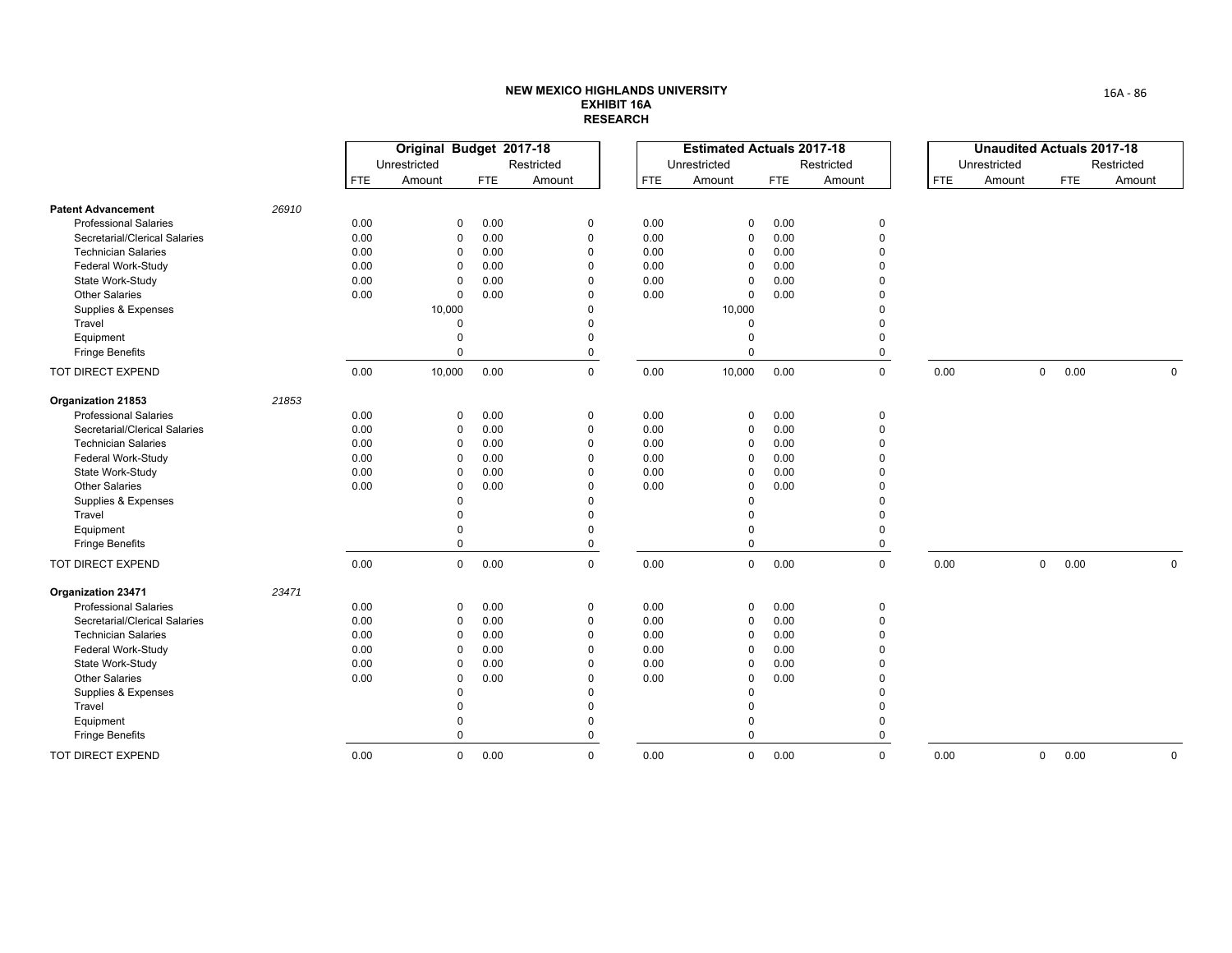|                                           |       | Original Budget 2017-18<br>Restricted<br>Unrestricted |                |            |             |      | <b>Estimated Actuals 2017-18</b> |            |            |            | <b>Unaudited Actuals 2017-18</b> |            |             |
|-------------------------------------------|-------|-------------------------------------------------------|----------------|------------|-------------|------|----------------------------------|------------|------------|------------|----------------------------------|------------|-------------|
|                                           |       |                                                       |                |            |             |      | Unrestricted                     |            | Restricted |            | Unrestricted                     |            | Restricted  |
|                                           |       | <b>FTE</b>                                            | Amount         | <b>FTE</b> | Amount      | FTE  | Amount                           | <b>FTE</b> | Amount     | <b>FTE</b> | Amount                           | <b>FTE</b> | Amount      |
| <b>Unallocated Contingency (Research)</b> | 26916 |                                                       |                |            |             |      |                                  |            |            |            |                                  |            |             |
| <b>Professional Salaries</b>              |       | 0.00                                                  | $\mathbf 0$    | 0.00       | $\mathbf 0$ | 0.00 | 0                                | 0.00       | 0          |            |                                  |            |             |
| Secretarial/Clerical Salaries             |       | 0.00                                                  | $\Omega$       | 0.00       | $\Omega$    | 0.00 | 0                                | 0.00       | $\Omega$   |            |                                  |            |             |
| <b>Technician Salaries</b>                |       | 0.00                                                  | $\Omega$       | 0.00       |             | 0.00 | $\Omega$                         | 0.00       |            |            |                                  |            |             |
| Federal Work-Study                        |       | 0.00                                                  | n              | 0.00       |             | 0.00 |                                  | 0.00       |            |            |                                  |            |             |
| State Work-Study                          |       | 0.00                                                  | $\Omega$       | 0.00       |             | 0.00 |                                  | 0.00       |            |            |                                  |            |             |
| <b>Other Salaries</b>                     |       | 0.00                                                  | $\Omega$       | 0.00       |             | 0.00 | 0                                | 0.00       |            |            |                                  |            |             |
| Supplies & Expenses                       |       |                                                       | 5,000          |            |             |      | 431,316                          |            |            |            | 426,316                          |            |             |
| Travel                                    |       |                                                       |                |            | $\Omega$    |      | $\Omega$                         |            |            |            |                                  |            |             |
| Equipment                                 |       |                                                       |                |            | $\Omega$    |      | $\Omega$                         |            | $\Omega$   |            |                                  |            |             |
| <b>Fringe Benefits</b>                    |       |                                                       |                |            | $\Omega$    |      | $\Omega$                         |            | $\Omega$   |            | 2,840                            |            |             |
| TOT DIRECT EXPEND                         |       | 0.00                                                  | 5,000          | 0.00       | $\mathbf 0$ | 0.00 | 431,316                          | 0.00       | 0          | 0.00       | 429,156                          | 0.00       | $\mathbf 0$ |
| <b>Grants and Contracts</b>               |       |                                                       |                |            |             |      |                                  |            |            |            |                                  |            |             |
| <b>Professional Salaries</b>              |       | 0.00                                                  | $\Omega$       | 0.00       | $\mathbf 0$ | 0.00 | 0                                | 1.00       | 38,500     |            |                                  | 2.00       | 35,269      |
| Full-Time Faculty                         |       | 0.00                                                  | $\Omega$       | 4.27       | 234,991     | 0.00 | 0                                | 4.93       | 155,819    |            |                                  | 4.00       | 142,225     |
| Secretarial/Clerical Salaries             |       | 0.00                                                  | $\Omega$       | 0.42       | 14,929      | 0.00 | $\Omega$                         | 0.90       | 73,875     |            |                                  | 0.90       | 31,401      |
| <b>Technician Salaries</b>                |       | 0.00                                                  | $\Omega$       | 0.00       | 42          | 0.00 |                                  | 2.75       | 4,000      |            |                                  |            |             |
| <b>GA/TA Salaries</b>                     |       | 0.00                                                  | $\Omega$       | 1.13       | 33,635      | 0.00 |                                  | 0.60       | 121,236    |            |                                  | 0.30       | 68,409      |
| Federal Work-Study                        |       | 0.00                                                  | $\Omega$       | 0.24       | 4,028       | 0.00 | $\Omega$                         | 0.60       | 3,876      |            |                                  | 0.16       | 2,468       |
| State Work-Study                          |       | 0.00                                                  |                | 0.25       | 4,092       | 0.00 |                                  | 0.00       | 5,000      |            |                                  |            |             |
| <b>Other Salaries</b>                     |       | 0.00                                                  | $\Omega$       | 4.90       | 81,468      | 0.00 | $\Omega$                         | 0.00       | 59,261     |            |                                  | 11.00      | 84,201      |
| Supplies & Expenses                       |       |                                                       |                |            | 442,793     |      | $\mathbf 0$                      |            | 1,050,612  |            |                                  |            | 383,144     |
| Travel                                    |       |                                                       |                |            | 72,891      |      | $\mathbf 0$                      |            | 178,606    |            |                                  |            | 72,511      |
| Equipment                                 |       |                                                       |                |            | 288,519     |      | 0                                |            | 412,634    |            |                                  |            | 43,706      |
| <b>Fringe Benefits</b>                    |       |                                                       | n              |            | 83,245      |      | 0                                |            | 151,540    |            |                                  |            | 89,935      |
| <b>TOT DIRECT EXPEND</b>                  |       | 0.00                                                  | $\overline{0}$ | 11.21      | 1,260,633   | 0.00 | $\mathbf 0$                      | 10.78      | 2,254,959  | 0.00       | 0                                | 18.36      | 953,269     |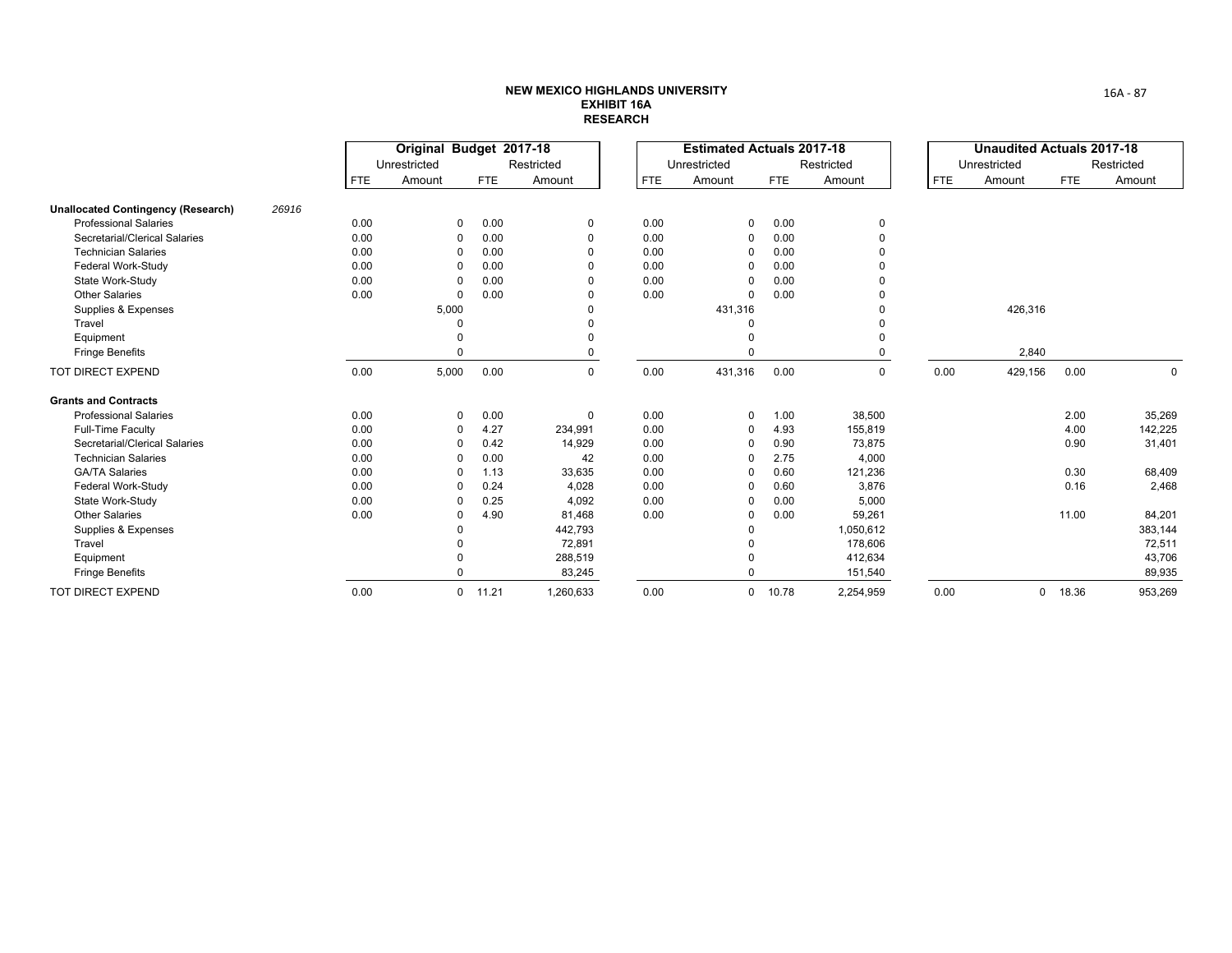|                                                      |            | Original Budget 2017-18 |            |             |            | <b>Estimated Actuals 2017-18</b> |            |             |            | <b>Unaudited Actuals 2017-18</b> |            |            |
|------------------------------------------------------|------------|-------------------------|------------|-------------|------------|----------------------------------|------------|-------------|------------|----------------------------------|------------|------------|
|                                                      |            | Unrestricted            |            | Restricted  |            | Unrestricted                     |            | Restricted  |            | Unrestricted                     |            | Restricted |
|                                                      | <b>FTE</b> | Amount                  | <b>FTE</b> | Amount      | <b>FTE</b> | Amount                           | <b>FTE</b> | Amount      | <b>FTE</b> | Amount                           | <b>FTE</b> | Amount     |
| <b>REVENUE</b>                                       |            |                         |            |             |            |                                  |            |             |            |                                  |            |            |
| <b>Tuition and Fees</b>                              |            | $\Omega$                |            | $\Omega$    |            | $\Omega$                         |            | O           |            | $\Omega$                         |            |            |
| <b>Federal Gov't Appropriations</b>                  |            | $\Omega$                |            | $\Omega$    |            | $\Omega$                         |            |             |            | $\Omega$                         |            |            |
| <b>State Gov't Appropriations</b>                    |            | 905,430                 |            |             |            | 930,730                          |            |             |            | 905,430                          |            |            |
| Local Gov't Appropriations                           |            |                         |            |             |            |                                  |            |             |            |                                  |            | O          |
| <b>Federal Gov't Grants/Contracts</b>                |            | $\Omega$                |            | 1,885,807   |            |                                  |            | 7,011,441   |            | $\Omega$                         |            | 5,076,541  |
| State Gov't Grants/Contracts                         |            | $\Omega$                |            | 2,346,926   |            |                                  |            | 1,147,340   |            |                                  |            | 813,755    |
| Local Gov't Grants/Contracts                         |            | 0                       |            |             |            |                                  |            | $\Omega$    |            | $\Omega$                         |            |            |
| <b>Private Gifts/Grants/Contracts</b>                |            | $\mathbf{0}$            |            | 1,587,352   |            |                                  |            | 1,801,985   |            |                                  |            | 985,627    |
| Endowments/Land/Perm Fund                            |            | $\Omega$                |            |             |            |                                  |            |             |            | $\Omega$                         |            |            |
| <b>Sales and Services</b><br><b>Other Sources</b>    |            | 70,195<br>5,000         |            |             |            | 5,367                            |            | $\Omega$    |            | $\Omega$<br>5,427                |            | 7,150      |
| <b>TOTAL REVENUE</b>                                 | 0.00       | 980,625                 | 0.00       | 5,820,085   | 0.00       | 936,097                          | 0.00       | 9,960,766   |            | 910,857                          |            | 6,883,072  |
| <b>BEGINNING BALANCE</b>                             |            | 258,950                 |            | 0           |            | 75,167                           |            | $\mathbf 0$ |            | 75,167                           |            |            |
| <b>TOTAL AVAILABLE</b>                               |            | 1,239,575               |            | 5,820,085   |            | 1,011,264                        |            | 9,960,766   |            | 986,024                          |            | 6,883,072  |
| <b>EXPENDITURES</b>                                  |            |                         |            |             |            |                                  |            |             |            |                                  |            |            |
| <b>Professional Salaries</b>                         | 2.8        | 485,777                 | 17.78      | 1,170,120   | 3.0        | 322,509                          | 52.05      | 1,432,939   | 4.00       | 324,773                          | 18.23      | 914,736    |
| <b>Full-Time Faculty</b>                             | 2.4        | $\Omega$                | 4.91       | 269,637     | 1.6        | 9,689                            | 10.97      | 441,166     | 1.00       | 9,383                            | 2.58       | 283,449    |
| Part-Time Faculty                                    | 0.0        | 0                       | 14.18      | 283,689     | 0.9        | $\Omega$                         | 1.00       | 455,558     | 0.00       | 0                                | 1.00       | 397,705    |
| Secretarial/Clerical Salaries                        | 0.1        | 84,066                  | 7.95       | 278,473     | 0.0        | 79,275                           | 20.56      | 332,799     | 2.10       | 82,708                           | 7.44       | 261,084    |
| <b>Technician Salaries</b>                           | 0.0        | 15,469                  | 1.50       | 52,545      | 0.0        | 19,955                           | 27.90      | 49,781      | 0.01       | 19,859                           | 1.00       | 37,292     |
| Federal Work-Study                                   | 0.1        | 0                       | 1.04       | 17,269      | 0.6        | $\Omega$                         | 3.51       | 31,745      | 0.00       | $\Omega$                         | 1.26       | 19,663     |
| State Work-Study                                     | 0.7        | 0                       | 1.26       | 21,046      | 0.8        | 165                              | 3.30       | 3,888       | 0.01       | 222                              | 0.16       | 2,493      |
| <b>Other Salaries</b>                                | 0.0        | 20,979                  | 21.70      | 426,362     | 0.0        | 22,838                           | 7.71       | 456,275     | 3.33       | 31,115                           | 19.20      | 353,125    |
| Supplies & Expenses                                  |            | 116,940                 |            | 2,368,278   |            | 118,536                          |            | 5,303,941   | 0.00       | 111,923                          | 0.00       | 3,646,617  |
| Travel                                               |            | 36,973                  |            | 135,319     |            | 39,900                           |            | 296,682     | 0.00       | 27,004                           | 0.00       | 181,218    |
| Equipment                                            |            | 0                       |            | 111,568     |            | 5,469                            |            | 175,987     | 0.00       | 4,269                            | 0.00       | 147,461    |
| <b>Fringe Benefits</b>                               |            | 218,963                 |            | 667,854     |            | 157,810                          |            | 967,874     | 0.00       | 176,766                          | 0.00       | 625,099    |
| TOT DIRECT EXPEND<br><b>INTERNAL SERVICE CHARGES</b> | 6.02       | 979,167                 | 70.32      | 5,802,160   | 6.93       | 776,145                          | 127.00     | 9,948,635   | 10.45      | 788,023                          | 50.87      | 6,869,941  |
| <b>Computer Support</b>                              |            | $\mathbf 0$             |            | $\mathbf 0$ |            | $\Omega$                         |            | 0           | 0.00       | $\mathbf 0$                      | 0.00       | $\Omega$   |
| <b>Telephone Support</b>                             |            | 8,399                   |            | 17,925      |            | 9,039                            |            | 12,131      | 0.00       | 12,201                           | 0.00       | 10,437     |
| <b>Overhead Charges</b>                              |            | 0                       |            | $\Omega$    |            | $\Omega$                         |            | $\mathbf 0$ | 0.00       | 0                                | 0.00       | $\Omega$   |
| <b>TOT INT SERV CHARGES</b>                          | 0.00       | 8,399                   | 0.00       | 17,925      | 0.00       | 9,039                            | 0.00       | 12,131      | 0.00       | 12,201                           | 0.00       | 10,437     |
| <b>TOTAL EXPENDITURES</b>                            | 6.02       | 987,566                 | 70.32      | 5,820,085   | 6.93       | 785,184                          | 127.00     | 9,960,766   | 10.45      | 800,224                          | 50.87      | 6,880,378  |
| TRANSFERS IN (OUT)                                   |            | 0                       |            | 0           |            | 42,480                           |            | $\mathbf 0$ | 0.00       | 42,480                           | 0.00       | 0          |
| <b>TRANSFERS FROM I&amp;G</b>                        |            | 42,480                  |            | $\Omega$    |            | $\Omega$                         |            | $\mathbf 0$ | 0.00       | $\mathbf 0$                      | 0.00       | 0          |
| ENDING BALANCE                                       | 6.02       | 294,489 70.32           |            | (0)         | 6.93       | 268,560 127.00                   |            | $\mathbf 0$ | 10.45      | 228,280                          | 50.87      | 2,694      |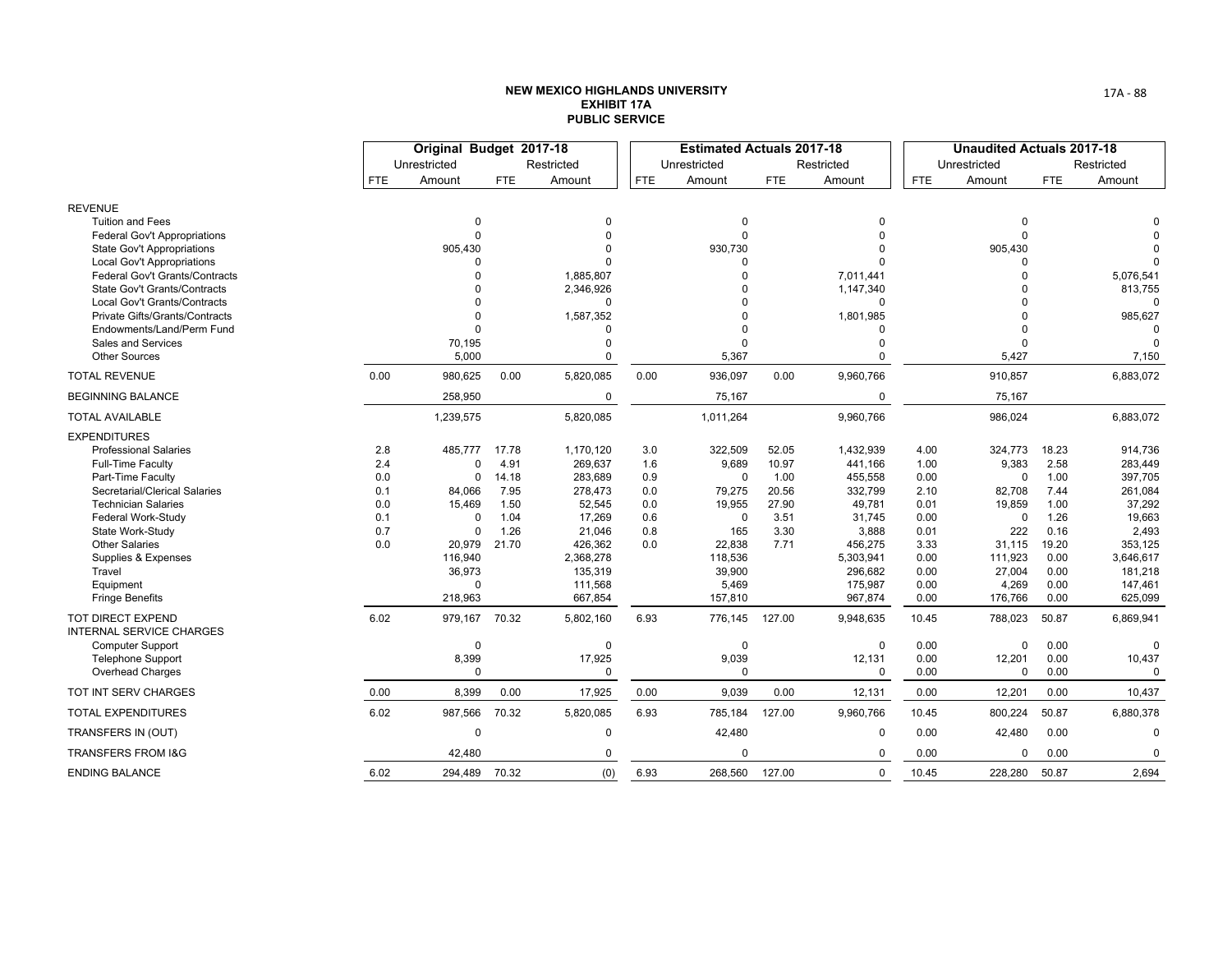|                                                                     |       |              | Original Budget 2017-18 |              |                      |              | <b>Estimated Actuals 2017-18</b> |              |             |            | <b>Unaudited Actuals 2017-18</b> |      |             |
|---------------------------------------------------------------------|-------|--------------|-------------------------|--------------|----------------------|--------------|----------------------------------|--------------|-------------|------------|----------------------------------|------|-------------|
|                                                                     |       |              | Unrestricted            |              | Restricted           |              | Unrestricted                     |              | Restricted  |            | Unrestricted                     |      | Restricted  |
|                                                                     |       | FTE          | Amount                  | <b>FTE</b>   | Amount               | <b>FTE</b>   | Amount                           | <b>FTE</b>   | Amount      | <b>FTE</b> | Amount                           | FTE. | Amount      |
| <b>CESDP</b><br><b>REVENUE</b>                                      | 29520 |              |                         |              |                      |              |                                  |              |             |            |                                  |      |             |
| <b>Tuition and Fees</b>                                             |       |              | 0                       |              | $\mathbf 0$          |              | $\Omega$                         |              | $\mathbf 0$ |            |                                  |      |             |
| <b>Federal Gov't Appropriations</b>                                 |       |              | $\mathbf 0$             |              | $\Omega$             |              | $\Omega$                         |              | 0           |            |                                  |      |             |
| <b>State Gov't Appropriations</b>                                   |       |              | 118,595                 |              |                      |              | 118,595<br>$\Omega$              |              |             |            | 118,595                          |      |             |
| <b>Local Gov't Appropriations</b><br>Federal Gov't Grants/Contracts |       |              | 0<br>U                  |              |                      |              |                                  |              |             |            |                                  |      |             |
| State Gov't Grants/Contracts                                        |       |              |                         |              |                      |              |                                  |              |             |            |                                  |      |             |
| Local Gov't Grants/Contracts                                        |       |              |                         |              |                      |              |                                  |              |             |            |                                  |      |             |
| Private Gifts/Grants/Contracts                                      |       |              |                         |              |                      |              |                                  |              |             |            |                                  |      |             |
| Endowments/Land/Perm Fund                                           |       |              | $\Omega$                |              | O                    |              |                                  |              |             |            |                                  |      |             |
| Sales and Services                                                  |       |              | $\Omega$                |              | O                    |              |                                  |              | 0           |            |                                  |      |             |
| <b>Other Sources</b>                                                |       |              | $\Omega$                |              | $\Omega$             |              | $\Omega$                         |              | 0           |            |                                  |      |             |
| <b>TOTAL REVENUE</b>                                                |       | 0.00         | 118,595                 | 0.00         | $\mathbf 0$          | 0.00         | 118,595                          | 0.00         | $\mathbf 0$ | 0.00       | 118,595                          | 0.00 | $\mathbf 0$ |
| <b>BEGINNING BALANCE</b>                                            |       |              | (37, 545)               |              | $\mathbf 0$          |              | $\mathbf 0$                      |              | $\mathbf 0$ |            | $\mathbf 0$                      |      |             |
| <b>TOTAL AVAILABLE</b>                                              |       |              | 81,050                  |              | $\mathbf 0$          |              | 118,595                          |              | $\mathbf 0$ | 0.00       | 118,595                          | 0.00 | $\mathbf 0$ |
| <b>EXPENDITURES</b>                                                 |       |              |                         |              |                      |              |                                  |              |             |            |                                  |      |             |
| <b>Professional Salaries</b>                                        |       | 0.00         | 61,584                  | 0.00         | 0                    | 0.75         | 61,375                           | 0.00         | 0           | 0.75       | 56,215                           |      |             |
| Secretarial/Clerical Salaries                                       |       | 0.50         | 23,678                  | 0.00         | $\mathbf 0$          | 0.50         | 22,474                           | 0.00         | 0           | 0.50       | 22,518                           |      |             |
| <b>Technician Salaries</b>                                          |       | 0.00         | 0                       | 0.00         | $\Omega$             | 0.00         | $\Omega$                         | 0.00         | 0           |            |                                  |      |             |
| Federal Work-Study                                                  |       | 0.00         | $\Omega$                | 0.00         | $\Omega$             | 0.00         | $\Omega$                         | 0.00         | 0           |            |                                  |      |             |
| State Work-Study<br><b>Other Salaries</b>                           |       | 0.00<br>0.00 | 0<br>0                  | 0.00<br>0.00 | $\Omega$<br>$\Omega$ | 0.00<br>0.00 | $\Omega$<br>$\Omega$             | 0.00<br>0.00 | O<br>0      |            | 475                              |      |             |
| Supplies & Expenses                                                 |       |              | 20,767                  |              | $\Omega$             |              | 824                              |              | O           |            | 1,096                            |      |             |
| Travel                                                              |       |              | 0                       |              | $\Omega$             |              | 2,952                            |              | 0           |            | 2,607                            |      |             |
| Equipment                                                           |       |              | $\Omega$                |              | ŋ                    |              | $\Omega$                         |              | 0           |            |                                  |      |             |
| <b>Fringe Benefits</b>                                              |       |              | 30,889                  |              | $\Omega$             |              | 30,970                           |              | $\Omega$    |            | 28,335                           |      |             |
| TOT DIRECT EXPEND<br><b>INTERNAL SERVICE CHARGES</b>                |       | 0.50         | 136,918                 | 0.00         | $\mathbf 0$          | 1.25         | 118,595                          | 0.00         | $\mathbf 0$ | 1.25       | 111,246                          | 0.00 | 0           |
| <b>Computer Support</b>                                             |       |              | 0                       |              | $\mathbf 0$          |              | 0                                |              | $\mathbf 0$ |            |                                  |      |             |
| <b>Telephone Support</b>                                            |       |              | 2,444                   |              | 0                    |              | $\mathbf 0$                      |              | 0           |            |                                  |      |             |
| Overhead Charges                                                    |       |              | $\Omega$                |              | $\Omega$             |              | $\mathbf 0$                      |              | 0           |            |                                  |      |             |
| TOT INT SERV CHARGES                                                |       | 0.00         | 2,444                   | 0.00         | $\mathbf 0$          | 0.00         | $\mathbf 0$                      | 0.00         | $\mathsf 0$ | 0.00       | $\mathsf{O}$                     | 0.00 | 0           |
| <b>TOTAL EXPENDITURES</b>                                           |       | 0.50         | 139,362                 | 0.00         | $\mathbf 0$          | 1.25         | 118,595                          | 0.00         | $\mathbf 0$ | 1.25       | 111,246                          | 0.00 | $\mathbf 0$ |
| TRANSFERS IN (OUT)                                                  |       |              |                         |              |                      |              |                                  |              |             |            |                                  |      |             |
| TRANSFERS FROM I&G                                                  |       |              |                         |              |                      |              |                                  |              |             |            |                                  |      |             |
| <b>ENDING BALANCE</b>                                               |       | 0.50         | (58, 312)               | 0.00         | $\mathbf 0$          | 1.25         | $\mathsf 0$                      | 0.00         | $\mathbf 0$ | 1.25       | 7,349                            | 0.00 | 0           |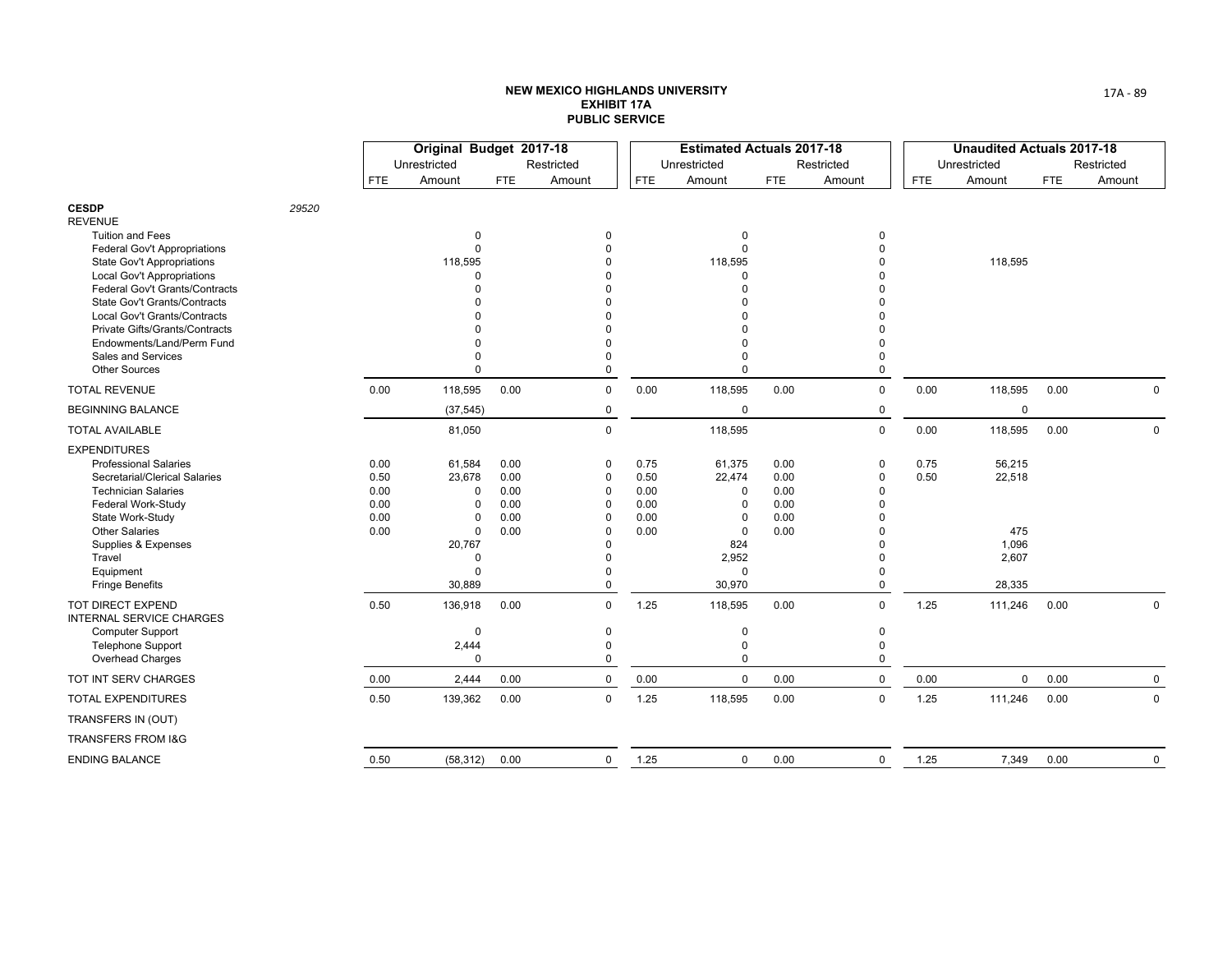|                                                                     |       |              | Original Budget 2017-18 |              |              |              | <b>Estimated Actuals 2017-18</b> |              |             |            | <b>Unaudited Actuals 2017-18</b> |              |            |             |
|---------------------------------------------------------------------|-------|--------------|-------------------------|--------------|--------------|--------------|----------------------------------|--------------|-------------|------------|----------------------------------|--------------|------------|-------------|
|                                                                     |       |              | Unrestricted            |              | Restricted   |              | Unrestricted                     |              | Restricted  |            | Unrestricted                     |              |            | Restricted  |
|                                                                     |       | <b>FTE</b>   | Amount                  | <b>FTE</b>   | Amount       | <b>FTE</b>   | Amount                           | <b>FTE</b>   | Amount      | <b>FTE</b> | Amount                           |              | <b>FTE</b> | Amount      |
| <b>CESDP Institutes &amp; Conferences</b><br><b>REVENUE</b>         | 29521 |              |                         |              |              |              |                                  |              |             |            |                                  |              |            |             |
| <b>Tuition and Fees</b>                                             |       |              | 0                       |              | $\mathbf 0$  |              | $\Omega$                         |              | $\Omega$    |            |                                  |              |            |             |
| <b>Federal Gov't Appropriations</b>                                 |       |              | $\Omega$                |              | $\Omega$     |              | $\Omega$                         |              |             |            |                                  |              |            |             |
| <b>State Gov't Appropriations</b>                                   |       |              |                         |              |              |              |                                  |              |             |            |                                  |              |            |             |
| <b>Local Gov't Appropriations</b><br>Federal Gov't Grants/Contracts |       |              |                         |              |              |              |                                  |              |             |            |                                  |              |            |             |
| <b>State Gov't Grants/Contracts</b>                                 |       |              |                         |              |              |              |                                  |              |             |            |                                  |              |            |             |
| Local Gov't Grants/Contracts                                        |       |              | U                       |              |              |              |                                  |              |             |            |                                  |              |            |             |
| Private Gifts/Grants/Contracts                                      |       |              | O                       |              |              |              |                                  |              |             |            |                                  |              |            |             |
| Endowments/Land/Perm Fund                                           |       |              | $\Omega$                |              |              |              | $\Omega$                         |              |             |            |                                  |              |            |             |
| Sales and Services                                                  |       |              | 70,195                  |              | <sup>0</sup> |              | $\Omega$                         |              |             |            |                                  |              |            |             |
| <b>Other Sources</b>                                                |       |              | $\Omega$                |              | $\Omega$     |              | $\mathbf 0$                      |              | $\Omega$    |            |                                  |              |            |             |
| <b>TOTAL REVENUE</b>                                                |       | 0.00         | 70,195                  | 0.00         | $\mathbf 0$  | 0.00         | $\mathbf 0$                      | 0.00         | $\mathbf 0$ | 0.00       |                                  | $\mathsf{O}$ | 0.00       | $\mathbf 0$ |
| <b>BEGINNING BALANCE</b>                                            |       |              | 7,104                   |              | $\mathbf 0$  |              | $\pmb{0}$                        |              | 0           |            |                                  |              |            |             |
| <b>TOTAL AVAILABLE</b>                                              |       |              | 77,299                  |              | $\Omega$     |              | $\mathbf 0$                      |              | $\mathbf 0$ | 0.00       |                                  | $\mathbf 0$  | 0.00       | $\Omega$    |
| <b>EXPENDITURES</b>                                                 |       |              |                         |              |              |              |                                  |              |             |            |                                  |              |            |             |
| <b>Professional Salaries</b>                                        |       | 0.00         | 0                       | 0.00         | 0            | 0.00         | 0                                | 0.00         | $\mathbf 0$ |            |                                  |              |            |             |
| Secretarial/Clerical Salaries                                       |       | 0.00         | $\Omega$                | 0.00         | $\Omega$     | 0.00         | $\Omega$<br>$\Omega$             | 0.00         |             |            |                                  |              |            |             |
| <b>Technician Salaries</b><br>Federal Work-Study                    |       | 0.00<br>0.00 | $\Omega$<br>$\Omega$    | 0.00<br>0.00 | 0<br>0       | 0.00<br>0.00 | $\Omega$                         | 0.00<br>0.00 |             |            |                                  |              |            |             |
| State Work-Study                                                    |       | 0.00         | $\Omega$                | 0.00         | $\Omega$     | 0.00         | $\Omega$                         | 0.00         |             |            |                                  |              |            |             |
| <b>Other Salaries</b>                                               |       | 0.00         | 0                       | 0.00         | $\Omega$     | 0.00         | $\Omega$                         | 0.00         |             |            |                                  |              |            |             |
| Supplies & Expenses                                                 |       |              | 8,009                   |              | $\Omega$     |              | $\Omega$                         |              |             |            |                                  |              |            |             |
| Travel                                                              |       |              | $\Omega$                |              | $\Omega$     |              | $\Omega$                         |              |             |            |                                  |              |            |             |
| Equipment                                                           |       |              | $\Omega$                |              | <sup>0</sup> |              | $\Omega$                         |              | U           |            |                                  |              |            |             |
| <b>Fringe Benefits</b>                                              |       |              | $\Omega$                |              | $\Omega$     |              | $\mathbf 0$                      |              | $\Omega$    |            |                                  |              |            |             |
| TOT DIRECT EXPEND<br>INTERNAL SERVICE CHARGES                       |       | 0.00         | 8,009                   | 0.00         | $\mathbf 0$  | 0.00         | $\mathbf 0$                      | 0.00         | $\mathbf 0$ | 0.00       |                                  | 0            | 0.00       | 0           |
| <b>Computer Support</b>                                             |       |              | 0                       |              | 0            |              | 0                                |              | 0           |            |                                  |              |            |             |
| <b>Telephone Support</b>                                            |       |              | $\mathbf 0$             |              | 0            |              | $\mathbf 0$                      |              | $\mathbf 0$ |            |                                  |              |            |             |
| <b>Overhead Charges</b>                                             |       |              | $\mathbf 0$             |              | 0            |              | $\mathbf 0$                      |              | $\mathbf 0$ |            |                                  |              |            |             |
| TOT INT SERV CHARGES                                                |       | 0.00         | $\mathbf 0$             | 0.00         | $\mathbf 0$  | 0.00         | $\mathbf 0$                      | 0.00         | $\mathbf 0$ | 0.00       |                                  | $\mathsf{O}$ | 0.00       | $\mathbf 0$ |
| <b>TOTAL EXPENDITURES</b>                                           |       | 0.00         | 8,009                   | 0.00         | $\mathbf 0$  | 0.00         | $\mathbf 0$                      | 0.00         | $\mathbf 0$ | 0.00       |                                  | $\mathbf 0$  | 0.00       | $\mathbf 0$ |
| TRANSFERS IN (OUT)                                                  |       |              |                         |              |              |              |                                  |              |             |            |                                  |              |            |             |
| <b>TRANSFERS FROM I&amp;G</b>                                       |       |              |                         |              |              |              |                                  |              |             |            |                                  |              |            |             |
| <b>ENDING BALANCE</b>                                               |       | 0.00         | 69,290                  | 0.00         | $\mathsf{O}$ | 0.00         | 0                                | 0.00         | $\mathbf 0$ | 0.00       |                                  | $\mathsf{O}$ | 0.00       | 0           |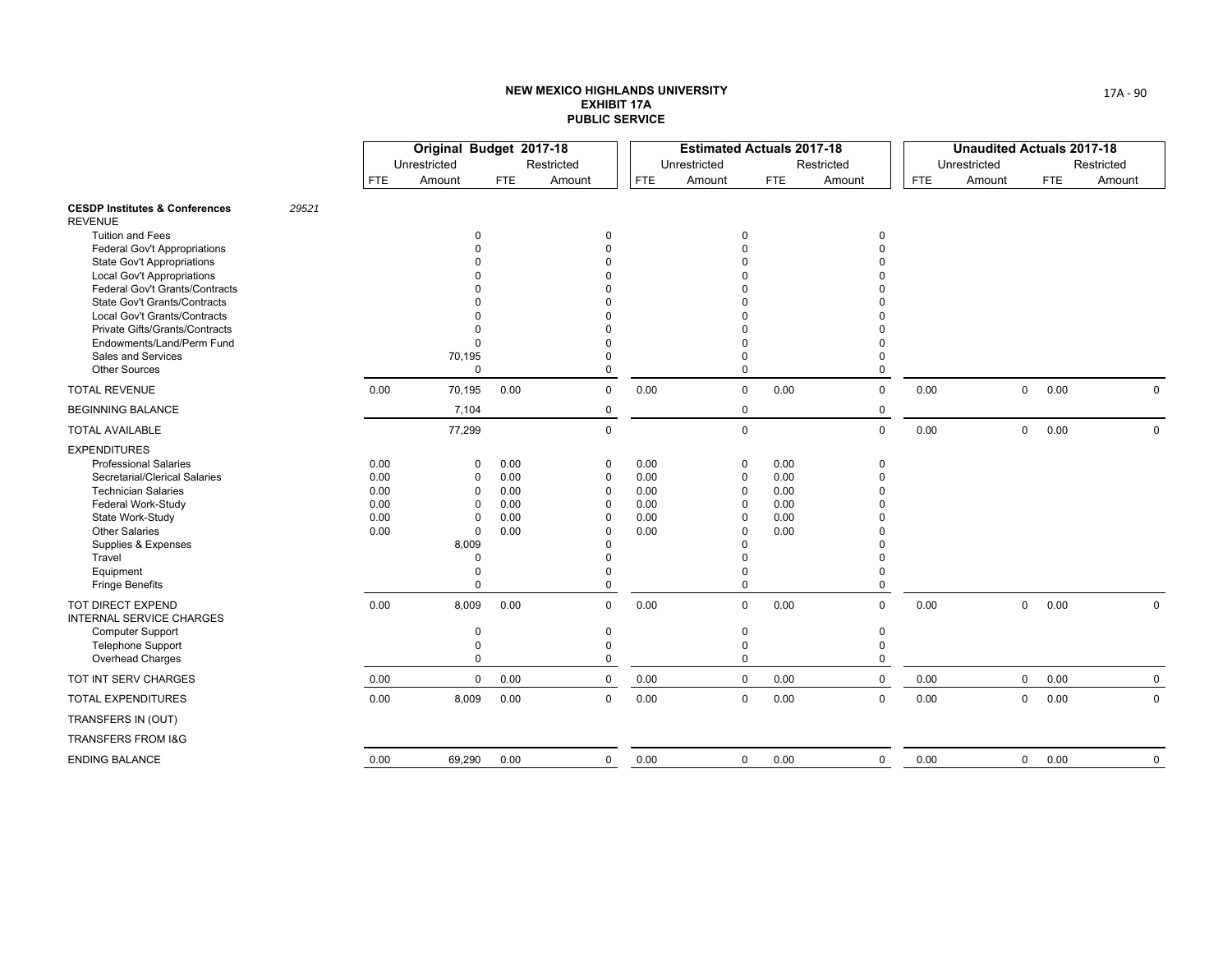|                                                                            |       |              | Original Budget 2017-18 |              |                      |              | <b>Estimated Actuals 2017-18</b> |              |             |            | <b>Unaudited Actuals 2017-18</b> |            |             |
|----------------------------------------------------------------------------|-------|--------------|-------------------------|--------------|----------------------|--------------|----------------------------------|--------------|-------------|------------|----------------------------------|------------|-------------|
|                                                                            |       |              | Unrestricted            |              | Restricted           |              | Unrestricted                     |              | Restricted  |            | Unrestricted                     |            | Restricted  |
|                                                                            |       | <b>FTE</b>   | Amount                  | <b>FTE</b>   | Amount               | <b>FTE</b>   | Amount                           | <b>FTE</b>   | Amount      | <b>FTE</b> | Amount                           | <b>FTE</b> | Amount      |
| <b>Advanced Placement</b><br><b>REVENUE</b>                                | 29510 |              |                         |              |                      |              |                                  |              |             |            |                                  |            |             |
| <b>Tuition and Fees</b>                                                    |       |              | $\Omega$                |              | $\Omega$             |              | $\Omega$                         |              | 0           |            |                                  |            |             |
| <b>Federal Gov't Appropriations</b>                                        |       |              | $\Omega$                |              | $\Omega$             |              | $\Omega$                         |              | $\Omega$    |            |                                  |            |             |
| State Gov't Appropriations                                                 |       |              | 211,600                 |              |                      |              | 236,900                          |              |             |            | 211,600                          |            |             |
| <b>Local Gov't Appropriations</b><br><b>Federal Gov't Grants/Contracts</b> |       |              | O                       |              |                      |              |                                  |              |             |            |                                  |            |             |
| State Gov't Grants/Contracts                                               |       |              |                         |              |                      |              |                                  |              |             |            |                                  |            |             |
| Local Gov't Grants/Contracts                                               |       |              |                         |              |                      |              |                                  |              |             |            |                                  |            |             |
| Private Gifts/Grants/Contracts                                             |       |              |                         |              |                      |              |                                  |              |             |            |                                  |            |             |
| Endowments/Land/Perm Fund                                                  |       |              |                         |              |                      |              |                                  |              |             |            |                                  |            |             |
| <b>Sales and Services</b>                                                  |       |              | O                       |              |                      |              |                                  |              | 0           |            |                                  |            |             |
| <b>Other Sources</b>                                                       |       |              | U                       |              | $\Omega$             |              | $\Omega$                         |              | $\Omega$    |            |                                  |            |             |
| <b>TOTAL REVENUE</b>                                                       |       | 0.00         | 211,600                 | 0.00         | $\mathbf 0$          | 0.00         | 236,900                          | 0.00         | $\mathbf 0$ | 0.00       | 211,600                          | 0.00       | $\mathbf 0$ |
| <b>BEGINNING BALANCE</b>                                                   |       |              | 6,168                   |              | $\pmb{0}$            |              | $\mathbf 0$                      |              | $\mathbf 0$ |            | $\mathbf 0$                      |            |             |
| <b>TOTAL AVAILABLE</b>                                                     |       |              | 217,768                 |              | $\Omega$             |              | 236,900                          |              | $\mathbf 0$ | 0.00       | 211,600                          | 0.00       | $\mathbf 0$ |
| <b>EXPENDITURES</b>                                                        |       |              |                         |              |                      |              |                                  |              |             |            |                                  |            |             |
| <b>Professional Salaries</b>                                               |       | 0.00         | 102,982                 | 0.00         | 0                    | 1.00         | 48,123                           | 0.00         | $\Omega$    | 1.00       | 47,692                           |            |             |
| Secretarial/Clerical Salaries                                              |       | 0.00         | 42,386                  | 0.00         | $\Omega$             | 0.17         | 2,768                            | 0.00         | 0           | 0.20       | 6,357                            |            |             |
| <b>Technician Salaries</b>                                                 |       | 0.00         | $\Omega$                | 0.00         | 0                    | 0.00         | $\Omega$                         | 0.00         | $\Omega$    |            |                                  |            |             |
| Federal Work-Study<br>State Work-Study                                     |       | 0.00<br>0.00 | $\Omega$<br>$\Omega$    | 0.00<br>0.00 | $\Omega$<br>$\Omega$ | 0.00<br>0.01 | $\Omega$<br>165                  | 0.00<br>0.00 | $\Omega$    | 0.01       | 222                              |            |             |
| <b>Other Salaries</b>                                                      |       | 0.00         | 0                       | 0.00         | $\Omega$             | 0.50         | 7,852                            | 0.00         |             | 0.50       | 11,703                           |            |             |
| Supplies & Expenses                                                        |       |              | 9,656                   |              | $\Omega$             |              | 34,956                           |              | $\Omega$    |            | 28,082                           |            |             |
| Travel                                                                     |       |              | 11,324                  |              | ŋ                    |              | 11,324                           |              |             |            | 2,136                            |            |             |
| Equipment                                                                  |       |              | 0                       |              | ŋ                    |              | $\Omega$                         |              | 0           |            |                                  |            |             |
| <b>Fringe Benefits</b>                                                     |       |              | 48,476                  |              | $\Omega$             |              | 9,196                            |              | $\Omega$    |            | 15,155                           |            |             |
| TOT DIRECT EXPEND<br><b>INTERNAL SERVICE CHARGES</b>                       |       | 0.00         | 214,824                 | 0.00         | $\mathbf 0$          | 1.68         | 114,385                          | 0.00         | $\mathbf 0$ | 1.71       | 111,346                          | 0.00       | 0           |
| <b>Computer Support</b>                                                    |       |              | 0                       |              | $\mathbf 0$          |              | $\mathbf 0$                      |              | 0           |            |                                  |            |             |
| <b>Telephone Support</b>                                                   |       |              | 1,776                   |              | $\Omega$             |              | 1,776                            |              | $\Omega$    |            | 1,029                            |            |             |
| Overhead Charges                                                           |       |              | $\Omega$                |              | $\mathbf 0$          |              | $\mathbf 0$                      |              | $\mathbf 0$ |            |                                  |            |             |
| TOT INT SERV CHARGES                                                       |       | 0.00         | 1,776                   | 0.00         | $\Omega$             | 0.00         | 1,776                            | 0.00         | $\mathbf 0$ | 0.00       | 1,029                            | 0.00       | $\mathbf 0$ |
| <b>TOTAL EXPENDITURES</b>                                                  |       | 0.00         | 216,600                 | 0.00         | $\mathbf 0$          | 1.68         | 116,161                          | 0.00         | $\mathbf 0$ | 1.71       | 112,375                          | 0.00       | $\mathbf 0$ |
| TRANSFERS IN (OUT)                                                         |       |              |                         |              |                      |              |                                  |              |             |            |                                  |            |             |
| TRANSFERS FROM I&G                                                         |       |              |                         |              |                      |              |                                  |              |             |            |                                  |            |             |
| <b>ENDING BALANCE</b>                                                      |       | 0.00         | 1,168                   | 0.00         | $\mathbf 0$          | 1.68         | 120,740                          | 0.00         | $\mathbf 0$ | 1.71       | 99,225                           | 0.00       | 0           |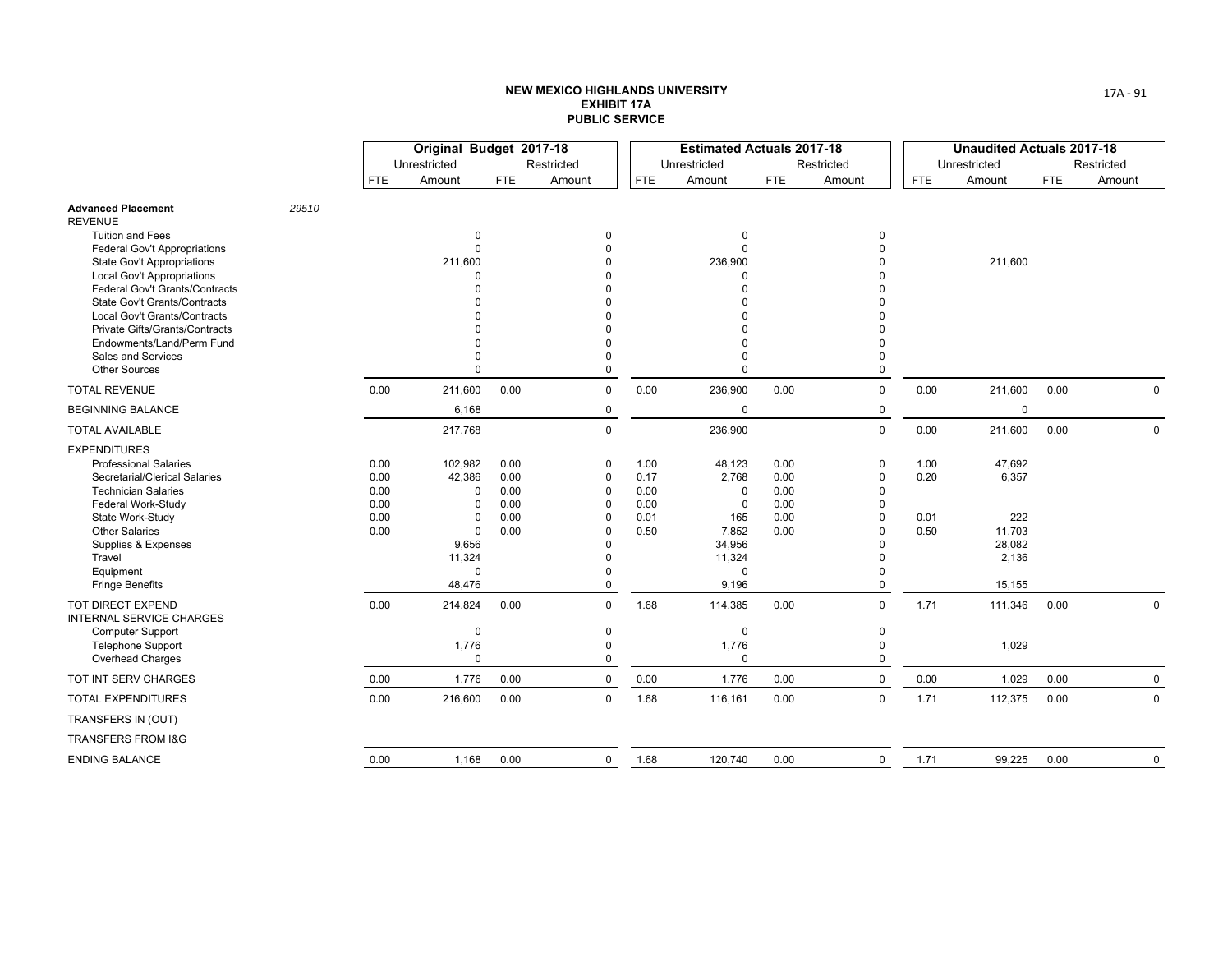|                                                                            |       |              | Original Budget 2017-18 |              |                            |              | <b>Estimated Actuals 2017-18</b> |              |             |            | <b>Unaudited Actuals 2017-18</b> |            |             |
|----------------------------------------------------------------------------|-------|--------------|-------------------------|--------------|----------------------------|--------------|----------------------------------|--------------|-------------|------------|----------------------------------|------------|-------------|
|                                                                            |       |              | Unrestricted            |              | Restricted                 |              | Unrestricted                     |              | Restricted  |            | Unrestricted                     |            | Restricted  |
|                                                                            |       | <b>FTE</b>   | Amount                  | <b>FTE</b>   | Amount                     | <b>FTE</b>   | Amount                           | <b>FTE</b>   | Amount      | <b>FTE</b> | Amount                           | <b>FTE</b> | Amount      |
| <b>Science Fair</b><br><b>REVENUE</b>                                      | 24000 |              |                         |              |                            |              |                                  |              |             |            |                                  |            |             |
| <b>Tuition and Fees</b>                                                    |       |              | 0                       |              | 0                          |              | $\Omega$                         |              | 0           |            |                                  |            |             |
| <b>Federal Gov't Appropriations</b>                                        |       |              | $\Omega$                |              | $\Omega$                   |              |                                  |              |             |            |                                  |            |             |
| <b>State Gov't Appropriations</b>                                          |       |              |                         |              | $\Omega$                   |              |                                  |              |             |            |                                  |            |             |
| <b>Local Gov't Appropriations</b><br><b>Federal Gov't Grants/Contracts</b> |       |              |                         |              |                            |              |                                  |              |             |            |                                  |            |             |
| State Gov't Grants/Contracts                                               |       |              |                         |              |                            |              |                                  |              |             |            |                                  |            |             |
| <b>Local Gov't Grants/Contracts</b>                                        |       |              |                         |              |                            |              |                                  |              |             |            |                                  |            |             |
| Private Gifts/Grants/Contracts                                             |       |              |                         |              |                            |              |                                  |              |             |            |                                  |            |             |
| Endowments/Land/Perm Fund                                                  |       |              | $\mathbf 0$             |              | n                          |              | $\Omega$                         |              |             |            |                                  |            |             |
| Sales and Services                                                         |       |              | $\Omega$                |              | $\Omega$                   |              | $\Omega$                         |              |             |            |                                  |            |             |
| <b>Other Sources</b>                                                       |       |              | 5,000                   |              | $\Omega$                   |              | 5,367                            |              | 0           |            | 5,427                            |            |             |
| <b>TOTAL REVENUE</b>                                                       |       | 0.00         | 5,000                   | 0.00         | $\mathbf 0$                | 0.00         | 5,367                            | 0.00         | $\mathbf 0$ | 0.00       | 5,427                            | 0.00       | $\mathbf 0$ |
| <b>BEGINNING BALANCE</b>                                                   |       |              | (33, 129)               |              | 0                          |              | $\mathbf 0$                      |              | 0           |            | $\mathbf 0$                      |            |             |
| <b>TOTAL AVAILABLE</b>                                                     |       |              | (28, 129)               |              | $\Omega$                   |              | 5,367                            |              | $\Omega$    | 0.00       | 5,427                            | 0.00       | $\mathbf 0$ |
| <b>EXPENDITURES</b>                                                        |       |              |                         |              |                            |              |                                  |              |             |            |                                  |            |             |
| <b>Professional Salaries</b>                                               |       | 0.00         | 18,384                  | 0.00         | 0                          | 0.25         | 4,845                            | 0.00         | $\Omega$    | 0.25       | 4,272                            |            |             |
| Secretarial/Clerical Salaries<br><b>Technician Salaries</b>                |       | 0.00         | 0                       | 0.00         | $\mathbf 0$<br>$\mathbf 0$ | 0.00         | $\mathbf 0$<br>$\Omega$          | 0.00<br>0.00 | ŋ<br>O      |            |                                  |            |             |
| Federal Work-Study                                                         |       | 0.00<br>0.00 | 0<br>$\Omega$           | 0.00<br>0.00 | $\Omega$                   | 0.00<br>0.00 | $\Omega$                         | 0.00         | O           |            |                                  |            |             |
| State Work-Study                                                           |       | 0.00         | $\mathbf 0$             | 0.00         | $\Omega$                   | 0.00         | $\mathbf 0$                      | 0.00         |             |            |                                  |            |             |
| <b>Other Salaries</b>                                                      |       | 0.09         | 1,400                   | 0.00         | $\Omega$                   | 0.14         | 2,114                            | 0.00         | O           | 2.00       | 2,641                            |            |             |
| Supplies & Expenses                                                        |       |              | 1,812                   |              | $\Omega$                   |              | 7,345                            |              |             |            | 7,155                            |            |             |
| Travel                                                                     |       |              | 4,885                   |              | O                          |              | 6,708                            |              |             |            | 7,155                            |            |             |
| Equipment                                                                  |       |              | 0                       |              | $\Omega$                   |              | $\Omega$                         |              |             |            |                                  |            |             |
| <b>Fringe Benefits</b>                                                     |       |              | 6,259                   |              | $\Omega$                   |              | 954                              |              | $\Omega$    |            | 1,702                            |            |             |
| <b>TOT DIRECT EXPEND</b><br><b>INTERNAL SERVICE CHARGES</b>                |       | 0.09         | 32,740                  | 0.00         | $\Omega$                   | 0.39         | 21,965                           | 0.00         | $\Omega$    | 2.25       | 22,926                           | 0.00       | $\Omega$    |
| <b>Computer Support</b>                                                    |       |              | $\mathbf 0$             |              | 0                          |              | $\mathbf 0$                      |              | 0           |            |                                  |            |             |
| <b>Telephone Support</b>                                                   |       |              | 1,176                   |              | $\Omega$                   |              | 1,176                            |              | $\Omega$    |            | 1,176                            |            |             |
| Overhead Charges                                                           |       |              | $\Omega$                |              | $\Omega$                   |              | $\mathbf 0$                      |              | $\Omega$    |            |                                  |            |             |
| TOT INT SERV CHARGES                                                       |       | 0.00         | 1,176                   | 0.00         | $\mathsf 0$                | 0.00         | 1,176                            | 0.00         | 0           | 0.00       | 1,176                            | 0.00       | $\mathbf 0$ |
| <b>TOTAL EXPENDITURES</b>                                                  |       | 0.09         | 33,916                  | 0.00         | $\mathbf 0$                | 0.39         | 23,141                           | 0.00         | $\mathbf 0$ | 2.25       | 24,102                           | 0.00       | 0           |
| TRANSFERS IN (OUT)                                                         |       |              | 0                       |              | $\mathbf 0$                |              | 32,280                           |              | $\Omega$    |            | 32,280                           |            |             |
| TRANSFERS FROM I&G                                                         |       |              | 32,280                  |              | $\Omega$                   |              | $\mathbf 0$                      |              | $\Omega$    |            |                                  |            |             |
| <b>ENDING BALANCE</b>                                                      |       | 0.09         | (29, 765)               | 0.00         | $\mathbf 0$                | 0.39         | 14,505                           | 0.00         | $\mathbf 0$ | 2.25       | 13,605                           | 0.00       | $\mathbf 0$ |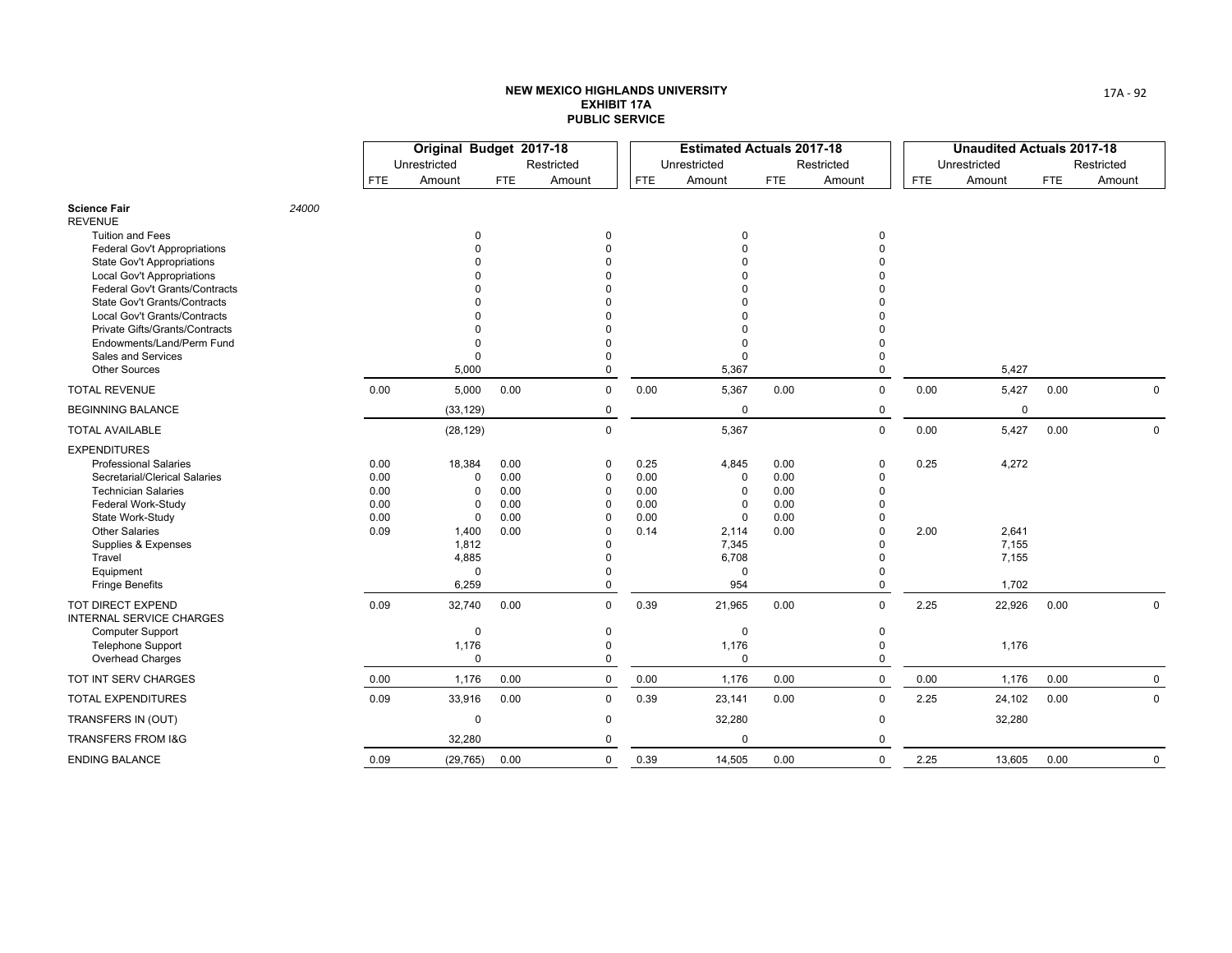|                                                          |       |              | Original Budget 2017-18 |              |                      |              | <b>Estimated Actuals 2017-18</b> |              |               |            | <b>Unaudited Actuals 2017-18</b> |            |             |
|----------------------------------------------------------|-------|--------------|-------------------------|--------------|----------------------|--------------|----------------------------------|--------------|---------------|------------|----------------------------------|------------|-------------|
|                                                          |       |              | Unrestricted            |              | Restricted           |              | Unrestricted                     |              | Restricted    |            | Unrestricted                     |            | Restricted  |
|                                                          |       | <b>FTE</b>   | Amount                  | <b>FTE</b>   | Amount               | <b>FTE</b>   | Amount                           | <b>FTE</b>   | Amount        | <b>FTE</b> | Amount                           | <b>FTE</b> | Amount      |
| <b>NM MESA</b><br><b>REVENUE</b>                         | 25000 |              |                         |              |                      |              |                                  |              |               |            |                                  |            |             |
| <b>Tuition and Fees</b>                                  |       |              | 0                       |              | $\mathbf 0$          |              | $\Omega$                         |              | $\Omega$      |            |                                  |            |             |
| Federal Gov't Appropriations                             |       |              | $\Omega$                |              | $\Omega$             |              |                                  |              |               |            |                                  |            |             |
| State Gov't Appropriations<br>Local Gov't Appropriations |       |              |                         |              |                      |              |                                  |              |               |            |                                  |            |             |
| Federal Gov't Grants/Contracts                           |       |              |                         |              |                      |              |                                  |              |               |            |                                  |            |             |
| <b>State Gov't Grants/Contracts</b>                      |       |              |                         |              |                      |              |                                  |              |               |            |                                  |            |             |
| Local Gov't Grants/Contracts                             |       |              |                         |              |                      |              |                                  |              |               |            |                                  |            |             |
| Private Gifts/Grants/Contracts                           |       |              |                         |              |                      |              |                                  |              |               |            |                                  |            |             |
| Endowments/Land/Perm Fund                                |       |              | $\Omega$                |              |                      |              | $\Omega$                         |              |               |            |                                  |            |             |
| Sales and Services<br><b>Other Sources</b>               |       |              | 0<br>$\Omega$           |              | 0<br>$\Omega$        |              | $\Omega$<br>$\mathbf 0$          |              | 0             |            |                                  |            |             |
| <b>TOTAL REVENUE</b>                                     |       | 0.00         |                         | 0.00         | $\mathbf 0$          | 0.00         |                                  | 0.00         |               | 0.00       |                                  | 0.00       |             |
| <b>BEGINNING BALANCE</b>                                 |       |              | 0                       |              |                      |              | $\mathbf 0$<br>$\mathbf 0$       |              | 0             |            | $\mathbf 0$<br>$\mathbf 0$       |            | 0           |
| <b>TOTAL AVAILABLE</b>                                   |       |              | (96, 850)<br>(96, 850)  |              | 0<br>$\Omega$        |              | $\mathbf 0$                      |              | 0<br>$\Omega$ | 0.00       | $\mathsf{O}$                     | 0.00       | $\mathbf 0$ |
|                                                          |       |              |                         |              |                      |              |                                  |              |               |            |                                  |            |             |
| <b>EXPENDITURES</b><br><b>Professional Salaries</b>      |       |              |                         |              |                      |              |                                  |              | $\Omega$      |            |                                  |            |             |
| Secretarial/Clerical Salaries                            |       | 0.00<br>0.00 | 0<br>0                  | 0.00<br>0.00 | 0<br>$\mathbf 0$     | 0.00<br>0.00 | $\mathbf 0$<br>$\mathbf 0$       | 0.00<br>0.00 | n             |            |                                  |            |             |
| <b>Technician Salaries</b>                               |       | 0.00         | 0                       | 0.00         | $\mathbf 0$          | 0.00         | $\mathbf 0$                      | 0.00         |               |            |                                  |            |             |
| Federal Work-Study                                       |       | 0.00         | $\Omega$                | 0.00         | $\Omega$             | 0.00         | $\Omega$                         | 0.00         |               |            |                                  |            |             |
| State Work-Study                                         |       | 0.00         | 0                       | 0.00         | 0                    | 0.00         | $\mathbf 0$                      | 0.00         |               |            |                                  |            |             |
| <b>Other Salaries</b>                                    |       | 0.00         | 0                       | 0.00         | $\Omega$             | 0.00         | $\mathbf 0$                      | 0.00         |               |            |                                  |            |             |
| Supplies & Expenses                                      |       |              | 10,200                  |              | $\Omega$             |              | 9,685                            |              |               |            | 9,200                            |            |             |
| Travel<br>Equipment                                      |       |              | $\Omega$<br>$\Omega$    |              | $\Omega$<br>$\Omega$ |              | $\mathbf 0$<br>515               |              |               |            | 914                              |            |             |
| <b>Fringe Benefits</b>                                   |       |              | $\Omega$                |              | $\Omega$             |              | $\mathbf 0$                      |              | 0             |            |                                  |            |             |
| TOT DIRECT EXPEND<br><b>INTERNAL SERVICE CHARGES</b>     |       | 0.00         | 10,200                  | 0.00         | $\mathbf 0$          | 0.00         | 10,200                           | 0.00         | $\Omega$      | 0.00       | 10,114                           | 0.00       | 0           |
| <b>Computer Support</b>                                  |       |              | 0                       |              | $\mathbf 0$          |              | $\mathbf 0$                      |              | 0             |            |                                  |            |             |
| Telephone Support                                        |       |              | 0                       |              | $\Omega$             |              | $\mathbf 0$                      |              | $\Omega$      |            |                                  |            |             |
| Overhead Charges                                         |       |              | $\Omega$                |              | $\Omega$             |              | $\mathbf 0$                      |              | 0             |            |                                  |            |             |
| TOT INT SERV CHARGES                                     |       | 0.00         | 0                       | 0.00         | $\mathbf 0$          | 0.00         | $\mathbf 0$                      | 0.00         | 0             | 0.00       | $\mathbf 0$                      | 0.00       | $\mathbf 0$ |
| <b>TOTAL EXPENDITURES</b>                                |       | 0.00         | 10,200                  | 0.00         | $\mathbf 0$          | 0.00         | 10,200                           | 0.00         | 0             | 0.00       | 10,114                           | 0.00       | 0           |
| TRANSFERS IN (OUT)                                       |       |              | 0                       |              | $\mathbf 0$          |              | 10,200                           |              | 0             |            | 10,200                           |            |             |
| TRANSFERS FROM I&G                                       |       |              | 10,200                  |              | $\Omega$             |              | $\mathbf 0$                      |              | 0             |            |                                  |            |             |
| <b>ENDING BALANCE</b>                                    |       | 0.00         | (96, 850)               | 0.00         | $\mathsf 0$          | 0.00         | $\mathbf 0$                      | 0.00         | 0             | 0.00       | 86                               | 0.00       | $\mathbf 0$ |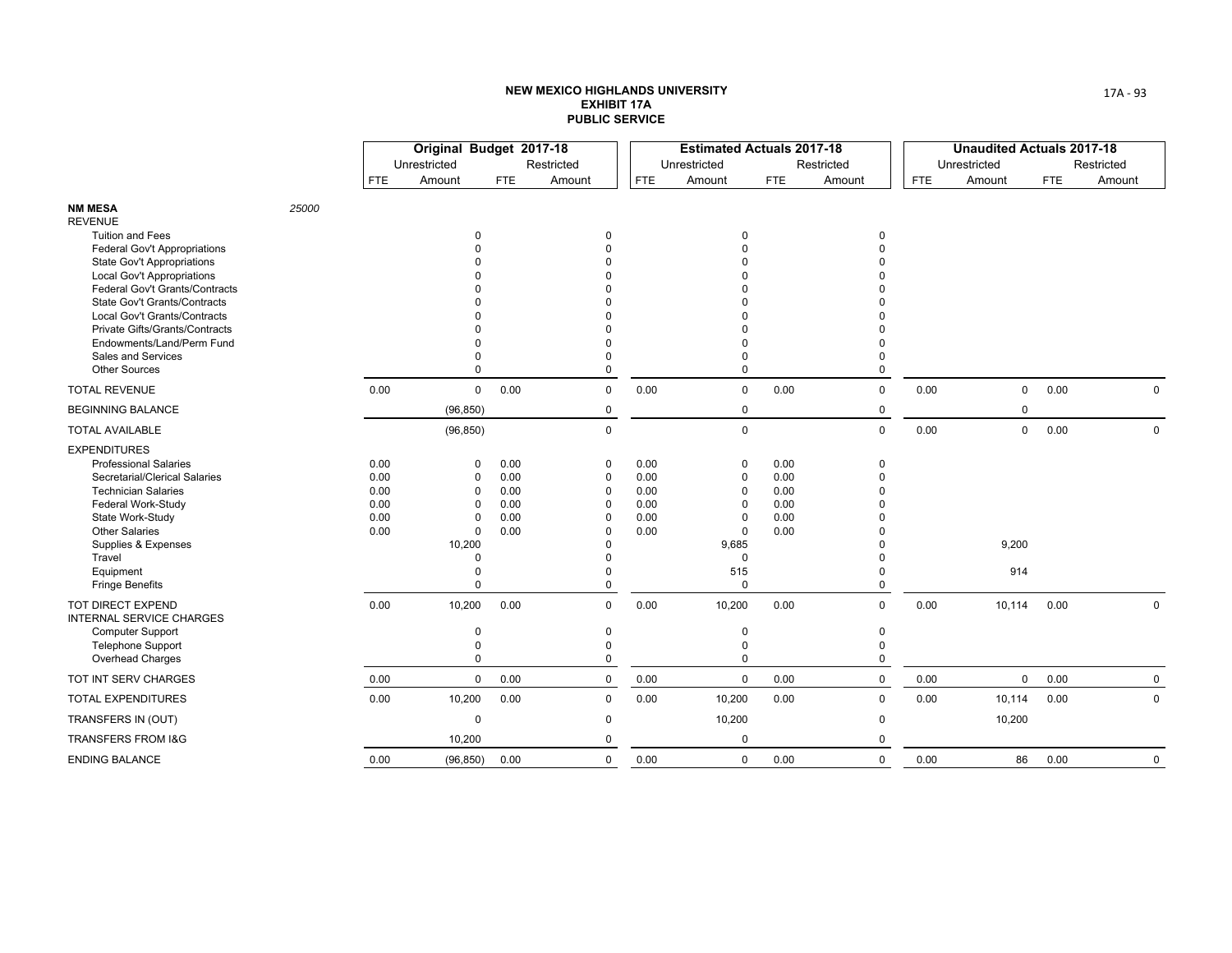|                                                                        |       |              | Original Budget 2017-18 |              |                      |              | <b>Estimated Actuals 2017-18</b> |              |               |            | <b>Unaudited Actuals 2017-18</b> |            |             |
|------------------------------------------------------------------------|-------|--------------|-------------------------|--------------|----------------------|--------------|----------------------------------|--------------|---------------|------------|----------------------------------|------------|-------------|
|                                                                        |       |              | Unrestricted            |              | Restricted           |              | Unrestricted                     |              | Restricted    |            | Unrestricted                     |            | Restricted  |
|                                                                        |       | <b>FTE</b>   | Amount                  | <b>FTE</b>   | Amount               | <b>FTE</b>   | Amount                           | <b>FTE</b>   | Amount        | <b>FTE</b> | Amount                           | <b>FTE</b> | Amount      |
| <b>Forest Watershed Restoration Inst</b><br><b>REVENUE</b>             | 29593 |              |                         |              |                      |              |                                  |              |               |            |                                  |            |             |
| <b>Tuition and Fees</b>                                                |       |              | 0                       |              | $\Omega$             |              | $\Omega$                         |              | 0             |            |                                  |            |             |
| <b>Federal Gov't Appropriations</b>                                    |       |              | 0                       |              |                      |              | $\Omega$                         |              | 0             |            |                                  |            |             |
| <b>State Gov't Appropriations</b><br><b>Local Gov't Appropriations</b> |       |              | 289,700<br>$\Omega$     |              |                      |              | 289,700<br>$\Omega$              |              | 0             |            | 289,700                          |            |             |
| Federal Gov't Grants/Contracts                                         |       |              | $\Omega$                |              |                      |              | $\Omega$                         |              | U             |            |                                  |            |             |
| State Gov't Grants/Contracts                                           |       |              | $\Omega$                |              |                      |              |                                  |              | ŋ             |            |                                  |            |             |
| Local Gov't Grants/Contracts                                           |       |              | $\Omega$                |              |                      |              |                                  |              | ŋ             |            |                                  |            |             |
| Private Gifts/Grants/Contracts                                         |       |              | $\Omega$                |              |                      |              |                                  |              | 0             |            |                                  |            |             |
| Endowments/Land/Perm Fund                                              |       |              | $\Omega$                |              | $\Omega$             |              |                                  |              | 0             |            |                                  |            |             |
| Sales and Services<br><b>Other Sources</b>                             |       |              | $\mathbf 0$<br>$\Omega$ |              | $\Omega$<br>$\Omega$ |              | $\Omega$<br>$\Omega$             |              | 0<br>0        |            |                                  |            |             |
| <b>TOTAL REVENUE</b>                                                   |       | 0.00         | 289,700                 | 0.00         | $\mathbf 0$          | 0.00         | 289,700                          | 0.00         | $\mathbf 0$   | 0.00       | 289,700                          | 0.00       | $\Omega$    |
| <b>BEGINNING BALANCE</b>                                               |       |              | 200,151                 |              | 0                    |              | $\mathbf 0$                      |              | 0             |            | $\mathbf 0$                      |            |             |
| <b>TOTAL AVAILABLE</b>                                                 |       |              | 489,851                 |              | 0                    |              | 289,700                          |              | $\mathbf 0$   | 0.00       | 289,700                          | 0.00       | $\mathbf 0$ |
| <b>EXPENDITURES</b>                                                    |       |              |                         |              |                      |              |                                  |              |               |            |                                  |            |             |
| <b>Professional Salaries</b>                                           |       | 0.50         | 128,906                 | 0.00         | $\Omega$             | 0.00         | 115,792                          | 0.00         | $\mathbf 0$   | 1.00       | 127,107                          |            |             |
| Full-Time Faculty                                                      |       | 1.00         | $\mathbf 0$             | 0.00         | 0                    | 0.00         | 9,689                            | 0.00         | 0             | 1.00       | 9,383                            |            |             |
| Secretarial/Clerical Salaries                                          |       | 0.00         | 18,002                  | 0.00         | $\Omega$             | 0.87         | 28,030                           | 0.00         | 0             | 0.50       | 27,762                           |            |             |
| <b>Technician Salaries</b>                                             |       | 0.05         | $\Omega$                | 0.00         | $\Omega$             | 0.00         | 17                               | 0.00         | $\Omega$      |            | 17                               |            |             |
| Federal Work-Study                                                     |       | 0.00         | $\mathbf 0$<br>$\Omega$ | 0.00<br>0.00 | $\Omega$<br>$\Omega$ | 0.00         | $\Omega$<br>$\Omega$             | 0.00         | $\Omega$<br>0 |            |                                  |            |             |
| State Work-Study<br><b>Other Salaries</b>                              |       | 0.00<br>0.68 | 19,579                  | 0.00         | 0                    | 0.00<br>0.83 | 12,872                           | 0.00<br>0.00 | 0             | 0.83       | 14,971                           |            |             |
| Supplies & Expenses                                                    |       |              | 40,469                  |              | $\Omega$             |              | 27,299                           |              |               |            | 21,761                           |            |             |
| Travel                                                                 |       |              | 12,197                  |              | $\Omega$             |              | 10,349                           |              | $\Omega$      |            | 9,643                            |            |             |
| Equipment                                                              |       |              | $\mathbf 0$             |              | $\Omega$             |              | 4,954                            |              | $\mathbf 0$   |            | 3,355                            |            |             |
| <b>Fringe Benefits</b>                                                 |       |              | 68,438                  |              | $\mathbf 0$          |              | 66,060                           |              | 0             |            | 51,373                           |            |             |
| <b>TOT DIRECT EXPEND</b><br><b>INTERNAL SERVICE CHARGES</b>            |       | 2.23         | 287,591                 | 0.00         | $\Omega$             | 1.70         | 275,063                          | 0.00         | $\mathbf 0$   | 3.33       | 265,373                          | 0.00       | $\pmb{0}$   |
| <b>Computer Support</b>                                                |       |              | $\mathbf 0$             |              | $\mathbf 0$          |              | $\Omega$                         |              | 0             |            |                                  |            |             |
| <b>Telephone Support</b>                                               |       |              | 3,003                   |              | 0                    |              | 3,087                            |              | $\mathbf 0$   |            | 5,292                            |            |             |
| <b>Overhead Charges</b>                                                |       |              | $\mathbf 0$             |              | $\Omega$             |              | $\mathbf 0$                      |              | 0             |            |                                  |            |             |
| TOT INT SERV CHARGES                                                   |       | 0.00         | 3,003                   | 0.00         | $\mathbf 0$          | 0.00         | 3,087                            | 0.00         | 0             | 0.00       | 5,292                            | 0.00       | 0           |
| <b>TOTAL EXPENDITURES</b>                                              |       | 2.23         | 290,594                 | 0.00         | $\mathbf 0$          | 1.70         | 278,150                          | 0.00         | $\mathbf 0$   | 3.33       | 270,665                          | 0.00       | $\mathbf 0$ |
| TRANSFERS IN (OUT)                                                     |       |              |                         |              |                      |              |                                  |              |               |            |                                  |            |             |
| <b>TRANSFERS FROM I&amp;G</b>                                          |       |              |                         |              |                      |              |                                  |              |               |            |                                  |            |             |
| <b>ENDING BALANCE</b>                                                  |       | 2.23         | 199,257                 | 0.00         | 0                    | 1.70         | 11,550                           | 0.00         | $\mathbf 0$   | 3.33       | 19,036                           | 0.00       | 0           |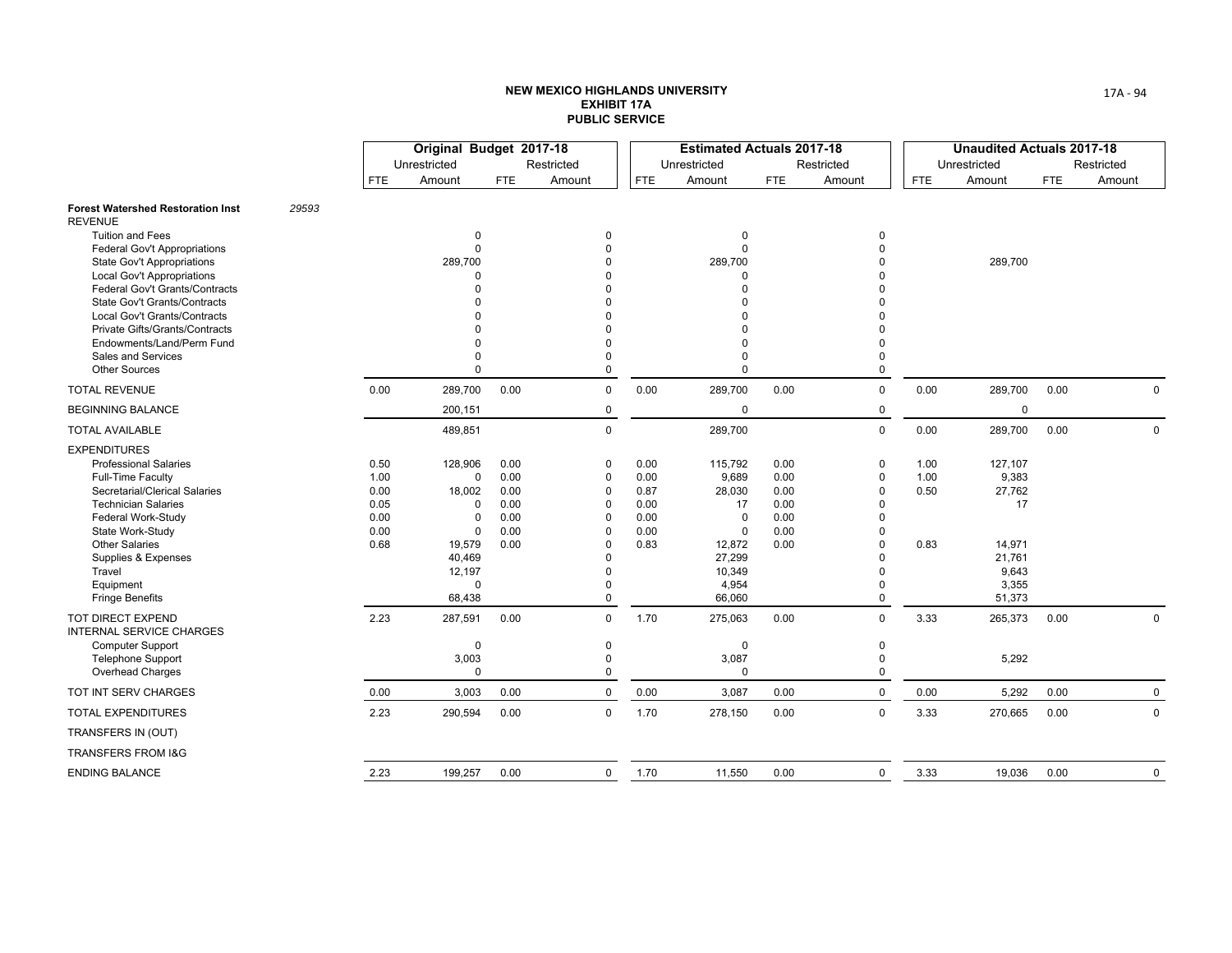|                                                                              |       |            | Original Budget 2017-18 |            |                      |            | <b>Estimated Actuals 2017-18</b> |            |             |            | <b>Unaudited Actuals 2017-18</b> |            |             |
|------------------------------------------------------------------------------|-------|------------|-------------------------|------------|----------------------|------------|----------------------------------|------------|-------------|------------|----------------------------------|------------|-------------|
|                                                                              |       |            | Unrestricted            |            | Restricted           |            | Unrestricted                     |            | Restricted  |            | Unrestricted                     |            | Restricted  |
|                                                                              |       | <b>FTE</b> | Amount                  | <b>FTE</b> | Amount               | <b>FTE</b> | Amount                           | <b>FTE</b> | Amount      | <b>FTE</b> | Amount                           | <b>FTE</b> | Amount      |
| Leadership & Policy Institute<br><b>REVENUE</b>                              | 29596 |            |                         |            |                      |            |                                  |            |             |            |                                  |            |             |
| <b>Tuition and Fees</b>                                                      |       |            | 0                       |            | $\Omega$             |            | $\Omega$                         |            | $\Omega$    |            |                                  |            |             |
| <b>Federal Gov't Appropriations</b>                                          |       |            | $\mathbf{0}$            |            | $\Omega$             |            | $\Omega$                         |            | $\Omega$    |            |                                  |            |             |
| State Gov't Appropriations                                                   |       |            | 225,135                 |            |                      |            | 225,135                          |            |             |            | 225,135                          |            |             |
| <b>Local Gov't Appropriations</b>                                            |       |            | $\Omega$                |            |                      |            | $\Omega$<br>$\Omega$             |            |             |            |                                  |            |             |
| <b>Federal Gov't Grants/Contracts</b><br><b>State Gov't Grants/Contracts</b> |       |            |                         |            |                      |            |                                  |            |             |            |                                  |            |             |
| Local Gov't Grants/Contracts                                                 |       |            |                         |            |                      |            |                                  |            |             |            |                                  |            |             |
| Private Gifts/Grants/Contracts                                               |       |            |                         |            |                      |            | $\Omega$                         |            |             |            |                                  |            |             |
| Endowments/Land/Perm Fund                                                    |       |            | O                       |            |                      |            | $\Omega$                         |            |             |            |                                  |            |             |
| <b>Sales and Services</b>                                                    |       |            | O                       |            |                      |            | $\Omega$                         |            |             |            |                                  |            |             |
| <b>Other Sources</b>                                                         |       |            | $\Omega$                |            | $\Omega$             |            | $\Omega$                         |            | $\Omega$    |            |                                  |            |             |
| <b>TOTAL REVENUE</b>                                                         |       | 0.00       | 225,135                 | 0.00       | $\mathbf 0$          | 0.00       | 225,135                          | 0.00       | $\mathbf 0$ | 0.00       | 225,135                          | 0.00       | $\mathbf 0$ |
| <b>BEGINNING BALANCE</b>                                                     |       |            | (13, 293)               |            | $\mathbf 0$          |            | 0                                |            | 0           |            |                                  |            |             |
| <b>TOTAL AVAILABLE</b>                                                       |       |            | 211,842                 |            | $\Omega$             |            | 225,135                          |            | $\mathbf 0$ | 0.00       | 225,135                          | 0.00       | $\mathbf 0$ |
| <b>EXPENDITURES</b>                                                          |       |            |                         |            |                      |            |                                  |            |             |            |                                  |            |             |
| <b>Professional Salaries</b>                                                 |       | 2.30       | 131,685                 | 0.00       | $\Omega$             | 1.00       | 91,923                           | 0.00       | $\mathbf 0$ | 1.00       | 89,487                           |            |             |
| Secretarial/Clerical Salaries                                                |       | 0.00       | 0                       | 0.00       | $\mathbf 0$          | 0.00       | 0                                | 0.00       | $\Omega$    |            |                                  |            |             |
| <b>Technician Salaries</b>                                                   |       | 0.00       | 15,469                  | 0.00       | $\Omega$             | 0.01       | 19,938                           | 0.00       | $\Omega$    | 0.01       | 19,842                           |            |             |
| Federal Work-Study                                                           |       | 0.00       | 0                       | 0.00       | $\Omega$             | 0.00       | $\Omega$                         | 0.00       |             |            |                                  |            |             |
| State Work-Study                                                             |       | 0.00       | 0                       | 0.00       | $\Omega$<br>$\Omega$ | 0.00       | $\Omega$<br>$\Omega$             | 0.00       |             |            |                                  |            |             |
| <b>Other Salaries</b><br>Supplies & Expenses                                 |       | 0.00       | 0<br>18,732             | 0.00       | $\Omega$             | 0.00       | 31,132                           | 0.00       |             |            | 875<br>41,395                    |            |             |
| Travel                                                                       |       |            | 8,567                   |            | $\Omega$             |            | 8,567                            |            |             |            | 5,462                            |            |             |
| Equipment                                                                    |       |            | 0                       |            |                      |            | $\Omega$                         |            | $\Omega$    |            |                                  |            |             |
| <b>Fringe Benefits</b>                                                       |       |            | 50,682                  |            | $\Omega$             |            | 43,890                           |            | $\Omega$    |            | 36,972                           |            |             |
| TOT DIRECT EXPEND<br><b>INTERNAL SERVICE CHARGES</b>                         |       | 2.30       | 225,135                 | 0.00       | $\mathbf 0$          | 1.01       | 195,450                          | 0.00       | $\mathsf 0$ | 1.01       | 194,033                          | 0.00       | $\mathbf 0$ |
| <b>Computer Support</b>                                                      |       |            | 0                       |            | $\mathbf 0$          |            | $\mathbf 0$                      |            | $\mathbf 0$ |            |                                  |            |             |
| <b>Telephone Support</b>                                                     |       |            | 0                       |            | $\Omega$             |            | 3,000                            |            | $\Omega$    |            | 4,704                            |            |             |
| Overhead Charges                                                             |       |            | 0                       |            | $\mathbf 0$          |            | $\mathbf 0$                      |            | $\mathbf 0$ |            |                                  |            |             |
| TOT INT SERV CHARGES                                                         |       | 0.00       | 0                       | 0.00       | $\mathbf 0$          | 0.00       | 3,000                            | 0.00       | $\mathbf 0$ | 0.00       | 4,704                            | 0.00       | $\mathbf 0$ |
| <b>TOTAL EXPENDITURES</b>                                                    |       | 2.30       | 225,135                 | 0.00       | $\mathbf 0$          | 1.01       | 198,450                          | 0.00       | $\mathsf 0$ | 1.01       | 198,737                          | 0.00       | $\mathbf 0$ |
| TRANSFERS IN (OUT)                                                           |       |            |                         |            |                      |            |                                  |            |             |            |                                  |            |             |
| TRANSFERS FROM I&G                                                           |       |            |                         |            |                      |            |                                  |            |             |            |                                  |            |             |
| <b>ENDING BALANCE</b>                                                        |       | 2.30       | (13, 293)               | 0.00       | 0                    | 1.01       | 26,685                           | 0.00       | $\mathbf 0$ | 1.01       | 26,398                           | 0.00       | $\mathbf 0$ |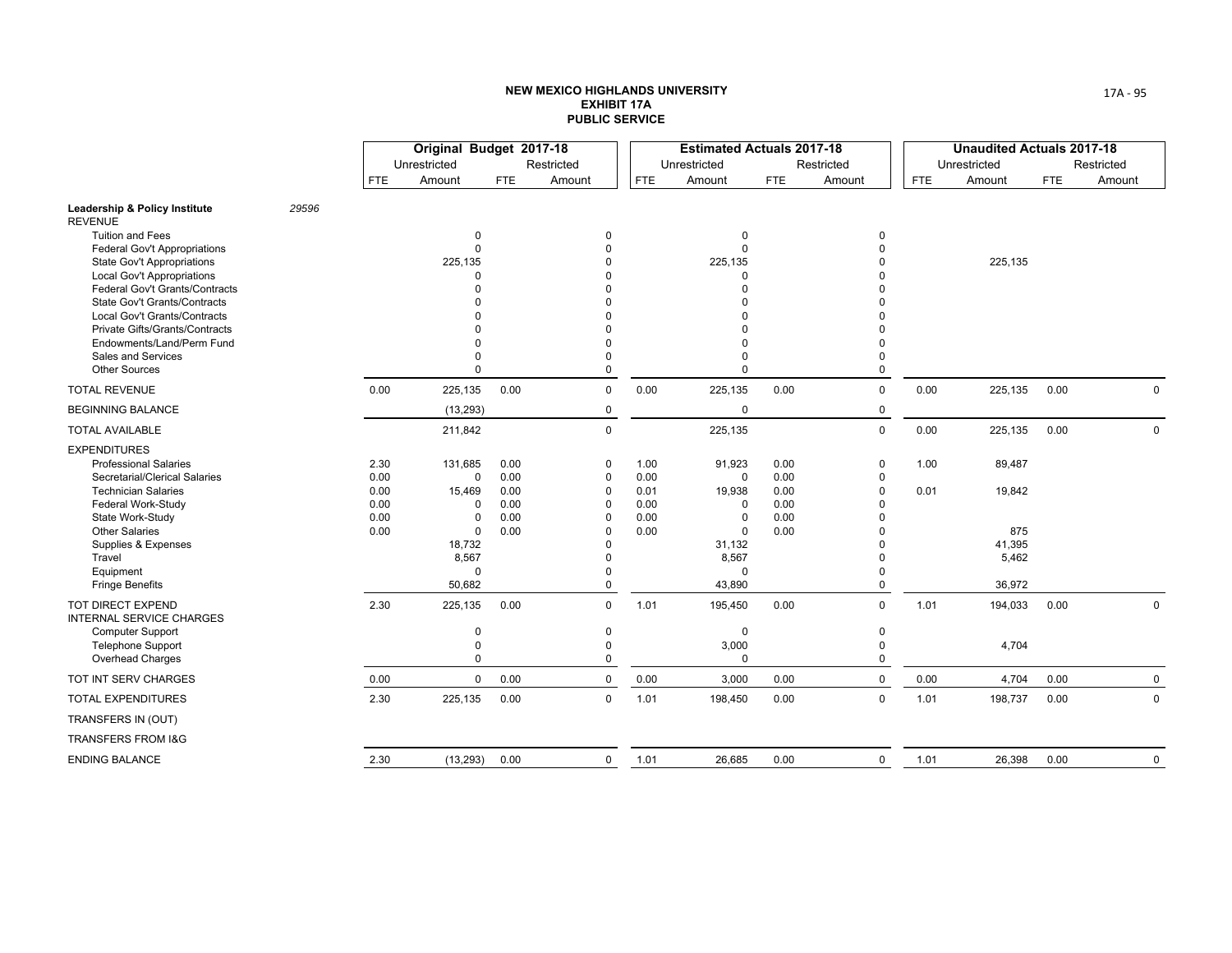|                                                                     |       |              | Original Budget 2017-18 |             |              |                      |              | <b>Estimated Actuals 2017-18</b> |             |              |             |            | <b>Unaudited Actuals 2017-18</b> |              |            |            |             |
|---------------------------------------------------------------------|-------|--------------|-------------------------|-------------|--------------|----------------------|--------------|----------------------------------|-------------|--------------|-------------|------------|----------------------------------|--------------|------------|------------|-------------|
|                                                                     |       |              | Unrestricted            |             |              | Restricted           |              | Unrestricted                     |             |              | Restricted  |            | Unrestricted                     |              |            | Restricted |             |
|                                                                     |       | <b>FTE</b>   | Amount                  |             | <b>FTE</b>   | Amount               | <b>FTE</b>   | Amount                           |             | <b>FTE</b>   | Amount      | <b>FTE</b> | Amount                           |              | <b>FTE</b> | Amount     |             |
| Ben Lujan Institute 2012<br><b>REVENUE</b>                          | 29604 |              |                         |             |              |                      |              |                                  |             |              |             |            |                                  |              |            |            |             |
| <b>Tuition and Fees</b>                                             |       |              |                         | 0           |              | $\mathbf 0$          |              |                                  | 0           |              | 0           |            |                                  |              |            |            |             |
| <b>Federal Gov't Appropriations</b>                                 |       |              |                         | 0           |              | O                    |              |                                  |             |              |             |            |                                  |              |            |            |             |
| State Gov't Appropriations                                          |       |              |                         |             |              |                      |              |                                  |             |              |             |            |                                  |              |            |            |             |
| <b>Local Gov't Appropriations</b><br>Federal Gov't Grants/Contracts |       |              |                         |             |              |                      |              |                                  |             |              |             |            |                                  |              |            |            |             |
| State Gov't Grants/Contracts                                        |       |              |                         |             |              |                      |              |                                  |             |              |             |            |                                  |              |            |            |             |
| Local Gov't Grants/Contracts                                        |       |              |                         |             |              |                      |              |                                  |             |              |             |            |                                  |              |            |            |             |
| Private Gifts/Grants/Contracts                                      |       |              |                         |             |              |                      |              |                                  |             |              |             |            |                                  |              |            |            |             |
| Endowments/Land/Perm Fund                                           |       |              |                         | 0           |              |                      |              |                                  | $\Omega$    |              |             |            |                                  |              |            |            |             |
| Sales and Services                                                  |       |              |                         | 0           |              |                      |              |                                  | $\Omega$    |              | ი           |            |                                  |              |            |            |             |
| <b>Other Sources</b>                                                |       |              |                         | $\mathbf 0$ |              | $\Omega$             |              |                                  | $\mathbf 0$ |              | $\Omega$    |            |                                  |              |            |            |             |
| <b>TOTAL REVENUE</b>                                                |       | 0.00         |                         | 0           | 0.00         | $\mathbf 0$          | 0.00         |                                  | $\mathbf 0$ | 0.00         | $\mathbf 0$ | 0.00       |                                  | $\mathbf 0$  | 0.00       |            | $\mathbf 0$ |
| <b>BEGINNING BALANCE</b>                                            |       |              |                         | 0           |              | $\mathbf 0$          |              |                                  | $\mathbf 0$ |              | 0           |            |                                  | $\mathbf 0$  |            |            |             |
| <b>TOTAL AVAILABLE</b>                                              |       |              |                         | 0           |              | $\mathbf 0$          |              |                                  | $\mathbf 0$ |              | $\mathbf 0$ | 0.00       |                                  | $\mathsf{O}$ | 0.00       |            | $\mathbf 0$ |
| <b>EXPENDITURES</b>                                                 |       |              |                         |             |              |                      |              |                                  |             |              |             |            |                                  |              |            |            |             |
| <b>Professional Salaries</b>                                        |       | 0.00         |                         | 0           | 0.00         | $\mathbf 0$          | 0.00         |                                  | 0           | 0.00         | 0           |            |                                  |              |            |            |             |
| Secretarial/Clerical Salaries                                       |       | 0.00         |                         | 0           | 0.00         | $\mathbf 0$          | 0.00         |                                  | $\mathbf 0$ | 0.00         | $\Omega$    |            |                                  |              |            |            |             |
| <b>Technician Salaries</b>                                          |       | 0.00         |                         | 0<br>0      | 0.00         | $\Omega$<br>$\Omega$ | 0.00         | $\Omega$                         | $\Omega$    | 0.00         | ი           |            |                                  |              |            |            |             |
| Federal Work-Study<br>State Work-Study                              |       | 0.00<br>0.00 |                         | 0           | 0.00<br>0.00 | 0                    | 0.00<br>0.00 |                                  | $\mathbf 0$ | 0.00<br>0.00 |             |            |                                  |              |            |            |             |
| <b>Other Salaries</b>                                               |       | 0.00         |                         | 0           | 0.00         | $\Omega$             | 0.00         | $\Omega$                         |             | 0.00         |             |            |                                  |              |            |            |             |
| Supplies & Expenses                                                 |       |              |                         | 0           |              | $\Omega$             |              |                                  | $\mathbf 0$ |              |             |            |                                  |              |            |            |             |
| Travel                                                              |       |              |                         | U           |              | O                    |              |                                  | $\Omega$    |              |             |            |                                  |              |            |            |             |
| Equipment                                                           |       |              |                         | U           |              |                      |              |                                  | $\mathbf 0$ |              |             |            |                                  |              |            |            |             |
| <b>Fringe Benefits</b>                                              |       |              |                         | $\Omega$    |              | $\Omega$             |              |                                  | $\mathbf 0$ |              | O           |            |                                  |              |            |            |             |
| <b>TOT DIRECT EXPEND</b><br><b>INTERNAL SERVICE CHARGES</b>         |       | 0.00         |                         | 0           | 0.00         | $\mathbf 0$          | 0.00         |                                  | 0           | 0.00         | $\mathbf 0$ | 0.00       |                                  | $\mathbf 0$  | 0.00       |            | $\Omega$    |
| <b>Computer Support</b>                                             |       |              |                         | 0           |              | $\mathbf 0$          |              |                                  | 0           |              | 0           |            |                                  |              |            |            |             |
| <b>Telephone Support</b>                                            |       |              |                         | 0           |              | $\Omega$             |              |                                  | $\mathbf 0$ |              | 0           |            |                                  |              |            |            |             |
| Overhead Charges                                                    |       |              |                         | $\mathbf 0$ |              | $\Omega$             |              |                                  | $\mathbf 0$ |              | 0           |            |                                  |              |            |            |             |
| TOT INT SERV CHARGES                                                |       | 0.00         |                         | 0           | 0.00         | $\mathbf 0$          | 0.00         |                                  | $\mathbf 0$ | 0.00         | $\mathbf 0$ | 0.00       |                                  | $\mathsf{O}$ | 0.00       |            | $\mathbf 0$ |
| <b>TOTAL EXPENDITURES</b>                                           |       | 0.00         |                         | 0           | 0.00         | $\mathbf 0$          | 0.00         |                                  | 0           | 0.00         | $\mathbf 0$ | 0.00       |                                  | $\mathbf 0$  | 0.00       |            | $\mathbf 0$ |
| TRANSFERS IN (OUT)                                                  |       |              |                         |             |              |                      |              |                                  |             |              |             |            |                                  |              |            |            |             |
| TRANSFERS FROM I&G                                                  |       |              |                         |             |              |                      |              |                                  |             |              |             |            |                                  |              |            |            |             |
| <b>ENDING BALANCE</b>                                               |       | 0.00         |                         | $\mathbf 0$ | 0.00         | $\mathbf 0$          | 0.00         |                                  | $\mathbf 0$ | 0.00         | $\pmb{0}$   | 0.00       |                                  | $\mathsf{O}$ | 0.00       |            | 0           |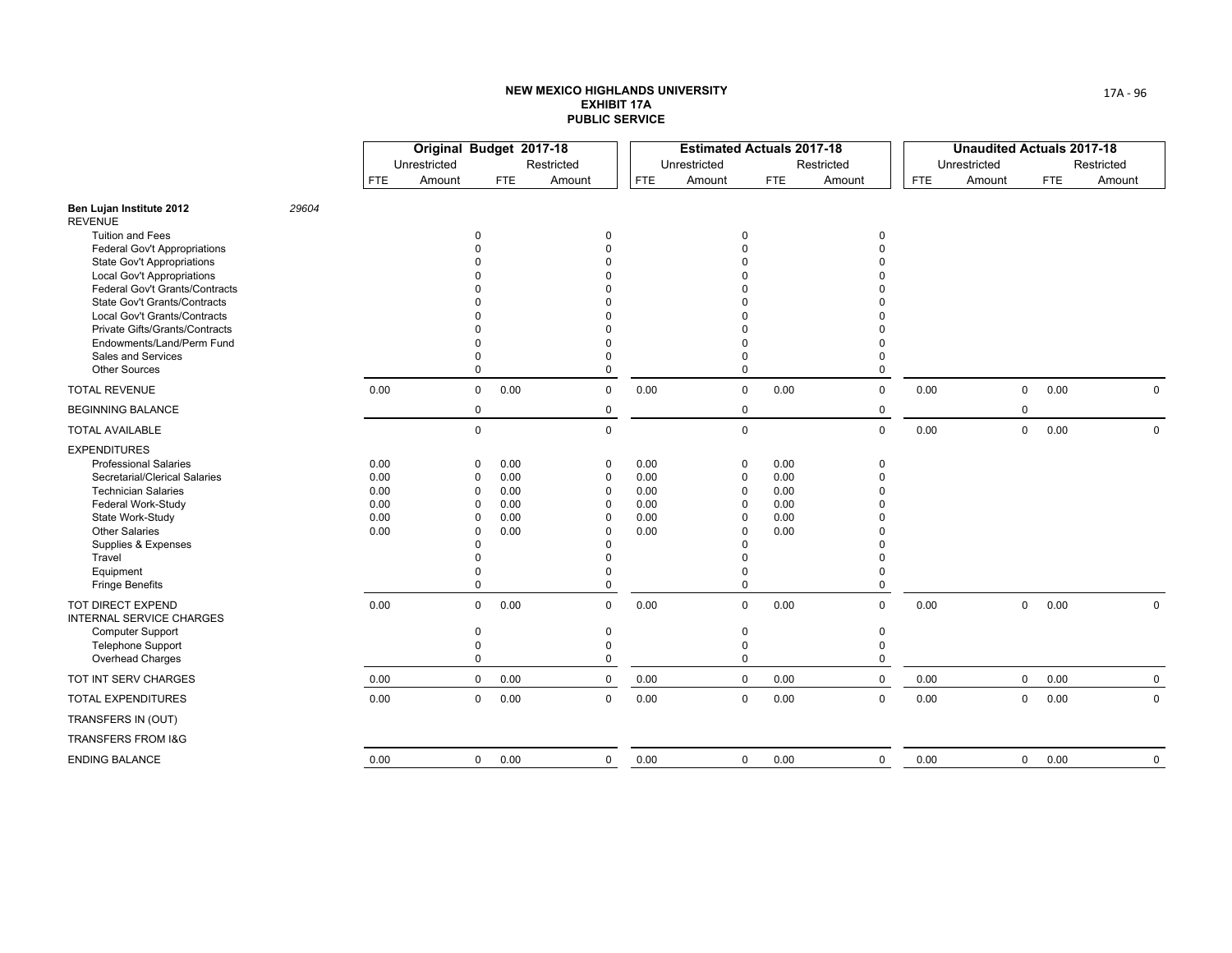|                                                                     |       |              | Original Budget 2017-18 |               |              |               |              | <b>Estimated Actuals 2017-18</b> |              |            |               |              | <b>Unaudited Actuals 2017-18</b> |            |             |
|---------------------------------------------------------------------|-------|--------------|-------------------------|---------------|--------------|---------------|--------------|----------------------------------|--------------|------------|---------------|--------------|----------------------------------|------------|-------------|
|                                                                     |       |              | Unrestricted            |               |              | Restricted    |              | Unrestricted                     |              | Restricted |               | Unrestricted |                                  |            | Restricted  |
|                                                                     |       | <b>FTE</b>   | Amount                  |               | <b>FTE</b>   | Amount        | <b>FTE</b>   | Amount                           | <b>FTE</b>   | Amount     |               | <b>FTE</b>   | Amount                           | <b>FTE</b> | Amount      |
| Organization 23369<br><b>REVENUE</b>                                | 23369 |              |                         |               |              |               |              |                                  |              |            |               |              |                                  |            |             |
| <b>Tuition and Fees</b>                                             |       |              |                         | 0             |              | 0             |              |                                  |              |            | 0             |              |                                  |            |             |
| <b>Federal Gov't Appropriations</b>                                 |       |              |                         | O             |              | $\Omega$      |              |                                  |              |            | 0             |              |                                  |            |             |
| <b>State Gov't Appropriations</b>                                   |       |              |                         |               |              |               |              |                                  |              |            |               |              |                                  |            |             |
| <b>Local Gov't Appropriations</b><br>Federal Gov't Grants/Contracts |       |              |                         |               |              |               |              |                                  |              |            |               |              |                                  |            |             |
| <b>State Gov't Grants/Contracts</b>                                 |       |              |                         |               |              |               |              |                                  |              |            |               |              |                                  |            |             |
| Local Gov't Grants/Contracts                                        |       |              |                         |               |              |               |              |                                  |              |            |               |              |                                  |            |             |
| Private Gifts/Grants/Contracts                                      |       |              |                         |               |              |               |              |                                  |              |            |               |              |                                  |            |             |
| Endowments/Land/Perm Fund                                           |       |              |                         | ŋ             |              |               |              |                                  |              |            |               |              |                                  |            |             |
| Sales and Services                                                  |       |              |                         | O             |              | $\Omega$      |              |                                  |              |            | ი             |              |                                  |            |             |
| <b>Other Sources</b>                                                |       |              |                         | 0             |              |               |              | $\Omega$                         |              |            | $\Omega$      |              |                                  |            |             |
| <b>TOTAL REVENUE</b>                                                |       | 0.00         |                         | $\mathbf 0$   | 0.00         | $\mathbf 0$   | 0.00         | $\mathbf 0$                      | 0.00         |            | $\mathbf 0$   | 0.00         | $\mathbf 0$                      | 0.00       | $\mathbf 0$ |
| <b>BEGINNING BALANCE</b>                                            |       |              |                         | 0             |              | 0             |              | 0                                |              |            | 0             |              | 0                                |            |             |
| <b>TOTAL AVAILABLE</b>                                              |       |              |                         | 0             |              | $\Omega$      |              | $\mathbf 0$                      |              |            | $\mathbf 0$   | 0.00         | $\mathsf{O}$                     | 0.00       | $\Omega$    |
| <b>EXPENDITURES</b>                                                 |       |              |                         |               |              |               |              |                                  |              |            |               |              |                                  |            |             |
| <b>Professional Salaries</b><br>Secretarial/Clerical Salaries       |       | 0.00<br>0.00 |                         | O             | 0.00<br>0.00 | 0             | 0.00<br>0.00 | $\Omega$                         | 0.00<br>0.00 |            | 0<br>0        |              |                                  |            |             |
| <b>Technician Salaries</b>                                          |       | 0.00         |                         | 0<br>$\Omega$ | 0.00         | $\Omega$<br>0 | 0.00         | $\Omega$<br>$\Omega$             | 0.00         |            | n             |              |                                  |            |             |
| Federal Work-Study                                                  |       | 0.00         |                         | O             | 0.00         | $\Omega$      | 0.00         | $\Omega$                         | 0.00         |            |               |              |                                  |            |             |
| State Work-Study                                                    |       | 0.00         |                         | 0             | 0.00         | $\Omega$      | 0.00         |                                  | 0.00         |            |               |              |                                  |            |             |
| <b>Other Salaries</b>                                               |       | 0.00         |                         | 0             | 0.00         | 0             | 0.00         | $\Omega$                         | 0.00         |            |               |              |                                  |            |             |
| Supplies & Expenses                                                 |       |              |                         | ŋ             |              | $\Omega$      |              |                                  |              |            |               |              |                                  |            |             |
| Travel                                                              |       |              |                         |               |              | ŋ             |              |                                  |              |            |               |              |                                  |            |             |
| Equipment<br><b>Fringe Benefits</b>                                 |       |              |                         | U<br>0        |              | $\Omega$      |              | $\Omega$<br>$\mathbf 0$          |              |            | n<br>$\Omega$ |              |                                  |            |             |
|                                                                     |       |              |                         |               |              |               |              |                                  |              |            |               |              |                                  |            |             |
| TOT DIRECT EXPEND<br>INTERNAL SERVICE CHARGES                       |       | 0.00         |                         | 0             | 0.00         | $\mathbf 0$   | 0.00         | $\mathbf 0$                      | 0.00         |            | $\mathbf 0$   | 0.00         | $\mathbf 0$                      | 0.00       | 0           |
| <b>Computer Support</b><br><b>Telephone Support</b>                 |       |              |                         | 0<br>0        |              | 0<br>$\Omega$ |              | 0<br>$\Omega$                    |              |            | 0<br>0        |              |                                  |            |             |
| Overhead Charges                                                    |       |              |                         | 0             |              | $\Omega$      |              | $\mathbf 0$                      |              |            | 0             |              |                                  |            |             |
| TOT INT SERV CHARGES                                                |       | 0.00         |                         | $\mathbf{0}$  | 0.00         | $\mathbf 0$   | 0.00         | $\mathbf 0$                      | 0.00         |            | $\mathbf 0$   | 0.00         | $\mathsf{O}$                     | 0.00       | $\mathbf 0$ |
| <b>TOTAL EXPENDITURES</b>                                           |       | 0.00         |                         | 0             | 0.00         | $\mathbf 0$   | 0.00         | 0                                | 0.00         |            | $\mathbf 0$   | 0.00         | 0                                | 0.00       | $\mathbf 0$ |
| TRANSFERS IN (OUT)                                                  |       |              |                         |               |              |               |              |                                  |              |            |               |              |                                  |            |             |
| TRANSFERS FROM I&G                                                  |       |              |                         |               |              |               |              |                                  |              |            |               |              |                                  |            |             |
| <b>ENDING BALANCE</b>                                               |       | 0.00         |                         | 0             | 0.00         | $\mathbf 0$   | 0.00         | $\mathbf 0$                      | 0.00         |            | $\mathsf 0$   | 0.00         | $\mathbf 0$                      | 0.00       | 0           |
|                                                                     |       |              |                         |               |              |               |              |                                  |              |            |               |              |                                  |            |             |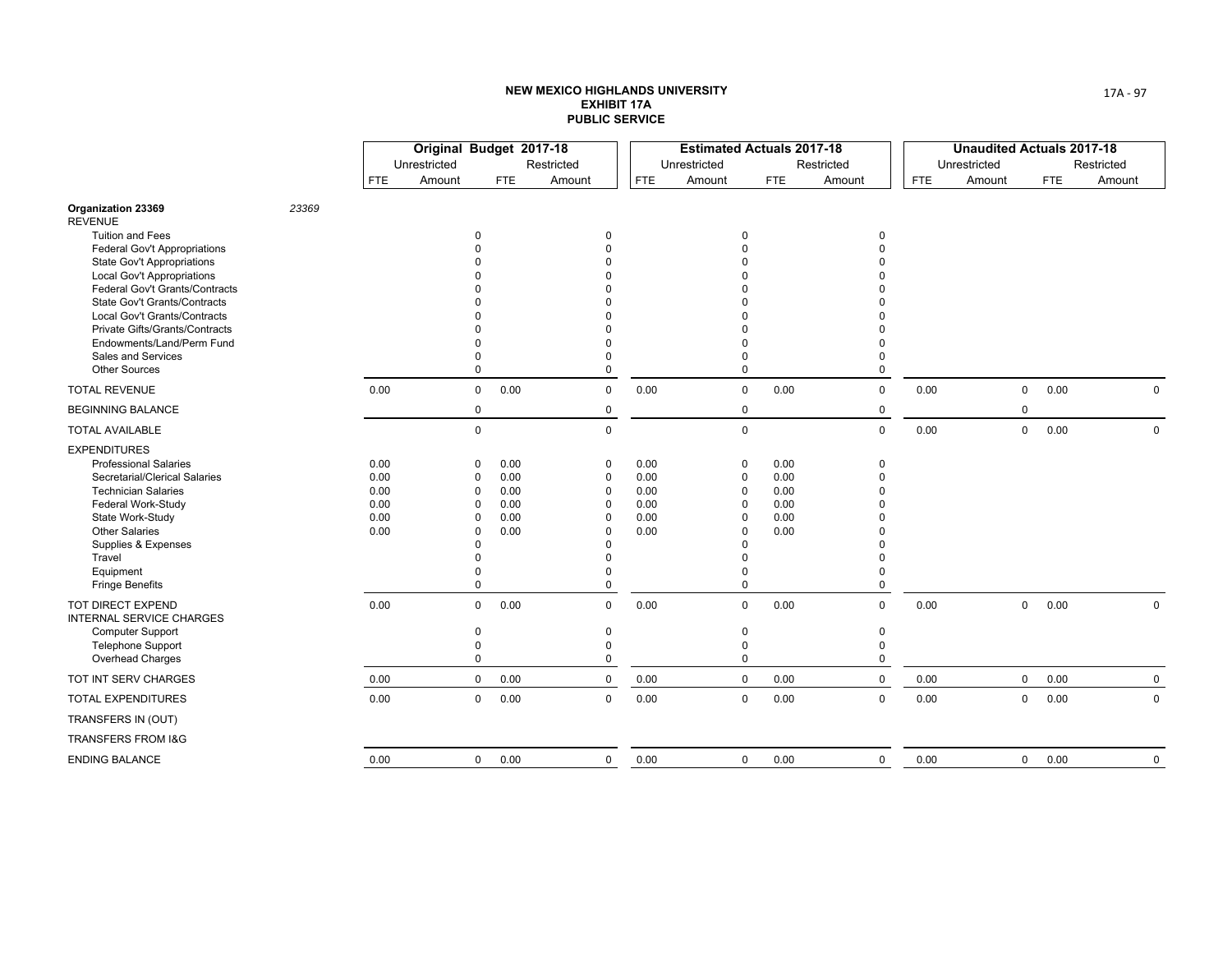|                                                                     |       |              | Original Budget 2017-18 |              |               |              | <b>Estimated Actuals 2017-18</b> |              |               |            | <b>Unaudited Actuals 2017-18</b> |      |             |
|---------------------------------------------------------------------|-------|--------------|-------------------------|--------------|---------------|--------------|----------------------------------|--------------|---------------|------------|----------------------------------|------|-------------|
|                                                                     |       |              | Unrestricted            |              | Restricted    |              | Unrestricted                     |              | Restricted    |            | Unrestricted                     |      | Restricted  |
|                                                                     |       | <b>FTE</b>   | Amount                  | <b>FTE</b>   | Amount        | <b>FTE</b>   | Amount                           | <b>FTE</b>   | Amount        | <b>FTE</b> | Amount                           | FTE  | Amount      |
| <b>Nursing Enhancement</b><br><b>REVENUE</b>                        | 29603 |              |                         |              |               |              |                                  |              |               |            |                                  |      |             |
| <b>Tuition and Fees</b>                                             |       |              | 0                       |              | 0             |              | $\Omega$                         |              | $\Omega$      |            |                                  |      |             |
| <b>Federal Gov't Appropriations</b>                                 |       |              | 0                       |              | $\Omega$      |              | $\mathbf 0$                      |              |               |            |                                  |      |             |
| State Gov't Appropriations                                          |       |              | 60,400<br>U             |              |               |              | 60,400                           |              |               |            | 60,400                           |      |             |
| <b>Local Gov't Appropriations</b><br>Federal Gov't Grants/Contracts |       |              |                         |              |               |              |                                  |              |               |            |                                  |      |             |
| State Gov't Grants/Contracts                                        |       |              |                         |              |               |              |                                  |              |               |            |                                  |      |             |
| Local Gov't Grants/Contracts                                        |       |              |                         |              |               |              |                                  |              |               |            |                                  |      |             |
| Private Gifts/Grants/Contracts                                      |       |              |                         |              |               |              |                                  |              |               |            |                                  |      |             |
| Endowments/Land/Perm Fund                                           |       |              |                         |              |               |              |                                  |              |               |            |                                  |      |             |
| Sales and Services                                                  |       |              | O                       |              |               |              |                                  |              | 0             |            |                                  |      |             |
| <b>Other Sources</b>                                                |       |              | 0                       |              | $\Omega$      |              | $\Omega$                         |              | $\Omega$      |            |                                  |      |             |
| <b>TOTAL REVENUE</b>                                                |       | 0.00         | 60,400                  | 0.00         | $\mathbf 0$   | 0.00         | 60,400                           | 0.00         | $\mathbf 0$   | 0.00       | 60,400                           | 0.00 | $\mathbf 0$ |
| <b>BEGINNING BALANCE</b>                                            |       |              | (12, 231)               |              | $\pmb{0}$     |              | $\mathbf 0$                      |              | $\mathbf 0$   |            |                                  |      |             |
| <b>TOTAL AVAILABLE</b>                                              |       |              | 48,169                  |              | $\Omega$      |              | 60,400                           |              | $\mathbf 0$   | 0.00       | 60,400                           | 0.00 | $\mathbf 0$ |
| <b>EXPENDITURES</b>                                                 |       |              |                         |              |               |              |                                  |              |               |            |                                  |      |             |
| <b>Professional Salaries</b><br>Secretarial/Clerical Salaries       |       | 0.00<br>0.90 | 42,236<br>0             | 0.00<br>0.00 | 0<br>$\Omega$ | 0.00<br>0.90 | 450<br>26,002                    | 0.00<br>0.00 | 0<br>0        | 0.90       | 26,072                           |      |             |
| <b>Technician Salaries</b>                                          |       | 0.00         | $\Omega$                | 0.00         | 0             | 0.00         | $\Omega$                         | 0.00         | n             |            |                                  |      |             |
| Federal Work-Study                                                  |       | 0.00         | 0                       | 0.00         | $\Omega$      | 0.00         | $\Omega$                         | 0.00         |               |            |                                  |      |             |
| State Work-Study                                                    |       | 0.00         | $\Omega$                | 0.00         | $\Omega$      | 0.00         | $\Omega$                         | 0.00         |               |            |                                  |      |             |
| <b>Other Salaries</b>                                               |       | 0.00         | 0                       | 0.00         | $\Omega$      | 0.00         | $\Omega$                         | 0.00         | n             |            | 450                              |      |             |
| Supplies & Expenses                                                 |       |              | 3,945                   |              | $\Omega$      |              | 3,945                            |              |               |            |                                  |      |             |
| Travel                                                              |       |              | 0                       |              | $\Omega$      |              | $\Omega$                         |              | O             |            |                                  |      |             |
| Equipment                                                           |       |              | $\Omega$<br>14,219      |              | O<br>$\Omega$ |              | $\Omega$<br>6,740                |              | O<br>$\Omega$ |            |                                  |      |             |
| <b>Fringe Benefits</b>                                              |       |              |                         |              |               |              |                                  |              |               |            | 6,514                            |      |             |
| TOT DIRECT EXPEND<br><b>INTERNAL SERVICE CHARGES</b>                |       | 0.90         | 60,400                  | 0.00         | $\Omega$      | 0.90         | 37,137                           | 0.00         | $\mathbf 0$   | 0.90       | 33,036                           | 0.00 | 0           |
| <b>Computer Support</b>                                             |       |              | 0                       |              | 0             |              | 0                                |              | 0             |            |                                  |      |             |
| <b>Telephone Support</b>                                            |       |              | $\Omega$<br>$\Omega$    |              | 0<br>$\Omega$ |              | $\Omega$<br>$\Omega$             |              | $\mathbf 0$   |            |                                  |      |             |
| Overhead Charges                                                    |       |              |                         |              |               |              |                                  |              | $\mathbf 0$   |            |                                  |      |             |
| TOT INT SERV CHARGES                                                |       | 0.00         | 0                       | 0.00         | $\mathbf 0$   | 0.00         | $\mathbf 0$                      | 0.00         | 0             | 0.00       | $\mathsf{O}$                     | 0.00 | 0           |
| <b>TOTAL EXPENDITURES</b>                                           |       | 0.90         | 60,400                  | 0.00         | $\mathbf 0$   | 0.90         | 37,137                           | 0.00         | $\mathbf 0$   | 0.90       | 33,036                           | 0.00 | $\mathbf 0$ |
| TRANSFERS IN (OUT)                                                  |       |              |                         |              |               |              |                                  |              |               |            |                                  |      |             |
| TRANSFERS FROM I&G                                                  |       |              |                         |              |               |              |                                  |              |               |            |                                  |      |             |
| <b>ENDING BALANCE</b>                                               |       | 0.90         | (12, 231)               | 0.00         | $\mathbf 0$   | 0.90         | 23,263                           | 0.00         | $\mathbf 0$   | 0.90       | 27,364                           | 0.00 | 0           |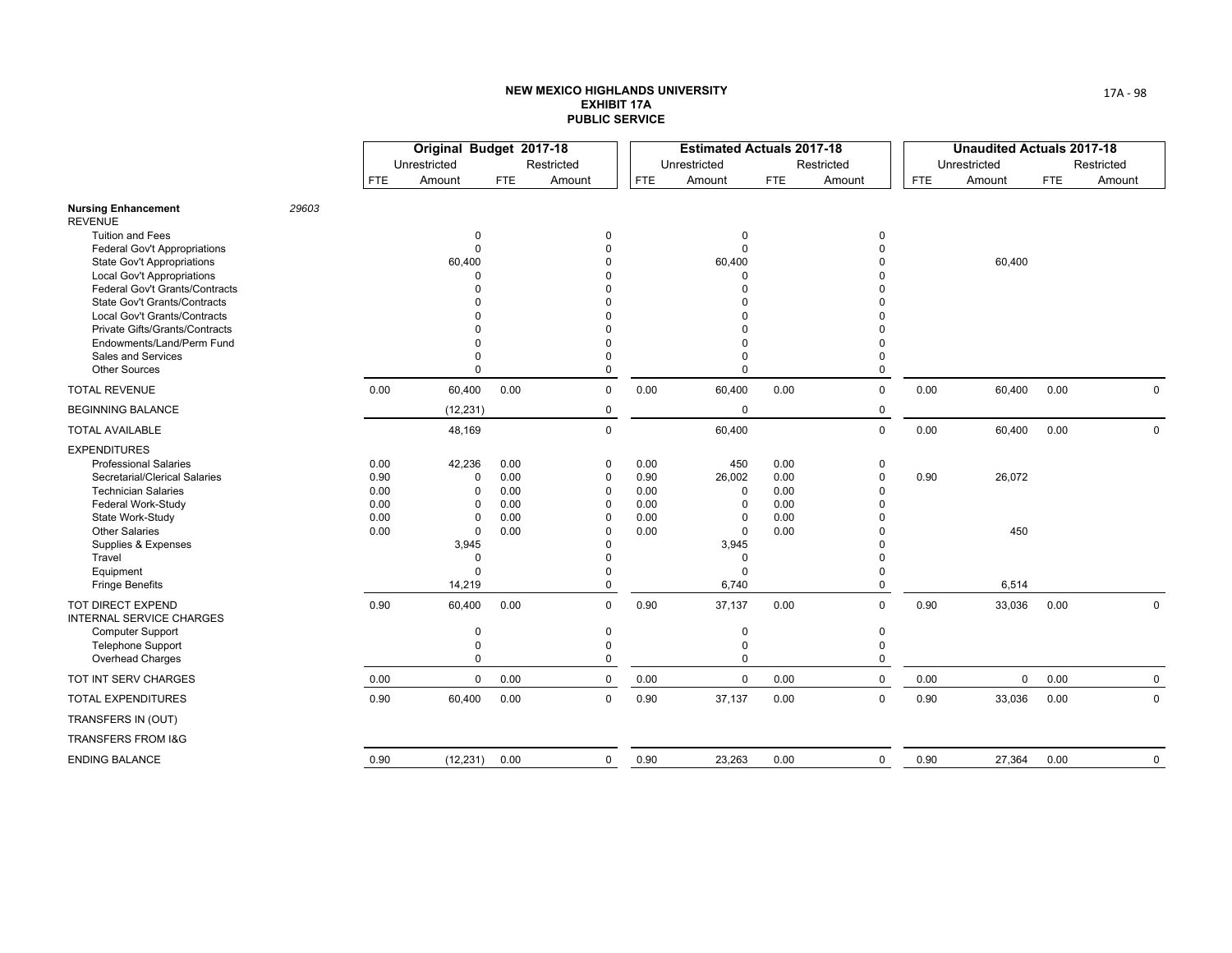|                                                                |       |            | Original Budget 2017-18 |            |                          |            | <b>Estimated Actuals 2017-18</b> |            |               |            | <b>Unaudited Actuals 2017-18</b> |            |             |
|----------------------------------------------------------------|-------|------------|-------------------------|------------|--------------------------|------------|----------------------------------|------------|---------------|------------|----------------------------------|------------|-------------|
|                                                                |       |            | Unrestricted            |            | Restricted               |            | Unrestricted                     |            | Restricted    |            | Unrestricted                     |            | Restricted  |
|                                                                |       | <b>FTE</b> | Amount                  | <b>FTE</b> | Amount                   | <b>FTE</b> | Amount                           | <b>FTE</b> | Amount        | <b>FTE</b> | Amount                           | <b>FTE</b> | Amount      |
| <b>Unallocated Contingeny (Public Ser)</b><br><b>REVENUE</b>   | 29917 |            |                         |            |                          |            |                                  |            |               |            |                                  |            |             |
| <b>Tuition and Fees</b>                                        |       |            | $\Omega$                |            | $\Omega$                 |            | $\Omega$                         |            | 0             |            |                                  |            |             |
| <b>Federal Gov't Appropriations</b>                            |       |            | $\Omega$                |            | $\Omega$                 |            |                                  |            | 0             |            |                                  |            |             |
| State Gov't Appropriations                                     |       |            | $\Omega$                |            |                          |            |                                  |            |               |            |                                  |            |             |
| <b>Local Gov't Appropriations</b>                              |       |            | n                       |            |                          |            |                                  |            |               |            |                                  |            |             |
| <b>Federal Gov't Grants/Contracts</b>                          |       |            | n                       |            |                          |            |                                  |            |               |            |                                  |            |             |
| State Gov't Grants/Contracts                                   |       |            |                         |            |                          |            |                                  |            |               |            |                                  |            |             |
| Local Gov't Grants/Contracts<br>Private Gifts/Grants/Contracts |       |            | n<br>$\Omega$           |            |                          |            |                                  |            |               |            |                                  |            |             |
| Endowments/Land/Perm Fund                                      |       |            | $\Omega$                |            |                          |            |                                  |            |               |            |                                  |            |             |
| <b>Sales and Services</b>                                      |       |            | $\Omega$                |            |                          |            | $\Omega$                         |            | 0             |            |                                  |            |             |
| <b>Other Sources</b>                                           |       |            | $\Omega$                |            | $\Omega$                 |            | $\Omega$                         |            | 0             |            |                                  |            |             |
| <b>TOTAL REVENUE</b>                                           |       | 0.00       | $\mathbf 0$             | 0.00       | $\mathbf 0$              | 0.00       | $\Omega$                         | 0.00       | $\mathbf 0$   | 0.00       | $\mathbf 0$                      | 0.00       | $\mathbf 0$ |
| <b>BEGINNING BALANCE</b>                                       |       |            | 238,575                 |            | $\mathbf 0$              |            | 27,781                           |            | 0             |            | 27,781                           |            |             |
| <b>TOTAL AVAILABLE</b>                                         |       |            | 238,575                 |            | $\mathbf 0$              |            | 27,781                           |            | $\mathbf 0$   | 0.00       | 27,781                           | 0.00       | $\mathbf 0$ |
| <b>EXPENDITURES</b>                                            |       |            |                         |            |                          |            |                                  |            |               |            |                                  |            |             |
| <b>Professional Salaries</b>                                   |       | 0.00       | $\Omega$                | 0.00       | $\Omega$                 | 0.00       | 0                                | 0.00       | $\mathbf 0$   |            |                                  |            |             |
| Secretarial/Clerical Salaries                                  |       | 0.00       | $\Omega$                | 0.00       | $\Omega$                 | 0.00       | $\Omega$                         | 0.00       | $\Omega$      |            |                                  |            |             |
| <b>Technician Salaries</b>                                     |       | 0.00       | $\Omega$                | 0.00       | $\Omega$                 | 0.00       | $\Omega$                         | 0.00       |               |            |                                  |            |             |
| Federal Work-Study                                             |       | 0.00       | $\Omega$                | 0.00       | $\Omega$                 | 0.00       | $\Omega$                         | 0.00       |               |            |                                  |            |             |
| State Work-Study                                               |       | 0.00       | $\Omega$                | 0.00       | 0                        | 0.00       | $\Omega$                         | 0.00       |               |            |                                  |            |             |
| <b>Other Salaries</b>                                          |       | 0.00       | $\mathbf 0$             | 0.00       | $\Omega$                 | 0.00       | $\Omega$                         | 0.00       |               |            |                                  |            |             |
| Supplies & Expenses                                            |       |            | 3,350                   |            | $\Omega$                 |            | 3,350                            |            |               |            | 3,235                            |            |             |
| Travel                                                         |       |            | $\Omega$                |            | $\Omega$                 |            | $\Omega$                         |            | O             |            |                                  |            |             |
| Equipment                                                      |       |            | 0<br>$\Omega$           |            | <sup>0</sup><br>$\Omega$ |            | $\Omega$<br>$\Omega$             |            | 0<br>$\Omega$ |            |                                  |            |             |
| <b>Fringe Benefits</b>                                         |       |            |                         |            |                          |            |                                  |            |               |            | 36,714                           |            |             |
| <b>TOT DIRECT EXPEND</b><br>INTERNAL SERVICE CHARGES           |       | 0.00       | 3,350                   | 0.00       | $\mathbf 0$              | 0.00       | 3,350                            | 0.00       | $\mathbf 0$   | 0.00       | 39,949                           | 0.00       | $\Omega$    |
| <b>Computer Support</b>                                        |       |            | $\Omega$                |            | 0                        |            | 0                                |            | 0             |            |                                  |            |             |
| <b>Telephone Support</b>                                       |       |            | 0                       |            | $\Omega$                 |            | $\Omega$                         |            | $\mathbf 0$   |            |                                  |            |             |
| Overhead Charges                                               |       |            | 0                       |            | 0                        |            | $\mathbf 0$                      |            | 0             |            |                                  |            |             |
| TOT INT SERV CHARGES                                           |       | 0.00       | 0                       | 0.00       | $\mathbf 0$              | 0.00       | $\mathbf 0$                      | 0.00       | 0             | 0.00       | $\mathsf{O}$                     | 0.00       | $\mathbf 0$ |
| <b>TOTAL EXPENDITURES</b>                                      |       | 0.00       | 3,350                   | 0.00       | $\mathbf 0$              | 0.00       | 3,350                            | 0.00       | $\mathbf 0$   | 0.00       | 39,949                           | 0.00       | $\mathbf 0$ |
| TRANSFERS IN (OUT)                                             |       |            |                         |            |                          |            |                                  |            |               |            |                                  |            |             |
| <b>TRANSFERS FROM I&amp;G</b>                                  |       |            |                         |            |                          |            |                                  |            |               |            |                                  |            |             |
| <b>ENDING BALANCE</b>                                          |       | 0.00       | 235,225                 | 0.00       | $\mathbf 0$              | 0.00       | 24,431                           | 0.00       | $\mathbf 0$   | 0.00       | (12, 168)                        | 0.00       | 0           |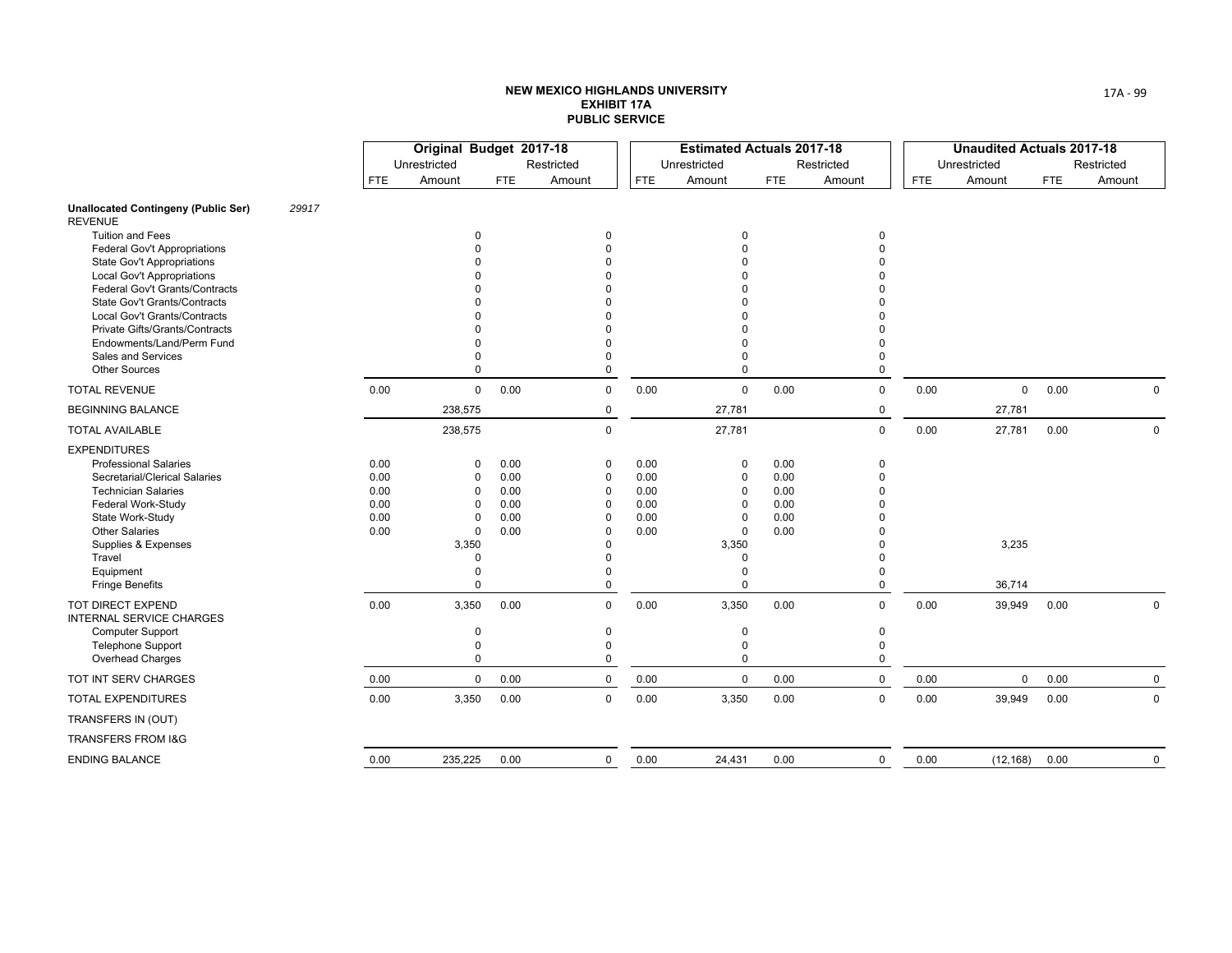|                                                                     |            | Original Budget 2017-18 |               |            |                           |            | <b>Estimated Actuals 2017-18</b> |            |                       |            | <b>Unaudited Actuals 2017-18</b> |                |            |            |
|---------------------------------------------------------------------|------------|-------------------------|---------------|------------|---------------------------|------------|----------------------------------|------------|-----------------------|------------|----------------------------------|----------------|------------|------------|
|                                                                     |            | Unrestricted            |               |            | Restricted                |            | Unrestricted                     |            | Restricted            |            | Unrestricted                     |                |            | Restricted |
|                                                                     | <b>FTE</b> | Amount                  |               | <b>FTE</b> | Amount                    | <b>FTE</b> | Amount                           | <b>FTE</b> | Amount                | <b>FTE</b> | Amount                           |                | <b>FTE</b> | Amount     |
| <b>Grants and Contracts</b>                                         |            |                         |               |            |                           |            |                                  |            |                       |            |                                  |                |            |            |
| <b>REVENUE</b>                                                      |            |                         |               |            |                           |            |                                  |            |                       |            |                                  |                |            |            |
| <b>Tuition and Fees</b>                                             |            |                         | 0             |            | $\Omega$                  |            | $\Omega$                         |            | $\Omega$              |            |                                  |                |            |            |
| <b>Federal Gov't Appropriations</b>                                 |            |                         | $\Omega$      |            | $\Omega$                  |            | $\theta$                         |            |                       |            |                                  |                |            |            |
| <b>State Gov't Appropriations</b>                                   |            |                         | $\Omega$      |            | $\Omega$                  |            | $\Omega$                         |            |                       |            |                                  |                |            |            |
| <b>Local Gov't Appropriations</b><br>Federal Gov't Grants/Contracts |            |                         | 0<br>$\Omega$ |            | <sup>0</sup><br>1,885,807 |            | $\Omega$<br>$\Omega$             |            | $\Omega$<br>7,011,441 |            |                                  |                |            | 5,076,541  |
| <b>State Gov't Grants/Contracts</b>                                 |            |                         | $\Omega$      |            | 2,346,926                 |            | $\Omega$                         |            | 1,147,340             |            |                                  |                |            | 813,755    |
| Local Gov't Grants/Contracts                                        |            |                         | 0             |            | $\Omega$                  |            | $\Omega$                         |            | $\Omega$              |            |                                  |                |            |            |
| Private Gifts/Grants/Contracts                                      |            |                         | $\Omega$      |            | 1,587,352                 |            | $\Omega$                         |            | 1,801,985             |            |                                  |                |            | 985,627    |
| Endowments/Land/Perm Fund                                           |            |                         | $\Omega$      |            | $\Omega$                  |            | $\Omega$                         |            | $\Omega$              |            |                                  |                |            |            |
| Sales and Services                                                  |            |                         | 0             |            | $\Omega$                  |            | $\theta$                         |            | $\Omega$              |            |                                  |                |            |            |
| <b>Other Sources</b>                                                |            |                         | 0             |            | $\Omega$                  |            | $\mathbf 0$                      |            | 0                     |            |                                  |                |            | 7,150      |
| <b>TOTAL REVENUE</b>                                                | 0.00       |                         | 0             | 0.00       | 5,820,085                 | 0.00       | $\mathbf 0$                      | 0.00       | 9,960,766             | 0.00       |                                  | 0              | 0.00       | 6,883,072  |
| <b>BEGINNING BALANCE</b>                                            |            |                         | 0             |            | 0                         |            | 0                                |            | $\mathbf 0$           |            |                                  |                |            |            |
| <b>TOTAL AVAILABLE</b>                                              |            |                         | $\mathbf 0$   |            | 5,820,085                 |            | $\mathbf 0$                      |            | 9,960,766             | 0.00       |                                  | $\mathbf 0$    | 0.00       | 6,883,072  |
| <b>EXPENDITURES</b>                                                 |            |                         |               |            |                           |            |                                  |            |                       |            |                                  |                |            |            |
| <b>Professional Salaries</b>                                        | 0.00       |                         | 0             | 17.78      | 1,170,120                 | 0.00       | $\Omega$                         | 52.05      | 1,432,939             |            |                                  |                | 18.23      | 914,736    |
| Full-Time Faculty                                                   | 0.00       |                         | O             | 4.91       | 269,637                   | 0.00       | $\Omega$                         | 10.97      | 441,166               |            |                                  |                | 2.58       | 283,449    |
| Part-Time Faculty                                                   | 0.00       |                         | O             | 14.18      | 283,689                   | 0.00       | $\Omega$                         | 1.00       | 455,558               |            |                                  |                | 1.00       | 397,705    |
| Secretarial/Clerical Salaries                                       | 0.00       |                         | O             | 7.95       | 278,473                   | 0.00       | $\Omega$                         | 20.56      | 332,799               |            |                                  |                | 7.44       | 261,084    |
| <b>Technician Salaries</b>                                          | 0.00       |                         | O             | 1.50       | 52,545                    | 0.00       | $\Omega$                         | 27.90      | 49,781                |            |                                  |                | 1.00       | 37,292     |
| Federal Work-Study                                                  | 0.00       |                         | $\Omega$      | 1.04       | 17,269                    | 0.00       | $\Omega$                         | 3.51       | 31,745                |            |                                  |                | 1.26       | 19,663     |
| State Work-Study                                                    | 0.00       |                         | O             | 1.26       | 21,046                    | 0.00       | $\Omega$                         | 3.30       | 3,888                 |            |                                  |                | 0.16       | 2,493      |
| <b>Other Salaries</b>                                               | 0.00       |                         | $\Omega$      | 21.70      | 426,362                   | 0.00       | $\Omega$                         | 7.71       | 456,275               |            |                                  |                | 19.20      | 353,125    |
| Supplies & Expenses                                                 |            |                         | O             |            | 2,368,278                 |            | $\Omega$                         |            | 5,303,941             |            |                                  |                |            | 3,646,617  |
| Travel                                                              |            |                         | 0             |            | 135,319                   |            | $\Omega$                         |            | 296,682               |            |                                  |                |            | 181,218    |
| Equipment                                                           |            |                         | 0             |            | 111,568                   |            | $\Omega$                         |            | 175,987               |            |                                  |                |            | 147,461    |
| <b>Fringe Benefits</b>                                              |            |                         | 0             |            | 667,854                   |            | $\mathbf 0$                      |            | 967,874               |            |                                  |                |            | 625,099    |
| TOT DIRECT EXPEND<br>INTERNAL SERVICE CHARGES                       | 0.00       |                         |               | $0$ 70.32  | 5,802,160                 | 0.00       | $\mathbf 0$                      | 127.00     | 9,948,635             | 0.00       |                                  | $\mathbf{0}$   | 50.87      | 6,869,941  |
| <b>Computer Support</b>                                             |            |                         | 0             |            | $\Omega$                  |            | $\mathbf 0$                      |            | 0                     |            |                                  |                |            |            |
| <b>Telephone Support</b>                                            |            |                         | $\pmb{0}$     |            | 17,925                    |            | $\pmb{0}$                        |            | 12,131                |            |                                  |                |            | 10,437     |
| <b>Overhead Charges</b>                                             |            |                         | 0             |            | $\Omega$                  |            | 0                                |            | 0                     |            |                                  |                |            |            |
| TOT INT SERV CHARGES                                                | 0.00       |                         | 0             | 0.00       | 17,925                    | 0.00       | $\mathbf 0$                      | 0.00       | 12,131                | 0.00       |                                  | $\mathbf 0$    | 0.00       | 10,437     |
| <b>TOTAL EXPENDITURES</b>                                           | 0.00       |                         |               | $0$ 70.32  | 5,820,085                 | 0.00       | $\mathbf 0$                      | 127.00     | 9,960,766             | 0.00       |                                  | $\overline{0}$ | 50.87      | 6,880,378  |
| TRANSFERS IN (OUT)                                                  |            |                         |               |            |                           |            |                                  |            |                       |            |                                  |                |            |            |
| TRANSFERS FROM I&G                                                  |            |                         |               |            |                           |            |                                  |            |                       |            |                                  |                |            |            |
| <b>ENDING BALANCE</b>                                               | 0.00       |                         |               | $0$ 70.32  | (0)                       | 0.00       |                                  | $0$ 127.00 | $\mathbf 0$           | 0.00       |                                  |                | 0 50.87    | 2,694      |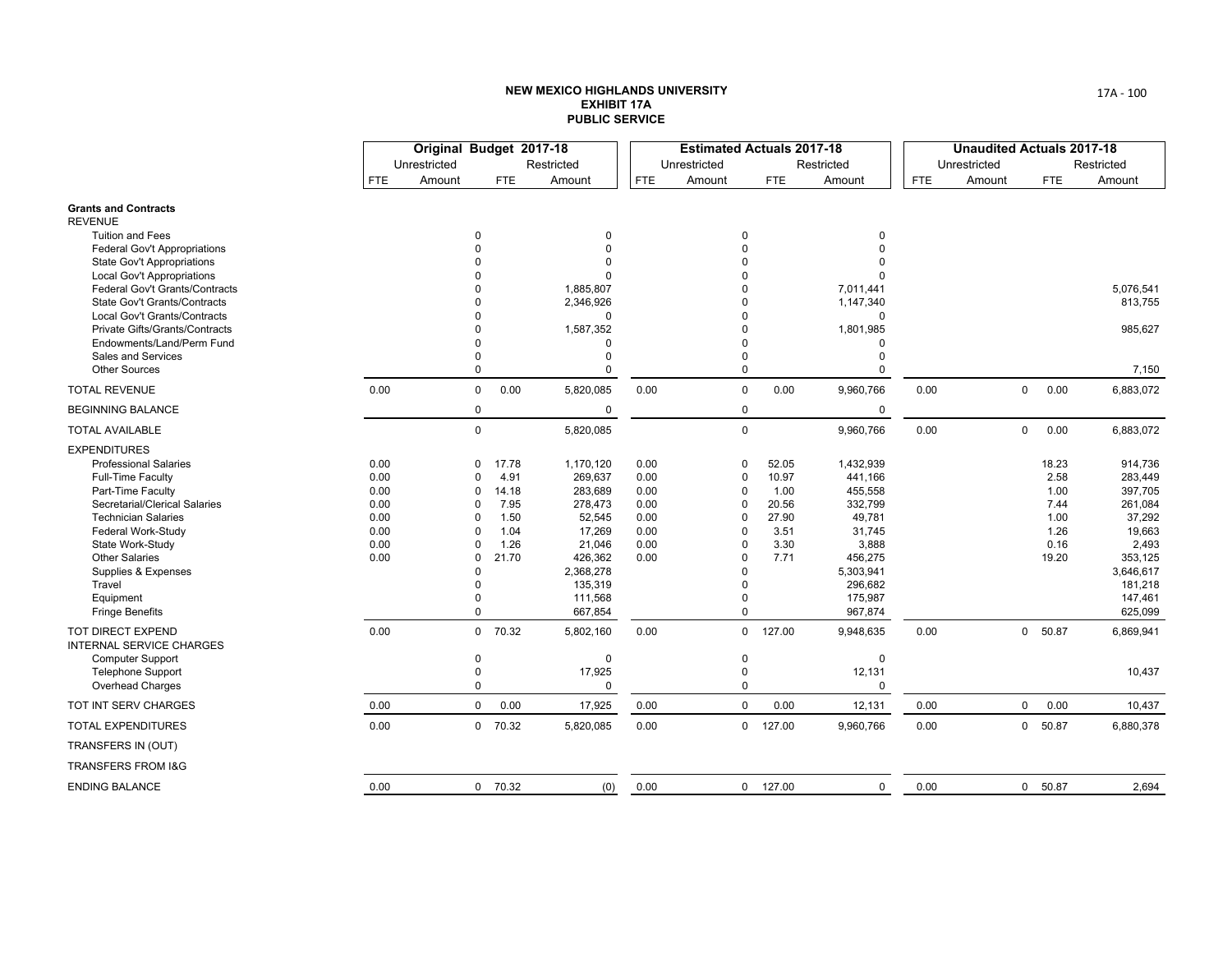|                                               |                    |            | Original Budget 2017-18 |             |                         |            | <b>Estimated Actuals 2017-18</b> |             |                      |              | <b>Unaudited Actuals 2017-18</b> |              |                         |
|-----------------------------------------------|--------------------|------------|-------------------------|-------------|-------------------------|------------|----------------------------------|-------------|----------------------|--------------|----------------------------------|--------------|-------------------------|
|                                               |                    |            | Unrestricted            |             | Restricted              |            | Unrestricted                     |             | Restricted           |              | Unrestricted                     |              | Restricted              |
|                                               |                    | <b>FTE</b> | Amount                  | <b>FTE</b>  | Amount                  | <b>FTE</b> | Amount                           | <b>FTE</b>  | Amount               | <b>FTE</b>   | Amount                           | <b>FTE</b>   | Amount                  |
| <b>REVENUE</b>                                |                    |            |                         |             |                         |            |                                  |             |                      |              |                                  |              |                         |
| <b>Tuition and Fees</b>                       |                    |            | $\mathbf 0$             |             | $\mathbf 0$             |            | $\mathbf 0$                      |             | $\Omega$             |              | $\mathbf 0$                      |              | $\Omega$                |
| Federal Gov't Appropriations                  |                    |            | $\Omega$                |             | $\Omega$                |            | $\Omega$                         |             | $\Omega$             |              | $\Omega$                         |              | $\Omega$                |
| State Gov't Appropriations                    |                    |            | $\Omega$                |             | $\Omega$                |            | $\Omega$                         |             | $\Omega$             |              | $\Omega$                         |              | $\mathbf 0$             |
| Local Gov't Appropriations                    |                    |            | $\Omega$                |             | $\Omega$                |            | $\Omega$                         |             | $\Omega$             |              | $\Omega$                         |              | $\Omega$                |
| Federal Gov't Grants/Contracts                |                    |            | O                       |             | 15,328                  |            | $\Omega$                         |             | 8,330                |              | $\Omega$                         |              | 8,157                   |
| State Gov't Grants/Contracts                  |                    |            | $\Omega$                |             | 4,712                   |            | $\Omega$                         |             | 10,000               |              | $\Omega$                         |              | 3,646                   |
| Local Gov't Grants/Contracts                  |                    |            | $\Omega$                |             | $\Omega$                |            | $\Omega$                         |             | $\Omega$             |              | $\Omega$                         |              | $\mathbf 0$             |
| Private Gifts/Grants/Contracts                |                    |            | $\Omega$                |             | $\Omega$                |            | $\Omega$                         |             | $\Omega$             |              | $\Omega$                         |              | $\Omega$                |
| Endowments/Land/Perm Fund                     |                    |            | $\Omega$                |             | $\Omega$                |            | $\Omega$                         |             | $\Omega$             |              | $\Omega$                         |              | $\Omega$                |
| Sales and Services                            |                    |            | 13,000                  |             | $\Omega$                |            | 18,423                           |             | $\Omega$             |              | 20,797                           |              | $\Omega$                |
| <b>Other Sources</b>                          |                    |            | $\mathbf 0$             |             | $\mathbf 0$             |            | $\mathbf 0$                      |             | $\mathbf 0$          |              | $\Omega$                         |              | $\Omega$                |
| <b>TOTAL REVENUE</b>                          |                    | 0.00       | 13,000                  | $\mathbf 0$ | 20,040                  | 0.00       | 18,423                           | $\mathbf 0$ | 18,330               |              | 20,797                           |              | 11,803                  |
| <b>BEGINNING BALANCE</b>                      |                    |            | 12,930                  |             | $\mathbf 0$             |            | 12,950                           |             | $\mathbf 0$          |              | 12,950                           |              |                         |
| <b>TOTAL AVAILABLE</b><br><b>EXPENDITURES</b> |                    |            | 25,930                  |             | 20,040                  |            | 31,373                           |             | 18,330               |              | 33,747                           |              | 11,803                  |
| <b>Professional Salaries</b>                  |                    | 11.10      | 712,000                 | $\mathbf 0$ | $\mathbf 0$             | 8.60       | 532,189                          | $\mathbf 0$ | $\mathbf 0$          | 9.10         | 523,016                          | 0.00         | $\mathbf 0$             |
| Secretarial/Clerical Salaries                 |                    | 2.51       | 68,000                  | $\mathbf 0$ | $\Omega$                | 2.50       | 67,925                           | $\Omega$    | $\mathbf 0$          | 2.50         | 67,607                           | 0.00         | $\Omega$                |
| <b>Technician Salaries</b>                    |                    | 4.15       | 113,203                 | $\mathbf 0$ | $\mathbf 0$             | 7.01       | 144,870                          | $\Omega$    | $\Omega$             | 2.25         | 115,005                          | 0.00         | $\mathbf 0$             |
| Federal Work-Study                            |                    | 0.00       | $\mathbf 0$             | 0.92        | 15,328                  | 0.36       | 5,567                            | $\mathbf 0$ | 8,330                | 0.63         | 3,140                            | 0.52         | 8,157                   |
| State Work-Study                              |                    | 0.00       | $\mathbf 0$             | 0.28        | 4,712                   | 0.00       | $\Omega$                         | 1.2         | 10,000               | 0.06         | 911                              | 0.23         | 3,646                   |
| <b>Other Salaries</b>                         |                    | 4.62       | 77,000                  | $\mathbf 0$ | $\Omega$                | 6.02       | 93,998                           | $\Omega$    | $\Omega$             | 8.25         | 86,248                           | 0.00         | $\mathbf 0$             |
| Supplies & Expenses                           |                    |            | 1,482,778               |             | $\Omega$                |            | 1,592,533                        |             | $\mathbf 0$          | 0.00         | 1,259,818                        | 0.00         | $\mathbf 0$             |
| Travel                                        |                    |            | 12,000                  |             | $\Omega$                |            | 23,000                           |             | $\Omega$             | 0.00         | 12,663                           | 0.00         | $\Omega$                |
| Equipment                                     |                    |            | 29,000                  |             | $\Omega$                |            | 36,245                           |             | $\Omega$             | 0.00         | 31,097                           | 0.00         | $\mathbf 0$             |
| <b>Telephone Support</b>                      |                    |            | 1,176                   |             | $\Omega$                |            | $\Omega$                         |             | $\Omega$             | 0.00         | $\mathbf 0$                      | 0.00         | $\Omega$                |
| <b>Fringe Benefits</b>                        |                    |            | 391,241                 |             | $\mathbf 0$             |            | 278,887                          |             | $\mathbf 0$          | 0.00         | 267,938                          | 0.00         | $\mathbf 0$             |
| TOT DIRECT EXPEND                             |                    | 22.38      | 2,886,398               | 1.2         | 20,040                  | 24.49      | 2,775,213                        | 1.2         | 18,330               | 22.79        | 2,367,443                        | 0.76         | 11,803                  |
| INTERNAL COMPUTER/TEL LINE CHARGES            |                    |            |                         |             |                         |            |                                  |             |                      |              |                                  |              |                         |
| Instruction                                   | Exh. 10            |            | (1,082,574)             |             | $\mathbf 0$             |            | (1, 167, 858)                    |             | $\mathbf 0$          | 0.00         | (805, 467)                       | 0.00         | $\mathbf 0$             |
| Academic Support                              | Exh. 11            |            | (276, 916)              |             | $\mathbf 0$             |            | (236, 428)                       |             | $\mathbf{0}$         | 0.00         | $(237, 150)$ 0.00                |              | $\mathbf 0$             |
| <b>Student Services</b>                       | Exh. 12            |            | (357, 608)              |             | $\mathbf 0$             |            | (300, 230)                       |             | $\Omega$             | 0.00         | (302, 385)                       | 0.00         | $\mathbf 0$             |
| <b>Institutional Support</b>                  | Exh. 13            |            | (442, 611)              |             | $\mathbf 0$<br>$\Omega$ |            | (447, 121)                       |             | $\Omega$<br>$\Omega$ | 0.00         | (444, 127)                       | 0.00         | $\mathbf 0$             |
| Oper & Maint of Plant                         | Exh. 14            |            | (210, 488)              |             | $\Omega$                |            | (120, 488)                       |             | $\Omega$             | 0.00         | (120, 976)                       | 0.00         | $\mathbf 0$             |
| Student Social & Cultural<br>Research         | Exh. 15<br>Exh. 16 |            | (10, 604)               |             | $\Omega$                |            | (10, 580)                        |             | $\Omega$             | 0.00<br>0.00 | (12, 348)                        | 0.00         | $\mathbf 0$<br>$\Omega$ |
| <b>Public Service</b>                         | Exh. 17            |            | (2, 352)                |             | $\Omega$                |            | (2, 352)<br>(9,039)              |             | $\Omega$             | 0.00         | (1, 176)                         | 0.00<br>0.00 | $\mathbf 0$             |
| Internal Service Dept.                        | Exh. 18            |            | (8, 399)<br>(36, 176)   |             | $\Omega$                |            | (1, 176)                         |             | $\Omega$             | 0.00         | (12, 201)<br>$\mathbf 0$         | 0.00         | $\Omega$                |
| <b>Student Financial Aid</b>                  | Exh. 19            |            | 0                       |             | $\Omega$                |            | $\Omega$                         |             | $\Omega$             | 0.00         | $\mathbf 0$                      | 0.00         | $\mathbf 0$             |
| <b>Auxiliary Enterprises</b>                  | Exh. 20            |            | (9, 416)                |             | $\Omega$                |            | (17, 942)                        |             | $\Omega$             | 0.00         | (16, 562)                        | 0.00         | $\mathbf 0$             |
| Intercollegiate Athletics                     | Exh. 21            |            | (9,506)                 |             | $\Omega$                |            | (12, 054)                        |             | $\Omega$             | 0.00         | (15, 288)                        | 0.00         | $\mathbf 0$             |
| Other internal Charges                        |                    |            | $\mathbf 0$             |             | $\Omega$                |            | $\Omega$                         |             | $\Omega$             | 0.00         | $\mathbf 0$                      | 0.00         | $\mathbf 0$             |
| Miscellaneous                                 |                    |            | (66, 777)               |             | 0                       |            | (72, 386)                        |             | $\Omega$             | 0.00         | (71, 846)                        | 0.00         | $\mathbf 0$             |
| Restricted & Agency Funds                     |                    |            | (24, 971)               |             | $\mathbf 0$             |            | (23, 212)                        |             | $\mathbf 0$          | 0.00         | $(18,081)$ 0.00                  |              | $\mathbf 0$             |
| TOTAL INT COMP/TEL CHARGES                    |                    | 0.00       | (2,538,398)             | $\mathbf 0$ | $\mathbf 0$             | 0.00       | (2,420,866)                      | $\mathbf 0$ | $\mathbf 0$          | 0.00         | (2,057,607)                      | 0.00         | $\mathbf{0}$            |
| NET INCREASE(DECREASE)                        |                    | 22.38      | (322,070)               | 1.2         | $\mathbf 0$             | 24.49      | (322, 974)                       | 1.2         | $\mathbf 0$          | 22.79        | $(276,088)$ 0.76                 |              | $\mathbf{0}$            |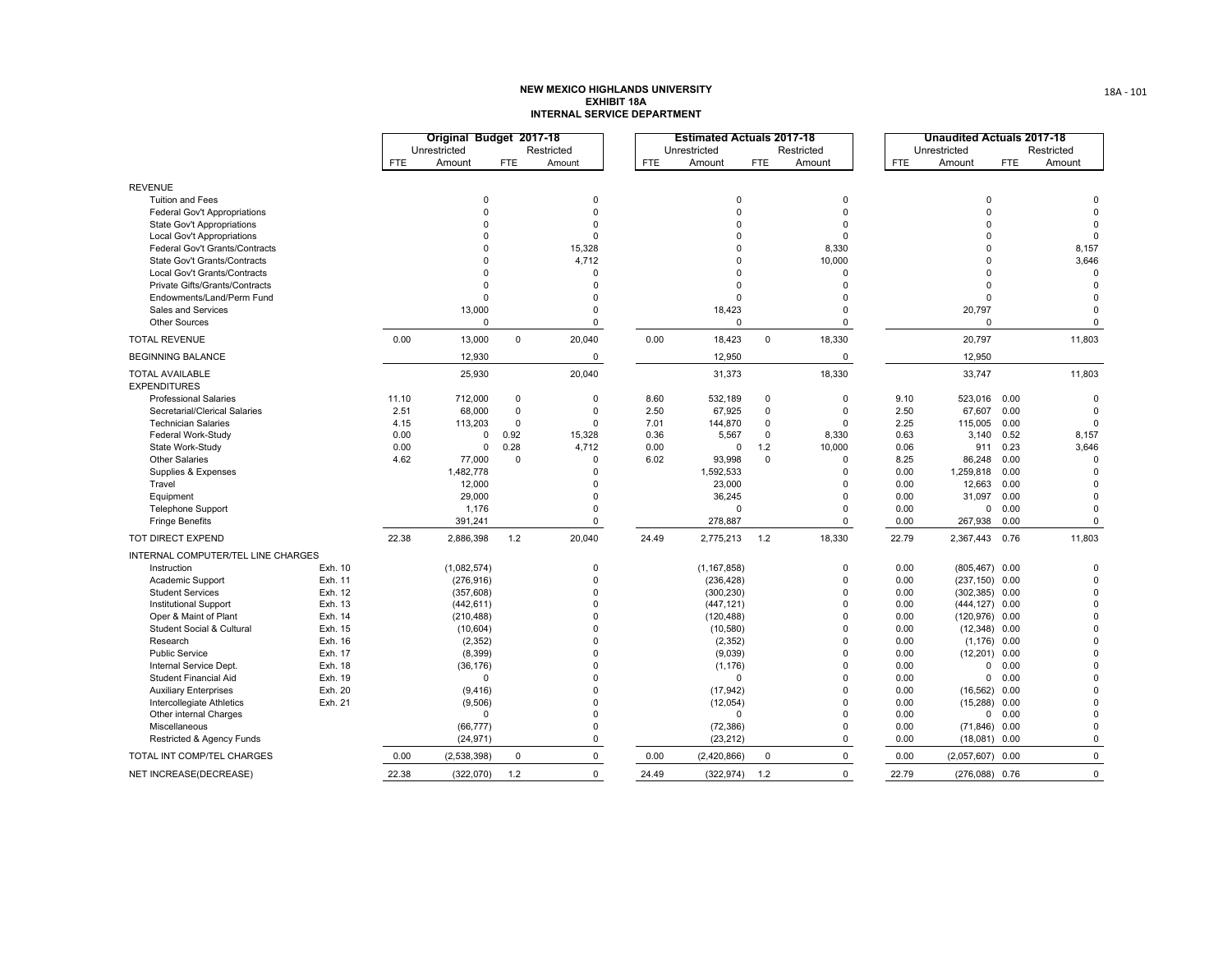|                                       |         |            | Original Budget 2017-18<br>Unrestricted |             | Restricted  |            | <b>Estimated Actuals 2017-18</b><br>Unrestricted |            | Restricted  |            | <b>Unaudited Actuals 2017-18</b><br>Unrestricted |                   | Restricted |
|---------------------------------------|---------|------------|-----------------------------------------|-------------|-------------|------------|--------------------------------------------------|------------|-------------|------------|--------------------------------------------------|-------------------|------------|
|                                       |         | <b>FTE</b> | Amount                                  | FTE         | Amount      | <b>FTE</b> | Amount                                           | <b>FTE</b> | Amount      | <b>FTE</b> | Amount                                           | FTE               | Amount     |
| <b>CHARGES TO DIRECT EXPENDITURES</b> |         |            |                                         |             |             |            |                                                  |            |             |            |                                                  |                   |            |
| Instruction                           | Exh. 10 |            | (335,000)                               |             |             |            | (302,000)                                        |            | $\Omega$    |            | (252, 746)                                       |                   |            |
| Academic Support                      | Exh. 11 |            |                                         |             |             |            |                                                  |            |             |            |                                                  |                   |            |
| <b>Student Services</b>               | Exh. 12 |            |                                         |             |             |            |                                                  |            |             |            |                                                  |                   |            |
| <b>Institutional Support</b>          | Exh. 13 |            |                                         |             |             |            |                                                  |            |             |            |                                                  |                   |            |
| Oper & Maint of Plant                 | Exh. 14 |            |                                         |             |             |            |                                                  |            |             |            |                                                  |                   |            |
| <b>Student Social &amp; Cultural</b>  | Exh. 15 |            |                                         |             |             |            |                                                  |            |             |            |                                                  |                   |            |
| Research                              | Exh. 16 |            |                                         |             |             |            |                                                  |            |             |            |                                                  |                   |            |
| <b>Public Service</b>                 | Exh. 17 |            |                                         |             |             |            |                                                  |            |             |            |                                                  |                   |            |
| Internal Service Dept.                | Exh. 18 |            |                                         |             |             |            |                                                  |            |             |            |                                                  |                   |            |
| <b>Student Financial Aid</b>          | Exh. 19 |            |                                         |             |             |            |                                                  |            |             |            |                                                  |                   |            |
| <b>Auxiliary Enterprises</b>          | Exh. 20 |            |                                         |             |             |            |                                                  |            |             |            |                                                  |                   |            |
| Intercollegiate Athletics             | Exh. 21 |            |                                         |             |             |            |                                                  |            |             |            |                                                  |                   |            |
| Other internal Charges                |         |            |                                         |             |             |            |                                                  |            |             |            |                                                  |                   |            |
| Miscellaneous                         |         |            |                                         |             |             |            |                                                  |            |             |            |                                                  |                   |            |
| Restricted & Agency Funds             |         |            |                                         |             |             |            |                                                  |            |             |            |                                                  |                   |            |
| TOTAL CHGS to DIRECT EXP              |         | 0.00       | (335,000)                               | $\mathbf 0$ |             | 0.00       | (302,000)                                        | $^{\circ}$ | $\Omega$    | 0.00       |                                                  | $(252, 746)$ 0.00 |            |
| NET INCREASE(DECREASE)                |         | 22.38      | 12,930                                  | 1.2         |             | 24.49      | (20, 974)                                        | 1.2        | 0           | 22.79      |                                                  | $(23, 343)$ 0.76  | $\Omega$   |
| <b>NET EXPENDITURES</b>               |         | 22.38      | 13,000                                  | 1.2         | 20,040      | 24.49      | 52,347                                           | 1.2        | 18,330      | 22.79      |                                                  | 57,090 0.76       | 11,803     |
| NET INCREASE (DECREASE)               |         | 22.38      | 12,930                                  | 1.20        | $\mathbf 0$ | 24.49      | $(20,974)$ 1.20                                  |            | $\mathbf 0$ | 22.79      |                                                  | $(23, 343)$ 0.76  | $\Omega$   |
| TRANSFERS IN (OUT) - I&G              |         |            | $\Omega$                                |             |             |            | 35,000                                           |            |             |            | 35,000                                           |                   |            |
| <b>ENDING BALANCE</b>                 |         |            | 12,930                                  |             | $\Omega$    |            | 14.026                                           |            | $\Omega$    | 22.79      | 11,657                                           | 0.76              | $\Omega$   |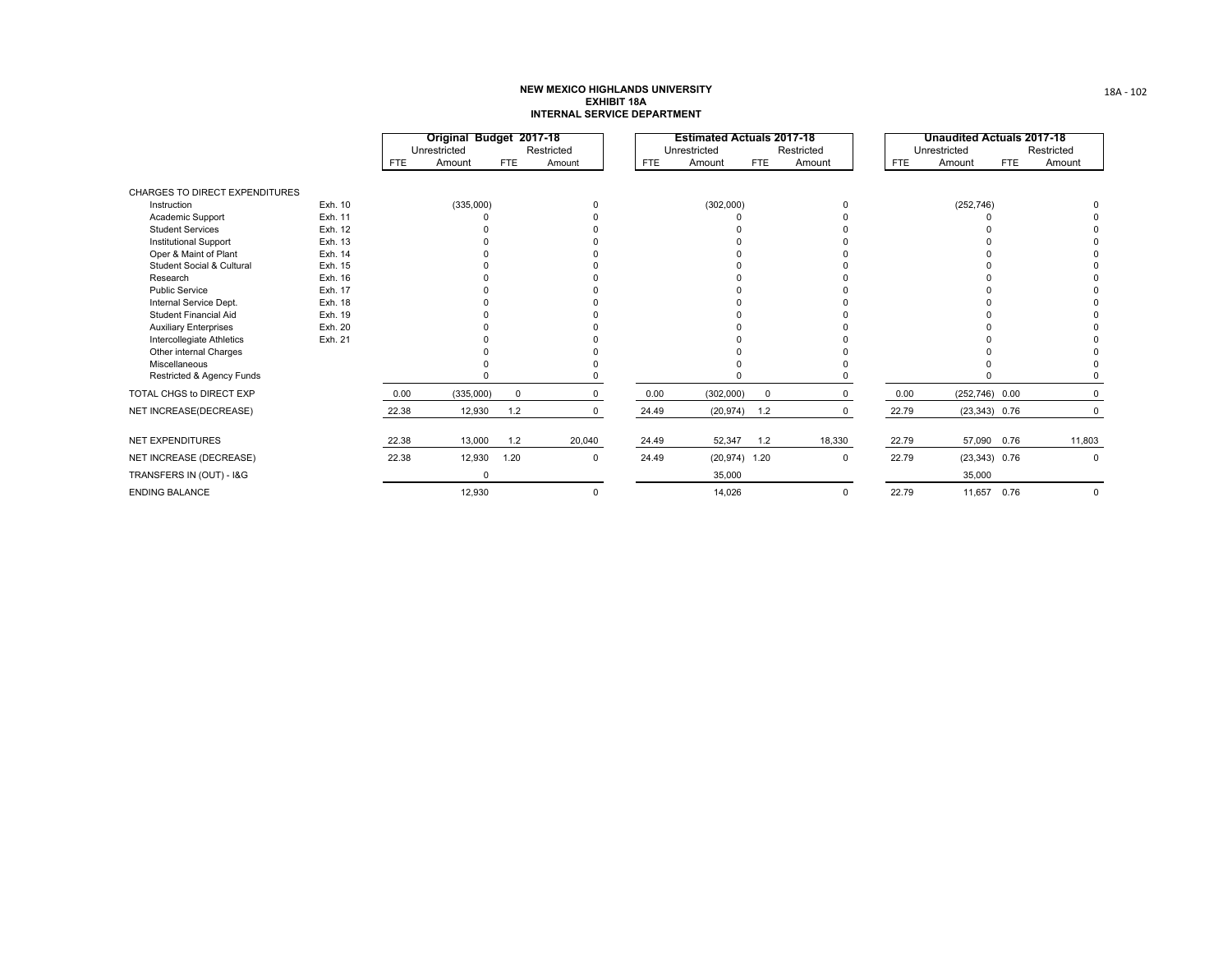|                                        |         |       | Original Budget 2017-18 |             |             |            | <b>Estimated Actuals 2017-18</b> |             |              |            | <b>Unaudited Actuals 2017-18</b> |            |             |
|----------------------------------------|---------|-------|-------------------------|-------------|-------------|------------|----------------------------------|-------------|--------------|------------|----------------------------------|------------|-------------|
|                                        |         |       | Unrestricted            |             | Restricted  |            | Unrestricted                     |             | Restricted   |            | Unrestricted                     |            | Restricted  |
|                                        |         | FTE   | Amount                  | <b>FTE</b>  | Amount      | <b>FTE</b> | Amount                           | <b>FTE</b>  | Amount       | <b>FTE</b> | Amount                           | <b>FTE</b> | Amount      |
| <b>Information Technology Services</b> | 28000   |       |                         |             |             |            |                                  |             |              |            |                                  |            |             |
| <b>REVENUE</b>                         |         |       |                         |             |             |            |                                  |             |              |            |                                  |            |             |
| Tuition and Fees                       |         |       | 0                       |             | $\mathbf 0$ |            | $\mathbf 0$                      |             | $\mathbf 0$  |            |                                  |            |             |
| Federal Gov't Appropriations           |         |       | $\mathbf 0$             |             | $\mathbf 0$ |            | $\mathbf 0$                      |             | $\mathbf 0$  |            |                                  |            |             |
| State Gov't Appropriations             |         |       | U                       |             | $\Omega$    |            | $\Omega$                         |             | $\Omega$     |            |                                  |            |             |
| Local Gov't Appropriations             |         |       |                         |             | $\Omega$    |            | $\Omega$                         |             | $\Omega$     |            |                                  |            |             |
| Federal Gov't Grants/Contracts         |         |       |                         |             | $\Omega$    |            | $\Omega$                         |             | $\Omega$     |            |                                  |            |             |
| State Gov't Grants/Contracts           |         |       | 0                       |             | $\Omega$    |            | $\Omega$                         |             | $\Omega$     |            |                                  |            |             |
| Local Gov't Grants/Contracts           |         |       | O                       |             | $\Omega$    |            | $\Omega$                         |             | $\Omega$     |            |                                  |            |             |
| Private Gifts/Grants/Contracts         |         |       | O                       |             | $\Omega$    |            | $\Omega$                         |             | $\Omega$     |            |                                  |            |             |
| Endowments/Land/Perm Fund              |         |       | $\Omega$                |             | $\Omega$    |            | $\mathbf 0$                      |             | $\mathbf{0}$ |            |                                  |            |             |
| Sales and Services                     |         |       | $\Omega$                |             | $\Omega$    |            | $\mathbf 0$                      |             | $\mathbf 0$  |            |                                  |            |             |
| Other Sources                          |         |       | $\mathbf 0$             |             | 0           |            | 0                                |             | $\mathbf 0$  |            |                                  |            |             |
| <b>TOTAL REVENUE</b>                   |         | 0.00  | $\mathbf 0$             | $\mathbf 0$ | $\mathbf 0$ | 0.00       | $\mathbf 0$                      | $\mathsf 0$ | $\mathsf 0$  | 0.00       |                                  | 0 0.00     | $\mathbf 0$ |
| <b>EXPENDITURES</b>                    |         |       |                         |             |             |            |                                  |             |              |            |                                  |            |             |
| <b>Professional Salaries</b>           |         | 11.00 | 705,000                 | $\mathbf 0$ | $\mathbf 0$ | 8.50       | 526,041                          | $\mathbf 0$ | $\mathbf 0$  | 9.00       | 516,869                          |            |             |
| Secretarial/Clerical Salaries          |         | 2.51  | 67,000                  | $\mathbf 0$ | $\mathbf 0$ | 2.50       | 67,425                           | $\mathbf 0$ | $\mathbf 0$  | 2.50       | 67,607                           |            |             |
| <b>Technician Salaries</b>             |         | 2.00  | 40,500                  | $\Omega$    | $\mathbf 0$ | 2.25       | 60,436                           | $\Omega$    | $\mathbf{0}$ | 2.00       | 62,335                           |            |             |
| Federal Work-Study                     |         | 0.00  | $\mathbf 0$             | $\Omega$    | $\Omega$    | 0.31       | 4,767                            | $\mathbf 0$ | $\mathbf{0}$ | 0.13       | 1,990                            |            |             |
| State Work-Study                       |         | 0.00  | $\Omega$                | $\Omega$    | $\Omega$    | 0.00       | $\mathbf 0$                      | $\mathbf 0$ | $\mathbf{0}$ | 0.06       | 911                              |            |             |
| <b>Other Salaries</b>                  |         | 3.00  | 50,000                  | $\Omega$    | $\Omega$    | 4.14       | 64,643                           | $\Omega$    | $\Omega$     | 3.25       | 48,082                           |            |             |
| Supplies & Expenses                    |         |       | 765,500                 |             | $\Omega$    |            | 847,500                          |             | $\Omega$     |            | 806,064                          |            |             |
| Travel                                 |         |       | 12,000                  |             | $\Omega$    |            | 23,000                           |             | $\mathbf{0}$ |            | 12,663                           |            |             |
| Equipment                              |         |       | 20,000                  |             | $\Omega$    |            | 20,000                           |             | $\mathbf{0}$ |            | 20,967                           |            |             |
| <b>Fringe Benefits</b>                 |         |       | 356,840                 |             | 0           |            | 231,240                          |             | $\mathbf 0$  |            | 224,825                          |            |             |
| TOT DIRECT EXPEND                      |         | 18.51 | 2,016,840               | 0           | $\mathbf 0$ | 17.70      | 1,845,052                        | $\mathbf 0$ | $\mathsf 0$  | 16.94      | 1,762,313 0.00                   |            | $\mathbf 0$ |
| INTERNAL COMPUTER CHARGES:             |         |       |                         |             |             |            |                                  |             |              |            |                                  |            |             |
| Instruction                            | Exh. 10 |       | (900, 000)              |             | $\mathsf 0$ |            | (985, 160)                       |             | $\pmb{0}$    |            | (602, 264)                       |            |             |
| Academic Support                       | Exh. 11 |       | (250,000)               |             | $\mathbf 0$ |            | (220,000)                        |             | $\mathbf 0$  |            | (220,000)                        |            |             |
| <b>Student Services</b>                | Exh. 12 |       | (320,000)               |             | $\Omega$    |            | (260,000)                        |             | $\mathbf{0}$ |            | (260,000)                        |            |             |
| Institutional Support                  | Exh. 13 |       | (400,000)               |             | $\mathbf 0$ |            | (400,000)                        |             | $\Omega$     |            | (400,000)                        |            |             |
| Oper & Maint of Plant                  | Exh. 14 |       | (200,000)               |             | $\Omega$    |            | (110,000)                        |             | $\mathbf{0}$ |            | (110,000)                        |            |             |
| Student Social & Cultural              | Exh. 15 |       | $\Omega$                |             | $\mathbf 0$ |            | $\Omega$                         |             | $\Omega$     |            |                                  |            |             |
| Research                               | Exh. 16 |       | $\Omega$                |             | $\Omega$    |            | $\Omega$                         |             | $\Omega$     |            |                                  |            |             |
| <b>Public Service</b>                  | Exh. 17 |       | $\Omega$                |             | $\Omega$    |            | $\Omega$                         |             | $\Omega$     |            |                                  |            |             |
| Internal Service Dept.                 | Exh. 18 |       | (35,000)                |             | $\Omega$    |            | $\Omega$                         |             | $\Omega$     |            |                                  |            |             |
| Student Financial Aid                  | Exh. 19 |       | $\Omega$                |             | $\Omega$    |            | $\Omega$                         |             | $\Omega$     |            |                                  |            |             |
| <b>Auxiliary Enterprises</b>           | Exh. 20 |       | $\Omega$                |             | $\Omega$    |            | $\Omega$                         |             | $\Omega$     |            |                                  |            |             |
| Intercollegiate Athletics              | Exh. 21 |       | O                       |             | $\Omega$    |            | $\Omega$                         |             | $\Omega$     |            |                                  |            |             |
| Other internal Charges                 |         |       | $\Omega$                |             | $\Omega$    |            | $\Omega$                         |             | $\mathbf{0}$ |            |                                  |            |             |
| Miscellaneous                          |         |       | $\Omega$                |             | $\Omega$    |            | $\Omega$                         |             | $\mathbf 0$  |            |                                  |            |             |
| Restricted & Agency Funds              |         |       | $\Omega$                |             | $\Omega$    |            | $\Omega$                         |             | $\mathbf 0$  |            |                                  |            |             |
| TOTAL INT SERV CHARGES                 |         | 0.00  | (2, 105, 000)           | 0           | 0           | 0.00       | (1,975,160)                      | 0           | $\mathsf 0$  | 0.00       | $(1,592,264)$ 0.00               |            | $\mathsf 0$ |
| NET INCREASE(DECREASE)                 |         | 18.51 | 88,160                  | $\Omega$    | $\Omega$    | 17.70      | 130,108                          | $\Omega$    | $\Omega$     | 16.94      | $(170,049)$ 0.00                 |            | $\Omega$    |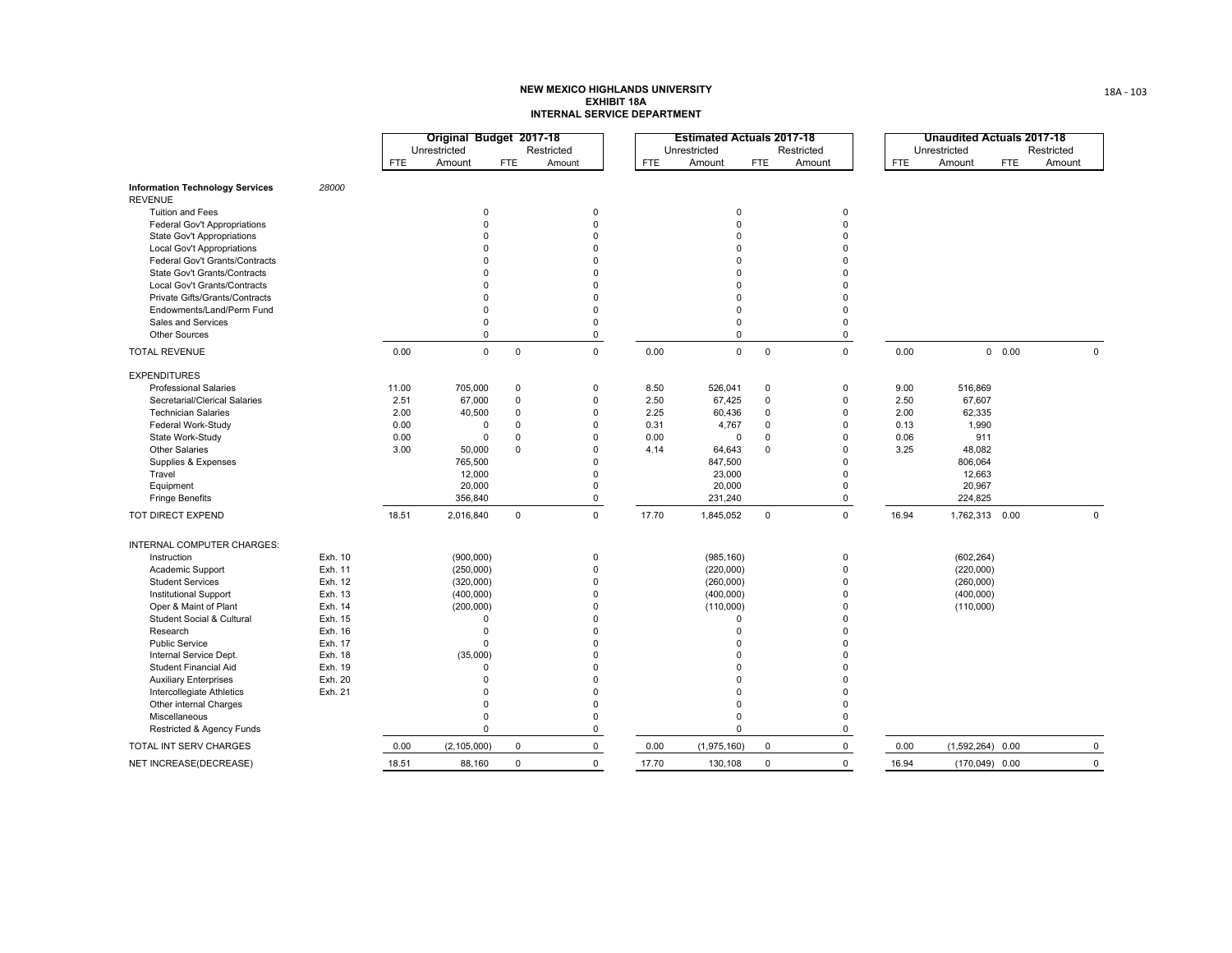|                                  |         |            | Original Budget 2017-18 |             |             |            | <b>Estimated Actuals 2017-18</b> |                |              |            | Unaudited Actuals 2017-18 |                      |             |
|----------------------------------|---------|------------|-------------------------|-------------|-------------|------------|----------------------------------|----------------|--------------|------------|---------------------------|----------------------|-------------|
|                                  |         |            | Unrestricted            |             | Restricted  |            | Unrestricted                     |                | Restricted   |            | Unrestricted              |                      | Restricted  |
|                                  |         | <b>FTE</b> | Amount                  | <b>FTE</b>  | Amount      | <b>FTE</b> | Amount                           | <b>FTE</b>     | Amount       | <b>FTE</b> | Amount                    | <b>FTE</b>           | Amount      |
| <b>Telephone Services</b>        | 29000   |            |                         |             |             |            |                                  |                |              |            |                           |                      |             |
| <b>REVENUE</b>                   |         |            |                         |             |             |            |                                  |                |              |            |                           |                      |             |
| <b>Tuition and Fees</b>          |         |            | $\mathbf 0$             |             | $\mathbf 0$ |            | $\Omega$                         |                | $\mathbf{0}$ |            |                           |                      |             |
| Federal Gov't Appropriations     |         |            | 0                       |             | 0           |            | $\Omega$                         |                | $\mathbf{0}$ |            |                           |                      |             |
| State Gov't Appropriations       |         |            | $\Omega$                |             | $\Omega$    |            | $\Omega$                         |                | $\Omega$     |            |                           |                      |             |
| Local Gov't Appropriations       |         |            | $\Omega$                |             | $\Omega$    |            | $\Omega$                         |                | $\Omega$     |            |                           |                      |             |
| Federal Gov't Grants/Contracts   |         |            | $\Omega$                |             | $\Omega$    |            | $\Omega$                         |                | $\Omega$     |            |                           |                      |             |
| State Gov't Grants/Contracts     |         |            | $\Omega$                |             | $\Omega$    |            | $\Omega$                         |                | $\Omega$     |            |                           |                      |             |
| Local Gov't Grants/Contracts     |         |            | $\Omega$                |             | $\Omega$    |            | $\Omega$                         |                | $\Omega$     |            |                           |                      |             |
| Private Gifts/Grants/Contracts   |         |            | $\Omega$                |             | $\Omega$    |            | $\Omega$                         |                | $\mathbf{0}$ |            |                           |                      |             |
| Endowments/Land/Perm Fund        |         |            | $\Omega$                |             | $\Omega$    |            | $\Omega$                         |                | $\Omega$     |            |                           |                      |             |
| Sales and Services               |         |            | $\Omega$                |             | $\Omega$    |            | $\mathbf 0$                      |                | $\mathbf{0}$ |            |                           |                      |             |
| Other Sources                    |         |            | $\mathbf 0$             |             | $\mathbf 0$ |            | $\mathbf 0$                      |                | $\mathsf 0$  |            |                           |                      |             |
| <b>TOTAL REVENUE</b>             |         | 0.00       | $\mathbf{0}$            | $\mathbf 0$ | $\mathbf 0$ | 0.00       | $\mathbf 0$                      | $\overline{0}$ | $\mathbf 0$  | 0.00       |                           | 0.00<br>$\mathbf{0}$ | $\mathbf 0$ |
| <b>EXPENDITURES</b>              |         |            |                         |             |             |            |                                  |                |              |            |                           |                      |             |
| <b>Professional Salaries</b>     |         | 0.00       | 0                       | $\pmb{0}$   | 0           | 0.00       | $\Omega$                         | $\mathbf 0$    | $\pmb{0}$    |            |                           |                      |             |
| Secretarial/Clerical Salaries    |         | 0.00       | $\mathbf 0$             | $\Omega$    | $\mathbf 0$ | 0.00       | $\mathbf 0$                      | $\mathbf 0$    | $\mathbf 0$  |            |                           |                      |             |
| <b>Technician Salaries</b>       |         | 0.00       | $\Omega$                | $\Omega$    | $\Omega$    | 0.00       | $\Omega$                         | $\Omega$       | $\Omega$     |            |                           |                      |             |
| Federal Work-Study               |         | 0.00       | $\Omega$                | $\Omega$    | $\Omega$    | 0.00       | $\Omega$                         | $\Omega$       | $\Omega$     |            |                           |                      |             |
| State Work-Study                 |         | 0.00       | 0                       | $\mathbf 0$ | $\mathbf 0$ | 0.00       | $\Omega$                         | $\Omega$       | $\Omega$     |            |                           |                      |             |
| <b>Other Salaries</b>            |         | 0.00       | $\Omega$                | $\Omega$    | $\Omega$    | 0.00       | $\Omega$                         | $\Omega$       | $\Omega$     |            |                           |                      |             |
| Supplies & Expenses              |         |            | 458,000                 |             | $\Omega$    |            | 450,755                          |                | $\Omega$     |            | 252,053                   |                      |             |
| Travel                           |         |            | $\mathbf 0$             |             | $\Omega$    |            | $\Omega$                         |                | $\mathbf 0$  |            |                           |                      |             |
| Equipment                        |         |            | 9,000                   |             | $\mathbf 0$ |            | 16,245                           |                | $\mathbf 0$  |            | 10,130                    |                      |             |
| <b>Fringe Benefits</b>           |         |            | 13,000                  |             | 0           |            | $\Omega$                         |                | $\mathbf 0$  |            |                           |                      |             |
| TOT DIRECT EXPEND                |         | 0.00       | 480,000                 | $\mathbf 0$ | $\mathbf 0$ | 0.00       | 467,000                          | $\mathbf 0$    | $\mathbf 0$  | 0.00       | 262,183 0.00              |                      | $\mathbf 0$ |
| INTERNAL TELEPHONE LINE CHARGES: |         |            |                         |             |             |            |                                  |                |              |            |                           |                      |             |
| Instruction                      | Exh. 10 |            | (182, 574)              |             | $\mathbf 0$ |            | (182, 698)                       |                | $\mathbf 0$  |            | (203, 203)                |                      |             |
| Academic Support                 | Exh. 11 |            | (26, 916)               |             | $\mathbf 0$ |            | (16, 428)                        |                | $\mathbf{0}$ |            | (17, 150)                 |                      |             |
| <b>Student Services</b>          | Exh. 12 |            | (37,608)                |             | $\Omega$    |            | (40, 230)                        |                | $\mathbf{0}$ |            | (42, 385)                 |                      |             |
| <b>Institutional Support</b>     | Exh. 13 |            | (42, 611)               |             | $\Omega$    |            | (47, 121)                        |                | $\mathbf{0}$ |            | (44, 127)                 |                      |             |
| Oper & Maint of Plant            | Exh. 14 |            | (10, 488)               |             | $\Omega$    |            | (10, 488)                        |                | $\mathbf{0}$ |            | (10, 976)                 |                      |             |
| Student Social & Cultural        | Exh. 15 |            | (10, 604)               |             | $\Omega$    |            | (10, 580)                        |                | $\Omega$     |            | (12, 348)                 |                      |             |
| Research                         | Exh. 16 |            | (2, 352)                |             | $\Omega$    |            | (2, 352)                         |                | $\Omega$     |            | (1, 176)                  |                      |             |
| <b>Public Service</b>            | Exh. 17 |            | (8, 399)                |             | $\Omega$    |            | (9,039)                          |                | $\Omega$     |            | (12, 201)                 |                      |             |
| Internal Service Dept.           | Exh. 18 |            | (1, 176)                |             | $\Omega$    |            | (1, 176)                         |                | $\mathbf{0}$ |            | 0                         |                      |             |
| Student Financial Aid            | Exh. 19 |            | 0                       |             | $\Omega$    |            | $\Omega$                         |                | $\Omega$     |            | 0                         |                      |             |
| <b>Auxiliary Enterprises</b>     | Exh. 20 |            | (9, 416)                |             | $\Omega$    |            | (17, 942)                        |                | $\mathbf 0$  |            | (16, 562)                 |                      |             |
| Intercollegiate Athletics        | Exh. 21 |            | (9, 506)                |             | $\mathbf 0$ |            | (12, 054)                        |                | $\mathbf 0$  |            | (15, 288)                 |                      |             |
| Other internal Charges           |         |            | $\mathbf 0$             |             | $\mathbf 0$ |            | $\Omega$                         |                | $\mathbf{0}$ |            | $\mathbf 0$               |                      |             |
| Miscellaneous                    |         |            | (66, 777)               |             | $\Omega$    |            | (72, 386)                        |                | $\mathbf{0}$ |            | (71, 846)                 |                      |             |
| Restricted & Agency Funds        |         |            | (24, 971)               |             | $\mathbf 0$ |            | (23, 212)                        |                | $\mathbf 0$  |            | (18,081)                  |                      |             |
| TOTAL INT TEL LINE CHARGES       |         | 0.00       | (433, 398)              | $\mathbf 0$ | 0           | 0.00       | (445, 706)                       | $\mathbf 0$    | $\mathsf 0$  | 0.00       | (465, 343)                | 0.00                 | $\mathbf 0$ |
| NET INCREASE(DECREASE)           |         | 0.00       | (46, 602)               | $\mathbf 0$ | $\mathbf 0$ | 0.00       | (21, 294)                        | $\mathbf 0$    | $\mathbf 0$  | 0.00       | 203,160                   | 0.00                 | $\mathbf 0$ |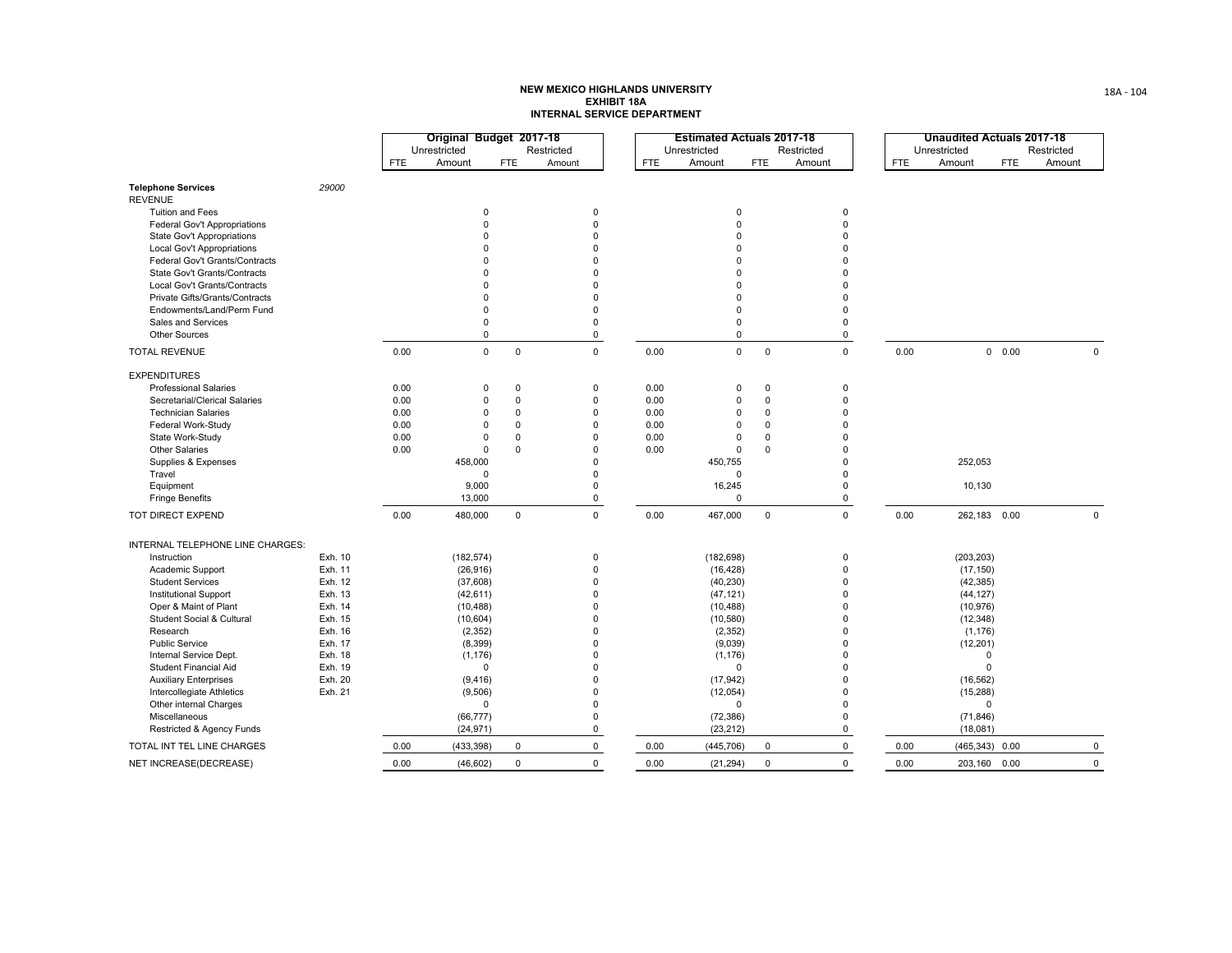|                                |         |            | Original Budget 2017-18 |              |             |            |      | <b>Estimated Actuals 2017-18</b> |             |              |            | <b>Unaudited Actuals 2017-18</b> |            |             |
|--------------------------------|---------|------------|-------------------------|--------------|-------------|------------|------|----------------------------------|-------------|--------------|------------|----------------------------------|------------|-------------|
|                                |         |            | Unrestricted            |              | Restricted  |            |      | Unrestricted                     |             | Restricted   |            | Unrestricted                     |            | Restricted  |
|                                |         | <b>FTE</b> | Amount                  | <b>FTE</b>   | Amount      | <b>FTE</b> |      | Amount                           | <b>FTE</b>  | Amount       | <b>FTE</b> | Amount                           | <b>FTE</b> | Amount      |
| Post Office                    | 32700   |            |                         |              |             |            |      |                                  |             |              |            |                                  |            |             |
| <b>REVENUE</b>                 |         |            |                         |              |             |            |      |                                  |             |              |            |                                  |            |             |
| Tuition and Fees               |         |            | $\mathbf 0$             |              | $\mathbf 0$ |            |      | $\pmb{0}$                        |             | $\mathbf 0$  |            |                                  |            |             |
| Federal Gov't Appropriations   |         |            | 0                       |              | $\mathbf 0$ |            |      | $\mathbf 0$                      |             | $\mathbf 0$  |            |                                  |            |             |
| State Gov't Appropriations     |         |            | $\Omega$                |              | $\Omega$    |            |      | $\Omega$                         |             | $\Omega$     |            |                                  |            |             |
| Local Gov't Appropriations     |         |            | $\Omega$                |              | $\mathbf 0$ |            |      | $\Omega$                         |             | $\Omega$     |            |                                  |            |             |
| Federal Gov't Grants/Contracts |         |            | $\Omega$                |              | $\Omega$    |            |      | $\Omega$                         |             | $\Omega$     |            |                                  |            |             |
| State Gov't Grants/Contracts   |         |            | $\Omega$                |              | $\Omega$    |            |      | $\Omega$                         |             | $\Omega$     |            |                                  |            |             |
| Local Gov't Grants/Contracts   |         |            | $\Omega$                |              | $\Omega$    |            |      | $\Omega$                         |             | $\Omega$     |            |                                  |            |             |
| Private Gifts/Grants/Contracts |         |            | $\mathbf 0$             |              | $\Omega$    |            |      | $\mathbf 0$                      |             | $\Omega$     |            |                                  |            |             |
| Endowments/Land/Perm Fund      |         |            | 0                       |              | $\mathbf 0$ |            |      | $\mathsf 0$                      |             | $\mathbf 0$  |            |                                  |            |             |
| Sales and Services             |         |            | 8,000                   |              | $\mathbf 0$ |            |      | 10,560                           |             | 0            |            | 10,100                           |            |             |
| Other Sources                  |         |            | $\mathbf 0$             |              | 0           |            |      | $\mathsf 0$                      |             | 0            |            |                                  |            |             |
| <b>TOTAL REVENUE</b>           |         | 0.00       | 8,000                   | $\mathsf{O}$ | $\mathbf 0$ |            | 0.00 | 10,560                           | $\mathbf 0$ | $\mathbf 0$  | 0.00       | 10,100 0.00                      |            | $\mathbf 0$ |
| <b>EXPENDITURES</b>            |         |            |                         |              |             |            |      |                                  |             |              |            |                                  |            |             |
| <b>Professional Salaries</b>   |         | 0.00       | $\mathbf 0$             | $\mathbf 0$  | $\mathbf 0$ |            | 0.00 | $\mathbf 0$                      | $\mathbf 0$ | $\mathbf 0$  |            |                                  |            |             |
| Secretarial/Clerical Salaries  |         | 0.00       | $\mathsf 0$             | $\mathbf 0$  | 0           |            | 0.00 | $\pmb{0}$                        | $\mathbf 0$ | $\mathbf 0$  |            |                                  |            |             |
| <b>Technician Salaries</b>     |         | 1.00       | 25,703                  | $\Omega$     | $\mathbf 0$ |            | 0.01 | 37,434                           | $\Omega$    | $\Omega$     |            | 25,968                           |            |             |
| Federal Work-Study             |         | 0.00       | 0                       | $\Omega$     | $\Omega$    |            | 0.05 | 800                              | $\Omega$    | $\Omega$     | 0.50       | 1,151                            |            |             |
| State Work-Study               |         | 0.00       | $\Omega$                | $\Omega$     | $\Omega$    |            | 0.00 | $\Omega$                         | $\Omega$    | $\Omega$     |            |                                  |            |             |
| <b>Other Salaries</b>          |         | 0.18       | 3,000                   | $\Omega$     | $\mathbf 0$ |            | 0.06 | 1,000                            | $\Omega$    | $\Omega$     |            | 1,509                            |            |             |
| Supplies & Expenses            |         |            | 63,600                  |              | $\mathbf 0$ |            |      | 63,600                           |             | $\Omega$     |            | 40,644                           |            |             |
| Travel                         |         |            | $\mathbf 0$             |              | $\mathbf 0$ |            |      | $\mathsf 0$                      |             | $\Omega$     |            |                                  |            |             |
| Equipment                      |         |            | $\mathbf 0$             |              | 0           |            |      | $\mathsf 0$                      |             | $\Omega$     |            |                                  |            |             |
| Telephone Support              |         |            | 1,176                   |              | $\mathbf 0$ |            |      | $\Omega$                         |             | $\mathbf{0}$ |            |                                  |            |             |
| <b>Fringe Benefits</b>         |         |            | 7,401                   |              | 0           |            |      | 8,780                            |             | $\mathbf 0$  |            | 6,081                            |            |             |
| TOT DIRECT EXPEND              |         | 1.18       | 100,880                 | $\mathsf 0$  | $\mathsf 0$ |            | 0.12 | 111,614                          | $\mathsf 0$ | $\mathsf 0$  | 0.50       | 75,353 0.00                      |            | $\mathbf 0$ |
| INTERNAL SERVICE CHARGES       |         |            |                         |              |             |            |      |                                  |             |              |            |                                  |            |             |
| Instruction                    | Exh. 10 |            | (95,000)                |              | $\mathbf 0$ |            |      | (65,000)                         |             | $\mathsf 0$  |            | (41, 305)                        |            |             |
| Academic Support               | Exh. 11 |            | 0                       |              | $\mathbf 0$ |            |      | $\mathbf 0$                      |             | $\Omega$     |            |                                  |            |             |
| <b>Student Services</b>        | Exh. 12 |            | 0                       |              | $\Omega$    |            |      | $\Omega$                         |             | $\Omega$     |            |                                  |            |             |
| <b>Institutional Support</b>   | Exh. 13 |            | $\Omega$                |              | $\mathbf 0$ |            |      | $\Omega$                         |             | $\Omega$     |            |                                  |            |             |
| Oper & Maint of Plant          | Exh. 14 |            | $\Omega$                |              | $\Omega$    |            |      | $\Omega$                         |             | O            |            |                                  |            |             |
| Student Social & Cultural      | Exh. 15 |            | $\Omega$                |              | $\Omega$    |            |      | $\Omega$                         |             | $\Omega$     |            |                                  |            |             |
| Research                       | Exh. 16 |            | $\Omega$                |              | $\Omega$    |            |      | $\Omega$                         |             | $\Omega$     |            |                                  |            |             |
| <b>Public Service</b>          | Exh. 17 |            | $\Omega$                |              | $\Omega$    |            |      | $\Omega$                         |             | $\Omega$     |            |                                  |            |             |
| Internal Service Dept.         | Exh. 18 |            | $\Omega$                |              | $\mathbf 0$ |            |      | $\Omega$                         |             | $\Omega$     |            |                                  |            |             |
| Student Financial Aid          | Exh. 19 |            | $\Omega$                |              | $\Omega$    |            |      | $\Omega$                         |             | $\Omega$     |            |                                  |            |             |
| <b>Auxiliary Enterprises</b>   | Exh. 20 |            | $\Omega$                |              | $\Omega$    |            |      | $\Omega$                         |             | $\Omega$     |            |                                  |            |             |
| Intercollegiate Athletics      | Exh. 21 |            | $\mathbf 0$             |              | $\Omega$    |            |      | $\mathbf 0$                      |             | $\Omega$     |            |                                  |            |             |
| Other internal Charges         |         |            | 0                       |              | $\mathbf 0$ |            |      | $\mathsf 0$                      |             | $\mathbf 0$  |            |                                  |            |             |
| Miscellaneous                  |         |            | 0                       |              | $\mathbf 0$ |            |      | $\mathsf 0$                      |             | $\mathbf 0$  |            |                                  |            |             |
| Restricted & Agency Funds      |         |            | $\mathbf 0$             |              | 0           |            |      | $\mathbf 0$                      |             | 0            |            |                                  |            |             |
| TOTAL INT SERV CHARGES         |         | 0.00       | (95,000)                | $\mathbf 0$  | 0           |            | 0.00 | (65,000)                         | $\mathsf 0$ | $\mathsf 0$  | 0.00       | $(41,305)$ 0.00                  |            | $\mathbf 0$ |
| NET INCREASE(DECREASE)         |         | 1.18       | 2,120                   | $\mathbf 0$  | $\mathbf 0$ |            | 0.12 | (36, 054)                        | $\mathsf 0$ | $\mathbf 0$  | 0.50       | $(23,947)$ 0.00                  |            | $\mathbf 0$ |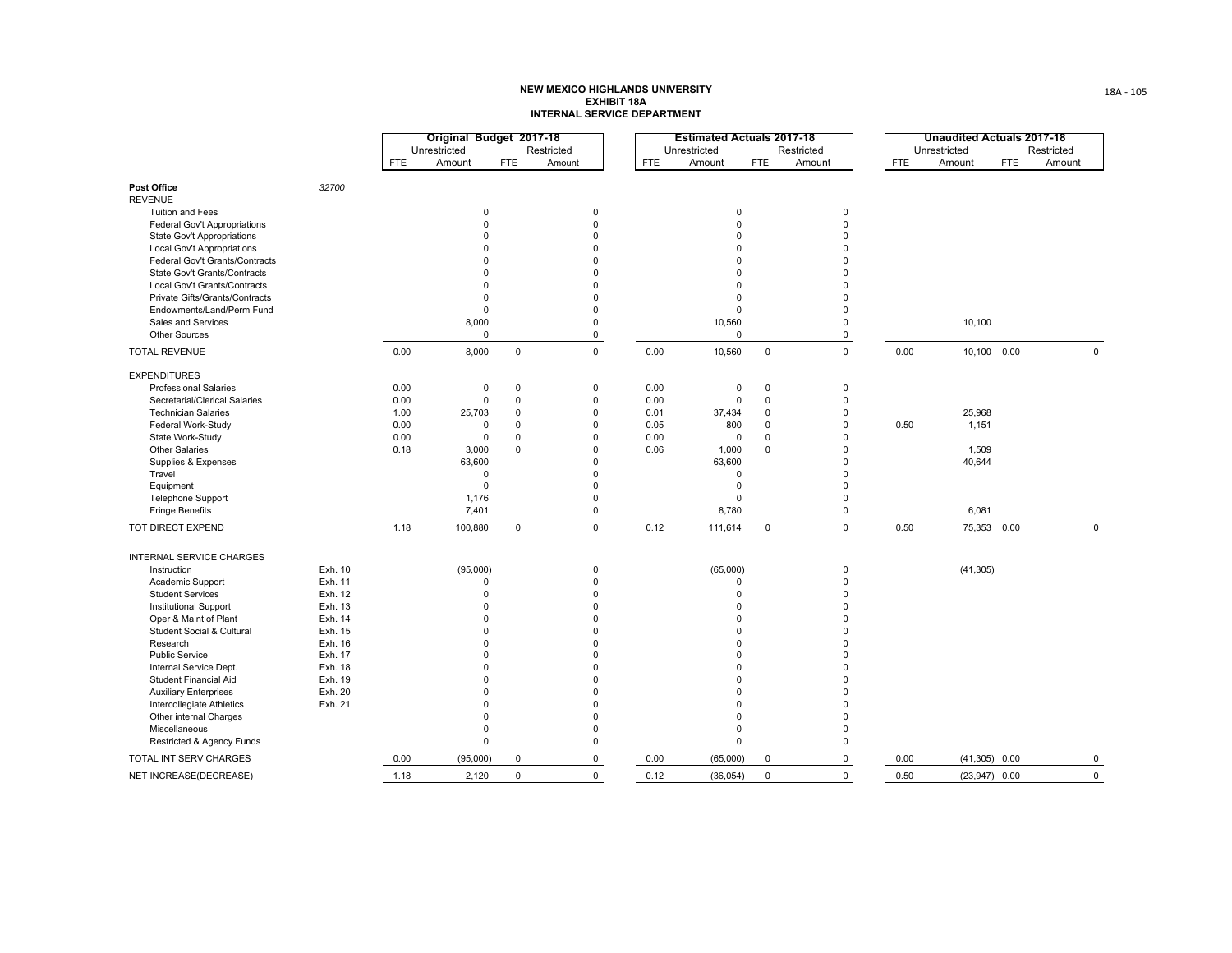|                                |         |            | Original Budget 2017-18 |             |             |      | <b>Estimated Actuals 2017-18</b> |             |             |            | <b>Unaudited Actuals 2017-18</b> |            |              |
|--------------------------------|---------|------------|-------------------------|-------------|-------------|------|----------------------------------|-------------|-------------|------------|----------------------------------|------------|--------------|
|                                |         |            | Unrestricted            |             | Restricted  |      | Unrestricted                     |             | Restricted  |            | Unrestricted                     |            | Restricted   |
|                                |         | <b>FTE</b> | Amount                  | <b>FTE</b>  | Amount      | FTE  | Amount                           | <b>FTE</b>  | Amount      | <b>FTE</b> | Amount                           | <b>FTE</b> | Amount       |
| <b>Motor Pool</b>              | 95000   |            |                         |             |             |      |                                  |             |             |            |                                  |            |              |
| <b>REVENUE</b>                 |         |            |                         |             |             |      |                                  |             |             |            |                                  |            |              |
| Tuition and Fees               |         |            | 0                       |             | $\mathbf 0$ |      | $\mathbf 0$                      |             | $\mathbf 0$ |            |                                  |            |              |
| Federal Gov't Appropriations   |         |            | $\Omega$                |             | $\mathbf 0$ |      | $\mathbf 0$                      |             | $\Omega$    |            |                                  |            |              |
| State Gov't Appropriations     |         |            | U                       |             | $\mathbf 0$ |      | $\Omega$                         |             | $\Omega$    |            |                                  |            |              |
| Local Gov't Appropriations     |         |            |                         |             | $\Omega$    |      | $\Omega$                         |             | $\Omega$    |            |                                  |            |              |
| Federal Gov't Grants/Contracts |         |            |                         |             | $\Omega$    |      | $\Omega$                         |             | $\Omega$    |            |                                  |            |              |
| State Gov't Grants/Contracts   |         |            |                         |             | $\Omega$    |      | $\Omega$                         |             | $\Omega$    |            |                                  |            |              |
| Local Gov't Grants/Contracts   |         |            | U                       |             | $\Omega$    |      | $\mathbf 0$                      |             | $\Omega$    |            |                                  |            |              |
| Private Gifts/Grants/Contracts |         |            | $\Omega$                |             | $\Omega$    |      | $\mathbf 0$                      |             | $\Omega$    |            |                                  |            |              |
| Endowments/Land/Perm Fund      |         |            | $\Omega$                |             | $\Omega$    |      | $\mathbf 0$                      |             | $\Omega$    |            |                                  |            |              |
| Sales and Services             |         |            | 5,000                   |             | $\mathbf 0$ |      | 7,863                            |             | $\mathbf 0$ |            | 10,697                           |            |              |
| Other Sources                  |         |            | 0                       |             | $\mathsf 0$ |      | $\mathbf 0$                      |             | $\mathbf 0$ |            |                                  |            |              |
| <b>TOTAL REVENUE</b>           |         | 0.00       | 5,000                   | $\mathsf 0$ | $\mathbf 0$ | 0.00 | 7,863                            | $\mathbf 0$ | $\mathbf 0$ | 0.00       | 10,697 0.00                      |            | $\mathbf 0$  |
| <b>EXPENDITURES</b>            |         |            |                         |             |             |      |                                  |             |             |            |                                  |            |              |
| <b>Professional Salaries</b>   |         | 0.10       | 7,000                   | $\mathsf 0$ | $\mathbf 0$ | 0.10 | 6,147                            | $\mathbf 0$ | $\mathbf 0$ | 0.10       | 6,147                            |            |              |
| Secretarial/Clerical Salaries  |         | 0.00       | 1,000                   | $\mathbf 0$ | $\mathbf 0$ | 0.00 | 500                              | $\mathbf 0$ | 0           |            |                                  |            |              |
| <b>Technician Salaries</b>     |         | 1.15       | 47,000                  | $\mathbf 0$ | $\Omega$    | 4.75 | 47,000                           | $\Omega$    | $\mathbf 0$ | 0.25       | 26,702                           |            |              |
| Federal Work-Study             |         | 0.00       | $\Omega$                | $\mathbf 0$ | $\Omega$    | 0.00 | 0                                | $\Omega$    | $\Omega$    |            |                                  |            |              |
| State Work-Study               |         | 0.00       | $\Omega$                | $\mathbf 0$ | $\Omega$    | 0.00 | $\mathbf 0$                      | $\Omega$    | $\Omega$    |            |                                  |            |              |
| <b>Other Salaries</b>          |         | 1.44       | 24,000                  | $\mathbf 0$ | $\Omega$    | 1.82 | 28,355                           | $\Omega$    | $\Omega$    | 5.00       | 36,657                           |            |              |
| Supplies & Expenses            |         |            | 187,000                 |             | $\Omega$    |      | 222,000                          |             | $\Omega$    |            | 161,508                          |            |              |
| Travel                         |         |            | 0                       |             | $\Omega$    |      | $\mathbf 0$                      |             | $\Omega$    |            |                                  |            |              |
| Equipment                      |         |            | 0                       |             | $\mathbf 0$ |      | $\mathbf 0$                      |             | $\Omega$    |            |                                  |            |              |
| <b>Fringe Benefits</b>         |         |            | 14,000                  |             | $\mathbf 0$ |      | 21,060                           |             | 0           |            | 18,776                           |            |              |
| TOT DIRECT EXPEND              |         | 2.69       | 280,000                 | $\mathbf 0$ | $\Omega$    | 6.67 | 325,062                          | $\mathbf 0$ | $\mathbf 0$ | 5.35       | 249,790 0.00                     |            | $\Omega$     |
| INTERNAL SERVICE CHARGES       |         |            |                         |             |             |      |                                  |             |             |            |                                  |            |              |
| Instruction                    | Exh. 10 |            | (240,000)               |             | $\mathsf 0$ |      | (237,000)                        |             | $\mathsf 0$ |            | (211, 440)                       |            |              |
| Academic Support               | Exh. 11 |            | $\Omega$                |             | $\mathbf 0$ |      | $\mathbf 0$                      |             | $\mathbf 0$ |            |                                  |            |              |
| <b>Student Services</b>        | Exh. 12 |            | $\Omega$                |             | $\Omega$    |      | $\mathbf 0$                      |             | $\Omega$    |            |                                  |            |              |
| <b>Institutional Support</b>   | Exh. 13 |            | $\Omega$                |             | $\Omega$    |      | $\Omega$                         |             | $\Omega$    |            |                                  |            |              |
| Oper & Maint of Plant          | Exh. 14 |            | $\Omega$                |             | $\Omega$    |      | $\Omega$                         |             | $\Omega$    |            |                                  |            |              |
| Student Social & Cultural      | Exh. 15 |            | O                       |             | $\Omega$    |      | $\Omega$                         |             | $\Omega$    |            |                                  |            |              |
| Research                       | Exh. 16 |            | O                       |             | $\mathbf 0$ |      | $\Omega$                         |             | $\Omega$    |            |                                  |            |              |
| <b>Public Service</b>          | Exh. 17 |            | U                       |             | $\Omega$    |      | $\Omega$                         |             | $\Omega$    |            |                                  |            |              |
| Internal Service Dept.         | Exh. 18 |            | $\Omega$                |             | $\Omega$    |      | $\Omega$                         |             | $\Omega$    |            |                                  |            |              |
| Student Financial Aid          | Exh. 19 |            | $\Omega$                |             | $\Omega$    |      | $\Omega$                         |             | $\Omega$    |            |                                  |            |              |
| <b>Auxiliary Enterprises</b>   | Exh. 20 |            | $\Omega$                |             | $\Omega$    |      | $\Omega$                         |             | $\Omega$    |            |                                  |            |              |
| Intercollegiate Athletics      | Exh. 21 |            | $\Omega$                |             | $\Omega$    |      | $\Omega$                         |             | $\Omega$    |            |                                  |            |              |
| Other internal Charges         |         |            | O                       |             | $\Omega$    |      | $\Omega$                         |             | $\Omega$    |            |                                  |            |              |
| Miscellaneous                  |         |            | $\Omega$                |             | $\mathbf 0$ |      | $\mathbf 0$                      |             | $\mathbf 0$ |            |                                  |            |              |
| Restricted & Agency Funds      |         |            | 0                       |             | $\mathsf 0$ |      | $\mathbf 0$                      |             | 0           |            |                                  |            |              |
| TOTAL INT SERV CHARGES         |         | 0.00       | (240,000)               | $\mathsf 0$ | $\mathsf 0$ | 0.00 | (237,000)                        | $\mathsf 0$ | $\mathsf 0$ | 0.00       | $(211, 440)$ 0.00                |            | $\mathbf 0$  |
| NET INCREASE(DECREASE)         |         | 2.69       | (35,000)                | $\mathbf 0$ | $\Omega$    | 6.67 | (80, 200)                        | $\mathbf 0$ | $\mathbf 0$ | 5.35       | $(27,652)$ 0.00                  |            | $\mathbf{0}$ |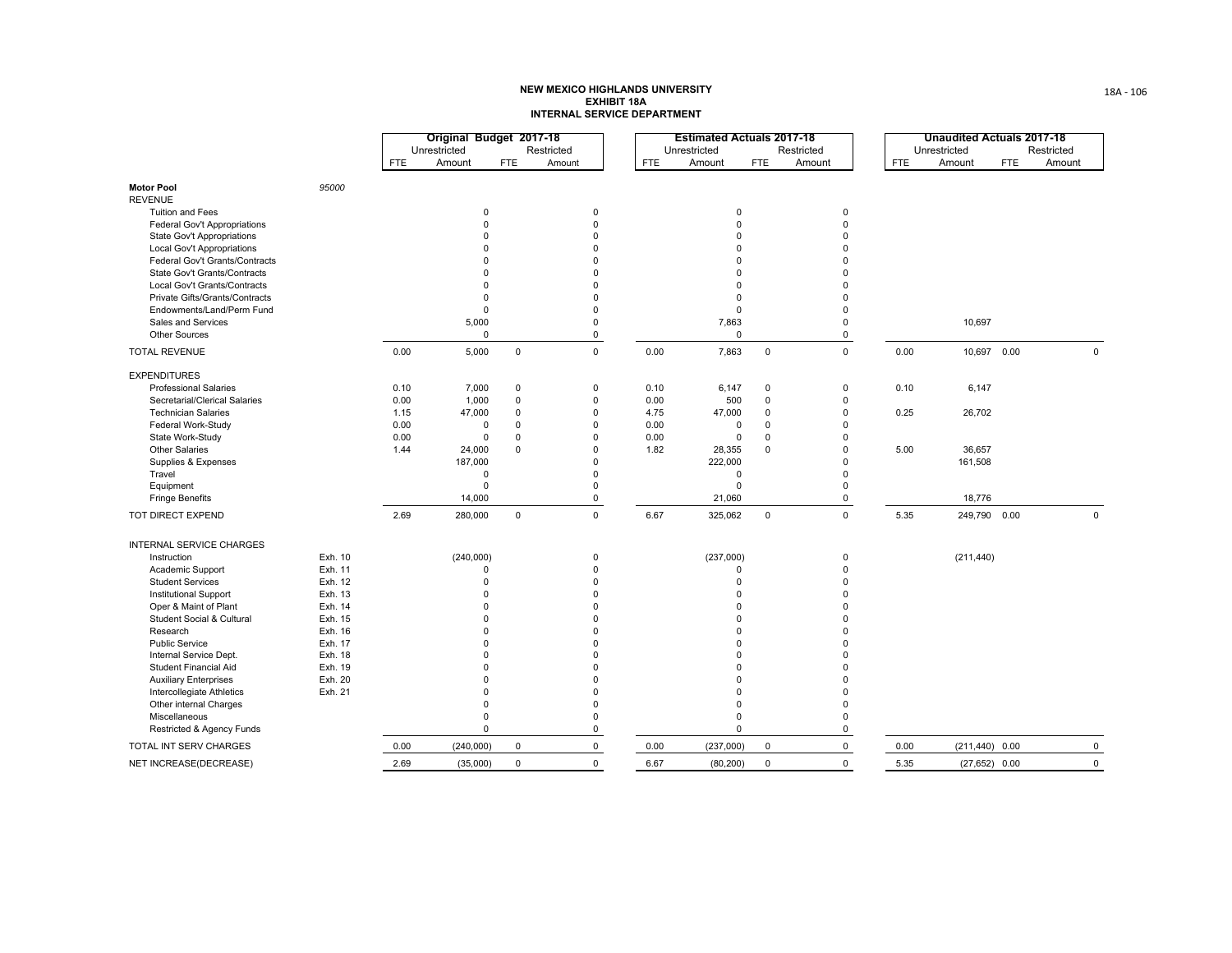|                                            |       |            | Original Budget 2017-18 |                            |             |            | <b>Estimated Actuals 2017-18</b> |             |              |             |            | <b>Unaudited Actuals 2017-18</b> |             |             |
|--------------------------------------------|-------|------------|-------------------------|----------------------------|-------------|------------|----------------------------------|-------------|--------------|-------------|------------|----------------------------------|-------------|-------------|
|                                            |       |            | Unrestricted            |                            | Restricted  |            | Unrestricted                     |             |              | Restricted  |            | Unrestricted                     |             | Restricted  |
|                                            |       | <b>FTE</b> | Amount                  | <b>FTE</b>                 | Amount      | <b>FTE</b> | Amount                           |             | <b>FTE</b>   | Amount      | <b>FTE</b> | Amount                           | <b>FTE</b>  | Amount      |
| <b>Unallocated Contingeny Internal Ser</b> | 29918 |            |                         |                            |             |            |                                  |             |              |             |            |                                  |             |             |
| <b>REVENUE</b>                             |       |            |                         |                            |             |            |                                  |             |              |             |            |                                  |             |             |
| Tuition and Fees                           |       |            |                         |                            | n           |            |                                  | $\Omega$    |              |             |            |                                  |             |             |
| Federal Gov't Appropriations               |       |            |                         |                            |             |            |                                  |             |              |             |            |                                  |             |             |
| State Gov't Appropriations                 |       |            |                         |                            |             |            |                                  |             |              |             |            |                                  |             |             |
| <b>Local Gov't Appropriations</b>          |       |            |                         |                            |             |            |                                  |             |              |             |            |                                  |             |             |
| Federal Gov't Grants/Contracts             |       |            |                         |                            |             |            |                                  |             |              |             |            |                                  |             |             |
| State Gov't Grants/Contracts               |       |            |                         |                            |             |            |                                  |             |              |             |            |                                  |             |             |
| Local Gov't Grants/Contracts               |       |            |                         |                            |             |            |                                  |             |              |             |            |                                  |             |             |
| Private Gifts/Grants/Contracts             |       |            |                         |                            |             |            |                                  |             |              |             |            |                                  |             |             |
| Endowments/Land/Perm Fund                  |       |            |                         |                            |             |            |                                  |             |              |             |            |                                  |             |             |
| Sales and Services                         |       |            |                         |                            |             |            |                                  |             |              |             |            |                                  |             |             |
| Other Sources                              |       |            |                         |                            |             |            |                                  |             |              |             |            |                                  |             |             |
| <b>TOTAL REVENUE</b>                       |       | 0.00       |                         | $\mathbf 0$<br>$\mathbf 0$ | $\mathbf 0$ | 0.00       |                                  | $\mathbf 0$ | $^{\circ}$   | $\mathbf 0$ | 0.00       |                                  | 0.00<br>0   | $\Omega$    |
| <b>EXPENDITURES</b>                        |       |            |                         |                            |             |            |                                  |             |              |             |            |                                  |             |             |
| <b>Professional Salaries</b>               |       | 0.00       |                         | $\mathbf 0$<br>$\Omega$    | $\Omega$    | 0.00       |                                  | $\Omega$    | $\mathbf 0$  | $\Omega$    |            |                                  |             |             |
| Secretarial/Clerical Salaries              |       | 0.00       |                         | $\Omega$<br>O              |             | 0.00       |                                  | $\Omega$    | $\Omega$     |             |            |                                  |             |             |
| <b>Technician Salaries</b>                 |       | 0.00       |                         | $\Omega$                   |             | 0.00       |                                  |             | $\Omega$     |             |            |                                  |             |             |
| Federal Work-Study                         |       | 0.00       |                         | $\Omega$                   |             | 0.00       |                                  | n           | $\Omega$     |             |            |                                  |             |             |
| State Work-Study                           |       | 0.00       |                         | $\Omega$                   |             | 0.00       |                                  | $\Omega$    | <sup>0</sup> |             |            |                                  |             |             |
| <b>Other Salaries</b>                      |       | 0.00       |                         | $\Omega$<br>$\Omega$       |             | 0.00       |                                  | $\Omega$    | $\Omega$     |             |            |                                  |             |             |
| Supplies & Expenses                        |       |            | 8,678                   |                            |             |            |                                  | 8,678       |              |             |            | (451)                            |             |             |
| Travel                                     |       |            |                         |                            |             |            |                                  | $\Omega$    |              |             |            |                                  |             |             |
| Equipment                                  |       |            |                         |                            |             |            |                                  | $\Omega$    |              |             |            |                                  |             |             |
| <b>Fringe Benefits</b>                     |       |            |                         |                            |             |            |                                  | 17,807      |              |             |            | 18,253                           |             |             |
| TOT DIRECT EXPEND                          |       | 0.00       | 8,678                   | $\mathbf 0$                | $\mathbf 0$ | 0.00       |                                  | 26,485      | $\mathbf 0$  | $\Omega$    | 0.00       |                                  | 17,802 0.00 | $\mathbf 0$ |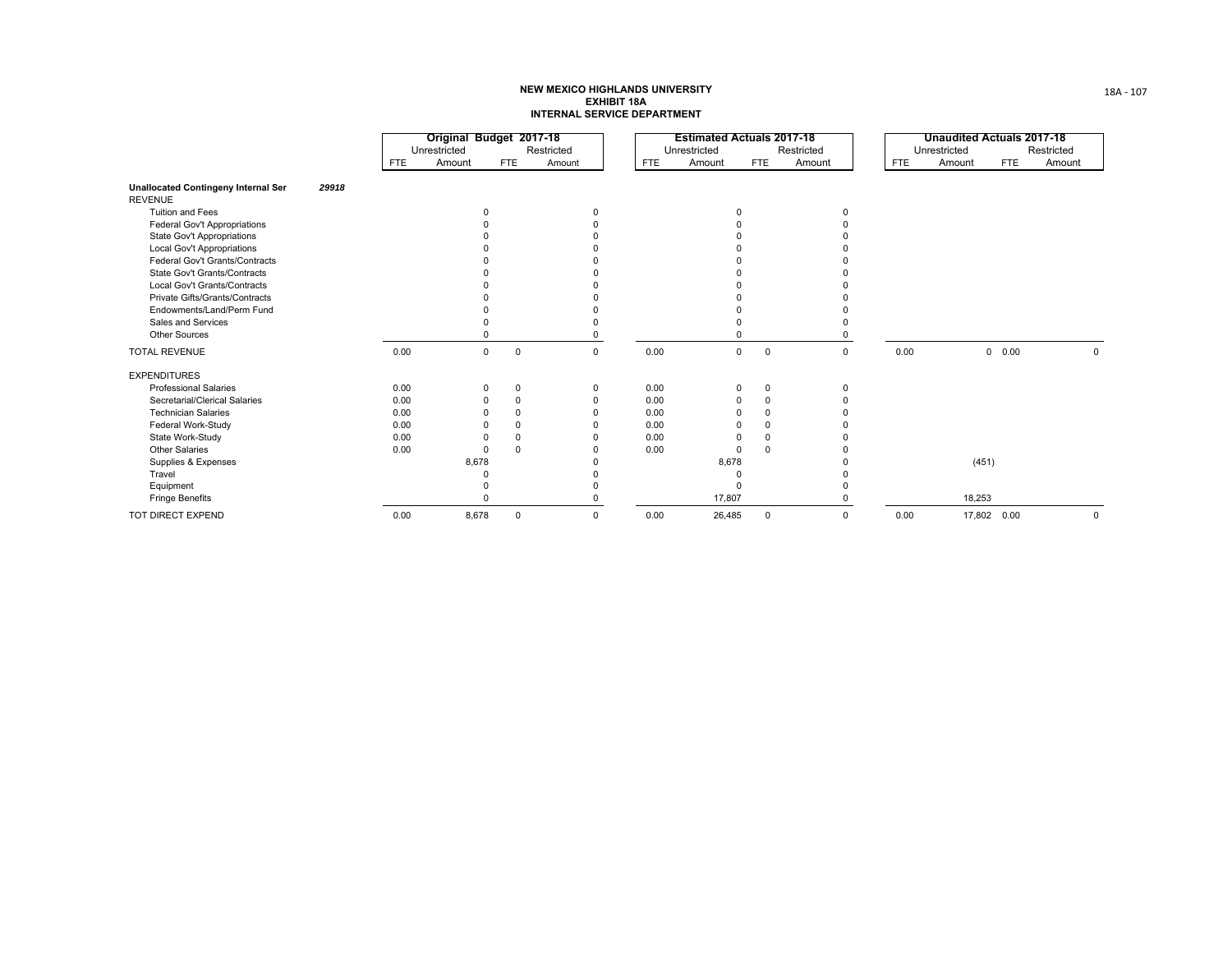|                                   |            | Original Budget 2017-18 |             |            |            | <b>Estimated Actuals 2017-18</b> |             |            |            | <b>Unaudited Actuals 2017-18</b> |               |            |
|-----------------------------------|------------|-------------------------|-------------|------------|------------|----------------------------------|-------------|------------|------------|----------------------------------|---------------|------------|
|                                   |            | Unrestricted            |             | Restricted |            | Unrestricted                     |             | Restricted |            | Unrestricted                     |               | Restricted |
|                                   | <b>FTE</b> | Amount                  | <b>FTE</b>  | Amount     | <b>FTE</b> | Amount                           | <b>FTE</b>  | Amount     | <b>FTE</b> | Amount                           | FTE           | Amount     |
| <b>Grants and Contracts</b>       |            |                         |             |            |            |                                  |             |            |            |                                  |               |            |
| <b>REVENUE</b>                    |            |                         |             |            |            |                                  |             |            |            |                                  |               |            |
| <b>Tuition and Fees</b>           |            | ŋ                       |             | $\Omega$   |            | $\Omega$                         |             | $\Omega$   |            |                                  |               |            |
| Federal Gov't Appropriations      |            |                         |             |            |            |                                  |             |            |            |                                  |               |            |
| State Gov't Appropriations        |            |                         |             |            |            |                                  |             |            |            |                                  |               |            |
| <b>Local Gov't Appropriations</b> |            |                         |             |            |            |                                  |             |            |            |                                  |               |            |
| Federal Gov't Grants/Contracts    |            |                         |             | 15,328     |            |                                  |             | 8,330      |            |                                  |               | 8,157      |
| State Gov't Grants/Contracts      |            |                         |             | 4,712      |            |                                  |             | 10,000     |            |                                  |               | 3,646      |
| Local Gov't Grants/Contracts      |            |                         |             |            |            |                                  |             |            |            |                                  |               |            |
| Private Gifts/Grants/Contracts    |            |                         |             |            |            |                                  |             |            |            |                                  |               |            |
| Endowments/Land/Perm Fund         |            |                         |             |            |            |                                  |             |            |            |                                  |               |            |
| Sales and Services                |            |                         |             |            |            |                                  |             |            |            |                                  |               |            |
| <b>Other Sources</b>              |            |                         |             |            |            |                                  |             |            |            |                                  |               |            |
| <b>TOTAL REVENUE</b>              | 0.00       | $\mathbf 0$             | $\mathbf 0$ | 20,040     | 0.00       | $\mathbf 0$                      | $\mathbf 0$ | 18,330     | 0.00       |                                  | $0\quad 0.00$ | 11,803     |
| <b>EXPENDITURES</b>               |            |                         |             |            |            |                                  |             |            |            |                                  |               |            |
| <b>Professional Salaries</b>      | 0.00       | 0                       | $\Omega$    | ŋ          | 0.00       | $\mathbf 0$                      | $\Omega$    | $\Omega$   |            |                                  |               |            |
| Secretarial/Clerical Salaries     | 0.00       | 0                       | $\Omega$    |            | 0.00       | $\Omega$                         |             |            |            |                                  |               |            |
| <b>Technician Salaries</b>        | 0.00       |                         | $\Omega$    | n          | 0.00       | $\Omega$                         |             |            |            |                                  |               |            |
| Federal Work-Study                | 0.00       | $\Omega$                | 0.92        | 15,328     | 0.00       |                                  | $\Omega$    | 8,330      |            |                                  | 0.52          | 8,157      |
| State Work-Study                  | 0.00       | $\Omega$                | 0.28        | 4,712      | 0.00       | $\Omega$                         | 1.2         | 10,000     |            |                                  | 0.23          | 3,646      |
| <b>Other Salaries</b>             | 0.00       |                         | $\Omega$    |            | 0.00       | 0                                | $\Omega$    |            |            |                                  |               |            |
| Supplies & Expenses               |            |                         |             |            |            |                                  |             |            |            |                                  |               |            |
| Travel                            |            |                         |             |            |            |                                  |             |            |            |                                  |               |            |
| Equipment                         |            |                         |             |            |            |                                  |             |            |            |                                  |               |            |
| <b>Fringe Benefits</b>            |            |                         |             |            |            |                                  |             |            |            |                                  | 3             |            |
| TOT DIRECT EXPEND                 | 0.00       | 0                       | 1.2         | 20,040     | 0.00       | $\mathbf 0$                      | 1.2         | 18,330     | 0.00       |                                  | 3 0.76        | 11,803     |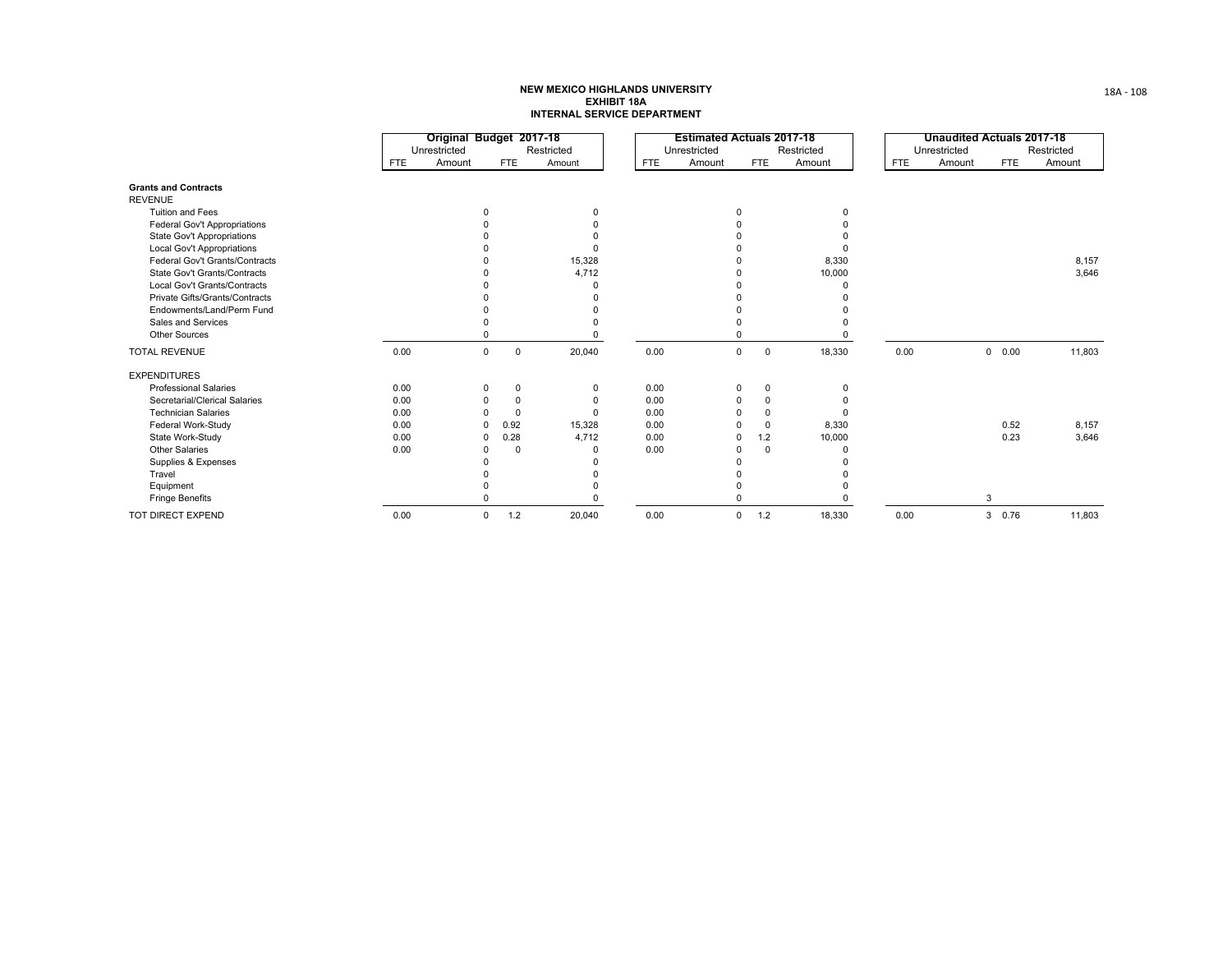#### **NEW MEXICO HIGHLANDS UNIVERSITYEXHIBIT 19STUDENT FINANCIAL AID, GRANTS AND STIPENDS**

|                                                               |                            | Original Budget 2017-18<br>Unrestricted |             | Restricted         |            | <b>Estimated Actuals 2017-18</b><br>Unrestricted |             | Restricted         |     | <b>Unaudited Actuals 2017-18</b><br>Unrestricted |             | Restricted         |
|---------------------------------------------------------------|----------------------------|-----------------------------------------|-------------|--------------------|------------|--------------------------------------------------|-------------|--------------------|-----|--------------------------------------------------|-------------|--------------------|
|                                                               |                            | <b>FTE</b><br>Amount                    | <b>FTE</b>  | Amount             | <b>FTE</b> | Amount                                           | <b>FTE</b>  | Amount             | FTE | Amount                                           | <b>FTE</b>  | Amount             |
| REVENUE:                                                      |                            |                                         |             |                    |            |                                                  |             |                    |     |                                                  |             |                    |
| <b>FEDERAL</b>                                                |                            |                                         |             |                    |            |                                                  |             |                    |     |                                                  |             |                    |
| PELL                                                          | 21431-38000                |                                         |             | 5,135,866          |            |                                                  |             | 5,125,677          |     |                                                  |             | 4,753,421          |
| <b>SEOG</b>                                                   | 21432-38000                |                                         |             | 165,268            |            |                                                  |             | 186,633            |     |                                                  |             | 205,307            |
| Other                                                         |                            |                                         | $\Omega$    | 236,447            |            |                                                  |             | 136,720            |     |                                                  |             | 49,876             |
| SUBTOT FEDERAL                                                |                            |                                         |             | 5,537,581          |            |                                                  | $\Omega$    | 5,449,030          |     |                                                  | $\Omega$    | 5,008,604          |
| <b>STATE</b>                                                  |                            |                                         |             |                    |            |                                                  |             |                    |     |                                                  |             |                    |
| State Student Incentive Grant<br>Lottery Success Scholarships | 22443-38000<br>22733-38000 |                                         |             | 325,385<br>746,554 |            |                                                  |             | 488,500<br>764,218 |     |                                                  |             | 414,669<br>512,044 |
| Other                                                         |                            |                                         |             | 141,021            |            |                                                  |             | 45,889             |     |                                                  |             | 79,055             |
| <b>SUBTOT STATE</b>                                           |                            |                                         | $\mathbf 0$ | 1,212,960          |            |                                                  | $\mathbf 0$ | 1,298,607          |     |                                                  | $\mathbf 0$ | 1,005,768          |
| <b>LOCAL</b>                                                  |                            |                                         |             |                    |            |                                                  |             |                    |     |                                                  |             |                    |
| <b>PRIVATE</b>                                                |                            |                                         |             | 968,761            |            | 100,000                                          |             | 1,235,589          |     |                                                  |             | 1,031,717          |
| <b>TOTAL REVENUE</b>                                          |                            | $\pmb{0}$                               |             | 7,719,302          |            | 100,000                                          |             | 7,983,226          |     |                                                  | $\mathbf 0$ | 7,046,089          |
| <b>BEGINNING BALANCE</b>                                      |                            | 200,146.00                              |             | 0                  |            | 258,438                                          |             | 0                  |     | 258,438                                          |             | 0                  |
| TOTAL AVAILABLE                                               |                            | 200,146                                 |             | 7,719,302          |            | 358,438                                          |             | 7,983,226          |     | 258,438                                          |             | 7,046,089          |
| EXPENDITURES:                                                 |                            |                                         |             |                    |            |                                                  |             |                    |     |                                                  |             |                    |
| <b>FEDERAL</b>                                                |                            |                                         |             |                    |            |                                                  |             |                    |     |                                                  |             |                    |
| PELL                                                          |                            |                                         |             | 5,135,866          |            |                                                  |             | 5,125,677          |     |                                                  |             | 4,753,421          |
| <b>SEOG</b>                                                   | 12500-39030                | 62,211                                  |             | 165,268            |            | 62,211                                           |             | 186,633            |     | 62,211                                           |             | 205,307            |
| Other                                                         |                            |                                         |             | 236,447            |            |                                                  |             | 136,720            |     |                                                  |             | 49,876             |
| SUBTOT FEDERAL                                                |                            | 62,211                                  |             | 5,537,581          |            | 62,211                                           |             | 5,449,030          |     | 62,211                                           |             | 5,008,604          |
| <b>STATE</b>                                                  |                            |                                         |             |                    |            |                                                  |             |                    |     |                                                  |             |                    |
| State Student Incentive Grant<br>Lottery Success Scholarships | 22443-38000<br>22733-38000 |                                         |             | 325,385<br>746,554 |            |                                                  |             | 488,500<br>764,218 |     |                                                  |             | 414,669<br>512,044 |
| 3% Scholarships                                               | 12500-39020                | 343,174                                 |             |                    |            | 472,400                                          |             |                    |     | 474,000                                          |             |                    |
| <b>NMHU Scholarships</b>                                      | 12500-39040                | 600,000                                 |             |                    |            | 419,049                                          |             |                    |     | 417,210                                          |             |                    |
| Other                                                         | 12501-12502                | 0                                       |             | 141,021            |            |                                                  | $\Omega$    | 45,889             |     | (23, 885)                                        |             | 79,055             |
| <b>SUBTOT STATE</b>                                           |                            | 943,174                                 |             | 1,212,960          |            | 891,449                                          |             | 1,298,607          |     | 867,325                                          |             | 1,005,768          |
| <b>LOCAL</b>                                                  |                            |                                         |             |                    |            |                                                  |             |                    |     |                                                  |             |                    |
| <b>PRIVATE</b>                                                |                            |                                         |             | 968,761            |            |                                                  |             | 1,235,589          |     |                                                  |             | 1,031,717          |
| <b>TOTAL EXPENDITURES</b>                                     |                            | 1,005,385                               |             | 7,719,302          |            | 953,660                                          |             | 7,983,226          |     | 929,536                                          |             | 7,046,089          |
| TRANSFERS IN (OUT):                                           |                            |                                         |             |                    |            |                                                  |             |                    |     |                                                  |             |                    |
| <b>SEOG Match</b>                                             |                            | 62,211                                  |             |                    |            | 62,211                                           |             |                    |     | 62,211                                           |             |                    |
| 3% Scholarships<br><b>NMHU Scholarships</b>                   |                            | 343,174<br>600,000                      |             |                    |            | 472,400<br>700,000                               |             |                    |     | 472,400<br>417,210                               |             |                    |
| <b>Athletics Hope</b>                                         |                            | $\mathbf 0$                             |             |                    |            |                                                  | $\mathbf 0$ |                    |     |                                                  | $\mathbf 0$ |                    |
| <b>TOTAL TRANSFERS</b>                                        |                            | 1,005,385                               |             | $\mathbf 0$        |            | 1,234,611                                        |             | 0                  |     | 951,821                                          |             | $\mathbf 0$        |
| ENDING BALANCE                                                |                            | 200,146                                 |             | $\Omega$           |            | 639,389                                          |             | 0                  |     | 280,723                                          |             | $\mathbf 0$        |
|                                                               |                            |                                         |             |                    |            |                                                  |             |                    |     |                                                  |             |                    |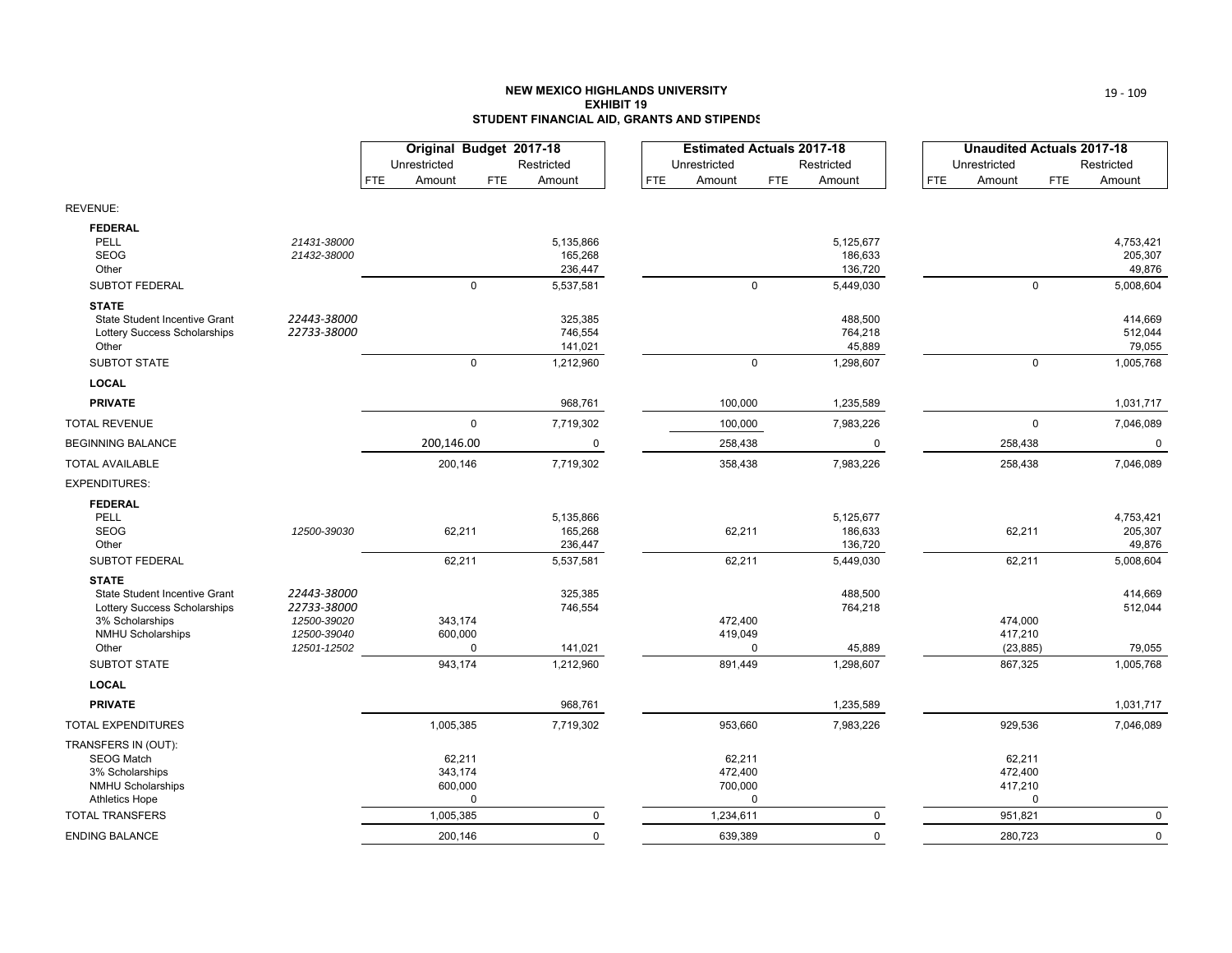|                                                             |       | Original Budget 2017-18 |      |             |       | <b>Estimated Actuals 2017-18</b> |            |             |            | <b>Unaudited Actuals 2017-18</b> |            |             |
|-------------------------------------------------------------|-------|-------------------------|------|-------------|-------|----------------------------------|------------|-------------|------------|----------------------------------|------------|-------------|
|                                                             |       | Unrestricted            |      | Restricted  |       | Unrestricted                     |            | Restricted  |            | Unrestricted                     |            | Restricted  |
|                                                             | FTE   | Amount                  | FTE  | Amount      | FTE.  | Amount                           | <b>FTE</b> | Amount      | <b>FTE</b> | Amount                           | <b>FTE</b> | Amount      |
| <b>REVENUE</b>                                              |       |                         |      |             |       |                                  |            |             |            |                                  |            |             |
| <b>Tuition and Fees</b>                                     |       | 223,000                 |      | $\Omega$    |       | 505,854                          |            | $\Omega$    |            | 537,483                          |            |             |
| <b>Federal Gov't Appropriations</b>                         |       | $\Omega$                |      | $\Omega$    |       | $\Omega$                         |            | 0           |            | 0                                |            | $\Omega$    |
| <b>State Gov't Appropriations</b>                           |       | $\Omega$                |      | $\Omega$    |       | $\Omega$                         |            | O           |            | $\Omega$                         |            | $\Omega$    |
| Local Gov't Appropriations                                  |       |                         |      | $\Omega$    |       | U                                |            | $\Omega$    |            |                                  |            | $\Omega$    |
| <b>Federal Gov't Grants/Contracts</b>                       |       | <sup>0</sup>            |      | 16,367      |       | n                                |            | 11,419      |            |                                  |            | 9,670       |
| State Gov't Grants/Contracts                                |       | $\Omega$                |      | 14,152      |       | 0                                |            | 10,000      |            |                                  |            | 3,768       |
| <b>Local Gov't Grants/Contracts</b>                         |       | $\Omega$                |      | $\Omega$    |       | 0                                |            | 0           |            |                                  |            | $\Omega$    |
| Private Gifts/Grants/Contracts                              |       | $\Omega$                |      | $\Omega$    |       | $\Omega$                         |            | $\Omega$    |            | $\Omega$                         |            | $\Omega$    |
| Endowments/Land/Perm Fund                                   |       | $\Omega$                |      | $\Omega$    |       | U                                |            | O           |            | $\Omega$                         |            | $\mathbf 0$ |
| Sales and Services                                          |       | 4,155,094               |      | $\Omega$    |       | 3,522,729                        |            | $\mathbf 0$ |            | 3,337,119                        |            | $\mathbf 0$ |
| <b>Other Sources</b>                                        |       | 110,000                 |      | $\Omega$    |       | 107,885                          |            | $\mathbf 0$ |            | 42,445                           |            | 0           |
| <b>TOTAL REVENUE</b>                                        | 0.00  | 4,488,094               | 0.00 | 30,519      | 0.00  | 4,136,469 0.00                   |            | 21,419      | 0.00       | 3,917,048                        | 0.00       | 13,438      |
| <b>BEGINNING BALANCE</b>                                    |       | 6,121                   |      | 0           |       | (2, 170, 770)                    |            | $\mathbf 0$ |            | (2, 170, 770)                    |            |             |
| <b>TOTAL AVAILABLE</b>                                      |       | 4,494,215               |      | 30,519      |       | 1,965,699                        |            | 21,419      | 0.00       | 1,746,278                        | 0.00       | 13,438      |
| <b>EXPENDITURES</b>                                         |       |                         |      |             |       |                                  |            |             |            |                                  |            |             |
| <b>Professional Salaries</b>                                | 2.30  | 213,882                 | 0.00 | $\mathbf 0$ | 3.10  | 147,780                          | 0.00       | 0           | 3.00       | 147,015                          | 0.00       | $\Omega$    |
| Part-Time Faculty                                           | 0.06  | 0                       | 0.00 | $\mathbf 0$ | 1.00  | $(1,168)$ 0.00                   |            | $\Omega$    | 0.00       | 0                                | 0.00       | $\Omega$    |
| Secretarial/Clerical Salaries                               | 8.18  | 39,500                  | 0.00 | $\mathbf 0$ | 7.00  | 24,886                           | 0.00       | $\Omega$    | 1.00       | 23,748                           | 0.00       | $\Omega$    |
| <b>Technician Salaries</b>                                  | 0.00  | 345,428                 | 0.00 | $\mathbf 0$ | 0.23  | 159,614                          | 0.00       | $\Omega$    | 7.00       | 159,263                          | 0.00       | $\mathbf 0$ |
| Federal Work-Study                                          | 0.00  | $\Omega$                | 0.98 | 16,367      | 0.00  | 3,803                            | 0.00       | 11,419      | 0.00       | 459                              | 0.62       | 9,670       |
| State Work-Study                                            | 9.77  | 0                       | 0.85 | 14,152      | 11.88 | 0                                | 0.30       | 10,000      | 0.00       | 942                              | 0.24       | 3,768       |
| <b>Other Salaries</b>                                       | 0.00  | 163,725                 | 0.00 | $\Omega$    | 0.00  | 187,261                          | 0.00       | 0           | 15.25      | 218,526                          | 0.00       | $\Omega$    |
| Supplies & Expenses                                         |       | 564,534                 |      | $\Omega$    |       | 714,056                          |            | $\Omega$    | 0.00       | 537,227                          | 0.00       |             |
| <b>Purchases for Resale</b>                                 |       | 2,011,000               |      | $\Omega$    |       | 2,044,319                        |            | O           | 0.00       | 1,647,357                        | 0.00       | $\Omega$    |
| Travel                                                      |       | 2,200                   |      | $\Omega$    |       | 500                              |            | 0           | 0.00       | 442                              | 0.00       | $\Omega$    |
| Equipment                                                   |       | 32,413                  |      | $\Omega$    |       | 20,313                           |            | 0           | 0.00       | 9,495                            | 0.00       | $\mathbf 0$ |
| <b>Fringe Benefits</b>                                      |       | 201,385                 |      | $\Omega$    |       | 138,303                          |            | $\Omega$    | 0.00       | 127,438                          | 0.00       | $\Omega$    |
| <b>TOT DIRECT EXPEND</b><br><b>INTERNAL SERVICE CHARGES</b> | 20.31 | 3,574,067 1.83          |      | 30,519      | 23.21 | 3,439,664                        | 0.30       | 21,419      | 26.25      | 2,871,913                        | 0.86       | 13,438      |
| <b>Computer Support</b>                                     |       | $\Omega$                |      | 0           |       | $\Omega$                         |            | 0           |            | 0                                |            | $\Omega$    |
| <b>Telephone Support</b>                                    |       | 9,416                   |      | $\mathbf 0$ |       | 17,060                           |            | $\Omega$    |            | 16,562                           |            | $\mathbf 0$ |
| Overhead Charges                                            |       | 405,000                 |      | $\Omega$    |       | 405,000                          |            | $\Omega$    |            | $\Omega$                         |            | $\mathbf 0$ |
| TOT INT SERV CHARGES                                        | 0.00  | 414,416                 | 0.00 | $\mathbf 0$ | 0.00  | 422,060                          | 0.00       | $\mathbf 0$ | 0.00       | 16,562                           | 0.00       | $\mathbf 0$ |
| <b>TOTAL EXPENDITURES</b><br>TRANSFERS IN (OUT)             | 20.31 | 3,988,483 1.83          |      | 30,519      | 23.21 | 3,861,724                        | 0.30       | 21,419      | 26.25      | 2,888,475                        | 0.86       | 13,438      |
| Non-Mandatory                                               |       | 297,943                 |      | 0           |       | 297,943                          |            | 0           |            | 254,694                          |            |             |
| Retirement of Indebtedness                                  |       | (1,245,000)             |      | $\Omega$    |       | (1, 245, 000)                    |            | $\mathbf 0$ |            | (989, 962)                       |            |             |
| <b>NET TRANSFERS</b>                                        | 0.00  | $(947,057)$ 0.00        |      | $\Omega$    | 0.00  | $(947,057)$ 0.00                 |            | $\Omega$    | 0.00       | (735, 268)                       | 0.00       | 0           |
| <b>ENDING BALANCE</b>                                       | 20.31 | $(441,325)$ 1.83        |      | $\mathbf 0$ | 23.21 | $(2,843,083)$ 0.30               |            | $\mathbf 0$ | 26.25      | $(1,877,465)$ 0.86               |            | $\mathbf 0$ |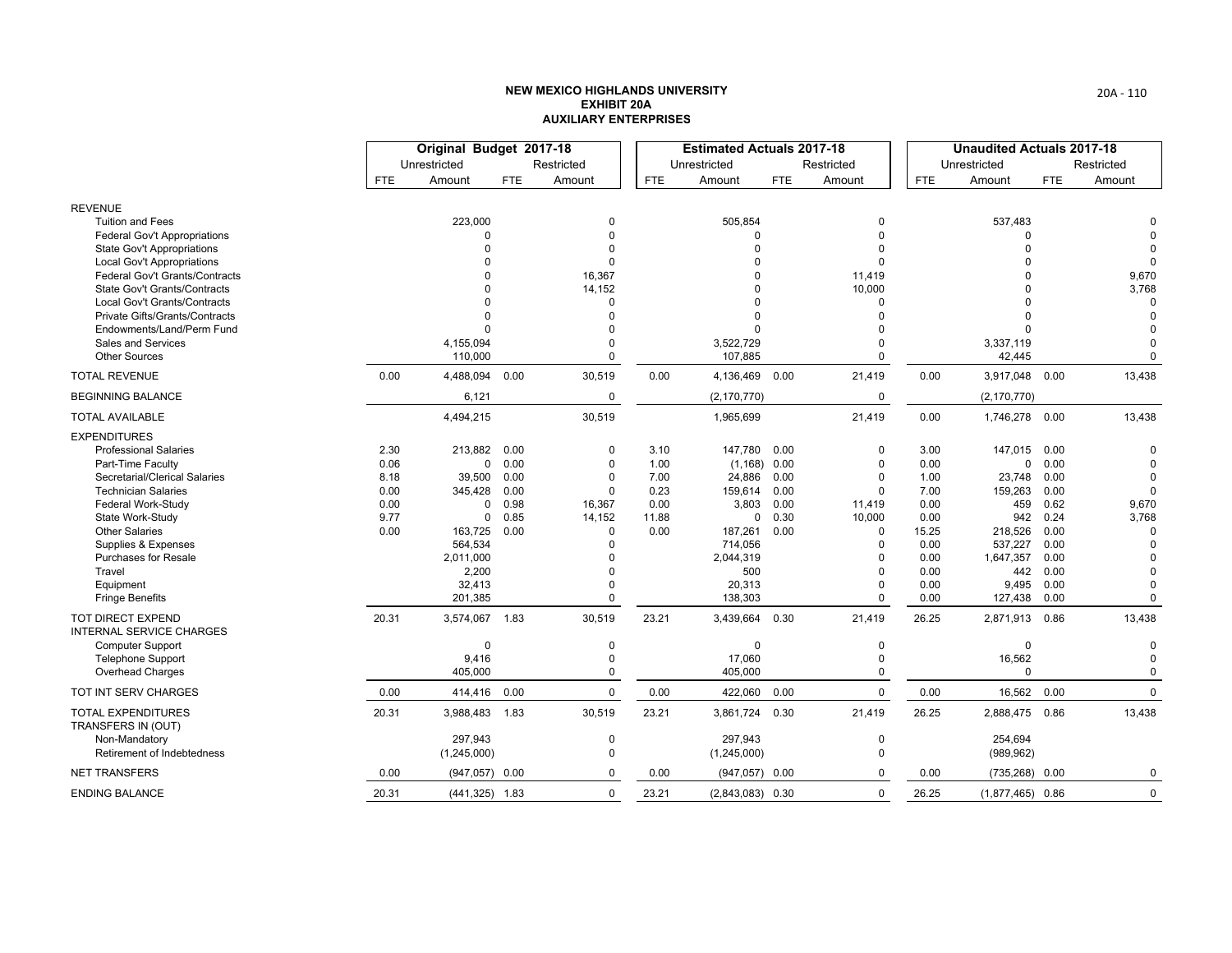|                                                                        |              |      | Original Budget 2017-18 |            |                      |            | <b>Estimated Actuals 2017-18</b> |            |              |            | <b>Unaudited Actuals 2017-18</b> |            |             |
|------------------------------------------------------------------------|--------------|------|-------------------------|------------|----------------------|------------|----------------------------------|------------|--------------|------------|----------------------------------|------------|-------------|
|                                                                        |              |      | Unrestricted            |            | Restricted           |            | Unrestricted                     |            | Restricted   |            | Unrestricted                     |            | Restricted  |
|                                                                        |              | FTE. | Amount                  | <b>FTE</b> | Amount               | <b>FTE</b> | Amount                           | <b>FTE</b> | Amount       | <b>FTE</b> | Amount                           | <b>FTE</b> | Amount      |
| <b>Campus Bookstore</b><br><b>REVENUE</b>                              | 32100, 32155 |      |                         |            |                      |            |                                  |            |              |            |                                  |            |             |
| <b>Tuition and Fees</b>                                                |              |      | 115,000                 |            | 0                    |            | 29,314                           |            | 0            |            | 42,863                           |            |             |
| <b>Federal Gov't Appropriations</b>                                    |              |      | $\Omega$                |            | $\Omega$             |            | 0                                |            | U            |            |                                  |            |             |
| <b>State Gov't Appropriations</b><br><b>Local Gov't Appropriations</b> |              |      | $\Omega$                |            | $\Omega$<br>$\Omega$ |            | 0<br>0                           |            |              |            |                                  |            |             |
| Federal Gov't Grants/Contracts                                         |              |      |                         |            | $\Omega$             |            | U                                |            |              |            |                                  |            |             |
| <b>State Gov't Grants/Contracts</b>                                    |              |      |                         |            | $\Omega$             |            |                                  |            |              |            |                                  |            |             |
| Local Gov't Grants/Contracts                                           |              |      |                         |            | $\Omega$             |            | U                                |            |              |            |                                  |            |             |
| Private Gifts/Grants/Contracts                                         |              |      | $\Omega$                |            |                      |            | 0                                |            |              |            |                                  |            |             |
| Endowments/Land/Perm Fund                                              |              |      | $\Omega$                |            | $\Omega$             |            | 0                                |            |              |            |                                  |            |             |
| Sales and Services                                                     |              |      | 600,000                 |            | $\Omega$             |            | 259,544                          |            | O            |            | (25, 203)                        |            |             |
| <b>Other Sources</b>                                                   |              |      | $\Omega$                |            | $\mathbf 0$          |            | 5,928                            |            | 0            |            | 6,267                            |            |             |
| <b>TOTAL REVENUE</b>                                                   |              | 0.00 | 715,000                 | 0.00       | $\Omega$             | 0.00       | 294,786 0.00                     |            | $\Omega$     | 0.00       | 23,928                           | 0.00       | 0           |
| <b>BEGINNING BALANCE</b>                                               |              |      | 34,023                  |            | $\mathbf 0$          |            | 0                                |            | 0            |            | $\mathbf 0$                      |            |             |
| <b>TOTAL AVAILABLE</b>                                                 |              |      | 749,023                 |            | $\mathbf 0$          |            | 294,786                          |            | 0            | 0.00       | 23,928 0.00                      |            | $\mathbf 0$ |
| <b>EXPENDITURES</b>                                                    |              |      |                         |            |                      |            |                                  |            |              |            |                                  |            |             |
| <b>Professional Salaries</b>                                           |              | 0.00 | 0                       | 0.00       | 0                    | 0.00       | $\mathbf 0$                      | 0.00       | $\mathbf{0}$ |            |                                  |            |             |
| Secretarial/Clerical Salaries                                          |              | 0.00 | $\Omega$                | 0.00       | $\Omega$             | 0.00       | 0                                | 0.00       | U            |            |                                  |            |             |
| <b>Technician Salaries</b>                                             |              | 0.00 | $\Omega$                | 0.00       | $\Omega$             | 0.00       | 0                                | 0.00       |              |            |                                  |            |             |
| <b>Federal Work-Study</b>                                              |              | 0.00 | 0                       | 0.00       | $\Omega$             | 0.00       | 0                                | 0.00       |              |            |                                  |            |             |
| State Work-Study                                                       |              | 0.00 | 0                       | 0.00       | $\Omega$             | 0.00       | 0                                | 0.00       |              |            |                                  |            |             |
| <b>Other Salaries</b>                                                  |              | 0.00 | 0<br>$\Omega$           | 0.00       | $\Omega$<br>$\Omega$ | 0.00       | 0                                | 0.00       |              |            |                                  |            |             |
| Supplies & Expenses<br><b>Purchases for Resale</b>                     |              |      | 600,000                 |            | $\Omega$             |            | 0<br>180,000                     |            |              |            | 50,142                           |            |             |
| Travel                                                                 |              |      | $\Omega$                |            | $\Omega$             |            | 0                                |            |              |            |                                  |            |             |
| Equipment                                                              |              |      | $\mathbf 0$             |            | $\Omega$             |            | 0                                |            | 0            |            | 300                              |            |             |
| <b>Fringe Benefits</b>                                                 |              |      | $\Omega$                |            | $\Omega$             |            | $\Omega$                         |            | 0            |            |                                  |            |             |
| <b>TOT DIRECT EXPEND</b><br><b>INTERNAL SERVICE CHARGES</b>            |              | 0.00 | 600,000 0.00            |            | $\mathbf 0$          | 0.00       | 180,000 0.00                     |            | 0            | 0.00       | 50,442 0.00                      |            | $\mathbf 0$ |
| <b>Computer Support</b>                                                |              |      | $\mathbf 0$             |            | $\mathbf 0$          |            | 0                                |            | 0            |            |                                  |            |             |
| <b>Telephone Support</b>                                               |              |      | $\mathbf 0$             |            | $\mathbf 0$          |            | 0                                |            | 0            |            | 2,352                            |            |             |
| Overhead Charges                                                       |              |      | 100,000                 |            | $\mathbf 0$          |            | 100,000                          |            | 0            |            |                                  |            |             |
| TOT INT SERV CHARGES                                                   |              | 0.00 | 100,000                 | 0.00       | $\mathbf 0$          | 0.00       | 100,000 0.00                     |            | 0            | 0.00       | 2,352                            | 0.00       | $\mathbf 0$ |
| <b>TOTAL EXPENDITURES</b><br>TRANSFERS IN (OUT)                        |              | 0.00 | 700,000                 | 0.00       | $\Omega$             | 0.00       | 280,000 0.00                     |            | $\Omega$     | 0.00       | 52,794                           | 0.00       | $\Omega$    |
| Non-Mandatory                                                          |              |      | $\mathbf 0$             |            | $\mathbf 0$          |            | 0                                |            | 0            |            |                                  |            |             |
| Retirement of Indebtedness                                             |              |      | $\mathbf 0$             |            | $\mathbf 0$          |            | 0                                |            | 0            |            |                                  |            |             |
| <b>NET TRANSFERS</b>                                                   |              | 0.00 | 0                       | 0.00       | 0                    | 0.00       | 0                                | 0.00       | 0            | 0.00       | 0                                | 0.00       | 0           |
| INCREASE (DECREASE) in NET ASSETS                                      |              | 0.00 | 49,023 0.00             |            | $\mathbf 0$          | 0.00       | 14,786 0.00                      |            | 0            | 0.00       | $(28, 866)$ 0.00                 |            | $\mathbf 0$ |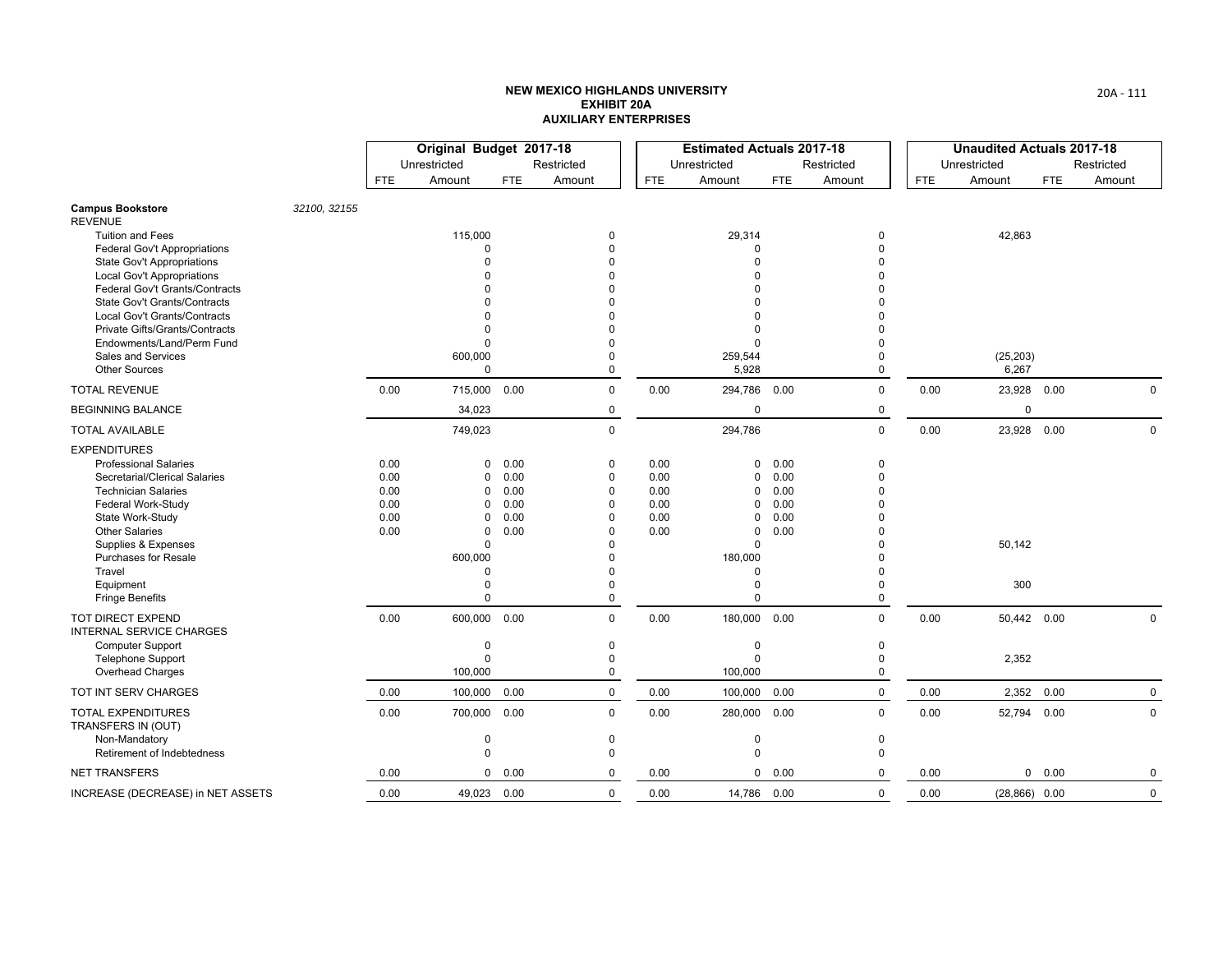|                                                                   |       |              | Original Budget 2017-18 |              |                      |              | <b>Estimated Actuals 2017-18</b> |              |                      |            | <b>Unaudited Actuals 2017-18</b> |            |             |
|-------------------------------------------------------------------|-------|--------------|-------------------------|--------------|----------------------|--------------|----------------------------------|--------------|----------------------|------------|----------------------------------|------------|-------------|
|                                                                   |       |              | Unrestricted            |              | Restricted           |              | Unrestricted                     |              | Restricted           |            | Unrestricted                     |            | Restricted  |
|                                                                   |       | FTE.         | Amount                  | <b>FTE</b>   | Amount               | <b>FTE</b>   | Amount                           | <b>FTE</b>   | Amount               | <b>FTE</b> | Amount                           | <b>FTE</b> | Amount      |
| <b>AY Conferences</b><br><b>REVENUE</b>                           | 32300 |              |                         |              |                      |              |                                  |              |                      |            |                                  |            |             |
| <b>Tuition and Fees</b>                                           |       |              | $\Omega$                |              | 0                    |              | 0                                |              | 0                    |            |                                  |            |             |
| Federal Gov't Appropriations<br><b>State Gov't Appropriations</b> |       |              |                         |              | $\Omega$<br>$\Omega$ |              | $\Omega$<br>$\Omega$             |              | $\Omega$             |            |                                  |            |             |
| <b>Local Gov't Appropriations</b>                                 |       |              |                         |              |                      |              |                                  |              |                      |            |                                  |            |             |
| Federal Gov't Grants/Contracts                                    |       |              |                         |              |                      |              |                                  |              |                      |            |                                  |            |             |
| <b>State Gov't Grants/Contracts</b>                               |       |              |                         |              | $\Omega$             |              |                                  |              |                      |            |                                  |            |             |
| Local Gov't Grants/Contracts                                      |       |              |                         |              | $\Omega$             |              | $\Omega$                         |              |                      |            |                                  |            |             |
| Private Gifts/Grants/Contracts<br>Endowments/Land/Perm Fund       |       |              | $\Omega$<br>$\Omega$    |              | $\Omega$<br>$\Omega$ |              | $\Omega$<br>$\mathbf 0$          |              |                      |            |                                  |            |             |
| Sales and Services                                                |       |              | 25,815                  |              | $\Omega$             |              | 4,862                            |              | 0                    |            | 8,012                            |            |             |
| <b>Other Sources</b>                                              |       |              | $\Omega$                |              | $\Omega$             |              | $\mathbf 0$                      |              | 0                    |            |                                  |            |             |
| <b>TOTAL REVENUE</b>                                              |       | 0.00         | 25,815 0.00             |              | $\mathbf 0$          | 0.00         | 4,862 0.00                       |              | 0                    | 0.00       | 8,012 0.00                       |            | $\Omega$    |
| <b>BEGINNING BALANCE</b>                                          |       |              | 63,953                  |              | 0                    |              | 0                                |              | 0                    |            | $\mathbf 0$                      |            |             |
| <b>TOTAL AVAILABLE</b>                                            |       |              | 89,768                  |              | 0                    |              | 4,862                            |              | 0                    | 0.00       | 8,012 0.00                       |            | $\mathbf 0$ |
| <b>EXPENDITURES</b>                                               |       |              |                         |              |                      |              |                                  |              |                      |            |                                  |            |             |
| <b>Professional Salaries</b>                                      |       | 0.30         | 19,879                  | 0.00         | 0                    | 0.00         | 1,147                            | 0.00         | 0                    |            | 382                              |            |             |
| Secretarial/Clerical Salaries                                     |       | 0.00         | 0                       | 0.00         | 0                    | 0.00         | 0                                | 0.00         | $\Omega$             |            |                                  |            |             |
| <b>Technician Salaries</b><br><b>Federal Work-Study</b>           |       | 0.00<br>0.00 | $\Omega$<br>0           | 0.00<br>0.00 | $\Omega$<br>$\Omega$ | 0.00<br>0.00 | 0<br>0                           | 0.00<br>0.00 | $\Omega$<br>$\Omega$ |            |                                  |            |             |
| State Work-Study                                                  |       | 0.00         | 0                       | 0.00         | $\Omega$             | 0.00         | 0                                | 0.00         |                      |            |                                  |            |             |
| <b>Other Salaries</b>                                             |       | 0.00         | $\Omega$                | 0.00         | $\Omega$             | 0.04         | 622                              | 0.00         |                      |            |                                  |            |             |
| Supplies & Expenses                                               |       |              | $\Omega$                |              | $\Omega$             |              | 0                                |              |                      |            |                                  |            |             |
| Travel                                                            |       |              | $\Omega$                |              | $\Omega$             |              | $\Omega$                         |              | $\Omega$             |            |                                  |            |             |
| Equipment<br><b>Fringe Benefits</b>                               |       |              | $\Omega$<br>5,936       |              | $\Omega$<br>0        |              | $\Omega$<br>114                  |              | $\Omega$<br>0        |            | 114                              |            |             |
|                                                                   |       |              |                         |              |                      |              |                                  |              |                      |            |                                  |            |             |
| <b>TOT DIRECT EXPEND</b><br>INTERNAL SERVICE CHARGES              |       | 0.30         | 25,815 0.00             |              | 0                    | 0.04         | 1,882 0.00                       |              | $\Omega$             | 0.00       | 496                              | 0.00       | $\pmb{0}$   |
| <b>Computer Support</b>                                           |       |              | 0                       |              | 0                    |              | 0                                |              | 0                    |            |                                  |            |             |
| <b>Telephone Support</b><br>Overhead Charges                      |       |              | 0<br>$\Omega$           |              | $\mathbf 0$<br>0     |              | 0<br>$\Omega$                    |              | 0<br>$\Omega$        |            |                                  |            |             |
| TOT INT SERV CHARGES                                              |       | 0.00         |                         | 0 0.00       | $\mathbf 0$          | 0.00         |                                  | 0 0.00       | $\mathbf 0$          | 0.00       |                                  | 0 0.00     | $\mathbf 0$ |
| <b>TOTAL EXPENDITURES</b><br>TRANSFERS IN (OUT)                   |       | 0.30         | 25,815 0.00             |              | $\mathbf 0$          | 0.04         | 1,882 0.00                       |              | $\Omega$             | 0.00       | 496                              | 0.00       | $\Omega$    |
| Non-Mandatory                                                     |       |              | 0                       |              | 0                    |              | 0                                |              | 0                    |            |                                  |            |             |
| Retirement of Indebtedness                                        |       |              | $\mathbf 0$             |              | $\mathbf 0$          |              | $\mathbf 0$                      |              | $\mathbf 0$          |            |                                  |            |             |
| <b>NET TRANSFERS</b>                                              |       | 0.00         |                         | 0 0.00       | 0                    | 0.00         | 0                                | 0.00         | 0                    | 0.00       | 0                                | 0.00       | 0           |
| INCREASE (DECREASE) in NET ASSETS                                 |       | 0.30         | 63,953 0.00             |              | $\mathbf 0$          | 0.04         | 2,980 0.00                       |              | 0                    | 0.00       | 7,516 0.00                       |            | $\mathbf 0$ |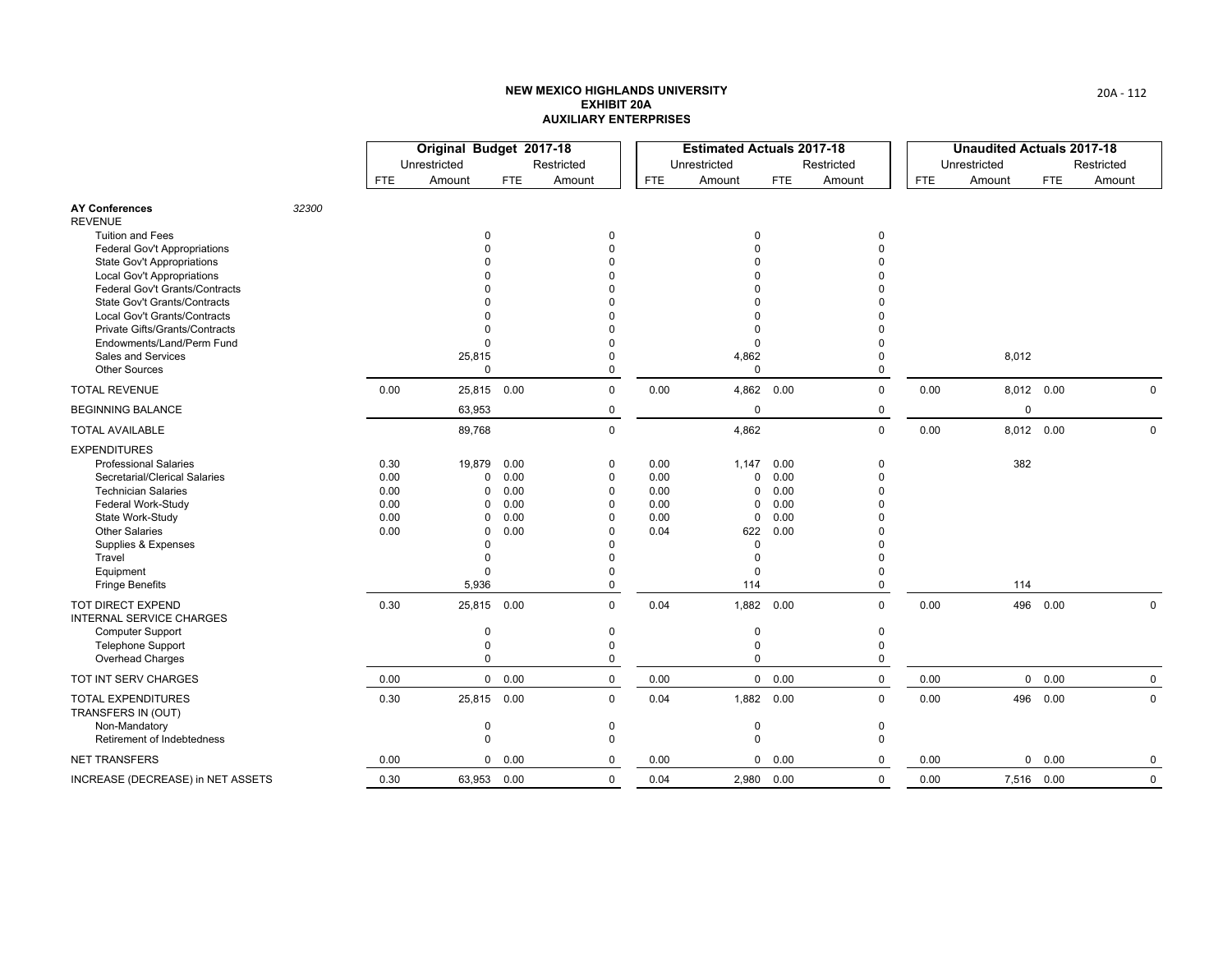|                                                              |       |            | Original Budget 2017-18 |            |                      |            | <b>Estimated Actuals 2017-18</b> |            |             |            | <b>Unaudited Actuals 2017-18</b> |            |             |
|--------------------------------------------------------------|-------|------------|-------------------------|------------|----------------------|------------|----------------------------------|------------|-------------|------------|----------------------------------|------------|-------------|
|                                                              |       |            | Unrestricted            |            | Restricted           |            | Unrestricted                     |            | Restricted  |            | Unrestricted                     |            | Restricted  |
|                                                              |       | <b>FTE</b> | Amount                  | <b>FTE</b> | Amount               | <b>FTE</b> | Amount                           | <b>FTE</b> | Amount      | <b>FTE</b> | Amount                           | <b>FTE</b> | Amount      |
| <b>Dining Services</b><br><b>REVENUE</b>                     | 32400 |            |                         |            |                      |            |                                  |            |             |            |                                  |            |             |
| <b>Tuition and Fees</b>                                      |       |            | $\Omega$                |            | $\mathbf 0$          |            | 410,000                          |            | 0           |            | 410,000                          |            |             |
| <b>Federal Gov't Appropriations</b>                          |       |            |                         |            | $\Omega$             |            | $\Omega$                         |            | 0           |            |                                  |            |             |
| <b>State Gov't Appropriations</b>                            |       |            |                         |            | $\Omega$             |            | $\Omega$<br>$\Omega$             |            | 0<br>U      |            |                                  |            |             |
| Local Gov't Appropriations<br>Federal Gov't Grants/Contracts |       |            |                         |            |                      |            | $\Omega$                         |            |             |            |                                  |            |             |
| State Gov't Grants/Contracts                                 |       |            |                         |            |                      |            | ŋ                                |            |             |            |                                  |            |             |
| Local Gov't Grants/Contracts                                 |       |            |                         |            |                      |            | $\Omega$                         |            |             |            |                                  |            |             |
| Private Gifts/Grants/Contracts                               |       |            |                         |            |                      |            | $\Omega$                         |            |             |            |                                  |            |             |
| Endowments/Land/Perm Fund                                    |       |            |                         |            | $\Omega$             |            | $\Omega$                         |            | U           |            |                                  |            |             |
| Sales and Services                                           |       |            | 1,580,000               |            | $\Omega$             |            | 1,380,890                        |            | 0           |            | 1,335,713                        |            |             |
| <b>Other Sources</b>                                         |       |            | $\Omega$                |            | 0                    |            | 90                               |            | 0           |            | 90                               |            |             |
| <b>TOTAL REVENUE</b>                                         |       | 0.00       | 1,580,000               | 0.00       | $\mathbf 0$          | 0.00       | 1,790,980 0.00                   |            | 0           | 0.00       | 1,745,803                        | 0.00       | 0           |
| <b>BEGINNING BALANCE</b>                                     |       |            | (82, 548)               |            | 0                    |            | 0                                |            | 0           |            | 0                                |            |             |
| <b>TOTAL AVAILABLE</b>                                       |       |            | 1,497,452               |            | $\mathbf 0$          |            | 1,790,980                        |            | 0           | 0.00       | 1,745,803 0.00                   |            | $\mathbf 0$ |
| <b>EXPENDITURES</b>                                          |       |            |                         |            |                      |            |                                  |            |             |            |                                  |            |             |
| <b>Professional Salaries</b>                                 |       | 0.00       | 0                       | 0.00       | $\mathbf 0$          | 0.00       | 0                                | 0.00       | $\mathbf 0$ |            |                                  |            |             |
| Secretarial/Clerical Salaries                                |       | 0.00       | $\Omega$                | 0.00       | $\mathbf 0$          | 0.00       | 0                                | 0.00       | 0           |            |                                  |            |             |
| <b>Technician Salaries</b>                                   |       | 0.00       | $\Omega$                | 0.00       | 0                    | 0.00       | 0                                | 0.00       | 0           |            |                                  |            |             |
| Federal Work-Study                                           |       | 0.00       | $\Omega$                | 0.00       | $\Omega$             | 0.00       | $\Omega$                         | 0.00       |             |            |                                  |            |             |
| State Work-Study                                             |       | 0.00       | $\Omega$                | 0.00       | $\Omega$             | 0.00       | 0                                | 0.00       |             |            |                                  |            |             |
| <b>Other Salaries</b><br>Supplies & Expenses                 |       | 0.00       | 0<br>18,700             | 0.00       | $\Omega$<br>$\Omega$ | 0.00       | 0<br>18,700                      | 0.00       | 0           |            | 13,293                           |            |             |
| <b>Purchases for Resale</b>                                  |       |            | 1,426,000               |            | $\Omega$             |            | 1,836,000                        |            | 0           |            | 1,630,349                        |            |             |
| Travel                                                       |       |            | $\Omega$                |            | $\Omega$             |            | 0                                |            | 0           |            |                                  |            |             |
| Equipment                                                    |       |            | $\Omega$                |            | $\Omega$             |            | $\mathbf 0$                      |            | 0           |            |                                  |            |             |
| <b>Fringe Benefits</b>                                       |       |            | $\Omega$                |            | 0                    |            | $\Omega$                         |            | $\mathbf 0$ |            |                                  |            |             |
| TOT DIRECT EXPEND<br><b>INTERNAL SERVICE CHARGES</b>         |       | 0.00       | 1,444,700 0.00          |            | $\Omega$             | 0.00       | 1,854,700 0.00                   |            | $\Omega$    | 0.00       | 1,643,643 0.00                   |            | $\mathbf 0$ |
| Computer Support                                             |       |            | $\Omega$                |            | $\Omega$             |            | $\mathbf 0$                      |            | 0           |            |                                  |            |             |
| <b>Telephone Support</b>                                     |       |            | 5,300                   |            | $\theta$             |            | 5,300                            |            | 0           |            | 6,468                            |            |             |
| Overhead Charges                                             |       |            | 130,000                 |            | $\mathbf 0$          |            | 130,000                          |            | $\mathbf 0$ |            |                                  |            |             |
| TOT INT SERV CHARGES                                         |       | 0.00       | 135,300                 | 0.00       | $\mathbf 0$          | 0.00       | 135,300                          | 0.00       | 0           | 0.00       | 6,468                            | 0.00       | $\mathbf 0$ |
| <b>TOTAL EXPENDITURES</b><br>TRANSFERS IN (OUT)              |       | 0.00       | 1,580,000               | 0.00       | $\mathbf 0$          | 0.00       | 1,990,000 0.00                   |            | $\mathbf 0$ | 0.00       | 1,650,111 0.00                   |            | 0           |
| Non-Mandatory                                                |       |            | $\mathbf 0$             |            | 0                    |            | 0                                |            | 0           |            |                                  |            |             |
| Retirement of Indebtedness                                   |       |            | $\mathbf 0$             |            | $\mathbf 0$          |            | $\mathbf 0$                      |            | $\mathbf 0$ |            |                                  |            |             |
| <b>NET TRANSFERS</b>                                         |       | 0.00       |                         | 0 0.00     | $\mathbf 0$          | 0.00       |                                  | 0 0.00     | $\Omega$    | 0.00       | $\mathbf 0$                      | 0.00       | 0           |
| INCREASE (DECREASE) in NET ASSETS                            |       | 0.00       | $(82,548)$ 0.00         |            | $\mathbf 0$          | 0.00       | $(199,020)$ 0.00                 |            | 0           | 0.00       | 95,692 0.00                      |            | $\mathbf 0$ |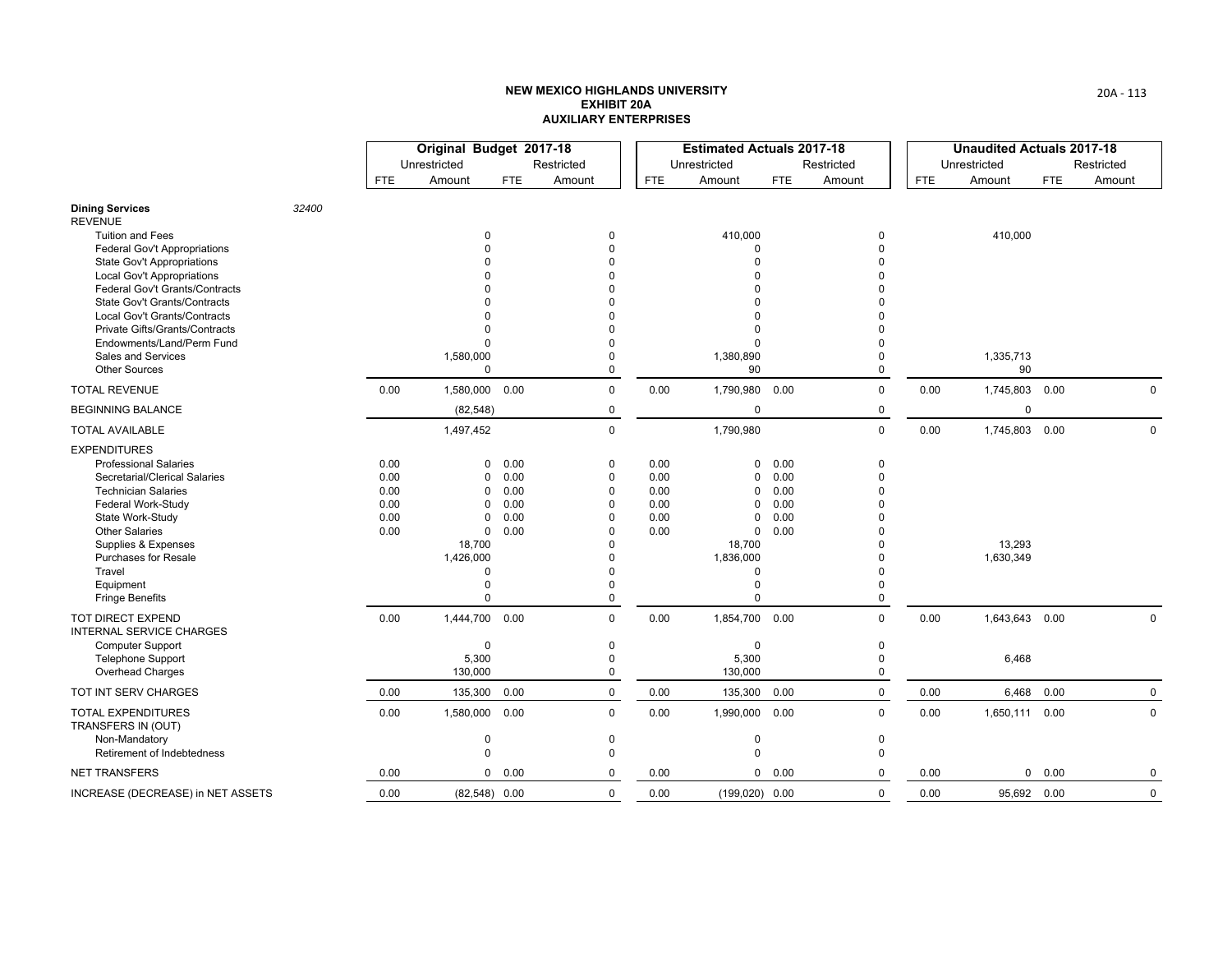|                                                                        |       |       | Original Budget 2017-18 |            |                      |            | <b>Estimated Actuals 2017-18</b> |            |            |            | <b>Unaudited Actuals 2017-18</b> |            |             |
|------------------------------------------------------------------------|-------|-------|-------------------------|------------|----------------------|------------|----------------------------------|------------|------------|------------|----------------------------------|------------|-------------|
|                                                                        |       |       | Unrestricted            |            | Restricted           |            | Unrestricted                     |            | Restricted |            | Unrestricted                     |            | Restricted  |
|                                                                        |       | FTE   | Amount                  | <b>FTE</b> | Amount               | <b>FTE</b> | Amount                           | <b>FTE</b> | Amount     | <b>FTE</b> | Amount                           | <b>FTE</b> | Amount      |
| <b>Housing and Student Conduct</b><br><b>REVENUE</b>                   | 32660 |       |                         |            |                      |            |                                  |            |            |            |                                  |            |             |
| Tuition and Fees                                                       |       |       | 60,000                  |            | $\Omega$             |            | 27,300                           |            | 0          |            | 33,900                           |            |             |
| <b>Federal Gov't Appropriations</b>                                    |       |       | $\Omega$<br>$\Omega$    |            | $\Omega$<br>$\Omega$ |            | 0                                |            | O          |            |                                  |            |             |
| <b>State Gov't Appropriations</b><br><b>Local Gov't Appropriations</b> |       |       |                         |            | $\Omega$             |            | 0<br>0                           |            |            |            |                                  |            |             |
| Federal Gov't Grants/Contracts                                         |       |       |                         |            | $\Omega$             |            | U                                |            |            |            |                                  |            |             |
| <b>State Gov't Grants/Contracts</b>                                    |       |       |                         |            | $\Omega$             |            | U                                |            |            |            |                                  |            |             |
| Local Gov't Grants/Contracts                                           |       |       |                         |            | $\Omega$             |            | 0                                |            |            |            |                                  |            |             |
| Private Gifts/Grants/Contracts                                         |       |       | $\Omega$                |            | $\Omega$             |            | 0                                |            |            |            |                                  |            |             |
| Endowments/Land/Perm Fund                                              |       |       | $\Omega$                |            | $\Omega$             |            | 0                                |            |            |            |                                  |            |             |
| Sales and Services<br><b>Other Sources</b>                             |       |       | 1,516,279<br>50,000     |            | $\Omega$<br>$\Omega$ |            | 1,771,843<br>53,970              |            | 0<br>0     |            | 1,870,013<br>5,542               |            |             |
| <b>TOTAL REVENUE</b>                                                   |       | 0.00  | 1,626,279               | 0.00       | $\mathbf 0$          | 0.00       | 1,853,113 0.00                   |            | 0          | 0.00       | 1,909,455 0.00                   |            | $\mathbf 0$ |
| <b>BEGINNING BALANCE</b>                                               |       |       | (441, 379)              |            | 0                    |            | $\mathbf 0$                      |            | 0          |            | $\mathbf 0$                      |            |             |
| <b>TOTAL AVAILABLE</b>                                                 |       |       | 1,184,900               |            | 0                    |            | 1,853,113                        |            | 0          | 0.00       | 1,909,455 0.00                   |            | $\mathbf 0$ |
| <b>EXPENDITURES</b>                                                    |       |       |                         |            |                      |            |                                  |            |            |            |                                  |            |             |
| <b>Professional Salaries</b>                                           |       | 1.00  | 66,263                  | 0.00       | 0                    | 1.10       | 66,263                           | 0.00       | 0          | 1.00       | 66,263                           |            |             |
| Secretarial/Clerical Salaries                                          |       | 0.06  | 39,500                  | 0.00       | $\Omega$             | 1.00       | 24,886                           | 0.00       | 0          | 1.00       | 23,748                           |            |             |
| <b>Technician Salaries</b>                                             |       | 0.00  | 0                       | 0.00       | 0                    | 0.00       | 0                                | 0.00       |            |            |                                  |            |             |
| Federal Work-Study                                                     |       | 0.00  | $\Omega$                | 0.00       | $\Omega$             | 0.12       | 1,928                            | 0.00       |            |            | 24                               |            |             |
| State Work-Study                                                       |       | 0.00  | $\mathbf 0$             | 0.00       | $\Omega$<br>$\Omega$ | 0.00       | $\mathbf 0$                      | 0.00       |            |            | 942                              |            |             |
| <b>Other Salaries</b><br>Supplies & Expenses                           |       | 9.53  | 158,725<br>271,292      | 0.00       | $\Omega$             | 8.79       | 137,065<br>239,812               | 0.00       |            | 6.00       | 147,798<br>243,808               |            |             |
| Travel                                                                 |       |       | 2,200                   |            | $\Omega$             |            | 500                              |            | 0          |            | 68                               |            |             |
| Equipment                                                              |       |       | 10,063                  |            | $\Omega$             |            | 8,563                            |            | 0          |            | 5,558                            |            |             |
| <b>Fringe Benefits</b>                                                 |       |       | 38,623                  |            | $\Omega$             |            | 29,996                           |            | $\Omega$   |            | 29,188                           |            |             |
| TOT DIRECT EXPEND<br><b>INTERNAL SERVICE CHARGES</b>                   |       | 10.59 | 586,666 0.00            |            | 0                    | 11.01      | 509,011 0.00                     |            | 0          | 8.00       | 517,397 0.00                     |            | 0           |
| <b>Computer Support</b>                                                |       |       | $\mathbf 0$             |            | 0                    |            | $\mathbf 0$                      |            | 0          |            |                                  |            |             |
| <b>Telephone Support</b>                                               |       |       | 4,116                   |            | $\Omega$             |            | 4,116                            |            | 0          |            | 4,704                            |            |             |
| Overhead Charges                                                       |       |       | 175,000                 |            | 0                    |            | 175,000                          |            | 0          |            |                                  |            |             |
| TOT INT SERV CHARGES                                                   |       | 0.00  | 179,116                 | 0.00       | 0                    | 0.00       | 179,116 0.00                     |            | 0          | 0.00       | 4,704                            | 0.00       | 0           |
| <b>TOTAL EXPENDITURES</b><br>TRANSFERS IN (OUT)                        |       | 10.59 | 765,782 0.00            |            | $\Omega$             | 11.01      | 688,127 0.00                     |            | $\Omega$   | 8.00       | 522,101                          | 0.00       | $\mathbf 0$ |
| Non-Mandatory                                                          |       |       | (207, 943)              |            | 0                    |            | (207, 943)                       |            | 0          |            |                                  |            |             |
| Retirement of Indebtedness                                             |       |       | (1,245,000)             |            | $\Omega$             |            | (1,245,000)                      |            | 0          |            | (989, 962)                       |            |             |
| <b>NET TRANSFERS</b>                                                   |       | 0.00  | $(1,452,943)$ 0.00      |            | 0                    | 0.00       | $(1,452,943)$ 0.00               |            | $\Omega$   | 0.00       | (989, 962)                       | 0.00       | 0           |
| INCREASE (DECREASE) in NET ASSETS                                      |       | 10.59 | $(1,033,825)$ 0.00      |            | $\mathbf 0$          | 11.01      | $(287,958)$ 0.00                 |            | $\Omega$   | 8.00       | 397,392 0.00                     |            | $\mathbf 0$ |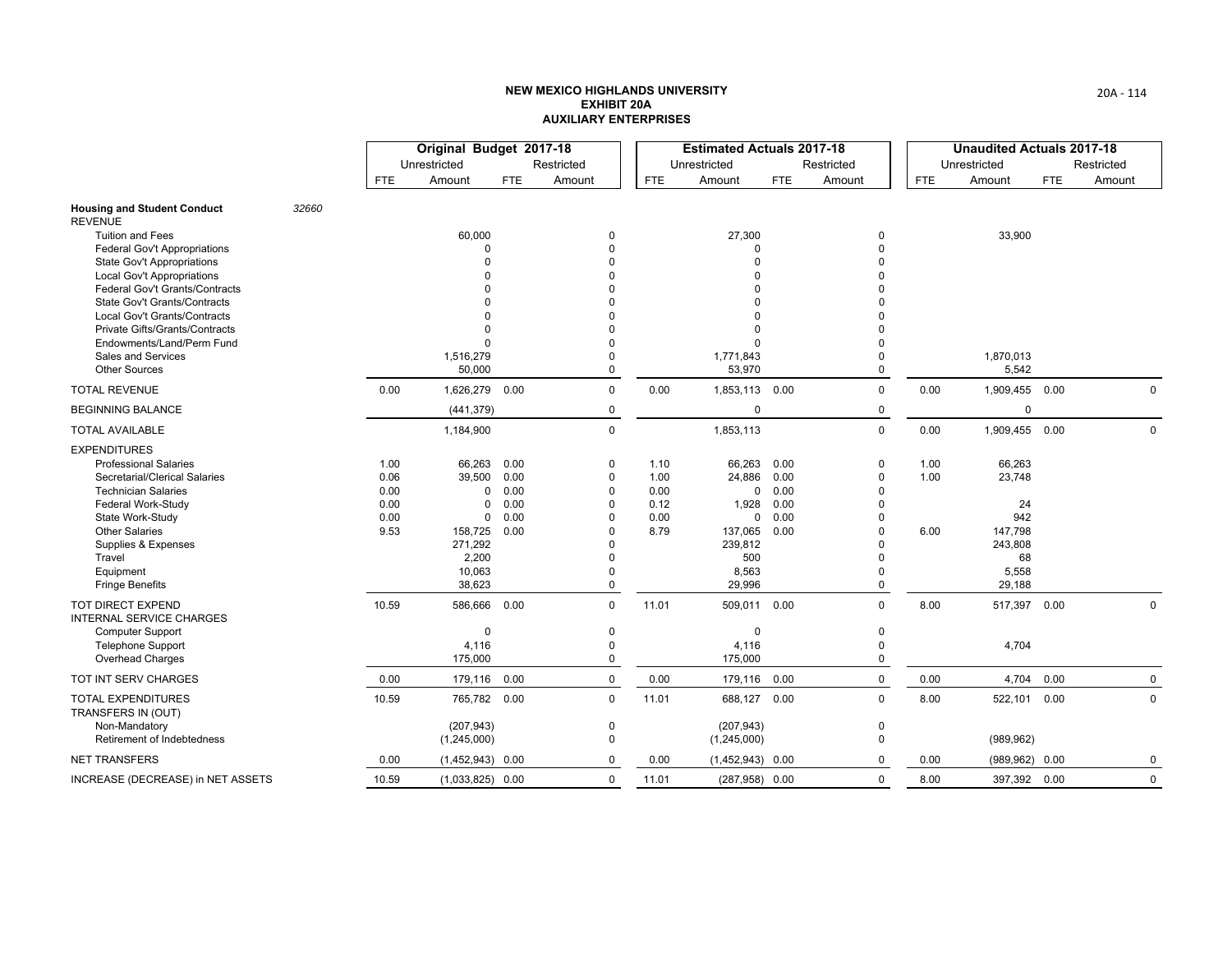|                                                                   |       |              | Original Budget 2017-18 |                |                      |              | <b>Estimated Actuals 2017-18</b> |              |             |            | <b>Unaudited Actuals 2017-18</b> |             |             |
|-------------------------------------------------------------------|-------|--------------|-------------------------|----------------|----------------------|--------------|----------------------------------|--------------|-------------|------------|----------------------------------|-------------|-------------|
|                                                                   |       |              | Unrestricted            |                | Restricted           |              | Unrestricted                     |              | Restricted  |            | Unrestricted                     |             | Restricted  |
|                                                                   |       | <b>FTE</b>   | Amount                  | <b>FTE</b>     | Amount               | <b>FTE</b>   | Amount                           | <b>FTE</b>   | Amount      | <b>FTE</b> | Amount                           | <b>FTE</b>  | Amount      |
| <b>RHA Activity</b><br><b>REVENUE</b>                             | 32670 |              |                         |                |                      |              |                                  |              |             |            |                                  |             |             |
| <b>Tuition and Fees</b>                                           |       |              | 48,000                  |                | $\Omega$             |              | 38,880                           |              | 0           |            | 50,360                           |             |             |
| <b>Federal Gov't Appropriations</b><br>State Gov't Appropriations |       |              | $\Omega$<br>$\Omega$    |                | $\Omega$<br>$\Omega$ |              | 0<br>$\Omega$                    |              |             |            |                                  |             |             |
| <b>Local Gov't Appropriations</b>                                 |       |              |                         |                |                      |              | U                                |              |             |            |                                  |             |             |
| Federal Gov't Grants/Contracts                                    |       |              |                         |                |                      |              |                                  |              |             |            |                                  |             |             |
| State Gov't Grants/Contracts                                      |       |              |                         |                |                      |              |                                  |              |             |            |                                  |             |             |
| Local Gov't Grants/Contracts<br>Private Gifts/Grants/Contracts    |       |              |                         |                |                      |              |                                  |              |             |            |                                  |             |             |
| Endowments/Land/Perm Fund                                         |       |              |                         |                | $\Omega$             |              | 0                                |              |             |            |                                  |             |             |
| Sales and Services                                                |       |              | $\Omega$                |                | $\Omega$             |              | 0                                |              | 0           |            |                                  |             |             |
| <b>Other Sources</b>                                              |       |              | $\Omega$                |                | $\Omega$             |              | $\Omega$                         |              | 0           |            |                                  |             |             |
| <b>TOTAL REVENUE</b>                                              |       | 0.00         | 48,000 0.00             |                | $\mathbf 0$          | 0.00         | 38,880 0.00                      |              | 0           | 0.00       |                                  | 50,360 0.00 | $\mathbf 0$ |
| <b>BEGINNING BALANCE</b>                                          |       |              | (6,611)                 |                | 0                    |              | 0                                |              | 0           |            | 0                                |             |             |
| <b>TOTAL AVAILABLE</b>                                            |       |              | 41,389                  |                | $\mathbf 0$          |              | 38,880                           |              | 0           | 0.00       | 50,360                           | 0.00        | $\mathbf 0$ |
| <b>EXPENDITURES</b>                                               |       |              |                         |                |                      |              |                                  |              |             |            |                                  |             |             |
| <b>Professional Salaries</b>                                      |       | 0.00         | $\Omega$                | 0.00           | 0                    | 0.00         | $\mathbf{0}$                     | 0.00         | 0           |            |                                  |             |             |
| Secretarial/Clerical Salaries                                     |       | 0.00         | 0                       | 0.00           | $\mathbf 0$          | 0.00         | 0                                | 0.00         | U           |            |                                  |             |             |
| <b>Technician Salaries</b><br>Federal Work-Study                  |       | 0.00<br>0.00 | $\Omega$<br>0           | 0.00<br>0.00   | $\mathbf 0$<br>0     | 0.00<br>0.00 | 0<br>0                           | 0.00<br>0.00 |             |            |                                  |             |             |
| State Work-Study                                                  |       | 0.00         | 0                       | 0.00           | 0                    | 0.00         | 0                                | 0.00         |             |            |                                  |             |             |
| <b>Other Salaries</b>                                             |       | 0.00         | $\mathbf 0$             | 0.00           | $\Omega$             | 0.00         | 0                                | 0.00         |             |            |                                  |             |             |
| Supplies & Expenses                                               |       |              | 45,650                  |                | $\Omega$             |              | 47,750                           |              |             |            | 38,729                           |             |             |
| Travel                                                            |       |              | $\Omega$                |                |                      |              | 0                                |              |             |            |                                  |             |             |
| Equipment<br><b>Fringe Benefits</b>                               |       |              | 2,350<br>$\mathbf 0$    |                | $\Omega$<br>$\Omega$ |              | 250<br>$\Omega$                  |              | U<br>0      |            |                                  |             |             |
| <b>TOT DIRECT EXPEND</b>                                          |       | 0.00         | 48,000 0.00             |                | $\mathbf 0$          | 0.00         | 48,000 0.00                      |              | 0           | 0.00       | 38,729 0.00                      |             | $\mathbf 0$ |
| <b>INTERNAL SERVICE CHARGES</b>                                   |       |              |                         |                |                      |              |                                  |              |             |            |                                  |             |             |
| Computer Support                                                  |       |              | $\mathbf 0$             |                | 0                    |              | 0                                |              | 0           |            |                                  |             |             |
| <b>Telephone Support</b>                                          |       |              | $\Omega$                |                | $\Omega$             |              | 0                                |              | $\Omega$    |            |                                  |             |             |
| Overhead Charges                                                  |       |              | 0                       |                | 0                    |              | 0                                |              | 0           |            |                                  |             |             |
| TOT INT SERV CHARGES                                              |       | 0.00         |                         | 0 0.00         | $\mathbf 0$          | 0.00         |                                  | 0 0.00       | $\mathbf 0$ | 0.00       |                                  | 0 0.00      | $\mathbf 0$ |
| TOTAL EXPENDITURES<br>TRANSFERS IN (OUT)                          |       | 0.00         | 48,000 0.00             |                | $\Omega$             | 0.00         | 48,000 0.00                      |              | $\Omega$    | 0.00       | 38,729                           | 0.00        | $\mathbf 0$ |
| Non-Mandatory                                                     |       |              | $\mathbf 0$             |                | $\mathbf 0$          |              | 0                                |              | 0           |            |                                  |             |             |
| Retirement of Indebtedness                                        |       |              | $\mathbf 0$             |                | $\Omega$             |              | $\Omega$                         |              | $\Omega$    |            |                                  |             |             |
| <b>NET TRANSFERS</b>                                              |       | 0.00         |                         | 0 0.00         | 0                    | 0.00         |                                  | 0 0.00       | 0           | 0.00       | 0                                | 0.00        | 0           |
| INCREASE (DECREASE) in NET ASSETS                                 |       | 0.00         |                         | $(6,611)$ 0.00 | $\mathbf 0$          | 0.00         | $(9,120)$ 0.00                   |              | 0           | 0.00       | 11,631 0.00                      |             | 0           |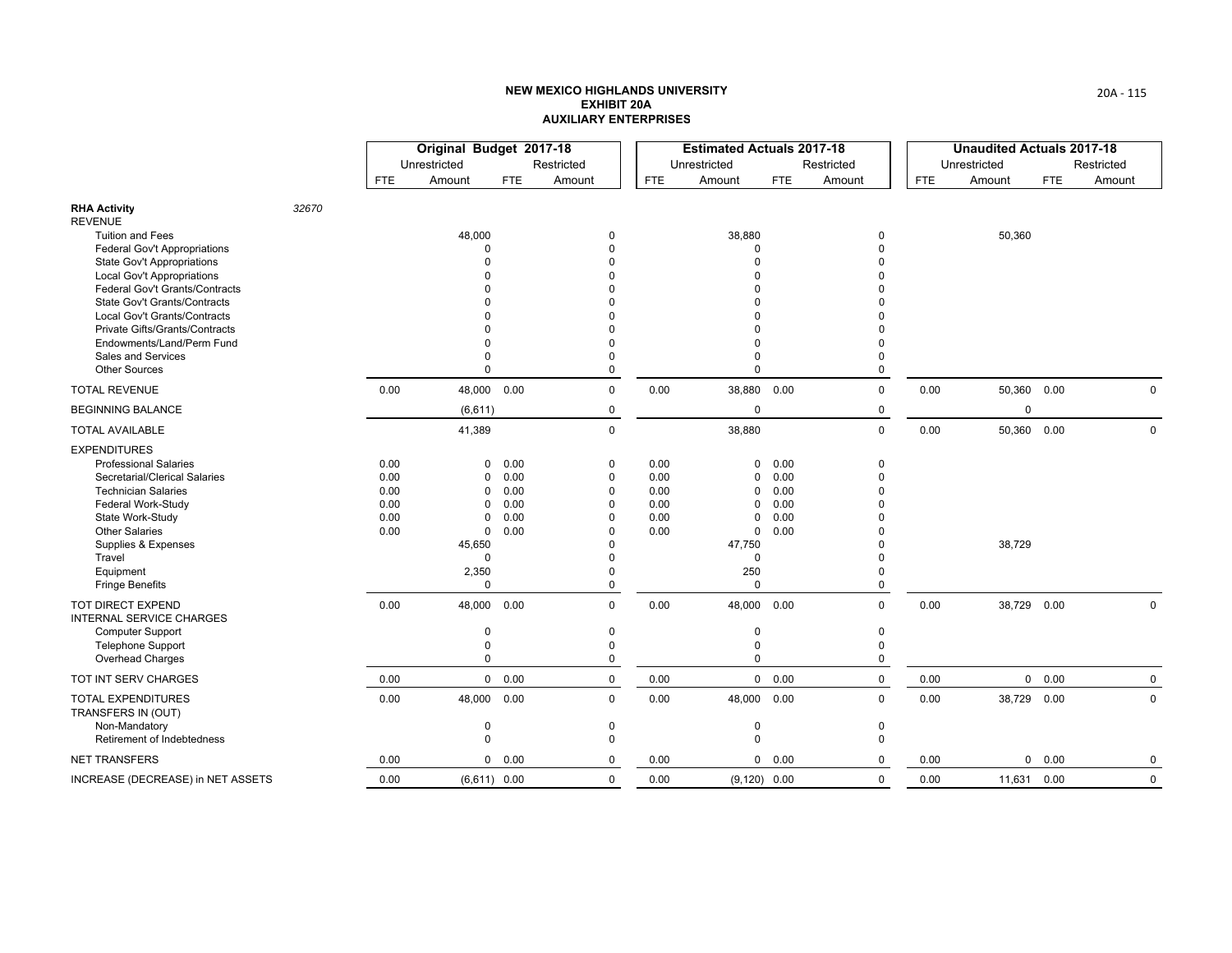|                                                                     |                     |      | Original Budget 2017-18 |        |                      |            | <b>Estimated Actuals 2017-18</b> |            |            |            | <b>Unaudited Actuals 2017-18</b> |            |             |
|---------------------------------------------------------------------|---------------------|------|-------------------------|--------|----------------------|------------|----------------------------------|------------|------------|------------|----------------------------------|------------|-------------|
|                                                                     |                     |      | Unrestricted            |        | Restricted           |            | Unrestricted                     |            | Restricted |            | Unrestricted                     |            | Restricted  |
|                                                                     |                     | FTE. | Amount                  | FTE    | Amount               | <b>FTE</b> | Amount                           | <b>FTE</b> | Amount     | <b>FTE</b> | Amount                           | <b>FTE</b> | Amount      |
| <b>Golf Course</b><br><b>REVENUE</b>                                | 64000, 64001, 64002 |      |                         |        |                      |            |                                  |            |            |            |                                  |            |             |
| <b>Tuition and Fees</b>                                             |                     |      | 0                       |        | 0                    |            | 360                              |            | 0          |            | 360                              |            |             |
| <b>Federal Gov't Appropriations</b>                                 |                     |      | $\Omega$                |        | $\Omega$             |            | 0                                |            | U          |            |                                  |            |             |
| <b>State Gov't Appropriations</b>                                   |                     |      |                         |        | $\Omega$<br>$\Omega$ |            | O                                |            |            |            |                                  |            |             |
| <b>Local Gov't Appropriations</b><br>Federal Gov't Grants/Contracts |                     |      |                         |        | $\Omega$             |            | 0<br>0                           |            |            |            |                                  |            |             |
| <b>State Gov't Grants/Contracts</b>                                 |                     |      |                         |        | $\Omega$             |            | U                                |            |            |            |                                  |            |             |
| Local Gov't Grants/Contracts                                        |                     |      |                         |        |                      |            | 0                                |            |            |            |                                  |            |             |
| Private Gifts/Grants/Contracts                                      |                     |      | $\Omega$                |        | $\Omega$             |            | 0                                |            |            |            |                                  |            |             |
| Endowments/Land/Perm Fund                                           |                     |      | $\Omega$                |        | $\Omega$             |            | $\Omega$                         |            |            |            |                                  |            |             |
| Sales and Services                                                  |                     |      | 293,000                 |        | $\Omega$             |            | 93,738                           |            | 0          |            | 130,447                          |            |             |
| <b>Other Sources</b>                                                |                     |      | $\mathbf 0$             |        | $\mathbf 0$          |            | (4,928)                          |            | 0          |            | 6,516                            |            |             |
| <b>TOTAL REVENUE</b>                                                |                     | 0.00 | 293,000                 | 0.00   | $\Omega$             | 0.00       | 89,169 0.00                      |            | $\Omega$   | 0.00       | 137,322                          | 0.00       | 0           |
| <b>BEGINNING BALANCE</b>                                            |                     |      | (527, 737)              |        | $\mathbf 0$          |            | 0                                |            | 0          |            | $\mathbf 0$                      |            |             |
| <b>TOTAL AVAILABLE</b>                                              |                     |      | (234, 737)              |        | $\mathbf{0}$         |            | 89,169                           |            | 0          | 0.00       | 137,322 0.00                     |            | 0           |
| <b>EXPENDITURES</b>                                                 |                     |      |                         |        |                      |            |                                  |            |            |            |                                  |            |             |
| <b>Professional Salaries</b>                                        |                     | 1.00 | 127,740 0.00            |        | $\mathbf 0$          | 2.00       | 80,370                           | 0.00       | 0          | 2.00       | 80,370                           |            |             |
| Secretarial/Clerical Salaries                                       |                     | 0.00 |                         | 0 0.00 | $\mathbf 0$          | 0.00       | 0                                | 0.00       |            |            |                                  |            |             |
| <b>Technician Salaries</b>                                          |                     | 1.00 | 22,822 0.00             |        | $\mathbf 0$          | 1.00       | 23,218                           | 0.00       |            | 1.00       | 23,218                           |            |             |
| <b>Federal Work-Study</b>                                           |                     | 0.00 | 0                       | 0.00   | $\Omega$             | 0.04       | 696                              | 0.00       |            |            | 435                              |            |             |
| State Work-Study                                                    |                     | 0.00 | 0                       | 0.00   | $\Omega$             | 0.00       | 0                                | 0.00       |            |            |                                  |            |             |
| <b>Other Salaries</b>                                               |                     | 0.18 | 3,000                   | 0.00   | $\Omega$             | 2.55       | 39,790                           | 0.00       |            | 7.25       | 55,761                           |            |             |
| Supplies & Expenses                                                 |                     |      | 94,692                  |        | $\Omega$             |            | 96,692                           |            |            |            | 98,260                           |            |             |
| <b>Purchases for Resale</b>                                         |                     |      | $\Omega$<br>$\Omega$    |        | $\Omega$<br>$\Omega$ |            | 28,319                           |            |            |            | 17,008                           |            |             |
| Travel<br>Equipment                                                 |                     |      | $\Omega$                |        | $\Omega$             |            | 0<br>0                           |            | 0          |            | 373<br>3,077                     |            |             |
| <b>Fringe Benefits</b>                                              |                     |      | 44,746                  |        | $\Omega$             |            | 50,901                           |            | 0          |            | 49,122                           |            |             |
| <b>TOT DIRECT EXPEND</b>                                            |                     | 2.18 | 293,000                 | 0.00   | $\mathbf 0$          | 5.59       | 319,985 0.00                     |            | 0          | 10.25      | 327,624                          | 0.00       | 0           |
| <b>INTERNAL SERVICE CHARGES</b>                                     |                     |      |                         |        |                      |            |                                  |            |            |            |                                  |            |             |
| <b>Computer Support</b>                                             |                     |      | $\mathbf 0$             |        | 0                    |            | 0                                |            | 0          |            |                                  |            |             |
| <b>Telephone Support</b>                                            |                     |      | $\mathbf 0$             |        | $\mathbf 0$          |            | 0                                |            | 0          |            |                                  |            |             |
| Overhead Charges                                                    |                     |      | $\Omega$                |        | $\mathbf 0$          |            | 0                                |            | 0          |            |                                  |            |             |
| TOT INT SERV CHARGES                                                |                     | 0.00 |                         | 0 0.00 | $\mathbf 0$          | 0.00       |                                  | 0 0.00     | 0          | 0.00       |                                  | 0 0.00     | $\mathbf 0$ |
| <b>TOTAL EXPENDITURES</b><br>TRANSFERS IN (OUT)                     |                     | 2.18 | 293,000 0.00            |        | $\Omega$             | 5.59       | 319,985 0.00                     |            | $\Omega$   | 10.25      | 327,624 0.00                     |            | $\mathbf 0$ |
| Non-Mandatory                                                       |                     |      | 0                       |        | $\mathbf 0$          |            | 0                                |            | 0          |            |                                  |            |             |
| Retirement of Indebtedness                                          |                     |      | $\mathbf 0$             |        | $\mathbf 0$          |            | 0                                |            | 0          |            |                                  |            |             |
| <b>NET TRANSFERS</b>                                                |                     | 0.00 |                         | 0 0.00 | $\Omega$             | 0.00       |                                  | 0 0.00     | 0          | 0.00       | 0                                | 0.00       | 0           |
| INCREASE (DECREASE) in NET ASSETS                                   |                     | 2.18 | $(527, 737)$ 0.00       |        | $\mathbf 0$          | 5.59       | $(230, 816)$ 0.00                |            | 0          | 10.25      | $(190, 302)$ 0.00                |            | $\mathbf 0$ |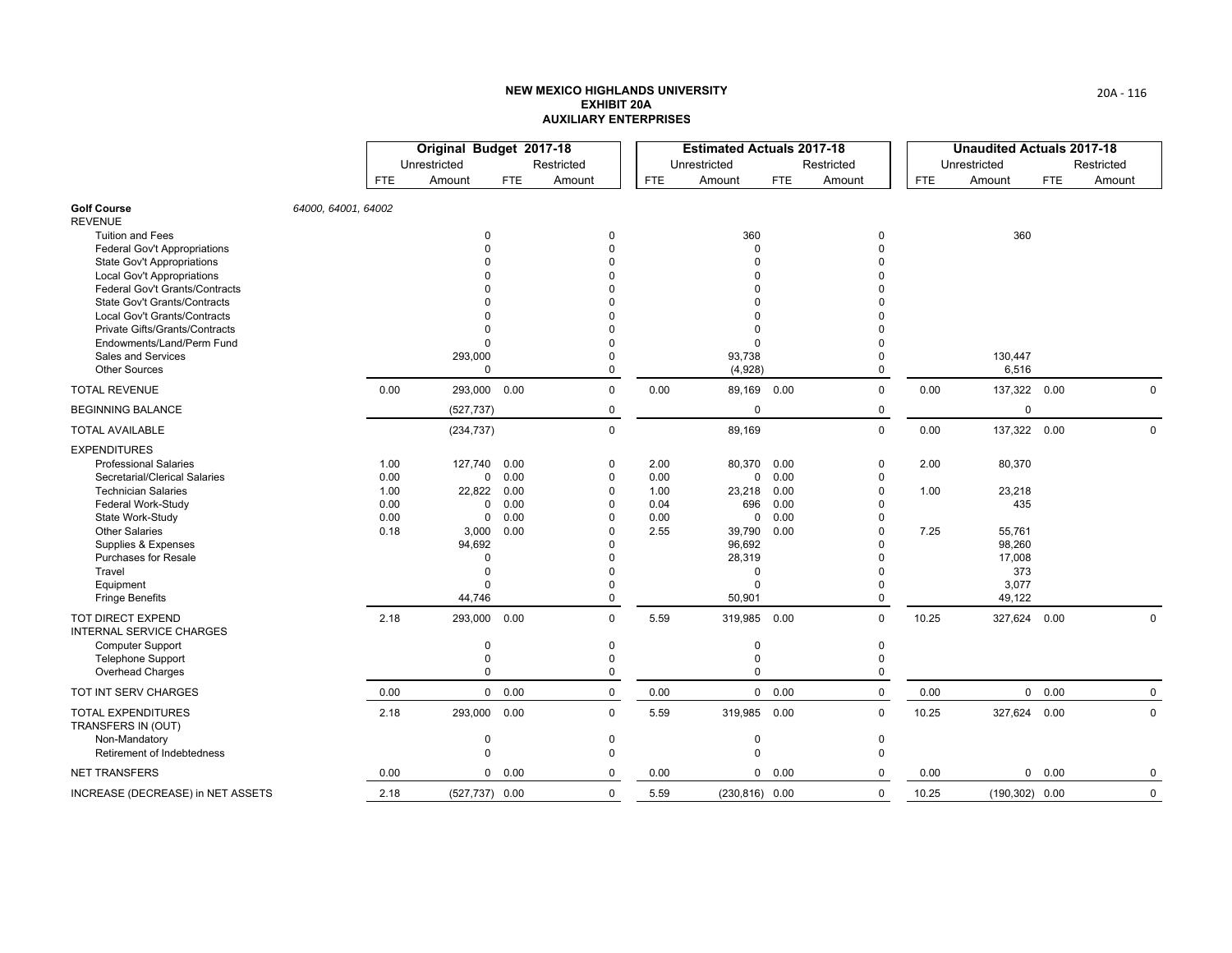|                                                                        |       |              | Original Budget 2017-18 |              |                         |              | <b>Estimated Actuals 2017-18</b> |              |             |            | <b>Unaudited Actuals 2017-18</b> |            |             |
|------------------------------------------------------------------------|-------|--------------|-------------------------|--------------|-------------------------|--------------|----------------------------------|--------------|-------------|------------|----------------------------------|------------|-------------|
|                                                                        |       |              | Unrestricted            |              | Restricted              |              | Unrestricted                     |              | Restricted  |            | Unrestricted                     |            | Restricted  |
|                                                                        |       | FTE.         | Amount                  | <b>FTE</b>   | Amount                  | <b>FTE</b>   | Amount                           | <b>FTE</b>   | Amount      | <b>FTE</b> | Amount                           | <b>FTE</b> | Amount      |
| <b>Unallocated Contingency Auxiliaries</b><br><b>REVENUE</b>           | 32650 |              |                         |              |                         |              |                                  |              |             |            |                                  |            |             |
| <b>Tuition and Fees</b>                                                |       |              | $\Omega$                |              | $\Omega$                |              | $\Omega$                         |              | $\Omega$    |            |                                  |            |             |
| <b>Federal Gov't Appropriations</b>                                    |       |              |                         |              | $\Omega$<br>$\Omega$    |              | 0                                |              |             |            |                                  |            |             |
| <b>State Gov't Appropriations</b><br><b>Local Gov't Appropriations</b> |       |              |                         |              |                         |              |                                  |              |             |            |                                  |            |             |
| <b>Federal Gov't Grants/Contracts</b>                                  |       |              |                         |              |                         |              |                                  |              |             |            |                                  |            |             |
| State Gov't Grants/Contracts                                           |       |              |                         |              |                         |              |                                  |              |             |            |                                  |            |             |
| <b>Local Gov't Grants/Contracts</b>                                    |       |              |                         |              |                         |              | U                                |              |             |            |                                  |            |             |
| Private Gifts/Grants/Contracts                                         |       |              |                         |              | $\Omega$                |              | 0                                |              |             |            |                                  |            |             |
| Endowments/Land/Perm Fund<br>Sales and Services                        |       |              | $\Omega$                |              | $\Omega$<br>$\Omega$    |              | O<br>0                           |              | 0           |            | 500                              |            |             |
| <b>Other Sources</b>                                                   |       |              | $\Omega$                |              | $\Omega$                |              | $\Omega$                         |              | 0           |            |                                  |            |             |
| <b>TOTAL REVENUE</b>                                                   |       | 0.00         |                         | 0 0.00       | $\mathbf 0$             | 0.00         |                                  | 0 0.00       | 0           | 0.00       |                                  | 500  0.00  | $\mathbf 0$ |
| <b>BEGINNING BALANCE</b>                                               |       |              | 767,849                 |              | 0                       |              | 0                                |              | 0           |            | $\mathbf 0$                      |            |             |
| <b>TOTAL AVAILABLE</b>                                                 |       |              | 767,849                 |              | $\mathbf 0$             |              | 0                                |              | 0           | 0.00       | 500                              | 0.00       | $\mathbf 0$ |
| <b>EXPENDITURES</b>                                                    |       |              |                         |              |                         |              |                                  |              |             |            |                                  |            |             |
| <b>Professional Salaries</b>                                           |       | 0.00         | $\Omega$                | 0.00         | $\mathbf 0$             | 0.00         | 0                                | 0.00         | $\Omega$    |            |                                  |            |             |
| Secretarial/Clerical Salaries                                          |       | 0.00         | 0                       | 0.00         | $\mathbf 0$             | 0.00         | 0                                | 0.00         | 0           |            |                                  |            |             |
| <b>Technician Salaries</b>                                             |       | 0.00         | $\Omega$                | 0.00         | $\mathbf 0$             | 0.00         | 0                                | 0.00         |             |            |                                  |            |             |
| Federal Work-Study                                                     |       | 0.00<br>0.00 | 0<br>$\Omega$           | 0.00<br>0.00 | $\mathbf 0$<br>$\Omega$ | 0.00<br>0.00 | 0<br>$\Omega$                    | 0.00<br>0.00 |             |            |                                  |            |             |
| State Work-Study<br><b>Other Salaries</b>                              |       | 0.00         | $\Omega$                | 0.00         | $\Omega$                | 0.00         | 0                                | 0.00         |             |            |                                  |            |             |
| Supplies & Expenses                                                    |       |              | $\Omega$                |              | $\Omega$                |              | 0                                |              |             |            | 1,239                            |            |             |
| Travel                                                                 |       |              | $\Omega$                |              | $\Omega$                |              | 0                                |              |             |            |                                  |            |             |
| Equipment                                                              |       |              | 0                       |              | $\Omega$                |              | 0                                |              | O           |            |                                  |            |             |
| <b>Fringe Benefits</b>                                                 |       |              | $\Omega$                |              | $\Omega$                |              | 663                              |              | 0           |            | (3,022)                          |            |             |
| TOT DIRECT EXPEND<br><b>INTERNAL SERVICE CHARGES</b>                   |       | 0.00         |                         | 0 0.00       | $\Omega$                | 0.00         |                                  | 663 0.00     | $\Omega$    | 0.00       | $(1,783)$ 0.00                   |            | $\mathsf 0$ |
| Computer Support                                                       |       |              | 0                       |              | 0                       |              | 0                                |              | 0           |            |                                  |            |             |
| Telephone Support                                                      |       |              | $\mathbf 0$             |              | $\Omega$                |              | 0                                |              | 0           |            |                                  |            |             |
| Overhead Charges                                                       |       |              | 0                       |              | $\mathbf 0$             |              | $\Omega$                         |              | 0           |            |                                  |            |             |
| TOT INT SERV CHARGES                                                   |       | 0.00         |                         | 0 0.00       | $\mathbf 0$             | 0.00         |                                  | 0 0.00       | $\mathbf 0$ | 0.00       |                                  | 0 0.00     | $\mathbf 0$ |
| <b>TOTAL EXPENDITURES</b><br>TRANSFERS IN (OUT)                        |       | 0.00         |                         | 0 0.00       | $\mathbf 0$             | 0.00         |                                  | 663 0.00     | 0           | 0.00       | $(1,783)$ 0.00                   |            | $\mathbf 0$ |
| Non-Mandatory                                                          |       |              | 0                       |              | 0                       |              | 0                                |              | 0           |            |                                  |            |             |
| Retirement of Indebtedness                                             |       |              | $\Omega$                |              | $\Omega$                |              | $\Omega$                         |              | $\Omega$    |            |                                  |            |             |
| <b>NET TRANSFERS</b>                                                   |       | 0.00         | 0                       | 0.00         | 0                       | 0.00         |                                  | 0 0.00       | 0           | 0.00       | 0                                | 0.00       | 0           |
| INCREASE (DECREASE) in NET ASSETS                                      |       | 0.00         | 767,849 0.00            |              | $\mathbf 0$             | 0.00         |                                  | (663) 0.00   | 0           | 0.00       |                                  | 2,283 0.00 | 0           |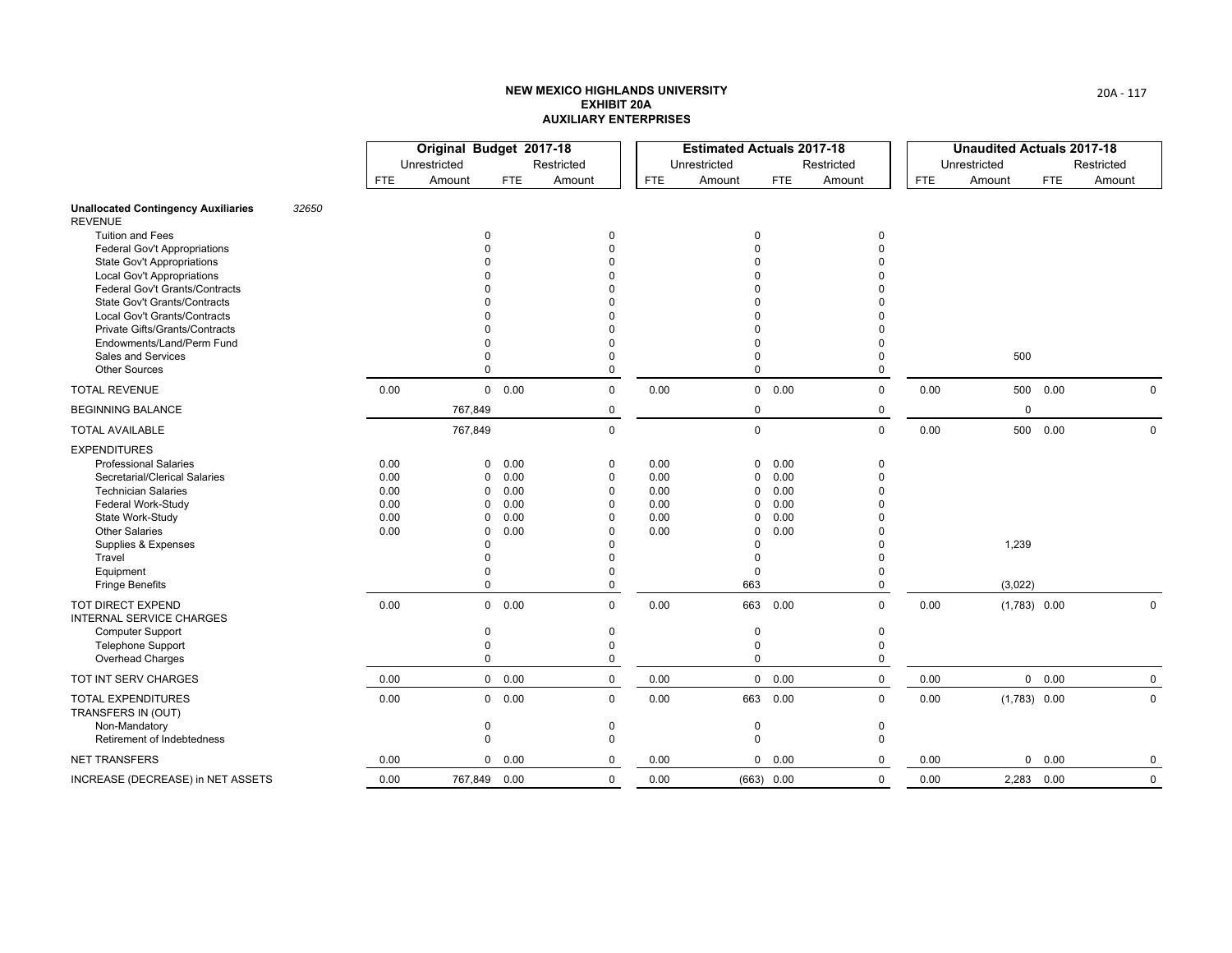|                                                                 |       |              | Original Budget 2017-18 |               |                         |              | <b>Estimated Actuals 2017-18</b> |               |                      |            | <b>Unaudited Actuals 2017-18</b> |               |              |
|-----------------------------------------------------------------|-------|--------------|-------------------------|---------------|-------------------------|--------------|----------------------------------|---------------|----------------------|------------|----------------------------------|---------------|--------------|
|                                                                 |       |              | Unrestricted            |               | Restricted              |              | Unrestricted                     |               | Restricted           |            | Unrestricted                     |               | Restricted   |
|                                                                 |       | <b>FTE</b>   | Amount                  | <b>FTE</b>    | Amount                  | <b>FTE</b>   | Amount                           | <b>FTE</b>    | Amount               | <b>FTE</b> | Amount                           | <b>FTE</b>    | Amount       |
| Day Care Center<br><b>REVENUE</b>                               | 12050 |              |                         |               |                         |              |                                  |               |                      |            |                                  |               |              |
| Tuition and Fees                                                |       |              |                         |               | $\Omega$                |              | $\mathbf 0$                      |               | $\Omega$             |            |                                  |               |              |
| Federal Gov't Appropriations                                    |       |              |                         |               |                         |              | $\Omega$                         |               | $\Omega$             |            |                                  |               |              |
| <b>State Gov't Appropriations</b><br>Local Gov't Appropriations |       |              |                         |               |                         |              | $\Omega$<br>$\Omega$             |               |                      |            |                                  |               |              |
| <b>Federal Gov't Grants/Contracts</b>                           |       |              |                         |               |                         |              | $\Omega$                         |               | $\Omega$             |            |                                  |               |              |
| State Gov't Grants/Contracts                                    |       |              |                         |               |                         |              | $\Omega$                         |               | $\Omega$             |            |                                  |               |              |
| Local Gov't Grants/Contracts                                    |       |              |                         |               |                         |              | $\Omega$                         |               |                      |            |                                  |               |              |
| Private Gifts/Grants/Contracts                                  |       |              |                         |               |                         |              | $\Omega$                         |               |                      |            |                                  |               |              |
| Endowments/Land/Perm Fund<br>Sales and Services                 |       |              |                         |               | $\Omega$                |              | $\Omega$<br>$\Omega$             |               | $\Omega$<br>$\Omega$ |            |                                  |               |              |
| <b>Other Sources</b>                                            |       |              | $\Omega$                |               | $\Omega$                |              | 8,000                            |               | $\Omega$             |            | 10,000                           |               |              |
| <b>TOTAL REVENUE</b>                                            |       | 0.00         |                         | 0 0.00        | $\mathbf 0$             | 0.00         | 8,000 0.00                       |               | 0                    | 0.00       | 10,000 0.00                      |               | $\mathbf{0}$ |
| <b>BEGINNING BALANCE</b>                                        |       |              | (237, 518)              |               | 0                       |              | $\mathbf 0$                      |               | 0                    |            | $\mathbf 0$                      |               |              |
| <b>TOTAL AVAILABLE</b>                                          |       |              | (237, 518)              |               | $\mathbf 0$             |              | 8,000                            |               | $\mathbf 0$          | 0.00       | 10,000 0.00                      |               | $\mathbf 0$  |
| <b>EXPENDITURES</b>                                             |       |              |                         |               |                         |              |                                  |               |                      |            |                                  |               |              |
| <b>Professional Salaries</b>                                    |       | 0.00         | $\Omega$                | 0.00          | 0                       | 0.00         | $\mathbf{0}$                     | 0.00          | $\mathbf 0$          |            |                                  |               |              |
| Secretarial/Clerical Salaries                                   |       | 0.00         | $\Omega$                | 0.00          | $\mathbf 0$             | 0.00         | 0                                | 0.00          | $\theta$             |            |                                  |               |              |
| <b>Technician Salaries</b>                                      |       | 0.00         | $\Omega$                | 0.00          | 0                       | 0.00         | 0                                | 0.00          | $\Omega$             |            |                                  |               |              |
| Federal Work-Study<br>State Work-Study                          |       | 0.00<br>0.00 | $\Omega$<br>$\Omega$    | 0.00<br>0.00  | $\Omega$<br>$\Omega$    | 0.00<br>0.00 | 0<br>$\mathbf 0$                 | 0.00<br>0.00  | $\Omega$<br>$\Omega$ |            |                                  |               |              |
| <b>Other Salaries</b>                                           |       | 0.00         | 0                       | 0.00          | $\Omega$                | 0.00         | 0                                | 0.00          | $\Omega$             |            |                                  |               |              |
| Supplies & Expenses                                             |       |              |                         |               |                         |              | $\Omega$                         |               | $\Omega$             |            |                                  |               |              |
| Travel                                                          |       |              |                         |               |                         |              | $\Omega$                         |               | $\Omega$             |            |                                  |               |              |
| Equipment                                                       |       |              |                         |               | $\Omega$                |              | $\Omega$                         |               | $\Omega$             |            |                                  |               |              |
| <b>Fringe Benefits</b>                                          |       |              | $\Omega$                |               | 0                       |              | $\Omega$                         |               | 0                    |            |                                  |               |              |
| <b>TOT DIRECT EXPEND</b><br><b>INTERNAL SERVICE CHARGES</b>     |       | 0.00         |                         | 0 0.00        | $\mathbf 0$             | 0.00         |                                  | $0\quad 0.00$ | $\mathbf 0$          | 0.00       |                                  | $0\quad 0.00$ | $\mathbf 0$  |
| <b>Computer Support</b>                                         |       |              | $\Omega$                |               | $\Omega$                |              | $\mathbf 0$                      |               | $\pmb{0}$            |            |                                  |               |              |
| <b>Telephone Support</b>                                        |       |              | $\Omega$                |               | $\Omega$<br>$\mathbf 0$ |              | $\mathbf 0$<br>$\mathbf 0$       |               | $\mathbf 0$          |            | 1,176                            |               |              |
| Overhead Charges                                                |       |              | 0                       |               |                         |              |                                  |               | 0                    |            |                                  |               |              |
| TOT INT SERV CHARGES                                            |       | 0.00         |                         | $0\quad 0.00$ | $\mathbf 0$             | 0.00         |                                  | $0\quad 0.00$ | $\mathbf 0$          | 0.00       | 1,176                            | 0.00          | $\mathbf 0$  |
| <b>TOTAL EXPENDITURES</b><br>TRANSFERS IN (OUT)                 |       | 0.00         |                         | 0 0.00        | $\mathbf 0$             | 0.00         |                                  | 0 0.00        | $\mathbf 0$          | 0.00       | 1,176 0.00                       |               | $\mathbf 0$  |
| Non-Mandatory                                                   |       |              | $\Omega$<br>$\Omega$    |               | 0<br>$\Omega$           |              | 0<br>$\mathbf 0$                 |               | 0<br>$\mathbf 0$     |            |                                  |               |              |
| Retirement of Indebtedness                                      |       |              |                         |               |                         |              |                                  |               |                      |            |                                  |               |              |
| <b>NET TRANSFERS</b>                                            |       | 0.00         |                         | 0 0.00        | 0                       | 0.00         |                                  | 0 0.00        | $\Omega$             | 0.00       |                                  | $0\quad 0.00$ | 0            |
| INCREASE (DECREASE) in NET ASSETS                               |       | 0.00         | $(237,518)$ 0.00        |               | $\mathbf 0$             | 0.00         | 8,000 0.00                       |               | $\mathbf 0$          | 0.00       | 8,824 0.00                       |               | $\mathsf 0$  |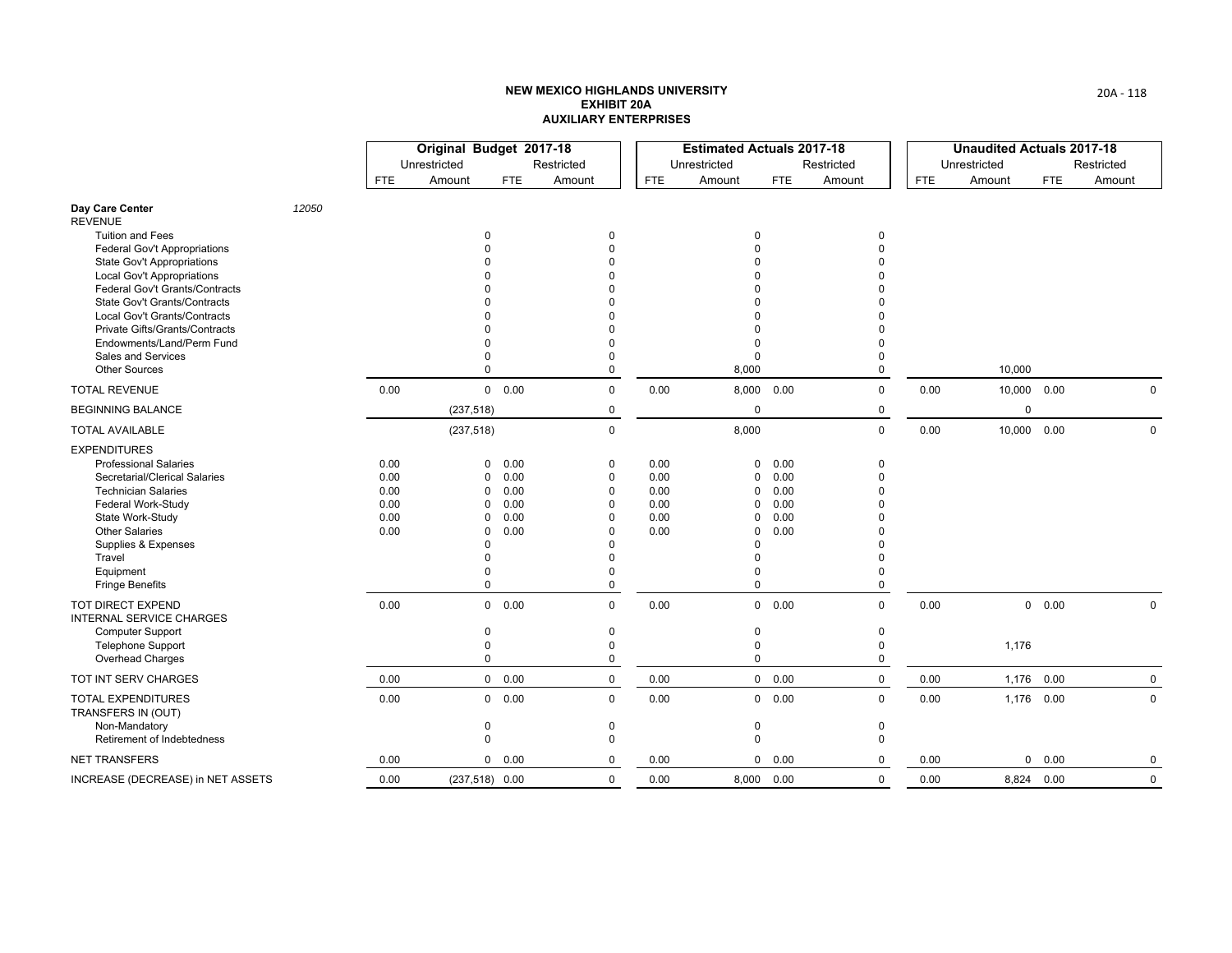|                                                                        |       |              | Original Budget 2017-18 |              |                      |              | <b>Estimated Actuals 2017-18</b> |              |            |            | <b>Unaudited Actuals 2017-18</b> |            |             |
|------------------------------------------------------------------------|-------|--------------|-------------------------|--------------|----------------------|--------------|----------------------------------|--------------|------------|------------|----------------------------------|------------|-------------|
|                                                                        |       |              | Unrestricted            |              | Restricted           |              | Unrestricted                     |              | Restricted |            | Unrestricted                     |            | Restricted  |
|                                                                        |       | <b>FTE</b>   | Amount                  | <b>FTE</b>   | Amount               | <b>FTE</b>   | Amount                           | <b>FTE</b>   | Amount     | <b>FTE</b> | Amount                           | <b>FTE</b> | Amount      |
| <b>Summer Conferences</b><br><b>REVENUE</b>                            | 32301 |              |                         |              |                      |              |                                  |              |            |            |                                  |            |             |
| <b>Tuition and Fees</b>                                                |       |              | $\Omega$                |              | $\Omega$             |              | 0                                |              | $\Omega$   |            |                                  |            |             |
| <b>Federal Gov't Appropriations</b>                                    |       |              |                         |              | $\Omega$             |              | $\Omega$                         |              |            |            |                                  |            |             |
| <b>State Gov't Appropriations</b><br><b>Local Gov't Appropriations</b> |       |              |                         |              | $\Omega$<br>$\Omega$ |              | U                                |              |            |            |                                  |            |             |
| Federal Gov't Grants/Contracts                                         |       |              |                         |              | <sup>n</sup>         |              |                                  |              |            |            |                                  |            |             |
| <b>State Gov't Grants/Contracts</b>                                    |       |              |                         |              | $\Omega$             |              |                                  |              |            |            |                                  |            |             |
| Local Gov't Grants/Contracts                                           |       |              |                         |              |                      |              | U                                |              |            |            |                                  |            |             |
| Private Gifts/Grants/Contracts                                         |       |              | $\Omega$                |              | $\Omega$             |              | 0                                |              |            |            |                                  |            |             |
| Endowments/Land/Perm Fund<br>Sales and Services                        |       |              | $\Omega$                |              | $\Omega$<br>$\Omega$ |              | 0                                |              | U          |            | 17,638                           |            |             |
| <b>Other Sources</b>                                                   |       |              | 90,000<br>$\mathbf 0$   |              | $\mathbf 0$          |              | 11,853<br>0                      |              | 0          |            |                                  |            |             |
| <b>TOTAL REVENUE</b>                                                   |       | 0.00         | 90,000 0.00             |              | $\mathbf 0$          | 0.00         | 11,853 0.00                      |              | 0          | 0.00       | 17,638 0.00                      |            | $\mathbf 0$ |
| <b>BEGINNING BALANCE</b>                                               |       |              | 15,570                  |              | 0                    |              | $\mathbf 0$                      |              | 0          |            | $\mathbf 0$                      |            |             |
| <b>TOTAL AVAILABLE</b>                                                 |       |              | 105,570                 |              | 0                    |              | 11,853                           |              | 0          | 0.00       | 17,638 0.00                      |            | $\mathsf 0$ |
| <b>EXPENDITURES</b>                                                    |       |              |                         |              |                      |              |                                  |              |            |            |                                  |            |             |
| <b>Professional Salaries</b>                                           |       | 0.00         | 0                       | 0.00         | 0                    | 0.00         | 0                                | 0.00         | 0          |            |                                  |            |             |
| Secretarial/Clerical Salaries                                          |       | 0.00         | 0                       | 0.00         | 0                    | 0.00         | 0                                | 0.00         | 0          |            |                                  |            |             |
| <b>Technician Salaries</b>                                             |       | 0.00         | $\Omega$                | 0.00         | $\Omega$             | 0.00         | $\mathbf 0$                      | 0.00         |            |            |                                  |            |             |
| Federal Work-Study<br>State Work-Study                                 |       | 0.00<br>0.00 | $\Omega$<br>$\Omega$    | 0.00<br>0.00 | $\Omega$<br>$\Omega$ | 0.00<br>0.00 | 0<br>0                           | 0.00<br>0.00 |            |            |                                  |            |             |
| <b>Other Salaries</b>                                                  |       | 0.00         | $\Omega$                | 0.00         | $\Omega$             | 0.00         | $\Omega$                         | 0.00         |            |            |                                  |            |             |
| Supplies & Expenses                                                    |       |              | $\Omega$                |              | $\Omega$             |              | 0                                |              |            |            |                                  |            |             |
| Travel                                                                 |       |              | $\Omega$                |              | $\Omega$             |              | 0                                |              |            |            |                                  |            |             |
| Equipment                                                              |       |              | $\Omega$                |              | $\Omega$             |              | 0                                |              |            |            |                                  |            |             |
| <b>Fringe Benefits</b>                                                 |       |              | 0                       |              | 0                    |              | $\Omega$                         |              | 0          |            |                                  |            |             |
| TOT DIRECT EXPEND<br><b>INTERNAL SERVICE CHARGES</b>                   |       | 0.00         |                         | 0 0.00       | 0                    | 0.00         |                                  | 0 0.00       | 0          | 0.00       |                                  | 0 0.00     | $\mathbf 0$ |
| <b>Computer Support</b>                                                |       |              | 0                       |              | 0                    |              | 0                                |              | 0          |            |                                  |            |             |
| <b>Telephone Support</b>                                               |       |              | 0                       |              | 0                    |              | 0                                |              | 0          |            |                                  |            |             |
| Overhead Charges                                                       |       |              | $\mathbf 0$             |              | 0                    |              | $\Omega$                         |              | 0          |            |                                  |            |             |
| TOT INT SERV CHARGES                                                   |       | 0.00         |                         | 0 0.00       | $\mathbf 0$          | 0.00         |                                  | 0 0.00       | 0          | 0.00       |                                  | 0 0.00     | $\mathbf 0$ |
| TOTAL EXPENDITURES<br>TRANSFERS IN (OUT)                               |       | 0.00         |                         | 0 0.00       | $\mathbf 0$          | 0.00         |                                  | 0 0.00       | 0          | 0.00       | 0                                | 0.00       | $\mathbf 0$ |
| Non-Mandatory                                                          |       |              | (60,000)                |              | 0                    |              | (60,000)                         |              | 0          |            |                                  |            |             |
| Retirement of Indebtedness                                             |       |              | $\Omega$                |              | $\Omega$             |              | 0                                |              | 0          |            |                                  |            |             |
| <b>NET TRANSFERS</b>                                                   |       | 0.00         | (60,000)                | 0.00         | 0                    | 0.00         | $(60,000)$ 0.00                  |              | $\Omega$   | 0.00       | 0                                | 0.00       | 0           |
| INCREASE (DECREASE) in NET ASSETS                                      |       | 0.00         | 45,570 0.00             |              | 0                    | 0.00         | $(48, 147)$ 0.00                 |              | 0          | 0.00       | 17,638 0.00                      |            | 0           |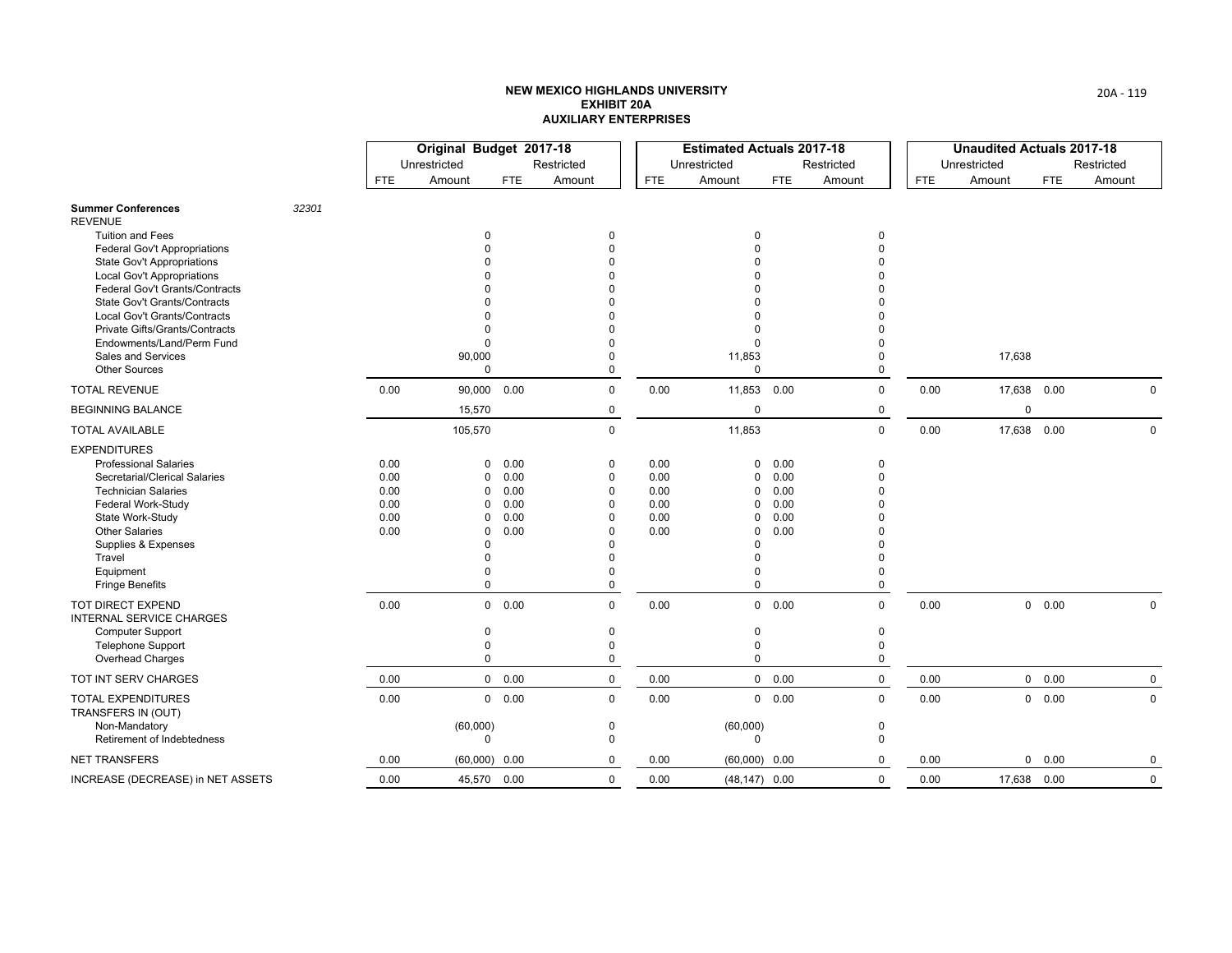|                                                             |       |              | Original Budget 2017-18 |               |               |              | <b>Estimated Actuals 2017-18</b> |                        |                      |            | <b>Unaudited Actuals 2017-18</b> |               |              |
|-------------------------------------------------------------|-------|--------------|-------------------------|---------------|---------------|--------------|----------------------------------|------------------------|----------------------|------------|----------------------------------|---------------|--------------|
|                                                             |       |              | Unrestricted            |               | Restricted    |              | Unrestricted                     |                        | Restricted           |            | Unrestricted                     |               | Restricted   |
|                                                             |       | <b>FTE</b>   | Amount                  | <b>FTE</b>    | Amount        | <b>FTE</b>   | Amount                           | <b>FTE</b>             | Amount               | <b>FTE</b> | Amount                           | <b>FTE</b>    | Amount       |
| Organization 32450<br><b>REVENUE</b>                        | 32450 |              |                         |               |               |              |                                  |                        |                      |            |                                  |               |              |
| <b>Tuition and Fees</b>                                     |       |              |                         |               |               |              |                                  | $\Omega$               | $\Omega$             |            |                                  |               |              |
| <b>Federal Gov't Appropriations</b>                         |       |              |                         |               |               |              |                                  | $\Omega$<br>$\Omega$   | $\Omega$             |            |                                  |               |              |
| State Gov't Appropriations<br>Local Gov't Appropriations    |       |              |                         |               |               |              |                                  | $\Omega$               |                      |            |                                  |               |              |
| <b>Federal Gov't Grants/Contracts</b>                       |       |              |                         |               |               |              |                                  | $\Omega$               |                      |            |                                  |               |              |
| <b>State Gov't Grants/Contracts</b>                         |       |              |                         |               |               |              |                                  | $\Omega$               | $\Omega$             |            |                                  |               |              |
| Local Gov't Grants/Contracts                                |       |              |                         |               |               |              |                                  | $\Omega$               |                      |            |                                  |               |              |
| Private Gifts/Grants/Contracts<br>Endowments/Land/Perm Fund |       |              |                         |               |               |              |                                  | $\Omega$<br>$\Omega$   | $\Omega$             |            |                                  |               |              |
| Sales and Services                                          |       |              |                         |               | $\Omega$      |              |                                  | $\Omega$               | $\Omega$             |            |                                  |               |              |
| <b>Other Sources</b>                                        |       |              | $\Omega$                |               | $\Omega$      |              |                                  | $\Omega$               | $\Omega$             |            |                                  |               |              |
| <b>TOTAL REVENUE</b>                                        |       | 0.00         |                         | 0 0.00        | $\mathbf 0$   | 0.00         |                                  | $0\quad 0.00$          | 0                    | 0.00       |                                  | 0 0.00        | $\mathbf{0}$ |
| <b>BEGINNING BALANCE</b>                                    |       |              | (24, 695)               |               | 0             |              |                                  | 0                      | 0                    |            | $\Omega$                         |               |              |
| <b>TOTAL AVAILABLE</b>                                      |       |              | (24, 695)               |               | $\mathbf 0$   |              |                                  | $\mathsf 0$            | $\mathbf 0$          | 0.00       |                                  | $0\quad 0.00$ | $\mathbf 0$  |
| <b>EXPENDITURES</b>                                         |       |              |                         |               |               |              |                                  |                        |                      |            |                                  |               |              |
| <b>Professional Salaries</b>                                |       | 0.00         | $\Omega$                | 0.00          | 0             | 0.00         |                                  | 0.00<br>$\mathbf{0}$   | $\mathbf 0$          |            |                                  |               |              |
| Secretarial/Clerical Salaries                               |       | 0.00         | $\Omega$                | 0.00          | $\mathbf 0$   | 0.00         |                                  | 0.00<br>0              | $\theta$             |            |                                  |               |              |
| <b>Technician Salaries</b><br>Federal Work-Study            |       | 0.00<br>0.00 | $\Omega$<br>$\Omega$    | 0.00<br>0.00  | 0<br>$\Omega$ | 0.00<br>0.00 |                                  | 0<br>0.00<br>0<br>0.00 | $\Omega$<br>$\Omega$ |            |                                  |               |              |
| State Work-Study                                            |       | 0.00         | $\Omega$                | 0.00          | $\Omega$      | 0.00         |                                  | 0.00<br>0              | $\Omega$             |            |                                  |               |              |
| <b>Other Salaries</b>                                       |       | 0.00         | 0                       | 0.00          | $\Omega$      | 0.00         |                                  | 0<br>0.00              | $\Omega$             |            |                                  |               |              |
| Supplies & Expenses                                         |       |              | ŋ                       |               |               |              |                                  | $\Omega$               | $\Omega$             |            |                                  |               |              |
| Travel                                                      |       |              |                         |               |               |              |                                  | $\Omega$               | $\Omega$             |            |                                  |               |              |
| Equipment<br><b>Fringe Benefits</b>                         |       |              | $\Omega$                |               | $\Omega$<br>0 |              |                                  | $\Omega$<br>$\Omega$   | $\Omega$<br>0        |            |                                  |               |              |
|                                                             |       |              |                         |               |               |              |                                  |                        |                      |            |                                  |               |              |
| <b>TOT DIRECT EXPEND</b><br><b>INTERNAL SERVICE CHARGES</b> |       | 0.00         |                         | 0 0.00        | $\mathbf 0$   | 0.00         |                                  | $0\quad 0.00$          | $\mathbf 0$          | 0.00       |                                  | $0\quad 0.00$ | $\mathbf 0$  |
| <b>Computer Support</b>                                     |       |              | $\Omega$                |               | $\Omega$      |              |                                  | $\mathbf 0$            | $\pmb{0}$            |            |                                  |               |              |
| <b>Telephone Support</b>                                    |       |              | $\Omega$                |               | $\Omega$      |              |                                  | $\mathbf 0$            | $\mathbf 0$          |            |                                  |               |              |
| Overhead Charges                                            |       |              | 0                       |               | $\mathbf 0$   |              |                                  | $\mathbf 0$            | 0                    |            |                                  |               |              |
| TOT INT SERV CHARGES                                        |       | 0.00         |                         | $0\quad 0.00$ | $\mathbf 0$   | 0.00         |                                  | $0\quad 0.00$          | $\mathbf 0$          | 0.00       |                                  | 0 0.00        | $\mathbf 0$  |
| <b>TOTAL EXPENDITURES</b><br>TRANSFERS IN (OUT)             |       | 0.00         |                         | 0 0.00        | $\mathbf 0$   | 0.00         |                                  | 0 0.00                 | $\mathbf 0$          | 0.00       |                                  | 0 0.00        | $\mathbf 0$  |
| Non-Mandatory                                               |       |              | $\Omega$                |               | 0             |              |                                  | 0                      | 0                    |            |                                  |               |              |
| Retirement of Indebtedness                                  |       |              | $\Omega$                |               | $\Omega$      |              |                                  | $\mathbf 0$            | $\mathbf 0$          |            |                                  |               |              |
| <b>NET TRANSFERS</b>                                        |       | 0.00         |                         | 0 0.00        | 0             | 0.00         |                                  | 0 0.00                 | 0                    | 0.00       |                                  | $0\quad 0.00$ | 0            |
| INCREASE (DECREASE) in NET ASSETS                           |       | 0.00         | $(24, 695)$ 0.00        |               | $\mathbf 0$   | 0.00         |                                  | 0 0.00                 | $\mathbf 0$          | 0.00       |                                  | $0\quad 0.00$ | $\mathsf 0$  |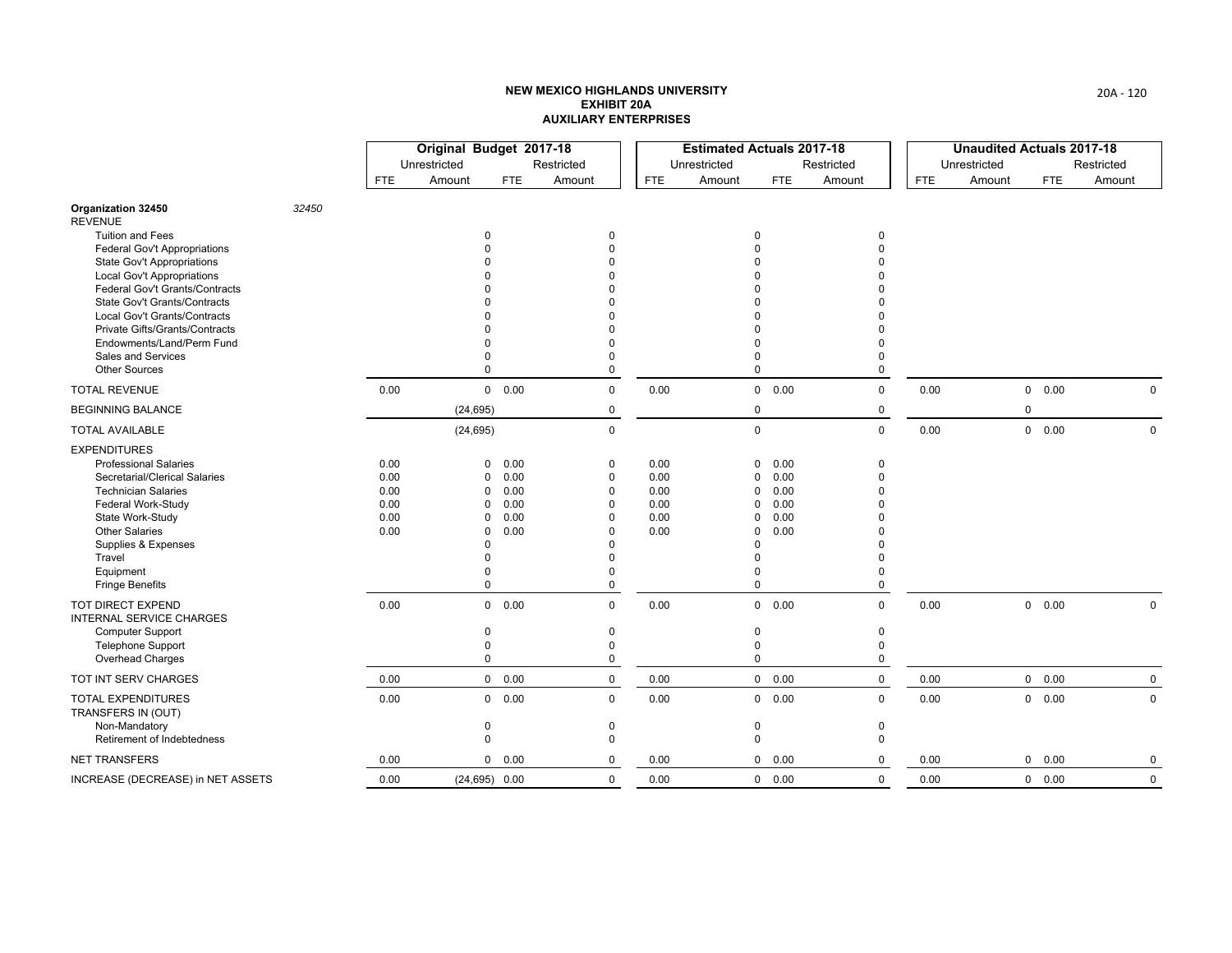|                                                                        |       |              | Original Budget 2017-18 |               |                      |              | <b>Estimated Actuals 2017-18</b> |              |                            |            | <b>Unaudited Actuals 2017-18</b> |               |             |
|------------------------------------------------------------------------|-------|--------------|-------------------------|---------------|----------------------|--------------|----------------------------------|--------------|----------------------------|------------|----------------------------------|---------------|-------------|
|                                                                        |       |              | Unrestricted            |               | Restricted           |              | Unrestricted                     |              | Restricted                 |            | Unrestricted                     |               | Restricted  |
|                                                                        |       | <b>FTE</b>   | Amount                  | <b>FTE</b>    | Amount               | <b>FTE</b>   | Amount                           | <b>FTE</b>   | Amount                     | <b>FTE</b> | Amount                           | <b>FTE</b>    | Amount      |
| <b>Residence Halls Custodians</b><br><b>REVENUE</b>                    | 32661 |              |                         |               |                      |              |                                  |              |                            |            |                                  |               |             |
| <b>Tuition and Fees</b>                                                |       |              | <sup>0</sup>            |               | $\Omega$             |              | $\Omega$                         |              | $\Omega$                   |            |                                  |               |             |
| <b>Federal Gov't Appropriations</b>                                    |       |              |                         |               | $\Omega$             |              | $\Omega$                         |              | $\Omega$                   |            |                                  |               |             |
| <b>State Gov't Appropriations</b><br><b>Local Gov't Appropriations</b> |       |              |                         |               | $\Omega$<br>$\Omega$ |              | $\Omega$<br>$\Omega$             |              |                            |            |                                  |               |             |
| Federal Gov't Grants/Contracts                                         |       |              |                         |               | $\Omega$             |              | $\Omega$                         |              |                            |            |                                  |               |             |
| State Gov't Grants/Contracts                                           |       |              |                         |               |                      |              | $\Omega$                         |              |                            |            |                                  |               |             |
| Local Gov't Grants/Contracts                                           |       |              |                         |               |                      |              | $\Omega$                         |              |                            |            |                                  |               |             |
| Private Gifts/Grants/Contracts                                         |       |              |                         |               |                      |              | $\Omega$                         |              |                            |            |                                  |               |             |
| Endowments/Land/Perm Fund                                              |       |              |                         |               | $\Omega$             |              | $\Omega$                         |              | 0                          |            |                                  |               |             |
| Sales and Services<br><b>Other Sources</b>                             |       |              | $\Omega$<br>$\Omega$    |               | $\Omega$<br>$\Omega$ |              | $\Omega$<br>$\Omega$             |              | 0<br>$\Omega$              |            |                                  |               |             |
| <b>TOTAL REVENUE</b>                                                   |       | 0.00         |                         | $0\quad 0.00$ | $\mathbf 0$          | 0.00         |                                  | 0 0.00       | $\mathbf 0$                | 0.00       |                                  | 0 0.00        | $\Omega$    |
| <b>BEGINNING BALANCE</b>                                               |       |              | 2,091                   |               | 0                    |              | $\mathbf 0$                      |              | 0                          |            | $\Omega$                         |               |             |
| <b>TOTAL AVAILABLE</b>                                                 |       |              | 2,091                   |               | $\Omega$             |              | $\mathbf 0$                      |              | $\Omega$                   | 0.00       |                                  | $0\quad 0.00$ | $\mathbf 0$ |
| <b>EXPENDITURES</b>                                                    |       |              |                         |               |                      |              |                                  |              |                            |            |                                  |               |             |
| <b>Professional Salaries</b>                                           |       | 0.00         | 0                       | 0.00          | 0                    | 0.00         | $\mathbf{0}$                     | 0.00         | 0                          |            |                                  |               |             |
| Secretarial/Clerical Salaries                                          |       | 0.00         | $\Omega$                | 0.00          | $\Omega$             | 0.00         | $\mathbf 0$                      | 0.00         | $\mathbf{0}$               |            |                                  |               |             |
| <b>Technician Salaries</b>                                             |       | 7.18         | 347,606                 | 0.00          | $\Omega$             | 6.00         | 136,395                          | 0.00         | 0                          | 6.00       | 136,044                          |               |             |
| Federal Work-Study<br>State Work-Study                                 |       | 0.00<br>0.00 | 0<br>$\Omega$           | 0.00<br>0.00  | $\Omega$<br>$\Omega$ | 0.07<br>0.00 | 1,179<br>$\mathbf 0$             | 0.00<br>0.00 | ŋ<br>$\Omega$              |            |                                  |               |             |
| <b>Other Salaries</b>                                                  |       | 0.06         | 2,000                   | 0.00          | $\Omega$             | 0.50         | 7,784                            | 0.00         | $\Omega$                   | 2.00       | 14,967                           |               |             |
| Supplies & Expenses                                                    |       |              | 47,200                  |               | $\Omega$             |              | 23,600                           |              | <sup>0</sup>               |            | 19,293                           |               |             |
| Travel                                                                 |       |              | $\Omega$                |               | $\Omega$             |              | $\mathbf 0$                      |              | $\Omega$                   |            |                                  |               |             |
| Equipment                                                              |       |              | 17,000                  |               | $\Omega$             |              | 8,500                            |              | 0                          |            | 560                              |               |             |
| <b>Fringe Benefits</b>                                                 |       |              | 122,080                 |               | $\mathbf 0$          |              | 54,720                           |              | 0                          |            | 52,038                           |               |             |
| <b>TOT DIRECT EXPEND</b><br><b>INTERNAL SERVICE CHARGES</b>            |       | 7.24         | 535,886 0.00            |               | $\mathbf 0$          | 6.57         | 232,178 0.00                     |              | $\mathbf 0$                | 8.00       | 222,901                          | 0.00          | $\mathbf 0$ |
| <b>Computer Support</b>                                                |       |              | 0                       |               | 0                    |              | 0                                |              | $\pmb{0}$                  |            |                                  |               |             |
| <b>Telephone Support</b>                                               |       |              | 0<br>$\theta$           |               | $\mathbf 0$          |              | $\mathbf 0$<br>$\Omega$          |              | $\mathbf 0$<br>$\mathbf 0$ |            |                                  |               |             |
| Overhead Charges                                                       |       |              |                         |               | $\pmb{0}$            |              |                                  |              |                            |            |                                  |               |             |
| TOT INT SERV CHARGES                                                   |       | 0.00         |                         | 0 0.00        | $\mathsf 0$          | 0.00         |                                  | 0 0.00       | $\mathbf 0$                | 0.00       |                                  | 0 0.00        | $\mathbf 0$ |
| <b>TOTAL EXPENDITURES</b><br>TRANSFERS IN (OUT)                        |       | 7.24         | 535,886                 | 0.00          | $\Omega$             | 6.57         | 232,178 0.00                     |              | $\Omega$                   | 8.00       | 222,901                          | 0.00          | $\mathbf 0$ |
| Non-Mandatory                                                          |       |              | 535,886                 |               | $\mathbf 0$          |              | 535,886                          |              | $\mathbf 0$                |            | 267,943                          |               |             |
| Retirement of Indebtedness                                             |       |              | $\Omega$                |               | $\Omega$             |              | $\Omega$                         |              | $\Omega$                   |            |                                  |               |             |
| <b>NET TRANSFERS</b>                                                   |       | 0.00         | 535,886                 | 0.00          | 0                    | 0.00         | 535,886                          | 0.00         | $\Omega$                   | 0.00       | 267,943                          | 0.00          | $\mathbf 0$ |
| INCREASE (DECREASE) in NET ASSETS                                      |       | 7.24         | 2,091 0.00              |               | $\mathbf 0$          | 6.57         | 303,708 0.00                     |              | $\mathbf 0$                | 8.00       | 45,042 0.00                      |               | $\mathbf 0$ |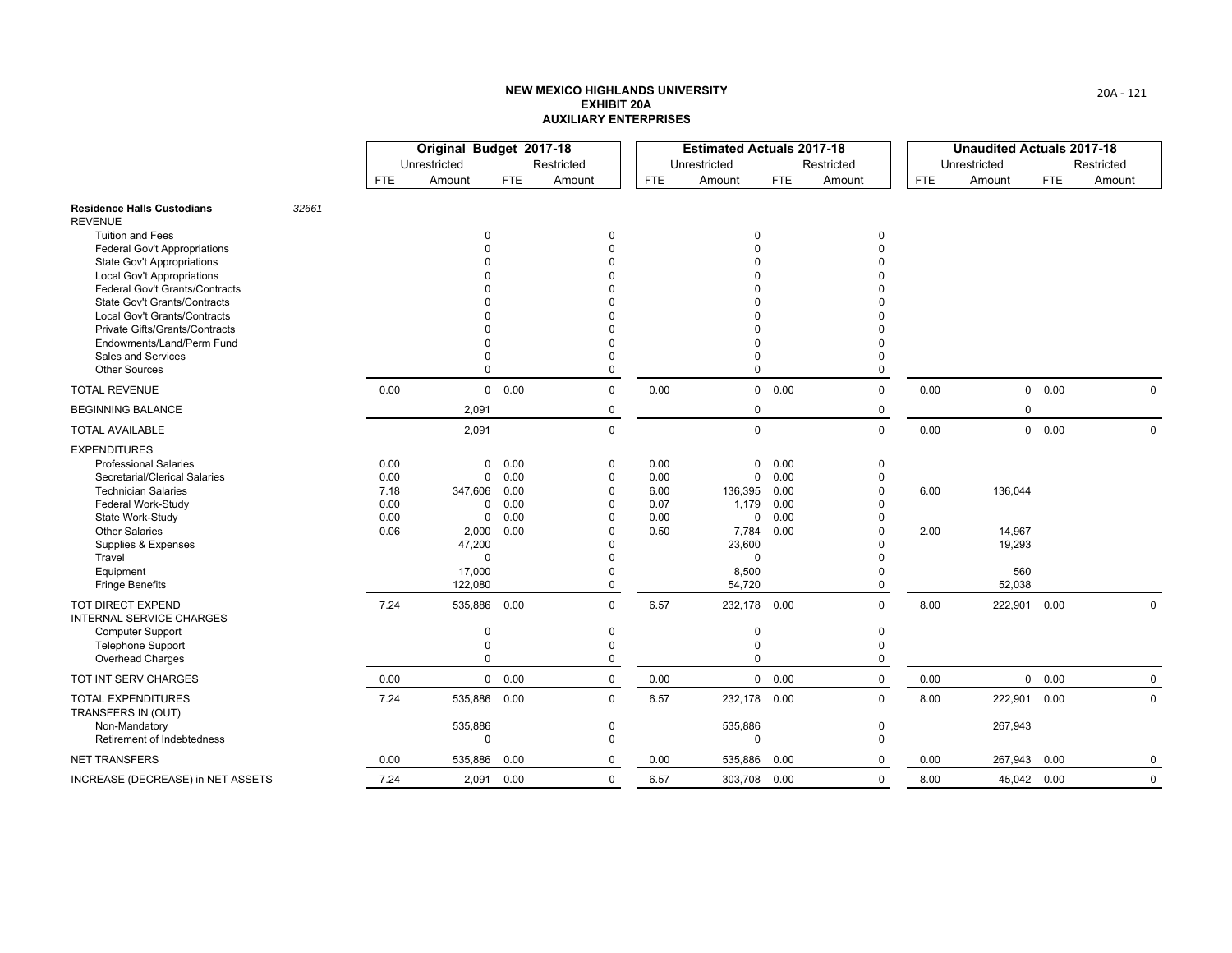|                                                                        |       |              | Original Budget 2017-18    |              |                      |              | <b>Estimated Actuals 2017-18</b> |              |                            |            | <b>Unaudited Actuals 2017-18</b> |            |             |
|------------------------------------------------------------------------|-------|--------------|----------------------------|--------------|----------------------|--------------|----------------------------------|--------------|----------------------------|------------|----------------------------------|------------|-------------|
|                                                                        |       |              | Unrestricted               |              | Restricted           |              | Unrestricted                     |              | Restricted                 |            | Unrestricted                     |            | Restricted  |
|                                                                        |       | FTE          | Amount                     | <b>FTE</b>   | Amount               | <b>FTE</b>   | Amount                           | <b>FTE</b>   | Amount                     | <b>FTE</b> | Amount                           | <b>FTE</b> | Amount      |
| <b>Residence Halls Repairs</b><br><b>REVENUE</b>                       | 32662 |              |                            |              |                      |              |                                  |              |                            |            |                                  |            |             |
| <b>Tuition and Fees</b>                                                |       |              | $\Omega$                   |              | $\Omega$             |              | $\Omega$                         |              | $\mathbf 0$                |            |                                  |            |             |
| <b>Federal Gov't Appropriations</b>                                    |       |              |                            |              | $\Omega$             |              | $\Omega$<br>$\Omega$             |              | $\Omega$                   |            |                                  |            |             |
| <b>State Gov't Appropriations</b><br><b>Local Gov't Appropriations</b> |       |              |                            |              |                      |              | $\Omega$                         |              |                            |            |                                  |            |             |
| Federal Gov't Grants/Contracts                                         |       |              |                            |              | $\Omega$             |              | $\Omega$                         |              |                            |            |                                  |            |             |
| <b>State Gov't Grants/Contracts</b>                                    |       |              |                            |              |                      |              | <sup>0</sup>                     |              |                            |            |                                  |            |             |
| Local Gov't Grants/Contracts                                           |       |              |                            |              |                      |              | $\Omega$                         |              |                            |            |                                  |            |             |
| Private Gifts/Grants/Contracts                                         |       |              |                            |              |                      |              | $\Omega$                         |              |                            |            |                                  |            |             |
| Endowments/Land/Perm Fund<br>Sales and Services                        |       |              | $\Omega$                   |              | $\Omega$<br>$\Omega$ |              | $\Omega$<br>$\Omega$             |              | $\Omega$<br>0              |            |                                  |            |             |
| <b>Other Sources</b>                                                   |       |              | 60,000                     |              | $\Omega$             |              | 14,362                           |              | $\mathbf{0}$               |            | 10,040                           |            |             |
| <b>TOTAL REVENUE</b>                                                   |       | 0.00         | 60,000                     | 0.00         | $\mathbf 0$          | 0.00         | 14,362 0.00                      |              | $\mathbf 0$                | 0.00       | 10,040 0.00                      |            | $\Omega$    |
| <b>BEGINNING BALANCE</b>                                               |       |              | 15,691                     |              | 0                    |              | $\mathbf 0$                      |              | 0                          |            | $\mathbf 0$                      |            |             |
| <b>TOTAL AVAILABLE</b>                                                 |       |              | 75,691                     |              | $\mathbf 0$          |              | 14,362                           |              | $\mathbf 0$                | 0.00       | 10,040 0.00                      |            | $\mathsf 0$ |
| <b>EXPENDITURES</b>                                                    |       |              |                            |              |                      |              |                                  |              |                            |            |                                  |            |             |
| <b>Professional Salaries</b>                                           |       | 0.00         | 0                          | 0.00         | 0                    | 0.00         | 0                                | 0.00         | $\mathbf 0$                |            |                                  |            |             |
| Secretarial/Clerical Salaries                                          |       | 0.00         | 0                          | 0.00         | $\mathbf 0$          | 0.00         | 0                                | 0.00         | $\mathbf{0}$               |            |                                  |            |             |
| <b>Technician Salaries</b>                                             |       | 0.00         | $\Omega$                   | 0.00         | $\Omega$             | 0.00         | $\mathbf 0$                      | 0.00         | $\Omega$                   |            |                                  |            |             |
| Federal Work-Study<br>State Work-Study                                 |       | 0.00<br>0.00 | $\Omega$<br>$\Omega$       | 0.00<br>0.00 | $\Omega$<br>$\Omega$ | 0.00<br>0.00 | 0<br>$\mathbf 0$                 | 0.00<br>0.00 | $\Omega$<br>$\Omega$       |            |                                  |            |             |
| <b>Other Salaries</b>                                                  |       | 0.00         | $\Omega$                   | 0.00         | $\Omega$             | 0.00         | $\mathbf 0$                      | 0.00         | $\Omega$                   |            |                                  |            |             |
| Supplies & Expenses                                                    |       |              | 87,000                     |              | $\Omega$             |              | 87,000                           |              | $\Omega$                   |            | 72,437                           |            |             |
| Travel                                                                 |       |              | $\Omega$                   |              | $\Omega$             |              | 0                                |              | $\Omega$                   |            |                                  |            |             |
| Equipment                                                              |       |              | 3,000                      |              | $\Omega$             |              | 3,000                            |              | 0                          |            |                                  |            |             |
| <b>Fringe Benefits</b>                                                 |       |              | $\mathbf 0$                |              | $\mathbf 0$          |              | $\Omega$                         |              | $\Omega$                   |            |                                  |            |             |
| TOT DIRECT EXPEND<br><b>INTERNAL SERVICE CHARGES</b>                   |       | 0.00         | 90,000                     | 0.00         | $\mathbf 0$          | 0.00         | 90,000 0.00                      |              | $\Omega$                   | 0.00       | 72,437 0.00                      |            | $\mathbf 0$ |
| Computer Support                                                       |       |              | 0                          |              | 0                    |              | $\pmb{0}$                        |              | $\pmb{0}$                  |            |                                  |            |             |
| <b>Telephone Support</b>                                               |       |              | $\mathbf 0$<br>$\mathbf 0$ |              | $\mathbf 0$          |              | $\mathbf 0$<br>$\Omega$          |              | $\mathbf 0$<br>$\mathbf 0$ |            |                                  |            |             |
| Overhead Charges                                                       |       |              |                            |              | 0                    |              |                                  |              |                            |            |                                  |            |             |
| TOT INT SERV CHARGES                                                   |       | 0.00         |                            | 0 0.00       | $\mathbf 0$          | 0.00         |                                  | 0 0.00       | $\mathbf 0$                | 0.00       |                                  | 0 0.00     | $\mathbf 0$ |
| <b>TOTAL EXPENDITURES</b><br>TRANSFERS IN (OUT)                        |       | 0.00         | 90,000 0.00                |              | $\Omega$             | 0.00         | 90,000 0.00                      |              | $\Omega$                   | 0.00       | 72,437                           | 0.00       | $\mathbf 0$ |
| Non-Mandatory                                                          |       |              | 30,000                     |              | $\mathbf 0$          |              | 30,000                           |              | $\mathbf 0$                |            | 30,000                           |            |             |
| Retirement of Indebtedness                                             |       |              | $\Omega$                   |              | $\Omega$             |              | $\mathbf{0}$                     |              | $\Omega$                   |            |                                  |            |             |
| <b>NET TRANSFERS</b>                                                   |       | 0.00         | 30,000                     | 0.00         | 0                    | 0.00         | 30,000 0.00                      |              | $\Omega$                   | 0.00       | 30,000                           | 0.00       | 0           |
| INCREASE (DECREASE) in NET ASSETS                                      |       | 0.00         | 15,691                     | 0.00         | $\mathbf 0$          | 0.00         | $(45, 638)$ 0.00                 |              | $\mathbf 0$                | 0.00       | $(32, 397)$ 0.00                 |            | $\mathbf 0$ |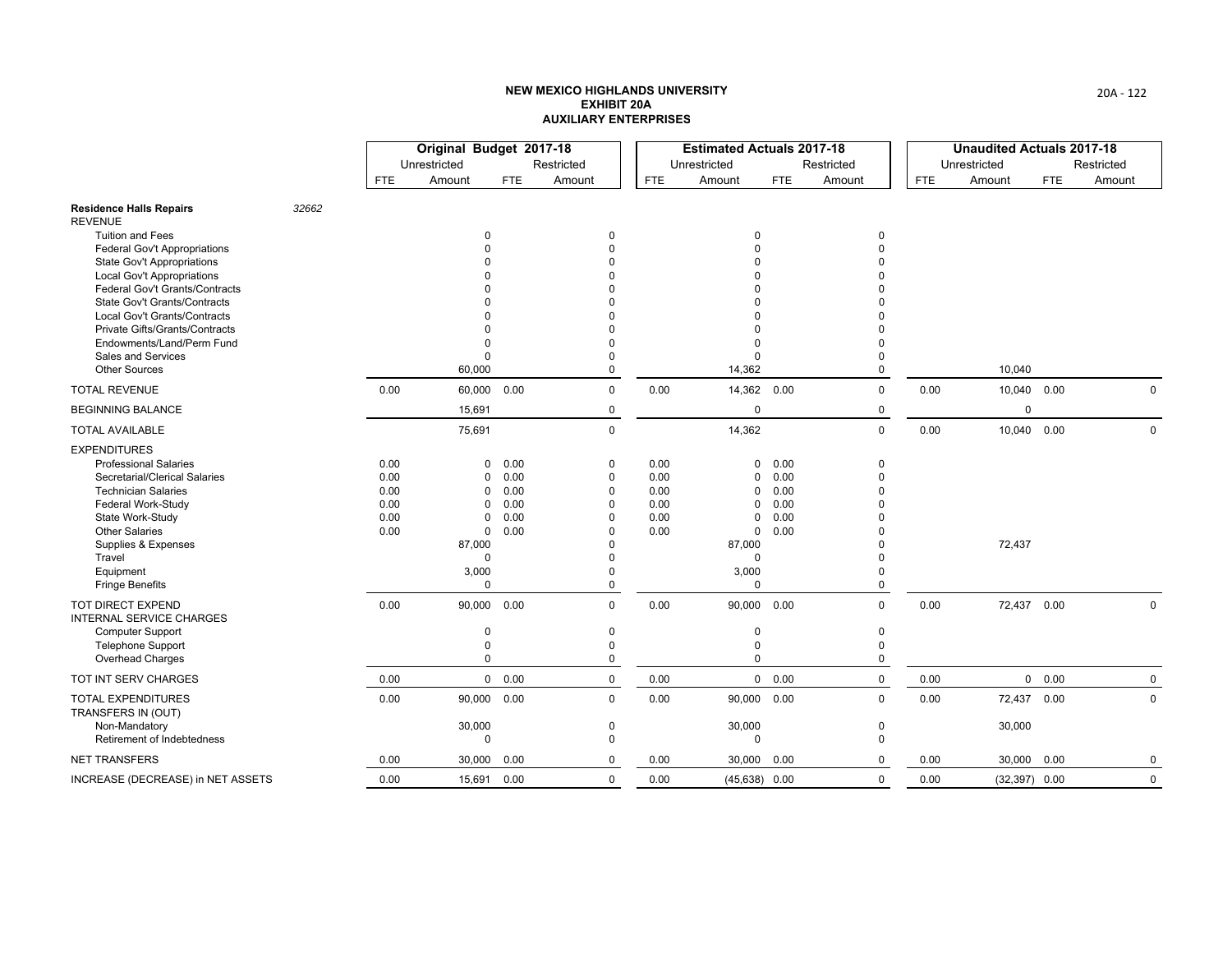|                                                                        |       |              | Original Budget 2017-18 |              |                      |              | <b>Estimated Actuals 2017-18</b> |              |               |            | <b>Unaudited Actuals 2017-18</b> |            |             |
|------------------------------------------------------------------------|-------|--------------|-------------------------|--------------|----------------------|--------------|----------------------------------|--------------|---------------|------------|----------------------------------|------------|-------------|
|                                                                        |       |              | Unrestricted            |              | Restricted           |              | Unrestricted                     |              | Restricted    |            | Unrestricted                     |            | Restricted  |
|                                                                        |       | <b>FTE</b>   | Amount                  | <b>FTE</b>   | Amount               | <b>FTE</b>   | Amount                           | <b>FTE</b>   | Amount        | <b>FTE</b> | Amount                           | <b>FTE</b> | Amount      |
| Alumni & Foundation<br><b>REVENUE</b>                                  | 32905 |              |                         |              |                      |              |                                  |              |               |            |                                  |            |             |
| <b>Tuition and Fees</b>                                                |       |              |                         |              | $\Omega$             |              | $\Omega$                         |              | $\mathbf{0}$  |            |                                  |            |             |
| <b>Federal Gov't Appropriations</b>                                    |       |              |                         |              |                      |              | $\Omega$                         |              | $\Omega$      |            |                                  |            |             |
| <b>State Gov't Appropriations</b><br><b>Local Gov't Appropriations</b> |       |              |                         |              |                      |              | $\Omega$<br>$\Omega$             |              |               |            |                                  |            |             |
| Federal Gov't Grants/Contracts                                         |       |              |                         |              |                      |              | $\Omega$                         |              |               |            |                                  |            |             |
| <b>State Gov't Grants/Contracts</b>                                    |       |              |                         |              |                      |              | $\Omega$                         |              |               |            |                                  |            |             |
| Local Gov't Grants/Contracts                                           |       |              |                         |              |                      |              | $\Omega$                         |              |               |            |                                  |            |             |
| Private Gifts/Grants/Contracts                                         |       |              |                         |              |                      |              | $\Omega$                         |              |               |            |                                  |            |             |
| Endowments/Land/Perm Fund                                              |       |              |                         |              | $\Omega$             |              | $\Omega$                         |              |               |            |                                  |            |             |
| Sales and Services<br><b>Other Sources</b>                             |       |              | $\Omega$                |              | $\Omega$             |              | $\Omega$<br>$\Omega$             |              | 0<br>0        |            |                                  |            |             |
| <b>TOTAL REVENUE</b>                                                   |       | 0.00         |                         | 0 0.00       | $\Omega$             | 0.00         |                                  | 0 0.00       | $\mathbf 0$   | 0.00       |                                  | 0 0.00     | $\Omega$    |
| <b>BEGINNING BALANCE</b>                                               |       |              | (191, 019)              |              | 0                    |              | 0                                |              | 0             |            | $\mathbf 0$                      |            |             |
| <b>TOTAL AVAILABLE</b>                                                 |       |              | (191, 019)              |              | $\mathbf 0$          |              | $\mathbf 0$                      |              | $\mathbf 0$   | 0.00       |                                  | 0 0.00     | $\mathbf 0$ |
| <b>EXPENDITURES</b>                                                    |       |              |                         |              |                      |              |                                  |              |               |            |                                  |            |             |
| <b>Professional Salaries</b>                                           |       | 0.00         | $\Omega$                | 0.00         | 0                    | 0.00         | 0                                | 0.00         | 0             |            |                                  |            |             |
| Secretarial/Clerical Salaries                                          |       | 0.00         | $\Omega$                | 0.00         | $\mathbf 0$          | 0.00         | 0                                | 0.00         | $\mathbf{0}$  |            |                                  |            |             |
| <b>Technician Salaries</b>                                             |       | 0.00         | $\Omega$                | 0.00         | $\Omega$             | 0.00         | 0                                | 0.00         | $\Omega$      |            |                                  |            |             |
| Federal Work-Study<br>State Work-Study                                 |       | 0.00<br>0.00 | $\Omega$<br>$\Omega$    | 0.00<br>0.00 | $\Omega$<br>$\Omega$ | 0.00<br>0.00 | 0<br>$\mathbf 0$                 | 0.00<br>0.00 | $\Omega$<br>ŋ |            |                                  |            |             |
| <b>Other Salaries</b>                                                  |       | 0.00         | $\Omega$                | 0.00         | $\Omega$             | 0.00         | $\mathbf{0}$                     | 0.00         |               |            |                                  |            |             |
| Supplies & Expenses                                                    |       |              | ∩                       |              | $\Omega$             |              | 173,903                          |              |               |            |                                  |            |             |
| Travel                                                                 |       |              |                         |              | $\Omega$             |              | 0                                |              | ŋ             |            |                                  |            |             |
| Equipment                                                              |       |              |                         |              | $\Omega$             |              | 0                                |              | $\Omega$      |            |                                  |            |             |
| <b>Fringe Benefits</b>                                                 |       |              | $\Omega$                |              | $\mathbf 0$          |              | $\Omega$                         |              | $\mathbf{0}$  |            |                                  |            |             |
| <b>TOT DIRECT EXPEND</b><br><b>INTERNAL SERVICE CHARGES</b>            |       | 0.00         | $\mathbf 0$             | 0.00         | $\mathbf 0$          | 0.00         | 173,903 0.00                     |              | $\mathbf{0}$  | 0.00       |                                  | 0 0.00     | $\mathbf 0$ |
| Computer Support                                                       |       |              | $\Omega$                |              | 0                    |              | 0                                |              | $\mathbf 0$   |            |                                  |            |             |
| <b>Telephone Support</b>                                               |       |              | $\Omega$                |              | $\Omega$             |              | 0                                |              | $\mathbf 0$   |            |                                  |            |             |
| Overhead Charges                                                       |       |              | $\mathbf 0$             |              | $\mathbf 0$          |              | 0                                |              | $\mathbf 0$   |            |                                  |            |             |
| TOT INT SERV CHARGES                                                   |       | 0.00         |                         | 0 0.00       | $\mathbf 0$          | 0.00         |                                  | 0 0.00       | $\mathbf 0$   | 0.00       |                                  | 0 0.00     | $\mathbf 0$ |
| <b>TOTAL EXPENDITURES</b><br>TRANSFERS IN (OUT)                        |       | 0.00         |                         | 0 0.00       | $\Omega$             | 0.00         | 173,903 0.00                     |              | $\Omega$      | 0.00       |                                  | 0 0.00     | $\Omega$    |
| Non-Mandatory                                                          |       |              | 0                       |              | $\mathbf 0$          |              | $\pmb{0}$                        |              | $\mathbf 0$   |            |                                  |            |             |
| Retirement of Indebtedness                                             |       |              | $\Omega$                |              | $\Omega$             |              | $\Omega$                         |              | $\Omega$      |            |                                  |            |             |
| <b>NET TRANSFERS</b>                                                   |       | 0.00         | $\mathbf{0}$            | 0.00         | 0                    | 0.00         |                                  | 0 0.00       | 0             | 0.00       | 0                                | 0.00       | 0           |
| INCREASE (DECREASE) in NET ASSETS                                      |       | 0.00         | $(191, 019)$ 0.00       |              | $\mathbf 0$          | 0.00         | $(173,903)$ 0.00                 |              | $\mathbf 0$   | 0.00       |                                  | 0 0.00     | $\mathbf 0$ |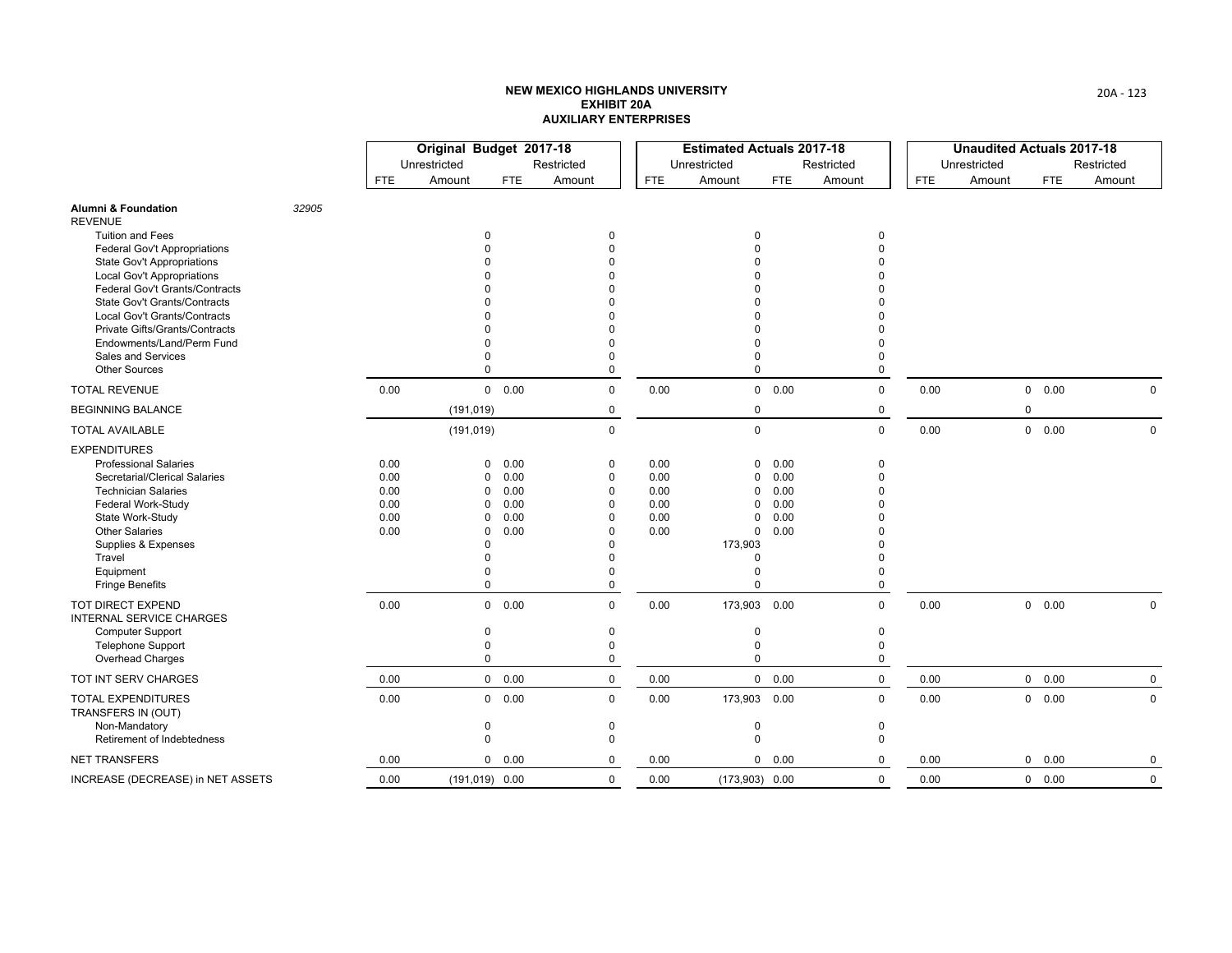|                                                                 |       |              | Original Budget 2017-18 |                        |                         |              | <b>Estimated Actuals 2017-18</b> |               |             |            | <b>Unaudited Actuals 2017-18</b> |               |             |
|-----------------------------------------------------------------|-------|--------------|-------------------------|------------------------|-------------------------|--------------|----------------------------------|---------------|-------------|------------|----------------------------------|---------------|-------------|
|                                                                 |       |              | Unrestricted            |                        | Restricted              |              | Unrestricted                     |               | Restricted  |            | Unrestricted                     |               | Restricted  |
|                                                                 |       | FTE          | Amount                  | <b>FTE</b>             | Amount                  | <b>FTE</b>   | Amount                           | <b>FTE</b>    | Amount      | <b>FTE</b> | Amount                           | <b>FTE</b>    | Amount      |
| Northeastern Regional Ed Cooperativ<br><b>REVENUE</b>           | 32907 |              |                         |                        |                         |              |                                  |               |             |            |                                  |               |             |
| <b>Tuition and Fees</b>                                         |       |              |                         | $\Omega$               | $\Omega$                |              | 0                                |               | $\mathbf 0$ |            |                                  |               |             |
| <b>Federal Gov't Appropriations</b>                             |       |              |                         |                        | $\Omega$<br>$\Omega$    |              | 0                                |               | 0           |            |                                  |               |             |
| State Gov't Appropriations<br><b>Local Gov't Appropriations</b> |       |              |                         |                        |                         |              |                                  |               |             |            |                                  |               |             |
| <b>Federal Gov't Grants/Contracts</b>                           |       |              |                         |                        |                         |              |                                  |               |             |            |                                  |               |             |
| State Gov't Grants/Contracts                                    |       |              |                         |                        |                         |              |                                  |               |             |            |                                  |               |             |
| Local Gov't Grants/Contracts                                    |       |              |                         |                        |                         |              |                                  |               |             |            |                                  |               |             |
| Private Gifts/Grants/Contracts                                  |       |              |                         |                        | $\Omega$                |              | 0                                |               |             |            |                                  |               |             |
| Endowments/Land/Perm Fund<br>Sales and Services                 |       |              |                         | 0                      | $\Omega$<br>$\Omega$    |              | 0<br>0                           |               | 0           |            |                                  |               |             |
| <b>Other Sources</b>                                            |       |              |                         | $\Omega$               | $\Omega$                |              | $\Omega$                         |               | 0           |            |                                  |               |             |
| <b>TOTAL REVENUE</b>                                            |       | 0.00         |                         | 0 0.00                 | 0                       | 0.00         |                                  | 0 0.00        | 0           | 0.00       |                                  | 0 0.00        | $\Omega$    |
| <b>BEGINNING BALANCE</b>                                        |       |              | (6, 550)                |                        | 0                       |              | 0                                |               | 0           |            | $\mathbf 0$                      |               |             |
| <b>TOTAL AVAILABLE</b>                                          |       |              | (6, 550)                |                        | $\mathbf 0$             |              | $\mathbf 0$                      |               | 0           | 0.00       |                                  | $0\quad 0.00$ | $\mathbf 0$ |
| <b>EXPENDITURES</b>                                             |       |              |                         |                        |                         |              |                                  |               |             |            |                                  |               |             |
| <b>Professional Salaries</b>                                    |       | 0.00         |                         | 0.00<br>$\Omega$       | $\mathbf 0$             | 0.00         | 0                                | 0.00          | $\mathbf 0$ |            |                                  |               |             |
| Secretarial/Clerical Salaries                                   |       | 0.00         |                         | 0.00<br>0              | $\mathbf 0$             | 0.00         | 0                                | 0.00          | 0           |            |                                  |               |             |
| <b>Technician Salaries</b>                                      |       | 0.00         |                         | 0.00<br><sup>0</sup>   | $\mathbf 0$             | 0.00         | 0                                | 0.00          | U           |            |                                  |               |             |
| Federal Work-Study<br>State Work-Study                          |       | 0.00<br>0.00 |                         | 0.00<br>0<br>0.00<br>0 | $\mathbf 0$<br>$\Omega$ | 0.00<br>0.00 | 0<br>$\mathbf 0$                 | 0.00<br>0.00  |             |            |                                  |               |             |
| <b>Other Salaries</b>                                           |       | 0.00         |                         | 0.00<br>0              | $\Omega$                | 0.00         | 0                                | 0.00          |             |            |                                  |               |             |
| Supplies & Expenses                                             |       |              |                         | $\Omega$               | $\Omega$                |              | 53                               |               |             |            |                                  |               |             |
| Travel                                                          |       |              |                         | $\Omega$               |                         |              | 0                                |               |             |            |                                  |               |             |
| Equipment                                                       |       |              |                         | 0                      | $\Omega$                |              | 0                                |               | U           |            |                                  |               |             |
| <b>Fringe Benefits</b>                                          |       |              |                         | $\Omega$               | 0                       |              | $\Omega$                         |               | 0           |            |                                  |               |             |
| TOT DIRECT EXPEND<br><b>INTERNAL SERVICE CHARGES</b>            |       | 0.00         |                         | 0 0.00                 | $\Omega$                | 0.00         |                                  | 53 0.00       | 0           | 0.00       |                                  | 0 0.00        | $\mathbf 0$ |
| <b>Computer Support</b>                                         |       |              | 0                       |                        | 0                       |              | 0                                |               | 0           |            |                                  |               |             |
| <b>Telephone Support</b>                                        |       |              |                         | 0                      | $\Omega$                |              | 6,468                            |               | $\mathbf 0$ |            |                                  |               |             |
| Overhead Charges                                                |       |              |                         | $\mathbf 0$            | $\mathbf 0$             |              | $\Omega$                         |               | 0           |            |                                  |               |             |
| TOT INT SERV CHARGES                                            |       | 0.00         |                         | 0 0.00                 | $\mathbf 0$             | 0.00         | 6,468                            | 0.00          | $\pmb{0}$   | 0.00       |                                  | 0 0.00        | $\mathbf 0$ |
| TOTAL EXPENDITURES<br>TRANSFERS IN (OUT)                        |       | 0.00         |                         | 0 0.00                 | $\mathbf 0$             | 0.00         | 6,521                            | 0.00          | 0           | 0.00       | $\mathbf 0$                      | 0.00          | $\Omega$    |
| Non-Mandatory                                                   |       |              | 0                       |                        | $\mathbf 0$             |              | 0                                |               | 0           |            |                                  |               |             |
| Retirement of Indebtedness                                      |       |              | $\mathbf 0$             |                        | $\Omega$                |              | $\mathbf 0$                      |               | $\mathbf 0$ |            |                                  |               |             |
| <b>NET TRANSFERS</b>                                            |       | 0.00         |                         | 0.00<br>0              | 0                       | 0.00         |                                  | $0\quad 0.00$ | $\Omega$    | 0.00       | 0                                | 0.00          | 0           |
| INCREASE (DECREASE) in NET ASSETS                               |       | 0.00         |                         | $(6,550)$ 0.00         | $\mathbf 0$             | 0.00         | $(6,521)$ 0.00                   |               | $\mathbf 0$ | 0.00       |                                  | 0 0.00        | $\mathbf 0$ |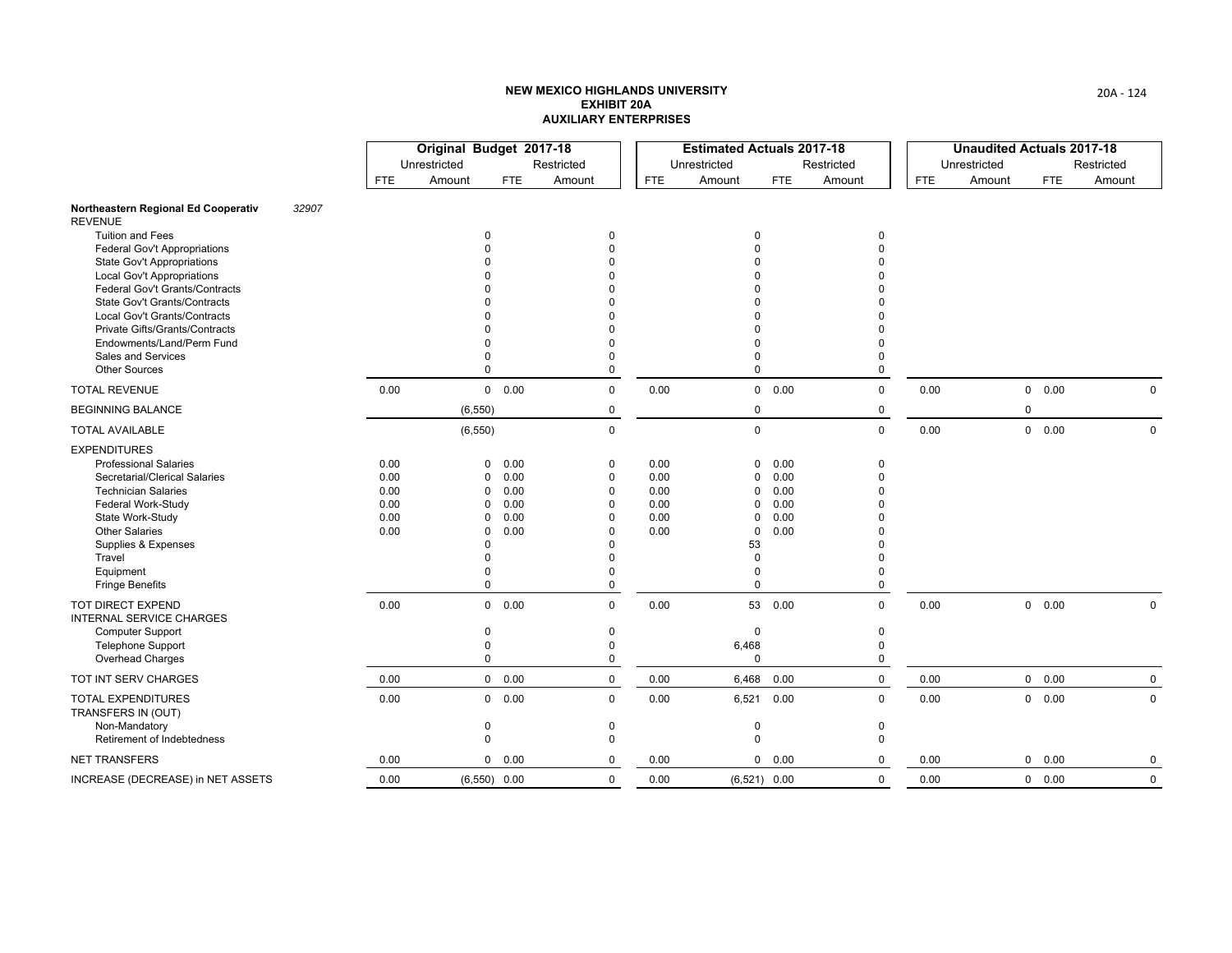|                                                                     |       |              | Original Budget 2017-18 |                                      |                      |            | <b>Estimated Actuals 2017-18</b> |              |            |            | <b>Unaudited Actuals 2017-18</b> |                        |             |
|---------------------------------------------------------------------|-------|--------------|-------------------------|--------------------------------------|----------------------|------------|----------------------------------|--------------|------------|------------|----------------------------------|------------------------|-------------|
|                                                                     |       |              | Unrestricted            |                                      | Restricted           |            | Unrestricted                     |              | Restricted |            | Unrestricted                     |                        | Restricted  |
|                                                                     |       | FTE          | Amount                  | <b>FTE</b>                           | Amount               | <b>FTE</b> | Amount                           | <b>FTE</b>   | Amount     | <b>FTE</b> | Amount                           | <b>FTE</b>             | Amount      |
| <b>Social Work-CEU</b><br><b>REVENUE</b>                            | 32912 |              |                         |                                      |                      |            |                                  |              |            |            |                                  |                        |             |
| <b>Tuition and Fees</b>                                             |       |              |                         | $\mathbf 0$                          | $\mathbf 0$          |            | 0                                |              | 0          |            |                                  |                        |             |
| <b>Federal Gov't Appropriations</b>                                 |       |              |                         |                                      | $\Omega$             |            | $\Omega$                         |              |            |            |                                  |                        |             |
| State Gov't Appropriations                                          |       |              |                         |                                      | $\Omega$<br>$\Omega$ |            | U                                |              |            |            |                                  |                        |             |
| <b>Local Gov't Appropriations</b><br>Federal Gov't Grants/Contracts |       |              |                         |                                      | $\Omega$             |            | U                                |              |            |            |                                  |                        |             |
| <b>State Gov't Grants/Contracts</b>                                 |       |              |                         |                                      | $\Omega$             |            | U                                |              |            |            |                                  |                        |             |
| Local Gov't Grants/Contracts                                        |       |              |                         |                                      | $\Omega$             |            |                                  |              |            |            |                                  |                        |             |
| Private Gifts/Grants/Contracts                                      |       |              |                         |                                      | $\Omega$             |            | O                                |              |            |            |                                  |                        |             |
| Endowments/Land/Perm Fund                                           |       |              |                         | $\Omega$                             | $\Omega$             |            | 0                                |              |            |            |                                  |                        |             |
| Sales and Services                                                  |       |              |                         | $\Omega$                             | $\Omega$             |            | 0                                |              | O          |            |                                  |                        |             |
| <b>Other Sources</b>                                                |       |              |                         | $\Omega$                             | $\mathbf 0$          |            | 29,192                           |              | 0          |            |                                  |                        |             |
| <b>TOTAL REVENUE</b>                                                |       | 0.00         |                         | 0 0.00                               | $\Omega$             | 0.00       | 29,192 0.00                      |              | $\Omega$   | 0.00       |                                  | 0.00<br>$\overline{0}$ | $\mathbf 0$ |
| <b>BEGINNING BALANCE</b>                                            |       |              |                         | $\mathbf 0$                          | 0                    |            | 0                                |              | 0          |            |                                  | $\pmb{0}$              |             |
| <b>TOTAL AVAILABLE</b>                                              |       |              |                         | $\mathbf 0$                          | $\Omega$             |            | 29,192                           |              | 0          | 0.00       |                                  | 0 0.00                 | $\mathbf 0$ |
| <b>EXPENDITURES</b>                                                 |       |              |                         |                                      |                      |            |                                  |              |            |            |                                  |                        |             |
| <b>Professional Salaries</b>                                        |       | 0.00         |                         | 0.00<br>0                            | $\mathbf 0$          | 0.00       |                                  | 0 0.00       | 0          |            |                                  |                        |             |
| Part-Time Faculty                                                   |       | 0.00         |                         | 0.00<br>$\Omega$                     | $\mathbf 0$          | 0.00       | $(1, 168)$ 0.00                  |              | 0          |            |                                  |                        |             |
| Secretarial/Clerical Salaries                                       |       | 0.00         |                         | 0.00<br>$\Omega$                     | $\mathbf 0$          | 0.00       | 0                                | 0.00         |            |            |                                  |                        |             |
| <b>Technician Salaries</b>                                          |       | 0.00         |                         | 0.00<br>0                            | $\mathbf 0$          | 0.00       | 0                                | 0.00         |            |            |                                  |                        |             |
| Federal Work-Study                                                  |       | 0.00         |                         | 0.00<br>$\Omega$                     | $\Omega$             | 0.00       | $\Omega$                         | 0.00         |            |            |                                  |                        |             |
| State Work-Study<br><b>Other Salaries</b>                           |       | 0.00<br>0.00 |                         | 0.00<br>$\Omega$<br>0.00<br>$\Omega$ | $\Omega$<br>$\Omega$ | 0.00       | 0<br>2,000                       | 0.00<br>0.00 |            |            |                                  |                        |             |
| Supplies & Expenses                                                 |       |              |                         | $\Omega$                             | $\Omega$             | 0.00       | 26,450                           |              |            |            |                                  |                        |             |
| Travel                                                              |       |              |                         | $\Omega$                             | $\Omega$             |            | 0                                |              |            |            |                                  |                        |             |
| Equipment                                                           |       |              |                         | $\Omega$                             | $\Omega$             |            | 0                                |              | U          |            |                                  |                        |             |
| <b>Fringe Benefits</b>                                              |       |              |                         | 0                                    | $\mathbf{0}$         |            | 1,910                            |              | 0          |            |                                  |                        |             |
| TOT DIRECT EXPEND<br>INTERNAL SERVICE CHARGES                       |       | 0.00         |                         | $0\quad 0.00$                        | $\mathbf 0$          | 0.00       | 29,192 0.00                      |              | 0          | 0.00       |                                  | 0 0.00                 | 0           |
| <b>Computer Support</b>                                             |       |              |                         | $\mathbf 0$                          | $\mathbf 0$          |            | 0                                |              | 0          |            |                                  |                        |             |
| <b>Telephone Support</b>                                            |       |              |                         | $\mathbf 0$                          | $\mathbf 0$          |            | 0                                |              | $\Omega$   |            |                                  |                        |             |
| Overhead Charges                                                    |       |              |                         | $\mathbf 0$                          | $\mathbf 0$          |            | $\Omega$                         |              | 0          |            |                                  |                        |             |
| TOT INT SERV CHARGES                                                |       | 0.00         |                         | 0 0.00                               | $\mathbf 0$          | 0.00       |                                  | 0 0.00       | 0          | 0.00       |                                  | $\mathsf{O}$<br>0.00   | $\mathbf 0$ |
| <b>TOTAL EXPENDITURES</b><br>TRANSFERS IN (OUT)                     |       | 0.00         |                         | 0 0.00                               | $\mathbf 0$          | 0.00       | 29,192 0.00                      |              | 0          | 0.00       |                                  | 0<br>0.00              | $\mathbf 0$ |
| Non-Mandatory                                                       |       |              |                         | $\mathbf 0$                          | $\mathbf 0$          |            | 0                                |              | 0          |            |                                  |                        |             |
| Retirement of Indebtedness                                          |       |              |                         | $\mathbf 0$                          | $\Omega$             |            | $\Omega$                         |              | $\Omega$   |            |                                  |                        |             |
| <b>NET TRANSFERS</b>                                                |       | 0.00         |                         | 0 0.00                               | $\mathbf 0$          | 0.00       |                                  | 0 0.00       | $\Omega$   | 0.00       |                                  | 0.00<br>0              | 0           |
| INCREASE (DECREASE) in NET ASSETS                                   |       | 0.00         |                         | 0 0.00                               | $\mathbf 0$          | 0.00       |                                  | 0 0.00       | 0          | 0.00       |                                  | 0 0.00                 | 0           |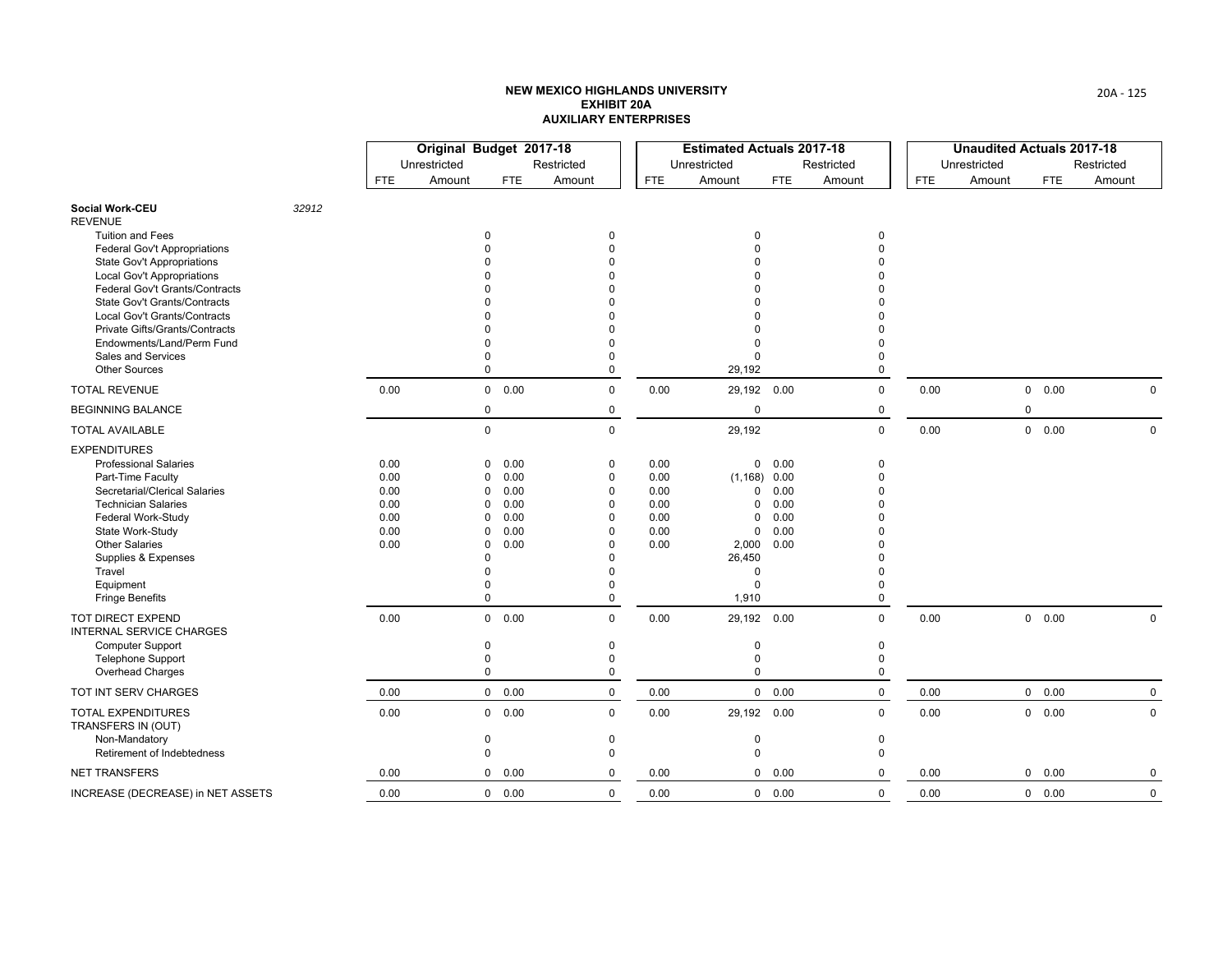|                                                                 |       |              | Original Budget 2017-18 |                               |                          |              | <b>Estimated Actuals 2017-18</b> |              |               |            | <b>Unaudited Actuals 2017-18</b> |               |             |
|-----------------------------------------------------------------|-------|--------------|-------------------------|-------------------------------|--------------------------|--------------|----------------------------------|--------------|---------------|------------|----------------------------------|---------------|-------------|
|                                                                 |       |              | Unrestricted            |                               | Restricted               |              | Unrestricted                     |              | Restricted    |            | Unrestricted                     |               | Restricted  |
|                                                                 |       | <b>FTE</b>   | Amount                  | <b>FTE</b>                    | Amount                   | <b>FTE</b>   | Amount                           | <b>FTE</b>   | Amount        | <b>FTE</b> | Amount                           | <b>FTE</b>    | Amount      |
| <b>NM Mesa</b><br><b>REVENUE</b>                                | 32901 |              |                         |                               |                          |              |                                  |              |               |            |                                  |               |             |
| <b>Tuition and Fees</b>                                         |       |              |                         | $\Omega$                      | $\Omega$                 |              | $\Omega$                         |              | 0             |            |                                  |               |             |
| <b>Federal Gov't Appropriations</b>                             |       |              |                         |                               | $\Omega$                 |              | $\Omega$                         |              | $\Omega$      |            |                                  |               |             |
| <b>State Gov't Appropriations</b><br>Local Gov't Appropriations |       |              |                         |                               | $\Omega$<br><sup>n</sup> |              |                                  |              |               |            |                                  |               |             |
| Federal Gov't Grants/Contracts                                  |       |              |                         |                               | $\Omega$                 |              |                                  |              |               |            |                                  |               |             |
| State Gov't Grants/Contracts                                    |       |              |                         |                               | $\Omega$                 |              |                                  |              |               |            |                                  |               |             |
| Local Gov't Grants/Contracts                                    |       |              |                         |                               |                          |              |                                  |              |               |            |                                  |               |             |
| Private Gifts/Grants/Contracts                                  |       |              |                         |                               | $\Omega$                 |              | $\Omega$                         |              |               |            |                                  |               |             |
| Endowments/Land/Perm Fund                                       |       |              |                         | $\Omega$                      | $\Omega$<br>$\Omega$     |              | $\Omega$                         |              | $\Omega$<br>0 |            |                                  |               |             |
| Sales and Services<br><b>Other Sources</b>                      |       |              |                         | $\Omega$                      | 0                        |              | 0<br>1,273                       |              | $\mathbf 0$   |            |                                  |               |             |
| <b>TOTAL REVENUE</b>                                            |       | 0.00         |                         | 0 0.00                        | 0                        | 0.00         | 1,273 0.00                       |              | $\mathbf 0$   | 0.00       |                                  | 0 0.00        | $\Omega$    |
| <b>BEGINNING BALANCE</b>                                        |       |              |                         | $\mathbf 0$                   | 0                        |              | $\mathbf 0$                      |              | 0             |            |                                  | $\mathbf 0$   |             |
| <b>TOTAL AVAILABLE</b>                                          |       |              |                         | $\mathsf 0$                   | 0                        |              | 1,273                            |              | $\mathbf 0$   | 0.00       |                                  | $0\quad 0.00$ | $\mathbf 0$ |
| <b>EXPENDITURES</b>                                             |       |              |                         |                               |                          |              |                                  |              |               |            |                                  |               |             |
| <b>Professional Salaries</b>                                    |       | 0.00         |                         | 0.00<br>$\Omega$              | 0                        | 0.00         | 0                                | 0.00         | 0             |            |                                  |               |             |
| Secretarial/Clerical Salaries                                   |       | 0.00         |                         | 0.00<br>$\Omega$              | 0                        | 0.00         | $\mathbf 0$                      | 0.00         | $\mathbf{0}$  |            |                                  |               |             |
| <b>Technician Salaries</b>                                      |       | 0.00         |                         | 0.00<br>0                     | 0                        | 0.00         | 0                                | 0.00         | $\Omega$      |            |                                  |               |             |
| <b>Federal Work-Study</b>                                       |       | 0.00         |                         | 0.00<br>$\Omega$              | $\Omega$<br>$\Omega$     | 0.00         | 0                                | 0.00         | $\Omega$      |            |                                  |               |             |
| State Work-Study<br><b>Other Salaries</b>                       |       | 0.00<br>0.00 |                         | 0.00<br>$\Omega$<br>0.00<br>0 | $\Omega$                 | 0.00<br>0.00 | 0<br>0                           | 0.00<br>0.00 |               |            |                                  |               |             |
| Supplies & Expenses                                             |       |              |                         | $\Omega$                      | $\Omega$                 |              | 97                               |              |               |            |                                  |               |             |
| Travel                                                          |       |              |                         | $\Omega$                      | $\Omega$                 |              | $\Omega$                         |              | $\Omega$      |            |                                  |               |             |
| Equipment                                                       |       |              |                         | $\Omega$                      | $\Omega$                 |              | 0                                |              | <sup>0</sup>  |            |                                  |               |             |
| <b>Fringe Benefits</b>                                          |       |              |                         | $\mathbf 0$                   | $\mathbf 0$              |              | $\Omega$                         |              | 0             |            |                                  |               |             |
| <b>TOT DIRECT EXPEND</b><br>INTERNAL SERVICE CHARGES            |       | 0.00         |                         | 0 0.00                        | $\mathbf 0$              | 0.00         |                                  | 97 0.00      | $\mathbf 0$   | 0.00       |                                  | $0\quad 0.00$ | $\mathbf 0$ |
| <b>Computer Support</b>                                         |       |              |                         | $\mathbf 0$                   | $\mathbf 0$              |              | $\mathbf 0$                      |              | $\pmb{0}$     |            |                                  |               |             |
| <b>Telephone Support</b>                                        |       |              |                         | 0                             | $\mathbf 0$              |              | 1,176                            |              | 0             |            |                                  |               |             |
| Overhead Charges                                                |       |              |                         | $\mathbf 0$                   | 0                        |              | $\mathbf 0$                      |              | 0             |            |                                  |               |             |
| TOT INT SERV CHARGES                                            |       | 0.00         |                         | 0 0.00                        | $\mathbf 0$              | 0.00         | 1,176                            | 0.00         | 0             | 0.00       |                                  | $0\quad 0.00$ | $\mathbf 0$ |
| <b>TOTAL EXPENDITURES</b><br>TRANSFERS IN (OUT)                 |       | 0.00         |                         | 0 0.00                        | $\mathbf 0$              | 0.00         | 1,273                            | 0.00         | 0             | 0.00       |                                  | 0 0.00        | $\mathbf 0$ |
| Non-Mandatory                                                   |       |              |                         | 0                             | 0                        |              | 0                                |              | 0             |            |                                  |               |             |
| Retirement of Indebtedness                                      |       |              |                         | $\mathbf 0$                   | $\mathbf 0$              |              | $\mathbf 0$                      |              | 0             |            |                                  |               |             |
| <b>NET TRANSFERS</b>                                            |       | 0.00         |                         | 0 0.00                        | 0                        | 0.00         |                                  | 0 0.00       | $\Omega$      | 0.00       |                                  | 0 0.00        | 0           |
| INCREASE (DECREASE) in NET ASSETS                               |       | 0.00         |                         | 0 0.00                        | $\mathbf 0$              | 0.00         |                                  | 0 0.00       | 0             | 0.00       |                                  | 0 0.00        | $\mathbf 0$ |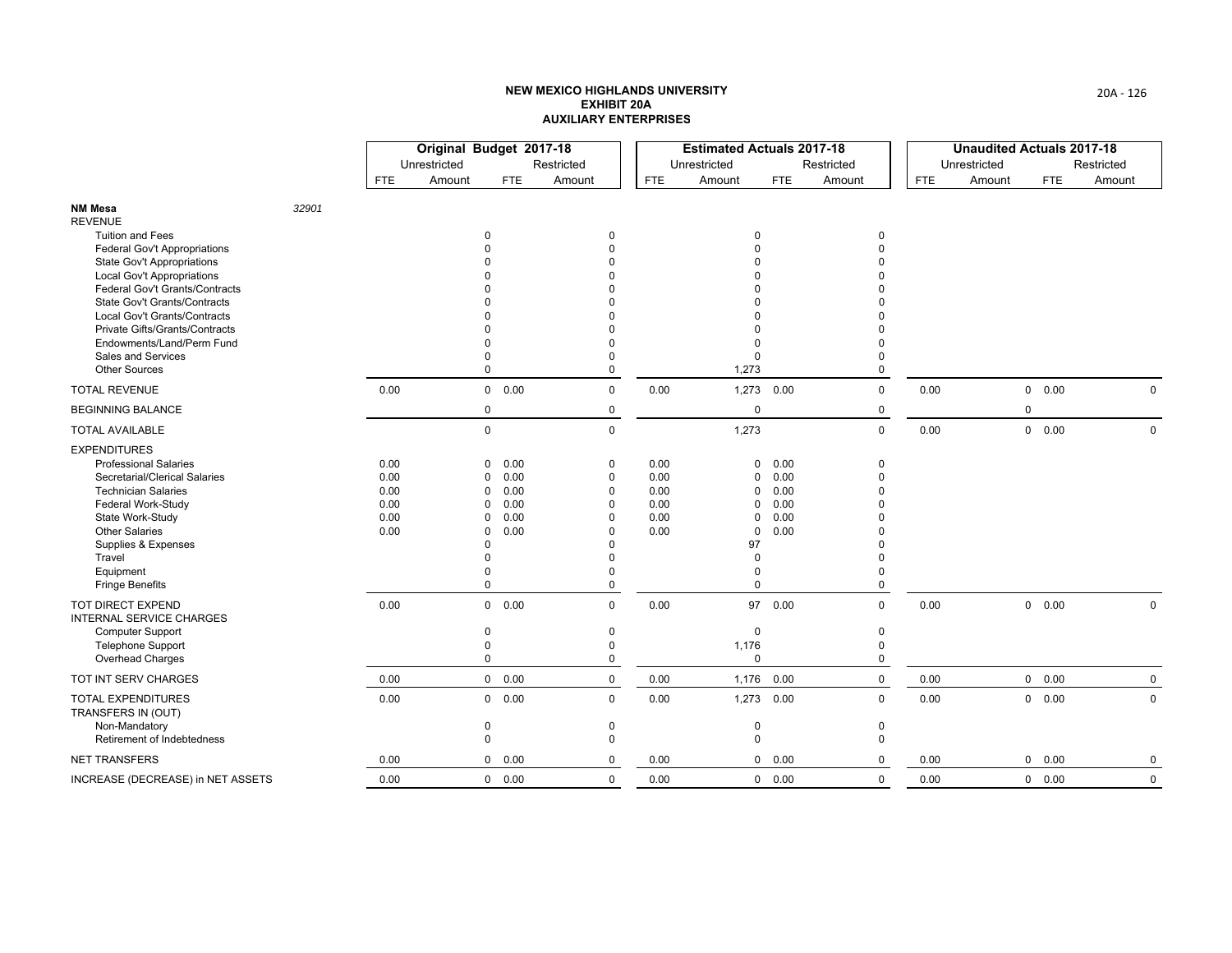|                                                               |      | Original Budget 2017-18 |                        |                |            | <b>Estimated Actuals 2017-18</b> |                        |                |            | <b>Unaudited Actuals 2017-18</b> |      |                |
|---------------------------------------------------------------|------|-------------------------|------------------------|----------------|------------|----------------------------------|------------------------|----------------|------------|----------------------------------|------|----------------|
|                                                               |      | Unrestricted            |                        | Restricted     |            | Unrestricted                     |                        | Restricted     |            | Unrestricted                     |      | Restricted     |
|                                                               | FTE. | Amount                  | FTE                    | Amount         | <b>FTE</b> | Amount                           | <b>FTE</b>             | Amount         | <b>FTE</b> | Amount                           | FTE  | Amount         |
| <b>Economic Development Center</b><br>32671<br><b>REVENUE</b> |      |                         |                        |                |            |                                  |                        |                |            |                                  |      |                |
| <b>Tuition and Fees</b>                                       |      |                         | $\Omega$               | $\Omega$       |            |                                  | 0                      | 0              |            |                                  |      |                |
| <b>Federal Gov't Appropriations</b>                           |      |                         |                        | $\Omega$       |            |                                  | $\Omega$               | $\Omega$       |            |                                  |      |                |
| <b>State Gov't Appropriations</b>                             |      |                         |                        |                |            |                                  | $\Omega$               |                |            |                                  |      |                |
| <b>Local Gov't Appropriations</b>                             |      |                         |                        |                |            |                                  | $\Omega$               |                |            |                                  |      |                |
| Federal Gov't Grants/Contracts                                |      |                         |                        |                |            |                                  | $\Omega$               |                |            |                                  |      |                |
| <b>State Gov't Grants/Contracts</b>                           |      |                         |                        |                |            |                                  | $\Omega$               |                |            |                                  |      |                |
| Local Gov't Grants/Contracts                                  |      |                         |                        |                |            |                                  |                        |                |            |                                  |      |                |
| Private Gifts/Grants/Contracts                                |      |                         |                        |                |            |                                  | $\Omega$               |                |            |                                  |      |                |
| Endowments/Land/Perm Fund                                     |      |                         |                        |                |            |                                  | $\Omega$               | $\Omega$       |            |                                  |      |                |
| <b>Sales and Services</b>                                     |      |                         | $\Omega$               | $\Omega$       |            |                                  | $\Omega$               | $\Omega$       |            |                                  |      |                |
| <b>Other Sources</b>                                          |      |                         | 0                      | 0              |            |                                  | $\mathbf 0$            | 0              |            | 3,990                            |      |                |
| <b>TOTAL REVENUE</b>                                          | 0.00 |                         | $\overline{0}$<br>0.00 | $\overline{0}$ | 0.00       |                                  | $\overline{0}$<br>0.00 | $\overline{0}$ | 0.00       | 3,990                            | 0.00 | $\overline{0}$ |
| <b>BEGINNING BALANCE</b>                                      |      |                         | $\pmb{0}$              | 0              |            |                                  | 0                      | 0              |            | $\mathbf 0$                      |      |                |
| <b>TOTAL AVAILABLE</b>                                        |      |                         | $\mathbf 0$            | $\Omega$       |            |                                  | $\mathbf 0$            | $\mathbf 0$    | 0.00       | 3,990 0.00                       |      | $\mathbf 0$    |
| <b>EXPENDITURES</b>                                           |      |                         |                        |                |            |                                  |                        |                |            |                                  |      |                |
| <b>Professional Salaries</b>                                  | 0.00 |                         | 0.00<br>$\Omega$       | 0              | 0.00       |                                  | 0.00<br>$\mathbf{0}$   | $\mathbf 0$    |            |                                  |      |                |
| Secretarial/Clerical Salaries                                 | 0.00 |                         | 0.00<br>$\Omega$       | $\mathbf 0$    | 0.00       |                                  | 0.00<br>$\mathbf 0$    | $\theta$       |            |                                  |      |                |
| <b>Technician Salaries</b>                                    | 0.00 |                         | 0.00<br>$\Omega$       | $\mathbf 0$    | 0.00       |                                  | 0.00<br>0              | $\Omega$       |            |                                  |      |                |
| Federal Work-Study                                            | 0.00 |                         | 0.00<br>$\Omega$       | $\Omega$       | 0.00       |                                  | 0<br>0.00              | $\Omega$       |            |                                  |      |                |
| State Work-Study                                              | 0.00 |                         | 0.00<br>$\Omega$       | $\Omega$       | 0.00       |                                  | $\Omega$<br>0.00       | $\Omega$       |            |                                  |      |                |
| <b>Other Salaries</b>                                         | 0.00 |                         | 0.00<br>$\Omega$       | $\Omega$       | 0.00       |                                  | 0.00<br>$\Omega$       |                |            |                                  |      |                |
| Supplies & Expenses                                           |      |                         | $\Omega$               | $\Omega$       |            |                                  | $\Omega$               | $\Omega$       |            | 27                               |      |                |
| Travel                                                        |      |                         | $\Omega$               | $\Omega$       |            |                                  | $\Omega$               | $\Omega$       |            |                                  |      |                |
| Equipment                                                     |      |                         | $\Omega$               | $\Omega$       |            |                                  | $\Omega$               | 0              |            |                                  |      |                |
| <b>Fringe Benefits</b>                                        |      |                         | 0                      | $\mathbf 0$    |            |                                  | 0                      | 0              |            |                                  |      |                |
| TOT DIRECT EXPEND                                             | 0.00 |                         | $\overline{0}$<br>0.00 | $\overline{0}$ | 0.00       |                                  | $\overline{0}$<br>0.00 | $\overline{0}$ | 0.00       | 27                               | 0.00 | $\overline{0}$ |
| <b>INTERNAL SERVICE CHARGES</b>                               |      |                         |                        |                |            |                                  |                        |                |            |                                  |      |                |
| Computer Support                                              |      |                         | $\mathbf 0$            | $\mathbf 0$    |            |                                  | $\mathbf 0$            | $\mathbf 0$    |            |                                  |      |                |
| <b>Telephone Support</b>                                      |      |                         | $\Omega$               | $\Omega$       |            |                                  | 0                      | 0              |            | 1,862                            |      |                |
| <b>Overhead Charges</b>                                       |      |                         | 0                      | 0              |            |                                  | $\mathbf 0$            | 0              |            |                                  |      |                |
| TOT INT SERV CHARGES                                          | 0.00 |                         | 0.00<br>0              | $\overline{0}$ | 0.00       |                                  | $\overline{0}$<br>0.00 | $\overline{0}$ | 0.00       | 1,862                            | 0.00 | $\mathbf{0}$   |
| <b>TOTAL EXPENDITURES</b>                                     | 0.00 |                         | 0 0.00                 | $\mathbf 0$    | 0.00       |                                  | $0\quad 0.00$          | $\mathbf 0$    | 0.00       | 1,889                            | 0.00 | $\mathbf 0$    |
| TRANSFERS IN (OUT)                                            |      |                         |                        |                |            |                                  |                        |                |            |                                  |      |                |
| Non-Mandatory                                                 |      |                         | 0                      | 0              |            |                                  | $\pmb{0}$              | 0              |            | (43, 249)                        |      |                |
| Retirement of Indebtedness                                    |      |                         | $\Omega$               | 0              |            |                                  | $\mathbf 0$            | 0              |            |                                  |      |                |
| <b>NET TRANSFERS</b>                                          | 0.00 |                         | $\mathbf 0$<br>0.00    | $\mathbf 0$    | 0.00       |                                  | $\mathbf{0}$<br>0.00   | $\mathbf 0$    | 0.00       | $(43,249)$ 0.00                  |      | 0              |
| INCREASE (DECREASE) in NET ASSETS                             | 0.00 |                         | 0 0.00                 | $\mathbf 0$    | 0.00       |                                  | 0 0.00                 | $\mathbf 0$    | 0.00       | $(41, 148)$ 0.00                 |      | $\mathbf 0$    |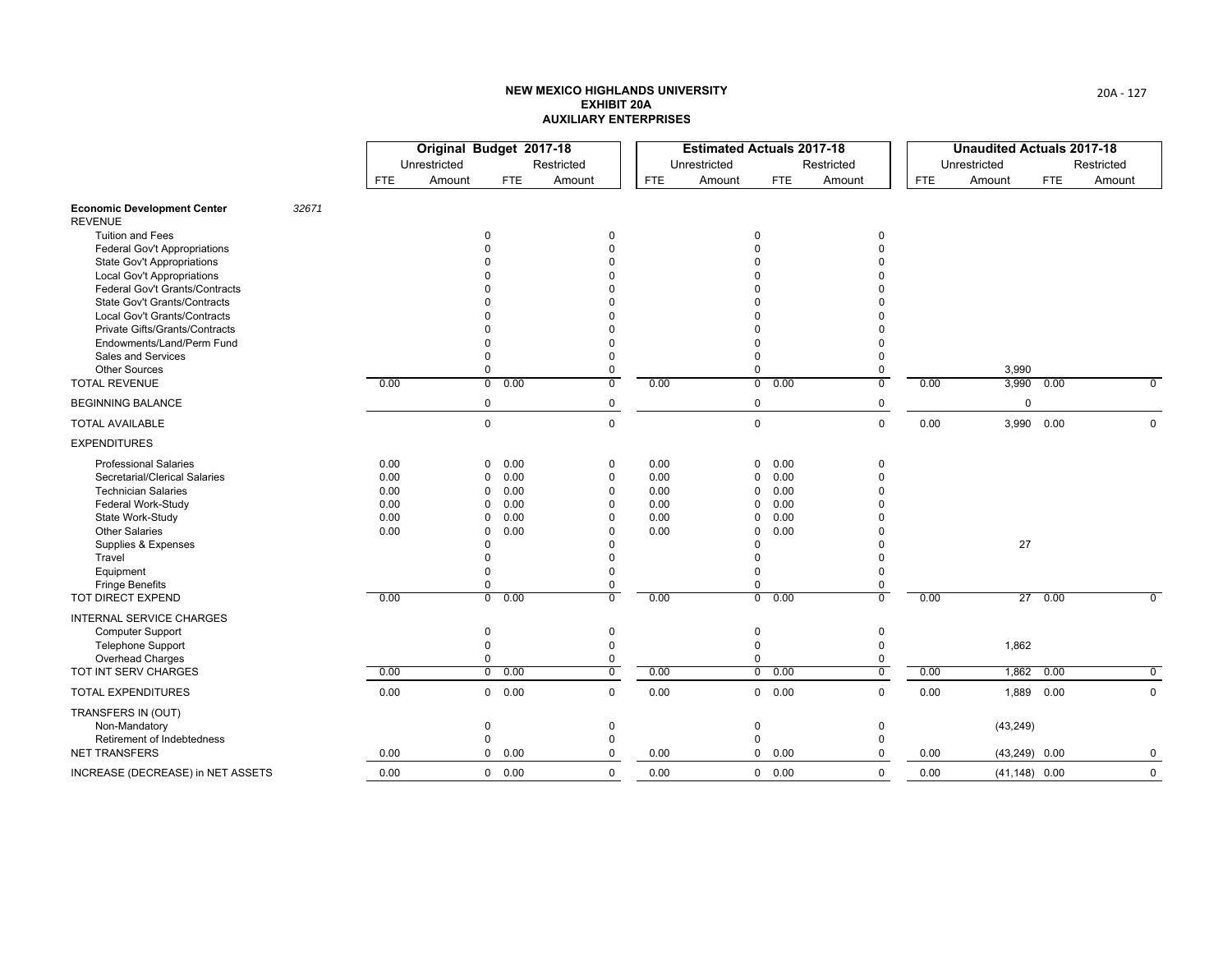|                                               |              | Original Budget 2017-18 |            |             |            | <b>Estimated Actuals 2017-18</b> |            |            |            | <b>Unaudited Actuals 2017-18</b> |            |            |
|-----------------------------------------------|--------------|-------------------------|------------|-------------|------------|----------------------------------|------------|------------|------------|----------------------------------|------------|------------|
|                                               | Unrestricted |                         |            | Restricted  |            | Unrestricted                     |            | Restricted |            | Unrestricted                     |            | Restricted |
|                                               | <b>FTE</b>   | Amount                  | <b>FTE</b> | Amount      | <b>FTE</b> | Amount                           | <b>FTE</b> | Amount     | <b>FTE</b> | Amount                           | <b>FTE</b> | Amount     |
| <b>Grants and Contracts</b><br><b>REVENUE</b> |              |                         |            |             |            |                                  |            |            |            |                                  |            |            |
| <b>Tuition and Fees</b>                       |              | $\mathbf 0$             |            | 0           |            | 0                                |            | 0          |            |                                  |            |            |
| <b>Federal Gov't Appropriations</b>           |              | <sup>0</sup>            |            | $\Omega$    |            | 0                                |            | 0          |            |                                  |            |            |
| <b>State Gov't Appropriations</b>             |              |                         |            | $\Omega$    |            | 0                                |            | 0          |            |                                  |            |            |
| <b>Local Gov't Appropriations</b>             |              |                         |            | $\Omega$    |            | 0                                |            | $\Omega$   |            |                                  |            |            |
| Federal Gov't Grants/Contracts                |              | $\Omega$                |            | 16,367      |            | 0                                |            | 11,419     |            |                                  |            | 9,670      |
| <b>State Gov't Grants/Contracts</b>           |              | <sup>0</sup>            |            | 14,152      |            | $\Omega$                         |            | 10,000     |            |                                  |            | 3,768      |
| Local Gov't Grants/Contracts                  |              | <sup>0</sup>            |            | 0           |            | 0                                |            | 0          |            |                                  |            |            |
| Private Gifts/Grants/Contracts                |              |                         |            | $\mathbf 0$ |            | 0                                |            | 0          |            |                                  |            |            |
| Endowments/Land/Perm Fund                     |              |                         |            | $\Omega$    |            | 0                                |            | U          |            |                                  |            |            |
| Sales and Services                            |              | $\Omega$                |            | $\Omega$    |            | 0                                |            | 0          |            |                                  |            |            |
| <b>Other Sources</b>                          |              | $\Omega$                |            | $\Omega$    |            | 0                                |            | 0          |            |                                  |            |            |
| <b>TOTAL REVENUE</b>                          | 0.00         | $\mathbf 0$             | 0.00       | 30,519      | 0.00       | $\mathbf 0$                      | 0.00       | 21,419     | 0.00       | 0                                | 0.00       | 13,438     |
| <b>BEGINNING BALANCE</b>                      |              | 2,842                   |            | $\mathbf 0$ |            | 43,230                           |            | 0          |            | 43,230                           |            |            |
| <b>TOTAL AVAILABLE</b>                        |              | 2,842                   |            | 30,519      |            | 43,230                           |            | 21,419     | 0.00       | 43,230                           | 0.00       | 13,438     |
| <b>EXPENDITURES</b>                           |              |                         |            |             |            |                                  |            |            |            |                                  |            |            |
| <b>Professional Salaries</b>                  | 0.00         | 0                       | 0.00       | 0           | 0.00       | $\mathbf 0$                      | 0.00       | 0          |            |                                  |            |            |
| Secretarial/Clerical Salaries                 | 0.00         | 0                       | 0.00       | 0           | 0.00       | 0                                | 0.00       | 0          |            |                                  |            |            |
| <b>Technician Salaries</b>                    | 0.00         | 0                       | 0.00       | 0           | 0.00       | $\mathbf 0$                      | 0.00       | 0          |            |                                  |            |            |
| Federal Work-Study                            | 0.00         | 0                       | 0.98       | 16,367      | 0.00       | 0                                | 0.00       | 11,419     |            |                                  | 0.62       | 9,670      |
| State Work-Study                              | 0.00         | 0                       | 0.85       | 14,152      | 0.00       | 0                                | 0.30       | 10,000     |            |                                  | 0.24       | 3,768      |
| <b>Other Salaries</b>                         | 0.00         | 0                       | 0.00       | $\mathsf 0$ | 0.00       | 0                                | 0.00       | 0          |            |                                  |            |            |
| Supplies & Expenses                           |              | $\Omega$                |            | $\Omega$    |            | $\mathbf 0$                      |            | $\Omega$   |            |                                  |            |            |
| Travel                                        |              | $\Omega$                |            | $\mathbf 0$ |            | 0                                |            | 0          |            |                                  |            |            |
| Equipment                                     |              | $\Omega$                |            | $\mathbf 0$ |            | $\mathbf 0$                      |            | 0          |            |                                  |            |            |
| <b>Fringe Benefits</b>                        |              | $\Omega$                |            | 0           |            | $\mathbf 0$                      |            | 0          |            |                                  |            |            |
| TOT DIRECT EXPEND                             | 0.00         |                         | $0$ 1.83   | 30,519      | 0.00       |                                  | 0 0.30     | 21,419     | 0.00       | 0                                | 0.86       | 13,438     |
| <b>INTERNAL SERVICE CHARGES</b>               |              |                         |            |             |            |                                  |            |            |            |                                  |            |            |
| <b>Computer Support</b>                       |              | 0                       |            | 0           |            | 0                                |            | 0          |            |                                  |            |            |
| <b>Telephone Support</b>                      |              | $\Omega$                |            | $\Omega$    |            | $\mathbf 0$                      |            | 0          |            |                                  |            |            |
| <b>Overhead Charges</b>                       |              | 0                       |            | 0           |            | 0                                |            | 0          |            |                                  |            |            |
| TOT INT SERV CHARGES                          | 0.00         | $\mathbf 0$             | 0.00       | $\pmb{0}$   | 0.00       | $\mathbf 0$                      | 0.00       | 0          | 0.00       | 0                                | 0.00       | 0          |
| <b>TOTAL EXPENDITURES</b>                     | 0.00         |                         | $0$ 1.83   | 30,519      | 0.00       |                                  | 0 0.30     | 21,419     | 0.00       | 0                                | 0.86       | 13,438     |
| TRANSFERS IN (OUT)                            |              |                         |            |             |            |                                  |            |            |            |                                  |            |            |
| Non-Mandatory                                 |              | $\mathbf 0$             |            | 0           |            | 0                                |            | 0          |            |                                  |            |            |
| Retirement of Indebtedness                    |              | $\Omega$                |            | 0           |            | $\mathbf 0$                      |            | 0          |            |                                  |            |            |
| <b>NET TRANSFERS</b>                          | 0.00         | 0                       | 0.00       | 0           | 0.00       | 0                                | 0.00       | 0          | 0.00       | 0                                | 0.00       | 0          |
| INCREASE (DECREASE) in NET ASSETS             | 0.00         | 2,842 1.83              |            | $\mathbf 0$ | 0.00       | 43,230 0.30                      |            | $\Omega$   | 0.00       | 43,230 0.86                      |            | 0          |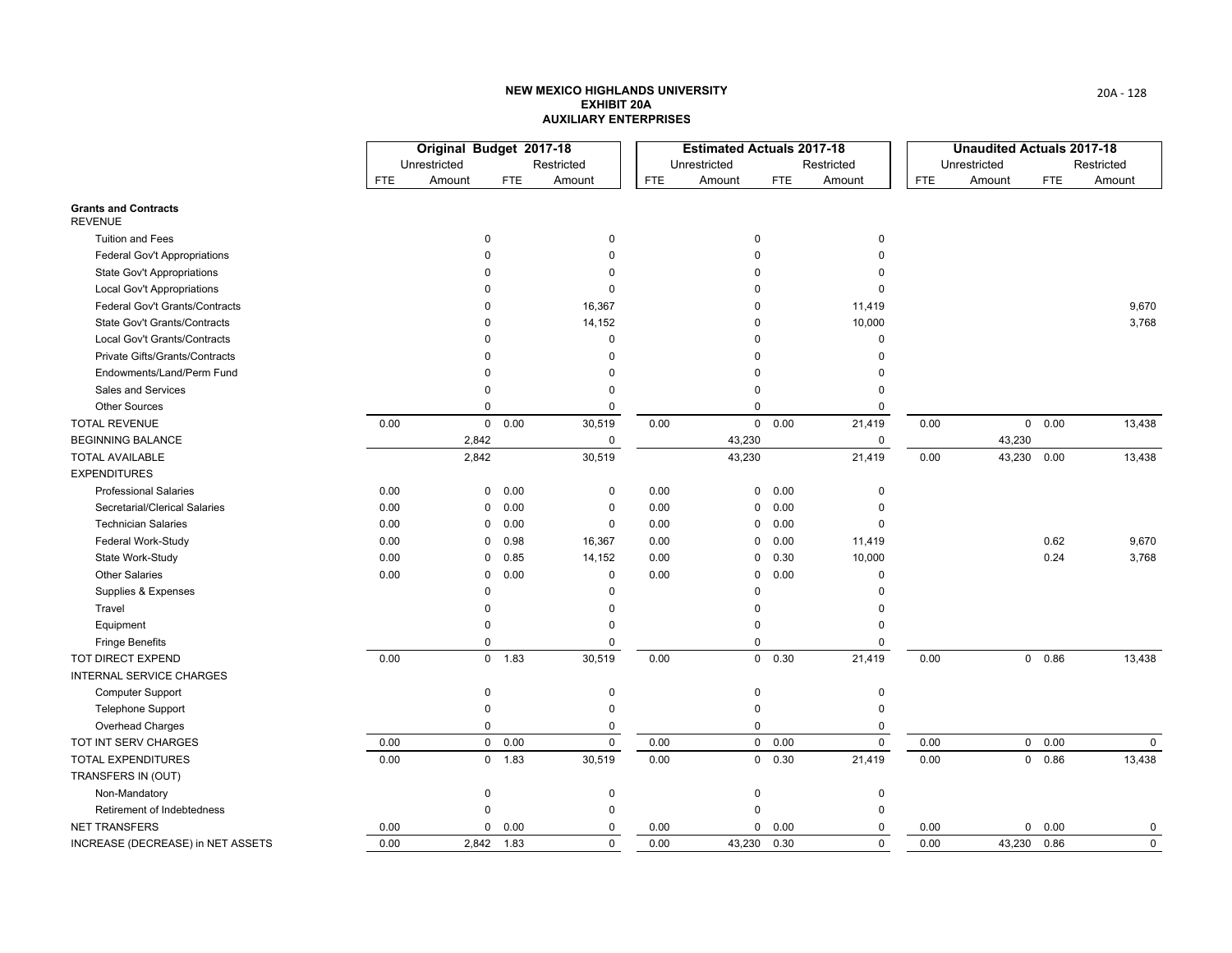|                                                             |       | Original Budget 2017-18 |               |            |       | <b>Estimated Actuals 2017-18</b> |            |             |            | <b>Unaudited Actuals 2017-18</b> |            |             |
|-------------------------------------------------------------|-------|-------------------------|---------------|------------|-------|----------------------------------|------------|-------------|------------|----------------------------------|------------|-------------|
|                                                             |       | Unrestricted            |               | Restricted |       | Unrestricted                     |            | Restricted  |            | Unrestricted                     |            | Restricted  |
|                                                             | FTE   | Amount                  | <b>FTE</b>    | Amount     | FTE.  | Amount                           | <b>FTE</b> | Amount      | <b>FTE</b> | Amount                           | <b>FTE</b> | Amount      |
| <b>REVENUE</b>                                              |       |                         |               |            |       |                                  |            |             |            |                                  |            |             |
| <b>Tuition and Fees</b>                                     |       | 715,000                 |               | $\Omega$   |       | 808,143                          |            | 0           |            | 806,627                          |            |             |
| <b>Federal Gov't Appropriations</b>                         |       | $\Omega$                |               |            |       | U                                |            |             |            |                                  |            |             |
| <b>State Gov't Appropriations</b>                           |       | 1,988,540               |               |            |       | 1,968,700                        |            |             |            | 1,968,701                        |            |             |
| Local Gov't Appropriations                                  |       |                         |               |            |       | O                                |            | $\Omega$    |            |                                  |            |             |
| <b>Federal Gov't Grants/Contracts</b>                       |       |                         |               | 5,000      |       | $\Omega$                         |            | 6,046       |            |                                  |            | 6,024       |
| <b>State Gov't Grants/Contracts</b>                         |       |                         |               | 5,000      |       | <sup>0</sup>                     |            | 10,000      |            |                                  |            | 9,090       |
| Local Gov't Grants/Contracts                                |       |                         |               | $\Omega$   |       |                                  |            | $\Omega$    |            |                                  |            |             |
| Private Gifts/Grants/Contracts                              |       |                         |               |            |       |                                  |            |             |            |                                  |            |             |
| Endowments/Land/Perm Fund<br>Sales and Services             |       |                         |               |            |       | $\Omega$<br>$\Omega$             |            |             |            |                                  |            |             |
| <b>Other Sources</b>                                        |       |                         |               | $\Omega$   |       | 123,157                          |            | $\Omega$    |            | 77,646                           |            |             |
| <b>TOTAL REVENUE</b>                                        | 0.00  | 2,703,540 0.00          |               | 10,000     | 0.00  | 2,900,000                        | 0.00       | 16,046      |            | 2,852,974                        |            | 15,114      |
| <b>BEGINNING BALANCE</b>                                    |       | $\Omega$                |               | 0          |       | 261,043                          |            | 0           |            | 261,043                          |            |             |
| <b>TOTAL AVAILABLE</b>                                      |       | 2,703,540               |               | 10,000     |       | 3,161,043                        |            | 16,046      |            | 3,114,017                        |            | 15,114      |
| <b>EXPENDITURES</b>                                         |       |                         |               |            |       |                                  |            |             |            |                                  |            |             |
| <b>Professional Salaries</b>                                | 22.00 | 1,147,267               | 0.00          | 0          | 22.00 | 1,041,432                        | 0.00       | $\mathbf 0$ | 21.00      | 1,048,887                        | 0.00       | $\Omega$    |
| Secretarial/Clerical Salaries                               | 1.00  | $\Omega$                | 0.00          | $\Omega$   | 5.66  | 63,194                           | 0.00       | 0           | 1.00       | 65,825                           | 0.00       | $\Omega$    |
| <b>Technician Salaries</b>                                  | 0.00  | $\Omega$                | 0.00          | $\Omega$   | 0.00  | $\mathbf 0$                      | 0.00       | 0           | 0.00       | 0                                | 0.00       | $\mathbf 0$ |
| Federal Work-Study                                          | 0.00  | $\Omega$                | 0.00          | 5,000      | 0.50  | 4,001                            | 0.00       | 6,046       | 0.17       | 2,576                            | 0.39       | 6,024       |
| State Work-Study                                            | 0.00  | $\Omega$                | 0.00          | 5,000      | 0.00  | $\mathbf{0}$                     | 0.60       | 10,000      | 0.15       | 2,272                            | 0.58       | 9,090       |
| <b>Other Salaries</b>                                       | 4.98  | $\Omega$                | 0.00          | $\Omega$   | 10.94 | 135,493                          | 0.00       | $\Omega$    | 3.43       | 127,804                          | 0.00       | $\Omega$    |
| Supplies & Expenses                                         |       | 245,650                 |               |            |       | 125,685                          |            | $\Omega$    | 0.00       | 171,115                          | 0.00       | $\Omega$    |
| <b>Financial Aid</b>                                        |       | 610,000                 |               |            |       | 752,669                          |            | $\Omega$    | 0.00       | 751,468                          | 0.00       | $\Omega$    |
| Travel                                                      |       | 285,000                 |               |            |       | 343,429                          |            | $\Omega$    | 0.00       | 282,553                          | 0.00       | $\Omega$    |
| Equipment                                                   |       | $\Omega$                |               |            |       | 3,900                            |            | $\Omega$    | 0.00       | 0                                | 0.00       | $\mathbf 0$ |
| <b>Fringe Benefits</b>                                      |       | 406,117                 |               | $\Omega$   |       | 418,143                          |            | $\Omega$    | 0.00       | 418,272                          | 0.00       | $\Omega$    |
| <b>TOT DIRECT EXPEND</b><br><b>INTERNAL SERVICE CHARGES</b> | 27.98 | 2,694,034               | 0.00          | 10,000     | 39.10 | 2,887,947 0.60                   |            | 16,046      | 25.74      | 2,870,773                        | 0.97       | 15,114      |
| <b>Computer Support</b>                                     |       | $\Omega$                |               | $\Omega$   |       | 0                                |            | 0           |            | 0                                |            |             |
| <b>Telephone Support</b>                                    |       | 9,506                   |               | $\Omega$   |       | 12,054                           |            | $\Omega$    |            | 15,288                           |            |             |
| TOT INT SERV CHARGES                                        | 0.00  | 9,506                   | 0.00          | $\Omega$   | 0.00  | 12,054                           | 0.00       | 0           | 0.00       | 15,288                           | 0.00       | 0           |
| <b>TOTAL EXPENDITURES</b>                                   | 27.98 | 2,703,540               | 0.00          | 10,000     | 39.10 | 2,900,001 0.60                   |            | 16,046      | 25.74      | 2,886,061                        | 0.97       | 15,114      |
| TRANSFERS IN (OUT)                                          |       | $\Omega$                |               | $\Omega$   |       | $\Omega$                         |            | 0           |            | 0                                |            |             |
| <b>ENDING BALANCE</b>                                       | 27.98 |                         | $0\quad 0.00$ | 0          | 39.10 | 261.043 0.60                     |            | $\mathbf 0$ | 25.74      | 227,956 0.97                     |            | $\mathbf 0$ |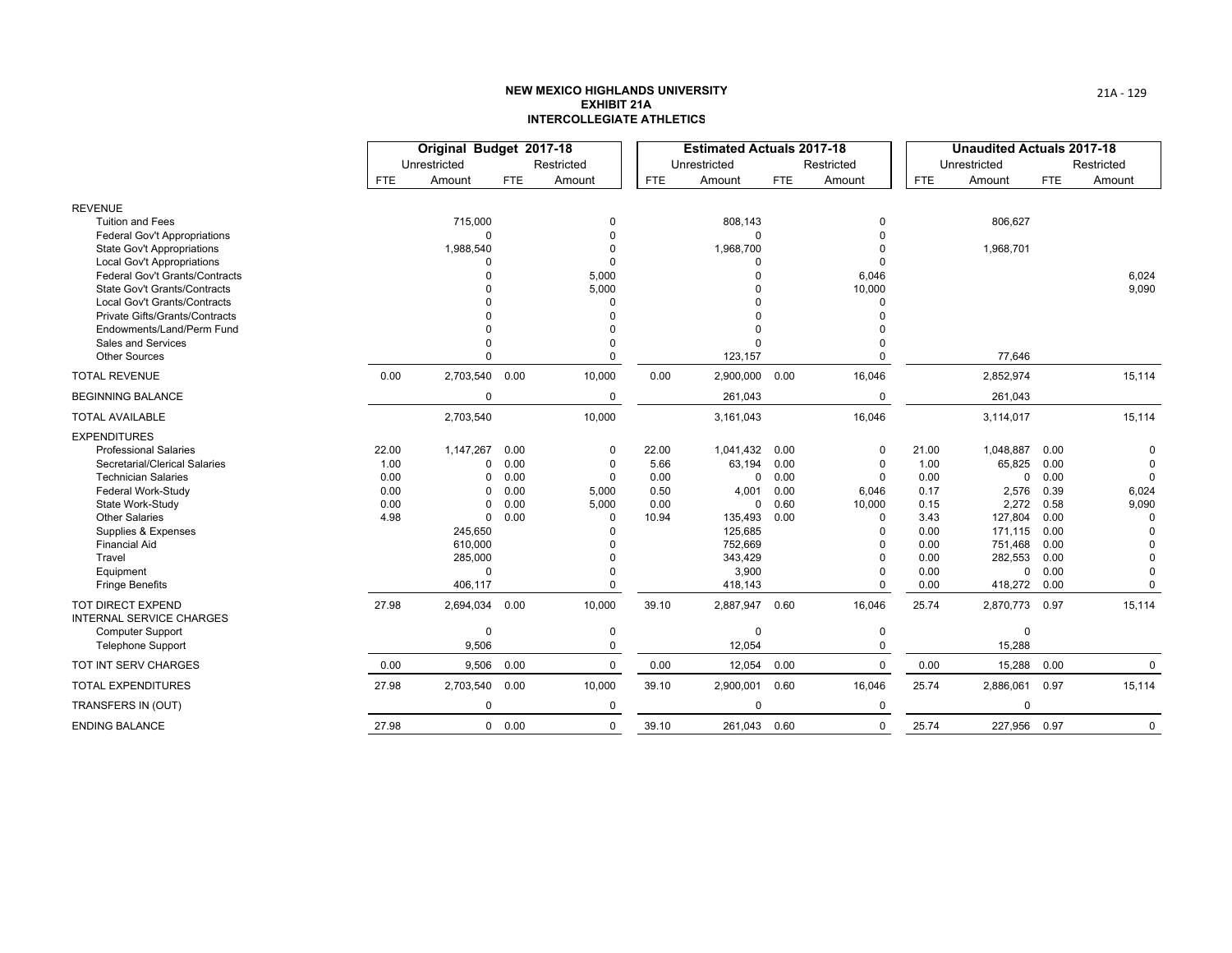|                                             |       | Original Budget 2017-18 |              |            |             |      | <b>Estimated Actuals 2017-18</b> |            |             |            | <b>Unaudited Actuals 2017-18</b> |      |             |
|---------------------------------------------|-------|-------------------------|--------------|------------|-------------|------|----------------------------------|------------|-------------|------------|----------------------------------|------|-------------|
|                                             |       |                         | Unrestricted |            | Restricted  |      | Unrestricted                     |            | Restricted  |            | Unrestricted                     |      | Restricted  |
|                                             |       | <b>FTE</b>              | Amount       | <b>FTE</b> | Amount      | FTE. | Amount                           | <b>FTE</b> | Amount      | <b>FTE</b> | Amount                           | FTE  | Amount      |
| <b>Athletics - Compliance</b>               | 61010 |                         |              |            |             |      |                                  |            |             |            |                                  |      |             |
| <b>Professional Salaries</b>                |       | 4.00                    | 221,935      | 0.00       | $\mathbf 0$ | 2.00 | 123,442 0.00                     |            | 0           | 1.00       | 123,442                          |      |             |
| Secretarial/Clerical Salaries               |       | 1.00                    | $\mathbf 0$  | 0.00       | $\mathbf 0$ | 2.27 | 40,102 0.00                      |            | $\mathbf 0$ | 1.00       | 42,732                           |      |             |
| <b>Technician Salaries</b>                  |       | 0.00                    | 0            | 0.00       | $\mathbf 0$ | 0.00 |                                  | 0 0.00     | 0           |            |                                  |      |             |
| Federal Work-Study                          |       | 0.00                    | $\mathbf 0$  | 0.00       | 5,000       | 0.24 | 4,001                            | 0.00       | 6,046       | 0.17       | 2,576                            | 0.39 | 6,024       |
| State Work-Study                            |       | 0.00                    | $\mathbf 0$  | 0.00       | 5,000       | 0.00 | $\mathbf{0}$                     | 0.00       | 10,000      | 0.15       | 2,272                            | 0.58 | 9,090       |
| <b>Other Salaries</b>                       |       | 1.14                    | $\mathbf 0$  | 0.00       | $\Omega$    | 2.33 | 65,200                           | 0.00       | 0           | 3.43       | 74,023                           |      |             |
| Supplies & Expenses<br><b>Financial Aid</b> |       |                         | 165,650      |            | $\Omega$    |      | 82,789                           |            | 0           |            | 106,524                          |      |             |
| Travel                                      |       |                         | $\mathbf 0$  |            | 0           |      | 4,587                            |            | 0           |            | 4,792                            |      |             |
| Equipment                                   |       |                         | $\Omega$     |            | $\mathbf 0$ |      | 0                                |            | 0           |            |                                  |      |             |
| <b>Fringe Benefits</b>                      |       |                         | 77,623       |            | $\mathbf 0$ |      | 39,014                           |            | $\mathbf 0$ |            | 60,648                           |      |             |
| <b>TOT DIRECT EXPEND</b>                    |       | 6.14                    | 465,208      | 0.00       | 10,000      | 6.84 | 359,135 0.00                     |            | 16,046      | 5.74       | 417,009 0.97                     |      | 15,114      |
| <b>Athletics - Football</b>                 | 61020 |                         |              |            |             |      |                                  |            |             |            |                                  |      |             |
| <b>Professional Salaries</b>                |       | 3.00                    | 241,670      | 0.00       | 0           | 2.00 | 186,762 0.00                     |            | 0           | 5.00       | 203,142                          |      |             |
| Secretarial/Clerical Salaries               |       | 0.00                    | 0            | 0.00       | $\mathbf 0$ | 2.00 | 23,092 0.00                      |            | 0           |            | 23,092                           |      |             |
| <b>Technician Salaries</b>                  |       | 0.00                    | 0            | 0.00       | $\mathbf 0$ | 0.00 | $\mathbf{0}$                     | 0.00       | 0           |            |                                  |      |             |
| Federal Work-Study                          |       | 0.00                    | $\mathbf 0$  | 0.00       | $\Omega$    | 0.26 | $\mathbf 0$                      | 0.00       | $\Omega$    |            |                                  |      |             |
| State Work-Study                            |       | 0.00                    | 0            | 0.00       | $\Omega$    | 0.00 | 0                                | 0.60       | 0           |            |                                  |      |             |
| <b>Other Salaries</b>                       |       | 1.95                    | $\mathbf 0$  | 0.00       | $\Omega$    | 4.18 | 21,770                           | 0.00       | 0           |            | 3,459                            |      |             |
| Supplies & Expenses                         |       |                         | 25,000       |            |             |      | 20,597                           |            | $\Omega$    |            | 22,746                           |      |             |
| <b>Financial Aid</b>                        |       |                         | 150,000      |            | $\Omega$    |      | 198,961                          |            | 0           |            | 198,961                          |      |             |
| Travel                                      |       |                         | 60,000       |            | $\Omega$    |      | 75,166                           |            | 0           |            | 52,854                           |      |             |
| Equipment                                   |       |                         | 0            |            | $\mathbf 0$ |      | 3,900                            |            | 0           |            |                                  |      |             |
| <b>Fringe Benefits</b>                      |       |                         | 85,793       |            | $\Omega$    |      | 93,650                           |            | $\mathbf 0$ |            | 86,289                           |      |             |
| TOT DIRECT EXPEND                           |       | 4.95                    | 562,463 0.00 |            | $\mathbf 0$ | 8.44 | 623,898 0.60                     |            | 0           | 5.00       | 590,543 0.00                     |      | $\mathbf 0$ |
| <b>Athletics - Mens' Basketball</b>         | 61030 |                         |              |            |             |      |                                  |            |             |            |                                  |      |             |
| <b>Professional Salaries</b>                |       | 2.00                    | 125,000      | 0.00       | $\mathbf 0$ | 4.00 | 125,000                          | 0.00       | $\mathbf 0$ | 2.00       | 125,000                          |      |             |
| Secretarial/Clerical Salaries               |       | 0.00                    | 0            | 0.00       | $\mathbf 0$ | 1.39 | 0                                | 0.00       | 0           |            |                                  |      |             |
| <b>Technician Salaries</b>                  |       | 0.00                    | 0            | 0.00       | $\mathbf 0$ | 0.00 | 0                                | 0.00       | 0           |            |                                  |      |             |
| Federal Work-Study                          |       | 0.00                    | $\mathbf 0$  | 0.00       | $\Omega$    | 0.00 | 0                                | 0.00       | $\Omega$    |            |                                  |      |             |
| State Work-Study                            |       | 0.00                    | $\mathbf 0$  | 0.00       | $\Omega$    | 0.00 | 0                                | 0.00       | 0           |            |                                  |      |             |
| <b>Other Salaries</b>                       |       | 0.00                    | $\mathbf 0$  | 0.00       | $\Omega$    | 1.40 | 800                              | 0.00       | 0           |            | 800                              |      |             |
| Supplies & Expenses                         |       |                         | 5,000        |            |             |      | $\Omega$                         |            | $\Omega$    |            | 17,379                           |      |             |
| <b>Financial Aid</b>                        |       |                         | 90,000       |            | $\Omega$    |      | 124,846                          |            | 0           |            | 124,846                          |      |             |
| Travel                                      |       |                         | 25,000       |            | $\Omega$    |      | 44,562                           |            | $\Omega$    |            | 38,779                           |      |             |
| Equipment                                   |       |                         | $\mathbf 0$  |            | $\mathbf 0$ |      | $\mathbf 0$                      |            | 0           |            |                                  |      |             |
| <b>Fringe Benefits</b>                      |       |                         | 44,375       |            | $\Omega$    |      | 47,060                           |            | 0           |            | 45,540                           |      |             |
| TOT DIRECT EXPEND                           |       | 2.00                    | 289,375 0.00 |            | $\Omega$    | 6.79 | 342,268 0.00                     |            | $\Omega$    | 2.00       | 352,343 0.00                     |      | $\mathbf 0$ |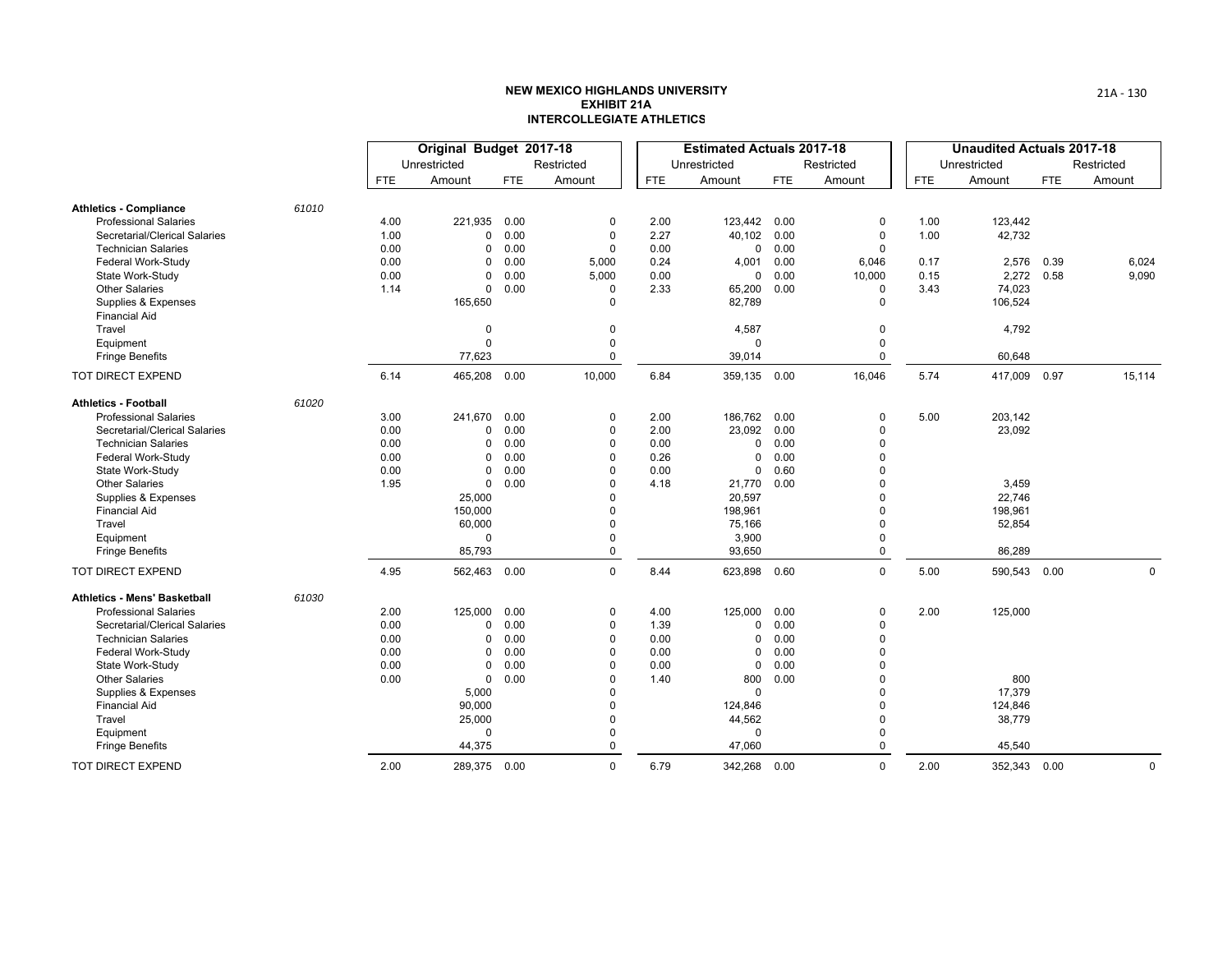|                                  |       |            | Original Budget 2017-18 |      |                |            | <b>Estimated Actuals 2017-18</b> |            |             |      | <b>Unaudited Actuals 2017-18</b> |            |            |
|----------------------------------|-------|------------|-------------------------|------|----------------|------------|----------------------------------|------------|-------------|------|----------------------------------|------------|------------|
|                                  |       |            | Unrestricted            |      | Restricted     |            | Unrestricted                     |            | Restricted  |      | Unrestricted                     |            | Restricted |
|                                  |       | <b>FTE</b> | Amount                  | FTE  | Amount         | <b>FTE</b> | Amount                           | <b>FTE</b> | Amount      | FTE. | Amount                           | <b>FTE</b> | Amount     |
| <b>Athletics - Baseball</b>      | 61040 |            |                         |      |                |            |                                  |            |             |      |                                  |            |            |
| <b>Professional Salaries</b>     |       | 2.00       | 75,000                  | 0.00 | 0              | 2.00       | 75,000                           | 0.00       | $\Omega$    | 2.00 | 75,000                           |            |            |
| Secretarial/Clerical Salaries    |       | 0.00       | 0                       | 0.00 | $\mathbf 0$    | 0.00       | $\mathbf 0$                      | 0.00       | $\Omega$    |      |                                  |            |            |
| <b>Technician Salaries</b>       |       | 0.00       | $\Omega$                | 0.00 | 0              | 0.00       | 0                                | 0.00       | $\Omega$    |      |                                  |            |            |
| Federal Work-Study               |       | 0.00       | 0                       | 0.00 | $\mathbf 0$    | 0.00       | $\mathbf 0$                      | 0.00       | $\Omega$    |      |                                  |            |            |
| State Work-Study                 |       | 0.00       | 0                       | 0.00 | $\Omega$       | 0.00       | $\mathbf 0$                      | 0.00       | $\Omega$    |      |                                  |            |            |
| <b>Other Salaries</b>            |       | 0.00       | 0                       | 0.00 | $\Omega$       | 0.06       | 1,000                            | 0.00       | $\Omega$    |      | 1,000                            |            |            |
| Supplies & Expenses              |       |            | 5,000                   |      | $\Omega$       |            | 7,003                            |            | $\Omega$    |      | 7,005                            |            |            |
| <b>Financial Aid</b>             |       |            | 40,000                  |      | $\Omega$       |            | 51,800                           |            | $\Omega$    |      | 50,800                           |            |            |
| Travel                           |       |            | 25,000                  |      | $\Omega$       |            | 37,299                           |            | $\Omega$    |      | 35,071                           |            |            |
| Equipment                        |       |            | $\Omega$                |      | 0              |            | 0                                |            | $\Omega$    |      |                                  |            |            |
| <b>Fringe Benefits</b>           |       |            | 26,625                  |      | $\mathbf 0$    |            | 32,980                           |            | $\mathbf 0$ |      | 32,034                           |            |            |
| <b>TOT DIRECT EXPEND</b>         |       | 2.00       | 171,625                 | 0.00 | $\mathbf 0$    | 2.06       | 205,082 0.00                     |            | $\mathbf 0$ | 2.00 | 200,910 0.00                     |            | 0          |
| <b>Athletics - Track</b>         | 61050 |            |                         |      |                |            |                                  |            |             |      |                                  |            |            |
| <b>Professional Salaries</b>     |       | 1.00       | 94,000                  | 0.00 | 0              | 1.00       | 34,000                           | 0.00       | $\Omega$    | 1.00 | 34,000                           |            |            |
| Secretarial/Clerical Salaries    |       | 0.00       | 0                       | 0.00 | $\mathbf 0$    | 0.00       | 0                                | 0.00       | $\Omega$    |      |                                  |            |            |
| <b>Technician Salaries</b>       |       | 0.00       | $\Omega$                | 0.00 | 0              | 0.00       | 0                                | 0.00       | $\Omega$    |      |                                  |            |            |
| Federal Work-Study               |       | 0.00       | 0                       | 0.00 | $\Omega$       | 0.00       | $\mathbf 0$                      | 0.00       | $\Omega$    |      |                                  |            |            |
| State Work-Study                 |       | 0.00       | 0                       | 0.00 | $\overline{0}$ | 0.00       | 0                                | 0.00       | $\Omega$    |      |                                  |            |            |
| <b>Other Salaries</b>            |       | 0.24       | 0                       | 0.00 | $\Omega$       | 0.99       | 15,383                           | 0.00       | $\Omega$    |      | 15,383                           |            |            |
| Supplies & Expenses              |       |            | 5,000                   |      | $\Omega$       |            | 1,631                            |            | $\Omega$    |      | 1,548                            |            |            |
| <b>Financial Aid</b>             |       |            | 40,000                  |      | $\Omega$       |            | $\Omega$                         |            | $\Omega$    |      |                                  |            |            |
| Travel                           |       |            | 25,000                  |      | $\Omega$       |            | 35,471                           |            | $\Omega$    |      | 39,407                           |            |            |
| Equipment                        |       |            | $\Omega$                |      | $\overline{0}$ |            | 0                                |            | $\mathbf 0$ |      |                                  |            |            |
| <b>Fringe Benefits</b>           |       |            | 33,370                  |      | $\mathbf 0$    |            | 8,940                            |            | $\Omega$    |      | 8,664                            |            |            |
| TOT DIRECT EXPEND                |       | 1.24       | 197,370 0.00            |      | $\mathbf 0$    | 1.99       | 95,425 0.00                      |            | $\mathbf 0$ | 1.00 | 99,000                           | 0.00       | 0          |
| <b>Athletics - Cross Country</b> | 61060 |            |                         |      |                |            |                                  |            |             |      |                                  |            |            |
| <b>Professional Salaries</b>     |       | 1.00       | $\Omega$                | 0.00 | $\mathbf 0$    | 1.00       | 60,000                           | 0.00       | $\Omega$    | 1.00 | 60,000                           |            |            |
| Secretarial/Clerical Salaries    |       | 0.00       | $\Omega$                | 0.00 | $\mathbf 0$    | 0.00       | 0                                | 0.00       | $\Omega$    |      |                                  |            |            |
| <b>Technician Salaries</b>       |       | 0.00       | 0                       | 0.00 | 0              | 0.00       | 0                                | 0.00       | 0           |      |                                  |            |            |
| Federal Work-Study               |       | 0.00       | 0                       | 0.00 | $\Omega$       | 0.00       | 0                                | 0.00       | $\Omega$    |      |                                  |            |            |
| State Work-Study                 |       | 0.00       | 0                       | 0.00 | $\Omega$       | 0.00       | 0                                | 0.00       | $\Omega$    |      |                                  |            |            |
| <b>Other Salaries</b>            |       | 0.00       | 0                       | 0.00 | $\Omega$       | 0.03       | 400                              | 0.00       | $\Omega$    |      | 400                              |            |            |
| Supplies & Expenses              |       |            | $\Omega$                |      | $\Omega$       |            | 298                              |            | $\Omega$    |      | 361                              |            |            |
| <b>Financial Aid</b>             |       |            | 40,000                  |      | 0              |            | 111,625                          |            | $\Omega$    |      | 111,424                          |            |            |
| Travel                           |       |            | 25,000                  |      | $\Omega$       |            | 12,260                           |            | $\Omega$    |      | 8,007                            |            |            |
| Equipment                        |       |            | $\overline{0}$          |      | $\mathbf 0$    |            | $\mathbf 0$                      |            | $\Omega$    |      |                                  |            |            |
| <b>Fringe Benefits</b>           |       |            | $\Omega$                |      | $\Omega$       |            | 15,310                           |            | $\Omega$    |      | 14,845                           |            |            |
| TOT DIRECT EXPEND                |       | 1.00       | 65,000 0.00             |      | $\mathbf 0$    | 1.03       | 199,893 0.00                     |            | $\Omega$    | 1.00 | 195,038                          | 0.00       | 0          |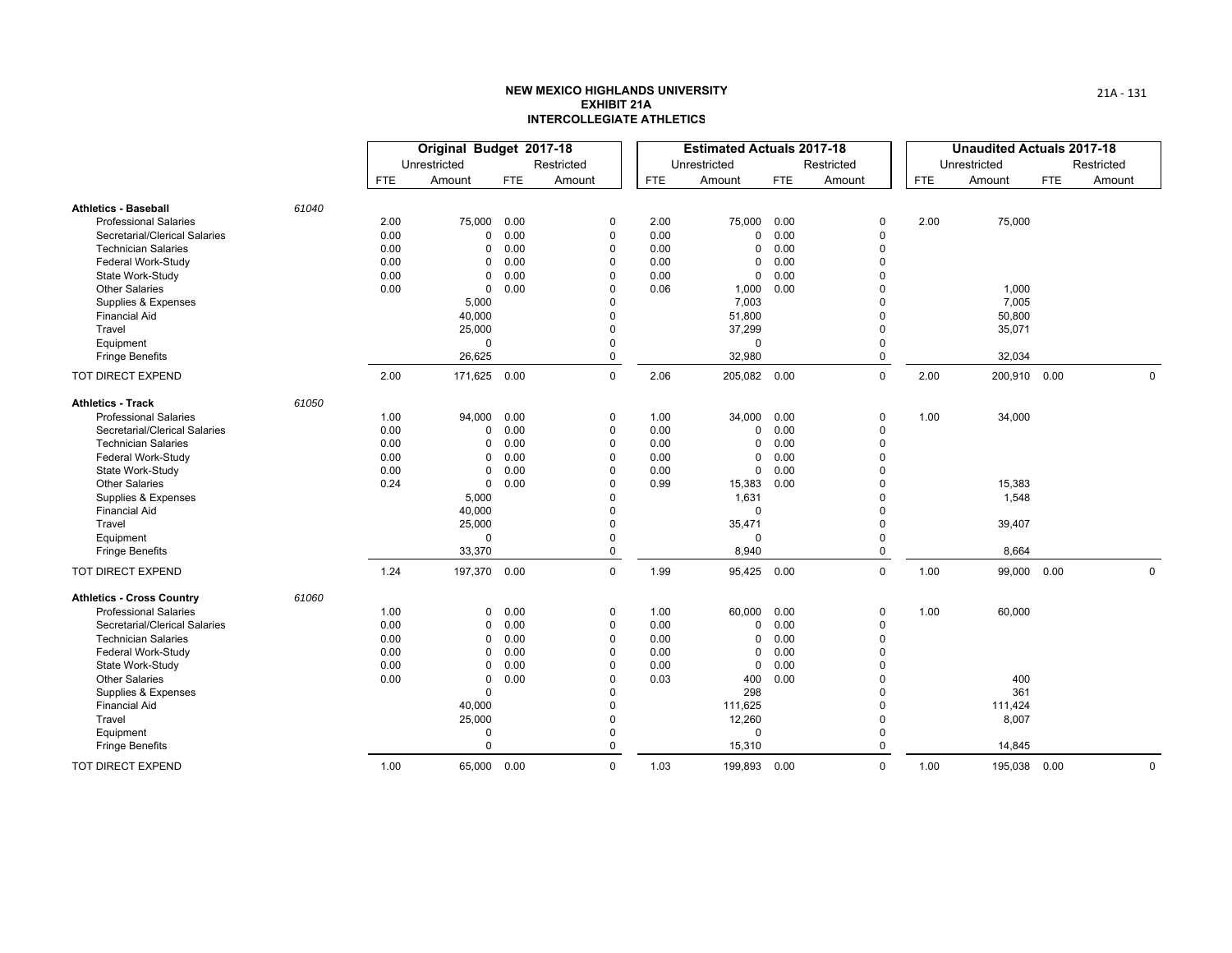|                                     |       |            | Original Budget 2017-18 |            |                         |            | <b>Estimated Actuals 2017-18</b> |            |                      |            | <b>Unaudited Actuals 2017-18</b> |            |            |
|-------------------------------------|-------|------------|-------------------------|------------|-------------------------|------------|----------------------------------|------------|----------------------|------------|----------------------------------|------------|------------|
|                                     |       |            | Unrestricted            |            | Restricted              |            | Unrestricted                     |            | Restricted           |            | Unrestricted                     |            | Restricted |
|                                     |       | <b>FTE</b> | Amount                  | <b>FTE</b> | Amount                  | <b>FTE</b> | Amount                           | <b>FTE</b> | Amount               | <b>FTE</b> | Amount                           | <b>FTE</b> | Amount     |
| Athletics - Volleyball (Women)      | 61080 |            |                         |            |                         |            |                                  |            |                      |            |                                  |            |            |
| <b>Professional Salaries</b>        |       | 2.00       | 66,500                  | 0.00       | 0                       | 2.00       | 66,500                           | 0.00       | 0                    | 2.00       | 66,500                           |            |            |
| Secretarial/Clerical Salaries       |       | 0.00       | 0                       | 0.00       | $\mathbf 0$             | 0.00       | 0                                | 0.00       | $\Omega$             |            |                                  |            |            |
| <b>Technician Salaries</b>          |       | 0.00       | 0                       | 0.00       | $\mathbf 0$             | 0.00       | $\Omega$                         | 0.00       | $\Omega$             |            |                                  |            |            |
| Federal Work-Study                  |       | 0.00       | $\Omega$                | 0.00       | $\Omega$                | 0.00       | $\mathbf 0$                      | 0.00       | $\Omega$             |            |                                  |            |            |
| State Work-Study                    |       | 0.00       | $\Omega$                | 0.00       | $\mathbf 0$             | 0.00       | $\mathbf 0$                      | 0.00       | $\Omega$             |            |                                  |            |            |
| <b>Other Salaries</b>               |       | 0.00       | 0                       | 0.00       | $\Omega$                | 0.07       | 1,100                            | 0.00       | $\Omega$             |            | 1,100                            |            |            |
| Supplies & Expenses                 |       |            | 5,000                   |            | $\Omega$                |            | 373                              |            | $\Omega$             |            | 373                              |            |            |
| <b>Financial Aid</b>                |       |            | 40,000                  |            | 0                       |            | 47,100                           |            | $\Omega$             |            | 47,100                           |            |            |
| Travel                              |       |            | 25,000                  |            | $\Omega$                |            | 27,632                           |            | $\Omega$             |            | 23,234                           |            |            |
| Equipment<br><b>Fringe Benefits</b> |       |            | $\Omega$<br>23,608      |            | $\Omega$<br>$\mathbf 0$ |            | $\mathbf 0$<br>20,683            |            | $\Omega$<br>$\Omega$ |            | 20,075                           |            |            |
| TOT DIRECT EXPEND                   |       | 2.00       | 160,108                 | 0.00       | $\mathbf 0$             | 2.07       | 163,389                          | 0.00       | $\Omega$             | 2.00       | 158,383                          | 0.00       | 0          |
| Athletics - Softball (Women)        | 61090 |            |                         |            |                         |            |                                  |            |                      |            |                                  |            |            |
| <b>Professional Salaries</b>        |       | 2.00       | 77,675                  | 0.00       | 0                       | 2.00       | 77,675                           | 0.00       | $\Omega$             | 1.00       | 69,721                           |            |            |
| Secretarial/Clerical Salaries       |       | 0.00       | 0                       | 0.00       | $\mathbf 0$             | 0.00       | 0                                | 0.00       | $\Omega$             |            |                                  |            |            |
| <b>Technician Salaries</b>          |       | 0.00       | $\Omega$                | 0.00       | $\mathbf 0$             | 0.00       | 0                                | 0.00       | $\mathbf 0$          |            |                                  |            |            |
| Federal Work-Study                  |       | 0.00       | $\Omega$                | 0.00       | $\Omega$                | 0.00       | 0                                | 0.00       | $\Omega$             |            |                                  |            |            |
| State Work-Study                    |       | 0.00       | $\Omega$                | 0.00       | $\Omega$                | 0.00       | $\mathbf 0$                      | 0.00       | $\Omega$             |            |                                  |            |            |
| <b>Other Salaries</b>               |       | 0.00       | $\mathbf 0$             | 0.00       | $\mathbf 0$             | 0.06       | 1,000                            | 0.00       | $\Omega$             |            | 1,000                            |            |            |
| Supplies & Expenses                 |       |            | 5,000                   |            | $\Omega$                |            | 874                              |            | $\Omega$             |            | 900                              |            |            |
| <b>Financial Aid</b>                |       |            | 40,000                  |            | $\Omega$                |            | 49,000                           |            | $\Omega$             |            | 49,000                           |            |            |
| Travel                              |       |            | 25,000                  |            | $\Omega$                |            | 18,300                           |            | $\Omega$             |            | 22,875                           |            |            |
| Equipment                           |       |            | $\Omega$                |            | $\Omega$                |            | 0                                |            | $\Omega$             |            |                                  |            |            |
| <b>Fringe Benefits</b>              |       |            | 27,575                  |            | $\mathbf 0$             |            | 29,582                           |            | $\Omega$             |            | 25,916                           |            |            |
| TOT DIRECT EXPEND                   |       | 2.00       | 175,250                 | 0.00       | $\mathbf 0$             | 2.06       | 176,430 0.00                     |            | $\mathbf 0$          | 1.00       | 169,412 0.00                     |            | 0          |
| Athletics - Women's Basketball      | 61100 |            |                         |            |                         |            |                                  |            |                      |            |                                  |            |            |
| <b>Professional Salaries</b>        |       | 1.00       | 70,000                  | 0.00       | 0                       | 1.00       | 85,808                           | 0.00       | 0                    | 1.00       | 85,692                           |            |            |
| Secretarial/Clerical Salaries       |       | 0.00       | 0                       | 0.00       | $\mathbf 0$             | 0.00       | 0                                | 0.00       | 0                    |            |                                  |            |            |
| <b>Technician Salaries</b>          |       | 0.00       | 0                       | 0.00       | $\mathbf 0$             | 0.00       | 0                                | 0.00       | $\mathbf 0$          |            |                                  |            |            |
| Federal Work-Study                  |       | 0.00       | 0                       | 0.00       | $\mathbf 0$             | 0.00       | 0                                | 0.00       | $\Omega$             |            |                                  |            |            |
| State Work-Study                    |       | 0.00       | 0                       | 0.00       | $\Omega$                | 0.00       | 0                                | 0.00       | $\Omega$             |            |                                  |            |            |
| <b>Other Salaries</b>               |       | 0.84       | $\mathbf 0$             | 0.00       | $\Omega$                | 0.06       | 900                              | 0.00       | $\Omega$             |            | 900                              |            |            |
| Supplies & Expenses                 |       |            | 5,000                   |            | $\Omega$                |            | $\Omega$                         |            | $\Omega$             |            |                                  |            |            |
| <b>Financial Aid</b>                |       |            | 90,000                  |            | $\Omega$                |            | 67,613                           |            | $\Omega$             |            | 67,613                           |            |            |
| Travel                              |       |            | 25,000                  |            | $\Omega$                |            | 33,975                           |            | $\Omega$             |            | 23,549                           |            |            |
| Equipment                           |       |            | $\Omega$                |            | 0                       |            | 0                                |            | $\Omega$<br>$\Omega$ |            |                                  |            |            |
| <b>Fringe Benefits</b>              |       |            | 24,850                  |            | $\Omega$                |            | 31,770                           |            |                      |            | 29,205                           |            |            |
| TOT DIRECT EXPEND                   |       | 1.84       | 214,850 0.00            |            | $\Omega$                | 1.06       | 220,066 0.00                     |            | $\Omega$             | 1.00       | 206,960                          | 0.00       | 0          |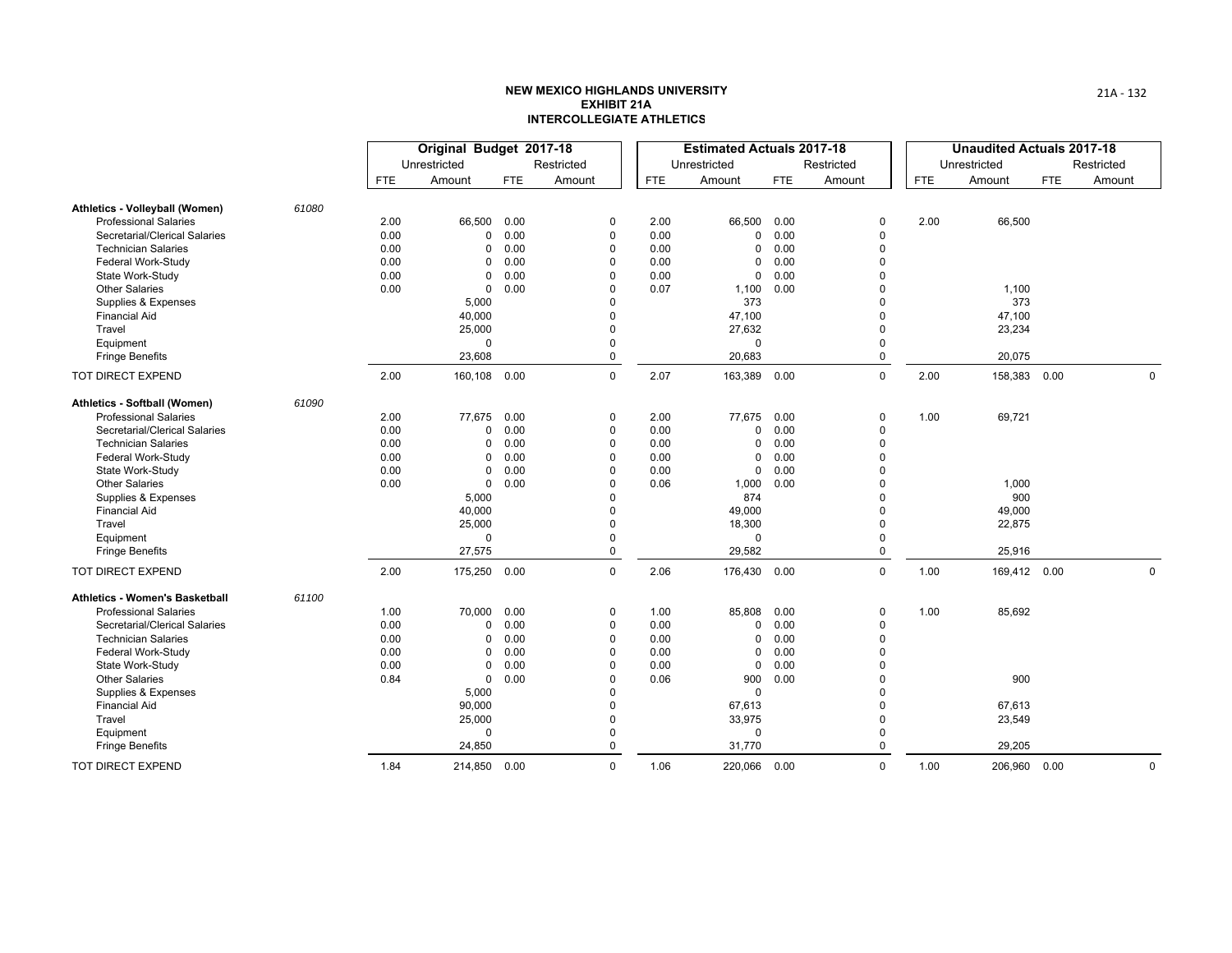|                                             |       |            | Original Budget 2017-18 |      |             |            | <b>Estimated Actuals 2017-18</b> |            |             |      | <b>Unaudited Actuals 2017-18</b> |            |            |
|---------------------------------------------|-------|------------|-------------------------|------|-------------|------------|----------------------------------|------------|-------------|------|----------------------------------|------------|------------|
|                                             |       |            | Unrestricted            |      | Restricted  |            | Unrestricted                     |            | Restricted  |      | Unrestricted                     |            | Restricted |
|                                             |       | <b>FTE</b> | Amount                  | FTE  | Amount      | <b>FTE</b> | Amount                           | <b>FTE</b> | Amount      | FTE. | Amount                           | <b>FTE</b> | Amount     |
| <b>Athletics - Sports Medicine</b>          | 61110 |            |                         |      |             |            |                                  |            |             |      |                                  |            |            |
| <b>Professional Salaries</b>                |       | 1.00       | 45,582                  | 0.00 | 0           | 2.00       | 97,467                           | 0.00       | $\Omega$    | 2.00 | 97,467                           |            |            |
| Secretarial/Clerical Salaries               |       | 0.00       | 0                       | 0.00 | $\mathbf 0$ | 0.00       | $\mathbf 0$                      | 0.00       | $\Omega$    |      |                                  |            |            |
| <b>Technician Salaries</b>                  |       | 0.00       | $\Omega$                | 0.00 | 0           | 0.00       | 0                                | 0.00       | $\Omega$    |      |                                  |            |            |
| Federal Work-Study                          |       | 0.00       | $\Omega$                | 0.00 | $\mathbf 0$ | 0.00       | 0                                | 0.00       | $\Omega$    |      |                                  |            |            |
| State Work-Study                            |       | 0.00       | 0                       | 0.00 | $\Omega$    | 0.00       | $\mathbf 0$                      | 0.00       | $\Omega$    |      |                                  |            |            |
| <b>Other Salaries</b>                       |       | 0.61       | $\mathbf 0$             | 0.00 | $\Omega$    | 0.99       | 15,500                           | 0.00       | $\Omega$    |      | 15,500                           |            |            |
| Supplies & Expenses<br><b>Financial Aid</b> |       |            | 10,000                  |      | 0           |            | 10,010                           |            | $\Omega$    |      | 9,985                            |            |            |
| Travel                                      |       |            | 0                       |      | $\pmb{0}$   |            | 0                                |            | $\mathbf 0$ |      |                                  |            |            |
| Equipment                                   |       |            | $\Omega$                |      | $\mathbf 0$ |            | $\Omega$                         |            | $\mathbf 0$ |      |                                  |            |            |
| <b>Fringe Benefits</b>                      |       |            | 16,182                  |      | 0           |            | 48,143                           |            | $\mathbf 0$ |      | 44,738                           |            |            |
| TOT DIRECT EXPEND                           |       | 1.61       | 71,764                  | 0.00 | $\mathbf 0$ | 2.99       | 171,119 0.00                     |            | $\mathbf 0$ | 2.00 | 167,690                          | 0.00       | 0          |
| <b>Athletics - Women's Soccer</b>           | 61120 |            |                         |      |             |            |                                  |            |             |      |                                  |            |            |
| <b>Professional Salaries</b>                |       | 1.00       | 60,600                  | 0.00 | 0           | 2.00       | 60,605                           | 0.00       | $\Omega$    | 2.00 | 60,605                           |            |            |
| Secretarial/Clerical Salaries               |       | 0.00       | 0                       | 0.00 | $\mathbf 0$ | 0.00       | 0                                | 0.00       | $\Omega$    |      |                                  |            |            |
| <b>Technician Salaries</b>                  |       | 0.00       | 0                       | 0.00 | 0           | 0.00       | 0                                | 0.00       | $\Omega$    |      |                                  |            |            |
| Federal Work-Study                          |       | 0.00       | 0                       | 0.00 | $\Omega$    | 0.00       | $\mathbf 0$                      | 0.00       | $\Omega$    |      |                                  |            |            |
| State Work-Study                            |       | 0.00       | 0                       | 0.00 | $\mathbf 0$ | 0.00       | 0                                | 0.00       | $\Omega$    |      |                                  |            |            |
| <b>Other Salaries</b>                       |       | 0.00       | 0                       | 0.00 | $\Omega$    | 0.07       | 1,100                            | 0.00       | $\Omega$    |      | 1,100                            |            |            |
| Supplies & Expenses                         |       |            | 5,000                   |      | $\Omega$    |            | 1,357                            |            | $\Omega$    |      | 1,359                            |            |            |
| <b>Financial Aid</b>                        |       |            | 40,000                  |      | $\Omega$    |            | 65,874                           |            | $\Omega$    |      | 65,874                           |            |            |
| Travel                                      |       |            | 25,000                  |      | $\Omega$    |            | 21,974                           |            | $\Omega$    |      | 16,117                           |            |            |
| Equipment                                   |       |            | $\mathbf 0$             |      | $\mathbf 0$ |            | $\mathbf 0$                      |            | $\Omega$    |      |                                  |            |            |
| <b>Fringe Benefits</b>                      |       |            | 21,513                  |      | $\mathbf 0$ |            | 19,620                           |            | $\Omega$    |      | 19,310                           |            |            |
| TOT DIRECT EXPEND                           |       | 1.00       | 152,113 0.00            |      | $\mathbf 0$ | 2.07       | 170,530 0.00                     |            | $\mathbf 0$ | 2.00 | 164,365                          | 0.00       | 0          |
| <b>Athletics - Sports Information</b>       | 61130 |            |                         |      |             |            |                                  |            |             |      |                                  |            |            |
| <b>Professional Salaries</b>                |       | 1.00       | 24,784                  | 0.00 | $\mathbf 0$ | 0.00       | 3,797                            | 0.00       | $\Omega$    |      | 3,797                            |            |            |
| Secretarial/Clerical Salaries               |       | 0.00       | 0                       | 0.00 | 0           | 0.00       | 0                                | 0.00       | $\Omega$    |      |                                  |            |            |
| <b>Technician Salaries</b>                  |       | 0.00       | 0                       | 0.00 | 0           | 0.00       | 0                                | 0.00       | 0           |      |                                  |            |            |
| Federal Work-Study                          |       | 0.00       | $\Omega$                | 0.00 | $\mathbf 0$ | 0.00       | 0                                | 0.00       | $\Omega$    |      |                                  |            |            |
| State Work-Study                            |       | 0.00       | 0                       | 0.00 | 0           | 0.00       | 0                                | 0.00       | $\Omega$    |      |                                  |            |            |
| <b>Other Salaries</b>                       |       | 0.00       | 0                       | 0.00 | 0           | 0.32       | 5,340                            | 0.00       | 0           |      | 7,140                            |            |            |
| Supplies & Expenses                         |       |            | 5,000                   |      | $\Omega$    |            | 746                              |            | $\Omega$    |      | 746                              |            |            |
| <b>Financial Aid</b>                        |       |            |                         |      |             |            |                                  |            |             |      |                                  |            |            |
| Travel                                      |       |            | $\overline{0}$          |      | 0           |            | 0                                |            | 0           |      |                                  |            |            |
| Equipment                                   |       |            | $\Omega$                |      | $\mathbf 0$ |            | $\Omega$                         |            | $\mathbf 0$ |      |                                  |            |            |
| <b>Fringe Benefits</b>                      |       |            | 8,798                   |      | $\mathbf 0$ |            | 2,880                            |            | $\Omega$    |      | 2,423                            |            |            |
| TOT DIRECT EXPEND                           |       | 1.00       | 38,582 0.00             |      | $\mathbf 0$ | 0.32       | 12,763 0.00                      |            | $\Omega$    | 0.00 | 14,107                           | 0.00       | 0          |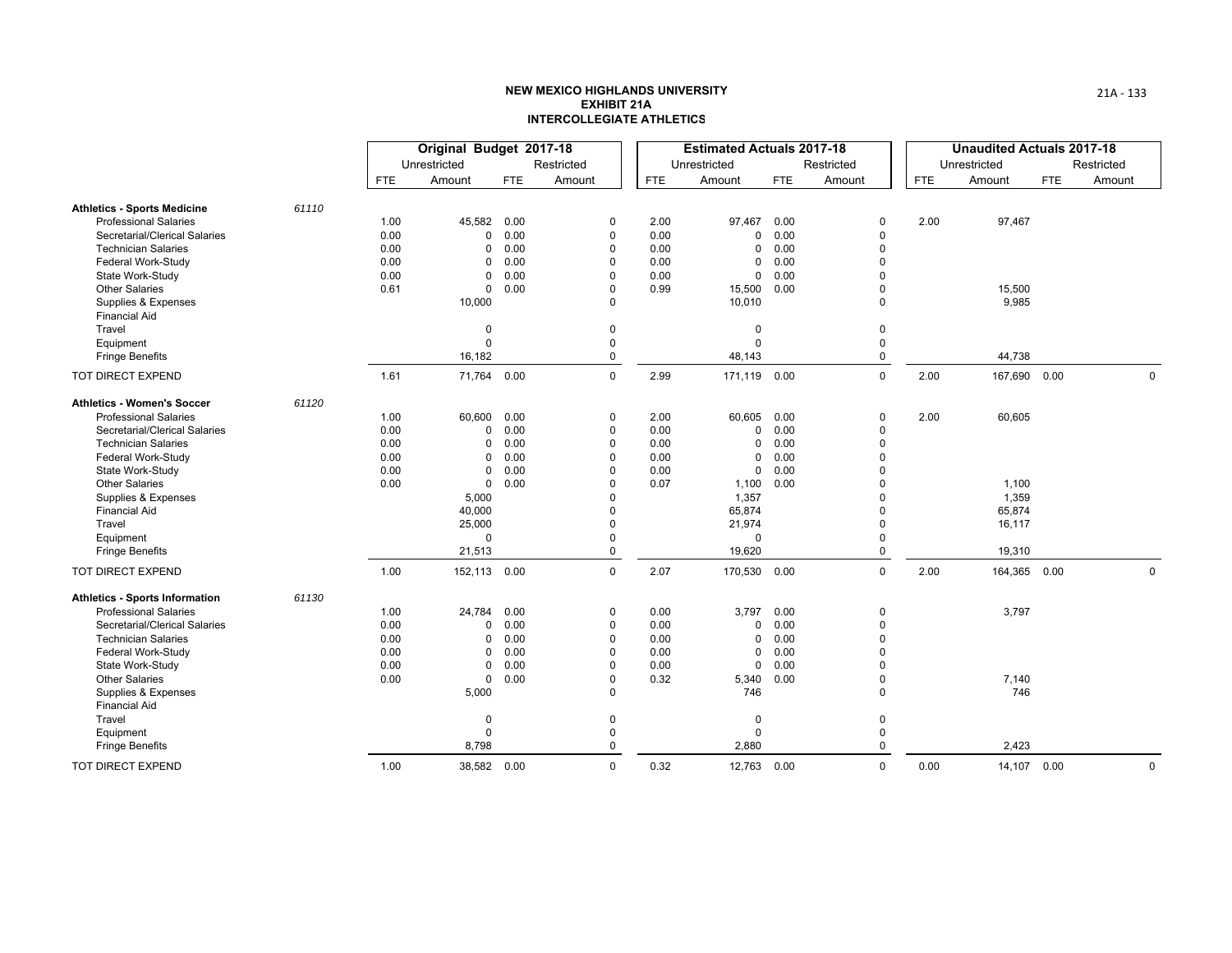|                                             |       |            | Original Budget 2017-18 |               |             |            | <b>Estimated Actuals 2017-18</b> |            |            |      | <b>Unaudited Actuals 2017-18</b> |            |            |
|---------------------------------------------|-------|------------|-------------------------|---------------|-------------|------------|----------------------------------|------------|------------|------|----------------------------------|------------|------------|
|                                             |       |            | Unrestricted            |               | Restricted  |            | Unrestricted                     |            | Restricted |      | Unrestricted                     |            | Restricted |
|                                             |       | <b>FTE</b> | Amount                  | <b>FTE</b>    | Amount      | <b>FTE</b> | Amount                           | <b>FTE</b> | Amount     | FTE  | Amount                           | <b>FTE</b> | Amount     |
| <b>Athletics - Men's Wrestling</b>          | 61140 |            |                         |               |             |            |                                  |            |            |      |                                  |            |            |
| <b>Professional Salaries</b>                |       | 1.00       | 44,521                  | 0.00          | 0           | 1.00       | 45,378 0.00                      |            |            | 1.00 | 44,521                           |            |            |
| Secretarial/Clerical Salaries               |       | 0.00       |                         | 0.00          | 0           | 0.00       | 0                                | 0.00       |            |      |                                  |            |            |
| <b>Technician Salaries</b>                  |       | 0.00       |                         | 0.00          | $\Omega$    | 0.00       | 0                                | 0.00       |            |      |                                  |            |            |
| Federal Work-Study                          |       | 0.00       |                         | 0.00          | $\Omega$    | 0.00       | 0                                | 0.00       |            |      |                                  |            |            |
| State Work-Study                            |       | 0.00       |                         | 0.00          | $\Omega$    | 0.00       | $\mathbf 0$                      | 0.00       |            |      |                                  |            |            |
| <b>Other Salaries</b>                       |       | 0.20       | $\Omega$                | 0.00          | $\Omega$    | 0.38       | 6,000                            | 0.00       |            |      | 6,000                            |            |            |
| Supplies & Expenses                         |       |            | 5,000                   |               |             |            | 6                                |            |            |      | 9                                |            |            |
| <b>Financial Aid</b>                        |       |            | 40,000                  |               |             |            | 35,850                           |            |            |      | 35,850                           |            |            |
| Travel                                      |       |            | 25,000                  |               |             |            | 32,204                           |            |            |      | 17,221                           |            |            |
| Equipment                                   |       |            | $\Omega$                |               |             |            | $\Omega$                         |            |            |      |                                  |            |            |
| <b>Fringe Benefits</b>                      |       |            | 15,805                  |               |             |            | 13,765                           |            |            |      | 13,416                           |            |            |
| TOT DIRECT EXPEND                           |       | 1.20       | 130,326                 | 0.00          | $\mathbf 0$ | 1.38       | 133,203 0.00                     |            | $\Omega$   | 1.00 | 117,018                          | 0.00       | $\Omega$   |
| <b>Unallocated Contingency Athletics</b>    | 61921 |            |                         |               |             |            |                                  |            |            |      |                                  |            |            |
| <b>Professional Salaries</b>                |       | 0.00       |                         | $0\quad 0.00$ | 0           | 0.00       | $\mathbf{0}$                     | 0.00       |            |      |                                  |            |            |
| Secretarial/Clerical Salaries               |       | 0.00       | 0                       | 0.00          | 0           | 0.00       | $\mathbf 0$                      | 0.00       |            |      |                                  |            |            |
| <b>Technician Salaries</b>                  |       | 0.00       |                         | 0.00          | 0           | 0.00       | 0                                | 0.00       |            |      |                                  |            |            |
| Federal Work-Study                          |       | 0.00       |                         | 0.00          | $\Omega$    | 0.00       | 0                                | 0.00       |            |      |                                  |            |            |
| State Work-Study                            |       | 0.00       |                         | 0.00          | $\Omega$    | 0.00       | $\mathbf{0}$                     | 0.00       |            |      |                                  |            |            |
| <b>Other Salaries</b>                       |       | 0.00       | 0                       | 0.00          | 0           | 0.00       | 0                                | 0.00       |            |      |                                  |            |            |
| Supplies & Expenses<br><b>Financial Aid</b> |       |            | <sup>0</sup>            |               | $\Omega$    |            | $\Omega$                         |            | $\Omega$   |      | 2,180                            |            |            |
| Travel                                      |       |            |                         |               |             |            | 0                                |            |            |      | 648                              |            |            |
| Equipment                                   |       |            |                         |               |             |            | $\Omega$                         |            |            |      |                                  |            |            |
| <b>Fringe Benefits</b>                      |       |            |                         |               |             |            | 14,747                           |            |            |      | 15,168                           |            |            |
| TOT DIRECT EXPEND                           |       | 0.00       |                         | $0\quad 0.00$ | 0           | 0.00       | 14,747 0.00                      |            | $\Omega$   | 0.00 | 17,997                           | 0.00       | 0          |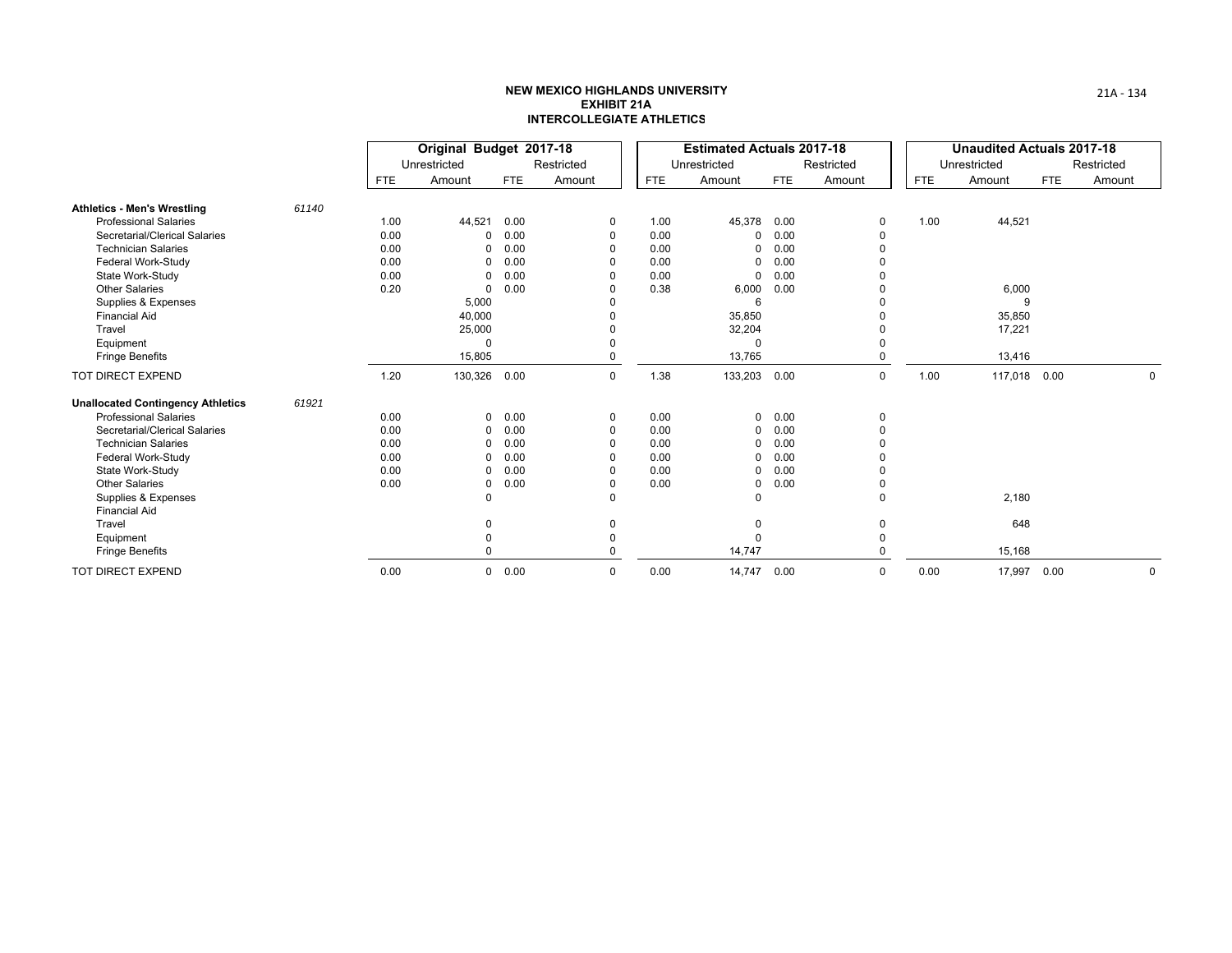#### **NEW MEXICO HIGHLANDS UNIVERSITY EXHIBIT ICAPITAL OUTLAY**

|                                       |            | Original Budget 2017-18 |            |            |            | <b>Estimated Actuals 2017-18</b> |            |            |            | <b>Unaudited Actuals 2017-18</b> |      |             |
|---------------------------------------|------------|-------------------------|------------|------------|------------|----------------------------------|------------|------------|------------|----------------------------------|------|-------------|
|                                       |            | Unrestricted            |            | Restricted |            | Unrestricted                     |            | Restricted |            | Unrestricted                     |      | Restricted  |
|                                       | <b>FTE</b> | Amount                  | <b>FTE</b> | Amount     | <b>FTE</b> | Amount                           | <b>FTE</b> | Amount     | <b>FTE</b> | Amount                           | FTE  | Amount      |
| SUMMARY OF CAPITAL OUTLAY - ALLOCATED |            |                         |            |            |            |                                  |            |            |            |                                  |      |             |
| <b>REVENUE:</b>                       |            |                         |            |            |            |                                  |            |            |            |                                  |      |             |
| <b>Tuition and Fees</b>               |            |                         |            |            |            |                                  |            |            |            |                                  |      |             |
| Federal Gov't Appropriations          |            |                         |            |            |            |                                  |            |            |            |                                  |      |             |
| <b>State Gov't Appropriations</b>     |            | 5,557,690               |            |            |            | 5,249,572                        |            |            |            | 1,006,862                        |      |             |
| Local Gov't Appropriations            |            |                         |            |            |            |                                  |            |            |            |                                  |      |             |
| Federal Gov't Grants/Contracts        |            |                         |            |            |            |                                  |            |            |            |                                  |      |             |
| <b>State Gov't Grants/Contracts</b>   |            |                         |            |            |            |                                  |            |            |            |                                  |      |             |
| Local Gov't Grants/Contracts          |            |                         |            |            |            |                                  |            |            |            |                                  |      |             |
| Private Gifts/Grants/Contracts        |            |                         |            |            |            | 600,000                          |            |            |            | 600,000                          |      |             |
| Endowment/Land/Perm Fund              |            |                         |            |            |            |                                  |            |            |            |                                  |      |             |
| Sales and Services                    |            |                         |            |            |            |                                  |            |            |            |                                  |      |             |
| <b>Other Sources</b>                  |            | 0                       |            |            |            | 743,916                          |            |            |            | 61,884                           |      |             |
| <b>TOTAL REVENUE</b>                  |            | 5,557,690               |            | 0          |            | 6,593,488                        |            | 0          |            | 1,668,745                        |      | 0           |
| <b>BEGINNING BALANCE</b>              |            | 7,156,813               |            |            |            | 585,971                          |            |            |            | 585,971                          |      |             |
| <b>TOTAL AVAILABLE</b>                |            | 12,714,503              |            | 0          |            | 7,179,459                        |            | 0          |            | 2,254,716                        |      | 0           |
| <b>EXPENDITURES:</b>                  |            |                         |            |            |            |                                  |            |            |            |                                  |      |             |
| <b>Major Projects</b>                 |            | 2,260,735               |            |            |            | 3,814,704                        |            |            |            | 2,026,321                        |      |             |
| <b>Minor Projects</b>                 |            | 0                       |            |            |            | 0                                |            |            |            | 0                                |      |             |
| <b>TOTAL EXPENDITURES</b>             | 0.00       | 2,260,735               | 0.00       | 0          | 0.00       | 3,814,704                        | 0.00       | 0          | 0.00       | 2,026,321                        | 0.00 | $\mathbf 0$ |
| TRANSFERS IN (OUT) - I&G              |            | 0                       |            |            |            | 0                                |            |            |            | $\mathbf 0$                      |      |             |
| <b>ENDING BALANCE</b>                 |            | 10,453,768              |            | 0          |            | 3,364,755                        |            | 0          |            | 228,395                          |      |             |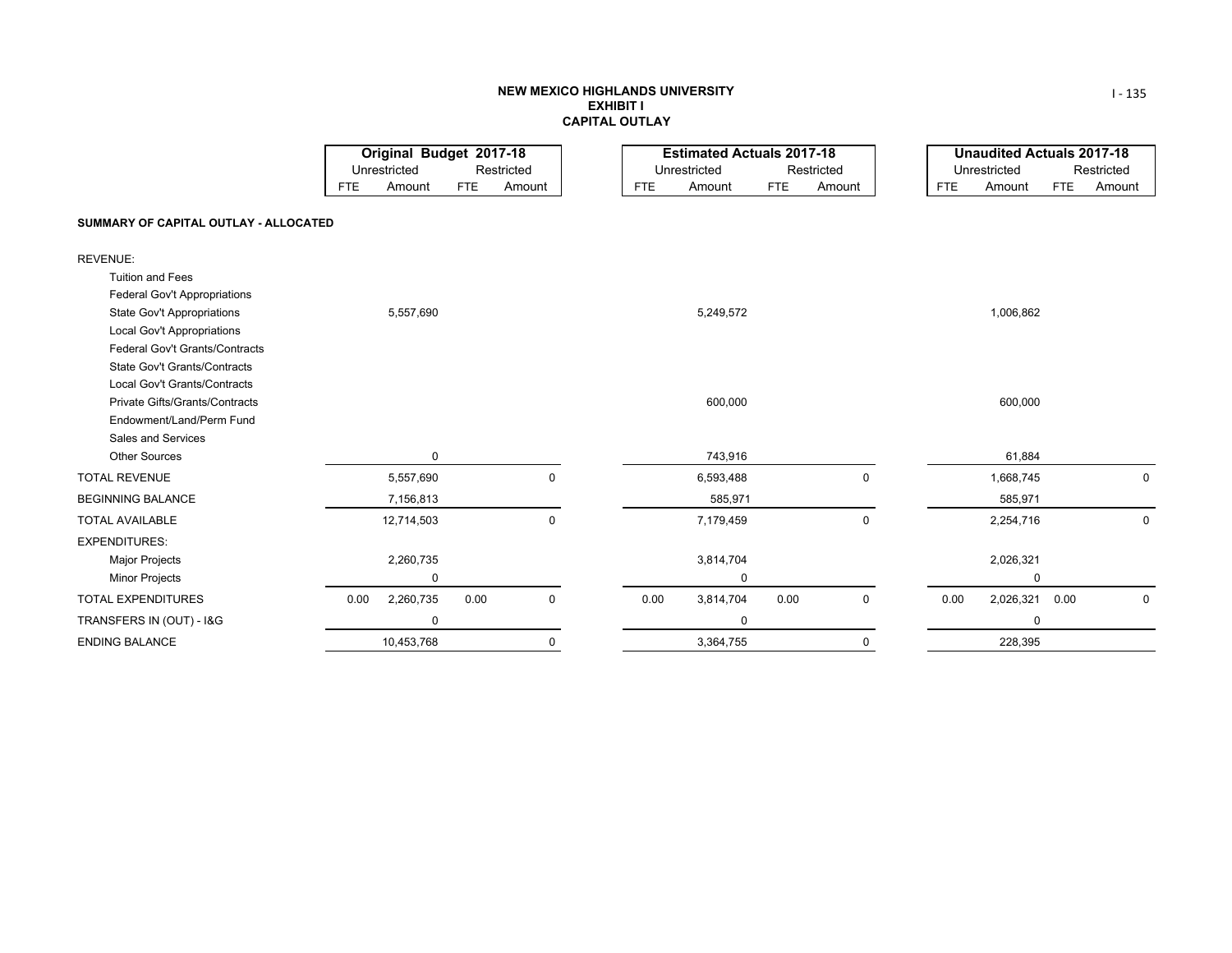# **NEW MEXICO HIGHLANDS UNIVERSITYEXHIBIT IIRENEWALS AND REPLACEMENTS**

FTE

Amount FTE Amount | FTE Amount FTE Amount **Original Budget 2017-18 Estimated Actuals 2017-18** Unrestricted Restricted Unrestricted Restricted Unrestricted

|      | <b>Unaudited Actuals 2017-18</b> |      |            |
|------|----------------------------------|------|------------|
|      | Unrestricted                     |      | Restricted |
| FTF. | Amount                           | FTF. | Amount     |

## **SUMMARY OF R & R**

| <b>REVENUE:</b>                     |      |                   |             |      |                |             |      |             |      |             |
|-------------------------------------|------|-------------------|-------------|------|----------------|-------------|------|-------------|------|-------------|
| <b>Tuition and Fees</b>             |      |                   |             |      |                |             |      |             |      |             |
| Federal Gov't Appropriations        |      |                   |             |      |                |             |      |             |      |             |
| State Gov't Appropriations          |      |                   |             |      |                |             |      |             |      |             |
| Local Gov't Appropriations          |      |                   |             |      |                |             |      |             |      |             |
| Federal Gov't Grants/Contracts      |      |                   |             |      |                |             |      |             |      |             |
| <b>State Gov't Grants/Contracts</b> |      |                   |             |      |                |             |      |             |      |             |
| Local Gov't Grants/Contracts        |      |                   |             |      |                |             |      |             |      |             |
| Private Gifts/Grants/Contracts      |      |                   |             |      |                |             |      |             |      |             |
| Endowment/Land/Perm Fund            |      |                   |             |      |                |             |      |             |      |             |
| Sales and Services                  |      |                   |             |      |                |             |      |             |      |             |
| <b>Other Sources</b>                |      |                   |             |      |                |             |      |             |      |             |
| <b>TOTAL REVENUE</b>                |      | $\mathbf 0$       | 0           |      | $\mathbf 0$    | $\mathbf 0$ |      | $\mathbf 0$ |      | $\mathbf 0$ |
| <b>BEGINNING BALANCE</b>            |      | 168,943           |             |      | 133,133        |             |      | 133,133     |      |             |
| <b>TOTAL AVAILABLE</b>              |      | 168,943           | $\mathbf 0$ |      | 133,133        | $\mathbf 0$ |      | 133,133     |      | 0           |
| <b>EXPENDITURES:</b>                |      |                   |             |      |                |             |      |             |      |             |
| <b>Building Renewal</b>             |      | 1,162,527         |             |      | 1,162,527      |             |      | 1,111,337   |      |             |
| <b>Equipment Replacement</b>        |      | 108,495           |             |      | 108,495        |             |      | 73,631      |      |             |
| <b>TOTAL EXPENDITURES</b>           | 0.00 | 1,271,022<br>0.00 | 0           | 0.00 | 1,271,022 0.00 | 0           | 0.00 | 1,184,968   | 0.00 | 0           |
| TRANSFERS IN (OUT):                 |      |                   |             |      |                |             |      |             |      |             |
| <b>I&amp;G - BR&amp;R</b>           |      | 1,162,527         |             |      | 1,162,527      |             |      | 1,162,527   |      |             |
| <b>I&amp;G - ER&amp;R</b>           |      | 108,495           |             |      | 108,495        |             |      | 108,495     |      |             |
| <b>NET TRANSFERS</b>                |      | 1,271,022         | 0           |      | 1,271,022      | 0           |      | 1,271,022   |      | 0           |
| <b>ENDING BALANCE</b>               |      | 168,943           | $\mathbf 0$ |      | 133,133        | $\mathbf 0$ |      | 219,187     |      | 0           |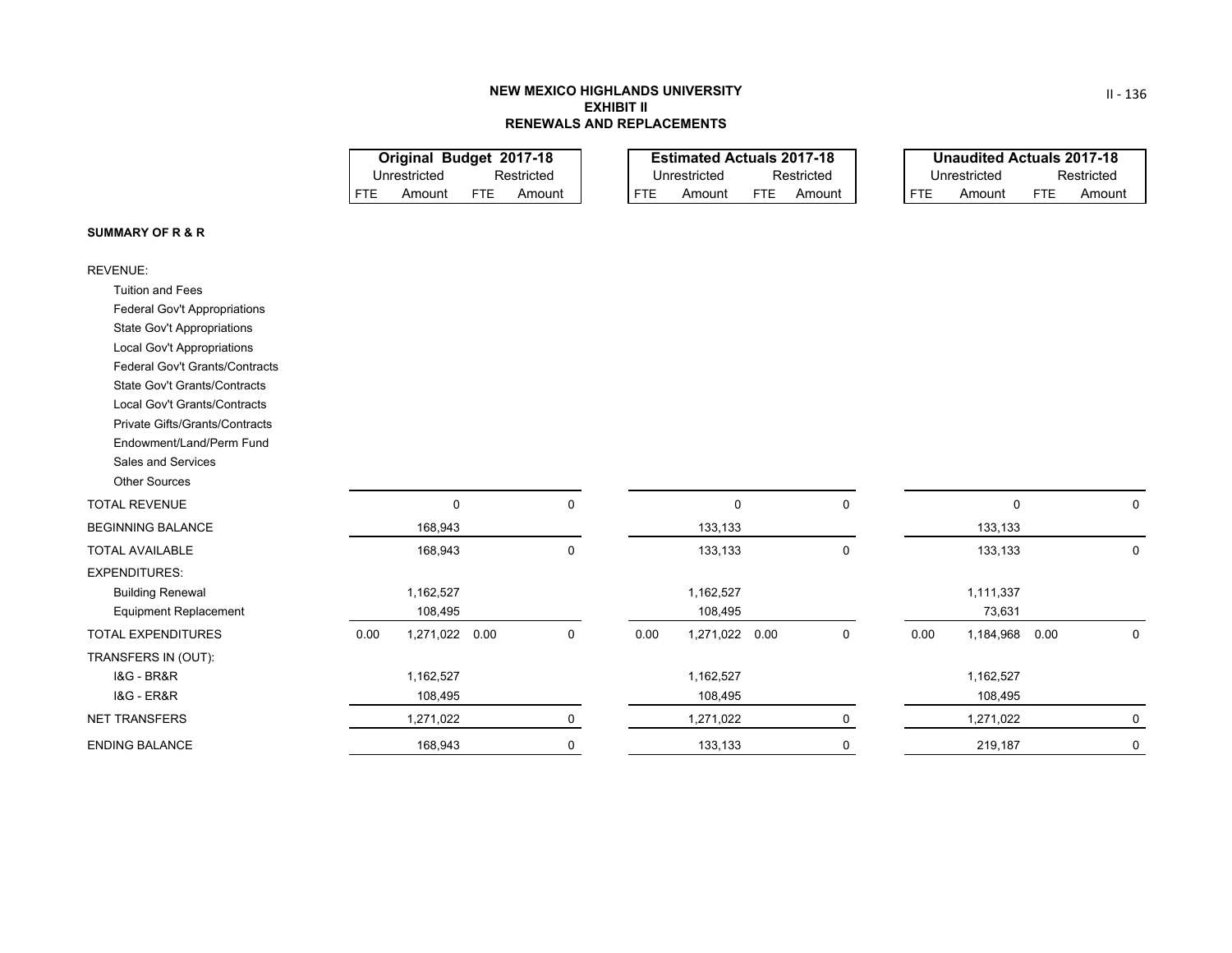# **NEW MEXICO HIGHLANDS UNIVERSITYEXHIBIT IIIRETIREMENT OF INDEBTEDNESS**

|                                                            | Original Budget 2017-18              |                                    |                                      | <b>Estimated Actuals 2017-18</b>   |                                      | <b>Unaudited Actuals 2017-18</b>   |
|------------------------------------------------------------|--------------------------------------|------------------------------------|--------------------------------------|------------------------------------|--------------------------------------|------------------------------------|
|                                                            | Unrestricted<br>Amount<br><b>FTE</b> | Restricted<br>Amount<br><b>FTE</b> | Unrestricted<br>Amount<br><b>FTE</b> | Restricted<br>Amount<br><b>FTE</b> | Unrestricted<br>Amount<br><b>FTE</b> | Restricted<br>Amount<br><b>FTE</b> |
|                                                            |                                      |                                    |                                      |                                    |                                      |                                    |
| <b>SUMMARY OF DEBT SERVICE</b>                             |                                      |                                    |                                      |                                    |                                      |                                    |
| <b>REVENUE:</b>                                            |                                      |                                    |                                      |                                    |                                      |                                    |
| <b>Tuition and Fees</b>                                    | 1,246,181                            |                                    | 1,246,181                            |                                    | 200,124                              |                                    |
| Federal Gov't Appropriations                               |                                      |                                    |                                      |                                    |                                      |                                    |
| <b>State Gov't Appropriations</b>                          |                                      |                                    |                                      |                                    |                                      |                                    |
| <b>Local Gov't Appropriations</b>                          |                                      |                                    |                                      |                                    |                                      |                                    |
| Federal Gov't Grants/Contracts                             |                                      |                                    |                                      |                                    |                                      |                                    |
| <b>State Gov't Grants/Contracts</b>                        |                                      |                                    |                                      |                                    |                                      |                                    |
| Local Gov't Grants/Contracts                               |                                      |                                    |                                      |                                    |                                      |                                    |
| Private Gifts/Grants/Contracts<br>Endowment/Land/Perm Fund |                                      |                                    |                                      |                                    |                                      |                                    |
| <b>Sales and Services</b>                                  |                                      |                                    |                                      |                                    |                                      |                                    |
| <b>Other Sources</b>                                       |                                      |                                    | $\mathbf 0$                          |                                    |                                      |                                    |
| <b>TOTAL REVENUE</b>                                       | 1,246,181                            | 0                                  | 1,246,181                            | 0                                  | 200,124                              | 0                                  |
| <b>BEGINNING BALANCE</b>                                   | 4,786,081                            |                                    | 3,772,906                            |                                    | 3,772,906                            |                                    |
| <b>TOTAL AVAILABLE</b>                                     | 6,032,262                            | 0                                  | 5,019,087                            | 0                                  | 3,973,030                            | 0                                  |
| <b>EXPENDITURES:</b>                                       |                                      |                                    |                                      |                                    |                                      |                                    |
| <b>Retirement of Principal</b>                             | 435,000                              |                                    | 1,105,000                            |                                    |                                      |                                    |
| Interest Payments                                          | 75,000                               |                                    | 1,193,487                            |                                    | 1,190,086                            |                                    |
| Amortization of Bond Discount                              | 0                                    |                                    | $\mathbf 0$                          |                                    |                                      |                                    |
| Other                                                      | 0                                    |                                    | $\Omega$                             |                                    |                                      |                                    |
| <b>TOTAL EXPENDITURES</b>                                  | 0.00<br>510,000 0.00                 | 0                                  | 2,298,487 0.00<br>0.00               | $\mathbf 0$                        | 0.00<br>1,190,086 0.00               | $\mathbf 0$                        |
| TRANSFERS IN (OUT):                                        |                                      |                                    |                                      |                                    |                                      |                                    |
| <b>1&amp;G</b>                                             | 0                                    |                                    | 0                                    |                                    | $\mathbf 0$                          |                                    |
| Research                                                   | $\Omega$                             |                                    | $\Omega$                             |                                    | $\Omega$                             |                                    |
| <b>Auxiliary Enterprises</b>                               | 1,245,000                            |                                    | 1,245,000                            |                                    | 989,962                              |                                    |
| <b>NET TRANSFERS</b>                                       | 1,245,000                            | 0                                  | 1,245,000                            | 0                                  | 989,962                              | 0                                  |
| <b>ENDING BALANCE</b>                                      | 6,767,262                            | 0                                  | 3,965,600                            | 0                                  | 3,772,906                            | 0                                  |

III ‐ 137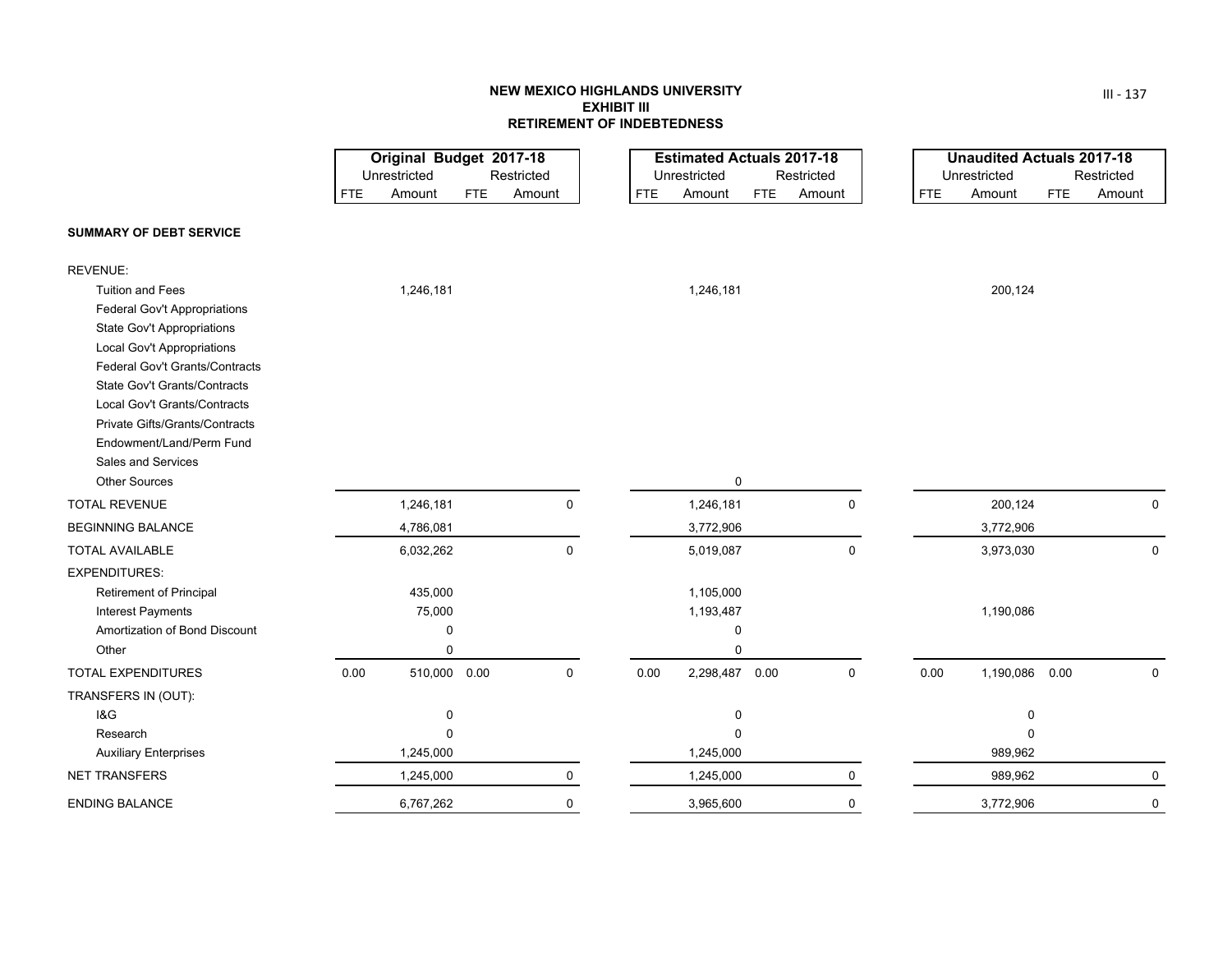|                                                            |                      | Original Budget 2017-18 |                      | <b>Estimated Actuals 2017-18</b> |                      | <b>Unaudited Actuals 2017-18</b> |
|------------------------------------------------------------|----------------------|-------------------------|----------------------|----------------------------------|----------------------|----------------------------------|
|                                                            | Unrestricted         | Restricted              | Unrestricted         | Restricted                       | Unrestricted         | Restricted                       |
|                                                            | <b>FTE</b><br>Amount | <b>FTE</b><br>Amount    | <b>FTE</b><br>Amount | <b>FTE</b><br>Amount             | <b>FTE</b><br>Amount | <b>FTE</b><br>Amount             |
| <b>TUITION &amp; FEES</b>                                  |                      |                         |                      |                                  |                      |                                  |
| <b>Instruction and General</b>                             | 15,344,150           | 0                       | 14,775,403           | 0                                | 15,862,059           |                                  |
| <b>Student Social and Cultural</b>                         | 1,349,365            |                         | 1,434,788            |                                  | 1,520,735            |                                  |
| Research                                                   | $\cap$               |                         |                      |                                  |                      |                                  |
| <b>Public Service</b>                                      |                      |                         |                      | $\Omega$                         |                      |                                  |
| Internal Service Dept.                                     | $\Omega$             | $\Omega$                | $\Omega$             | 0                                |                      |                                  |
| <b>Student Financial Aid</b>                               |                      |                         |                      |                                  |                      |                                  |
| <b>Auxiliary Enterprises</b>                               | 223,000              | $\Omega$                | 505,854              | 0                                | 537,483              |                                  |
| Intercollegiate Athletics<br>Independent Operations        | 715,000              | 0                       | 808,143              | 0                                | 806,627              |                                  |
| TOT TUITION & FEES                                         | 17,631,515           | $\Omega$                | 17,524,188           | 0                                | 18,726,904           | $\Omega$                         |
| FEDERAL GOV'T APPROPRIATIONS                               |                      |                         |                      |                                  |                      |                                  |
| Instruction and General                                    | $\mathbf 0$          |                         | 0                    | 0                                |                      |                                  |
| <b>Student Social and Cultural</b>                         | $\Omega$             |                         |                      | $\Omega$                         |                      |                                  |
| Research                                                   |                      |                         |                      | $\Omega$                         |                      |                                  |
| <b>Public Service</b>                                      |                      |                         |                      | $\Omega$                         |                      |                                  |
| Internal Service Dept.                                     | $\Omega$             |                         |                      | $\Omega$                         |                      |                                  |
| <b>Student Financial Aid</b>                               |                      |                         |                      |                                  |                      |                                  |
| <b>Auxiliary Enterprises</b>                               | $\mathbf 0$          |                         | 0                    | 0                                |                      |                                  |
| Intercollegiate Athletics                                  | $\mathbf 0$          |                         | $\Omega$             | 0                                |                      |                                  |
| <b>Independent Operations</b>                              |                      |                         |                      |                                  |                      |                                  |
| TOT FED GOV'T APPROPR                                      | $\mathbf 0$          | $\Omega$                | $\mathbf 0$          | 0                                | $\Omega$             | $\Omega$                         |
| <b>STATE GOV'T APPROPRIATIONS</b>                          |                      |                         |                      |                                  |                      |                                  |
| Instruction and General                                    | 26,216,760           | $\Omega$                | 26,216,760           | 0                                | 26,216,769           |                                  |
| <b>Student Social and Cultural</b>                         | $\Omega$             |                         |                      | U                                |                      |                                  |
| Research                                                   | $\Omega$             |                         |                      | <sup>0</sup>                     |                      |                                  |
| <b>Public Service</b>                                      | 905,430              |                         | 930,730              | 0                                | 905,430              |                                  |
| Internal Service Dept.<br><b>Student Financial Aid</b>     | $\Omega$             |                         | $\Omega$             | $\Omega$                         |                      |                                  |
| <b>Auxiliary Enterprises</b>                               | $\Omega$             |                         | $\Omega$             | $\Omega$                         |                      |                                  |
| Intercollegiate Athletics<br><b>Independent Operations</b> | 1,988,540            | 0                       | 1,968,700            | 0                                | 1,968,701            |                                  |
| TOT STATE GOV'T APPROPR                                    | 29,110,730           | $\Omega$                | 29,116,190           | 0                                | 29,090,900           | $\mathbf 0$                      |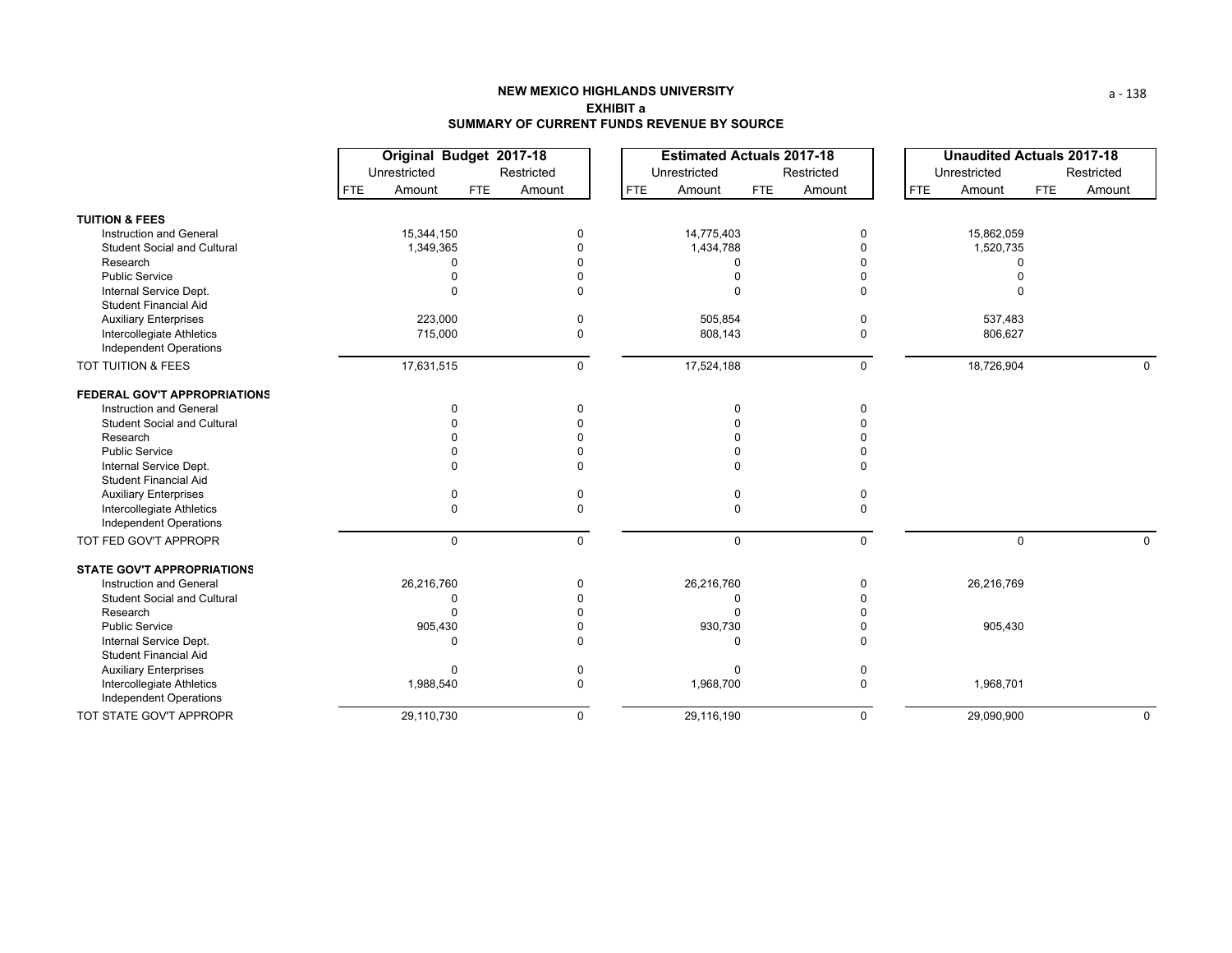|                                     |            | Original Budget 2017-18 |              |            | <b>Estimated Actuals 2017-18</b> |             |             |            | <b>Unaudited Actuals 2017-18</b> |             |            |
|-------------------------------------|------------|-------------------------|--------------|------------|----------------------------------|-------------|-------------|------------|----------------------------------|-------------|------------|
|                                     |            | Unrestricted            |              | Restricted | Unrestricted                     |             | Restricted  |            | Unrestricted                     |             | Restricted |
|                                     | <b>FTE</b> | Amount                  | FTE          | Amount     | <b>FTE</b><br>Amount             | <b>FTE</b>  | Amount      | <b>FTE</b> | Amount                           | <b>FTE</b>  | Amount     |
| <b>LOCAL GOV'T APPROPRIATIONS</b>   |            |                         |              |            |                                  |             |             |            |                                  |             |            |
| Instruction and General             |            |                         | 0            | $\Omega$   |                                  | $\Omega$    | 0           |            |                                  |             |            |
| <b>Student Social and Cultural</b>  |            |                         |              | $\Omega$   |                                  | $\Omega$    |             |            |                                  |             |            |
| Research                            |            |                         |              |            |                                  |             |             |            |                                  |             |            |
| <b>Public Service</b>               |            |                         |              |            |                                  |             |             |            |                                  |             |            |
| Internal Service Dept.              |            |                         | $\Omega$     | $\Omega$   |                                  | $\Omega$    | $\Omega$    |            |                                  |             |            |
| <b>Student Financial Aid</b>        |            |                         |              |            |                                  |             |             |            |                                  |             |            |
| <b>Auxiliary Enterprises</b>        |            |                         | $\mathbf 0$  | 0          |                                  | 0           | 0           |            |                                  |             |            |
| Intercollegiate Athletics           |            |                         | $\mathbf 0$  | $\Omega$   |                                  | 0           | $\mathbf 0$ |            |                                  |             |            |
| Independent Operations              |            |                         |              |            |                                  |             |             |            |                                  |             |            |
| TOT LOCAL GOV'T APPROPR             |            |                         | $\mathbf 0$  | $\Omega$   |                                  | $\mathbf 0$ | $\mathbf 0$ |            |                                  | $\mathbf 0$ | $\Omega$   |
| FEDERAL GOV'T GRANTS/CONTRACTS      |            |                         |              |            |                                  |             |             |            |                                  |             |            |
| Instruction and General             |            |                         | $\Omega$     | 330,421    |                                  | 0           | 275,498     |            |                                  |             | 270,796    |
| <b>Student Social and Cultural</b>  |            |                         | $\Omega$     | 85,748     |                                  | $\Omega$    | 37,717      |            |                                  |             | 37,711     |
| Research                            |            |                         | $\Omega$     | 978,200    |                                  |             | 1,843,798   |            |                                  |             | 941,148    |
| <b>Public Service</b>               |            |                         | $\Omega$     | 1,885,807  |                                  | $\Omega$    | 7,011,441   |            |                                  |             | 5,076,541  |
| Internal Service Dept.              |            |                         | n            | 15,328     |                                  |             | 8,330       |            |                                  |             | 8,157      |
| <b>Student Financial Aid</b>        |            |                         | $\Omega$     | 5,537,581  |                                  | $\Omega$    | 5,449,030   |            |                                  |             | 5,008,604  |
| <b>Auxiliary Enterprises</b>        |            |                         | 0            | 16,367     |                                  | 0           | 11,419      |            |                                  |             | 9,670      |
| Intercollegiate Athletics           |            |                         | $\mathbf 0$  | 5,000      |                                  | $\mathbf 0$ | 6,046       |            |                                  |             | 6,024      |
| <b>Independent Operations</b>       |            |                         |              |            |                                  |             |             |            |                                  |             |            |
| TOT FED GRANTS & CONTRACTS          |            |                         | $\mathsf{O}$ | 8,854,452  |                                  | $\mathbf 0$ | 14,643,279  |            |                                  |             | 11,358,652 |
| <b>STATE GOV'T GRANTS/CONTRACTS</b> |            |                         |              |            |                                  |             |             |            |                                  |             |            |
| Instruction and General             |            |                         | $\mathbf 0$  | 172,089    |                                  | 0           | 133,854     |            |                                  |             | 106,755    |
| <b>Student Social and Cultural</b>  |            |                         | $\Omega$     | 25,355     |                                  | $\Omega$    | 15,052      |            |                                  |             | 24,557     |
| Research                            |            |                         | $\Omega$     | 2,907      |                                  | $\Omega$    | 75,719      |            |                                  |             | $\Omega$   |
| <b>Public Service</b>               |            |                         | $\Omega$     | 2,346,926  |                                  | $\Omega$    | 1,147,340   |            |                                  |             | 813,755    |
| Internal Service Dept.              |            |                         | 0            | 4,712      |                                  | $\Omega$    | 10,000      |            |                                  |             | 3,646      |
| Student Financial Aid               |            |                         | $\Omega$     | 1,212,960  |                                  | $\Omega$    | 1,298,607   |            |                                  |             | 1,005,768  |
| <b>Auxiliary Enterprises</b>        |            |                         | 0            | 14,152     |                                  | $\Omega$    | 10,000      |            |                                  |             | 3,768      |
| Intercollegiate Athletics           |            |                         | 0            | 5,000      |                                  | 0           | 10,000      |            |                                  |             | 9,090      |
| <b>Independent Operations</b>       |            |                         |              |            |                                  |             |             |            |                                  |             |            |
| TOT STATE GRANTS & CONTR            |            |                         | $\mathbf 0$  | 3,784,101  |                                  | $\mathbf 0$ | 2,700,572   |            |                                  |             | 1,967,338  |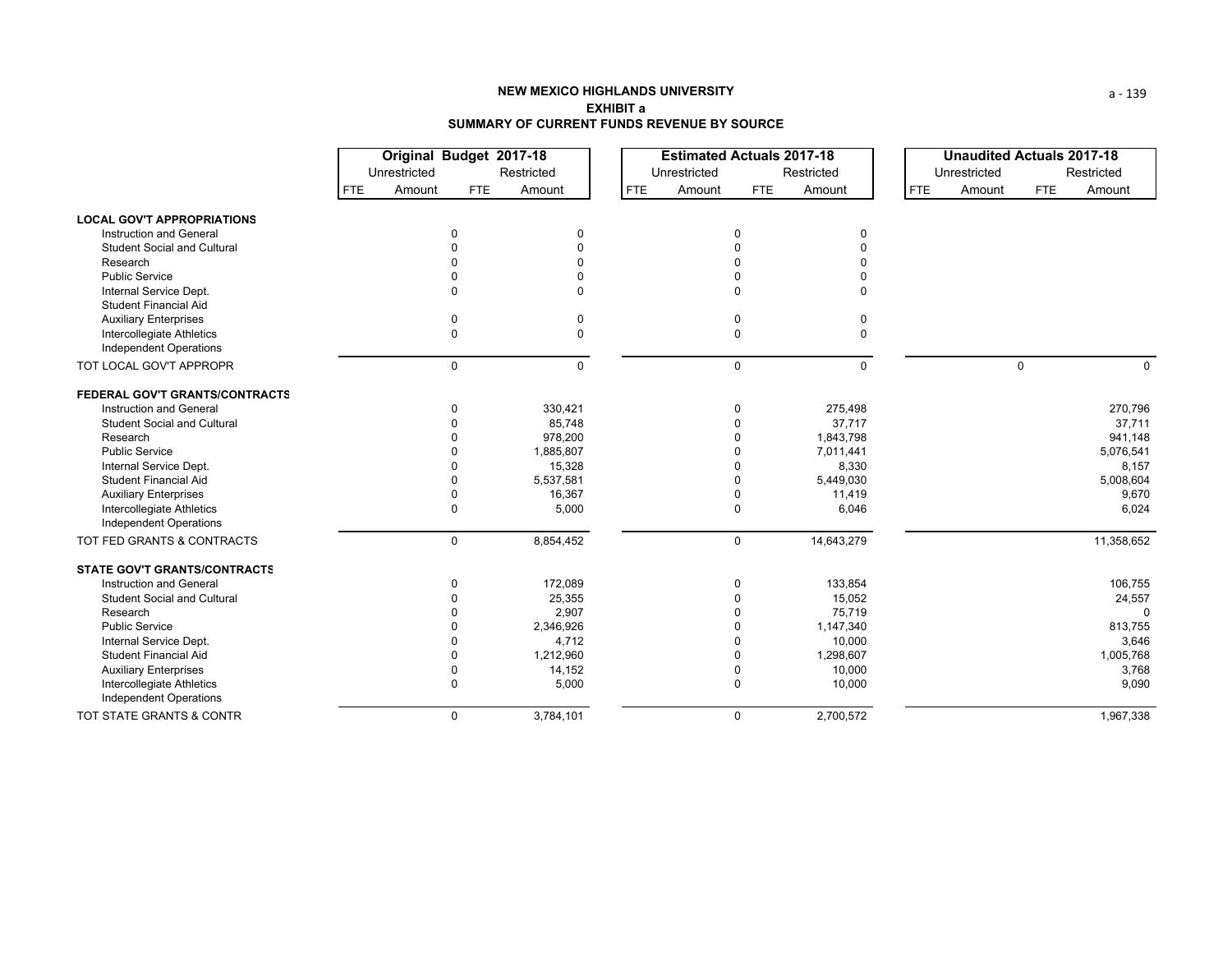|                                                        | Original Budget 2017-18 |             |              | <b>Estimated Actuals 2017-18</b> |             |             |            | <b>Unaudited Actuals 2017-18</b> |            |            |
|--------------------------------------------------------|-------------------------|-------------|--------------|----------------------------------|-------------|-------------|------------|----------------------------------|------------|------------|
|                                                        | Unrestricted            |             | Restricted   | Unrestricted                     |             | Restricted  |            | Unrestricted                     |            | Restricted |
|                                                        | <b>FTE</b><br>Amount    | FTE         | Amount       | Amount<br><b>FTE</b>             | FTE         | Amount      | <b>FTE</b> | Amount                           | <b>FTE</b> | Amount     |
| <b>LOCAL GOV'T GRANTS/CONTRACTS</b>                    |                         |             |              |                                  |             |             |            |                                  |            |            |
| Instruction and General                                |                         |             | 27,461       |                                  | $\Omega$    | 15,675      |            |                                  |            | 16,175     |
| <b>Student Social and Cultural</b>                     |                         |             |              |                                  |             |             |            |                                  |            |            |
| Research                                               |                         |             |              |                                  |             |             |            |                                  |            |            |
| <b>Public Service</b>                                  |                         |             |              |                                  |             |             |            |                                  |            |            |
| Internal Service Dept.                                 |                         |             |              |                                  |             |             |            |                                  |            |            |
| <b>Student Financial Aid</b>                           |                         |             |              |                                  |             |             |            |                                  |            |            |
| <b>Auxiliary Enterprises</b>                           |                         |             |              |                                  |             |             |            |                                  |            |            |
| Intercollegiate Athletics                              |                         | $\Omega$    |              |                                  | $\Omega$    |             |            |                                  |            |            |
| Independent Operations                                 |                         |             |              |                                  |             |             |            |                                  |            |            |
| TOT LOCAL GRANTS & CONTR                               |                         | $\mathbf 0$ | 27,461       |                                  | $\mathbf 0$ | 15,675      |            |                                  |            | 16,175     |
| PRIVATE GIFTS/GRANTS/CONTRACTS                         |                         |             |              |                                  |             |             |            |                                  |            |            |
| Instruction and General                                |                         |             | 0            |                                  | 0           |             |            |                                  |            |            |
| <b>Student Social and Cultural</b>                     |                         |             |              |                                  |             |             |            |                                  |            |            |
| Research                                               |                         |             | 279,526      |                                  |             | 335,442     |            |                                  |            | 9,427      |
| <b>Public Service</b>                                  |                         |             | 1,587,352    |                                  | O           | 1,801,985   |            |                                  |            | 985,627    |
| Internal Service Dept.                                 |                         |             | $\Omega$     |                                  |             | $\Omega$    |            |                                  |            |            |
| <b>Student Financial Aid</b>                           |                         |             | 968,761      | 100,000                          |             | 1,235,589   |            |                                  |            | 1,031,717  |
| <b>Auxiliary Enterprises</b>                           |                         |             | 0            |                                  | $\Omega$    | O           |            |                                  |            |            |
| Intercollegiate Athletics                              |                         | $\Omega$    | $\Omega$     |                                  | $\Omega$    | $\Omega$    |            |                                  |            |            |
| <b>Independent Operations</b>                          |                         |             |              |                                  |             |             |            |                                  |            |            |
| TOT PRIVATE GIFTS & GRANTS                             |                         | $\mathbf 0$ | 2,835,639    | 100,000                          |             | 3,373,016   |            |                                  |            | 2,026,771  |
| <b>ENDOWMENT/LAND/PERM FUND</b>                        |                         |             |              |                                  |             |             |            |                                  |            |            |
| Instruction and General                                | 220,801                 |             | $\Omega$     | 258,431                          |             | $\Omega$    |            | 290,203                          |            |            |
| <b>Student Social and Cultural</b>                     |                         | C           |              |                                  | n           |             |            |                                  |            |            |
| Research                                               |                         |             |              |                                  |             |             |            |                                  |            |            |
| <b>Public Service</b>                                  |                         |             |              |                                  |             |             |            |                                  |            |            |
| Internal Service Dept.<br><b>Student Financial Aid</b> |                         |             |              |                                  |             |             |            |                                  |            |            |
| <b>Auxiliary Enterprises</b>                           |                         |             |              |                                  |             |             |            |                                  |            |            |
| Intercollegiate Athletics<br>Independent Operations    |                         | U           | $\Omega$     |                                  | $\Omega$    |             |            |                                  |            |            |
| TOT PRIVATE GIFTS & GRANTS                             | 220,801                 |             | $\mathbf{0}$ | 258,431                          |             | $\mathbf 0$ |            | 290,203                          |            |            |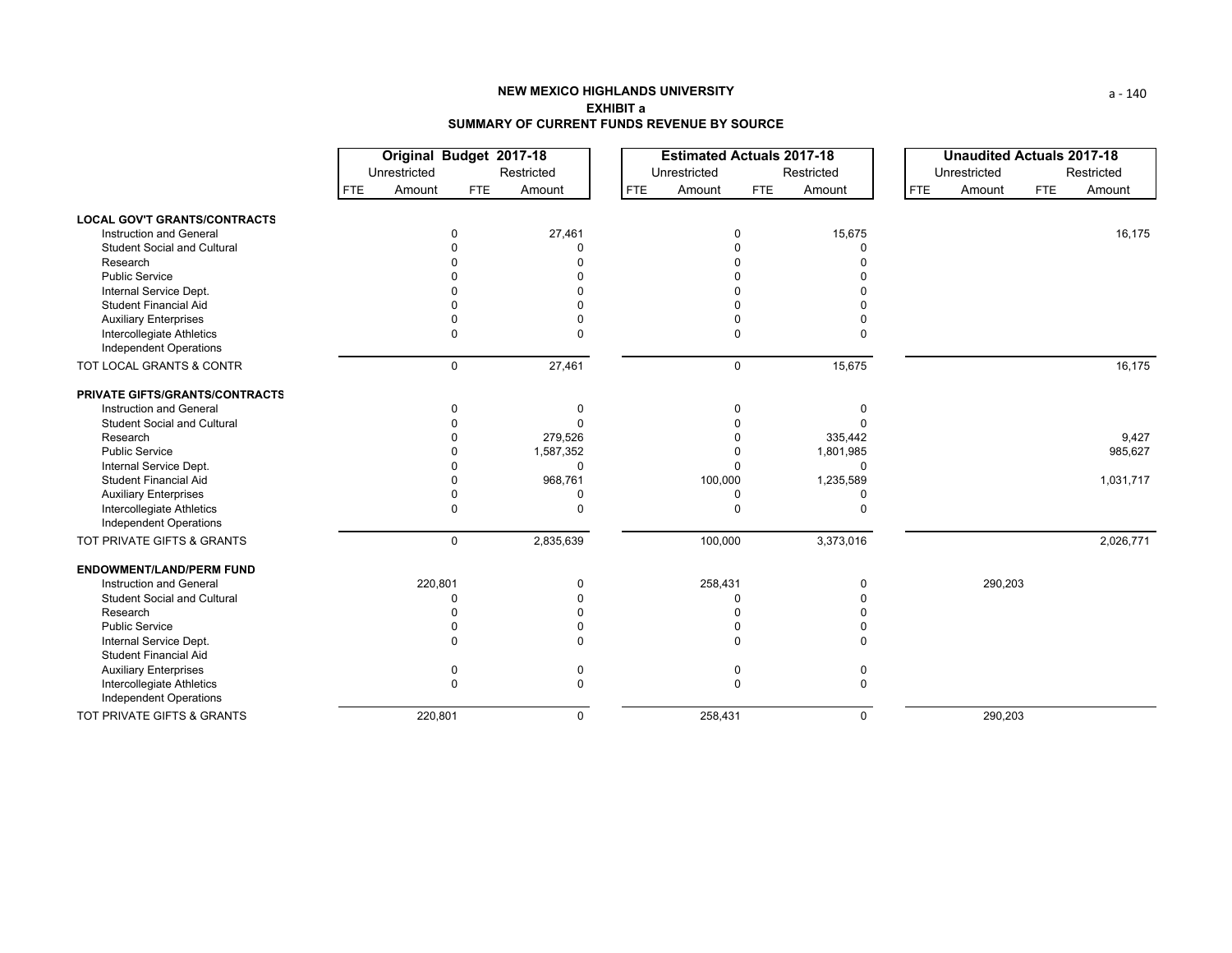|                                                           |                      | Original Budget 2017-18 |            | <b>Estimated Actuals 2017-18</b> |     |            |            | <b>Unaudited Actuals 2017-18</b> |            |            |
|-----------------------------------------------------------|----------------------|-------------------------|------------|----------------------------------|-----|------------|------------|----------------------------------|------------|------------|
|                                                           | Unrestricted         | Restricted              |            | Unrestricted                     |     | Restricted |            | Unrestricted                     |            | Restricted |
|                                                           | Amount<br><b>FTE</b> | <b>FTE</b><br>Amount    | <b>FTE</b> | Amount                           | FTE | Amount     | <b>FTE</b> | Amount                           | <b>FTE</b> | Amount     |
| <b>SALES &amp; SERVICES</b>                               |                      |                         |            |                                  |     |            |            |                                  |            |            |
| Instruction and General                                   | 1,500                |                         |            | 1,662                            |     |            |            | 11,072                           |            |            |
| <b>Student Social and Cultural</b>                        | 68,250               |                         |            | 143,996                          |     |            |            | 153,492                          |            |            |
| Research                                                  |                      | C                       |            |                                  |     |            |            |                                  |            |            |
| <b>Public Service</b>                                     | 70,195               |                         |            |                                  |     | 0          |            |                                  |            |            |
| Internal Service Dept.<br><b>Student Financial Aid</b>    | 13,000               |                         |            | 18,423                           |     | 0          |            | 20,797                           |            |            |
|                                                           |                      | $\Omega$                |            |                                  |     |            |            | 3,337,119                        |            |            |
| <b>Auxiliary Enterprises</b><br>Intercollegiate Athletics | 4,155,094            | $\Omega$<br>0           |            | 3,522,729                        |     | 0<br>0     |            |                                  |            |            |
| Independent Operations                                    |                      |                         |            |                                  |     |            |            |                                  |            |            |
| TOT SALES & SERVICES                                      | 4,308,039            |                         | $\Omega$   | 3,686,810                        |     | 0          |            | 3,522,481                        |            |            |
| <b>OTHER SOURCES</b>                                      |                      |                         |            |                                  |     |            |            |                                  |            |            |
| Instruction and General                                   | 699,100              | $\Omega$                |            | 604,362                          |     | $\Omega$   |            | 839,569                          |            |            |
| <b>Student Social and Cultural</b>                        | 500                  |                         |            | 887                              |     |            |            | 1,415                            |            |            |
| Research                                                  |                      | 0                       |            |                                  |     |            |            |                                  |            |            |
| <b>Public Service</b>                                     | 5,000                |                         |            | 5,367                            |     |            |            | 5,427                            |            | 7,150      |
| Internal Service Dept.                                    |                      | 0<br>0                  |            |                                  |     | 0          |            |                                  |            |            |
| <b>Student Financial Aid</b>                              |                      |                         |            |                                  |     |            |            |                                  |            |            |
| <b>Auxiliary Enterprises</b>                              | 110,000              | 0                       |            | 107,885                          |     | 0          |            | 42,445                           |            |            |
| Intercollegiate Athletics                                 |                      | $\Omega$<br>$\Omega$    |            | 123,157                          |     | 0          |            | 77,646                           |            |            |
| Independent Operations                                    |                      |                         |            |                                  |     |            |            |                                  |            |            |
| TOT OTHER SOURCES                                         | 814,600              |                         |            | 841,658                          |     | 0          |            | 966,501                          |            | 7,150      |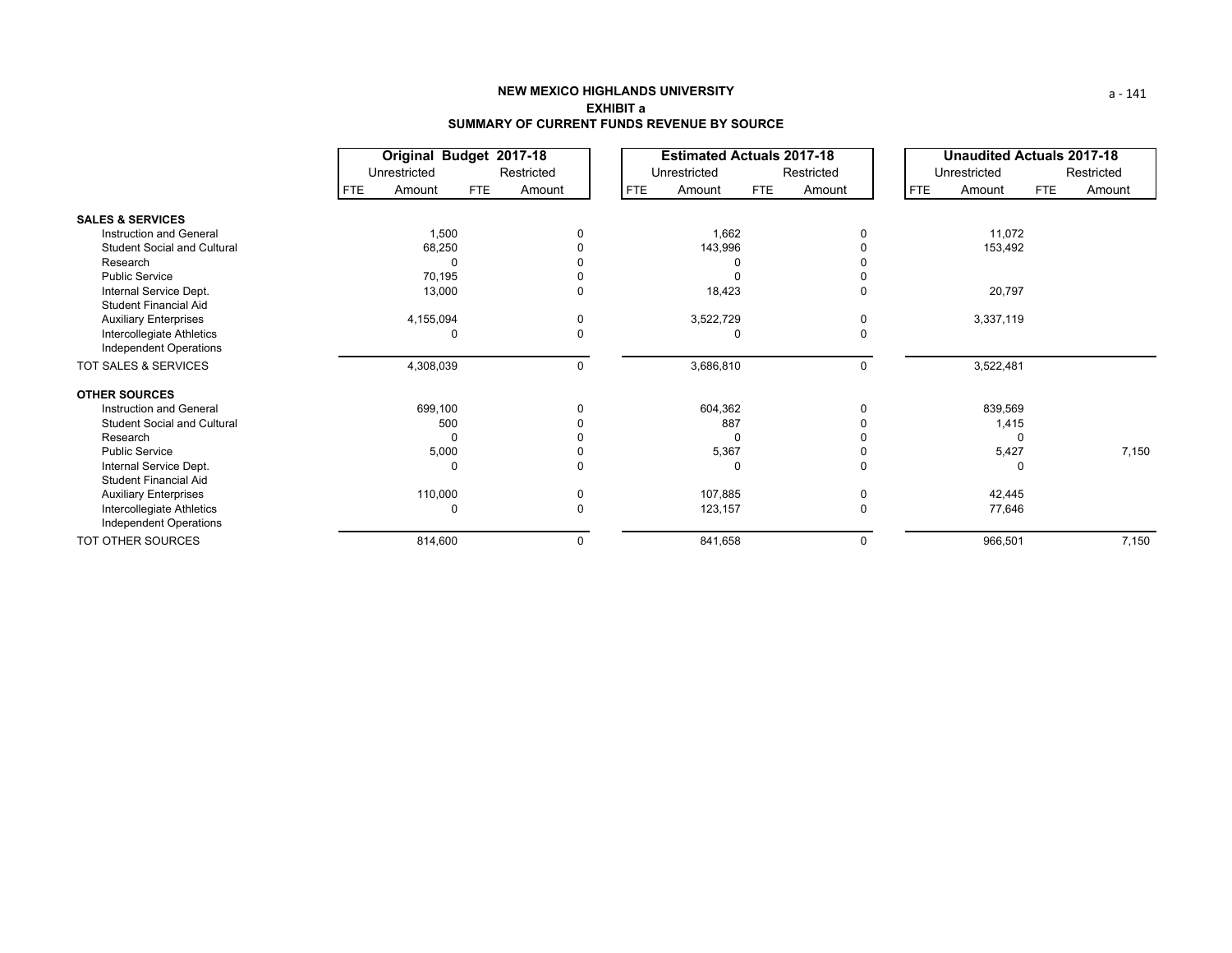|                                     |            | Original Budget 2017-18 |            |            |            | <b>Estimated Actuals 2017-18</b> |            |            |            | <b>Unaudited Actuals 2017-18</b> |            |            |
|-------------------------------------|------------|-------------------------|------------|------------|------------|----------------------------------|------------|------------|------------|----------------------------------|------------|------------|
|                                     |            | Unrestricted            |            | Restricted |            | Unrestricted                     |            | Restricted |            | Unrestricted                     |            | Restricted |
|                                     | <b>FTE</b> | Amount                  | <b>FTE</b> | Amount     | <b>FTE</b> | Amount                           | <b>FTE</b> | Amount     | <b>FTE</b> | Amount                           | <b>FTE</b> | Amount     |
| <b>TOTAL REVENUE BY SOURCE</b>      |            |                         |            |            |            |                                  |            |            |            |                                  |            |            |
| <b>Tuition and Fees</b>             |            | 17,631,515              |            |            |            | 17,524,188                       |            |            |            | 18,726,904                       |            |            |
| <b>Federal Gov't Appropriations</b> |            |                         |            |            |            |                                  |            |            |            |                                  |            |            |
| State Gov't Appropriations          |            | 29,110,730              |            |            |            | 29,116,190                       |            |            |            | 29,090,900                       |            |            |
| Local Gov't Appropriations          |            |                         |            |            |            |                                  |            |            |            |                                  |            |            |
| Federal Gov't Grants/Contracts      |            |                         |            | 8,854,452  |            |                                  |            | 14,643,279 |            |                                  |            | 11,358,652 |
| <b>State Gov't Grants/Contracts</b> |            |                         |            | 3,784,101  |            |                                  |            | 2,700,572  |            |                                  |            | 1,967,338  |
| Local Gov't Grants/Contracts        |            |                         |            | 27,461     |            |                                  |            | 15,675     |            |                                  |            | 16,175     |
| Private Gifts/Grants/Contracts      |            |                         |            | 2,835,639  |            | 100,000                          |            | 3,373,016  |            |                                  |            | 2,026,771  |
| Endowment/Land/Perm Fund            |            | 220.801                 |            |            |            | 258.431                          |            |            |            | 290,203                          |            |            |
| Sales and Services                  |            | 4,308,039               |            |            |            | 3,686,810                        |            |            |            | 3,522,481                        |            |            |
| <b>Other Sources</b>                |            | 814,600                 |            |            |            | 841,658                          |            |            |            | 966,501                          |            | 7,150      |
| TOT REVENUE BY SOURCE               |            | 52,085,685              |            | 15,501,653 |            | 51,527,277                       |            | 20,732,542 |            | 52,596,990                       |            | 15,376,085 |
| <b>TOTAL REVENUE BY EXHIBIT</b>     |            |                         |            |            |            |                                  |            |            |            |                                  |            |            |
| Instruction and General             |            | 42,482,311              |            | 529.971    |            | 41,856,618                       |            | 425,027    |            | 43,219,672                       |            | 393,726    |
| <b>Student Social and Cultural</b>  |            | 1,418,115               |            | 111.103    |            | 1,579,671                        |            | 52,769     |            | 1,675,642                        |            | 62,268     |
| Research                            |            |                         | O          | 1,260,633  |            |                                  |            | 2,254,959  |            |                                  |            | 950,575    |
| <b>Public Service</b>               |            | 980,625                 |            | 5,820,085  |            | 936,097                          |            | 9,960,766  |            | 910,857                          |            | 6,883,072  |
| Internal Service Dept.              |            | 13,000                  |            | 20,040     |            | 18,423                           |            | 18,330     |            | 20,797                           |            | 11,803     |
| Student Financial Aid               |            |                         |            | 7,719,302  |            | 100,000                          |            | 7,983,226  |            |                                  |            | 7,046,089  |
| <b>Auxiliary Enterprises</b>        |            | 4,488,094               |            | 30,519     |            | 4,136,469                        |            | 21,419     |            | 3,917,048                        |            | 13,438     |
| Intercollegiate Athletics           |            | 2,703,540               |            | 10,000     |            | 2,900,000                        |            | 16,046     |            | 2,852,974                        |            | 15,114     |
| Independent Operations              |            |                         |            |            |            |                                  |            |            |            |                                  |            |            |
| TOT REVENUE BY DIVISION             |            | 52,085,685              |            | 15,501,653 |            | 51,527,277                       |            | 20,732,542 |            | 52,596,990                       |            | 15,376,085 |

a ‐ 142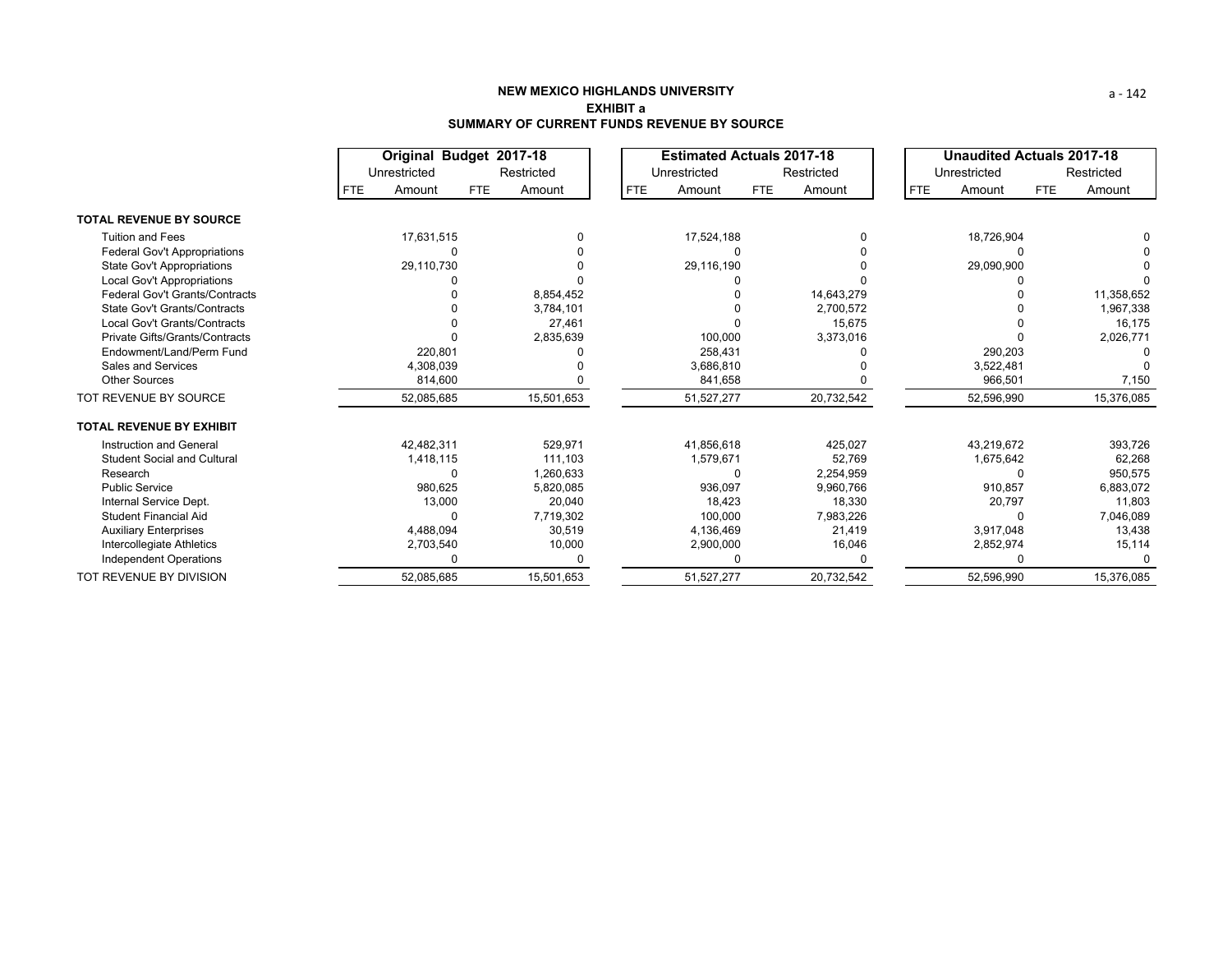# **NEW MEXICO HIGHLANDS UNIVERSITYEXHIBIT bSUMMARY OF SALARIES IN ALL CURRENT FUNDS**

|                                                            |            | Original Budget 2017-18 |            |             |            | <b>Estimated Actuals 2017-18</b> |            |              |            | <b>Unaudited Actuals 2017-18</b> |            |             |
|------------------------------------------------------------|------------|-------------------------|------------|-------------|------------|----------------------------------|------------|--------------|------------|----------------------------------|------------|-------------|
|                                                            |            | Unrestricted            |            | Restricted  |            | Unrestricted                     |            | Restricted   |            | Unrestricted                     |            | Restricted  |
|                                                            | <b>FTE</b> | Amount                  | <b>FTE</b> | Amount      | <b>FTE</b> | Amount                           | <b>FTE</b> | Amount       | <b>FTE</b> | Amount                           | <b>FTE</b> | Amount      |
| PROFESSIONAL SALARIES                                      |            |                         |            |             |            |                                  |            |              |            |                                  |            |             |
| Instruction                                                | 24.43      | 1,410,127               | 0.00       | 0           | 22.43      | 1,135,586                        | 0.00       | $\mathbf 0$  | 21.93      | 1,127,752                        | 0.00       | 0           |
| Academic Support                                           | 14.24      | 1,167,629               | 0.00       | 0           | 16.24      | 1,016,460                        | 0.00       | $\Omega$     | 16.24      | 989,706                          | 0.00       | $\mathbf 0$ |
| <b>Student Services</b>                                    | 20.00      | 1,370,236               | 0.00       | 0           | 28.25      | 1,279,508                        | 0.00       | $\mathbf 0$  | 25.75      | 1,306,360                        | 0.00       | 0           |
| <b>Institutional Support</b>                               | 31.09      | 2,296,190               | 0.00       | 0           | 35.43      | 2,334,474                        | 0.00       | $\Omega$     | 35.43      | 2,419,720                        | 0.00       | 0           |
| Oper & Maint of Plant                                      | 4.00       | 257,617                 | 0.00       | $\Omega$    | 5.00       | 243,779                          | 0.00       | $\Omega$     | 3.90       | 235,985                          | 0.00       | $\mathbf 0$ |
| <b>Student Social and Cultural</b>                         | 3.70       | 281,150                 | 0.00       | 0           | 6.00       | 327,348                          | 0.00       | $\mathbf{0}$ | 5.00       | 307,144                          | 0.00       | $\mathbf 0$ |
| Research                                                   | 0.00       | 102,311                 | 0.00       | 0           | 1.00       | 68,803                           | 1.00       | 38,500       | 2.00       | 68,803                           | 2.00       | 35,269      |
| <b>Public Service</b>                                      | 2.80       | 485,777                 | 17.78      | 1,170,120   | 3.00       | 322,509                          | 52.05      | 1,432,939    | 4.00       | 324,773                          | 18.23      | 914,736     |
| Internal Service Dept.<br>Student Financial Aid            | 11.10      | 712,000                 | 0.00       | 0           | 8.60       | 532,189                          | 0.00       | $\mathbf 0$  | 9.10       | 523,016                          | 0.00       | 0           |
| <b>Auxiliary Enterprises</b>                               | 2.30       | 213,882                 | 0.00       | $\mathbf 0$ | 3.10       | 147,780                          | 0.00       | $\mathbf 0$  | 3.00       | 147.015                          | 0.00       | $\mathbf 0$ |
| Intercollegiate Athletics                                  | 22.00      | 1,147,267               | 0.00       | $\mathbf 0$ | 22.00      | 1,041,432                        | 0.00       | $\Omega$     | 21.00      | 1,048,887                        | 0.00       | 0           |
| <b>Independent Operations</b>                              |            |                         |            |             |            |                                  |            |              |            |                                  |            |             |
| <b>TOT PROF SALARIES</b>                                   | 135.66     | 9,444,186               | 17.78      | 1,170,120   | 151.05     | 8,449,868                        | 53.05      | 1,471,439    | 147.35     | 8,499,161                        | 20.23      | 950,005     |
| <b>FULL-TIME FACULTY</b>                                   |            |                         |            |             |            |                                  |            |              |            |                                  |            |             |
| Instruction                                                | 131.07     | 8,028,094               | 0.00       | $\mathbf 0$ | 139.01     | 7,746,206                        | 0.00       | $\mathbf 0$  | 130.04     | 7,738,652                        | 0.00       | $\pmb{0}$   |
| Academic Support                                           |            |                         |            |             |            |                                  |            |              |            |                                  |            |             |
| <b>Student Services</b>                                    |            |                         |            |             |            |                                  |            |              |            |                                  |            |             |
| <b>Institutional Support</b>                               |            |                         |            |             |            |                                  |            |              |            |                                  |            |             |
| Oper & Maint of Plant                                      |            |                         |            |             |            |                                  |            |              |            |                                  |            |             |
| <b>Student Social and Cultural</b>                         |            |                         |            |             |            |                                  |            |              |            |                                  |            |             |
| Research                                                   | 1.00       | 16,414                  | 4.27       | 234,991     | 1.75       | 49,146                           | 4.93       | 155,819      | 0.75       | 49,152                           | 4.00       | 142,225     |
| <b>Public Service</b>                                      | 2.40       | $\Omega$                | 4.91       | 269,637     | 1.57       | 9,689                            | 10.97      | 441,166      | 1.00       | 9,383                            | 2.58       | 283,449     |
| Internal Service Dept.                                     |            |                         |            |             |            |                                  |            |              |            |                                  |            |             |
| <b>Student Financial Aid</b>                               |            |                         |            |             |            |                                  |            |              |            |                                  |            |             |
| <b>Auxiliary Enterprises</b><br>Intercollegiate Athletics  |            |                         |            |             |            |                                  |            |              |            |                                  |            |             |
| <b>Independent Operations</b>                              |            |                         |            |             |            |                                  |            |              |            |                                  |            |             |
|                                                            |            |                         |            |             |            |                                  |            |              |            |                                  |            |             |
| TOT FULL-TIME FACULTY                                      | 134.47     | 8,044,508               | 9.18       | 504,628     | 142.33     | 7,805,041                        | 15.90      | 596,985      | 131.79     | 7,797,186                        | 6.58       | 425,674     |
| <b>PART-TIME FACULTY</b>                                   |            |                         |            |             |            |                                  |            |              |            |                                  |            |             |
| Instruction                                                | 51.88      | 1,014,613               | 0.00       | $\mathsf 0$ | 66.68      | 1,115,225                        | 0.00       | $\mathbf 0$  | 47.32      | 1,113,238                        | 0.00       | 0           |
| Academic Support                                           |            |                         |            |             |            |                                  |            |              |            |                                  |            |             |
| <b>Student Services</b>                                    |            |                         |            |             |            |                                  |            |              |            |                                  |            |             |
| <b>Institutional Support</b>                               |            |                         |            |             |            |                                  |            |              |            |                                  |            |             |
| Oper & Maint of Plant                                      |            |                         |            |             |            |                                  |            |              |            |                                  |            |             |
| <b>Student Social and Cultural</b>                         |            |                         |            |             |            |                                  |            |              |            |                                  |            |             |
| Research                                                   |            |                         |            |             |            |                                  |            |              |            |                                  |            |             |
| <b>Public Service</b>                                      | 0.00       | $\mathbf 0$             | 14.18      | 283,689     | 0.88       | $\mathbf 0$                      | 1.00       | 455,558      | 0.00       | $\mathbf 0$                      | 1.00       | 397,705     |
| Internal Service Dept.                                     |            |                         |            |             |            |                                  |            |              |            |                                  |            |             |
| <b>Student Financial Aid</b>                               | 0.06       | $\mathbf 0$             |            |             |            |                                  |            | $\mathbf 0$  | 0.00       | $\mathbf 0$                      |            | $\mathbf 0$ |
| <b>Auxiliary Enterprises</b>                               |            |                         | 0.00       | $\mathbf 0$ | 1.00       | (1, 168)                         | 0.00       |              |            |                                  | 0.00       |             |
| Intercollegiate Athletics<br><b>Independent Operations</b> |            |                         |            |             |            |                                  |            |              |            |                                  |            |             |
| TOT PART-TIME FACULTY                                      | 51.94      | 1,014,613               | 14.18      | 283,689     | 68.56      | 1,114,057                        | 1.00       | 455,558      | 47.32      | 1,113,238                        | 1.00       | 397,705     |
|                                                            |            |                         |            |             |            |                                  |            |              |            |                                  |            |             |

b ‐ 143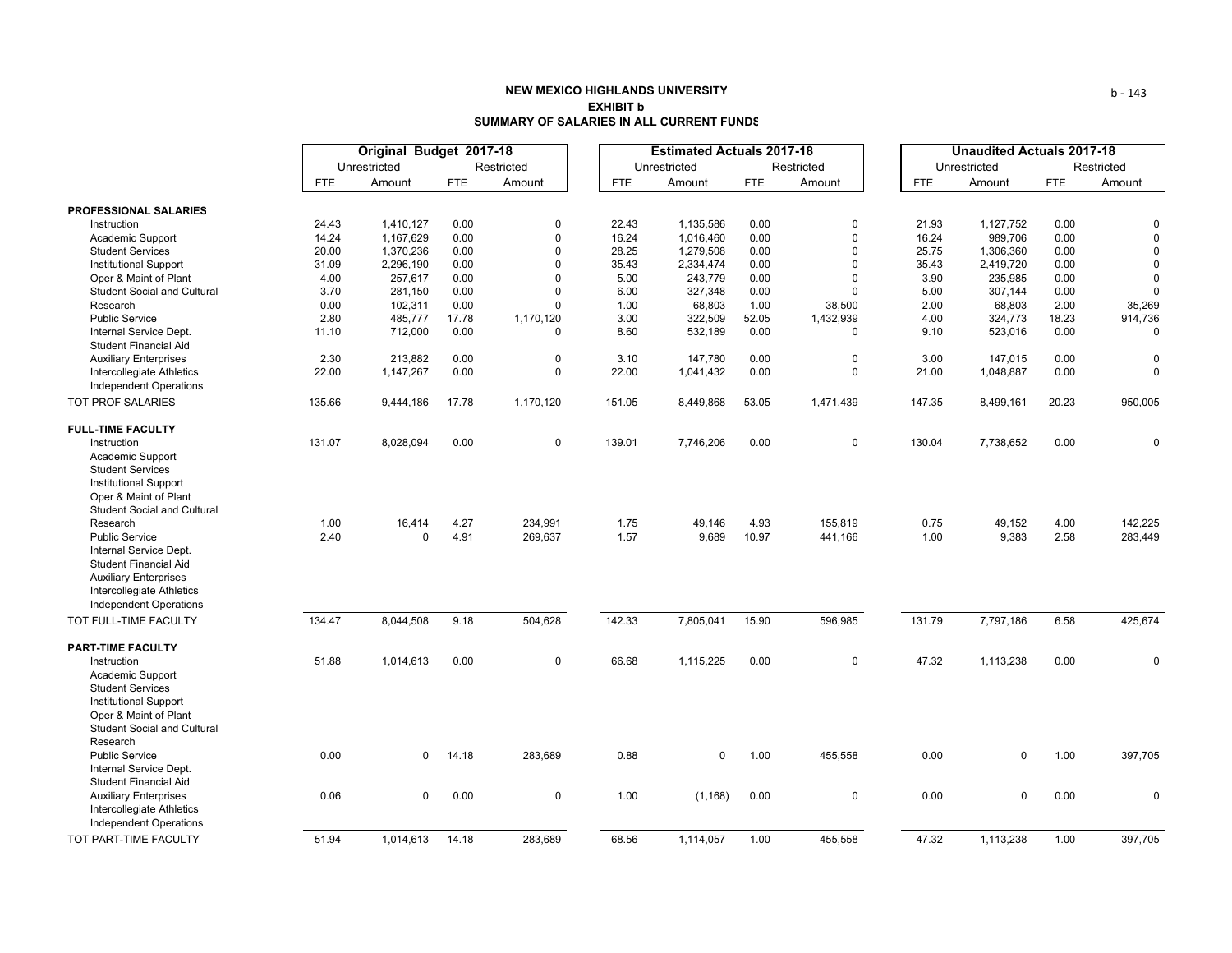# **NEW MEXICO HIGHLANDS UNIVERSITYEXHIBIT bSUMMARY OF SALARIES IN ALL CURRENT FUNDS**

|                                                                                                                                                                                                                          |              | Original Budget 2017-18 |            |          |              | <b>Estimated Actuals 2017-18</b> |            |             |              | <b>Unaudited Actuals 2017-18</b> |            |              |  |
|--------------------------------------------------------------------------------------------------------------------------------------------------------------------------------------------------------------------------|--------------|-------------------------|------------|----------|--------------|----------------------------------|------------|-------------|--------------|----------------------------------|------------|--------------|--|
|                                                                                                                                                                                                                          | Unrestricted |                         | Restricted |          | Unrestricted |                                  | Restricted |             | Unrestricted |                                  | Restricted |              |  |
|                                                                                                                                                                                                                          | <b>FTE</b>   | Amount                  | <b>FTE</b> | Amount   | <b>FTE</b>   | Amount                           | <b>FTE</b> | Amount      | <b>FTE</b>   | Amount                           | <b>FTE</b> | Amount       |  |
| SECRETARIAL/CLERICAL                                                                                                                                                                                                     |              |                         |            |          |              |                                  |            |             |              |                                  |            |              |  |
| Instruction                                                                                                                                                                                                              | 21.72        | 606,869                 | 0.00       | $\Omega$ | 18.79        | 545,268                          | 0.00       | $\Omega$    | 17.41        | 539,426                          | 0.00       | 0            |  |
| Academic Support                                                                                                                                                                                                         | 5.50         | 196,981                 | 0.00       | 0        | 5.00         | 184,600                          | 0.00       | $\Omega$    | 5.00         | 184,628                          | 0.00       | $\Omega$     |  |
| <b>Student Services</b>                                                                                                                                                                                                  | 13.00        | 421,150                 | 0.00       | $\Omega$ | 9.72         | 331,081                          | 0.00       | $\Omega$    | 10.40        | 321,528                          | 0.00       | $\Omega$     |  |
| <b>Institutional Support</b>                                                                                                                                                                                             | 12.44        | 350,983                 | 0.00       | $\Omega$ | 13.57        | 315,541                          | 0.00       | $\Omega$    | 12.50        | 351,152                          | 0.00       | $\Omega$     |  |
| Oper & Maint of Plant                                                                                                                                                                                                    | 2.00         | 38,576                  | 0.00       | $\Omega$ | 3.00         | 67,043                           | 0.00       | $\Omega$    | 3.00         | 61,573                           | 0.00       | 0            |  |
| <b>Student Social and Cultural</b>                                                                                                                                                                                       | 1.00         | 36,728                  | 0.00       | 0        | 0.00         | 23,365                           | 0.00       | $\Omega$    | 0.00         | 16,339                           | 0.00       | $\Omega$     |  |
| Research                                                                                                                                                                                                                 | 0.00         | 47,690                  | 0.42       | 14,929   | 0.00         | 30,453                           | 0.90       | 73,875      | 1.00         | 29,328                           | 0.90       | 31,401       |  |
| <b>Public Service</b>                                                                                                                                                                                                    | 0.05         | 84,066                  | 7.95       | 278,473  | 0.00         | 79,275                           | 20.56      | 332,799     | 2.10         | 82,708                           | 7.44       | 261,084      |  |
| Internal Service Dept.<br><b>Student Financial Aid</b>                                                                                                                                                                   | 2.51         | 68,000                  | 0.00       | 0        | 2.50         | 67,925                           | 0.00       | $\Omega$    | 2.50         | 67,607                           | 0.00       | 0            |  |
| <b>Auxiliary Enterprises</b>                                                                                                                                                                                             | 8.18         | 39,500                  | 0.00       | 0        | 7.00         | 24,886                           | 0.00       | $\Omega$    | 1.00         | 23,748                           | 0.00       | $\Omega$     |  |
| Intercollegiate Athletics<br><b>Independent Operations</b>                                                                                                                                                               | 1.00         | 0                       | 0.00       | 0        | 5.66         | 63,194                           | 0.00       | $\mathbf 0$ | 1.00         | 65,825                           | 0.00       | 0            |  |
| TOT SECRET/CLERICAL                                                                                                                                                                                                      | 67.40        | 1,890,543               | 8.37       | 293,402  | 65.24        | 1,732,631                        | 21.46      | 406,674     | 55.91        | 1,743,863                        | 8.34       | 292,485      |  |
| <b>TECHNICAL SALARIES</b>                                                                                                                                                                                                |              |                         |            |          |              |                                  |            |             |              |                                  |            |              |  |
| Instruction                                                                                                                                                                                                              | 4.86         | 147,005                 | 0.00       | 0        | 4.17         | 137,435                          | 0.00       | $\Omega$    | 4.25         | 137,383                          | 0.00       | 0            |  |
| Academic Support                                                                                                                                                                                                         | 1.00         | 43,603                  | 0.00       | 0        | 1.00         | 30,805                           | 0.00       | $\Omega$    | 1.00         | 30,805                           | 0.00       | $\Omega$     |  |
| <b>Student Services</b>                                                                                                                                                                                                  | 3.00         | 92,226                  | 0.00       | 0        | 3.00         | 69,925                           | 0.00       | $\Omega$    | 3.00         | 62,021                           | 0.00       | $\Omega$     |  |
| <b>Institutional Support</b>                                                                                                                                                                                             | 18.23        | 635,033                 | 0.00       | 0        | 13.03        | 513,075                          | 0.00       | $\Omega$    | 13.00        | 544,050                          | 0.00       | $\Omega$     |  |
| Oper & Maint of Plant                                                                                                                                                                                                    | 64.18        | 1,553,755               | 0.00       | $\Omega$ | 61.00        | 1,389,874                        | 0.00       | $\Omega$    | 55.25        | 1,378,325                        | 0.00       | $\mathbf{0}$ |  |
| <b>Student Social and Cultural</b>                                                                                                                                                                                       | 1.75         | 58,015                  | 0.00       | 0        | 1.75         | 58,490                           | 0.00       | $\Omega$    | 1.75         | 58,069                           | 0.00       | $\Omega$     |  |
| Research                                                                                                                                                                                                                 | 0.00         | 0                       | 0.00       | 42       | 0.00         | $\Omega$                         | 2.75       | 4,000       | 0.00         | $\Omega$                         | 0.00       | $\Omega$     |  |
| <b>Public Service</b>                                                                                                                                                                                                    | 0.00         | 15,469                  | 1.50       | 52,545   | 0.01         | 19,955                           | 27.90      | 49,781      | 0.01         | 19,859                           | 1.00       | 37,292       |  |
| Internal Service Dept.<br><b>Student Financial Aid</b>                                                                                                                                                                   | 4.15         | 113,203                 | 0.00       | 0        | 7.01         | 144,870                          | 0.00       | $\Omega$    | 2.25         | 115,005                          | 0.00       |              |  |
| <b>Auxiliary Enterprises</b>                                                                                                                                                                                             | 0.00         | 345,428                 | 0.00       | 0        | 0.23         | 159,614                          | 0.00       | $\mathbf 0$ | 7.00         | 159,263                          | 0.00       | $\Omega$     |  |
| <b>Intercollegiate Athletics</b><br><b>Independent Operations</b>                                                                                                                                                        | 0.00         | 0                       | 0.00       | 0        | 0.00         | $\mathbf 0$                      | 0.00       | $\mathbf 0$ | 0.00         | $\mathbf 0$                      | 0.00       | 0            |  |
| <b>TOT TECHNICAL</b>                                                                                                                                                                                                     | 97.17        | 3,003,737               | 1.50       | 52,587   | 91.20        | 2,524,042                        | 30.65      | 53,781      | 87.51        | 2,504,779                        | 1.00       | 37,292       |  |
| <b>GA/TA SALARIES</b>                                                                                                                                                                                                    |              |                         |            |          |              |                                  |            |             |              |                                  |            |              |  |
| Instruction<br>Academic Support<br><b>Student Services</b><br><b>Institutional Support</b><br>Oper & Maint of Plant                                                                                                      | 23.82        | 708,200                 | 0.00       | 0        | 24.52        | 679,943                          | 0.00       | $\mathbf 0$ | 19.69        | 645,831                          | 0.00       | 0            |  |
| <b>Student Social and Cultural</b><br>Research<br><b>Public Service</b><br>Internal Service Dept.<br><b>Student Financial Aid</b><br><b>Auxiliary Enterprises</b><br>Intercollegiate Athletics<br>Independent Operations | 0.14         | 0                       | 1.13       | 33,635   | 0.00         | $\mathbf 0$                      | 0.60       | 121,236     | 0.00         | $\Omega$                         | 0.30       | 68,409       |  |
| <b>TOT GA/TA SALARIES</b>                                                                                                                                                                                                | 23.96        | 708,200                 | 1.13       | 33,635   | 24.52        | 679,943                          | 0.60       | 121,236     | 19.69        | 645,831                          | 0.30       | 68,409       |  |

b ‐ 144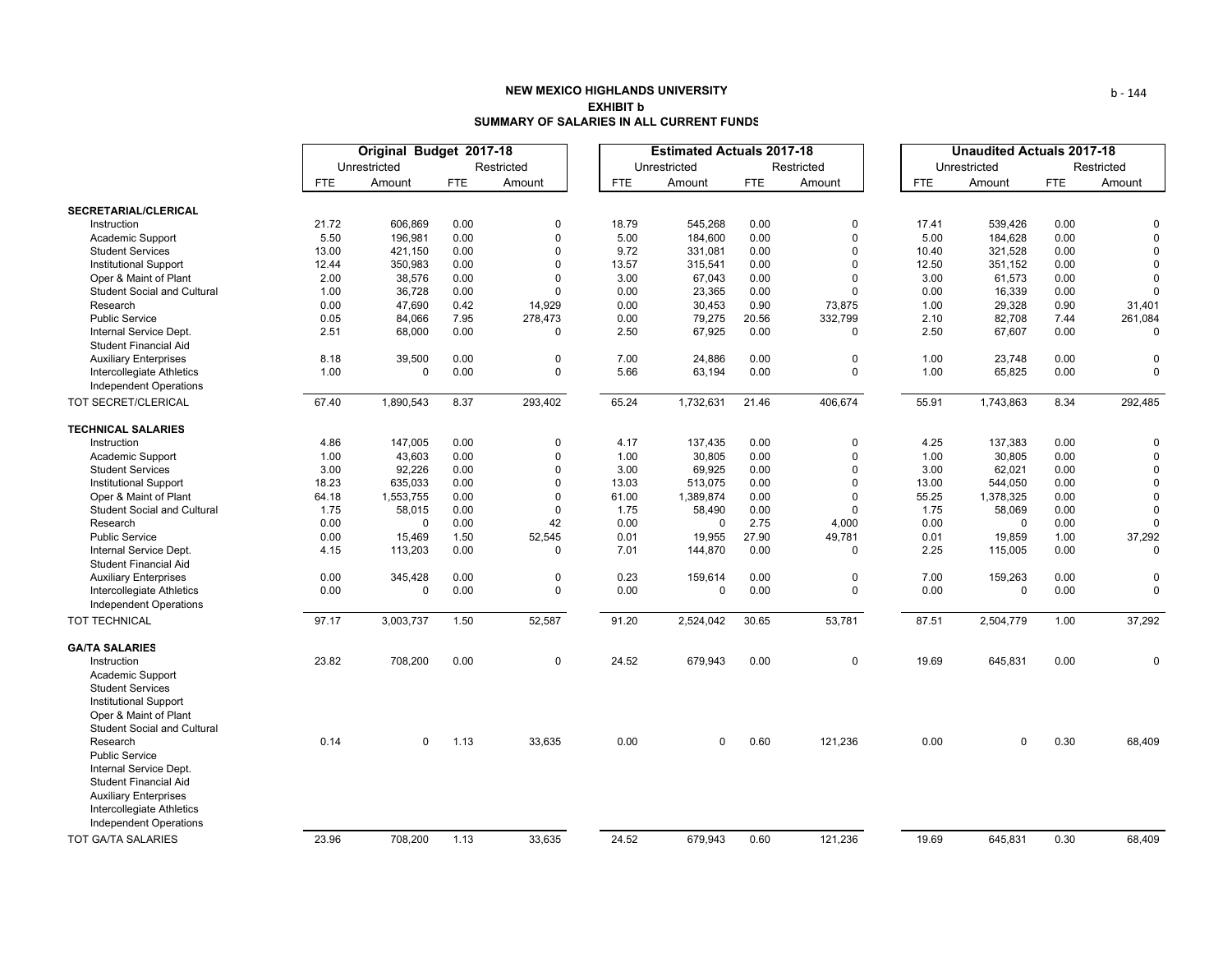## **NEW MEXICO HIGHLANDS UNIVERSITYEXHIBIT bSUMMARY OF SALARIES IN ALL CURRENT FUNDS**

|                                                            | Original Budget 2017-18 |                        |              |                            |               | <b>Estimated Actuals 2017-18</b> |              | <b>Unaudited Actuals 2017-18</b> |               |                    |              |               |
|------------------------------------------------------------|-------------------------|------------------------|--------------|----------------------------|---------------|----------------------------------|--------------|----------------------------------|---------------|--------------------|--------------|---------------|
|                                                            |                         | Unrestricted           |              | Restricted                 |               | Unrestricted                     |              | Restricted                       |               | Unrestricted       |              | Restricted    |
|                                                            | <b>FTE</b>              | Amount                 | <b>FTE</b>   | Amount                     | <b>FTE</b>    | Amount                           | <b>FTE</b>   | Amount                           | FTE           | Amount             | <b>FTE</b>   | Amount        |
| <b>FEDERAL WORK STUDY</b>                                  |                         |                        |              |                            |               |                                  |              |                                  |               |                    |              |               |
| Instruction                                                | 0.00                    | $\mathbf 0$            | 11.33        | 188,481                    | 3.02          | 45,573                           | 2.40         | 150,274                          | 3.29          | 55,864             | 9.62         | 150,074       |
| Academic Support                                           | 0.00                    | $\mathbf 0$            | 1.76         | 29,219                     | 0.44          | 6,860                            | 1.50         | 10,377                           | 1.00          | 3,473              | 0.66         | 10,348        |
| <b>Student Services</b>                                    | 0.00                    | $\mathbf 0$            | 5.04         | 83,859                     | 1.35          | 20,850                           | 2.10         | 79,221                           | 6.72          | 104,777            | 0.00         | $\Omega$      |
| <b>Institutional Support</b>                               | 0.00                    | 0                      | 0.25         | 4,219                      | 3.26          | 50,852                           | 0.60         | 21,715                           | 0.50          | 183                | 1.36         | 21,192        |
| Oper & Maint of Plant                                      | 0.00                    | $\mathbf 0$            | 1.48         | 24,643                     | 0.13          | 2,077                            | 0.00         | 13,102                           | 0.00          | $\Omega$           | 0.67         | 10,451        |
| <b>Student Social and Cultural</b>                         | 0.05                    | 0                      | 5.15         | 85,748                     | 1.55          | 24,206                           | 1.20         | 37,717                           | 3.27          | 51,024             | 0.00         | $\Omega$      |
| Research                                                   | 0.48                    | $\Omega$               | 0.24         | 4,028                      | 0.00          | $\Omega$                         | 0.60         | 3,876                            | 0.00          | $\Omega$           | 0.16         | 2,468         |
| <b>Public Service</b>                                      | 0.09                    | $\mathbf 0$            | 1.04         | 17,269                     | 0.64          | $\mathbf 0$                      | 3.51         | 31,745                           | 0.00          | $\Omega$           | 1.26         | 19,663        |
| Internal Service Dept.                                     | 0.00                    | $\Omega$               | 0.92         | 15,328                     | 0.36          | 5,567                            | 0.00         | 8,330                            | 0.63          | 3,140              | 0.52         | 8,157         |
| <b>Student Financial Aid</b>                               |                         |                        |              |                            |               |                                  |              |                                  |               |                    |              |               |
| <b>Auxiliary Enterprises</b>                               | 0.00                    | $\mathbf 0$            | 0.98         | 16,367                     | 0.00          | 3,803                            | 0.00         | 11,419                           | 0.00          | 459                | 0.62         | 9,670         |
| Intercollegiate Athletics                                  | 0.00                    | $\mathbf 0$            | 0.00         | 5,000                      | 0.50          | 4,001                            | 0.00         | 6,046                            | 0.17          | 2,576              | 0.39         | 6,024         |
| Independent Operations                                     |                         |                        |              |                            |               |                                  |              |                                  |               |                    |              |               |
| TOT FEDERAL WORK STUDY                                     | 0.62                    | $\mathbf 0$            | 28.19        | 474,161                    | 11.25         | 163,787                          | 11.91        | 373,822                          | 15.57         | 221,496            | 15.26        | 238,047       |
| <b>STATE WORK STUDY</b>                                    |                         |                        |              |                            |               |                                  |              |                                  |               |                    |              |               |
| Instruction                                                | 0.00                    | 0                      | 4.23         | 70,378                     | 0.83          | 12,291                           | 2.10         | 34,796                           | 0.43          | 14,078             | 2.21         | 34,440        |
| Academic Support                                           | 0.00                    | $\mathbf 0$            | 0.90         | 14,935                     | 0.27          | 4,166                            | 1.20         | 13,396                           | 0.23          | 3,605              | 0.83         | 12,904        |
| <b>Student Services</b>                                    | 0.00                    | $\mathbf 0$            | 3.34         | 55,620                     | 0.21          | 3,176                            | 1.05         | 46,981                           | 3.28          | 51,155             | 0.00         | $\Omega$      |
| <b>Institutional Support</b>                               | 0.00                    | $\Omega$               | 0.48         | 8,003                      | 0.09          | 1,495                            | 2.40         | 11,701                           | 0.00          | 3,164              | 0.75         | 11,689        |
| Oper & Maint of Plant                                      | 0.00                    | 0                      | 0.53         | 8,815                      | 0.00          | $\mathbf 0$                      | 0.60         | 4,926                            | 0.08          | 1,183              | 0.30         | 4,731         |
| <b>Student Social and Cultural</b>                         | 0.00                    | 0                      | 1.52         | 25,355                     | 0.49          | 7,659                            | 0.60         | 15,052                           | 0.24          | 3,753              | 0.96         | 15,011        |
| Research                                                   | 0.00                    | $\mathbf 0$            | 0.25         | 4,092                      | 0.54          | $\mathbf 0$                      | 0.00         | 5,000                            | 0.00          | $\Omega$           | 0.00         | $\Omega$      |
| <b>Public Service</b>                                      | 0.68                    | 0                      | 1.26         | 21,046                     | 0.83          | 165                              | 3.30         | 3,888                            | 0.01          | 222                | 0.16         | 2,493         |
| Internal Service Dept.                                     | 0.00                    | $\Omega$               | 0.28         | 4,712                      | 0.00          | $\mathbf 0$                      | 1.20         | 10,000                           | 0.06          | 911                | 0.23         | 3,646         |
| <b>Student Financial Aid</b>                               |                         |                        |              |                            |               |                                  |              |                                  |               |                    |              |               |
| <b>Auxiliary Enterprises</b>                               | 9.77                    | $\pmb{0}$              | 0.85         | 14,152                     | 11.88         | $\mathbf 0$                      | 0.30         | 10,000                           | 0.00          | 942                | 0.24         | 3,768         |
| Intercollegiate Athletics                                  | 0.00                    | $\Omega$               | 0.00         | 5,000                      | 0.00          | $\mathbf 0$                      | 0.60         | 10,000                           | 0.15          | 2,272              | 0.58         | 9,090         |
| <b>Independent Operations</b>                              |                         |                        |              |                            |               |                                  |              |                                  |               |                    |              |               |
| TOT STATE WORK STUDY                                       | 10.45                   | $\mathbf 0$            | 13.64        | 232,108                    | 15.14         | 28,952                           | 13.35        | 165,740                          | 4.47          | 81,286             | 6.27         | 97,771        |
| <b>OTHER SALARIES</b>                                      |                         |                        |              |                            |               |                                  |              |                                  |               |                    |              |               |
| Instruction                                                | 19.00                   | 339,604                | 0.00         | 0                          | 40.63         | 633,139                          | 0.00         | $\mathbf 0$                      | 73.25         | 783,785            | 0.00         | $\Omega$      |
| Academic Support                                           | 3.94                    | 69,000                 | 0.00         | 0                          | 6.19          | 97,861                           | 0.00         | $\Omega$                         | 8.00          | 88,258             | 0.00         | $\Omega$      |
| <b>Student Services</b>                                    | 12.46                   | 206,100                | 0.00         | 0                          | 17.39         | 271,406                          | 0.00         | $\Omega$                         | 23.30         | 256,768            | 0.00         | $\Omega$      |
| <b>Institutional Support</b>                               | 3.27                    | 55,300                 | 0.00         | $\Omega$                   | 12.99         | 203,035                          | 0.00         | $\Omega$                         | 23.27         | 300,410            | 0.00         | $\Omega$      |
| Oper & Maint of Plant                                      | 13.52                   | 113,000                | 0.00         | $\Omega$                   | 9.81          | 153,585                          | 0.00         | $\mathbf 0$                      | 12.50         | 169,104            | 0.00         | $\Omega$      |
| <b>Student Social and Cultural</b>                         | 2.88                    | 47,166                 | 0.00         | $\mathbf 0$                | 10.49         | 163,811                          | 0.00         | $\Omega$                         | 9.75          | 143,840            | 0.00         |               |
| Research                                                   | 0.00                    | 2,000                  | 4.90         | 81,468                     | 0.00          | 8,360                            | 0.00         | 59,261                           | 0.75          | 9,163              | 11.00        | 84,201        |
| <b>Public Service</b>                                      | 0.00                    | 20,979                 | 21.70        | 426,362                    | 0.00          | 22,838                           | 7.71         | 456,275                          | 3.33          | 31,115             | 19.20        | 353,125       |
| Internal Service Dept.                                     | 4.62                    | 77,000                 | 0.00         | 0                          | 6.02          | 93,998                           | 0.00         | $\Omega$                         | 8.25          | 86,248             | 0.00         | $\Omega$      |
| <b>Student Financial Aid</b>                               |                         |                        |              |                            |               |                                  |              |                                  |               |                    |              |               |
| <b>Auxiliary Enterprises</b>                               | 0.00<br>4.98            | 163,725<br>$\mathbf 0$ | 0.00<br>0.00 | $\mathbf 0$<br>$\mathbf 0$ | 0.00<br>10.94 | 187,261<br>135,493               | 0.00<br>0.00 | $\overline{0}$<br>$\mathbf 0$    | 15.25<br>3.43 | 218,526<br>127,804 | 0.00<br>0.00 | 0<br>$\Omega$ |
| Intercollegiate Athletics<br><b>Independent Operations</b> |                         |                        |              |                            |               |                                  |              |                                  |               |                    |              |               |
| TOT OTHER SALARIES                                         | 64.67                   | 1.093.874              | 26.60        | 507.830                    | 114.46        | 1.970.786                        | 7.71         | 515.536                          | 181.07        | 2,215,021          | 30.20        | 437,326       |

b ‐ 145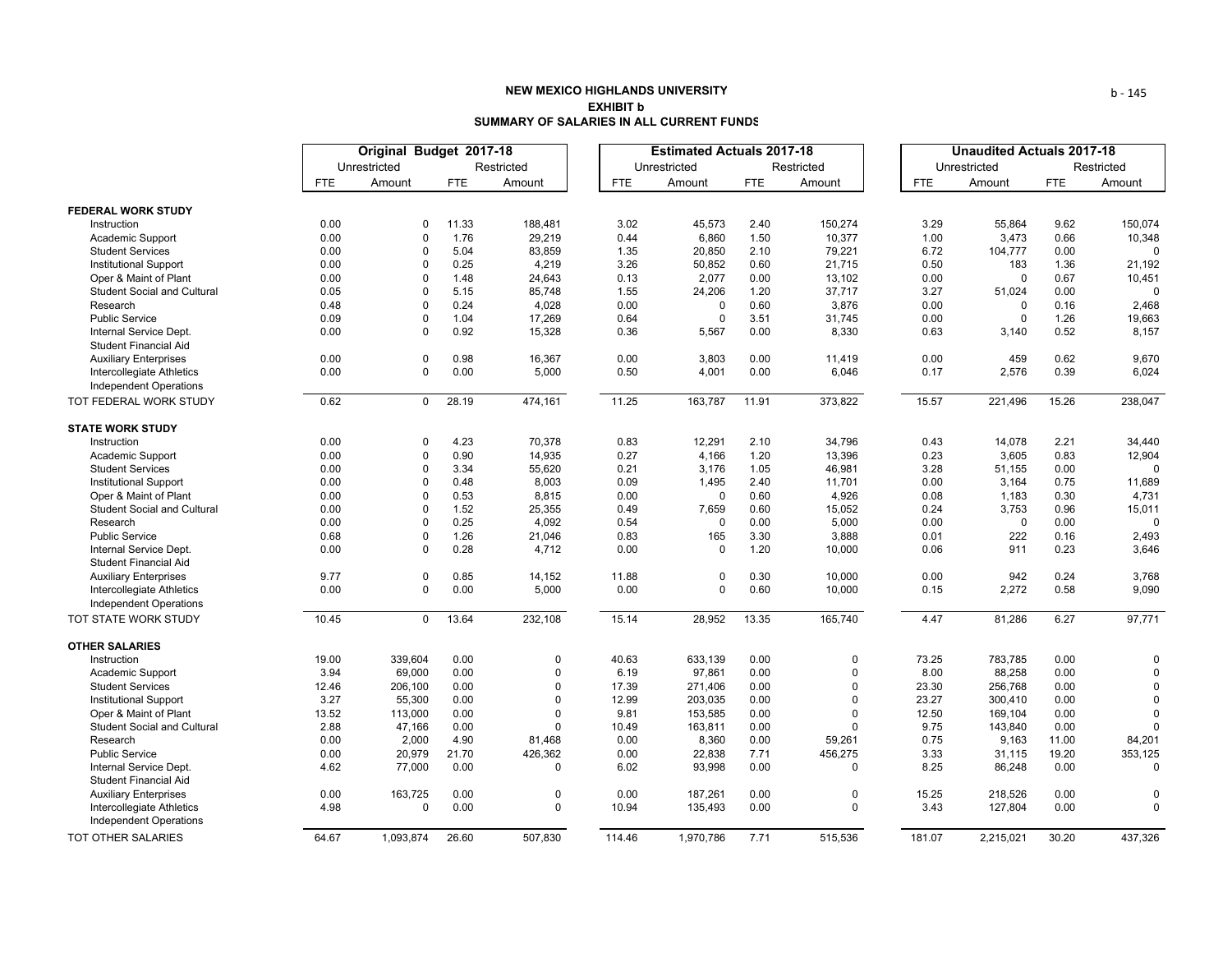## **NEW MEXICO HIGHLANDS UNIVERSITYEXHIBIT bSUMMARY OF SALARIES IN ALL CURRENT FUNDS**

|                                    |            | Original Budget 2017-18 |            |            |            | <b>Estimated Actuals 2017-18</b> |            |            |            | <b>Unaudited Actuals 2017-18</b> | Restricted |  |  |  |  |
|------------------------------------|------------|-------------------------|------------|------------|------------|----------------------------------|------------|------------|------------|----------------------------------|------------|--|--|--|--|
|                                    |            | Unrestricted            |            | Restricted |            | Unrestricted                     |            | Restricted |            | Unrestricted                     |            |  |  |  |  |
|                                    | <b>FTE</b> | Amount                  | <b>FTE</b> | Amount     | <b>FTE</b> | Amount                           | <b>FTE</b> | Amount     | <b>FTE</b> | Amount                           | <b>FTE</b> |  |  |  |  |
| <b>TOTAL SALARIES BY CATEGORY</b>  |            |                         |            |            |            |                                  |            |            |            |                                  |            |  |  |  |  |
| <b>Professional Salaries</b>       | 135.66     | 9,444,186               | 17.78      | 1,170,120  | 151.05     | 8,449,868                        | 53.05      | 1,471,439  | 147.35     | 8,499,161                        | 20.23      |  |  |  |  |
| <b>Full-Time Faculty</b>           | 134.47     | 8,044,508               | 9.18       | 504,628    | 142.33     | 7,805,041                        | 15.90      | 596,985    | 131.79     | 7.797.186                        | 6.58       |  |  |  |  |
| Part-Time Faculty                  | 51.94      | 1,014,613               | 14.18      | 283,689    | 68.56      | 1,114,057                        | 1.00       | 455,558    | 47.32      | 1,113,238                        | 1.00       |  |  |  |  |
| Secretarial/Clerical Salaries      | 67.40      | 1,890,543               | 8.37       | 293,402    | 65.24      | 1,732,631                        | 21.46      | 406,674    | 55.91      | 1,743,863                        | 8.34       |  |  |  |  |
| <b>Technical Salaries</b>          | 97.17      | 3,003,737               | 1.50       | 52,587     | 91.20      | 2,524,042                        | 30.65      | 53,781     | 87.51      | 2,504,779                        | 1.00       |  |  |  |  |
| <b>GA/TA Salaries</b>              | 23.96      | 708,200                 | 1.13       | 33,635     | 24.52      | 679,943                          | 0.60       | 121,236    | 19.69      | 645.831                          | 0.30       |  |  |  |  |
| <b>Federal Work Study</b>          | 0.62       |                         | 28.19      | 474,161    | 11.25      | 163,787                          | 11.91      | 373,822    | 15.57      | 221,496                          | 15.26      |  |  |  |  |
| State Work Study                   | 10.45      | 0                       | 13.64      | 232,108    | 15.14      | 28,952                           | 13.35      | 165,740    | 4.47       | 81,286                           | 6.27       |  |  |  |  |
| <b>Other Salaries</b>              | 64.67      | 1,093,874               | 26.60      | 507,830    | 114.46     | 1,970,786                        | 7.71       | 515,536    | 181.07     | 2,215,021                        | 30.20      |  |  |  |  |
| TOT SALARIES BY CATEGORY           | 586.34     | 25,199,661              | 120.57     | 3,552,160  | 683.76     | 24,469,108                       | 155.63     | 4,160,771  | 690.68     | 24,821,863                       | 89.18      |  |  |  |  |
|                                    |            |                         |            |            |            |                                  |            |            |            |                                  |            |  |  |  |  |
| <b>TOTAL SALARIES BY EXHIBIT</b>   |            |                         |            |            |            |                                  |            |            |            |                                  |            |  |  |  |  |
| Instruction                        | 276.78     | 12,254,512              | 15.56      | 258,859    | 320.09     | 12,050,666                       | 4.50       | 185,070    | 317.61     | 12,156,009                       | 11.83      |  |  |  |  |
| Academic Support                   | 24.68      | 1,477,213               | 2.66       | 44,154     | 29.14      | 1,340,752                        | 2.70       | 23,773     | 31.47      | 1,300,476                        | 1.49       |  |  |  |  |
| <b>Student Services</b>            | 48.46      | 2,089,712               | 8.38       | 139,479    | 59.92      | 1,975,945                        | 3.15       | 126,202    | 72.44      | 2,102,610                        | 0.00       |  |  |  |  |
| <b>Institutional Support</b>       | 65.03      | 3,337,506               | 0.73       | 12,222     | 78.37      | 3,418,472                        | 3.00       | 33,416     | 84.70      | 3,618,678                        | 2.11       |  |  |  |  |
| Oper & Maint of Plant              | 83.70      | 1,962,948               | 2.01       | 33,458     | 78.94      | 1,856,358                        | 0.60       | 18,028     | 74.73      | 1,846,170                        | 0.97       |  |  |  |  |
| <b>Student Social and Cultural</b> | 9.38       | 423,059                 | 6.67       | 111,103    | 20.28      | 604,881                          | 1.80       | 52,769     | 20.01      | 580,168                          | 0.96       |  |  |  |  |
| Research                           | 1.62       | 168,415                 | 11.21      | 373,185    | 3.29       | 156,762                          | 10.78      | 461,567    | 4.50       | 156,446                          | 18.36      |  |  |  |  |
| <b>Public Service</b>              | 6.02       | 606,291                 | 70.32      | 2,519,141  | 6.93       | 454,430                          | 127.00     | 3,204,151  | 10.45      | 468,061                          | 50.87      |  |  |  |  |
| Internal Service Dept.             | 22.38      | 970,203                 | 1.20       | 20,040     | 24.49      | 844,548                          | 1.20       | 18,330     | 22.79      | 795,928                          | 0.76       |  |  |  |  |
| <b>Student Financial Aid</b>       | 0.00       | O                       | 0.00       | $\Omega$   | 0.00       |                                  | 0.00       |            | 0.00       | $\Omega$                         | 0.00       |  |  |  |  |
| <b>Auxiliary Enterprises</b>       | 20.31      | 762,535                 | 1.83       | 30,519     | 23.21      | 522,175                          | 0.30       | 21,419     | 26.25      | 549,953                          | 0.86       |  |  |  |  |
| Intercollegiate Athletics          | 27.98      | 1,147,267               | 0.00       | 10,000     | 39.10      | 1,244,120                        | 0.60       | 16,046     | 25.74      | 1,247,364                        | 0.97       |  |  |  |  |
| <b>Independent Operations</b>      | 0.00       | <sup>0</sup>            | 0.00       | $\Omega$   | 0.00       | $\Omega$                         | 0.00       | $\Omega$   | 0.00       | $\Omega$                         | 0.00       |  |  |  |  |
| <b>TOT SALARIES BY EXHIBIT</b>     | 586.34     | 25.199.661              | 120.57     | 3,552,160  | 683.76     | 24.469.108                       | 155.63     | 4.160.771  | 690.68     | 24.821.863                       | 89.18      |  |  |  |  |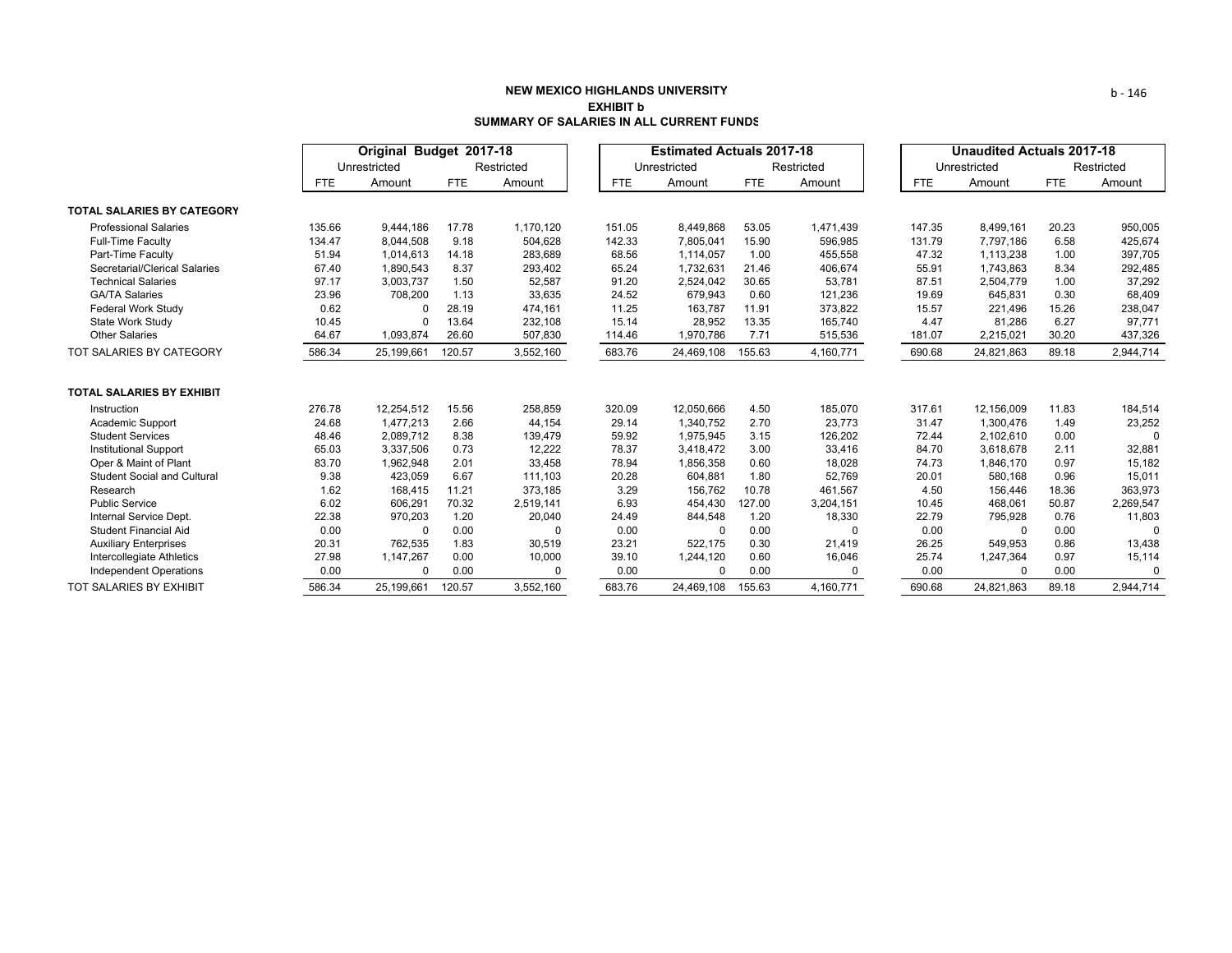# **NEW MEXICO HIGHLANDS UNIVERSITY EXHIBIT cPROPOSED SALARY INCREASE**

|                                                | 2018-19                  |
|------------------------------------------------|--------------------------|
| <b>Returning Faculty</b>                       | $\ast$<br>2%             |
| <b>Adjunct Faculty</b>                         |                          |
| Returning Professional Staff (FLSA exempt)     | 2%                       |
| Returning Professional Staff (FLSA non-exempt) | 2%                       |
| GA/TA                                          | $\overline{\phantom{a}}$ |
| Students                                       |                          |

\* Rate is subject to change due to collective bargaining for all units.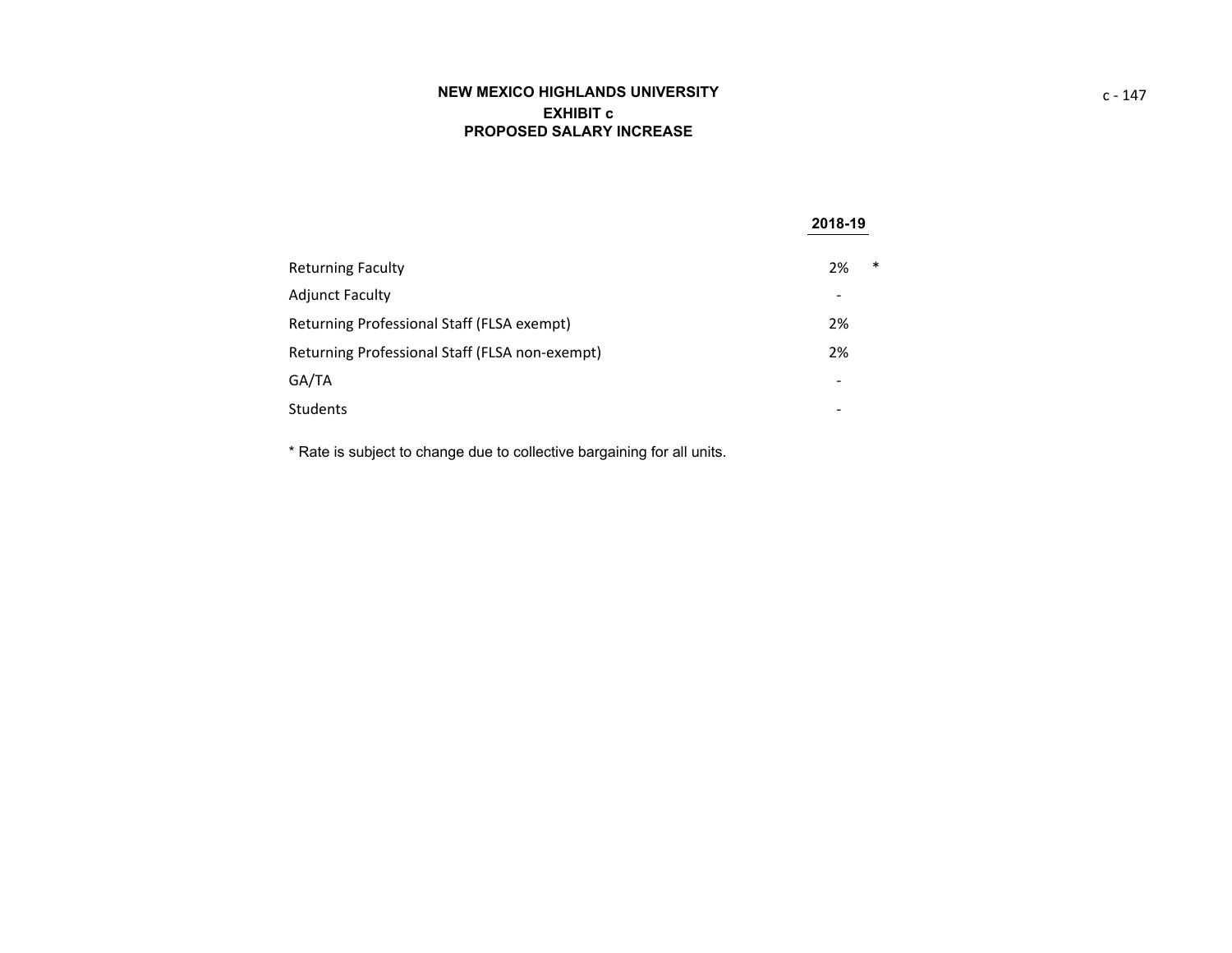#### **NEW MEXICO HIGHLANDS UNIVERSITY EXHIBIT dTUITION AND REQUIRED FEES**

|                                                 | 2017-18              | 2018-19              |
|-------------------------------------------------|----------------------|----------------------|
| <b>REGULAR SEMESTER</b>                         |                      |                      |
| <b>Undergraduate Tuition</b>                    |                      |                      |
| Part-Time Students (per credit hour)            |                      |                      |
| Resident, Off Campus                            | 241.85               | 250.00               |
| Resident, On Campus                             | 241.85               | 250.00               |
| Non-Resident, Off Campus                        | 380.75               | 423.00               |
| Non-Resident, On Campus                         | 380.75               | 423.00               |
| <b>Full-Time Students</b>                       |                      |                      |
| Resident, Off Campus                            | 2,902.20             | 3,000.00             |
| Resident, On Campus                             | 2,902.20             | 3,000.00             |
| Non-Resident, Off Campus                        | 4,569.00             | 5,076.00             |
| Non-Resident, On Campus                         | 4,569.00             | 5,076.00             |
| <b>Summer Session</b>                           |                      |                      |
| <b>Hourly Tuition Rate</b>                      | 241.85               | 250.00               |
| <b>Graduate Tuition</b>                         |                      |                      |
| Part-Time Students (per credit hour)            |                      |                      |
| Resident, Off Campus                            | 262.75               | 277.00               |
| Resident, On Campus                             | 262.75               | 277.00               |
| Non-Resident, Off Campus                        | 403.05               | 448.00               |
| Non-Resident, On Campus                         | 403.05               | 448.00               |
| <b>Full-Time Students</b>                       |                      |                      |
| Resident, Off Campus                            | 3,153.00             | 3,324.00             |
| Resident, On Campus                             | 3,153.00             | 3,324.00             |
| Non-Resident, Off Campus                        | 4,836.60             | 5,376.00             |
| Non-Resident, On Campus                         | 4,836.60             | 5,376.00             |
| <b>Summer Session</b>                           |                      |                      |
| <b>Hourly Tuition Rate</b>                      | 262.75               | 277.00               |
| <b>Required Fees</b>                            |                      |                      |
| <b>Part-Time Students</b>                       | 139.85               | 70.00                |
| <b>Full-Time Students</b>                       | 778.20               | 840.00               |
|                                                 |                      |                      |
| <b>Total Tuition and Required Fees</b>          |                      |                      |
| <b>Full-Time Undergraduate</b>                  |                      |                      |
| Resident, Off Campus                            | 2,902.20             | 3,000.00             |
| Resident, On Campus                             | 2,902.20             | 3,000.00             |
| Non-Resident, Off Campus                        | 4,569.00             | 5,076.00             |
| Non-Resident, On Campus                         | 4,569.00             | 5,076.00             |
| <b>Full-Time Graduate</b>                       |                      |                      |
| Resident, Off Campus                            | 3,153.00             | 3,324.00             |
| Resident, On Campus<br>Non-Resident, Off Campus | 3,153.00<br>4,836.60 | 3,324.00<br>5,376.00 |
|                                                 |                      |                      |
| Non-Resident, On Campus                         | 4,836.60             | 5,376.00             |
| <b>Room Rates</b>                               |                      |                      |
| Minimum                                         | 2,000.23             | 1,926.00             |
| Maximum                                         | 2,973.90             | 3,183.00             |
| <b>Board Rates</b>                              |                      |                      |
| Minimum                                         | 1,628.43             | 1,690.00             |
| Maximum                                         | 2,143.03             | 2,330.00             |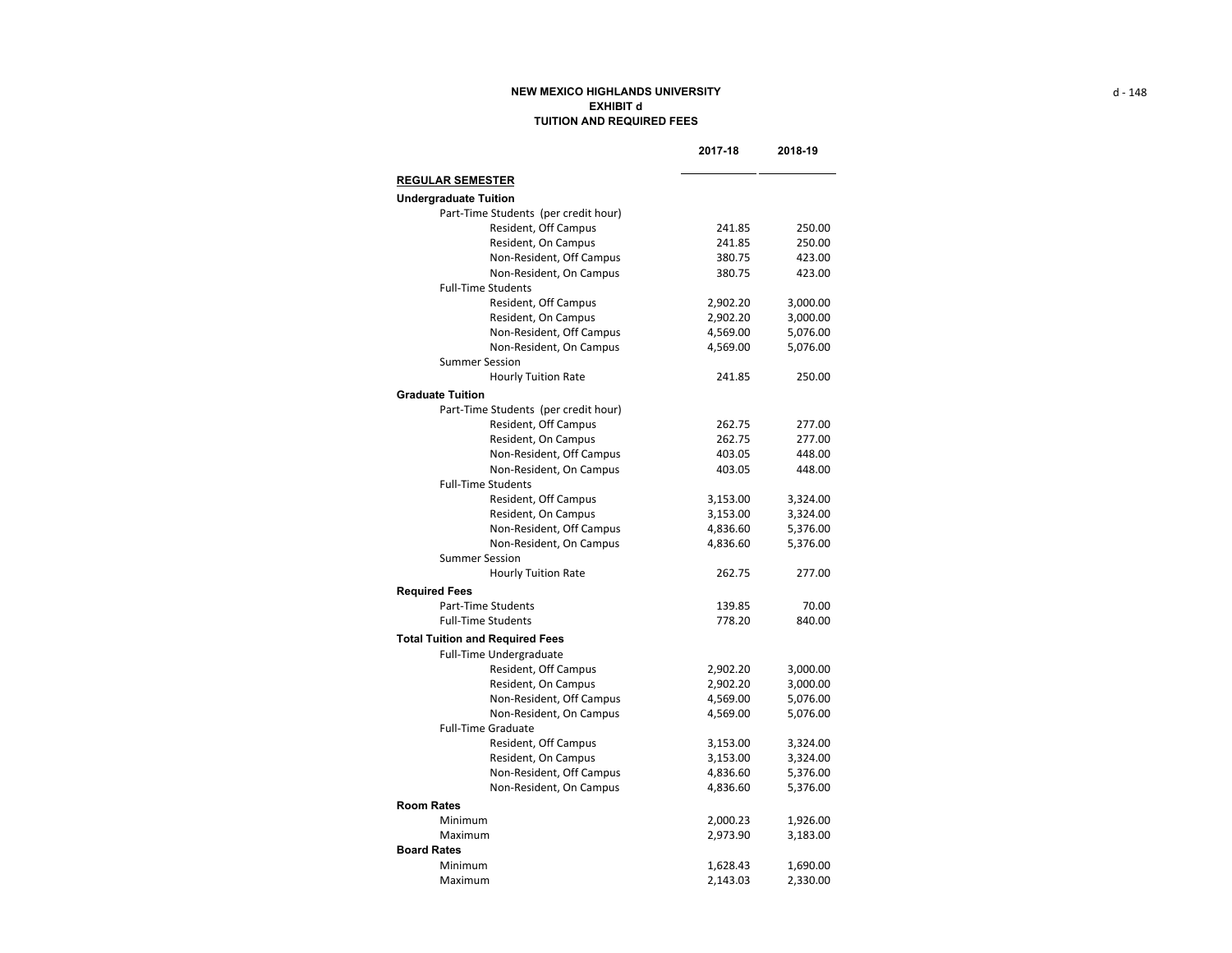# **NEW MEXICO HIGHLANDS UNIVERSIT Y EXHIBIT eSALARIES OF PRINCIPAL OFFICERS**

| <b>Exhibit</b> |                                     | <b>Title</b>                             | <b>Last Name</b> | 2017-18 | 2018-19 |
|----------------|-------------------------------------|------------------------------------------|------------------|---------|---------|
|                |                                     |                                          |                  |         |         |
| Exhibit 11     |                                     |                                          |                  |         |         |
|                | Chief Librarian                     | Director of Library Services             | Aragon           | 84,538  | 86,229  |
|                | Deans of Academic Admin.:           | Interim Dean, College of Arts & Sciences | Lail             | 105,000 | 107,100 |
|                |                                     | Interim Dean, School of Education        | Padilla-Vigil    | 105,000 | 107,100 |
|                |                                     | Dean, School of Business                 | Taylor           | 110,000 | 110,000 |
|                |                                     | Dean, School of Social Work              | Duran            | 106,400 | 108,528 |
| Exhibit 12     |                                     |                                          |                  |         |         |
|                | <b>Financial Aid Administration</b> | Director of Financial Aid                | Chavez           | 82,500  | 84,150  |
|                | <b>Student Records/Admissions</b>   | Registrar/Director for Enrollment        | Ortiz-Gallegos   | 77,140  | 78,683  |
|                | Dean of Students                    | Dean of Students                         | Blea             | 104,000 | 106,080 |
|                | <b>Strategic Enrollment</b>         | VP for Strategic Enrollment              | Martinez         | 121,400 | 123,624 |
| Exhibit 13     |                                     |                                          |                  |         |         |
|                | President                           | President                                | Minner           | 232,000 | 242,480 |
|                | <b>Chief Academic Officer</b>       | Provost                                  | Gonzales-Walker  | 172,000 | 175,440 |
|                | <b>Chief Business Officer</b>       | VP for Finance & Administration          | Baca             | 149,985 | 152,985 |
|                | Advancement                         | <b>VP</b> for Advancement                | Law              | 121,400 | 123,624 |
| Exhibit 21     |                                     |                                          |                  |         |         |
|                | Director of Athletics               | Interim Director of Athletics            | Snow             | 85,000  | 110,000 |
|                | <b>Head Football Coach</b>          | <b>Head Football Coach</b>               | Fine             | 105,000 | 107,100 |
|                | <b>Head Basketball Coach</b>        | <b>Head Basketball Coach</b>             | Snow             | 85,000  | 85,000  |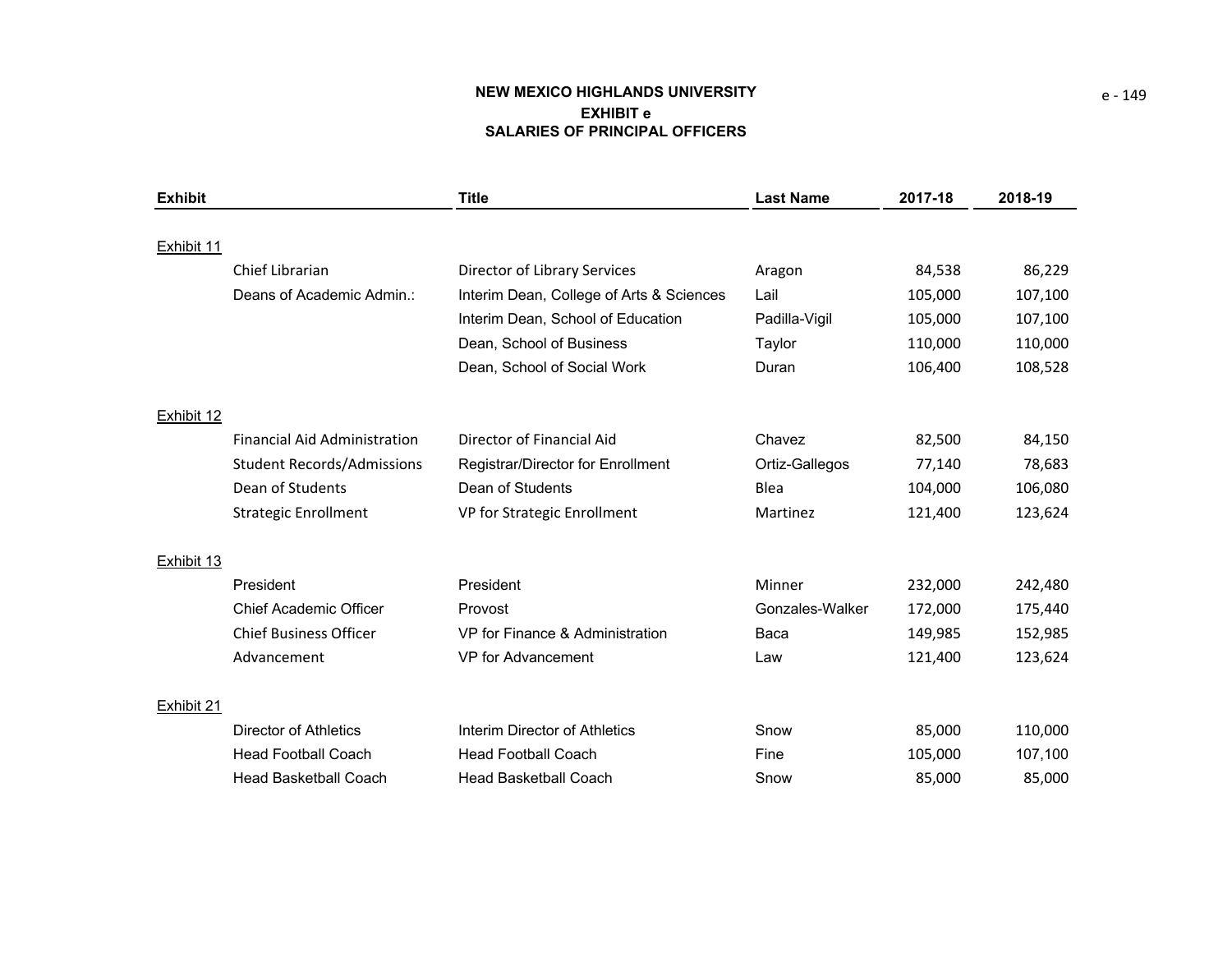|                                                           | Original Budget 2017-18 |              |            | <b>Estimated Actuals 2017-18</b> |  |            |              |            | <b>Unaudited Actuals 2017-18</b> |            |              |            |             |
|-----------------------------------------------------------|-------------------------|--------------|------------|----------------------------------|--|------------|--------------|------------|----------------------------------|------------|--------------|------------|-------------|
|                                                           |                         | Unrestricted |            | Restricted                       |  |            | Unrestricted |            | Restricted                       |            | Unrestricted |            | Restricted  |
|                                                           | <b>FTE</b>              | Amount       | <b>FTE</b> | Amount                           |  | <b>FTE</b> | Amount       | <b>FTE</b> | Amount                           | <b>FTE</b> | Amount       | <b>FTE</b> | Amount      |
| <b>PROFESSIONAL SALARIES</b>                              |                         |              |            |                                  |  |            |              |            |                                  |            |              |            |             |
| Instruction                                               | 24.43                   | 1,410,127    | 0.00       | $\mathbf 0$                      |  | 22.43      | 1,135,586    | 0.00       | $\mathbf 0$                      | 21.93      | 1,127,752    | 0.00       | 0           |
| Academic Support                                          | 14.24                   | 1,167,629    | 0.00       | $\mathbf 0$                      |  | 16.24      | 1,016,460    | 0.00       | $\mathbf 0$                      | 16.24      | 989,706      | 0.00       | $\mathbf 0$ |
| <b>Student Services</b>                                   | 20.00                   | 1,370,236    | 0.00       | $\Omega$                         |  | 28.25      | 1,279,508    | 0.00       | $\mathbf 0$                      | 25.75      | 1,306,360    | 0.00       | 0           |
| <b>Institutional Support</b>                              | 31.09                   | 2,296,190    | 0.00       | $\Omega$                         |  | 35.43      | 2,334,474    | 0.00       | $\mathbf 0$                      | 35.43      | 2,419,720    | 0.00       | $\mathbf 0$ |
| Oper & Maint of Plant                                     | 4.00                    | 257,617      | 0.00       | $\pmb{0}$                        |  | 5.00       | 243,779      | 0.00       | $\pmb{0}$                        | 3.90       | 235,985      | 0.00       | $\pmb{0}$   |
| Subtotal I & G                                            | 93.76                   | 6,501,799    | 0.00       | $\mathbf 0$                      |  | 107.35     | 6,009,807    | 0.00       | $\mathbf 0$                      | 103.25     | 6,079,523    | 0.00       | $\mathbf 0$ |
| <b>Student Social &amp; Cultural</b>                      | 3.70                    | 281,150      | 0.00       | $\Omega$                         |  | 6.00       | 327,348      | 0.00       | $\mathbf 0$                      | 5.00       | 307,144      | 0.00       | $\mathbf 0$ |
| Research                                                  | 0.00                    | 102,311      | 0.00       | $\Omega$                         |  | 1.00       | 68,803       | 1.00       | 38,500                           | 2.00       | 68,803       | 2.00       | 35,269      |
| <b>Public Service</b>                                     | 2.80                    | 485,777      | 17.78      | 1,170,120                        |  | 3.00       | 322,509      | 52.05      | 1,432,939                        | 4.00       | 324,773      | 18.23      | 914,736     |
| Internal Service Dept.                                    | 11.10                   | 712,000      | 0.00       | $\mathbf 0$                      |  | 8.60       | 532,189      | 0.00       | $\mathbf 0$                      | 9.10       | 523,016      | 0.00       | 0           |
| <b>Auxiliary Enterprises</b>                              | 2.30                    | 213,882      | 0.00       | $\mathbf{0}$                     |  | 3.10       | 147,780      | 0.00       | $\mathbf 0$                      | 3.00       | 147,015      | 0.00       | $\mathbf 0$ |
| Intercollegiate Athletics                                 | 22.00                   | 1,147,267    | 0.00       | 0                                |  | 22.00      | 1,041,432    | 0.00       | $\mathsf 0$                      | 21.00      | 1,048,887    | 0.00       | $\pmb{0}$   |
| <b>TOT PROF SALARIES</b>                                  | 135.66                  | 9,444,186    | 17.78      | 1,170,120                        |  | 151.05     | 8,449,868    | 53.05      | 1,471,439                        | 147.35     | 8,499,161    | 20.23      | 950,005     |
| <b>FULL-TIME FACULTY</b>                                  |                         |              |            |                                  |  |            |              |            |                                  |            |              |            |             |
| Instruction                                               | 131.07                  | 8,028,094    | 0.00       | $\pmb{0}$                        |  | 139.01     | 7,746,206    | 0.00       | $\mathsf 0$                      | 130.04     | 7,738,652    | 0.00       | 0           |
| Academic Support                                          |                         |              |            |                                  |  |            |              |            |                                  |            |              |            |             |
| <b>Student Services</b>                                   |                         |              |            |                                  |  |            |              |            |                                  |            |              |            |             |
| <b>Institutional Support</b>                              |                         |              |            |                                  |  |            |              |            |                                  |            |              |            |             |
| Oper & Maint of Plant                                     |                         |              |            |                                  |  |            |              |            |                                  |            |              |            |             |
| Subtotal I & G                                            | 131.07                  | 8,028,094    | 0.00       | $\mathsf 0$                      |  | 139.01     | 7,746,206    | 0.00       | $\mathsf{O}\xspace$              | 130.04     | 7,738,652    | 0.00       | $\pmb{0}$   |
| <b>Student Social &amp; Cultural</b>                      |                         |              |            |                                  |  |            |              |            |                                  |            |              |            |             |
| Research                                                  | 1.00                    | 16,414       | 4.27       | 234,991                          |  | 1.75       | 49,146       | 4.93       | 155,819                          | 0.75       | 49,152       | 4.00       | 142,225     |
| <b>Public Service</b>                                     | 2.40                    | $\mathbf 0$  | 4.91       | 269,637                          |  | 1.57       | 9,689        | 10.97      | 441,166                          | 1.00       | 9,383        | 2.58       | 283,449     |
| Internal Service Dept.                                    |                         |              |            |                                  |  |            |              |            |                                  |            |              |            |             |
| <b>Auxiliary Enterprises</b>                              |                         |              |            |                                  |  |            |              |            |                                  |            |              |            |             |
| Intercollegiate Athletics                                 |                         |              |            |                                  |  |            |              |            |                                  |            |              |            |             |
| TOT FULL-TIME FACULTY                                     | 134.47                  | 8,044,508    | 9.18       | 504,628                          |  | 142.33     | 7,805,041    | 15.90      | 596,985                          | 131.79     | 7,797,186    | 6.58       | 425,674     |
| <b>PART-TIME FACULTY</b>                                  |                         |              |            |                                  |  |            |              |            |                                  |            |              |            |             |
| Instruction                                               | 51.88                   | 1,014,613    | 0.00       | 0                                |  | 66.68      | 1,115,225    | $0.00\,$   | $\mathbf 0$                      | 47.32      | 1,113,238    | 0.00       | 0           |
| Academic Support                                          |                         |              |            |                                  |  |            |              |            |                                  |            |              |            |             |
| <b>Student Services</b>                                   |                         |              |            |                                  |  |            |              |            |                                  |            |              |            |             |
| Institutional Support                                     |                         |              |            |                                  |  |            |              |            |                                  |            |              |            |             |
| Oper & Maint of Plant                                     |                         |              |            |                                  |  |            |              |            |                                  |            |              |            |             |
| Subtotal I & G                                            | 51.88                   | 1,014,613    | 0.00       | $\mathsf 0$                      |  | 66.68      | 1,115,225    | 0.00       | $\mathsf 0$                      | 47.32      | 1,113,238    | 0.00       | $\mathsf 0$ |
| <b>Student Social &amp; Cultural</b>                      |                         |              |            |                                  |  |            |              |            |                                  |            |              |            |             |
| Research                                                  |                         |              |            |                                  |  |            |              |            |                                  |            |              |            |             |
| <b>Public Service</b>                                     | 0.00                    | $\mathbf 0$  | 14.18      | 283,689                          |  | 0.88       | 0            | 1.00       | 455,558                          | 0.00       | 0            | 1.00       | 397,705     |
| Internal Service Dept.                                    |                         |              |            |                                  |  |            |              |            |                                  |            |              |            |             |
| <b>Auxiliary Enterprises</b><br>Intercollegiate Athletics | 0.06                    | $\Omega$     | 0.00       | $\pmb{0}$                        |  | 1.00       | (1, 168)     | 0.00       | $\mathbf 0$                      | 0.00       | $\Omega$     | 0.00       | $\mathbf 0$ |
| TOT PART-TIME FACULTY                                     | 51.94                   | 1.014.613    | 14.18      | 283.689                          |  | 68.56      | 1.114.057    | 1.00       | 455.558                          | 47.32      | 1.113.238    | 1.00       | 397.705     |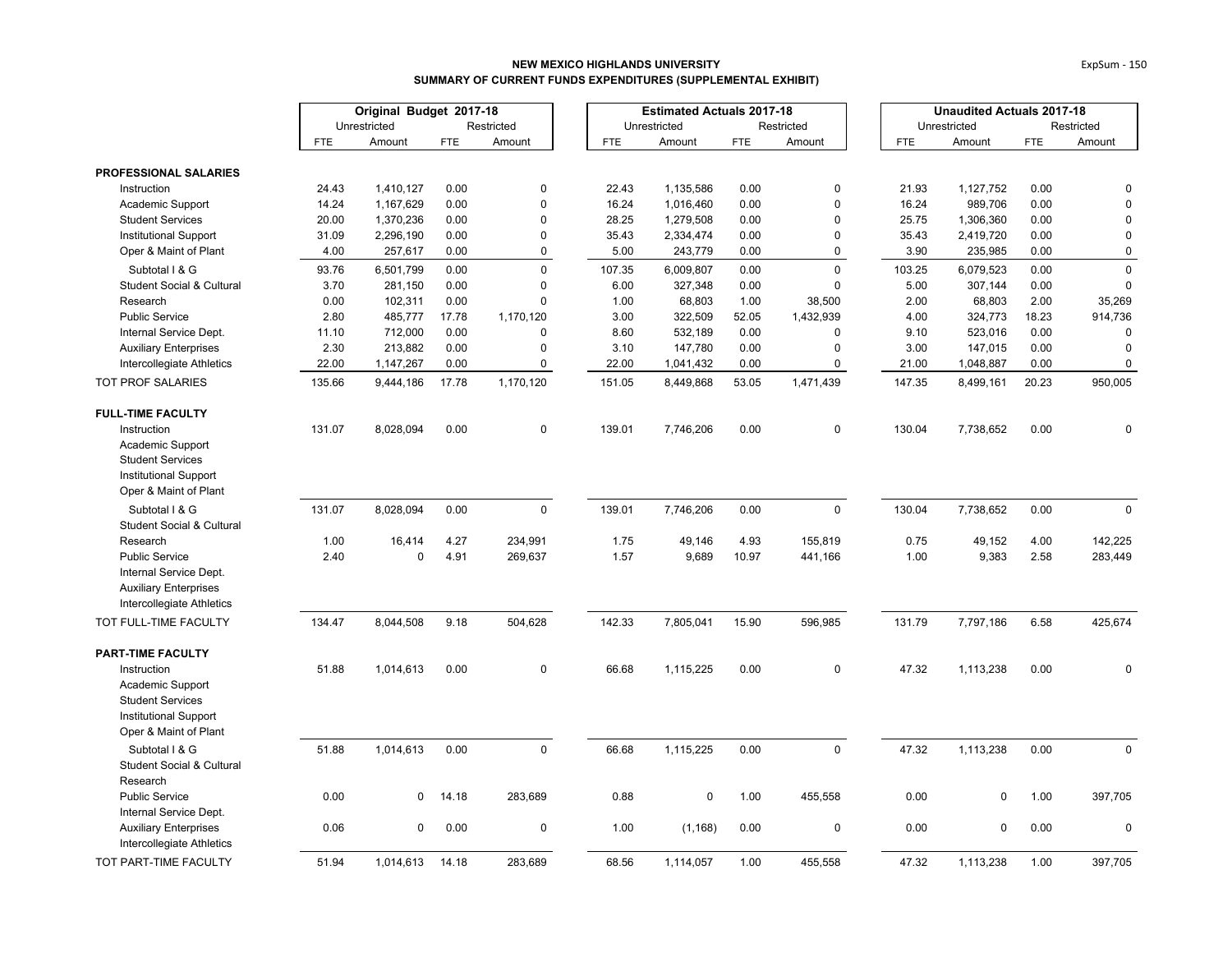|                                      | Original Budget 2017-18 |              |            | <b>Estimated Actuals 2017-18</b> |  |            |              |            | <b>Unaudited Actuals 2017-18</b> |            |              |            |             |
|--------------------------------------|-------------------------|--------------|------------|----------------------------------|--|------------|--------------|------------|----------------------------------|------------|--------------|------------|-------------|
|                                      |                         | Unrestricted |            | Restricted                       |  |            | Unrestricted |            | Restricted                       |            | Unrestricted |            | Restricted  |
|                                      | <b>FTE</b>              | Amount       | <b>FTE</b> | Amount                           |  | <b>FTE</b> | Amount       | <b>FTE</b> | Amount                           | <b>FTE</b> | Amount       | <b>FTE</b> | Amount      |
| SECRETARIAL/CLERICAL                 |                         |              |            |                                  |  |            |              |            |                                  |            |              |            |             |
| Instruction                          | 21.72                   | 606,869      | 0.00       | $\mathbf 0$                      |  | 18.79      | 545,268      | 0.00       | $\mathbf 0$                      | 17.41      | 539,426      | 0.00       | 0           |
| Academic Support                     | 5.50                    | 196,981      | 0.00       | $\mathbf 0$                      |  | 5.00       | 184,600      | 0.00       | $\mathbf 0$                      | 5.00       | 184,628      | 0.00       | $\Omega$    |
| <b>Student Services</b>              | 13.00                   | 421,150      | 0.00       | $\mathbf 0$                      |  | 9.72       | 331,081      | 0.00       | $\pmb{0}$                        | 10.40      | 321,528      | 0.00       | $\mathsf 0$ |
| <b>Institutional Support</b>         | 12.44                   | 350,983      | 0.00       | $\mathbf 0$                      |  | 13.57      | 315,541      | 0.00       | $\mathbf 0$                      | 12.50      | 351,152      | 0.00       | $\mathbf 0$ |
| Oper & Maint of Plant                | 2.00                    | 38,576       | 0.00       | $\pmb{0}$                        |  | 3.00       | 67,043       | 0.00       | $\pmb{0}$                        | 3.00       | 61,573       | 0.00       | 0           |
| Subtotal I & G                       | 54.66                   | 1,614,559    | 0.00       | $\mathbf 0$                      |  | 50.08      | 1,443,533    | 0.00       | $\mathbf 0$                      | 48.31      | 1,458,308    | 0.00       | $\mathbf 0$ |
| <b>Student Social &amp; Cultural</b> | 1.00                    | 36,728       | 0.00       | $\Omega$                         |  | 0.00       | 23,365       | 0.00       | $\mathbf 0$                      | 0.00       | 16,339       | 0.00       | $\Omega$    |
| Research                             | 0.00                    | 47,690       | 0.42       | 14,929                           |  | 0.00       | 30,453       | 0.90       | 73,875                           | 1.00       | 29,328       | 0.90       | 31,401      |
| <b>Public Service</b>                | 0.05                    | 84,066       | 7.95       | 278,473                          |  | 0.00       | 79,275       | 20.56      | 332,799                          | 2.10       | 82,708       | 7.44       | 261,084     |
| Internal Service Dept.               | 2.51                    | 68,000       | 0.00       | $\mathbf 0$                      |  | 2.50       | 67,925       | 0.00       | $\mathbf 0$                      | 2.50       | 67,607       | 0.00       | 0           |
| <b>Auxiliary Enterprises</b>         | 8.18                    | 39,500       | 0.00       | $\Omega$                         |  | 7.00       | 24,886       | 0.00       | $\pmb{0}$                        | 1.00       | 23,748       | 0.00       | $\mathbf 0$ |
| Intercollegiate Athletics            | 1.00                    | $\mathbf 0$  | 0.00       | $\mathbf 0$                      |  | 5.66       | 63,194       | 0.00       | $\mathbf 0$                      | 1.00       | 65,825       | 0.00       | 0           |
| TOT SECRET/CLERICAL                  | 67.40                   | 1,890,543    | 8.37       | 293,402                          |  | 65.24      | 1,732,631    | 21.46      | 406,674                          | 55.91      | 1,743,863    | 8.34       | 292,485     |
| <b>TECHNICAL SALARIES</b>            |                         |              |            |                                  |  |            |              |            |                                  |            |              |            |             |
| Instruction                          | 4.86                    | 147,005      | 0.00       | $\mathbf 0$                      |  | 4.17       | 137,435      | 0.00       | $\pmb{0}$                        | 4.25       | 137,383      | 0.00       | $\mathbf 0$ |
| Academic Support                     | 1.00                    | 43,603       | 0.00       | $\Omega$                         |  | 1.00       | 30,805       | 0.00       | $\mathbf 0$                      | 1.00       | 30,805       | 0.00       | $\mathbf 0$ |
| <b>Student Services</b>              | 3.00                    | 92,226       | 0.00       | $\mathbf 0$                      |  | 3.00       | 69,925       | 0.00       | $\mathbf 0$                      | 3.00       | 62,021       | 0.00       | $\mathbf 0$ |
| Institutional Support                | 18.23                   | 635,033      | 0.00       | $\mathbf 0$                      |  | 13.03      | 513,075      | 0.00       | $\mathbf 0$                      | 13.00      | 544,050      | 0.00       | $\mathsf 0$ |
| Oper & Maint of Plant                | 64.18                   | 1,553,755    | 0.00       | $\mathbf 0$                      |  | 61.00      | 1,389,874    | 0.00       | $\pmb{0}$                        | 55.25      | 1,378,325    | 0.00       | $\mathsf 0$ |
| Subtotal I & G                       | 91.27                   | 2,471,622    | 0.00       | $\mathbf 0$                      |  | 82.20      | 2,141,114    | 0.00       | $\mathbf 0$                      | 76.50      | 2,152,584    | 0.00       | $\mathbf 0$ |
| <b>Student Social &amp; Cultural</b> | 1.75                    | 58,015       | 0.00       | $\Omega$                         |  | 1.75       | 58,490       | 0.00       | $\pmb{0}$                        | 1.75       | 58,069       | 0.00       | $\Omega$    |
| Research                             | 0.00                    | $\pmb{0}$    | 0.00       | 42                               |  | 0.00       | 0            | 2.75       | 4,000                            | 0.00       | $\pmb{0}$    | 0.00       | $\mathsf 0$ |
| <b>Public Service</b>                | 0.00                    | 15,469       | 1.50       | 52,545                           |  | 0.01       | 19,955       | 27.90      | 49,781                           | 0.01       | 19,859       | 1.00       | 37,292      |
| Internal Service Dept.               | 4.15                    | 113,203      | 0.00       | $\Omega$                         |  | 7.01       | 144,870      | 0.00       | $\Omega$                         | 2.25       | 115,005      | 0.00       | $\mathbf 0$ |
| <b>Auxiliary Enterprises</b>         | 0.00                    | 345,428      | 0.00       | $\Omega$                         |  | 0.23       | 159,614      | 0.00       | $\mathbf 0$                      | 7.00       | 159,263      | 0.00       | $\mathbf 0$ |
| Intercollegiate Athletics            | 0.00                    | $\pmb{0}$    | 0.00       | 0                                |  | 0.00       | 0            | 0.00       | $\pmb{0}$                        | 0.00       | $\pmb{0}$    | 0.00       | $\mathbf 0$ |
| TOT TECHNICAL                        | 97.17                   | 3,003,737    | 1.50       | 52,587                           |  | 91.20      | 2,524,042    | 30.65      | 53,781                           | 87.51      | 2,504,779    | 1.00       | 37,292      |
| <b>GA/TA SALARIES</b>                |                         |              |            |                                  |  |            |              |            |                                  |            |              |            |             |
| Instruction                          | 23.82                   | 708,200      | 0.00       | $\mathbf 0$                      |  | 24.52      | 679,943      | 0.00       | $\pmb{0}$                        | 19.69      | 645,831      | 0.00       | $\pmb{0}$   |
| Academic Support                     |                         |              |            |                                  |  |            |              |            |                                  |            |              |            |             |
| <b>Student Services</b>              |                         |              |            |                                  |  |            |              |            |                                  |            |              |            |             |
| Institutional Support                |                         |              |            |                                  |  |            |              |            |                                  |            |              |            |             |
| Oper & Maint of Plant                |                         |              |            |                                  |  |            |              |            |                                  |            |              |            |             |
| Subtotal I & G                       | 23.82                   | 708,200      | 0.00       | $\mathbf 0$                      |  | 24.52      | 679,943      | 0.00       | $\mathbf 0$                      | 19.69      | 645,831      | 0.00       | $\Omega$    |
| <b>Student Social &amp; Cultural</b> |                         |              |            |                                  |  |            |              |            |                                  |            |              |            |             |
| Research                             | 0.14                    | $\mathbf 0$  | 1.13       | 33,635                           |  | 0.00       | $\mathbf 0$  | 0.60       | 121,236                          | 0.00       | 0            | 0.30       | 68,409      |
| <b>Public Service</b>                |                         |              |            |                                  |  |            |              |            |                                  |            |              |            |             |
| Internal Service Dept.               |                         |              |            |                                  |  |            |              |            |                                  |            |              |            |             |
| <b>Auxiliary Enterprises</b>         |                         |              |            |                                  |  |            |              |            |                                  |            |              |            |             |
| Intercollegiate Athletics            |                         |              |            |                                  |  |            |              |            |                                  |            |              |            |             |
| <b>TOT GA/TA</b>                     | 23.96                   | 708,200      | 1.13       | 33,635                           |  | 24.52      | 679.943      | 0.60       | 121,236                          | 19.69      | 645,831      | 0.30       | 68,409      |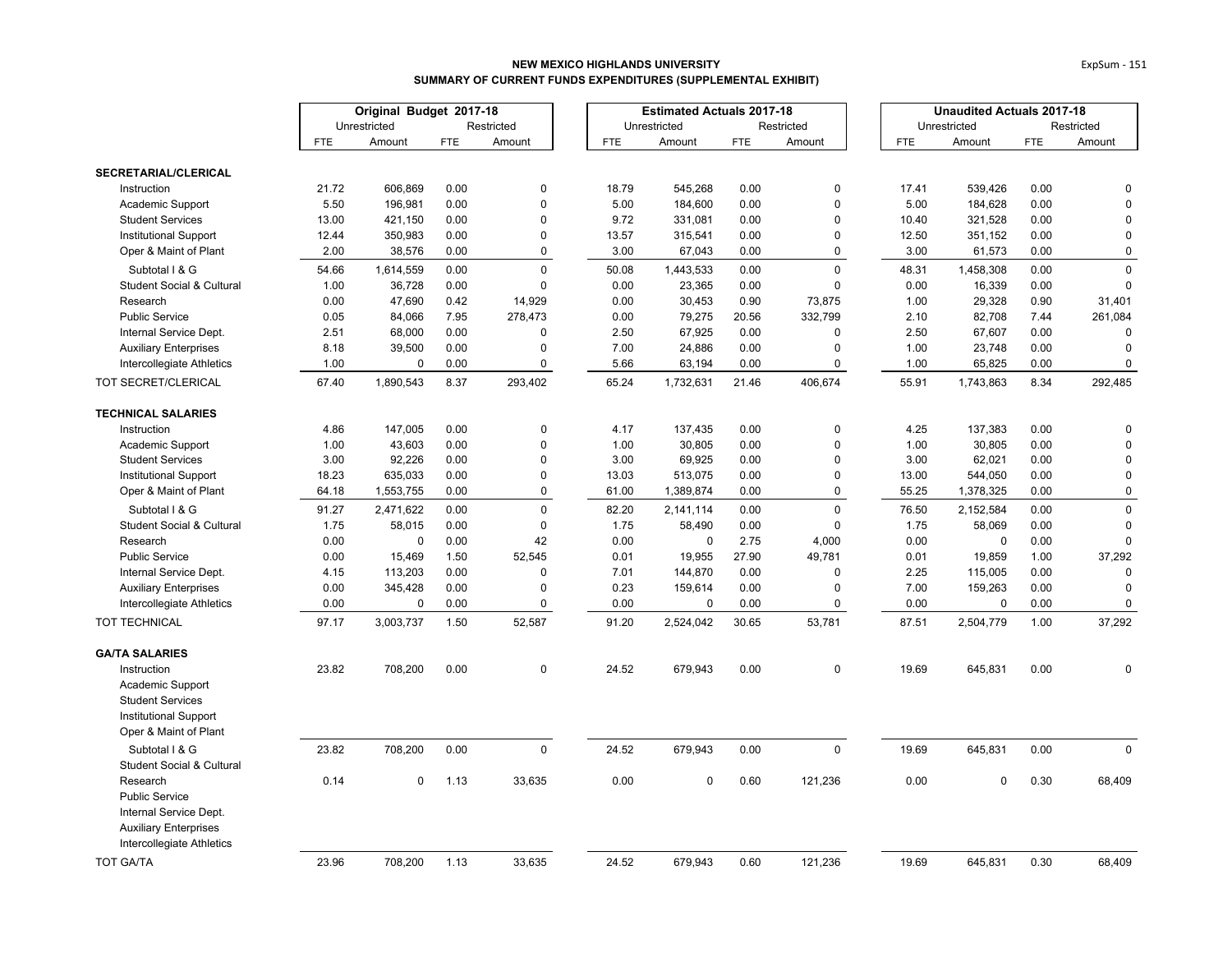|                                      | Original Budget 2017-18 |              |            | <b>Estimated Actuals 2017-18</b> |  |            |              |            | <b>Unaudited Actuals 2017-18</b> |            |              |            |             |
|--------------------------------------|-------------------------|--------------|------------|----------------------------------|--|------------|--------------|------------|----------------------------------|------------|--------------|------------|-------------|
|                                      |                         | Unrestricted |            | Restricted                       |  |            | Unrestricted |            | Restricted                       |            | Unrestricted |            | Restricted  |
|                                      | <b>FTE</b>              | Amount       | <b>FTE</b> | Amount                           |  | <b>FTE</b> | Amount       | <b>FTE</b> | Amount                           | <b>FTE</b> | Amount       | <b>FTE</b> | Amount      |
| <b>FEDERAL WORK STUDY</b>            |                         |              |            |                                  |  |            |              |            |                                  |            |              |            |             |
| Instruction                          | 0.00                    | 0            | 11.33      | 188,481                          |  | 3.02       | 45,573       | 2.40       | 150,274                          | 3.29       | 55,864       | 9.62       | 150,074     |
| Academic Support                     | 0.00                    | $\pmb{0}$    | 1.76       | 29,219                           |  | 0.44       | 6,860        | 1.50       | 10,377                           | 1.00       | 3,473        | 0.66       | 10,348      |
| <b>Student Services</b>              | 0.00                    | $\mathbf 0$  | 5.04       | 83,859                           |  | 1.35       | 20,850       | 2.10       | 79,221                           | 6.72       | 104,777      | 0.00       |             |
| <b>Institutional Support</b>         | 0.00                    | $\mathbf 0$  | 0.25       | 4,219                            |  | 3.26       | 50,852       | 0.60       | 21,715                           | 0.50       | 183          | 1.36       | 21,192      |
| Oper & Maint of Plant                | 0.00                    | $\pmb{0}$    | 1.48       | 24,643                           |  | 0.13       | 2,077        | 0.00       | 13,102                           | 0.00       | 0            | 0.67       | 10,451      |
| Subtotal I & G                       | 0.00                    | $\mathbf 0$  | 19.86      | 330,421                          |  | 8.20       | 126,211      | 6.60       | 274,689                          | 11.51      | 164,297      | 12.31      | 192,065     |
| Student Social & Cultural            | 0.05                    | $\pmb{0}$    | 5.15       | 85,748                           |  | 1.55       | 24,206       | 1.20       | 37,717                           | 3.27       | 51,024       | 0.00       | $\mathbf 0$ |
| Research                             | 0.48                    | $\mathbf 0$  | 0.24       | 4,028                            |  | 0.00       | $\pmb{0}$    | 0.60       | 3,876                            | 0.00       | 0            | 0.16       | 2,468       |
| <b>Public Service</b>                | 0.09                    | $\mathbf 0$  | 1.04       | 17,269                           |  | 0.64       | $\mathbf 0$  | 3.51       | 31,745                           | 0.00       | 0            | 1.26       | 19,663      |
| Internal Service Dept.               | 0.00                    | $\pmb{0}$    | 0.92       | 15,328                           |  | 0.36       | 5,567        | 0.00       | 8,330                            | 0.63       | 3,140        | 0.52       | 8,157       |
| <b>Auxiliary Enterprises</b>         | 0.00                    | $\mathbf 0$  | 0.98       | 16,367                           |  | 0.00       | 3,803        | 0.00       | 11,419                           | 0.00       | 459          | 0.62       | 9,670       |
| Intercollegiate Athletics            | 0.00                    | $\mathbf 0$  | 0.00       | 5,000                            |  | 0.50       | 4,001        | 0.00       | 6,046                            | 0.17       | 2,576        | 0.39       | 6,024       |
| TOT FEDERAL WORK STUDY               | 0.62                    | $\mathbf 0$  | 28.19      | 474,161                          |  | 11.25      | 163,787      | 11.91      | 373,822                          | 15.57      | 221,496      | 15.26      | 238,047     |
| <b>STATE WORK STUDY</b>              |                         |              |            |                                  |  |            |              |            |                                  |            |              |            |             |
| Instruction                          | 0.00                    | $\mathbf 0$  | 4.23       | 70,378                           |  | 0.83       | 12,291       | 2.10       | 34,796                           | 0.43       | 14,078       | 2.21       | 34,440      |
| Academic Support                     | 0.00                    | $\pmb{0}$    | 0.90       | 14,935                           |  | 0.27       | 4,166        | 1.20       | 13,396                           | 0.23       | 3,605        | 0.83       | 12,904      |
| <b>Student Services</b>              | 0.00                    | $\pmb{0}$    | 3.34       | 55,620                           |  | 0.21       | 3,176        | 1.05       | 46,981                           | 3.28       | 51,155       | 0.00       | $\Omega$    |
| <b>Institutional Support</b>         | 0.00                    | $\mathbf 0$  | 0.48       | 8,003                            |  | 0.09       | 1,495        | 2.40       | 11,701                           | 0.00       | 3,164        | 0.75       | 11,689      |
| Oper & Maint of Plant                | 0.00                    | $\pmb{0}$    | 0.53       | 8,815                            |  | 0.00       | $\pmb{0}$    | 0.60       | 4,926                            | 0.08       | 1,183        | 0.30       | 4,731       |
| Subtotal I & G                       | 0.00                    | $\mathbf 0$  | 9.48       | 157,751                          |  | 1.40       | 21,128       | 7.35       | 111,800                          | 4.01       | 73,186       | 4.09       | 63,764      |
| <b>Student Social &amp; Cultural</b> | 0.00                    | $\pmb{0}$    | 1.52       | 25,355                           |  | 0.49       | 7,659        | 0.60       | 15,052                           | 0.24       | 3,753        | 0.96       | 15,011      |
| Research                             | 0.00                    | $\mathbf 0$  | 0.25       | 4,092                            |  | 0.54       | $\mathbf 0$  | 0.00       | 5,000                            | 0.00       | 0            | 0.00       | $\mathbf 0$ |
| <b>Public Service</b>                | 0.68                    | $\mathbf 0$  | 1.26       | 21,046                           |  | 0.83       | 165          | 3.30       | 3,888                            | 0.01       | 222          | 0.16       | 2,493       |
| Internal Service Dept.               | 0.00                    | $\pmb{0}$    | 0.28       | 4,712                            |  | 0.00       | $\pmb{0}$    | 1.20       | 10,000                           | 0.06       | 911          | 0.23       | 3,646       |
| <b>Auxiliary Enterprises</b>         | 9.77                    | $\mathbf 0$  | 0.85       | 14,152                           |  | 11.88      | $\mathbf 0$  | 0.30       | 10,000                           | 0.00       | 942          | 0.24       | 3,768       |
| Intercollegiate Athletics            | 0.00                    | $\mathbf 0$  | 0.00       | 5,000                            |  | 0.00       | $\mathbf 0$  | 0.60       | 10,000                           | 0.15       | 2,272        | 0.58       | 9,090       |
| TOT STATE WORK STUDY                 | 10.45                   | $\Omega$     | 13.64      | 232,108                          |  | 15.14      | 28,952       | 13.35      | 165,740                          | 4.47       | 81,286       | 6.27       | 97,771      |
| <b>OTHER SALARIES</b>                |                         |              |            |                                  |  |            |              |            |                                  |            |              |            |             |
| Instruction                          | 19.00                   | 339,604      | 0.00       | $\mathbf 0$                      |  | 40.63      | 633,139      | 0.00       | $\mathbf 0$                      | 73.25      | 783,785      | 0.00       | 0           |
| Academic Support                     | 3.94                    | 69,000       | 0.00       | $\mathbf{0}$                     |  | 6.19       | 97,861       | 0.00       | $\mathbf 0$                      | 8.00       | 88,258       | 0.00       | $\pmb{0}$   |
| <b>Student Services</b>              | 12.46                   | 206,100      | 0.00       | $\mathbf 0$                      |  | 17.39      | 271,406      | 0.00       | $\mathbf 0$                      | 23.30      | 256,768      | 0.00       | $\mathbf 0$ |
| <b>Institutional Support</b>         | 3.27                    | 55,300       | 0.00       | $\mathbf{0}$                     |  | 12.99      | 203,035      | 0.00       | $\mathbf 0$                      | 23.27      | 300,410      | 0.00       | $\mathbf 0$ |
| Oper & Maint of Plant                | 13.52                   | 113,000      | 0.00       | $\mathbf 0$                      |  | 9.81       | 153,585      | 0.00       | $\mathbf 0$                      | 12.50      | 169,104      | 0.00       | $\mathbf 0$ |
| Subtotal I & G                       | 52.19                   | 783,004      | 0.00       | $\mathbf 0$                      |  | 87.01      | 1,359,025    | 0.00       | $\mathbf 0$                      | 140.32     | 1,598,325    | 0.00       | $\mathbf 0$ |
| Student Social & Cultural            | 2.88                    | 47,166       | 0.00       | $\mathbf 0$                      |  | 10.49      | 163,811      | 0.00       | $\mathbf 0$                      | 9.75       | 143,840      | 0.00       | $\mathbf 0$ |
| Research                             | 0.00                    | 2,000        | 4.90       | 81,468                           |  | 0.00       | 8,360        | 0.00       | 59,261                           | 0.75       | 9,163        | 11.00      | 84,201      |
| <b>Public Service</b>                | 0.00                    | 20,979       | 21.70      | 426,362                          |  | 0.00       | 22,838       | 7.71       | 456,275                          | 3.33       | 31,115       | 19.20      | 353,125     |
| Internal Service Dept.               | 4.62                    | 77,000       | 0.00       | $\mathbf 0$                      |  | 6.02       | 93,998       | 0.00       | $\pmb{0}$                        | 8.25       | 86,248       | 0.00       | $\mathbf 0$ |
| <b>Auxiliary Enterprises</b>         | 0.00                    | 163,725      | 0.00       | $\Omega$                         |  | 0.00       | 187,261      | 0.00       | $\mathbf 0$                      | 15.25      | 218,526      | 0.00       | $\mathbf 0$ |
| Intercollegiate Athletics            | 4.98                    | $\mathbf 0$  | 0.00       | $\mathbf 0$                      |  | 10.94      | 135,493      | 0.00       | $\mathbf 0$                      | 3.43       | 127,804      | 0.00       | $\mathbf 0$ |
| TOT OTHER SALARIES                   | 64.67                   | 1,093,874    | 26.60      | 507.830                          |  | 114.46     | 1,970,786    | 7.71       | 515,536                          | 181.07     | 2,215,021    | 30.20      | 437,326     |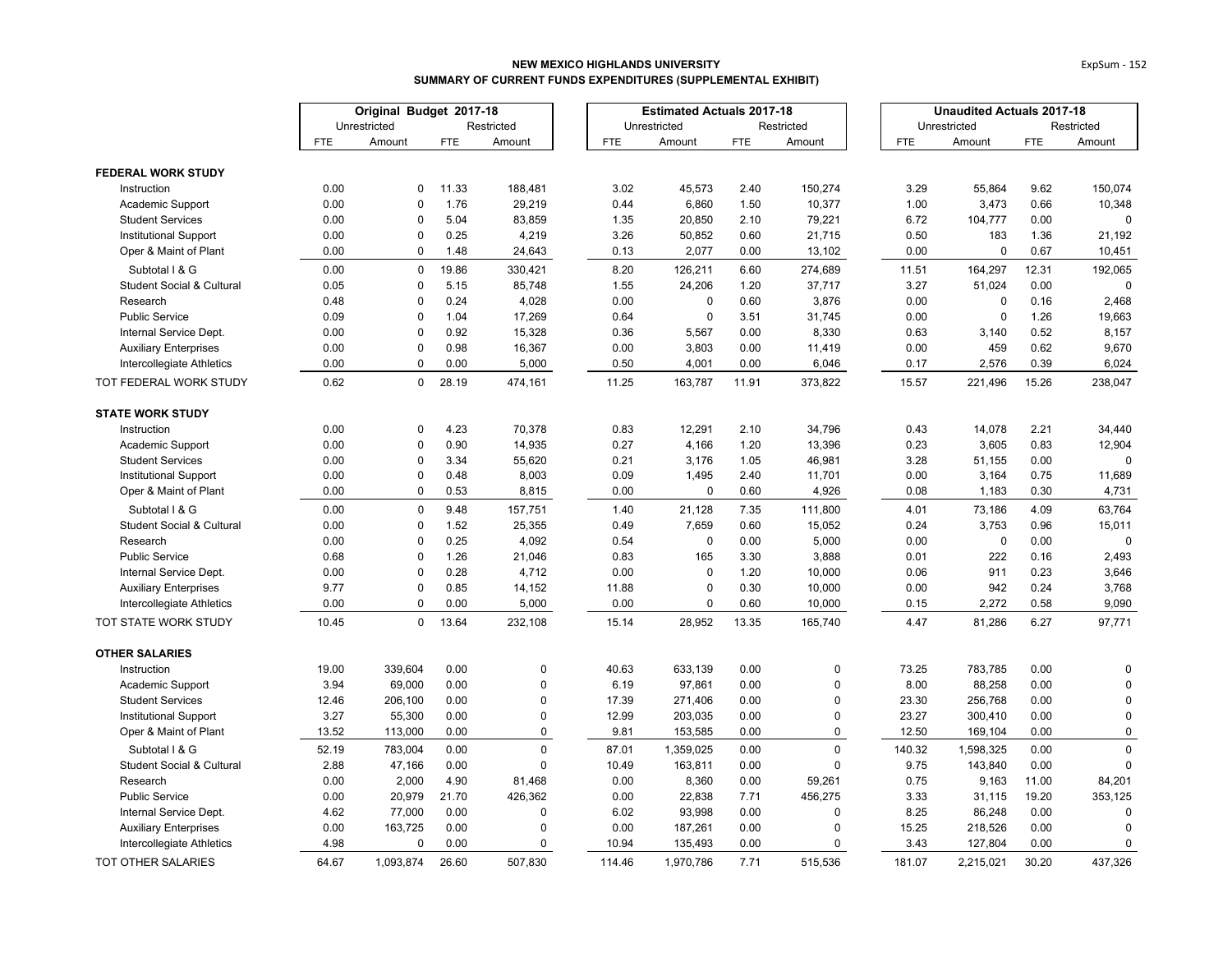|                                      | Original Budget 2017-18 |              |            |             | <b>Estimated Actuals 2017-18</b> |            |              | <b>Unaudited Actuals 2017-18</b> |             |            |              |            |             |
|--------------------------------------|-------------------------|--------------|------------|-------------|----------------------------------|------------|--------------|----------------------------------|-------------|------------|--------------|------------|-------------|
|                                      |                         | Unrestricted |            | Restricted  |                                  |            | Unrestricted |                                  | Restricted  |            | Unrestricted |            | Restricted  |
|                                      | <b>FTE</b>              | Amount       | <b>FTE</b> | Amount      |                                  | <b>FTE</b> | Amount       | <b>FTE</b>                       | Amount      | <b>FTE</b> | Amount       | <b>FTE</b> | Amount      |
| <b>SUPPLIES &amp; EXPENSES</b>       |                         |              |            |             |                                  |            |              |                                  |             |            |              |            |             |
| Instruction                          |                         | 2,350,941    |            | 25,905      |                                  |            | 2,026,426    |                                  | 15,066      |            | 1,741,217    |            | 15,565      |
| Academic Support                     |                         | 542,659      |            | $\mathbf 0$ |                                  |            | 557,921      |                                  | 0           |            | 541,346      |            | 0           |
| <b>Student Services</b>              |                         | 973,950      |            | $\mathbf 0$ |                                  |            | 1,416,152    |                                  | 810         |            | 390,206      |            | $\mathbf 0$ |
| <b>Institutional Support</b>         |                         | 1,648,131    |            | 3,250       |                                  |            | 1,975,657    |                                  | 7,563       |            | 1,579,276    |            | 5,090       |
| Oper & Maint of Plant                |                         | 329,126      |            | $\pmb{0}$   |                                  |            | 423,239      |                                  | 0           |            | 242,712      |            | 0           |
| Subtotal I & G                       |                         | 5,844,807    |            | 29,155      |                                  |            | 6,399,394    |                                  | 23,439      |            | 4,494,757    |            | 20,655      |
| <b>Student Social &amp; Cultural</b> |                         | 762,091      |            | $\pmb{0}$   |                                  |            | 920,797      |                                  | $\mathbf 0$ |            | 785,516      |            | $\Omega$    |
| Research                             |                         | 122,255      |            | 442,793     |                                  |            | 510,625      |                                  | 1,050,612   |            | 470,535      |            | 383,144     |
| Public Service                       |                         | 116,940      |            | 2,368,278   |                                  |            | 118,536      |                                  | 5,303,941   |            | 111,923      |            | 3,646,617   |
| Internal Service Dept.               |                         | 1,482,778    |            | $\mathbf 0$ |                                  |            | 1,592,533    |                                  | 0           |            | 1,259,818    |            | $\mathbf 0$ |
| <b>Auxiliary Enterprises</b>         |                         | 564,534      |            | $\mathbf 0$ |                                  |            | 714,056      |                                  | $\mathbf 0$ |            | 537,227      |            | $\Omega$    |
| Intercollegiate Athletics            |                         | 245,650      |            | $\mathbf 0$ |                                  |            | 125,685      |                                  | $\mathbf 0$ |            | 171,115      |            | $\mathbf 0$ |
| <b>TOT SUPPLIES &amp; EXPENSES</b>   |                         | 9,139,055    |            | 2,840,226   |                                  |            | 10,381,625   |                                  | 6,377,992   |            | 7,830,892    |            | 4,050,416   |
| <b>TRAVEL</b>                        |                         |              |            |             |                                  |            |              |                                  |             |            |              |            |             |
| Instruction                          |                         | 222,580      |            | 947         |                                  |            | 237,167      |                                  | 610         |            | 265,016      |            | 610         |
| Academic Support                     |                         | 19,473       |            | $\mathbf 0$ |                                  |            | 190,612      |                                  | 0           |            | 77,822       |            | $\Omega$    |
| <b>Student Services</b>              |                         | 100,023      |            | $\mathbf 0$ |                                  |            | 128,138      |                                  | $\mathbf 0$ |            | 96,377       |            | $\Omega$    |
| Institutional Support                |                         | 69,666       |            | 7,362       |                                  |            | 93,011       |                                  | 11,147      |            | 73,130       |            | 8,433       |
| Oper & Maint of Plant                |                         | 9,800        |            | $\pmb{0}$   |                                  |            | 10,785       |                                  | 0           |            | 8,330        |            | $\mathbf 0$ |
| Subtotal I & G                       |                         | 421,542      |            | 8,309       |                                  |            | 659,712      |                                  | 11,757      |            | 520,675      |            | 9,043       |
| <b>Student Social &amp; Cultural</b> |                         | 18,782       |            | $\pmb{0}$   |                                  |            | (7, 324)     |                                  | $\mathbf 0$ |            | 36,338       |            |             |
| Research                             |                         | 15,500       |            | 72,891      |                                  |            | 25,533       |                                  | 178,606     |            | 14,091       |            | 72,511      |
| Public Service                       |                         | 36,973       |            | 135,319     |                                  |            | 39,900       |                                  | 296,682     |            | 27,004       |            | 181,218     |
| Internal Service Dept.               |                         | 12,000       |            | $\pmb{0}$   |                                  |            | 23,000       |                                  | 0           |            | 12,663       |            | $\mathbf 0$ |
| <b>Auxiliary Enterprises</b>         |                         | 2,200        |            | $\mathbf 0$ |                                  |            | 500          |                                  | 0           |            | 442          |            | $\mathbf 0$ |
| Intercollegiate Athletics            |                         | 285,000      |            | 0           |                                  |            | 343,429      |                                  | 0           |            | 282,553      |            | $\Omega$    |
| <b>TOT TRAVEL</b>                    | 0.00                    | 791,997      | 0.00       | 216,519     |                                  | 0.00       | 1,084,751    | 0.00                             | 487,045     |            | 893,764      |            | 262,772     |
| <b>EQUIPMENT</b>                     |                         |              |            |             |                                  |            |              |                                  |             |            |              |            |             |
| Instruction                          |                         | 45,327       |            | 609         |                                  |            | 152,925      |                                  | $\Omega$    |            | 146,193      |            |             |
| Academic Support                     |                         | 8,000        |            | $\pmb{0}$   |                                  |            | 6,445        |                                  | $\Omega$    |            | 8,116        |            | $\Omega$    |
| <b>Student Services</b>              |                         | 850          |            | $\mathbf 0$ |                                  |            | 8,148        |                                  | 0           |            | 4,278        |            | $\Omega$    |
| <b>Institutional Support</b>         |                         | 11,622       |            | 3,726       |                                  |            | 23,095       |                                  | 3,344       |            | 19,725       |            | $\Omega$    |
| Oper & Maint of Plant                |                         | 67,800       |            | 0           |                                  |            | 46,223       |                                  | $\mathbf 0$ |            | 53,976       |            | $\mathsf 0$ |
| Subtotal I & G                       |                         | 133,599      |            | 4,335       |                                  |            | 236,837      |                                  | 3,344       |            | 232,288      |            | $\Omega$    |
| Student Social & Cultural            |                         | 71,984       |            | $\pmb{0}$   |                                  |            | 23,874       |                                  | $\mathbf 0$ |            | 18,395       |            | $\mathbf 0$ |
| Research                             |                         | 20,668       |            | 288,519     |                                  |            | 11,057       |                                  | 412,634     |            | 8,731        |            | 43,706      |
| <b>Public Service</b>                |                         | $\mathbf 0$  |            | 111,568     |                                  |            | 5,469        |                                  | 175,987     |            | 4,269        |            | 147,461     |
| Internal Service Dept.               |                         | 29,000       |            | $\pmb{0}$   |                                  |            | 36,245       |                                  | 0           |            | 31,097       |            | $\mathbf 0$ |
| <b>Auxiliary Enterprises</b>         |                         | 32,413       |            | $\mathbf 0$ |                                  |            | 20,313       |                                  | $\mathbf 0$ |            | 9,495        |            | $\mathbf 0$ |
| Intercollegiate Athletics            |                         | $\Omega$     |            | $\mathbf 0$ |                                  |            | 3,900        |                                  | $\Omega$    |            | $\Omega$     |            | $\mathbf 0$ |
| <b>TOT EQUIPMENT</b>                 | 0.00                    | 287,664      | 0.00       | 404.422     |                                  | 0.00       | 337,695      | 0.00                             | 591.965     |            | 304,275      |            | 191,167     |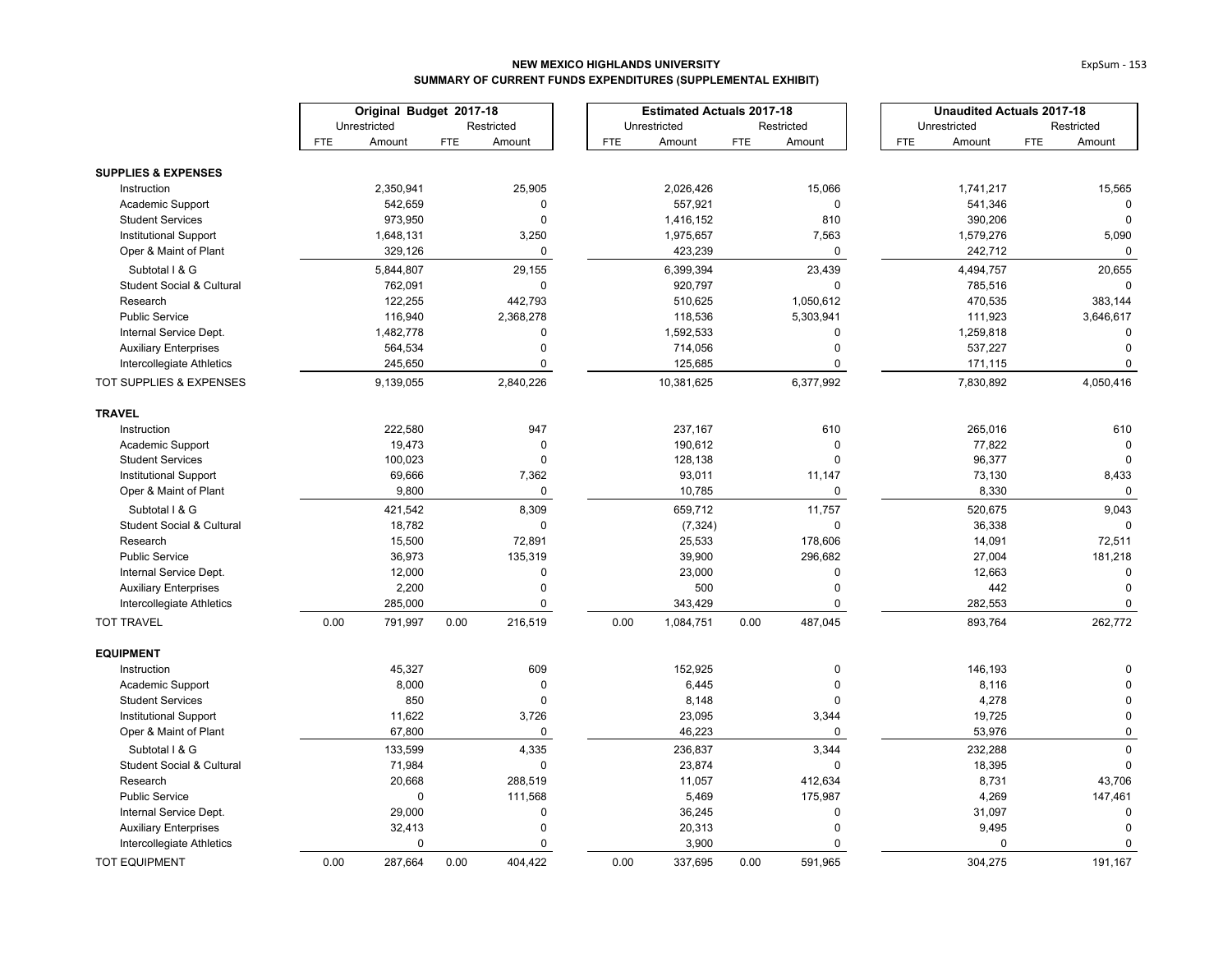|                                                           |            | Original Budget 2017-18 |            |                         |            | <b>Estimated Actuals 2017-18</b> |      |                      |            | <b>Unaudited Actuals 2017-18</b> |            |                      |  |
|-----------------------------------------------------------|------------|-------------------------|------------|-------------------------|------------|----------------------------------|------|----------------------|------------|----------------------------------|------------|----------------------|--|
|                                                           |            | Unrestricted            |            | Restricted              |            | Unrestricted                     |      | Restricted           |            | Unrestricted                     |            | Restricted           |  |
|                                                           | <b>FTE</b> | Amount                  | <b>FTE</b> | Amount                  | <b>FTE</b> | Amount                           | FTE  | Amount               | <b>FTE</b> | Amount                           | <b>FTE</b> | Amount               |  |
| <b>INDIRECT COST</b>                                      |            |                         |            |                         |            |                                  |      |                      |            |                                  |            |                      |  |
| Instruction                                               |            | $\pmb{0}$               |            | 0                       |            | $\mathbf 0$                      |      | 0                    |            | $\pmb{0}$                        |            |                      |  |
| Academic Support                                          |            |                         |            |                         |            |                                  |      |                      |            |                                  |            |                      |  |
| <b>Student Services</b>                                   |            |                         |            |                         |            |                                  |      |                      |            |                                  |            |                      |  |
| <b>Institutional Support</b>                              |            |                         |            |                         |            |                                  |      |                      |            |                                  |            |                      |  |
| Oper & Maint of Plant                                     |            |                         |            |                         |            |                                  |      |                      |            |                                  |            |                      |  |
| Subtotal I & G                                            | 0.00       | $\mathbf 0$             | 0.00       | $\mathbf 0$             | 0.00       | $\mathbf 0$                      | 0.00 | $\mathbf 0$          | 0.00       | $\mathbf 0$                      | 0.00       | 0                    |  |
| <b>Student Social &amp; Cultural</b>                      |            |                         |            |                         |            |                                  |      |                      |            |                                  |            |                      |  |
| Research<br><b>Public Service</b>                         |            |                         |            |                         |            |                                  |      |                      |            |                                  |            |                      |  |
| Internal Service Dept.                                    |            |                         |            |                         |            |                                  |      |                      |            |                                  |            |                      |  |
| <b>Auxiliary Enterprises</b>                              |            |                         |            |                         |            |                                  |      |                      |            |                                  |            |                      |  |
| Intercollegiate Athletics                                 |            |                         |            |                         |            |                                  |      |                      |            |                                  |            |                      |  |
| TOT INDIRECT COST                                         | 0.00       | $\mathbf 0$             | 0.00       | $\mathbf 0$             | 0.00       | $\mathsf 0$                      | 0.00 | $\mathbf 0$          | 0.00       | $\mathbf 0$                      | 0.00       | $\Omega$             |  |
| <b>MISCELLANEOUS</b>                                      |            |                         |            |                         |            |                                  |      |                      |            |                                  |            |                      |  |
| O & M of Plant - Utilities                                |            | 2,355,100               |            | 0                       |            | 2,291,579                        |      | $\mathbf 0$          |            | 2,145,432                        |            |                      |  |
| <b>Student Financial Aid</b>                              |            | 1,005,385               |            | 7,719,302               |            | 953,660                          |      | 7,983,226            |            | 929,536                          |            | 7,046,089            |  |
| Auxil. - Purch. f. Resale                                 |            | 2,011,000               |            | $\mathbf 0$             |            | 2,044,319                        |      | $\mathbf 0$          |            | 1,647,357                        |            | 0                    |  |
| Athletics - Financial Aid                                 |            | 610,000                 |            | $\mathbf 0$             |            | 752,669                          |      | $\mathbf 0$          |            | 751,468                          |            | $\Omega$             |  |
| TOT MISCELLANEOUS                                         | 0.00       | 5,981,485               | 0.00       | 7,719,302               | 0.00       | 6,042,226                        | 0.00 | 7,983,226            | 0.00       | 5,473,793                        | 0.00       | 7,046,089            |  |
| <b>FRINGE BENEFITS</b>                                    |            |                         |            |                         |            |                                  |      |                      |            |                                  |            |                      |  |
| Instruction                                               |            | 4,877,397               |            | $\Omega$                |            | 5,685,639                        |      | $\mathbf 0$          |            | 4,165,498                        |            |                      |  |
| Academic Support                                          |            | 500,368                 |            |                         |            | 484,251                          |      | $\mathbf 0$          |            | 469,517                          |            |                      |  |
| <b>Student Services</b>                                   |            | 650,010                 |            | $\Omega$                |            | 606,507                          |      | 810                  |            | 612,139                          |            |                      |  |
| <b>Institutional Support</b>                              |            | 1,300,537               |            | 0                       |            | 1,069,906                        |      | $\mathbf 0$          |            | 1,158,723                        |            | $\Omega$             |  |
| Oper & Maint of Plant                                     |            | 711,862                 |            | 0                       |            | 711,070                          |      | $\mathbf 0$          |            | 744,755                          |            | $\Omega$             |  |
| Subtotal I & G                                            |            | 8,040,174               |            | $\mathbf 0$             |            | 8,557,373                        |      | 810                  |            | 7,150,632                        |            | $\Omega$             |  |
| <b>Student Social &amp; Cultural</b>                      |            | 135,031                 |            | $\Omega$                |            | 151,063                          |      | $\mathbf 0$          |            | 156,403                          |            | $\mathbf 0$          |  |
| Research                                                  |            | 55,810                  |            | 83,245                  |            | 44,400                           |      | 151,540              |            | 53,642                           |            | 89,935               |  |
| <b>Public Service</b>                                     |            | 218,963                 |            | 667,854                 |            | 157,810                          |      | 967,874              |            | 176,766                          |            | 625,099              |  |
| Internal Service Dept.                                    |            | 391,241                 |            | 0                       |            | 278,887                          |      | 0                    |            | 267,938                          |            | $\Omega$             |  |
| <b>Auxiliary Enterprises</b><br>Intercollegiate Athletics |            | 201,385<br>406,117      |            | $\Omega$<br>$\mathbf 0$ |            | 138,303<br>418,143               |      | $\Omega$<br>$\Omega$ |            | 127,438<br>418,272               |            | $\Omega$<br>$\Omega$ |  |
|                                                           |            |                         |            |                         |            |                                  |      |                      |            |                                  |            |                      |  |
| <b>TOT FRINGE BENEFITS</b>                                | 0.00       | 9,448,721               | 0.00       | 751,099                 | 0.00       | 9,745,979                        | 0.00 | 1,120,224            | 0.00       | 8,351,091                        | 0.00       | 715,034              |  |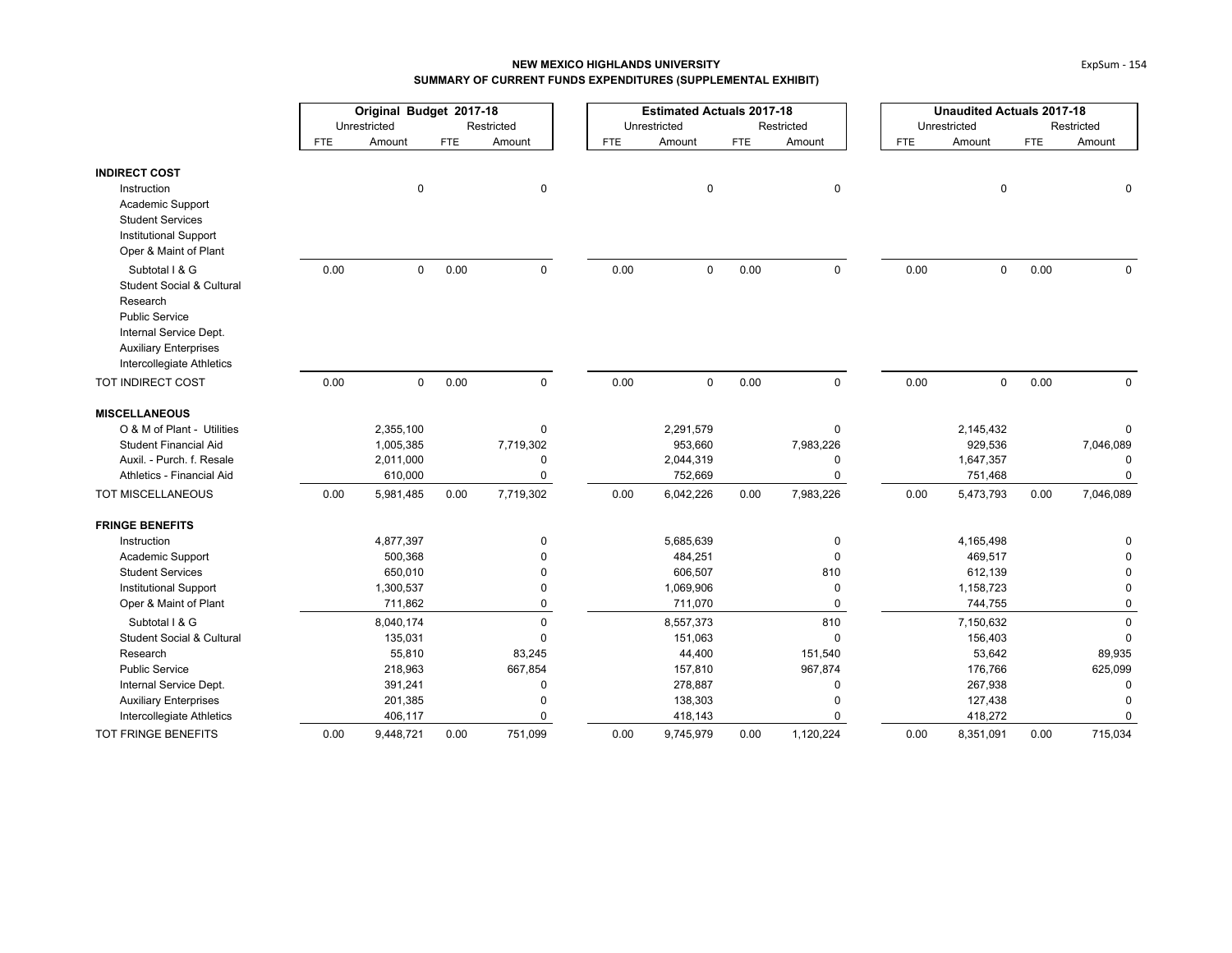|                                      | Original Budget 2017-18 |              |            |            |            | <b>Estimated Actuals 2017-18</b> |            |            |            | <b>Unaudited Actuals 2017-18</b> |      |            |
|--------------------------------------|-------------------------|--------------|------------|------------|------------|----------------------------------|------------|------------|------------|----------------------------------|------|------------|
|                                      |                         | Unrestricted |            | Restricted |            | Unrestricted                     |            | Restricted |            | Unrestricted                     |      | Restricted |
|                                      | FTE.                    | Amount       | <b>FTE</b> | Amount     | <b>FTE</b> | Amount                           | <b>FTE</b> | Amount     | <b>FTE</b> | Amount                           | FTE  | Amount     |
| <b>INTERNAL SERVICE CHARGES</b>      |                         |              |            |            |            |                                  |            |            |            |                                  |      |            |
| Instruction                          |                         | 1,117,574    |            | 0          |            | 1,147,698                        |            | $\Omega$   | 0.00       | 805,467                          | 0.00 | 0          |
| Academic Support                     |                         | 276,916      |            |            |            | 236,428                          |            |            | 0.00       | 237,150                          | 0.00 | 0          |
| <b>Student Services</b>              |                         | 357,608      |            |            |            | 300,230                          |            |            | 0.00       | 302,385                          | 0.00 | 0          |
| Institutional Support                |                         | 411,511      |            |            |            | 416,021                          |            | 0          | 0.00       | 367,093                          | 0.00 | 0          |
| Oper & Maint of Plant                |                         | (164,512)    |            |            |            | (224, 512)                       |            |            | 0.00       | 120,976                          | 0.00 | 0          |
| Subtotal I & G                       | 0.00                    | 1,999,097    | 0.00       | 0          | 0.00       | 1,875,865                        | 0.00       | $\Omega$   | 0.00       | 1,833,071                        | 0.00 | 0          |
| <b>Student Social &amp; Cultural</b> |                         | 9,404        |            | 0          |            | 10,580                           |            | $\Omega$   | 0.00       | 12,348                           | 0.00 | 0          |
| Research                             |                         | 2,352        |            | 0          |            | 2,352                            |            | 0          | 0.00       | 1,176                            | 0.00 | 0          |
| <b>Public Service</b>                |                         | 8,399        |            | 17,925     |            | 9,039                            |            | 12,131     | 0.00       | 12,201                           | 0.00 | 10,437     |
| Internal Service Dept.               |                         | (2,873,398)  |            | 0          |            | (2,722,866)                      |            | C          |            | (2,310,353)                      |      | 0          |
| <b>Auxiliary Enterprises</b>         |                         | 414,416      |            | 0          |            | 422,060                          |            | $\Omega$   | 0.00       | 16,562                           | 0.00 | $\Omega$   |
| Intercollegiate Athletics            |                         | 9,506        |            |            |            | 12,054                           |            |            | 0.00       | 15,288                           | 0.00 | 0          |
| TOT INT SERVICE CHARGES              | 0.00                    | (430, 224)   | 0.00       | 17,925     | 0.00       | (390, 916)                       | 0.00       | 12,131     | 0.00       | (419, 706)                       | 0.00 | 10,437     |